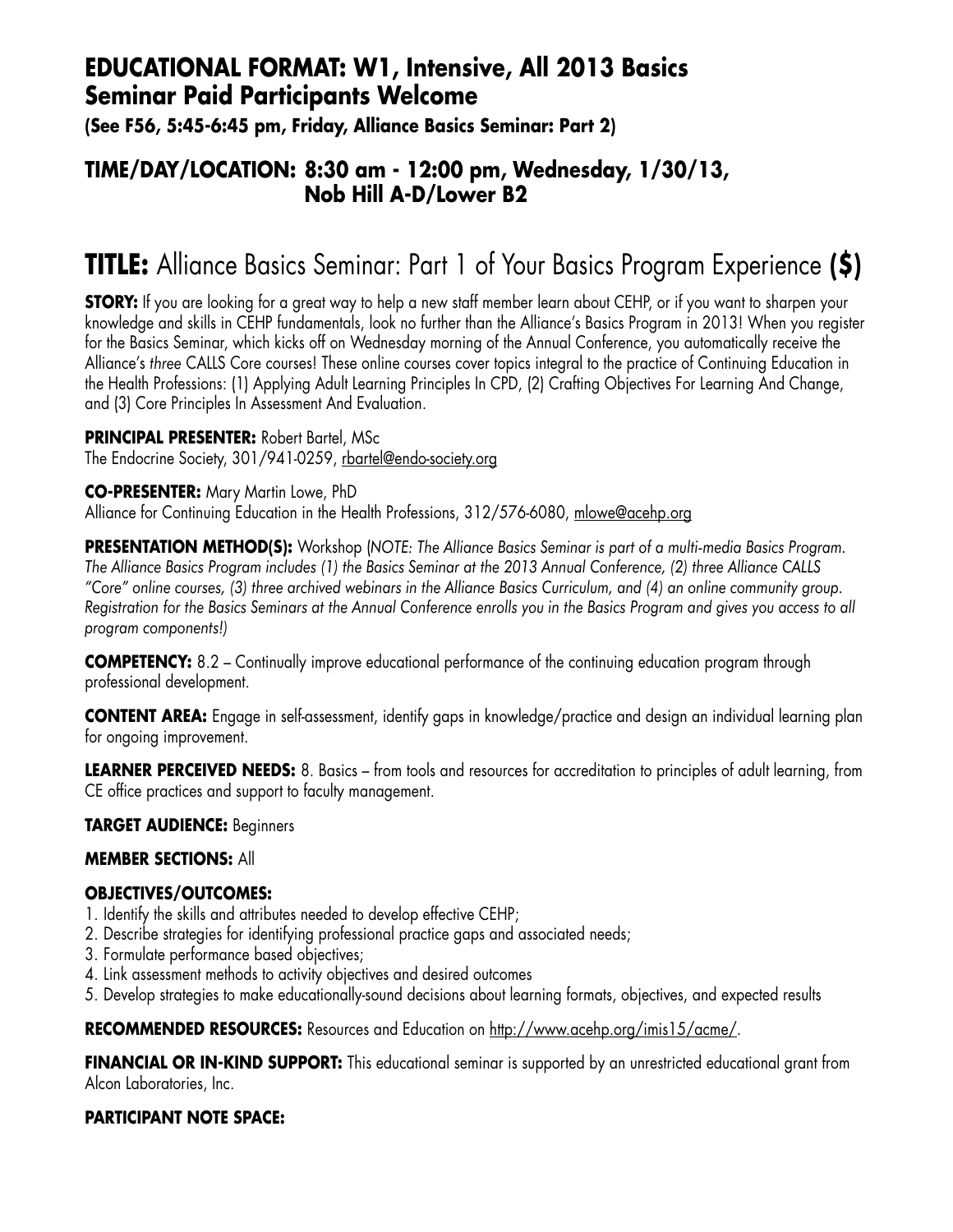## **EDUCATIONAL FORMAT: W2, Intensive**

### **TIME/DAY/LOCATION: 8:30 am - 12:00 pm, Wednesday, 1/30/13, Yerba Buena 3-6/Lower B2**

# **TITLE:** Muddy Waters - Gap to Guideline to Measure to Data Collection **(\$)**

### **PRINCIPAL PRESENTER:** Teena Nelson, MHA

University of Wisconsin School of Medicine and Public Health, 608/240-6006, tmnelson@ocpd.wisc.edu

**CO-PRESENTER:** Elizabeth Mullikin, MS University of Wisconsin School of Medicine and Public Health, 608/240-6003, eamullikin@ocpd.wisc.edu

#### **CO-PRESENTER:** Jann Balmer, PhD

University of Virginia School of Medicine, 434/924-5950, jbalmer@virginia.edu

### **PRESENTATION METHOD(S):** Workshop; Skills building; Small group

**COMPETENCY:** 3.6 - Provide measurement tools and utilize reliable data to enable health care learners to compare present levels of performance with optimum performance.

**CONTENT AREA:** 5. Activities must be designed with a cumulative goal of helping physicians, or teams of learners, to adopt change incrementally, assuring there is compatibility with present systems and advantage over present behaviors.

**LEARNER PERCEIVED NEEDS:** 7. Performance Improvement (PI)/Quality Improvement – from basics of PI and assistance with engaging learners in PI/QI process to PI/QI measurements.

### **TARGET AUDIENCE:** Non-beginners

### **MEMBER SECTIONS:** All

### **OBJECTIVES/OUTCOMES:**

- 1. Identify and/or create an appropriate measure for a PI project
- 2. Understand the different parts and types of a measures
- 3. Understand data elements and data sources
- 4. Identify and/or create data collection tool for a PI project
- 5. Ensure proper alignment of each of the above

#### **RECOMMENDED RESOURCES:**

1. AHRQ National Guideline Clearinghouse - Tutorial on Measures: http://qualitymeasures.ahrq.gov/tutorial/index.aspx

2. Quality and Patient Safety Organization - Measures Definitions: http://qups.org/perf\_measure.php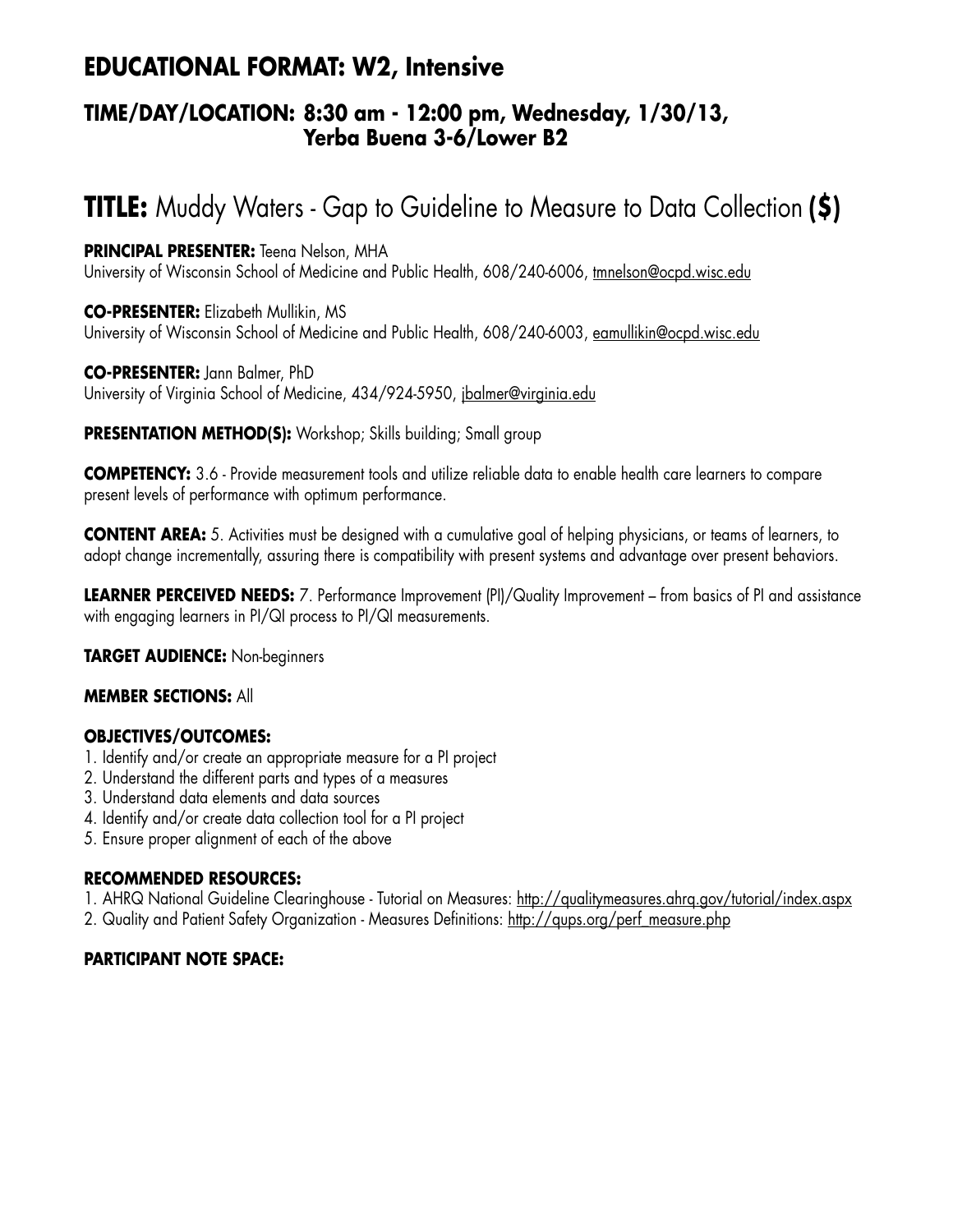# **EDUCATIONAL FORMAT: W3, Intensive**

### **TIME/DAY/LOCATION: 8:30 am - 12:00 pm, Wednesday, 1/30/13, Yerba Buena 10-13/Lower B2**

# **TITLE:** Developing an Organizational Education Technology Strategy **(\$)**

**PRINCIPAL PRESENTER:** Brandee Plott, CCMEP Quantum Outcomes, 303/551-9100, bplott@quantum-outcomes.com

**CO-PRESENTER:** Joseph Kim, MD, MPH MCM Education, 267/364-0556, ext. 141, jkim@mcmedu.com

**CO-PRESENTER:** Anne Grupe, MS Ed American Society of Clinical Oncology, 571/483-1396, anne.grupe@asco.org

**CO-PRESENTER:** Jeremy Lundberg, MSSW DLC Solutions, LLC, 267/234-7401, jlundberg@dlc-solutions.com

### **PRESENTATION METHOD(S):** Workshop; Skills building; Small group

**COMPETENCY:** 2.9 - Provide interactive learning and opportunities to practice skills that lead to change in health care professionals' performance.

**CONTENT AREA:** 2. New technologies are vital to facilitate delivery of performance improvement activities.

**LEARNER PERCEIVED NEEDS:** 6. Technology – from use of innovative technology (IT) in organizations to use of it to deliver information, from social media and web education and innovation for engagement.

### **TARGET AUDIENCE:** All

#### **MEMBER SECTIONS:** All

### **OBJECTIVES/OUTCOMES:**

- 1. Evaluate technology options for planning and collaboration
- 2. Create a technology value proposition for your organization
- 3. Encourage adoption of appropriate education technology
- 4. Evaluate to assess impact of technology on learner outcomes

#### **RECOMMENDED RESOURCES:**

- 1. Instructional Design http://instructionaldesign.org/
- 2. Creating a Value Proposition http://www.mindtools.com/CommSkll/ValueProposition.htm
- 3. Integrating Adult Learning and Technologies for Effective Education: Strategic Approaches http://www.amazon.com/ Integrating-Learning-Technologies-Effective-Education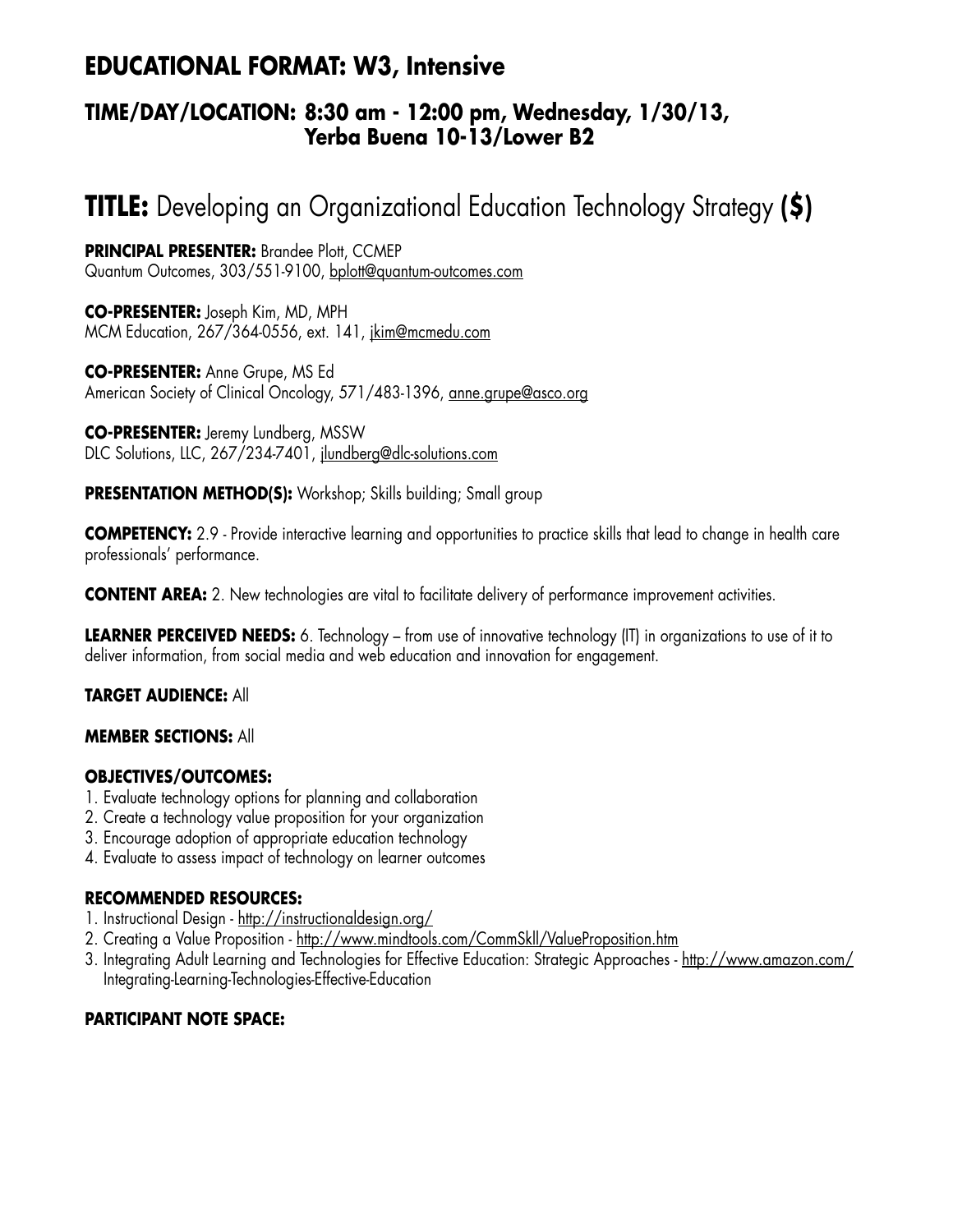## **EDUCATIONAL FORMAT: W4, Alliance Member Section Meeting (Federal Health Care Educators – All Conference Participants Welcome)**

## **TIME/DAY/LOCATION: 1:30 - 5:00 pm, Wednesday, 1/30/13, Foothill F/2nd**

# **TITLE:** Member Section Meeting - Federal Health Care Educators

**PRINCIPAL PRESENTER:** Diana Durham, PhD, FACEHP US Veterans Affairs Employee Education System, 562/826-5505, ext. 4188, Diana.durham2@va.gov

**CO-PRESENTER:** Nori Buising, MD US Army Office of the Surgeon General, 703/681-8036, nori.buising@amedd.army.mil

**CO-PRESENTER:** Sylvia Scherr, RN, MS Uniformed Services University of Health Sciences, 301/295-1537, sscherr@usuhs.mil

#### **PRESENTATION METHOD(S):** Panel discussion; Case study; Workshop

**COMPETENCY:** 5.3 - Collaborate and build relationships that support educational improvements for the patient, the health care professionals, and the organization in which the professionals work.

**CONTENT AREA:** 1. Inter-professional and/or team-based learning and care requires application of effective communication and interpersonal skills to facilitate partnering with appropriate organizations.

**LEARNER PERCEIVED NEEDS:** 9. Organizational Strategy – from how to engage in inter-professional learning to collaboration with other organizations, from strategic planning to change in educational environments.

### **TARGET AUDIENCE:** All

**MEMBER SECTIONS:** Federal Health Care Educators

### **OBJECTIVES/OUTCOMES:**

- 1. Describe CE considerations inherent in multiple accreditations
- 2. Provide 3 out-of-the-box activity examples to adapt/adopt
- 3. List ways in which Accreditation requirements vary and converge
- 4. Determine appropriateness of offering multiple accreditations
- 5. Update staff "back home" on planning for the patient care team

**RECOMMENDED RESOURCES:** New Alliance for CE in the Health Professions website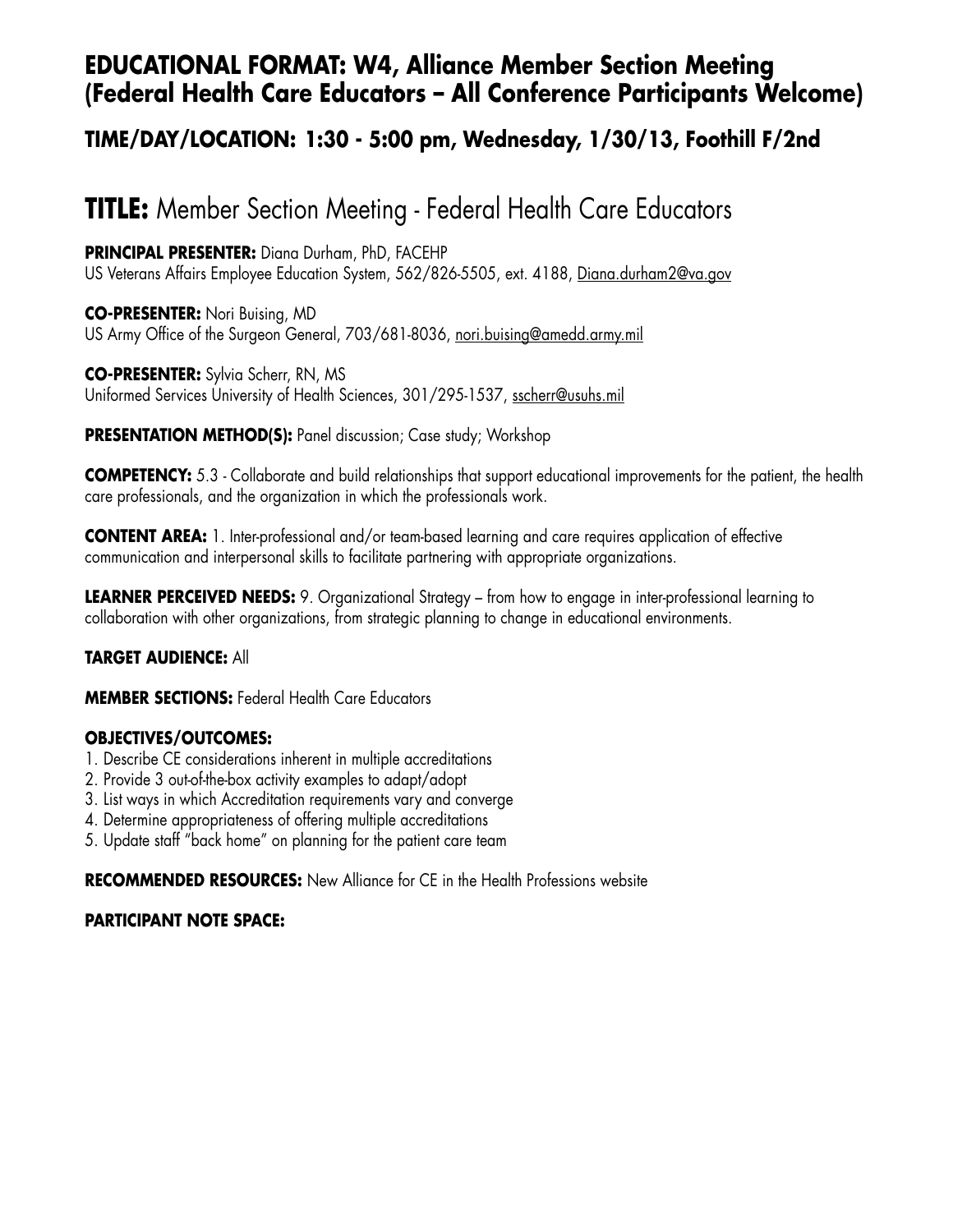## **EDUCATIONAL FORMAT: W5, Alliance Member Section Meeting (Health Care Education Organizations – All Conference Participants Welcome)**

### **TIME/DAY/LOCATION: 1:30 - 5:00 pm, Wednesday, 1/30/13, Foothill E/2nd**

# **TITLE:** Is This Where I Belong? (Who are We and Where are We Going?)

**PRINCIPAL PRESENTER:** Vicky Binder

CRSTI, 972/566-4088, vbinder@crsti.org

### **PRESENTATION METHOD(S):** Small group

**COMPETENCY:** 5.2 - Identify and collaborate with external partners that enhance effective continuing education activities.

**CONTENT AREA:** 4. Changes in accreditation, regulation, certification, and other forces impacting providers require ongoing development of the continuing education professional staff.

**LEARNER PERCEIVED NEEDS:** 9. Organizational Strategy – from how to engage in inter-professional learning to collaboration with other organizations, from strategic planning to change in educational environments.

### **TARGET AUDIENCE:** All

**MEMBER SECTIONS:** Health Care Education Organizations

### **OBJECTIVES/OUTCOMES:**

- 1. Describe the various challenges CE providers are faced with today.
- 2. Identify and utilize resources available from ACEHP.
- 3. Identify other professional organizations outside that enable a broader perspective on issues within the CME enterprise.
- 4. Establish relationships to assist in advocating for your CME program.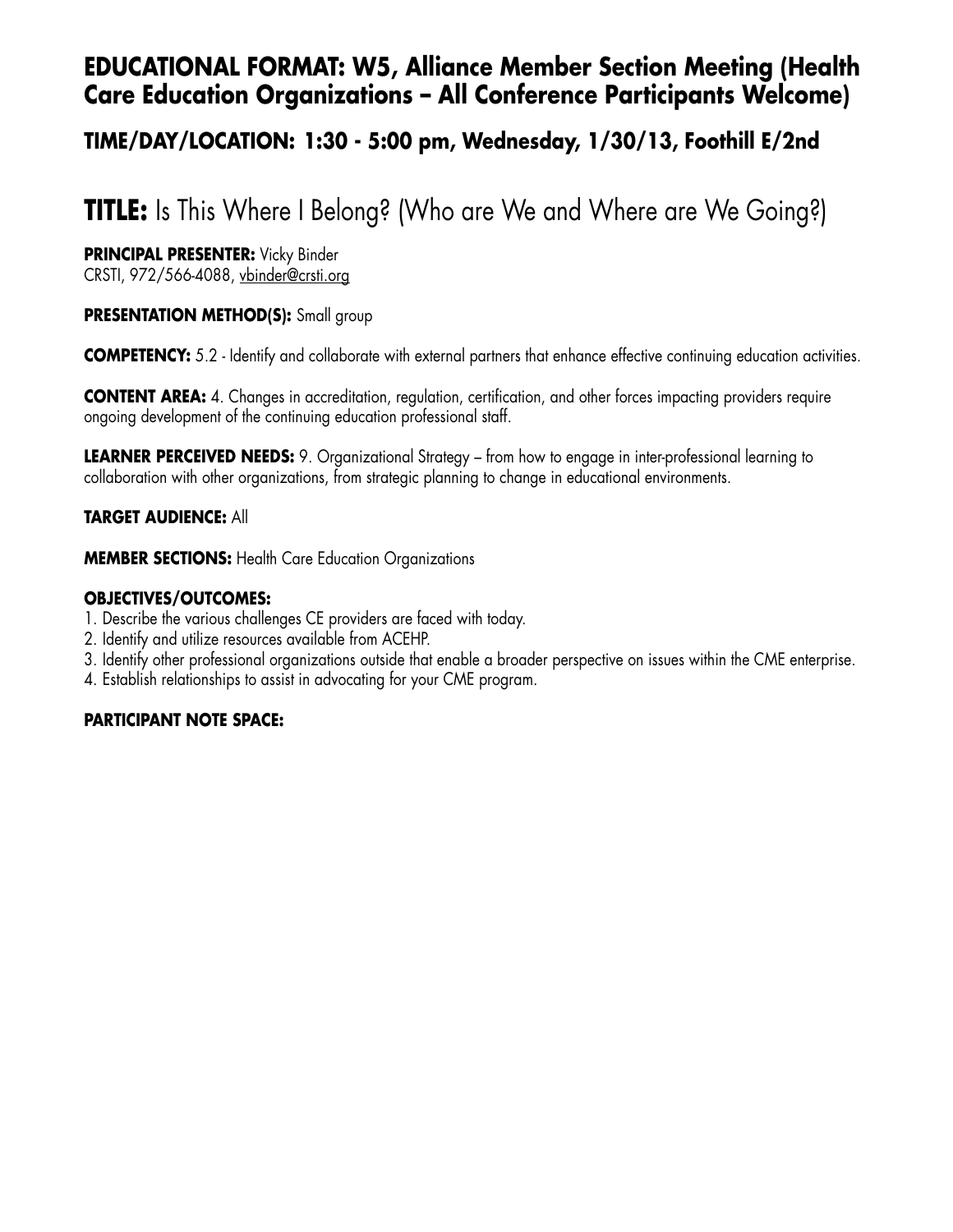## **EDUCATIONAL FORMAT: W6, Alliance Member Section Meeting (Hospitals and Health Systems – All Conference Participants Welcome)**

### **TIME/DAY/LOCATION: 1:30 - 5:00 pm, Wednesday, 1/30/13, Yerba Buena 10-13/Lower B2**

# **TITLE:** Hospitals and Health Systems Member Section Meeting

**PRINCIPAL PRESENTER:** Crystal Gyiraszin, MS Henry Ford Health System, 313/916-8209, cayiras1@hfhs.org

**CO-PRESENTER:** Anne Symons, CCMEP Children's Health Care of Atlanta, 404/785-7833, anne.symons@choa.org

**PRESENTATION METHOD(S):** Panel discussion; Case study; Small group; Q&A

**COMPETENCY:** 7.6 – Assure that the continuing education program is in compliance with the Accreditation Essentials, Elements, and policies and other regulatory requirements.

**CONTENT AREA:** 4. Changes in accreditation, regulation, certification, and other forces impacting providers require ongoing development of the continuing education professional staff.

**LEARNER PERCEIVED NEEDS:** 1. Regulatory – from Accreditation Council for Continuing Medical Education (ACCME) to Federal Drug Administration (FDA) and Office of Inspector General (IOG)/Institute of Medicine (IOM). Participants want to know how to comply, document, keep up-to-date, and manage conflict of interest (COI).

### **TARGET AUDIENCE:** All

**MEMBER SECTIONS:** Hospitals and Health Systems

### **OBJECTIVES/OUTCOMES:**

- 1. Discuss common issues of concern to CME professionals working in hospitals and health systems.
- 2. Identify opportunities and strategies to position the provider for achievement of accreditation or re-accreditation.
- 3. Understand and implement methods to enable the provider to achieve accreditation with commendation.
- 4. Implement suggested solutions presented by colleagues in lectures, panel discussion and small groups.

**RECOMMENDED RESOURCES:** The ACCME Accreditation Criteria, http://www.accme.org.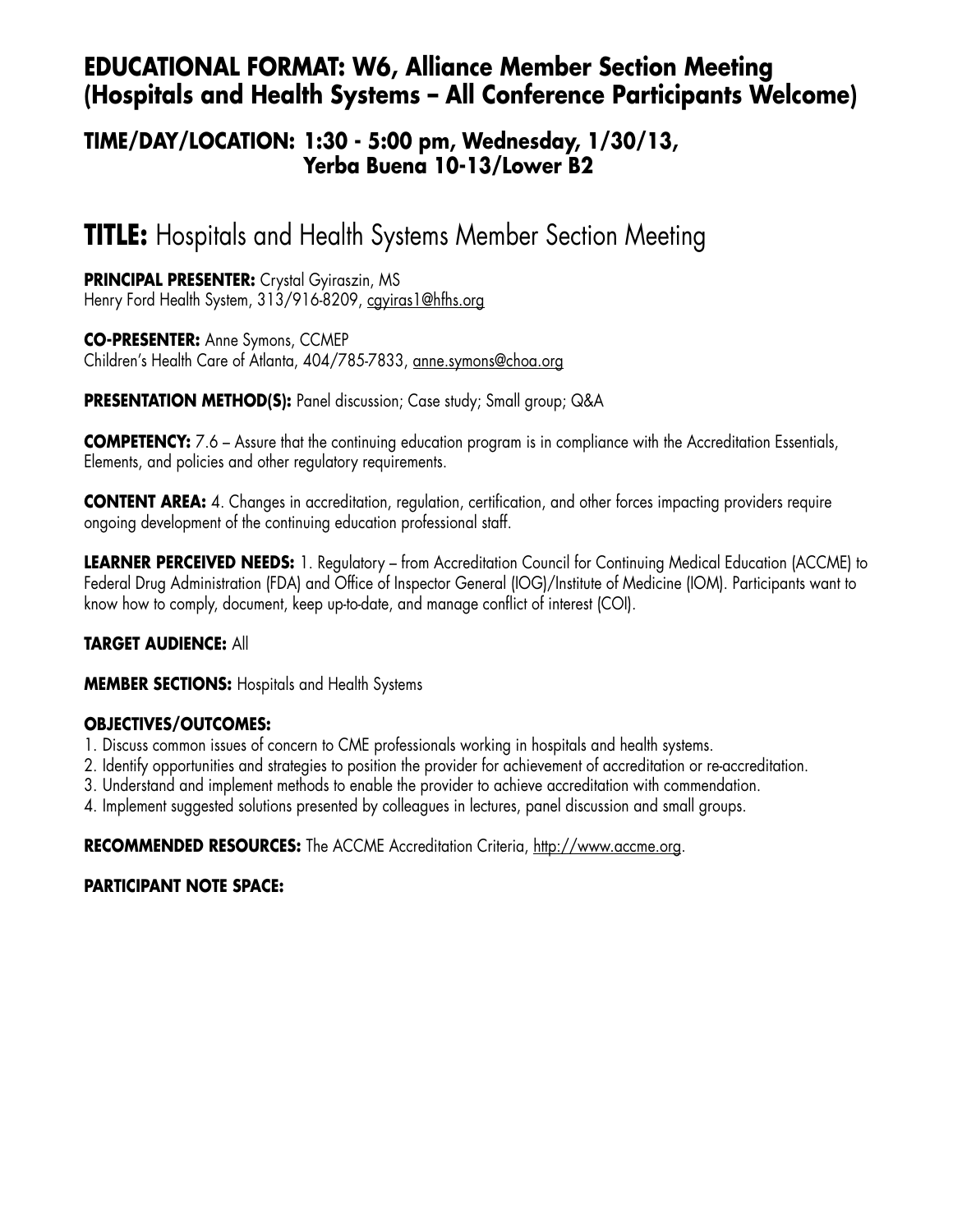## **EDUCATIONAL FORMAT: W7, Alliance Member Section Meeting (Medical Education Companies Alliance [MECA] formerly Medical Education and Communication Company Alliance [MECCA] - All Conference Participants Welcome) TIME/DAY/LOCATION: 1:30 - 5:00 pm, Wednesday, 1/30/13, Club/2nd**

# **TITLE:** Multidisciplinary CME

**FACILITATOR:** Johanna Lackner Marx, MSW, MPH, CCMEP InQuill Medical Communications, LLC, 831/440-8700, johannalackner@inquill.com

**PANELIST:** Eduardo Salas, PhD University of Central Florida, 407/882-1325, esalas@ist.ucf.edu

**PANELIST:** Michael Fox, BSN, RN University of California-San Francisco, 510/527-5127, perinatal@consultant.com

**PRESENTER:** Debra Gordon, MS Debra Gordon Medical Writing, 757/645-2660, debra@debragordon.com

### **PRESENTATION METHOD(S):** Panel discussion

#### **COMPETENCY:**

4.1 - Recognize that, when offering learning interventions, health care professionals are part of a team and the system in which they work.

4.2 - Consider a multi-disciplinary focus for needs assessment, educational design, and evaluation, as appropriate.

4.5 - Design activities with a cumulative goal of helping health care professionals, or teams of learners, to adopt change incrementally, assuring there is compatibility with present systems and advantage over present behaviors.

4.3 - Consider healthcare organizational needs and goals when offering continuing education interventions.

### **CONTENT AREA:**

1. Inter-professional and/or team-based learning and care requires application of effective communication and interpersonal skills to facilitate partnering with appropriate organizations.

4. Changes in accreditation, regulation, certification, and other forces impacting providers require ongoing development of the continuing education professional staff.

### **LEARNER PERCEIVED NEEDS:**

9. Organizational Strategy – from how to engage in inter-professional learning to collaboration with other organizations, from strategic planning to change in educational environments.

1. Regulatory – from Accreditation Council for Continuing Medical Education (ACCME) to Federal Drug Administration (FDA) and Office of Inspector General (IOG)/Institute of Medicine (IOM). Participants want to know how to comply, document, keep up-to-date, and manage conflict of interest (COI).

### **TARGET AUDIENCE:** All

**MEMBER SECTION:** Medical Education Companies Alliance (MECA)

### **OBJECTIVES/OUTCOMES:**

- 1. Design interdisciplinary medical education activities that address gaps team members' competency
- 2. Implement interdisciplinary medical education activities that include strategies for effective communication and collaboration
- 3. Address barriers to effective teamwork among healthcare team members when designing interdisciplinary medical education
- 4. Identify changes in healthcare policy that will effect continuing medical education
- 5.Provide a vision of present role and future direction for continuing education based on current healthcare policy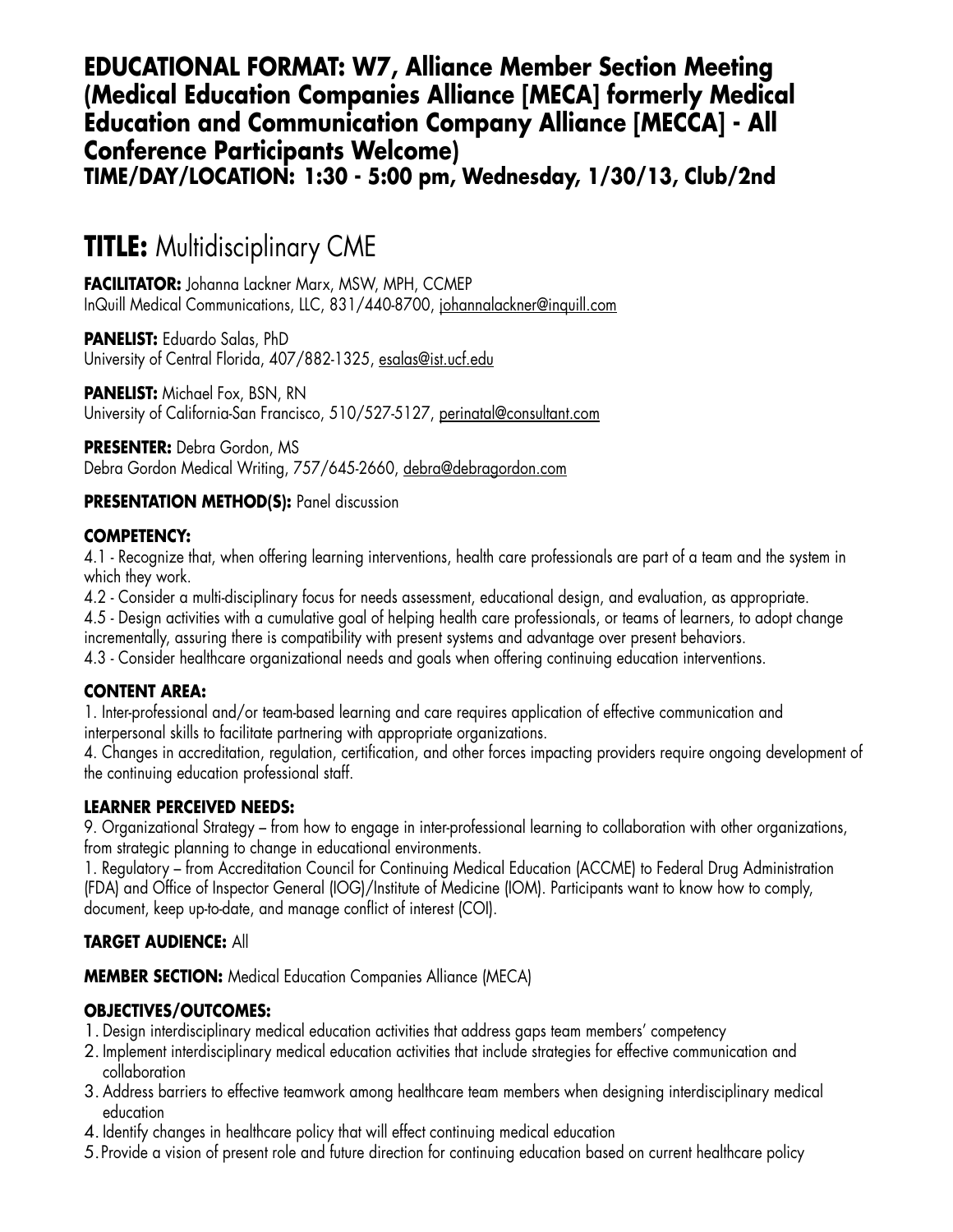## **EDUCATIONAL FORMAT: W8, Alliance Member Section Meeting (Medical Schools – All Conference Participants Welcome)**

### **TIME/DAY/LOCATION: 1:30 - 5:00 pm, Wednesday, 1/30/13, Nob Hill A-D/Lower B2**

# **TITLE:** Medical Schools Member Section Meeting

#### **PRINCIPAL PRESENTER:** Ginny Jacobs, MEd, MLS, CCMEP University of Minnesota, 612/626-7600, gjacobs@umn.edu

**PRESENTATION METHOD(S):** Panel discussion; Dissemination of research/findings; Small group

**COMPETENCY:** 5.1 - Identify and collaborate with critical internal partners, including the quality improvement unit, performance improvement unit, the library, patients, and other related units, to accomplish the continuing education mission.

**CONTENT AREA:** 4. Changes in accreditation, regulation, certification, and other forces impacting providers require ongoing development of the continuing education professional staff.

**LEARNER PERCEIVED NEEDS:** 8. Basics – from tools and resources for accreditation to principles of adult learning, from CE office practices and support to faculty management.

### **TARGET AUDIENCE:** All

**MEMBER SECTIONS:** Medical Schools

### **OBJECTIVES/OUTCOMES:**

- 1. Discuss trends and emerging issues in the field of CE
- 2. Describe innovative responses to the shifting landscape
- 3. Identify several best practices across peer institutions
- 4. Establish network with colleagues in the field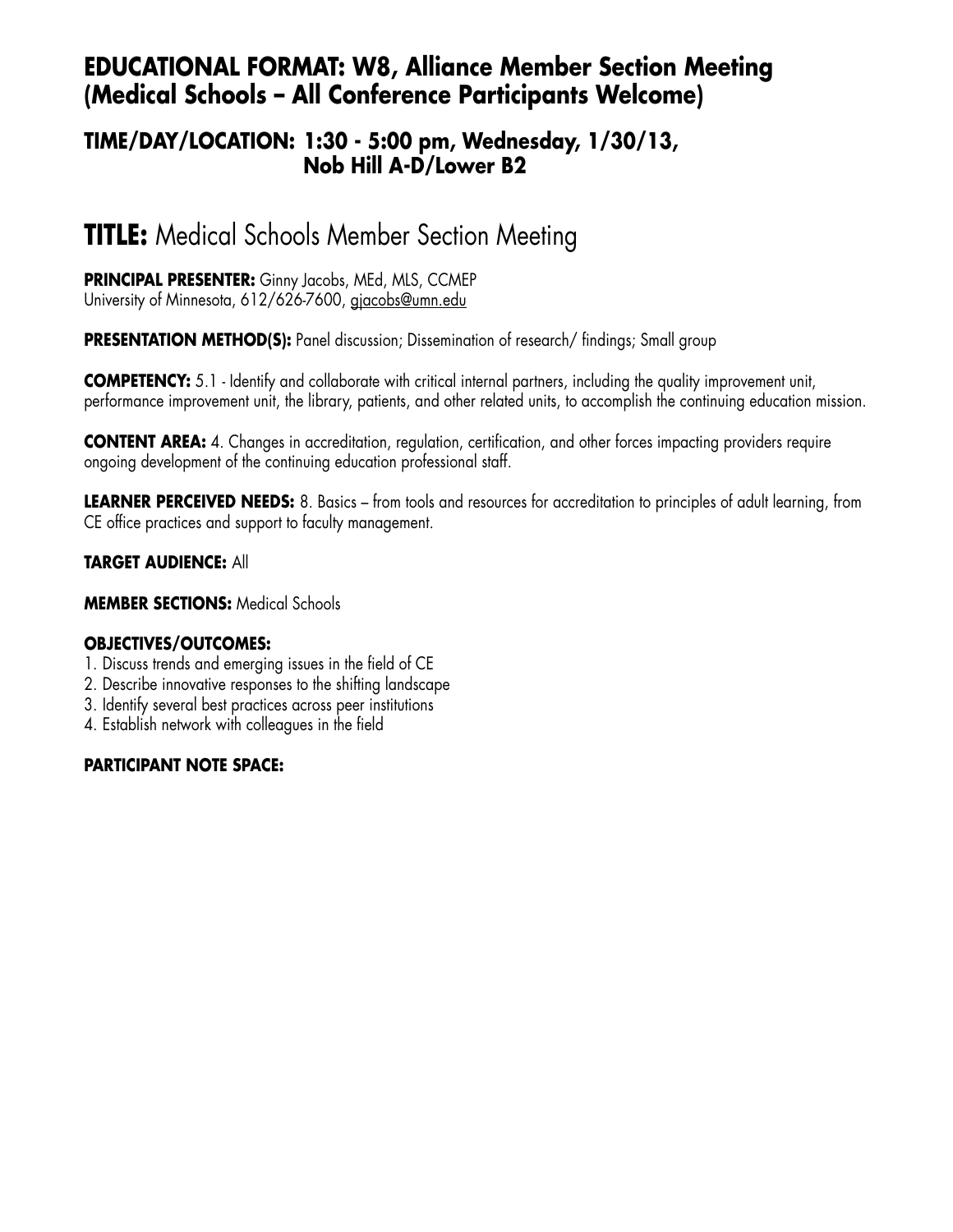## **EDUCATIONAL FORMAT: W9, Alliance Member Section Meeting (Medical Specialty Societies – All Conference Participants Welcome)**

### **TIME/DAY/LOCATION: 1:30 - 5:00 pm, Wednesday, 1/30/13, Yerba Buena 3-6/Lower B2**

# **TITLE:** Member Section Meeting - Medical Specialty Societies

**PRINCIPAL PRESENTER:** Charles Willis, MBA Clinical Outcomes Improvement, 773/415-0401, charleswillis1@hotmail.com

**CO-PRESENTER:** Elizabeth Yarboro, BS American College of Radiology, 703/716-7571, eyarboro@acr.org

**CO-PRESENTER:** Janice Richards, MA Richards Professional Development, 202/422-2995, janicerichards9@gmail.com

**CO-PRESENTER:** Brian Thompson, MBA American Society for Gastrointestinal Endoscopy, 630/570-5621, bthompson@asge.org

**PRESENTATION METHOD(S):** Panel discussion; Workshop; Skills building; Small group

**COMPETENCY:** 6.1 - Provide a vision of present role and future direction for continuing education and health care professionals' roles and responsibilities in continued learning.

**CONTENT AREA:** 4. Changes in accreditation, regulation, certification, and other forces impacting providers require ongoing development of the continuing education professional staff.

**LEARNER PERCEIVED NEEDS:** 1. Regulatory – from Accreditation Council for Continuing Medical Education (ACCME) to Federal Drug Administration (FDA) and Office of Inspector General (IOG)/Institute of Medicine (IOM). Participants want to know how to comply, document, keep up-to-date, and manage conflict of interest (COI).

### **TARGET AUDIENCE:** All

**MEMBER SECTIONS: Medical Specialty Societies** 

### **OBJECTIVES/OUTCOMES:**

- 1. Discuss CME planning policies with their physician leaders.
- 2. Explain the role of the ACCME and how it affects planning actives.
- 3. Identify strategies to promote team learning.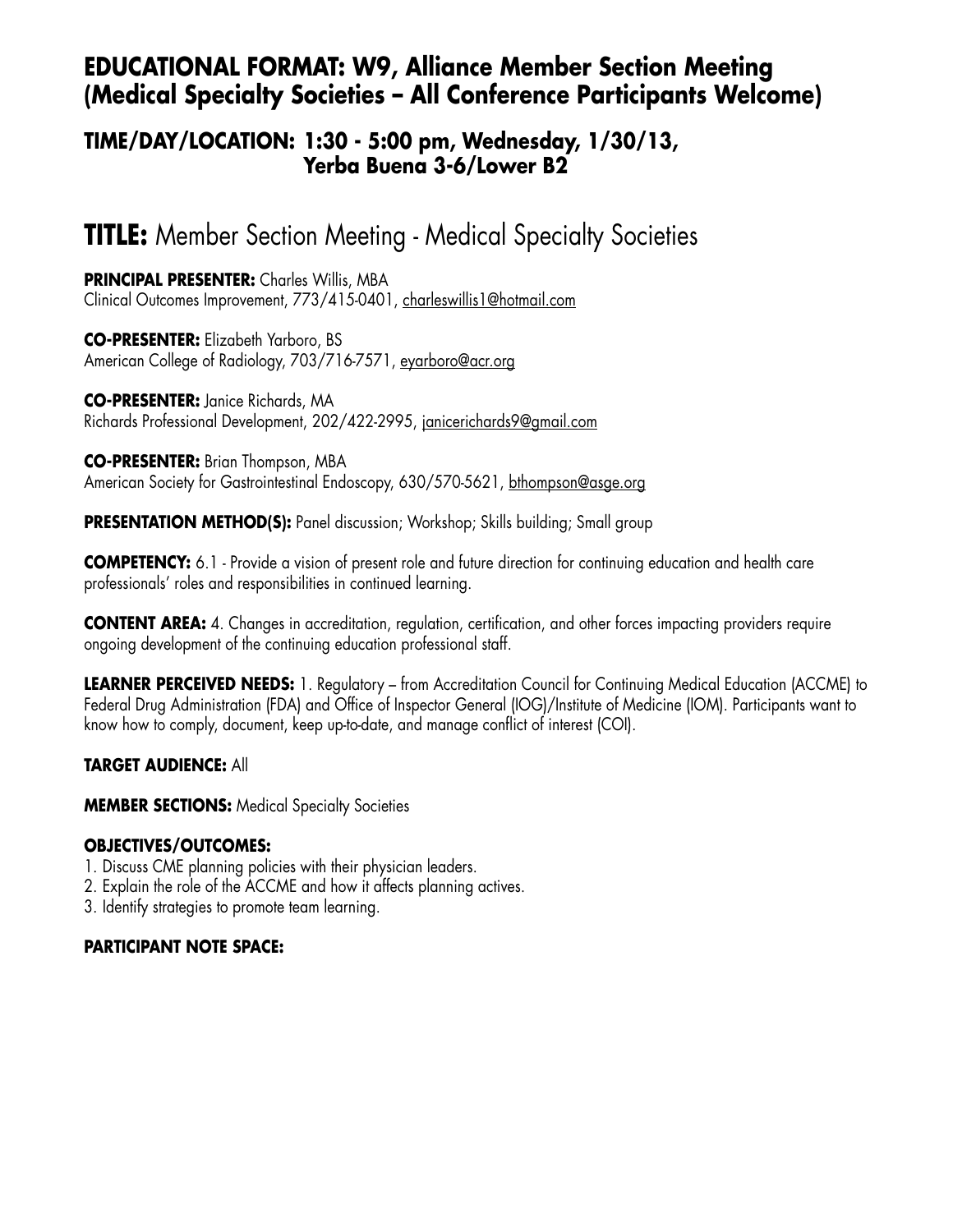## **EDUCATIONAL FORMAT: W10, Alliance Member Section Meeting (Industry Alliance for Continuing Education [IACE] formerly Pharmaceutical Alliance for Continuing Medical Education [PACME] – All Conference Participants Welcome)**

### **TIME/DAY/LOCATION: 1:30 - 5:00 pm, Wednesday, 1/30/13, Yerba Buena 1-2/Lower B2**

# **TITLE:** Staying Ahead of the Curve: IME's Continuous Cycle of Improvement

**PRINCIPAL PRESENTER:** Hilary Schmidt, PhD Sanofi, 908/981-5152, hilary.schmidt@sanofi.com

**CO-PRESENTER:** Jason Singer, PharmD, CCMEP Lilly USA, LLC, 317/277-8333, singer\_jason@lilly.com

**PRESENTATION METHOD(S):** Panel discussion; Case study; Small group

**COMPETENCY:** 6.3 - Provide and support an environment of continuous improvement in educational practice and office operations.

**CONTENT AREA:** 3. The ever-changing landscape of physician specialty certification and licensure will drive changes in the design and delivery of continuing education.

**LEARNER PERCEIVED NEEDS:** 9. Organizational Strategy – from how to engage in inter-professional learning to collaboration with other organizations, from strategic planning to change in educational environments.

### **TARGET AUDIENCE:** All

**MEMBER SECTIONS:** Industry Alliance for Continuing Education (IACE)

#### **OBJECTIVES/OUTCOMES:**

- 1. Discuss trends and updates relevant to the IACE Membership.
- 2. Implement strategies to continuous improve IME departments' deliverables and impact.
- 3. Establish and use internal and external partnerships to address challenges in IME.

**RECOMMENDED RESOURCES:** McGrath, Rita G. (2012) How the Growth Outliers Do It. Harvard Business Review. Jan-Feb.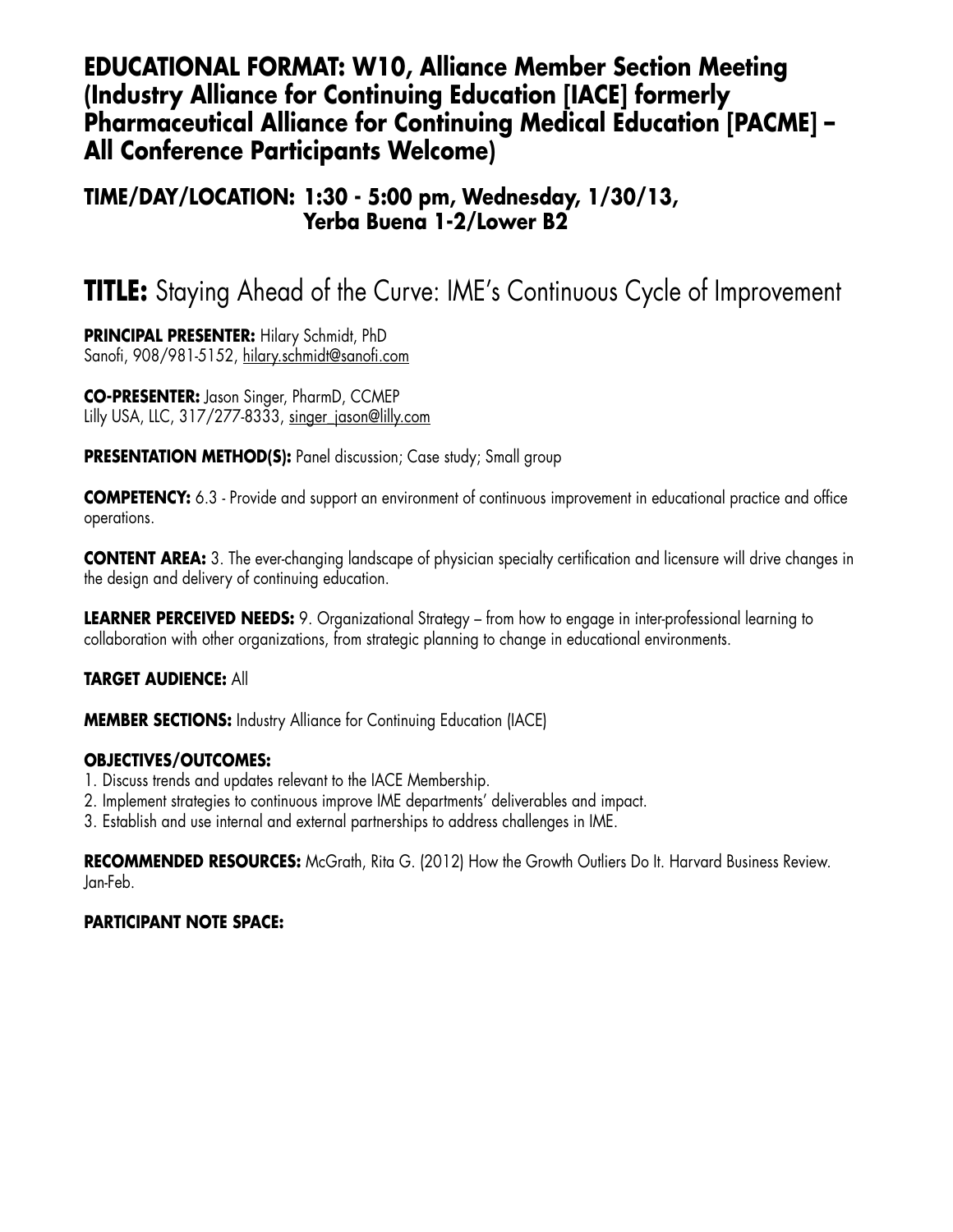## **EDUCATIONAL FORMAT: W11, Alliance Member Section Meeting (State Medical Societies - All Conference Participants Welcome)**

### **TIME/DAY/LOCATION: 1:30 - 5:00 pm, Wednesday, 1/30/13, Yerba Buena 14-15/Lower B2**

# **TITLE:** State Medical Societies Member Section Meeting

### **PRINCIPAL PRESENTER:** Jackie Lehman, MS

Utah Medical Association, 801/747-3500, jackie@utahmed.org

### **PRESENTATION METHOD(S):** Small group

**COMPETENCY:** 6.3 - Provide and support an environment of continuous improvement in educational practice and office operations.

**CONTENT AREA:** 4. Changes in accreditation, regulation, certification, and other forces impacting providers require ongoing development of the continuing education professional staff.

**LEARNER PERCEIVED NEEDS:** 1. Regulatory – from Accreditation Council for Continuing Medical Education (ACCME) to Federal Drug Administration (FDA) and Office of Inspector General (IOG)/Institute of Medicine (IOM). Participants want to know how to comply, document, keep up-to-date, and manage conflict of interest (COI).

### **TARGET AUDIENCE:** All

#### **MEMBER SECTIONS:** State Medical Societies

### **OBJECTIVES/OUTCOMES:**

- 1. Share information and best practices with SMS peers
- 2. Identify a community of SMS colleagues for ongoing collaboration
- 3. Discuss current issues affecting SMS involvement in CME

**RECOMMENDED RESOURCES:** ACCME Accreditation Criteria,

http://www.accme.org/requirements/accreditation-requirements-cme-providers/accreditation-criteria.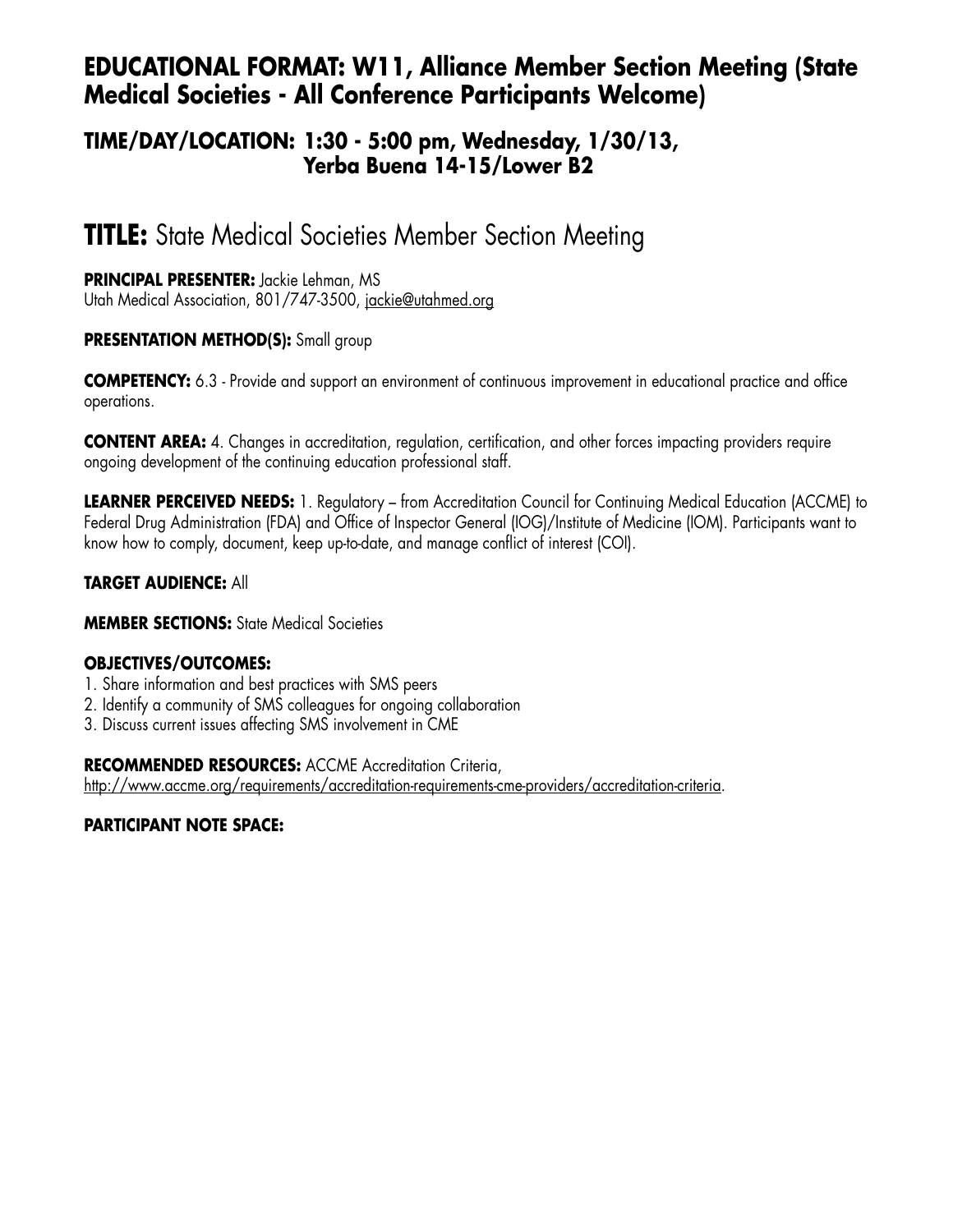## **EDUCATIONAL FORMAT: W12, Alliance Member Section Meeting (Other – All Conference Participants Welcome)**

## **TIME/DAY/LOCATION: 1:30 - 5:00 pm, Wednesday, 1/30/13, Foothill D/2nd**

# **TITLE:** Our Trades Hold Educational Relevance

**PRINCIPAL PRESENTER:** Sandra Weaver, MS (Section Leader) CME Peer Review, 814/404-7553, sweaver@cmepeerreview.com

**CO-PRESENTER:** Linda Raichle, PhD Spectrum Medical Education, 610/565-6170, linda\_raichle@spectrummeded.com

**PRESENTATION METHOD(S):** Panel discussion; Skills building; Small group

**COMPETENCY:** 6.1 - Provide a vision of present role and future direction for continuing education and health care professionals' roles and responsibilities in continued learning.

**CONTENT AREA:** 1. Inter-professional and/or team-based learning and care requires application of effective communication and interpersonal skills to facilitate partnering with appropriate organizations.

**LEARNER PERCEIVED NEEDS:** 9. Organizational Strategy – from how to engage in inter-professional learning to collaboration with other organizations, from strategic planning to change in educational environments.

#### **TARGET AUDIENCE:** All

#### **MEMBER SECTIONS:** Other

#### **OBJECTIVES/OUTCOMES:**

- 1. Discuss the vision statement of the "Other" Member Section
- 2. Explain the relevance of "Other" services to the CME enterprise
- 3. Describe the business value of their respective services
- 4. Identify strategies to develop solution-oriented partnerships

**RECOMMENDED RESOURCES:** Participants are encouraged to review The Alliance for Continuing Education in the Health Professions' website, specifically the Member Section's description page (http://www.acehp.org/iMIS15/aCME/ Membership/Member\_Sections/aCME/Membership\_Section\_Pages/Member\_Sections.aspx?hkey=0ef1dd63-6da8-446c-841e-5eb0141f6fcc) so that there is a clear understanding of who each member section is designed for and how the Other member section is different and provides a venue for Companies that do not "fit" into other categories.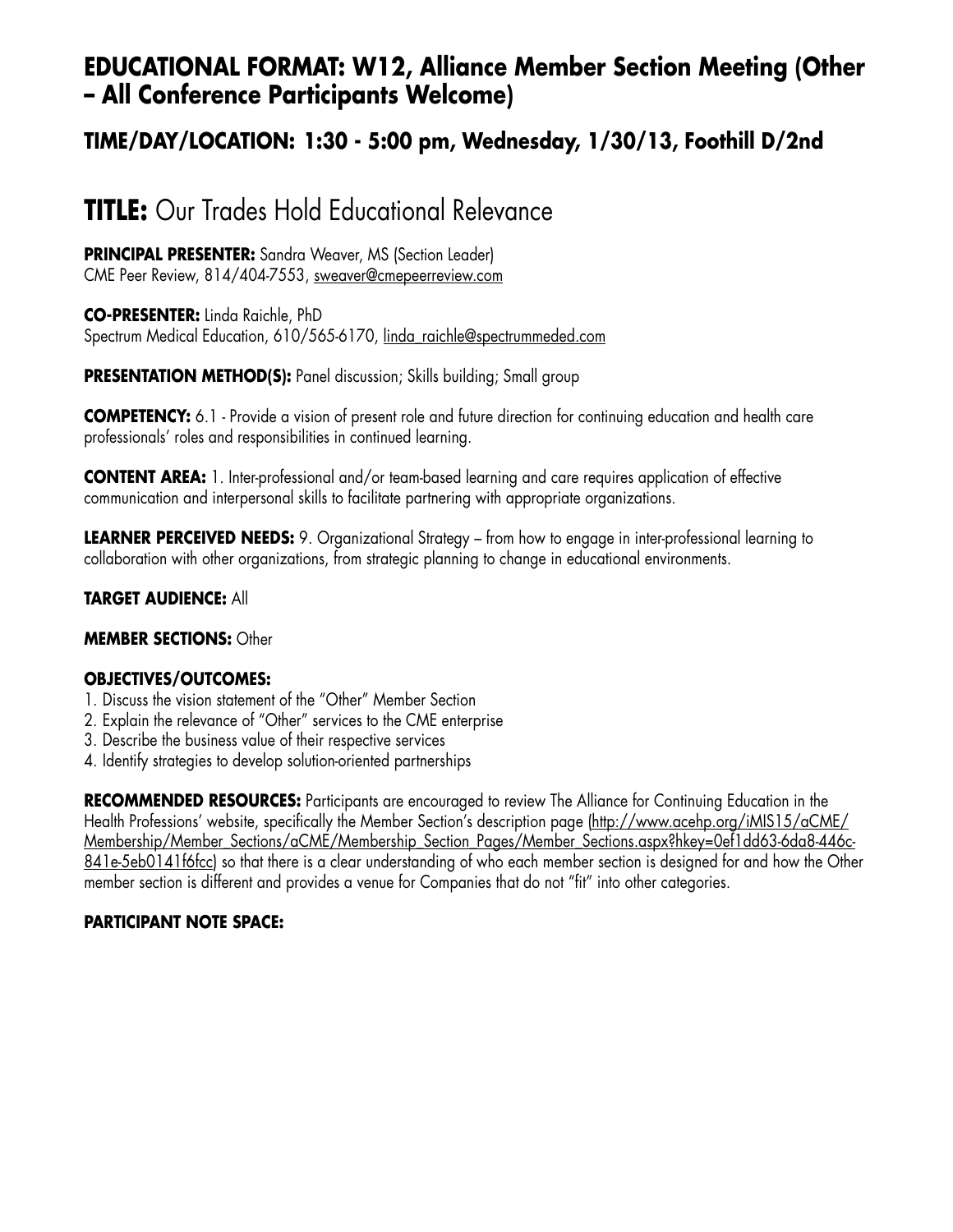## **EDUCATIONAL FORMAT: W13, Breakout**

### **TIME/DAY/LOCATION: 5:15 - 7:00 pm, Wednesday, 1/30/13, Yerba Buena 3-6/Lower B2**

# **TITLE:** Maitland Memorial Lecture and Mentor/Mentee Program

### **PRINCIPAL PRESENTER:** Diana Durham, PhD, FACEHP

US Veterans Affairs Employee Education System, 562/826-5505, ext. 4188, Diana.durham2@va.gov

### **PRESENTATION METHOD(S): Lecture**

**COMPETENCY:** 8.1 - Engage in self-assessment, identify gaps in knowledge/ practice and design an individual learning plan for ongoing improvement.

**CONTENT AREA:** 8. Engage in self-assessment, identify gaps in knowledge/practice, and design an individual learning plan for ongoing improvement.

**LEARNER PERCEIVED NEEDS:** 10. Personal and Staff Development – From conflict management, leadership development, and working with difficult people to work-life balance, staff recruitment and development, and personal growth.

### **TARGET AUDIENCE:** All

### **MEMBER SECTIONS:** All

### **OBJECTIVES/OUTCOMES:**

- 1. Understand the relevance of mentoring for CE professionals
- 2. Present useful strategies for mentoring processes

**RECOMMENDED RESOURCES:** Mentor Mentee Program Materials on Alliance web site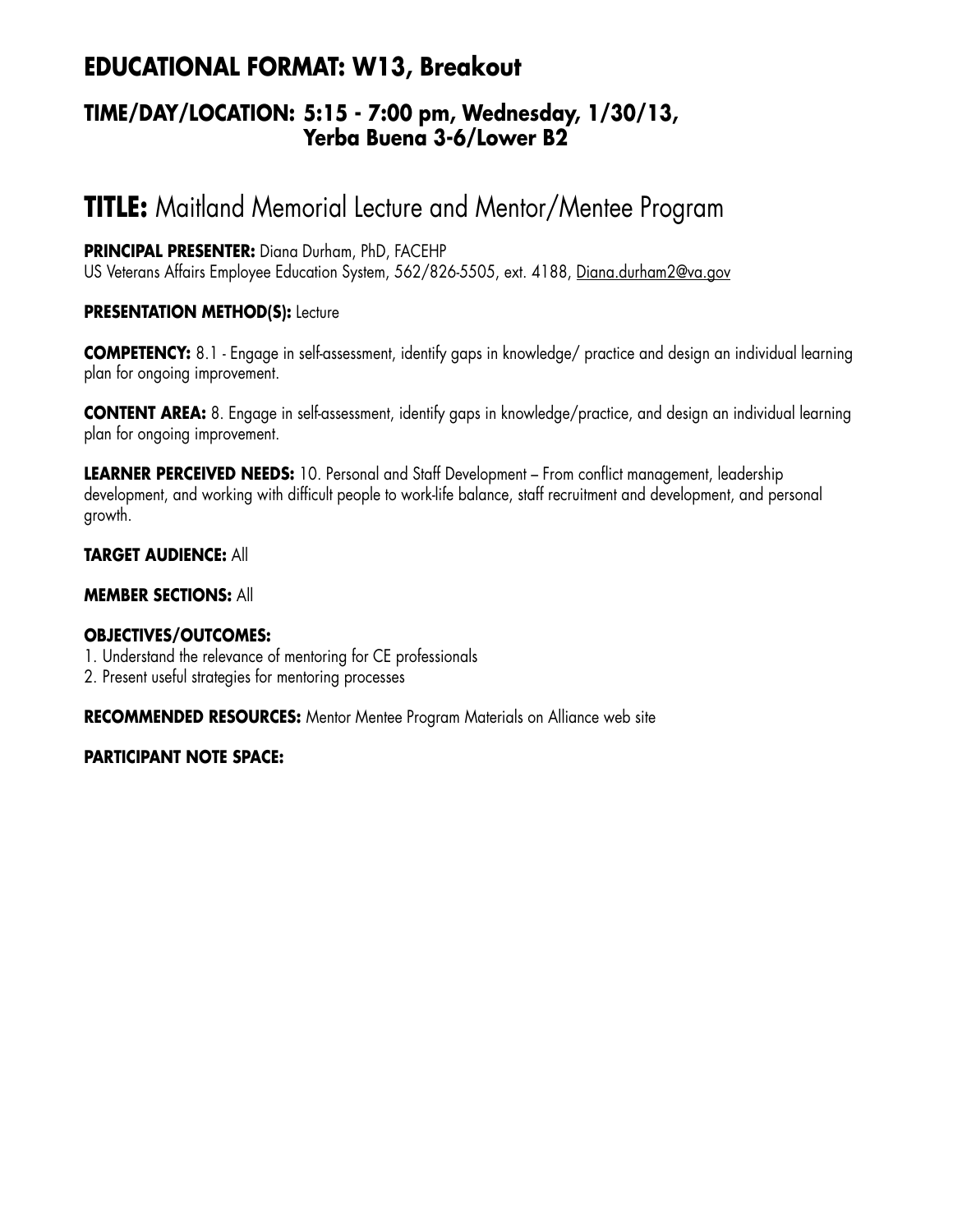# **EDUCATIONAL FORMAT: W14, Breakout**

### **TIME/DAY/LOCATION: 5:15 - 7:00 pm, Wednesday, 1/30/13, Yerba Buena 3-6/Lower B2**

# **TITLE:** Maitland Memorial Lecture and Mentor/Mentee Program

**PRINCIPAL PRESENTER:** Lawrence Sherman, FACEHP, CCMEP Prova Education, 646/701-0041, LS@provaeducation.com

### **PRESENTATION METHOD(S):** Small group

**COMPETENCY:** 8.1 - Engage in self-assessment, identify gaps in knowledge/ practice and design an individual learning plan for ongoing improvement.

**LEARNER PERCEIVED NEEDS:** 10. Personal and Staff Development – From conflict management, leadership development, and working with difficult people to work-life balance, staff recruitment and development, and personal growth.

### **TARGET AUDIENCE:** All

#### **MEMBER SECTIONS:** All

#### **OBJECTIVES/OUTCOMES:**

- 1. Enable Mentees to navigate Annual Conference
- 2. Allow Mentors to address needs of Mentees

**RECOMMENDED RESOURCES:** Mentor Mentee Program Materials on Alliance web site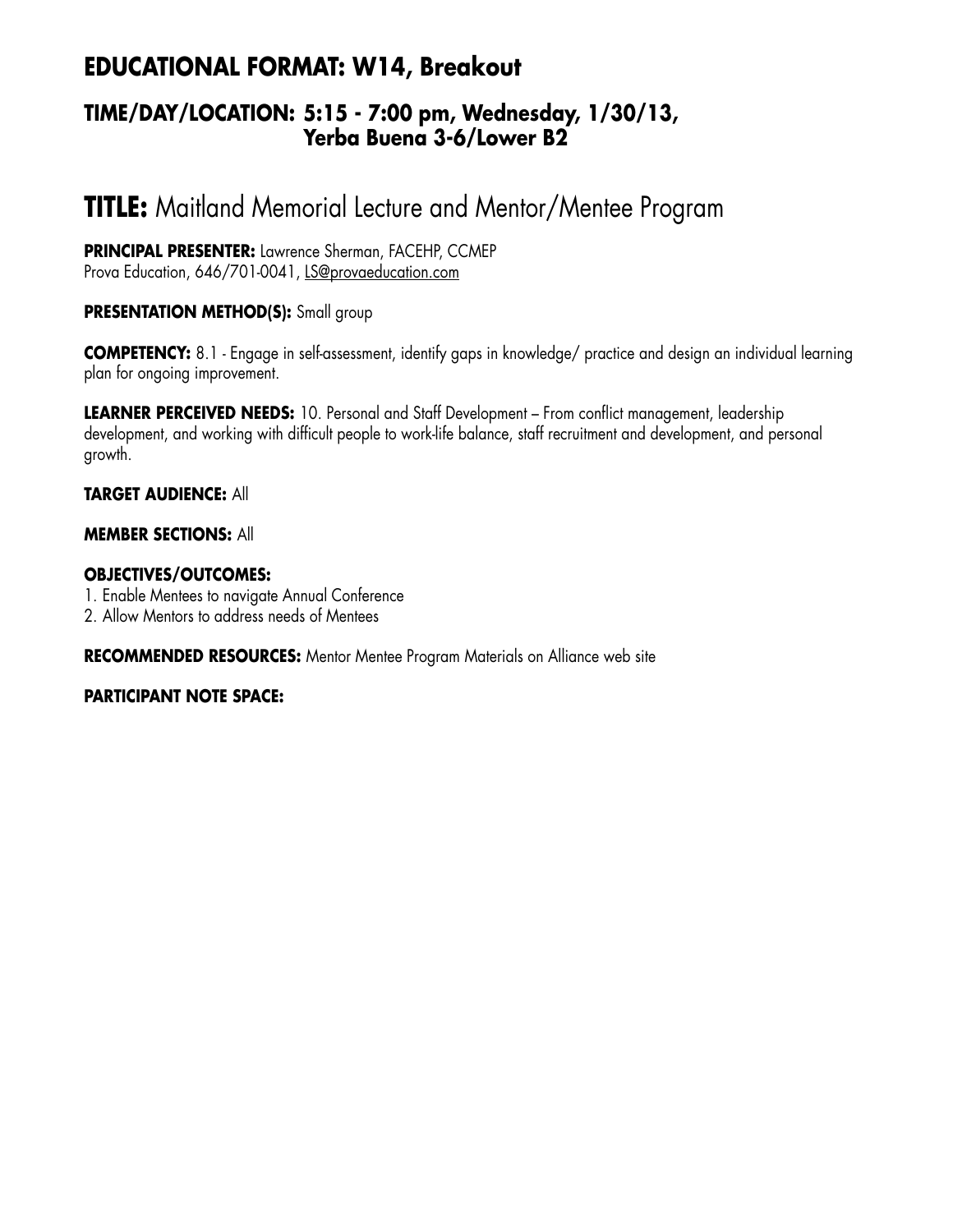# **EDUCATIONAL FORMAT: P1, Poster**

### **TIME/DAY/LOCATION: 7:00 am - 4:00 pm, Thursday, 1/31/13; 7:00 am - 4:00 pm, Friday, 2/1/13; 7:00 - 10:30 am, Saturday, 2/2/13, Mission Tunnel/B2**

# **TITLE:** Behavior, Motivation, and Affecting Change with CME

**PRINCIPAL PRESENTER:** Michelle Tyner, MS Med Learning Group, 317/721-2025, michelle@medlearninggroup.com

**CO-PRESENTER:** Brian McGowan, PhD Consultant, 610/908-2871, drbrianmcgowan@gmail.com

### **PRESENTATION METHOD(S): Poster**

**COMPETENCY:** 1.1 - Maintain awareness of current evidence-based adult learning principles.

**CONTENT AREA:** 5. Activities must be designed with a cumulative goal of helping physicians, or teams of learners, to adopt change incrementally, assuring there is compatibility with present systems and advantage over present behaviors.

LEARNER PERCEIVED NEEDS: 8. Basics – from tools and resources for accreditation to principles of adult learning, from CE office practices and support to faculty management.

#### **TARGET AUDIENCE:** All

#### **MEMBER SECTIONS:** All

### **OBJECTIVES/OUTCOMES:**

- 1. Discuss three behavior change theories that can be applied to CME activities
- 2. Incorporate behavior change theories into development of CME activities
- 3. Provide crowd-sourced tool for learners to utilize during educational planning
- 4. Utilize QR code audio tour of poster
- 5. Change is difficult when a physician has been doing something certain way for years; there are already so many additional expectations of his/her time. Understanding how adults manage change and what adults do to mitigate transitions is critical to affecting a behavior change. This poster will be an introductory primer of theories and practical applications of behavior and motivation in an illustrative manor. The information presented will be crowd-sourced from both within and outside the CME community.

### **RECOMMENDED RESOURCES:**

- 1. Fogg B, Hreha J. Behavior wizard: a method for matching target behaviors with solutions. Persuasive Technology. 2010:117-131.
- 2. Fox RD, Miner C. Motivation and the facilitation of change, learning, and participation in educational programs for health professionals. Journal of Continuing Education in the Health Professions. 1999;19(3):132-141.
- 3. Pink DH. Drive: the surprising truth about what motivates us. New York, NY: Riverhead Books; 2009.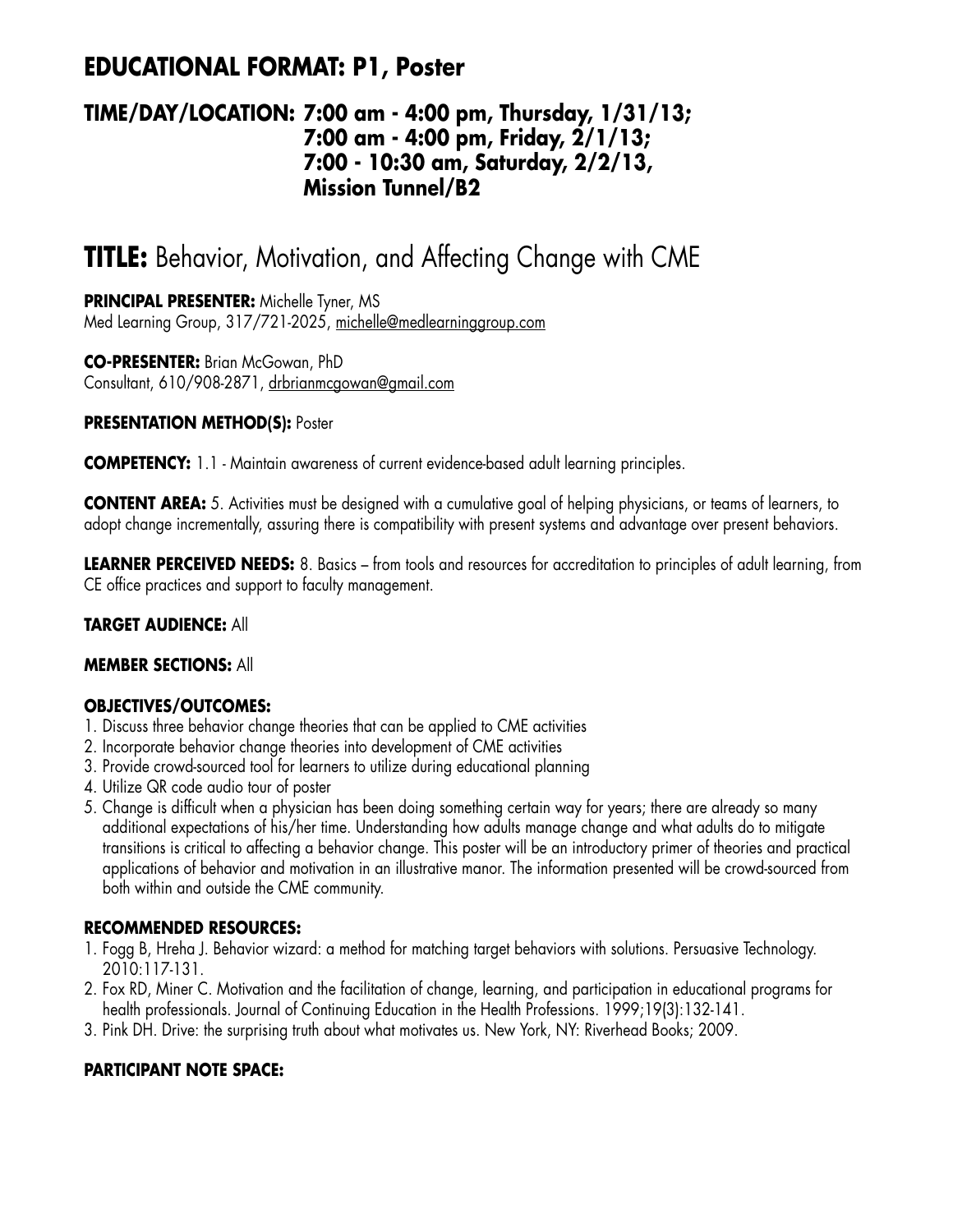## **EDUCATIONAL FORMAT: P2, Poster**

### **TIME/DAY/LOCATION: 7:00 am - 4:00 pm, Thursday, 1/31/13; 7:00 am - 4:00 pm, Friday, 2/1/13; 7:00 - 10:30 am, Saturday, 2/2/13, Mission Tunnel/B2**

# **TITLE:** Increasing Trust through Transparency: Eliminating the Black Box

**PRINCIPAL PRESENTER:** Laura Bartolomeo, BS Pfizer, Inc, 212/733-1232, laura.bartolomeo@pfizer.com

**CO-PRESENTER:** Amanda Stein, MBA Pfizer, Inc, 212/733-9016, amanda.j.stein@pfizer.com

**CO-PRESENTER:** Jaclyn Santora, BS Pfizer, Inc, 212/733-1972, jaclyn.santora@pfizer.com

#### **PRESENTATION METHOD(S):** Poster

**COMPETENCY:** 1.2 - Maintain awareness of organizational development practices that improve individual and organizational learning and performance.

**CONTENT AREA:** 6. Innovations to improve the provision of patient care will become the best practices of the future.

**LEARNER PERCEIVED NEEDS:** 9. Organizational Strategy – from how to engage in inter-professional learning to collaboration with other organizations, from strategic planning to change in educational environments.

### **TARGET AUDIENCE:** All

#### **MEMBER SECTIONS:** All

### **OBJECTIVES/OUTCOMES:**

- 1. Define transparency as it relates to the support of continuing professional development
- 2. Identify transparency efforts in your organization to improve trust and transparency
- 3. Identify efforts to increase transparency of commercial supporter processes to increase trust in provider community
- 4. Describe optimizing communication channels through social media platforms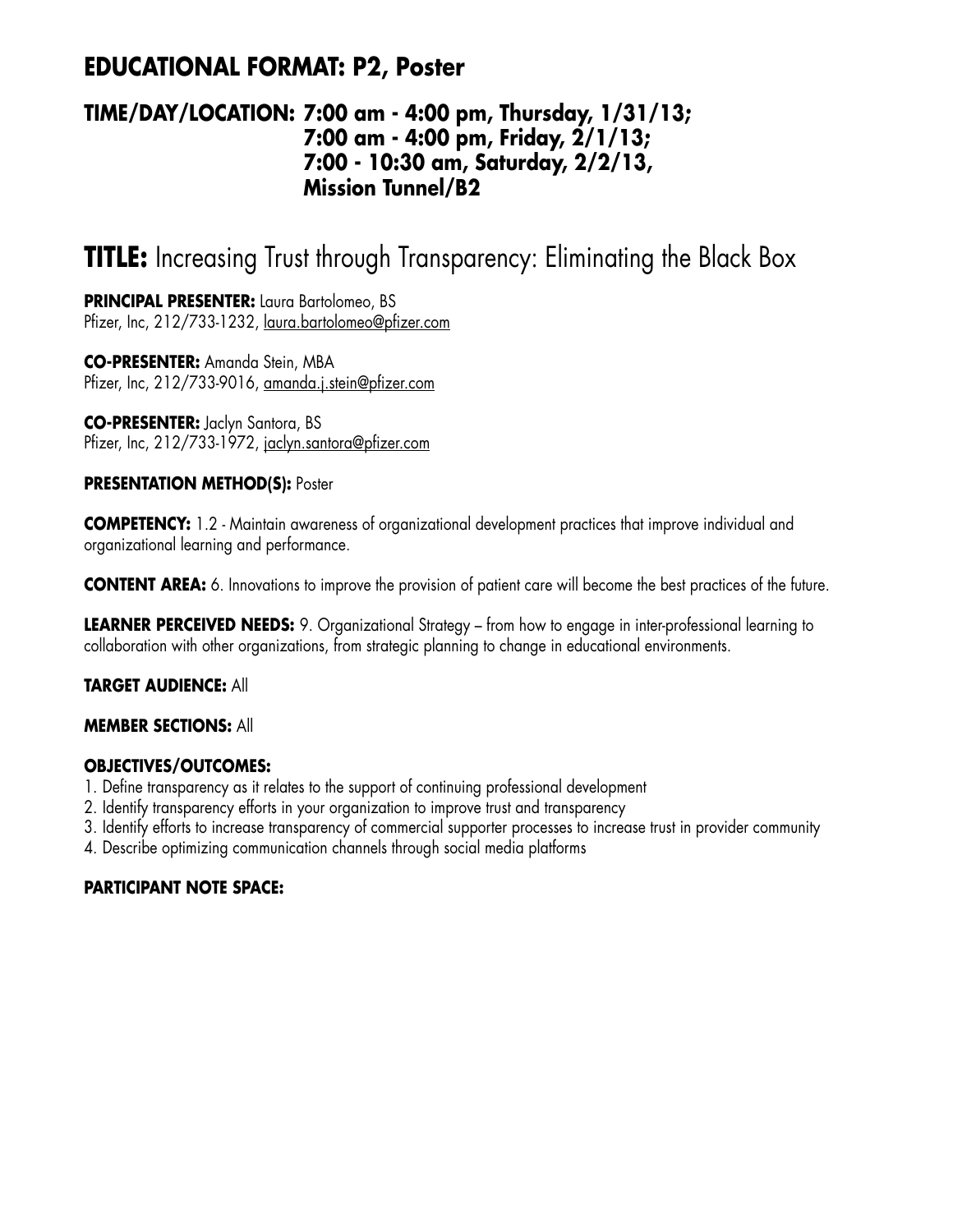## **EDUCATIONAL FORMAT: P3, Poster**

### **TIME/DAY/LOCATION: 7:00 am - 4:00 pm, Thursday, 1/31/13; 7:00 am - 4:00 pm, Friday, 2/1/13; 7:00 - 10:30 am, Saturday, 2/2/13, Mission Tunnel/B2**

# **TITLE:** Knowledge Management of DO Physicians and Their Clinical Teams

**PRINCIPAL PRESENTER:** Kenneth Korber, PA, MHPE American College of Osteopathic Family Physicians, 800/509-9203, kenk@acofp.org

**CO-PRESENTER:** Joel Feder, DO, FACOFP Overland Park Family Health Partners, 913/894-6500, jfeder@kc.rr.com

**CO-PRESENTER:** Andrew Gross, DO, FACOFP American College of Osteopathic Family Physicians, 727/734-4000, docgross@verizon.net

**CO-PRESENTER:** Susan Ledbetter, DO NSUCOM/Palmetto General Hospital, 954/262-4133, ledbette@nova.edu

**PRESENTATION METHOD(S):** Dissemination of research/ findings

**COMPETENCY:** 1.3 - Conduct, support, and/or apply educational research on how health care professionals learn and change.

**CONTENT AREA:** 7. Consider the learning environment, select and apply learning formats that are effective for physician learning and meeting the expected outcome.

**LEARNER PERCEIVED NEEDS:** 9. Organizational Strategy – from how to engage in inter-professional learning to collaboration with other organizations, from strategic planning to change in educational environments.

**TARGET AUDIENCE:** All

**MEMBER SECTIONS:** Medical Specialty Societies

### **OBJECTIVES/OUTCOMES:**

- 1. List comparative learning preferences for continuing education
- 2. Distill knowledge brokering behavior for inter-professional needs
- 3. Apply program development approaches to a team care model

**RECOMMENDED RESOURCES:** Moore DE et. al J Contin Educ Health Prof. 2009;29:1-15.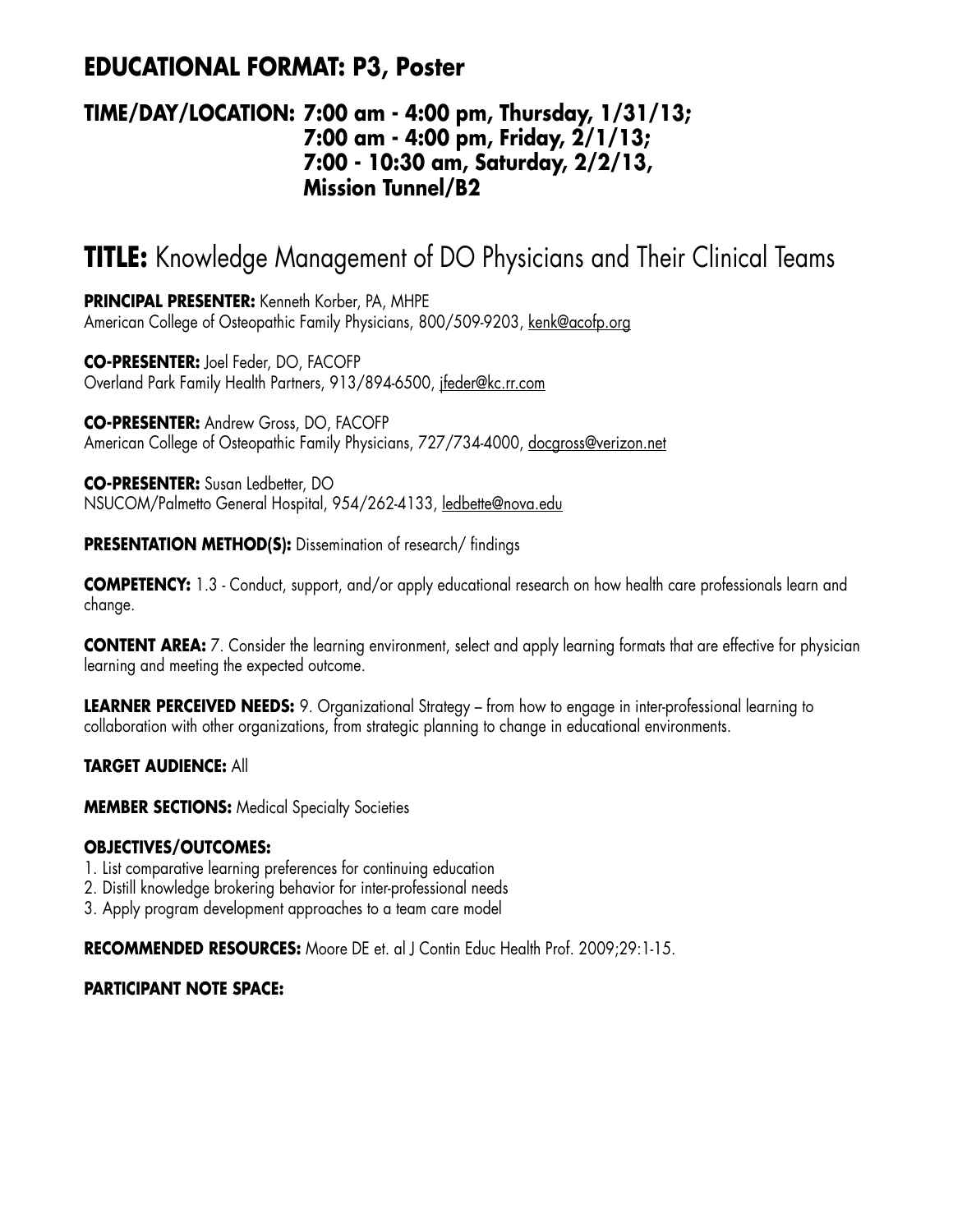## **EDUCATIONAL FORMAT: P4, Poster**

### **TIME/DAY/LOCATION: 7:00 am - 4:00 pm, Thursday, 1/31/13; 7:00 am - 4:00 pm, Friday, 2/1/13; 7:00 - 10:30 am, Saturday, 2/2/13, Mission Tunnel/B2**

# **TITLE:** A Prescription for Redesigning Continuing Pharmacy Education

### **PRINCIPAL PRESENTER:** Anita Young, MEd, RPh

Northeastern University School of Pharmacy, 617/373-5418, a.young@neu.edu

### **PRESENTATION METHOD(S):** Dissemination of research/ findings

**COMPETENCY:** 1.3 - Conduct, support, and/or apply educational research on how health care professionals learn and change.

**CONTENT AREA:** 8. Engage in self-assessment, identify gaps in knowledge/practice, and design an individual learning plan for ongoing improvement.

**LEARNER PERCEIVED NEEDS:** 8. Basics – from tools and resources for accreditation to principles of adult learning, from CE office practices and support to faculty management.

### **TARGET AUDIENCE:** All

**MEMBER SECTIONS:** Industry Alliance for Continuing Education – IACE (formerly PACME)

### **OBJECTIVES/OUTCOMES:**

- 1. Describe intrinsic and extrinsic motivators to self-directed learning
- 2. Determine learning activities that encourage self-directed learning
- 3. Explain the benefits of self-directed learning as it relates to adult learning
- 4. Relate continuing professional development to self-directed learning
- 5. Evaluate the pros and cons of changes to the present model of continuing pharmacy education

### **RECOMMENDED RESOURCES:**

- 1. Hanson, A. L., Bruskiewitz, R. H., & DeMuth, J. E. (2007). Pharmacists' perceptions of facilitators and barriers to lifelong learning. American Journal of Pharmaceutical Education, 71(4).
- 2. Hanson, A. L., & DeMuth, J. E. (1991). Facilitators and barriers to pharmacists' participation in lifelong learning. American Journal of Pharmaceutical Education, 55(Spring), 20-29.
- 3. Driesen, A., Simoens, S., & Laekeman, G. (2008). Continuing education programs for pharmacists: No one size fits all. [Article]. Pharmacy Education, 8(1), 37-43. doi: 10.1080/15602210701880143
- 4. Knowles, M., Holton, E., & Swanson, R. (2005). The adult learner the definitive classic in adult education and human resource development. San Diego, CA, USA: Elesvier.
- 5. Macy Foundation. (2008). Continuing education in the health professions: improving healthcare through lifelong learning. In S. Fletcher, M. Hager & S. Russel (Eds.), Continuing Education in the Health Professions: Improving Healthcare through Lifelong Learning (pp. 14-15). Bermuda: Josiah Macy, Jr. Foundation
- 6. Rouse, M. (2004). Continuing professional development in pharmacy. American Journal of Health-System Pharmacists, 61, 2069-2076.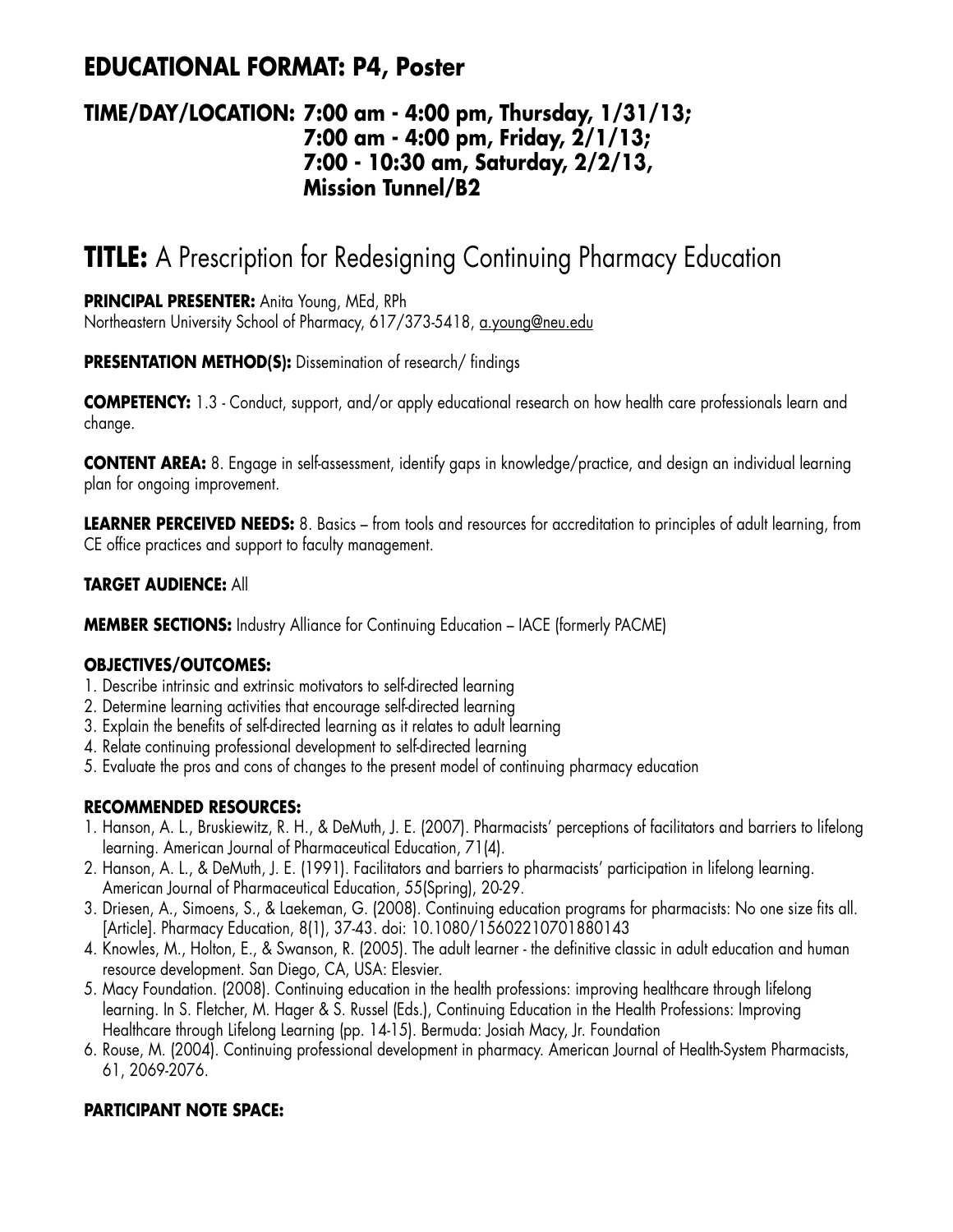## **EDUCATIONAL FORMAT: P5, Poster**

### **TIME/DAY/LOCATION: 7:00 am - 4:00 pm, Thursday, 1/31/13; 7:00 am - 4:00 pm, Friday, 2/1/13; 7:00 - 10:30 am, Saturday, 2/2/13, Mission Tunnel/B2**

# **TITLE:** Clinical Leadership Development: A 360 Approach

**PRINCIPAL PRESENTER:** Tiffany Stepien, MHCL Wesley Medical Center, 316/962-3304, tiffany.stepien@wesleymc.com

**CO-PRESENTER:** Gina Berg, PhD Wesley Medical Center, 316/962-3304, gberg@kumc.edu

**CO-PRESENTER:** Francie Ekengren, MD Wesley Medical Center, 316/962-2088, francie.ekengren@wesleymc.com

**PRESENTATION METHOD(S):** Dissemination of research/findings

**COMPETENCY:** 2.4 - Assist health care professionals to reflect upon present and desired levels of performance and plan the next step in their personal education.

**CONTENT AREA:** 8. Engage in self-assessment, identify gaps in knowledge/practice, and design an individual learning plan for ongoing improvement.

**LEARNER PERCEIVED NEEDS:** 4. Outcomes and Research – from data gathering and analysis to designing activities with outcomes in mind to understanding what Moore really means.

### **TARGET AUDIENCE:** All

### **MEMBER SECTIONS:** All

### **OBJECTIVES/OUTCOMES:**

- 1. Examine the need for leadership training of clinical teams
- 2. Discuss the capability of leaders enabling others to act
- 3. Review the research outcomes of nurse and physician leaders
- 4. Model a 360 Leadership Practices Inventory Cycle
- 5. Discuss future research on leadership practices within healthcare

**RECOMMENDED RESOURCES:** The Leadership Challenge, 4th Edition by James M. Kouzes and Barry Z. Posner (Paperback - Aug 4, 2008).

**FINANCIAL OR IN-KIND SUPPORT:** Wesley Medical Center and the Medical Staff of Wesley Medical Center funded the Wesley Leadership Institute and this research.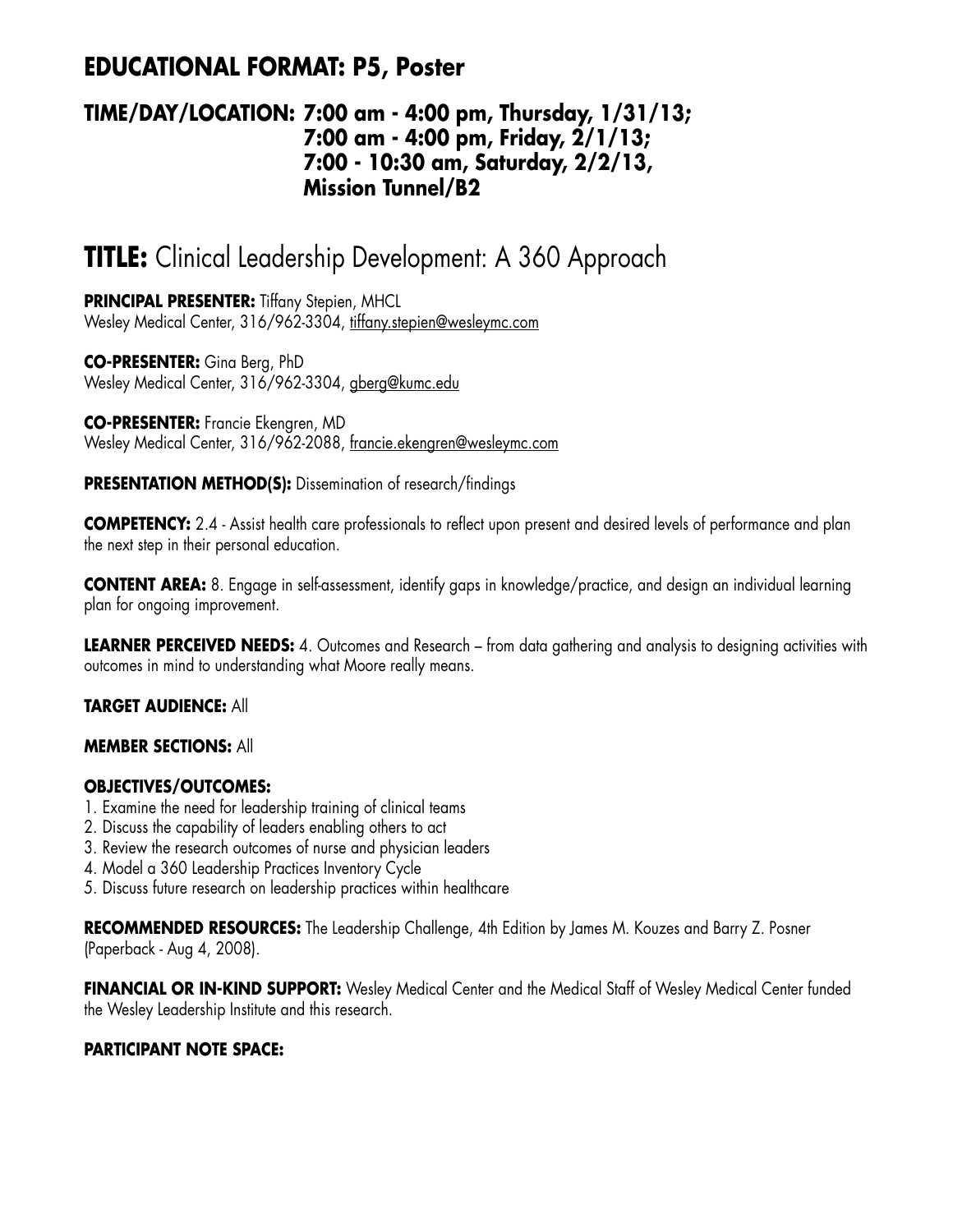## **EDUCATIONAL FORMAT: P6, Poster**

### **TIME/DAY/LOCATION: 7:00 am - 4:00 pm, Thursday, 1/31/13; 7:00 am - 4:00 pm, Friday, 2/1/13; 7:00 - 10:30 am, Saturday, 2/2/13, Mission Tunnel/B2**

# **TITLE:** When Old Beliefs Won't Budge: Evaluating Entrenched Attitudes and Resistance to Change Among Healthcare Professionals

**PRINCIPAL PRESENTER:** Carole Drexel, PhD Potomac Center for Medical Education, 443/539-4071, cdrexel@potomacme.org

**CO-PRESENTER:** Anne Jacobson, MPH, CCMEP Potomac Center for Medical Education, 240/393-1811, cmewriter@gmail.com

**CO-PRESENTER:** Jay Katz, MA, CCMEP Potomac Center for Medical Education, 410/309-0690, jkatz@rockpointe.com

**PRESENTATION METHOD(S):** Dissemination of research/ findings

**COMPETENCY:** 2.5 - Translate health care professionals' needs into measureable objectives.

**CONTENT AREA:** 5. Activities must be designed with a cumulative goal of helping physicians, or teams of learners, to adopt change incrementally, assuring there is compatibility with present systems and advantage over present behaviors.

**LEARNER PERCEIVED NEEDS:** 4. Outcomes and Research – from data gathering and analysis to designing activities with outcomes in mind to understanding what Moore really means.

### **TARGET AUDIENCE:** All

### **MEMBER SECTIONS:** All

### **OBJECTIVES/OUTCOMES:**

- 1. Compare the performance of various qualitative and quantitative assessment methods, including pre-activity, post-activity, and follow-up tools, in measuring entrenched beliefs among healthcare professionals
- 2. Describe the advantages and limitations of specific educational activity formats in addressing entrenched beliefs and facilitating change toward evidence-based clinical practice
- 3. Identify opportunities to close knowledge and competence gaps with optimal program planning, design, and outcomes measurement, even against a backdrop of entrenched beliefs

### **FINANCIAL OR IN-KIND SUPPORT:** Bristol-Myers Squibb/AstraZeneca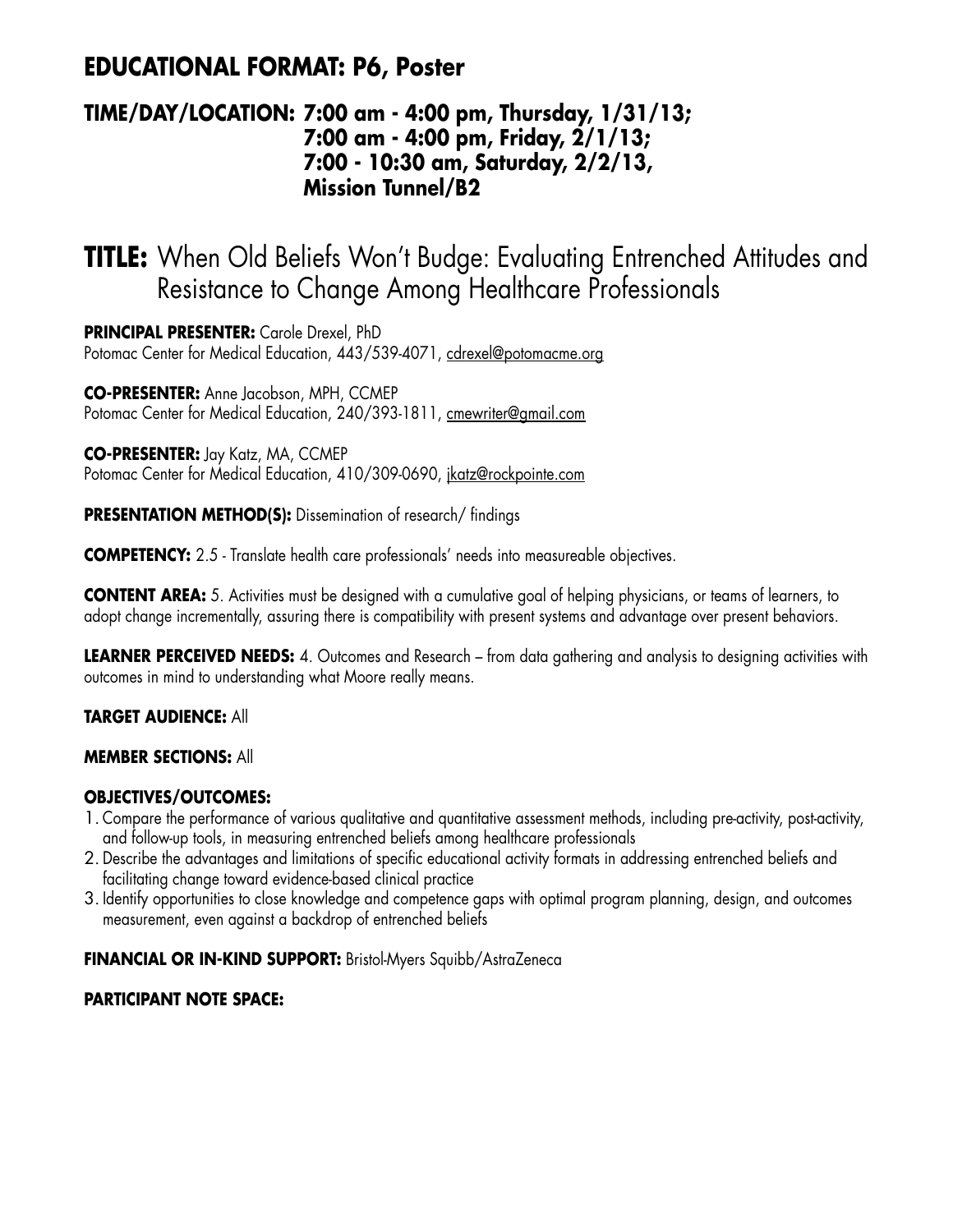## **EDUCATIONAL FORMAT: P7, Poster**

### **TIME/DAY/LOCATION: 7:00 am - 4:00 pm, Thursday, 1/31/13; 7:00 am - 4:00 pm, Friday, 2/1/13; 7:00 - 10:30 am, Saturday, 2/2/13, Mission Tunnel/B2**

# **TITLE:** How Do Rural HCPs Learn? Comparison of Three Learning **Modalities**

**PRINCIPAL PRESENTER:** Jeanette Dunn, RN, EdD Foundation for Care Management, 206/274-5722, jdunn@fcmcme.org

**PRESENTATION METHOD(S):** Dissemination of research/findings

**COMPETENCY:** 2.6 - Consider the learning environment, select and apply learning formats that are effective for health care professionals' learning and meeting the expected outcome.

**CONTENT AREA:** 7. Consider the learning environment, select and apply learning formats that are effective for physician learning and meeting the expected outcome.

**LEARNER PERCEIVED NEEDS:** 6. Technology - from use of innovative technology (IT) in organizations to use of it to deliver information, from social media and web education and innovation for engagement.

### **TARGET AUDIENCE:** All

### **MEMBER SECTIONS:** All

### **OBJECTIVES/OUTCOMES:**

- 1. Compare preferred course modalities live, webinar and web with the course outcomes
- 2. Contrast the rankings in terms of knowledge, competence, HCP performance for the live, webinar, and web
- 3. Compare average costs per participant of the three modalities
- 4. Determine most cost-beneficial modality in terms of knowledge, competency, and performance

### **RECOMMENDED RESOURCES:**

- 1.Whitten, Pamela, et al. "The Journal of Continuing Education in the Health Professions", A comparison of Face-to-Face Vs. Interactive Video CME Delivery Modalities. Vol 18, Issue 2 pp. 93-99, April 2005. http://onlinelibrary.wiley.com/ doi/10.1002/chp.1340180205/abstract.
- 2. Ghyam, M, "Learning Effectiveness: A comparative Study Measure effectiveness of Web-Casting". http://digitallibrary. usc.edu/asetserver/controller/item/etd/Gyam-20007327.pdf.
- 3. Wutoh, R., Boren, JA, Bulas, EA, "e-Learning: A Review of Internet Based Continuing Medical Education"; Journal Contin Educ Health Prof 2004, winter 24(1) 20-30; http://www.ncbi.nim.nih.gov/pubmed/15069909.

### **FINANCIAL OR IN-KIND SUPPORT:** Pfizer, Inc.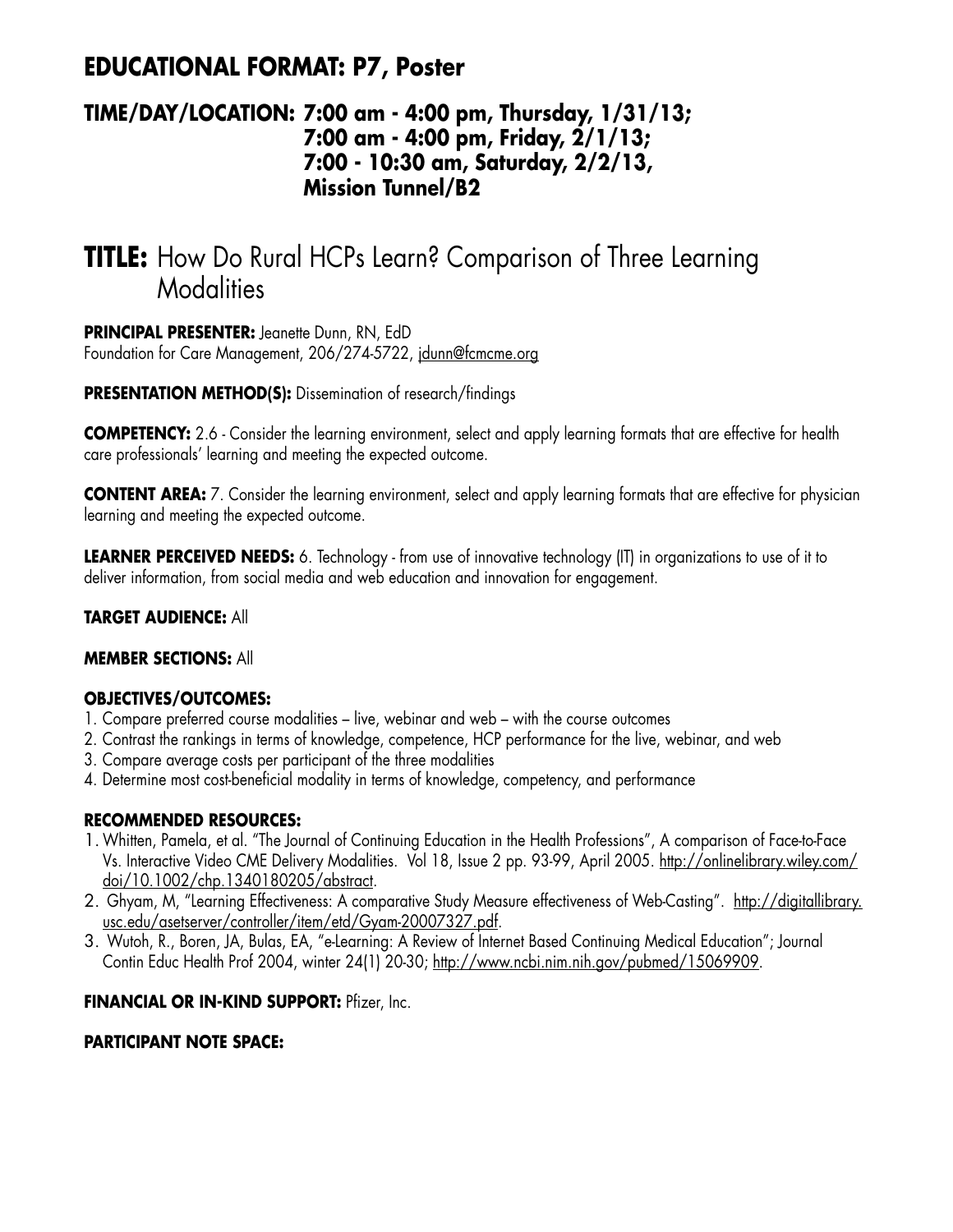# **EDUCATIONAL FORMAT: P8, Poster (Cancelled)**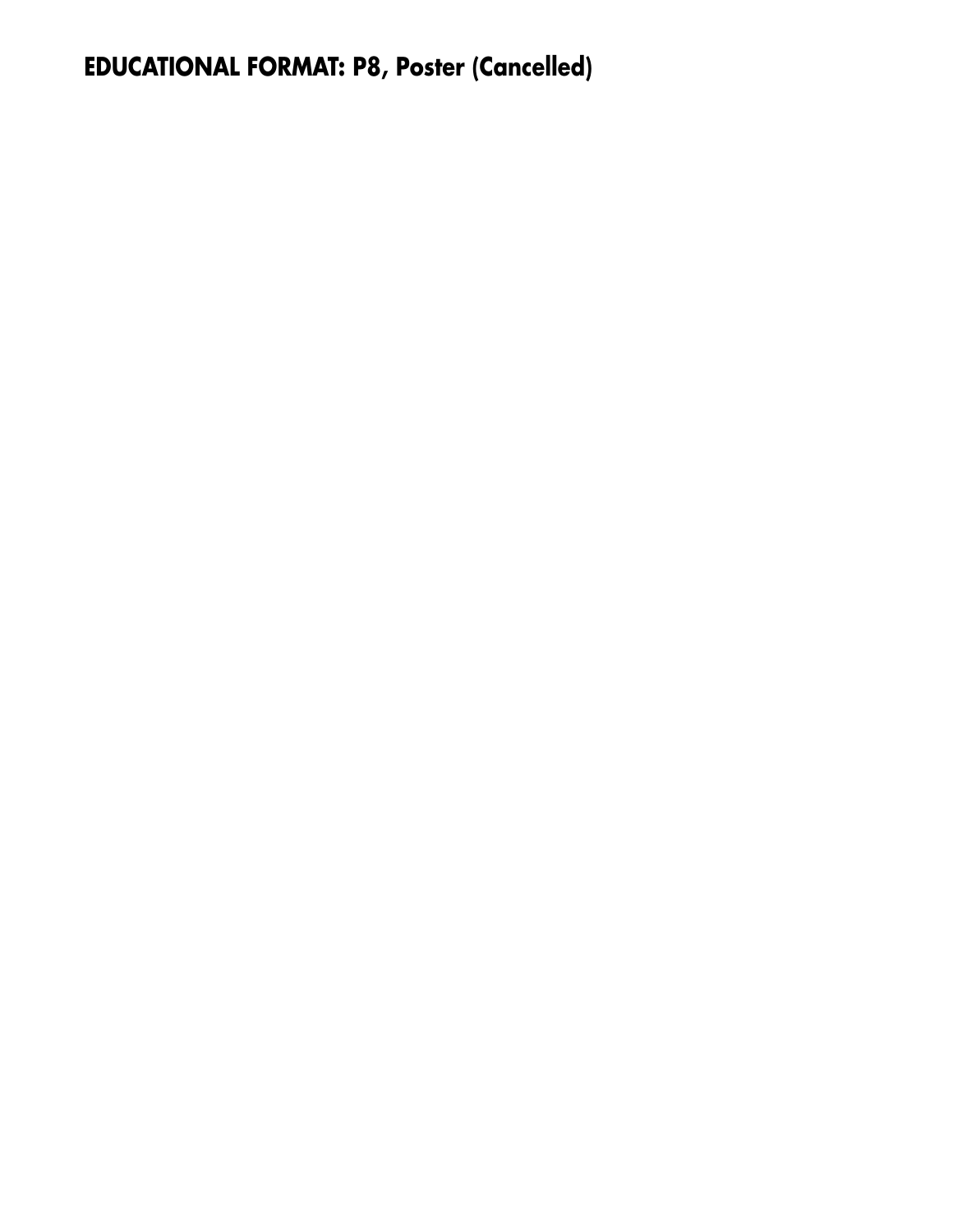## **EDUCATIONAL FORMAT: P9, Poster**

### **TIME/DAY/LOCATION 7:00 am - 4:00 pm, Thursday, 1/31/13; 7:00 am - 4:00 pm, Friday, 2/1/13; 7:00 - 10:30 am, Saturday, 2/2/13, Yerba Buena Grand Assembly/Lower B2**

# **TITLE:** Results of an Educational Algorithm Tool with Specific Case Scenarios

**PRINCIPAL PRESENTER:** Jim Mortimer Clinical Care Options, LLC, 571/438-7727, jmortimer@clinicaloptions.com

**CO-PRESENTER:** Andrew Bowser, ELS, CCMEP Clinical Care Options, LLC, 610/668-1432, abowser@clinicaloptions.com

**CO-PRESENTER:** Eric Peterson, EdM, FACEHP Annenberg Center for Health Sciences-Eisenhower, 760/773-4587, epeterson@annenberg.net

**PRESENTATION METHOD(S):** Dissemination of research/findings; Case study

**COMPETENCY:** 2.10 - Emphasize problem-based/practice-based learning.

**CONTENT AREA:** 6. Innovations to improve the provision of patient care will become the best practices of the future.

**LEARNER PERCEIVED NEEDS:** 6. Technology – from use of innovative technology (IT) in organizations to use of it to deliver information, from social media and web education and innovation for engagement.

**TARGET AUDIENCE:** All

### **MEMBER SECTIONS:** All

### **OBJECTIVES/OUTCOMES:**

- 1. Describe novel approach to providing expert recommendations
- 2. Recognize complex education topics requiring creative solutions
- 3.List key components of an effective online educational tool

### **RECOMMENDED RESOURCES:**

- Ousley AL, et al. J Canc Educ. 2010;25:196-205.
- 1. Ravdin P, et al. J Clin Oncol 29: 2011 (suppl; abstr 6063).
- 2. Kim SH, Cho SH. Asia Pac Allergy. 2012 Jan;2(1):26-34.
- 3. Dryden EM, et al. Clin Pediatr (Phila). 2012 Feb 13.

**FINANCIAL OR IN-KIND SUPPORT:** The CME-Certified educational program associated with the topic of this poster was supported by educational grants from Pfizer and Genentech.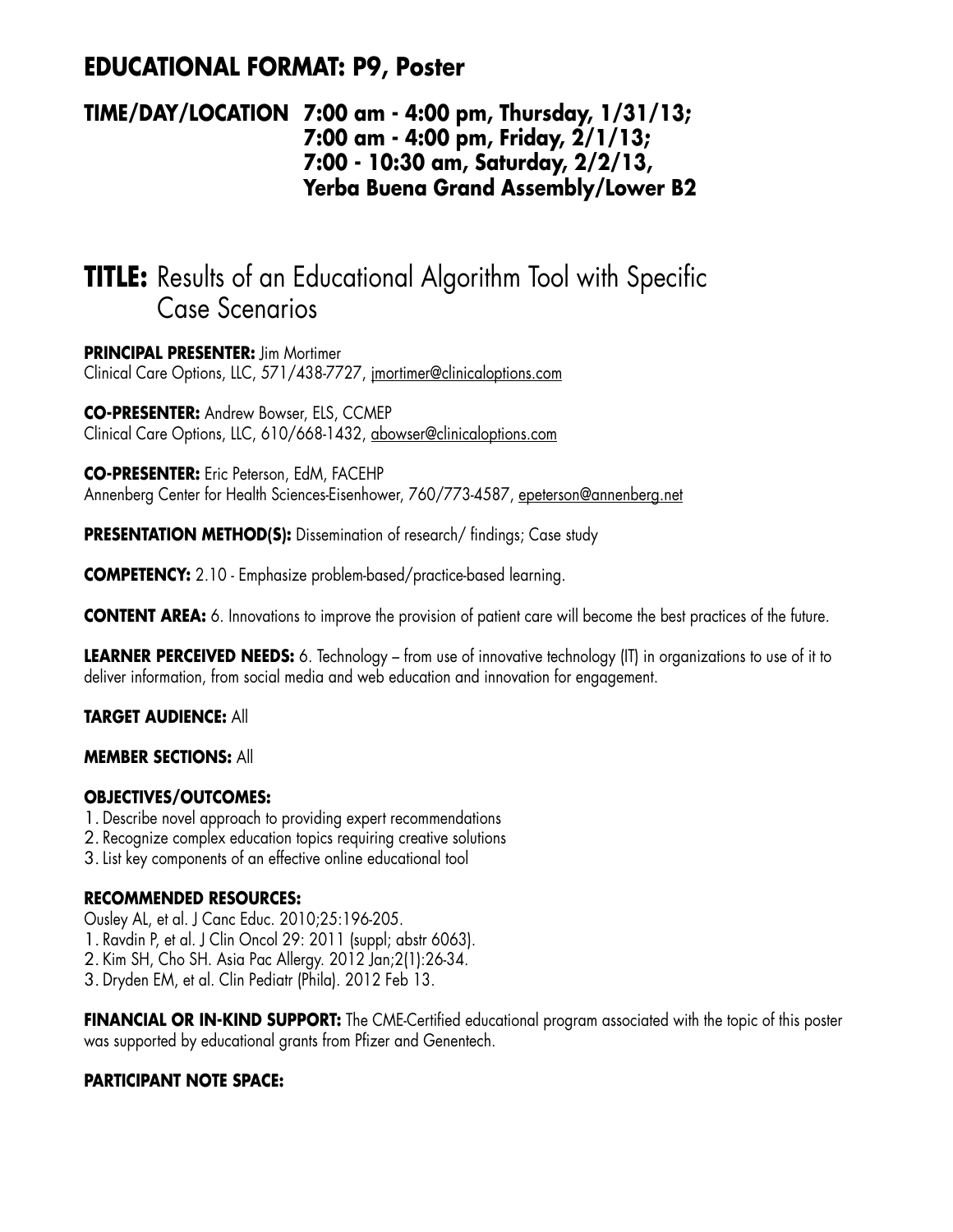## **EDUCATIONAL FORMAT: P10, Poster**

### **TIME/DAY/LOCATION 7:00 am - 4:00 pm, Thursday, 1/31/13; 7:00 am - 4:00 pm, Friday, 2/1/13; 7:00 - 10:30 am, Saturday, 2/2/13, Yerba Buena Grand Assembly/Lower B2**

# **TITLE:** Effective CME Systems Implementation

**PRINCIPAL PRESENTER:** Sarah Janesz, MAFM Cleveland Clinic, 216/444-2577, janeszs@ccf.org

**CO-PRESENTER:** Steven Kawczak, PhD Cleveland Clinic, 216/444-2572, kawczas@ccf.org

#### **PRESENTATION METHOD(S): Poster**

**COMPETENCY:** 3.1 - Develop, use and support an effective data management system for educational and administrative purposes.

**CONTENT AREA:** 8. Engage in self-assessment, identify gaps in knowledge/practice, and design an individual learning plan for ongoing improvement.

**LEARNER PERCEIVED NEEDS:** 6. Technology – from use of innovative technology (IT) in organizations to use of it to deliver information, from social media and web education and innovation for engagement.

### **TARGET AUDIENCE:** All

#### **MEMBER SECTIONS:** All

### **OBJECTIVES/OUTCOMES:**

- 1. Identify CME systems and their scope of implementation
- 2. Apply effective educational strategies to equip users
- 3. Employ non-educational tools to maximize utilization
- 4. Highlight successes & challenges faced during implementation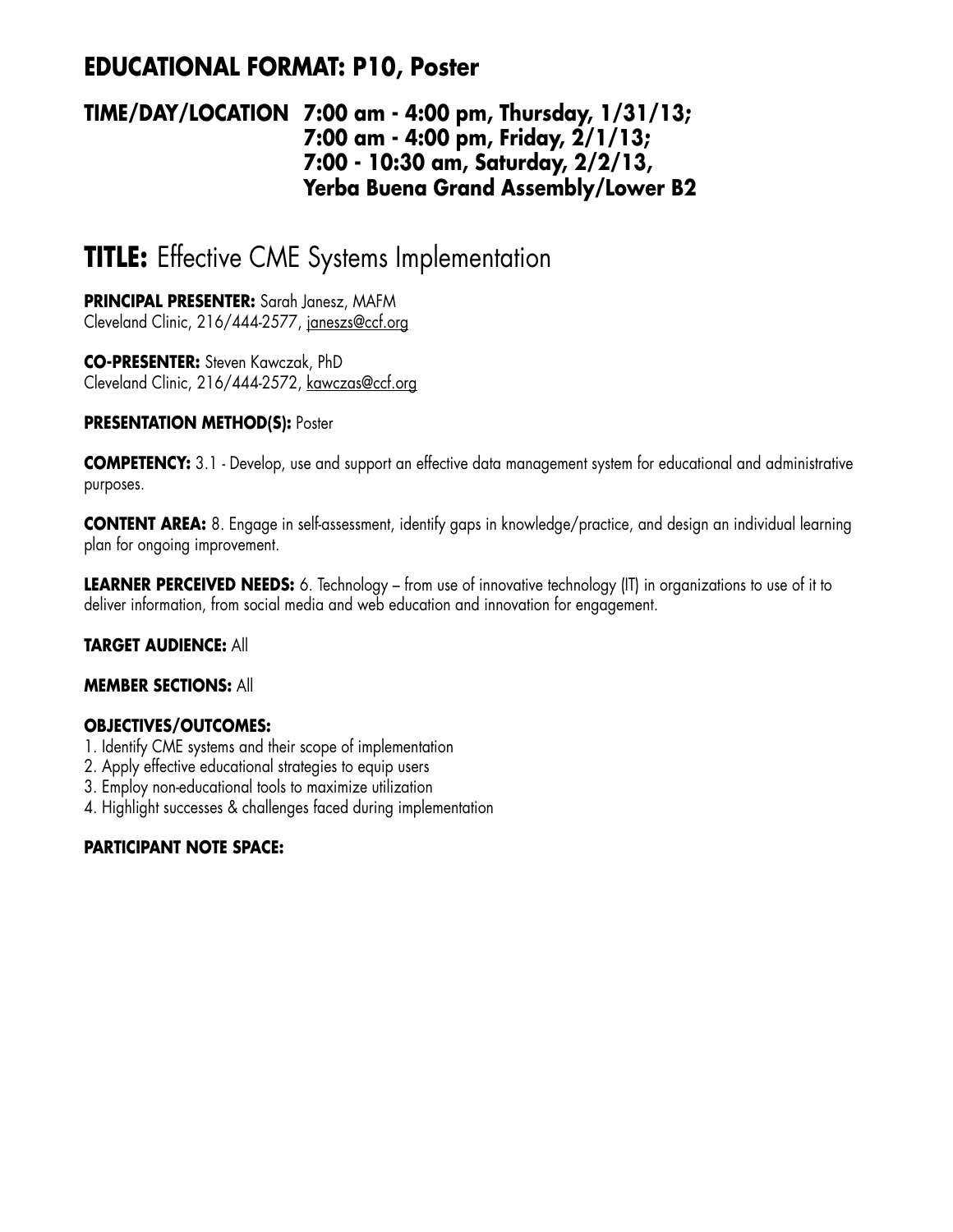## **EDUCATIONAL FORMAT: P11, Poster**

### **TIME/DAY/LOCATION 7:00 am - 4:00 pm, Thursday, 1/31/13; 7:00 am - 4:00 pm, Friday, 2/1/13; 7:00 - 10:30 am, Saturday, 2/2/13, Yerba Buena Grand Assembly/Lower B2**

# **TITLE:** Inter-Professional Competence Measures in Biopharmaceutical Researchers

### **PRINCIPAL PRESENTER:** Caroline Krystek, BS

The Pharmaceutical Education and Research Institute, Inc. (PERI), 703/276-0178, ckrystek@peri.org

**PRESENTATION METHOD(S):** Dissemination of research/findings; Poster

**COMPETENCY:** 3.2 - Use measurement data to assess outcomes/results of the learning intervention as a basis for determining future learning needs and for determining the application of the educational knowledge and skills.

**CONTENT AREA:** 5. Activities must be designed with a cumulative goal of helping physicians, or teams of learners, to adopt change incrementally, assuring there is compatibility with present systems and advantage over present behaviors.

**LEARNER PERCEIVED NEEDS:** 4. Outcomes and Research – from data gathering and analysis to designing activities with outcomes in mind to understanding what Moore really means.

### **TARGET AUDIENCE:** All

### **MEMBER SECTIONS:** All

### **OBJECTIVES/OUTCOMES:**

- 1. Define the concept of learning transfer
- 2. Measure learning transfer by assessing changes in competence and performance
- 3. Measure learning transfer in inter-professional programs
- 4. Assess competence in audiences with diverse backgrounds

### **RECOMMENDED RESOURCES:**

- 1. Assess CME by Jason Olivieri, MPH: http://assesscme.wordpress.com/2011/02/01/commitment-to-change-ctcevaluation/.
- 2. Overton, G.K. & MacVicar, R. (2008). Requesting a commitment to change... J Contin Educ Health Prof, 28:60-66.

**FINANCIAL OR IN-KIND SUPPORT:** PERI-The Pharmaceutical Education and Research Institute, Inc. conducted this research as part of our continual quality improvement efforts.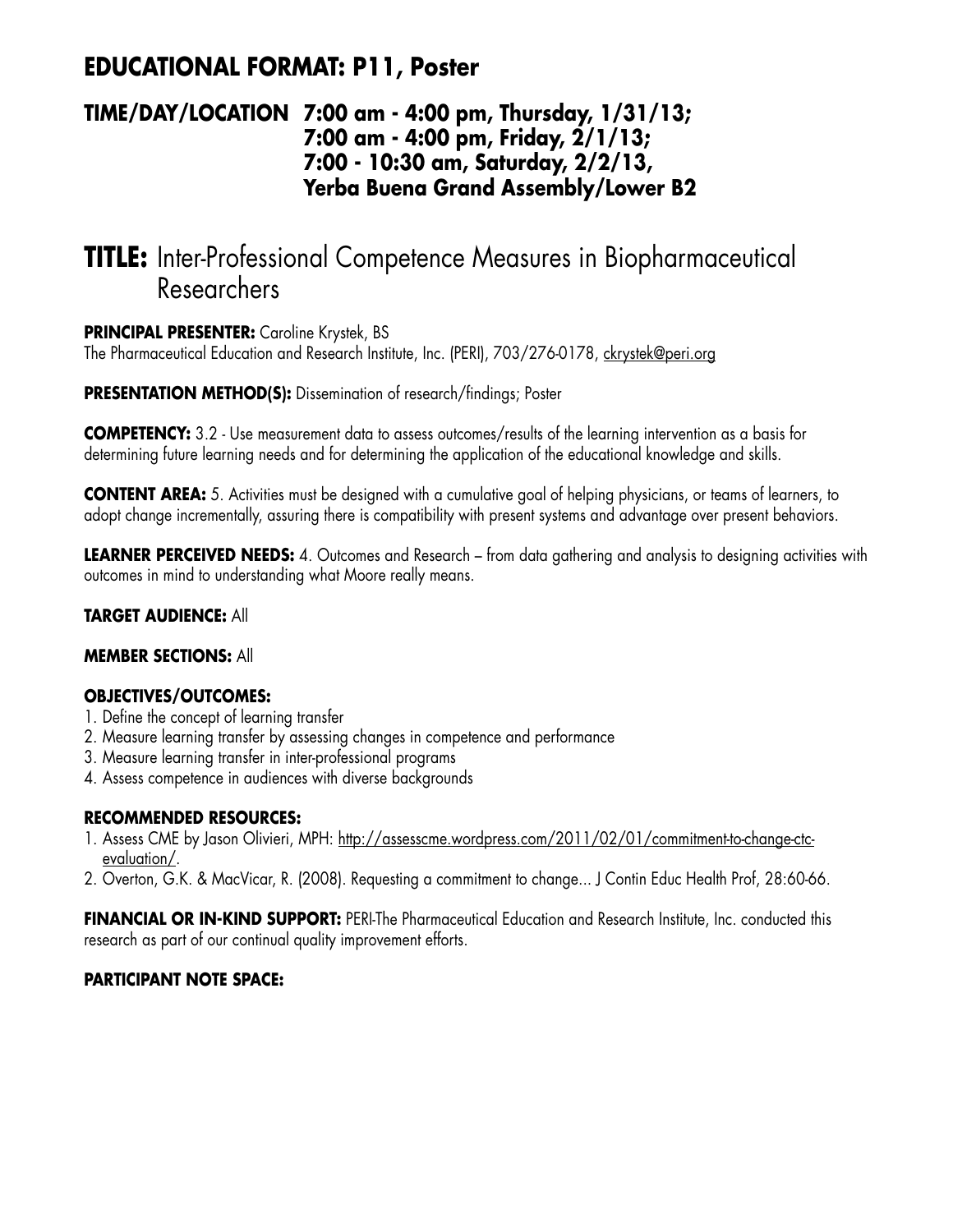## **EDUCATIONAL FORMAT: P12, Poster**

### **TIME/DAY/LOCATION 7:00 am - 4:00 pm, Thursday, 1/31/13; 7:00 am - 4:00 pm, Friday, 2/1/13; 7:00 - 10:30 am, Saturday, 2/2/13, Yerba Buena Grand Assembly/Lower B2**

# **TITLE:** Outcomes Assessment in a Regional Hospital Medicine Program

**PRINCIPAL PRESENTER:** Margaret Clark, MS, RN, RRT-NPS Clark Medical Writing, LLC, 404/386-3533, mavclark@bellsouth.net

**CO-PRESENTER:** Steven Deitelzweig, MD, FACP Ochsner Health System, 504/842-5766, sdeitelzweig@ochsner.org

**CO-PRESENTER:** Steve Eckert CME-University, 847/784-8459, seckert@cme-university.com

**CO-PRESENTER:** Judith Lenhart, PhD, CMPP Celgene Corporation, 973/886-9730, jlenhartis@yahoo.com

**PRESENTATION METHOD(S):** Dissemination of research/findings

**COMPETENCY:** 3.2 - Use measurement data to assess outcomes/results of the learning intervention as a basis for determining future learning needs and for determining the application of the educational knowledge and skills.

**CONTENT AREA:** 3. The ever-changing landscape of physician specialty certification and licensure will drive changes in the design and delivery of continuing education.

**LEARNER PERCEIVED NEEDS:** 4. Outcomes and Research – from data gathering and analysis to designing activities with outcomes in mind to understanding what Moore really means.

### **TARGET AUDIENCE:** All

**MEMBER SECTIONS:** Medical Education Companies Alliance (MECA)

### **OBJECTIVES/OUTCOMES:**

- 1. Comply with ACCME updated assessment requirements CME University session coordinators prepared a six item pre activity, post activity, and 3 month follow-up survey to assess the knowledge and confidence of participants in a 1 hour regional symposium. The follow-up survey included 2 case based clinical practice questions designed to assess the application of knowledge to a patient scenario and 4 knowledge based questions.
- 2. Identify gaps in acquired knowledge and clinical application Session coordinators compared the acquisition of knowledge with its application in a clinical scenario, by asking an identical question twice in different areas of the follow-up survey.
- 3. Assess the impact of the Education Mean scores for the pre and post activity were determined and changes in performance calculated as a standardized difference and effect size. The 3 month follow-up survey data was also compared.
- 4. Review data on CME knowledge sustainability and performance The mean score of the participants completing the pre activity survey was  $63.46\%$  (n = 78, SD: 19.61). The mean post activity score was  $67.86\%$  (n = 77, SD: 15.02). The calculated effect size was 0.12496 (Cohen's  $d = 0.25191$ ). Participants on the follow-up survey indicated that they made changes in their practices based on the education they received (53% had made changes in Diagnosis/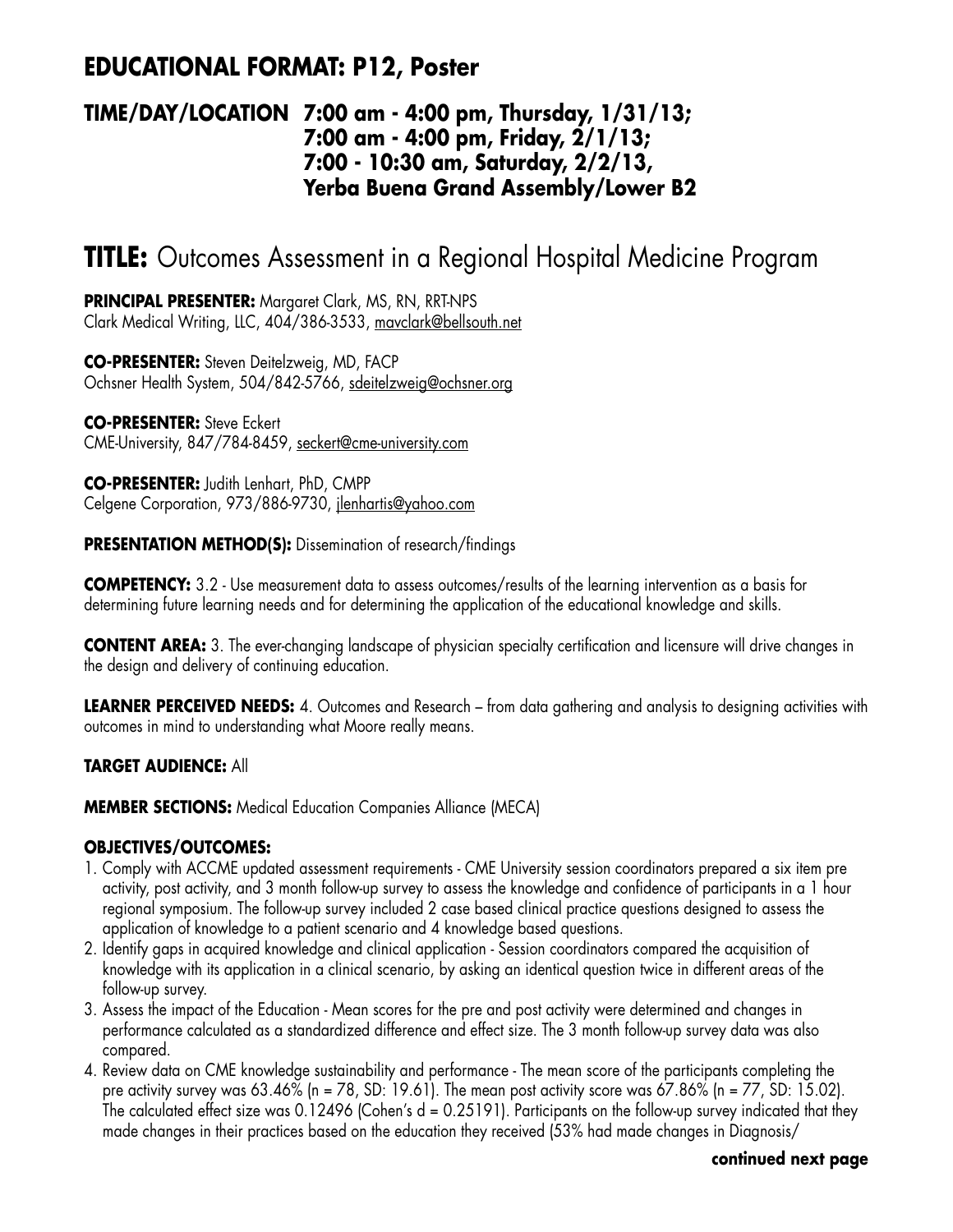# **P12, Poster continued**

Risk Stratification, and 65% made changes in Treatment/Management (n = 34). On the follow-up survey when asked to select the appropriate "next step" in managing a patient in the case scenario portion of the survey, only 29% of the practitioners selected the correct answer (n = 34). When the question was repeated in the knowledge section, 53% of participants selected the correct answer.

5. Improve clinical application of educational content-. The effect of size of 0.13 suggests that there was a small improvement in knowledge immediately following this educational activity. This improvement in knowledge was sustained in the follow-up survey. However, the data from the clinical application questions confirm the need for ongoing education to assist physicians in applying the knowledge they have acquired to actual clinical decision making. These results document successful knowledge acquisition, followed by variances in clinical application and the need for clinically based education.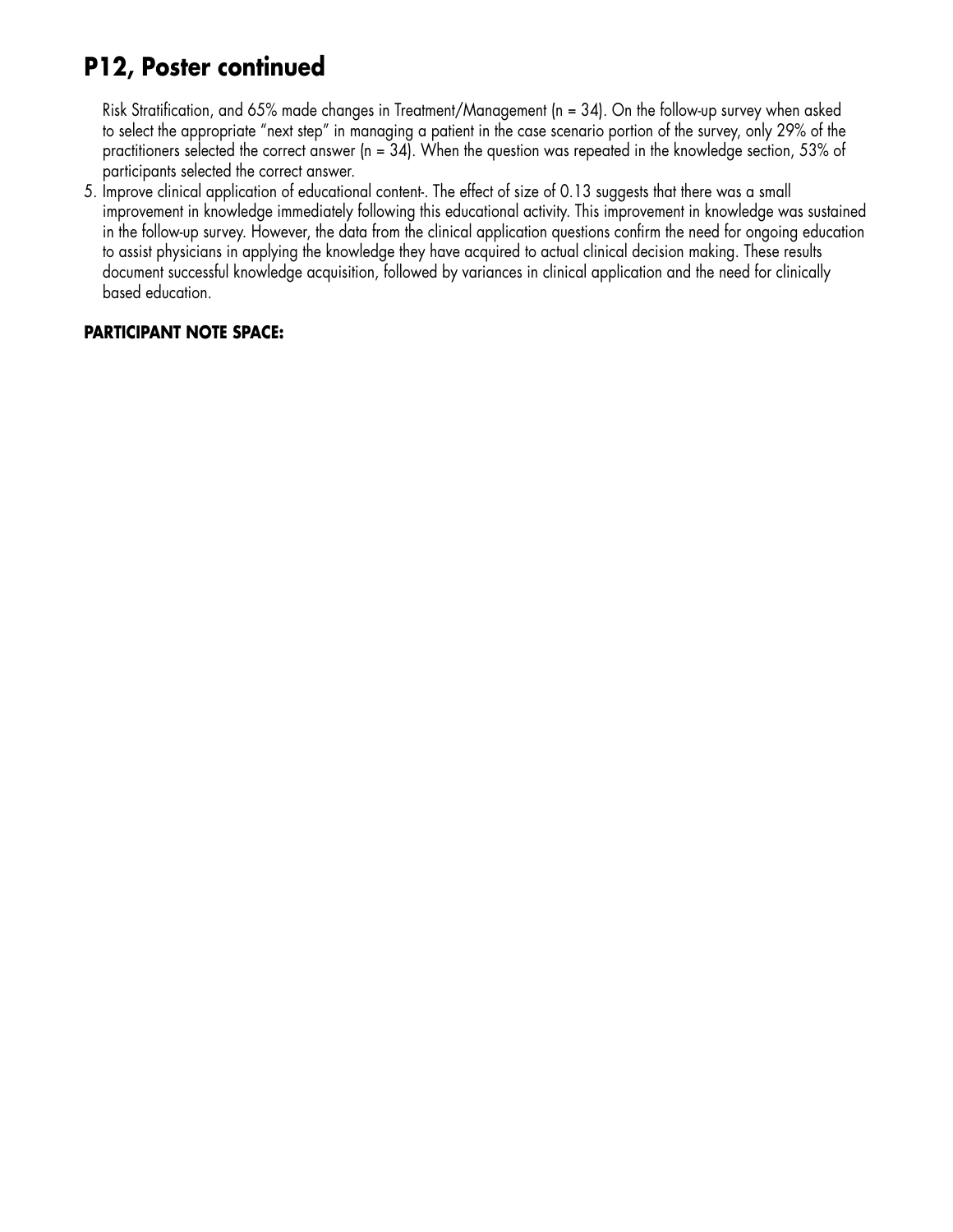## **EDUCATIONAL FORMAT: P13, Poster**

### **TIME/DAY/LOCATION 7:00 am - 4:00 pm, Thursday, 1/31/13; 7:00 am - 4:00 pm, Friday, 2/1/13; 7:00 - 10:30 am, Saturday, 2/2/13, Yerba Buena Grand Assembly/Lower B2**

# **TITLE:** Patient-level Data Showing Effectiveness of Education in Hepatitis B

#### **PRINCIPAL PRESENTER:** Denton Chase

Asian Health Communications, 888/520-1813, dchase@ahccom.com

#### **CO-PRESENTER:** Ben Whitfield CE Outcomes, LLC, 205/259-1500, ben.whitfield@ceoutcomes.com

**PRESENTATION METHOD(S):** Dissemination of research/findings

**COMPETENCY:** 3.3 - Use data to assess the performance of the health care professionals' office in meeting its mission and organizational goals.

**CONTENT AREA:** 7. Consider the learning environment, select and apply learning formats that are effective for physician learning and meeting the expected outcome.

**LEARNER PERCEIVED NEEDS:** 4. Outcomes and Research – from data gathering and analysis to designing activities with outcomes in mind to understanding what Moore really means.

#### **TARGET AUDIENCE:** All

#### **MEMBER SECTIONS:** All

### **OBJECTIVES/OUTCOMES:**

- 1. Understand how outcomes measured management of patients with Hepatitis B
- 2. Assess their own education using patient-level data
- 3. Analyze large data sets to show organized outcomes results

**FINANCIAL OR IN-KIND SUPPORT:** This study was supported via an educational grant from Bristol-Myers Squibb.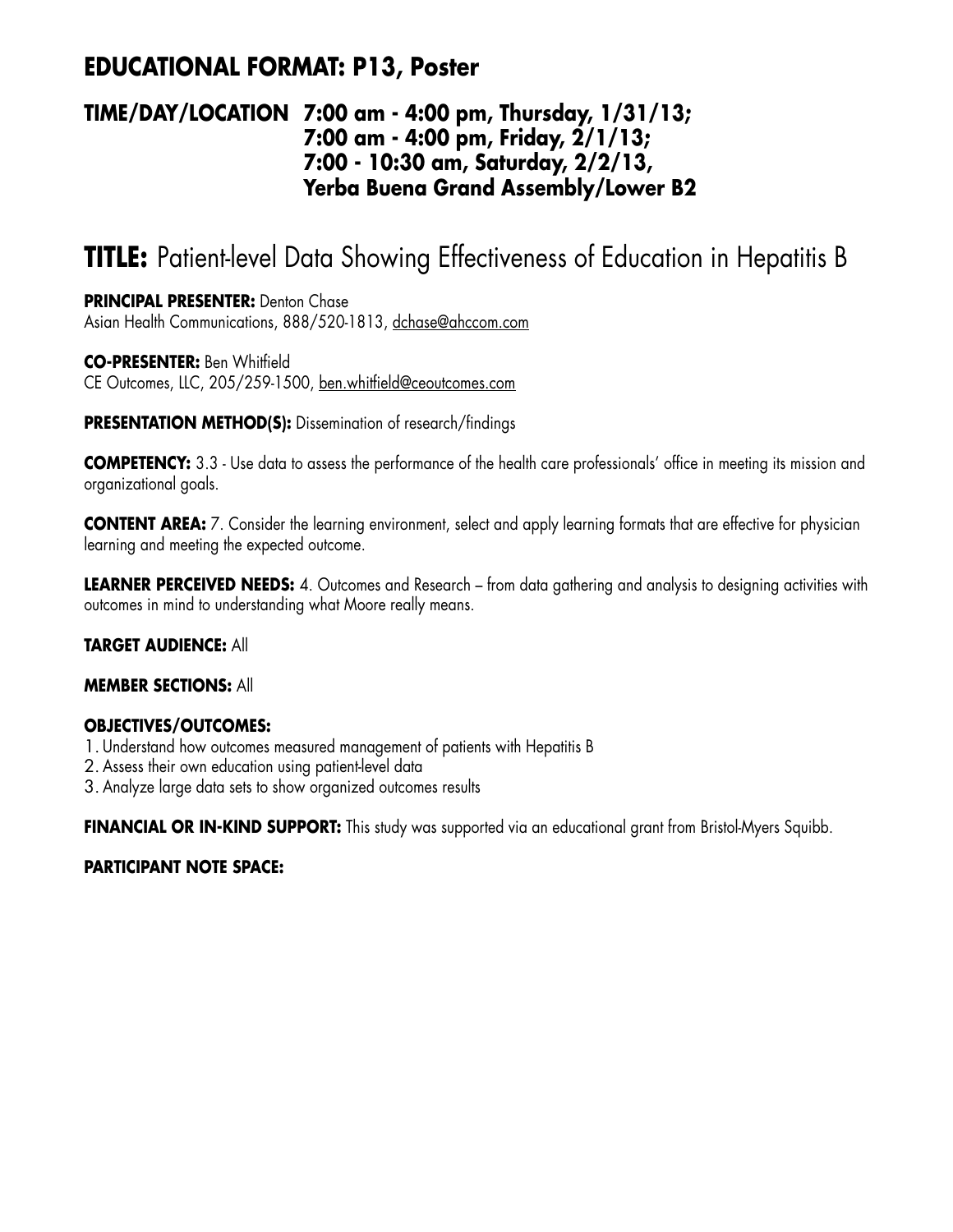## **EDUCATIONAL FORMAT: P14, Poster**

### **TIME/DAY/LOCATION 7:00 am - 4:00 pm, Thursday, 1/31/13; 7:00 am - 4:00 pm, Friday, 2/1/13; 7:00 - 10:30 am, Saturday, 2/2/13, Yerba Buena Grand Assembly/Lower B2**

# **TITLE:** Academic Detailing and PI CME - What a Marriage!

**PRINCIPAL PRESENTER:** Odessa Ussery, MEd, CCMEP Medical University of South Carolina, 843/876-1925, usseryo@musc.edu

**CO-PRESENTER:** Sarah Ball, PharmD South Carolina College of Pharmacy, 803/767-6299, balls@sccp.sc.edu

### **PRESENTATION METHOD(S):** Poster

**COMPETENCY:** 3.4 - Promote continuous improvement and performance measurement as skills for health care professionals during educational interventions.

**CONTENT AREA:** 6. Innovations to improve the provision of patient care will become the best practices of the future.

**LEARNER PERCEIVED NEEDS:** 7. Performance Improvement (PI)/Quality Improvement – from basics of PI and assistance with engaging learners in PI/QI process to PI/QI measurements.

**TARGET AUDIENCE:** Non-beginners

#### **MEMBER SECTIONS:** Medical Schools

### **OBJECTIVES/OUTCOMES:**

- 1. Develop a process to incorporate AD into PI CME activities
- 2. Customize AD initial and follow up visits for specific PI CME activity
- 3. Reinforce key points and address barriers through AD follow up visit

### **RECOMMENDED RESOURCES:**

- 1. O'Brien, MA et al. Educational outreach visits: effects on professional practice and health care outcomes. Cochrane Database of Systematic Reviews, 2007; Issue 4. Art. No.: CD000409.
- 2. Avorn J and Fischer M. Bench to behavior. Health Affairs. 2010; 29(10):1891-900.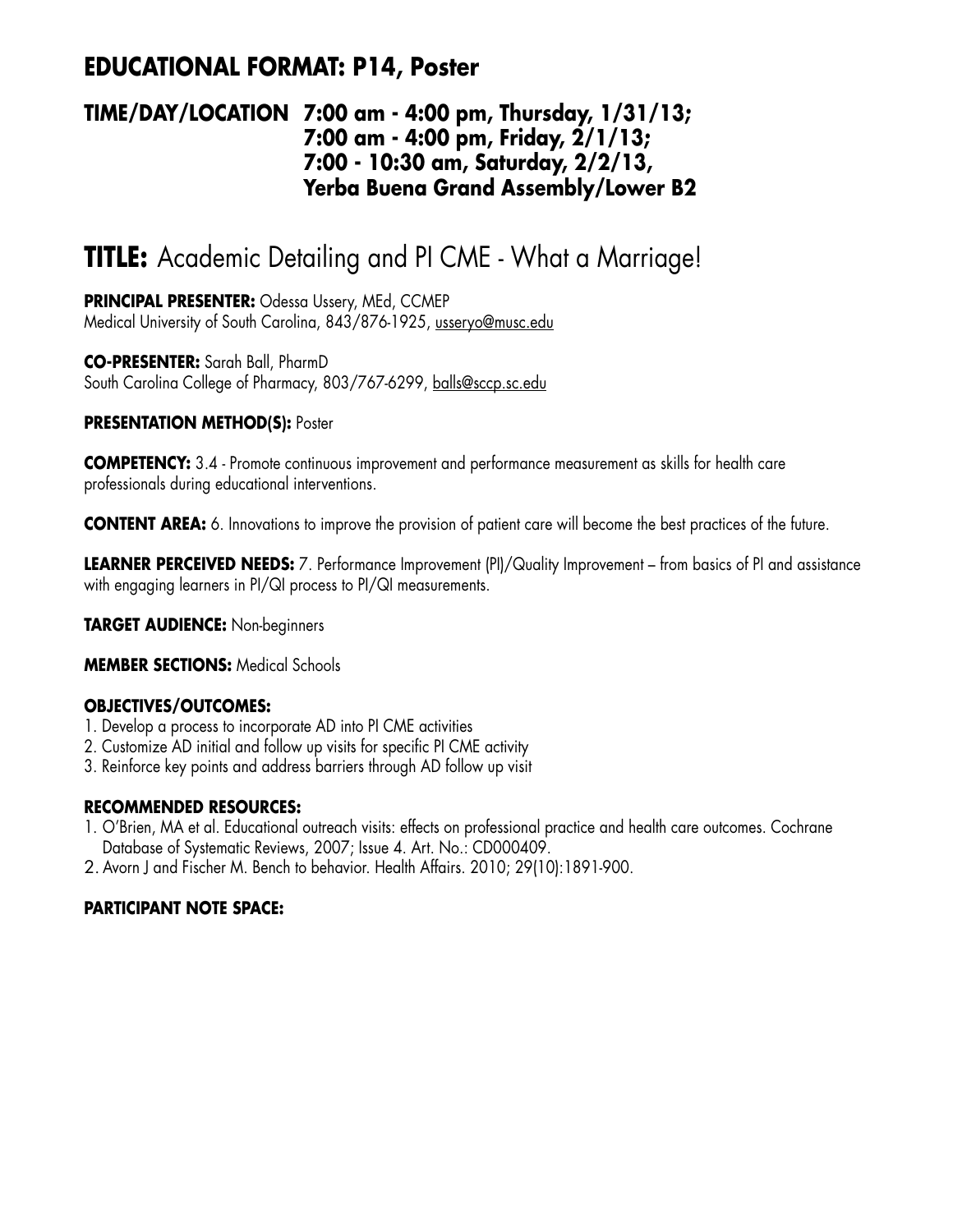## **EDUCATIONAL FORMAT: P15, Poster**

### **TIME/DAY/LOCATION 7:00 am - 4:00 pm, Thursday, 1/31/13; 7:00 am - 4:00 pm, Friday, 2/1/13; 7:00 - 10:30 am, Saturday, 2/2/13, Yerba Buena Grand Assembly/Lower B2**

# **TITLE:** Clinician Adherence to Disease Prevention Guidelines

**PRINCIPAL PRESENTER:** Carolyn Skowronski, PharmD pmiCME, (Division of DBC Pri-Med), 617/406-4280, cskowronski@pmicme.org

**CO-PRESENTER:** Marissa Seligman, PharmD, CCMEP pmiCME, (Division of DBC Pri-Med), 617/406-4288, mseligman@pmicme.org

**PRESENTATION METHOD(S):** Dissemination of research/findings

**COMPETENCY:** 3.5 - Promote continuous improvement as an administrative skill for the staff of the health care professions' office.

**CONTENT AREA:** 8. Engage in self-assessment, identify gaps in knowledge/practice, and design an individual learning plan for ongoing improvement.

**LEARNER PERCEIVED NEEDS:** 7. Performance Improvement (PI)/Quality Improvement – from basics of PI and assistance with engaging learners in PI/QI process to PI/QI measurements.

**TARGET AUDIENCE:** All

#### **MEMBER SECTIONS:** All

### **OBJECTIVES/OUTCOMES:**

- 1. Identify 3 clinician interventions that can prevent CA or CVD
- 2. Use an assessment tool on clinician adherence to guidelines
- 3. Evaluate clinician adherence performance annually

**RECOMMENDED RESOURCES:** 3 published CA/CVD disease prevention guidelines - TBD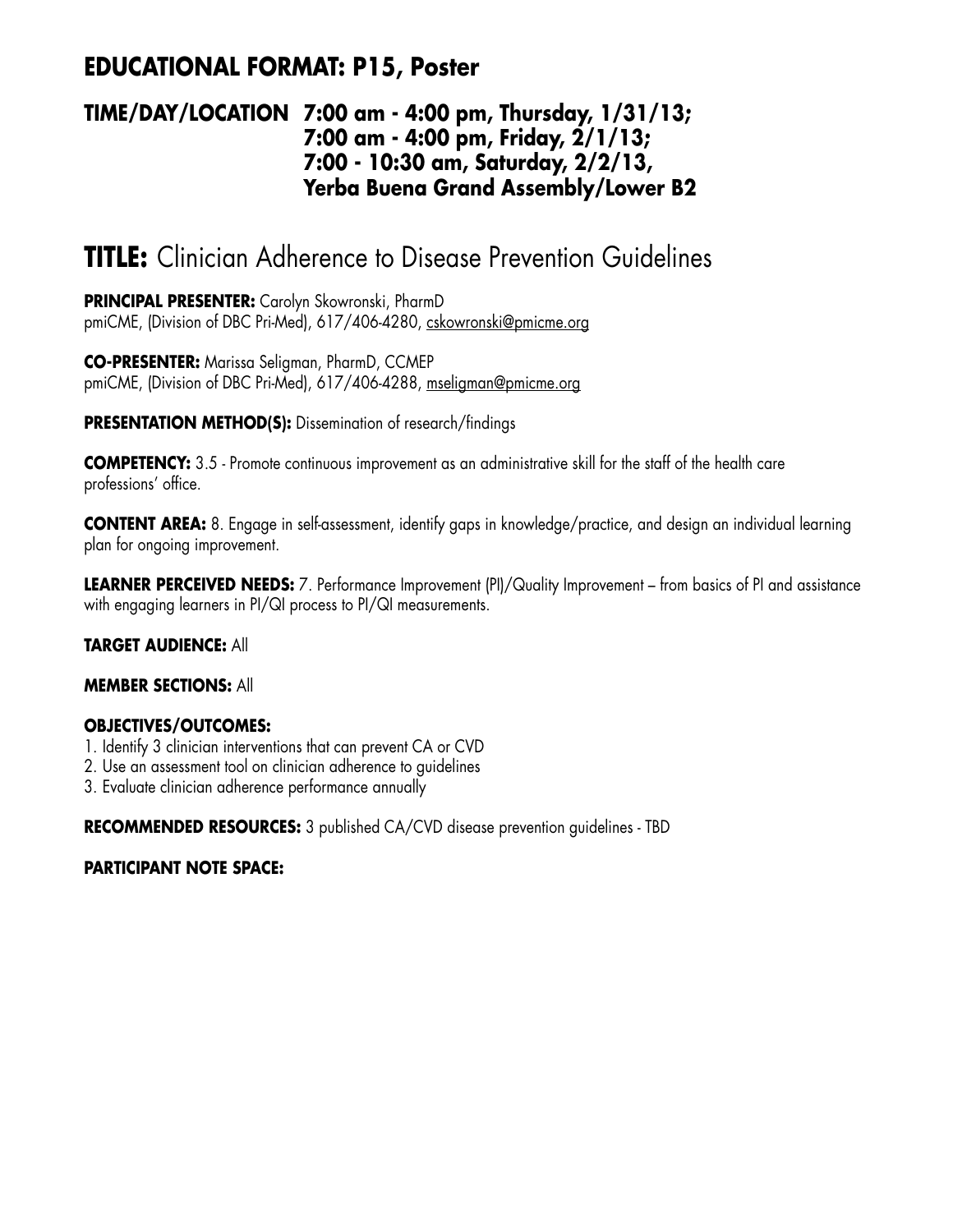## **EDUCATIONAL FORMAT: P16, Poster**

### **TIME/DAY/LOCATION 7:00 am - 4:00 pm, Thursday, 1/31/13; 7:00 am - 4:00 pm, Friday, 2/1/13; 7:00 - 10:30 am, Saturday, 2/2/13, Yerba Buena Grand Assembly/Lower B2**

# **TITLE:** PI-CME Addressing Imaging in Low Back Pain: Overuse Overturned?

**PRINCIPAL PRESENTER:** Susan Szpunar, MPH, DrPH St. John Hospital and Medical Center, 313/343-7838, susan.szpunar@stjohn.org

**CO-PRESENTER:** Steven Minnick, MD, MBA St. John Hospital and Medical Center, 313/343-3823, steven.minnick@stjohn.org

**CO-PRESENTER:** Nancy DeRita St. John Hospital and Medical Center, 313/343-3877, nancy.derita@stjohn.org

**PRESENTATION METHOD(S):** Dissemination of research/findings; Skills building

**COMPETENCY:** 3.6 - Provide measurement tools and utilize reliable data to enable health care learners to compare present levels of performance with optimum performance.

**CONTENT AREA:** 5. Activities must be designed with a cumulative goal of helping physicians, or teams of learners, to adopt change incrementally, assuring there is compatibility with present systems and advantage over present behaviors.

**LEARNER PERCEIVED NEEDS:** 7. Performance Improvement (PI)/Quality Improvement – from basics of PI and assistance with engaging learners in PI/QI process to PI/QI measurements.

### **TARGET AUDIENCE:** All

#### **MEMBER SECTIONS:** All

### **OBJECTIVES/OUTCOMES:**

- 1. Identify a practice gap suitable for a PI-CME activity
- 2. Develop measurement tools and identify data sources
- 3. Develop educational interventions and tools
- 4. Interpret outcomes for the PI-CME project
- 5. Reflect upon lessons learned, use findings to improve system

#### **RECOMMENDED RESOURCES:** http://www.ama-assn.org/resources/doc/cme/pra-booklet.pdf

**FINANCIAL OR IN-KIND SUPPORT:** This activity was funded through an educational grant from Pfizer to the Association of Hospital Medical Education (AHME) to support PI-CME activities for AHME member institutions. AHME retains full control over the distribution of individual grants under this collaborative grant program.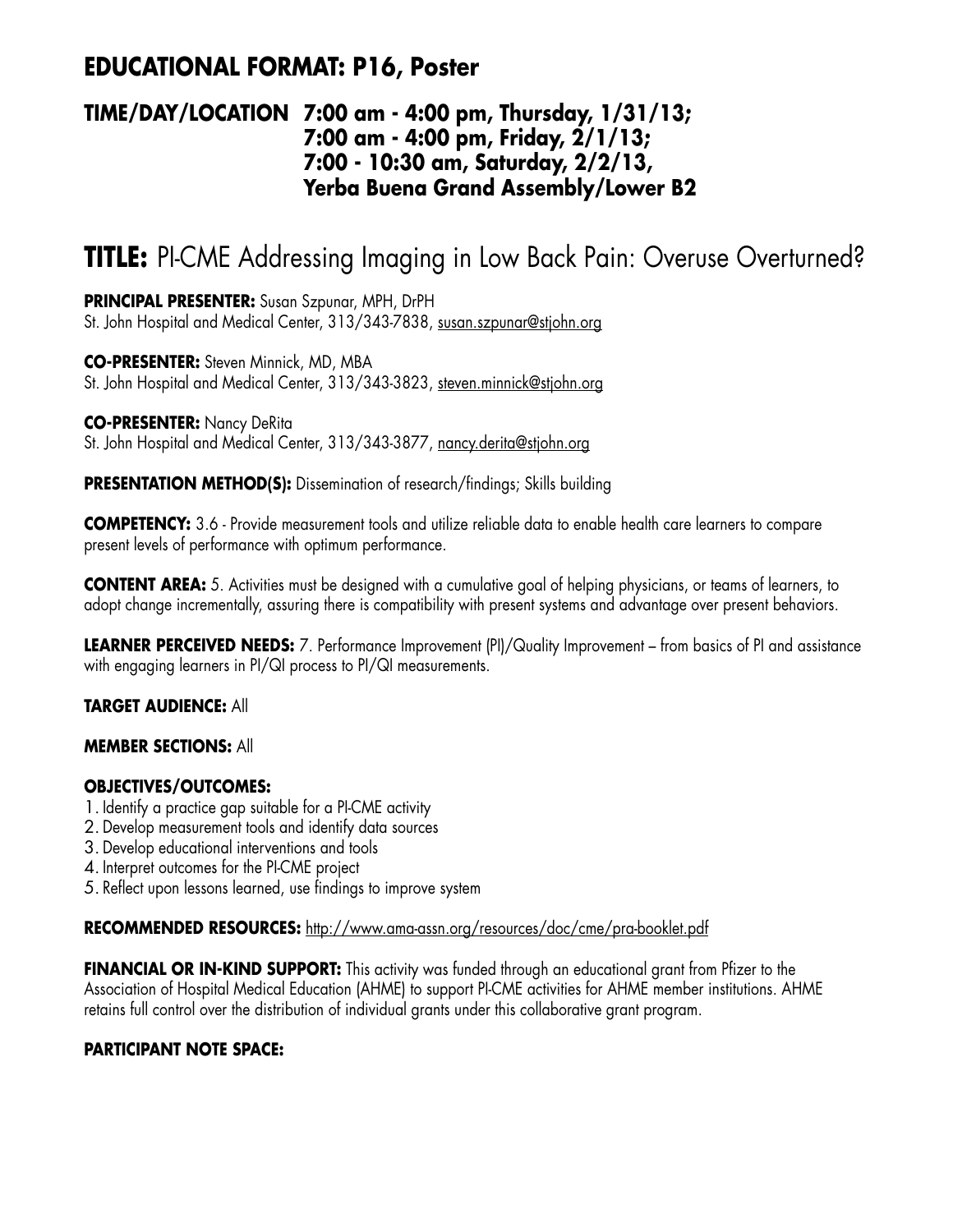## **EDUCATIONAL FORMAT: P17, Poster**

### **TIME/DAY/LOCATION 7:00 am - 4:00 pm, Thursday, 1/31/13; 7:00 am - 4:00 pm, Friday, 2/1/13; 7:00 - 10:30 am, Saturday, 2/2/13, Yerba Buena Grand Assembly/Lower B2**

# **TITLE:** Stepwise, Comprehensive Inter-professional Multidisciplinary Educational Approach for Improving Immunization Rates in Adults

**PRINCIPAL PRESENTER:** Michelle Bonnarens, PharmD ASHP Advantage, 260/338-0025, mbonnarens@ashp.org

**CO-PRESENTER:** Julie Webb, BSPharm American Society of Health-System Pharmacists, 571/223-1658, jwebb@ashp.org

**CO-PRESENTER:** Catherine Klein, BSPharm ASHP Advantage, 248/723-8840, cnklein@ashpadvantage.com

**PRESENTATION METHOD(S):** Panel discussion; Case study

**COMPETENCY:** 4.2 - Consider a multi-disciplinary focus for needs assessment, educational design, and evaluation, as appropriate.

**CONTENT AREA:** 6. Innovations to improve the provision of patient care will become the best practices of the future.

**LEARNER PERCEIVED NEEDS:** 7. Performance Improvement (PI)/Quality Improvement – from basics of PI and assistance with engaging learners in PI/QI process to PI/QI measurements.

**TARGET AUDIENCE:** Non-beginners

### **MEMBER SECTIONS:** All

### **OBJECTIVES/OUTCOMES:**

- 1. Describe educational interventions and strategies to engage the entire inter-professional team in screening patients' immunization status in the inpatient setting
- 2. Explain potential challenges when educating health care professionals from a variety of disciplines
- 3. Describe limitations and barriers in closing practice gaps taking into account the perspectives of various members of the health care team

### **RECOMMENDED RESOURCES:**

- 1. Moore DE, Green JS, Gallis HA. Achieving desired results and improved outcomes: integrating planning and assessment throughout learning activities. J Cont Educ Health Prof.2009; 29(1):1-15.
- 2. McWilliam CL. Continuing education at the cutting edge: promoting transformative knowledge translation. J Cont Educ Health Prof. 2007; 27:27-9.

**FINANCIAL OR IN-KIND SUPPORT:** The activities described in this poster were funded by an educational grant from Pfizer, Inc.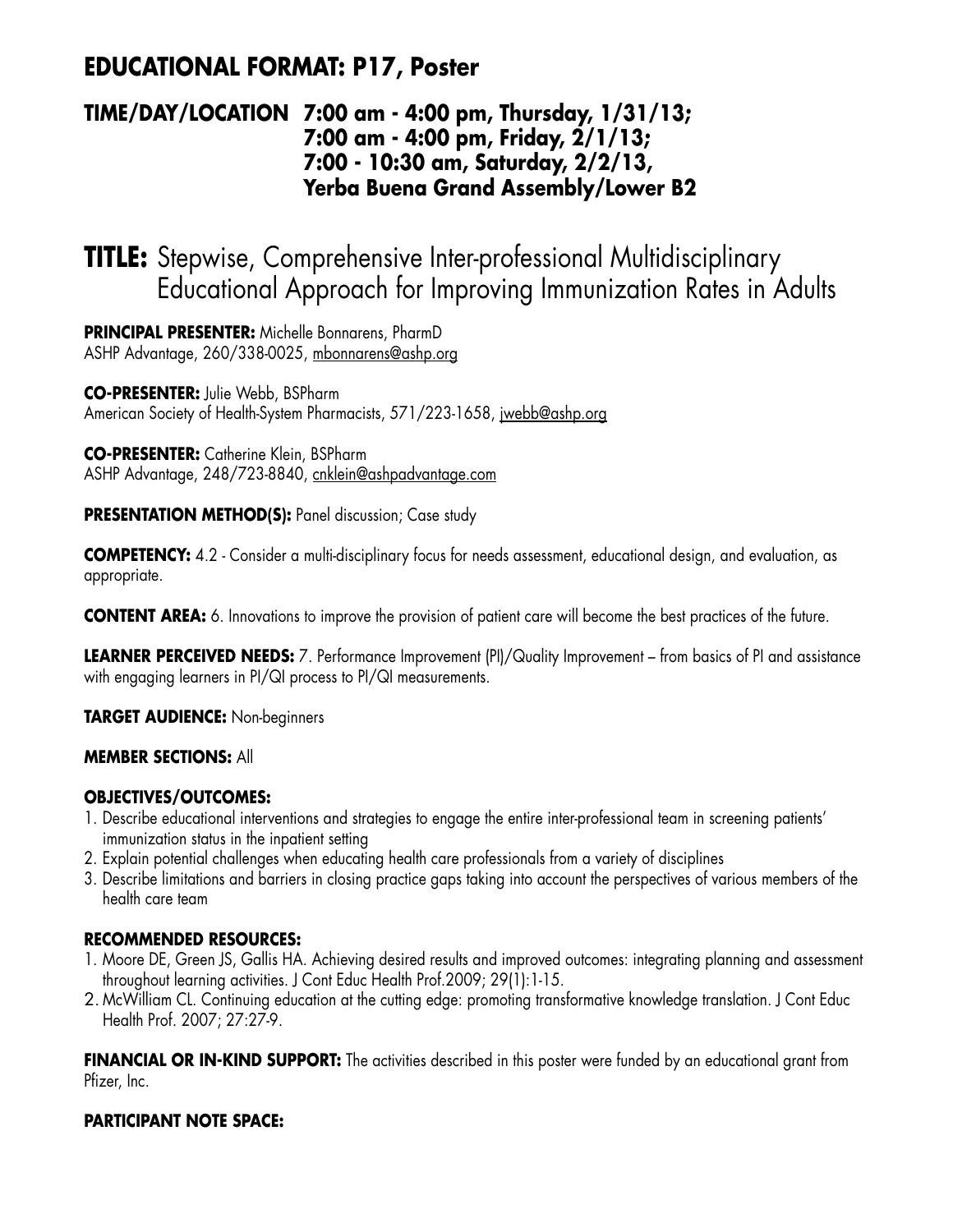## **EDUCATIONAL FORMAT: P18, Poster**

### **TIME/DAY/LOCATION 7:00 am - 4:00 pm, Thursday, 1/31/13; 7:00 am - 4:00 pm, Friday, 2/1/13; 7:00 - 10:30 am, Saturday, 2/2/13, Yerba Buena Grand Assembly/Lower B2**

# **TITLE:** Medication Education Strategies In & Outside the Pharmacy Walls

**PRINCIPAL PRESENTER:** Kathleen Cubera, RPh, BSPharm Summa Health System, 330/375-6113, cuberak@summahealth.org

**CO-PRESENTER:** Jacqueline Ewald, PharmD, BCPS Summa Health System, 330/375-6138, ewaldj@summahealth.org

**CO-PRESENTER:** Barbara Weisensell, RPh, BSPharm Summa Health System, 330/375-4080, weisenselb@summahealth.org

#### **PRESENTATION METHOD(S): Poster**

**COMPETENCY:** 4.3 - Consider health care organizational needs and goals when offering continuing education interventions.

**CONTENT AREA:** 8. Engage in self-assessment, identify gaps in knowledge/practice, and design an individual learning plan for ongoing improvement.

**LEARNER PERCEIVED NEEDS:** 8. Basics – from tools and resources for accreditation to principles of adult learning, from CE office practices and support to faculty management.

### **TARGET AUDIENCE:** All

#### **MEMBER SECTIONS:** All

### **OBJECTIVES/OUTCOMES:**

- 1. Use skills activities for continuing professional development
- 2. Provide learning opportunities to pharmacists
- 3. Develop competencies for pharmacy technicians
- 4. Include allied professions/physicians in selected offerings
- 5. Encourage professional growth of pharmacy students/residents

#### **RECOMMENDED RESOURCES:**

- 1. Core Compentencies for Interprofessional Collaborative Practice May 2011(Interprofessional Education Collaborative).
- 2. Teaching Strategies Promoting Active Learning in Healthcare Education, Journal of Education & Human Development 2007.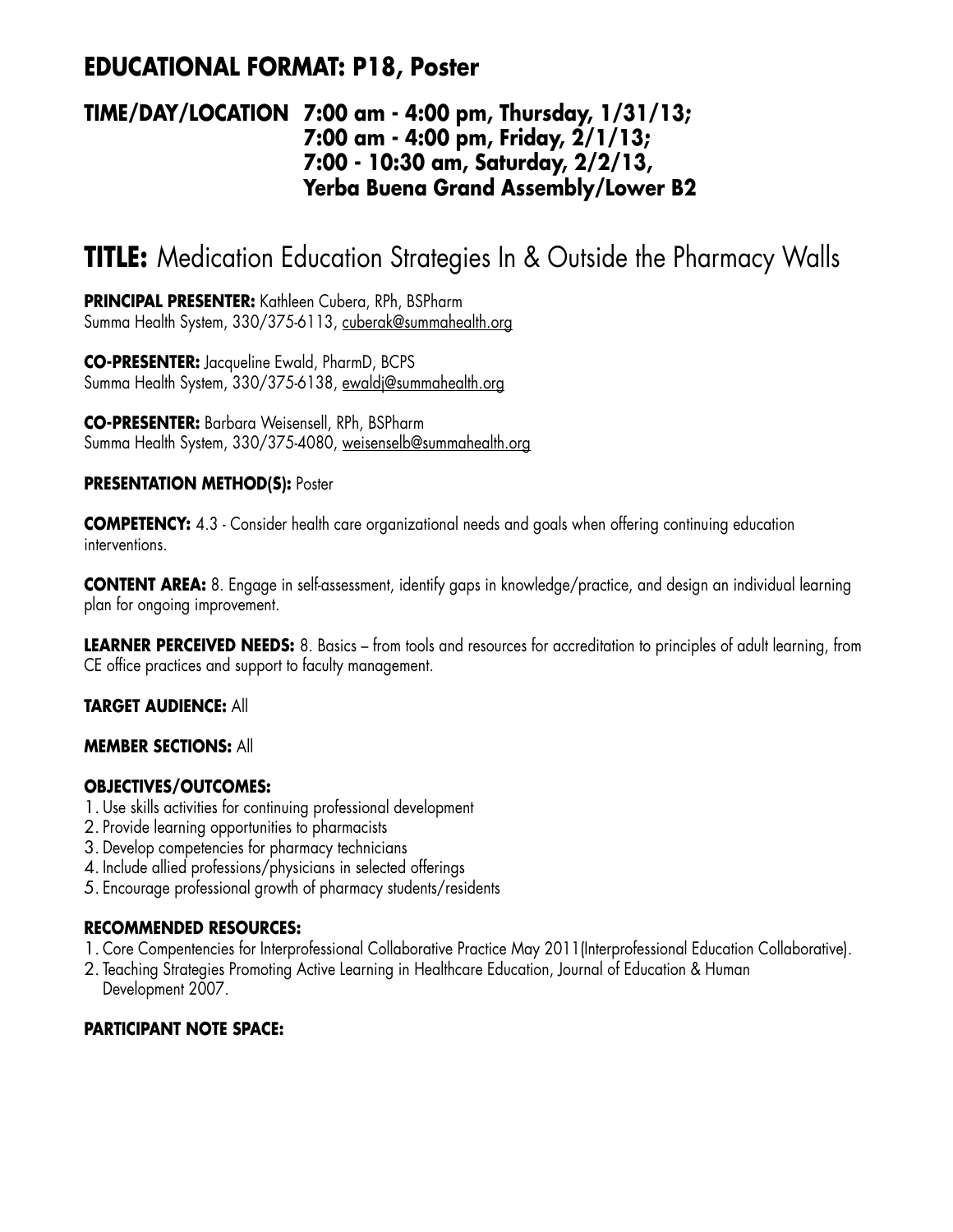## **EDUCATIONAL FORMAT: P19, Poster**

### **TIME/DAY/LOCATION 7:00 am - 4:00 pm, Thursday, 1/31/13; 7:00 am - 4:00 pm, Friday, 2/1/13; 7:00 - 10:30 am, Saturday, 2/2/13, Yerba Buena Grand Assembly/Lower B2**

# **TITLE:** Pressure Ulcer Rates Lower at Maine Hospital with CME/QI Partnership

**PRINCIPAL PRESENTER:** Kathryn Bourgoin, MD Eastern Maine Medical Center, 207/941-2373, kbourgoin@emh.org

**CO-PRESENTER:** Mary Blish,RN Eastern Maine Medical Center, 207/973-7303, mblish@emh.org

### **PRESENTATION METHOD(S):** Poster

**COMPETENCY:** 5.1 - Identify and collaborate with critical internal partners, including the quality improvement unit, performance improvement unit, the library, patients, and other related units, to accomplish the continuing education mission.

**CONTENT AREA:** 6. Innovations to improve the provision of patient care will become the best practices of the future.

**LEARNER PERCEIVED NEEDS:** 7. Performance Improvement (PI)/Quality Improvement – from basics of PI and assistance with engaging learners in PI/QI process to PI/QI measurements.

### **TARGET AUDIENCE:** All

**MEMBER SECTIONS:** Hospitals and Health Systems

### **OBJECTIVES/OUTCOMES:**

- 1.Learn why attending the Hospital Quality Improvement meeting is important for Needs Assessment. Pressure ulcers were identified as important to address, since this is required by JCAHO (Joint Commission on Hospital Accreditation).
- 2. How to pick CME topics based on the Hospital Quality Improvement needs. We brought an expert doctor from Boston to our rural hospital to do CME on pressure ulcers for doctors and nurses.
- 3. How to gather data before and after CME to show improvement. The rates of pressure ulcers went down after the CME program, and have stayed down for almost a year.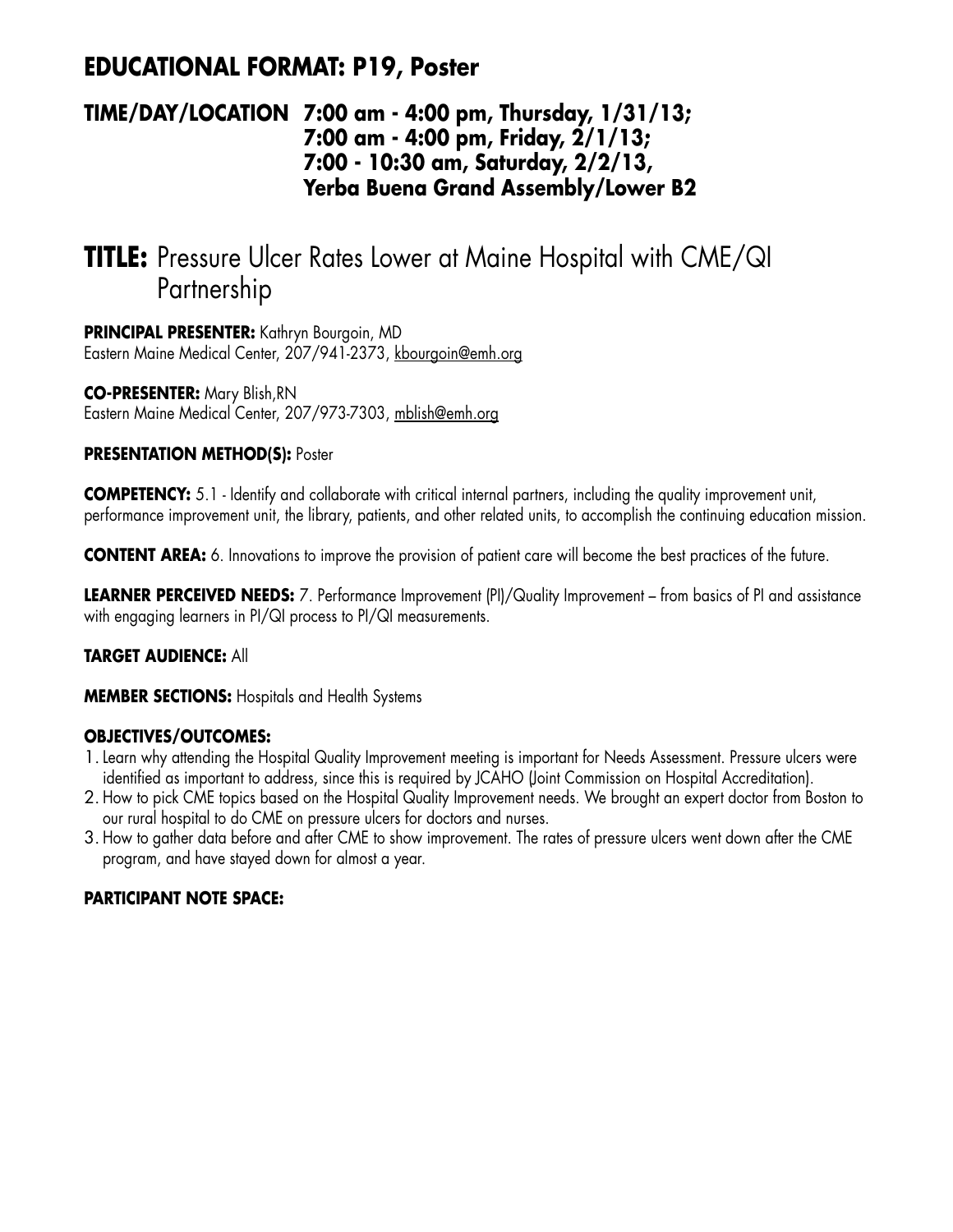## **EDUCATIONAL FORMAT: P20, Poster**

### **TIME/DAY/LOCATION 7:00 am - 4:00 pm, Thursday, 1/31/13; 7:00 am - 4:00 pm, Friday, 2/1/13; 7:00 - 10:30 am, Saturday, 2/2/13, Yerba Buena Grand Assembly/Lower B2**

# **TITLE:** Collaboration among CME, Risk Management and the Quality Office

**PRINCIPAL PRESENTER:** Rasa Williamson University of Florida, 352/733-0064, rsimkus@ufl.edu

**CO-PRESENTER:** Laura Gruber, MBA, MHS University of Florida, 352/265-8309, grubela@ufl.edu

**CO-PRESENTER:** Marvin Dewar, MD, JD University of Florida, 352/265-8309, dewarma@ufl.edu

### **PRESENTATION METHOD(S): Poster**

**COMPETENCY:** 5.1 - Identify and collaborate with critical internal partners, including the quality improvement unit, performance improvement unit, the library, patients, and other related units, to accomplish the continuing education mission.

**CONTENT AREA:** 6. Innovations to improve the provision of patient care will become the best practices of the future.

**LEARNER PERCEIVED NEEDS:** 7. Performance Improvement (PI)/Quality Improvement – from basics of PI and assistance with engaging learners in PI/QI process to PI/QI measurements.

**TARGET AUDIENCE:** Non-beginners

### **MEMBER SECTIONS:** All

### **OBJECTIVES/OUTCOMES:**

- 1. Discuss partnership among CME, Risk Management and Hospital Quality
- 2. List key success factors in a CME quality awards program
- 3. Plan the development of a collaborative quality awards program

### **RECOMMENDED RESOURCES:**

- 1. CMS Core Measures
- 2. Physician Quality Reporting System
- 3. UHC Quality Scorecard
- 4. National Quality Foundation
- 5. National Patient Safety Foundation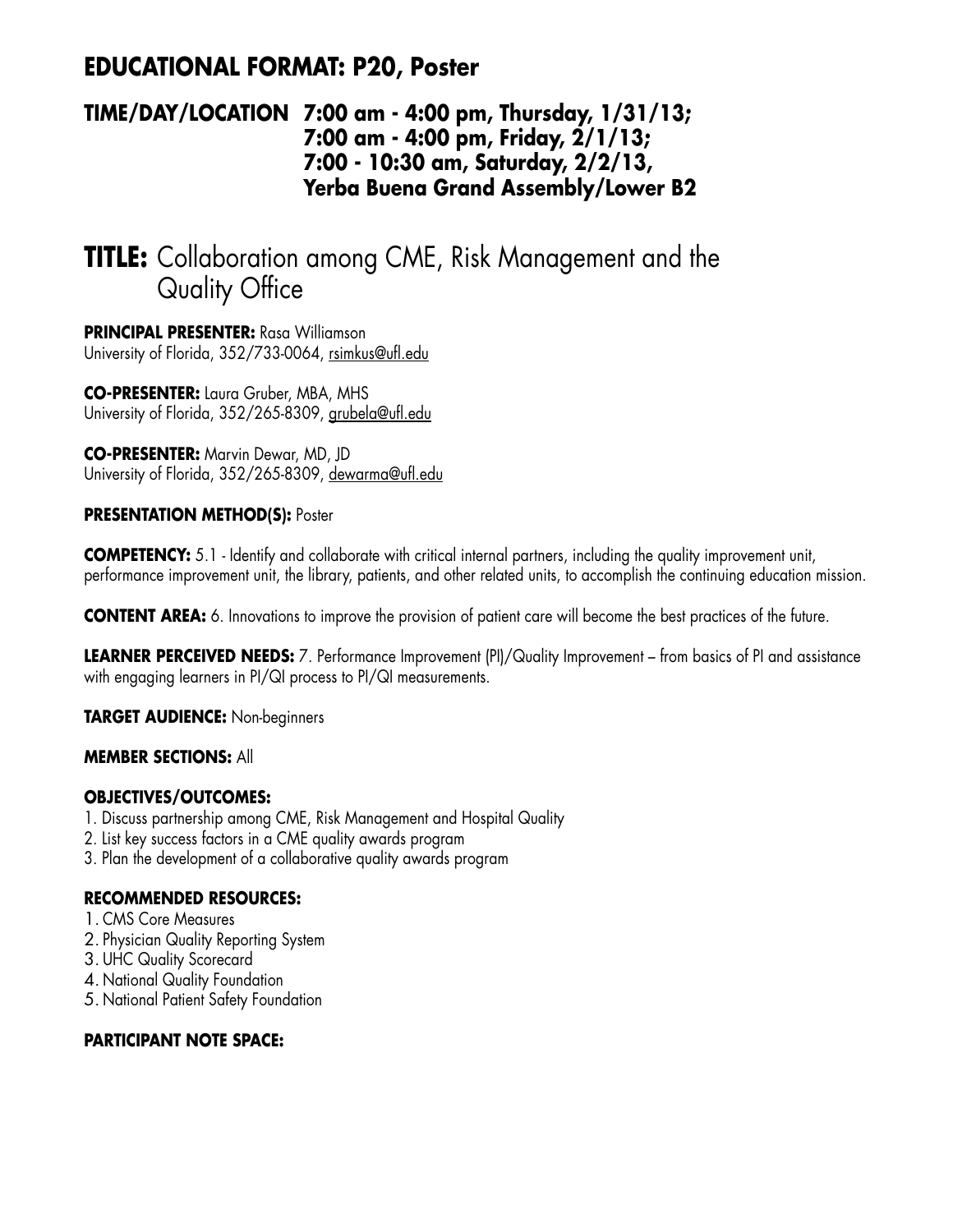## **EDUCATIONAL FORMAT: P21, Poster**

### **TIME/DAY/LOCATION 7:00 am - 4:00 pm, Thursday, 1/31/13; 7:00 am - 4:00 pm, Friday, 2/1/13; 7:00 - 10:30 am, Saturday, 2/2/13, Yerba Buena Grand Assembly/Lower B2**

**TITLE:** Cardiovascular Update: Raising the Bar for Program Evaluation beyond Learner Satisfaction

**PRINCIPAL PRESENTER:** Anna Jones, BS, RCP, CCMEC Southern Kentucky Area Health Education Center (AHEC), 606/864-1432, ajones@soahec.org

#### **PRESENTATION METHOD(S):** Poster

**COMPETENCY:** 5.2 - Identify and collaborate with external partners that enhance effective continuing education activities.

**CONTENT AREA:** 4. Changes in accreditation, regulation, certification, and other forces impacting providers require ongoing development of the continuing education professional staff.

**LEARNER PERCEIVED NEEDS:** 9. Organizational Strategy – from how to engage in inter-professional learning to collaboration with other organizations, from strategic planning to change in educational environments.

### **TARGET AUDIENCE:** All

#### **MEMBER SECTIONS:** All

### **OBJECTIVES/OUTCOMES:**

- 1. Describe continuing education limitations when evaluating training program impact
- 2. Review American Nurses Credentialing Center's (ANCC's), Kentucky Medical Associations and the Alliance for Continuing Education in Health Professions standard for program evaluation
- 3. Discuss implementation of pre and post assessment for knowledge presented during Cardiovascular Update program

### **FINANCIAL OR IN-KIND SUPPORT:** Not Applicable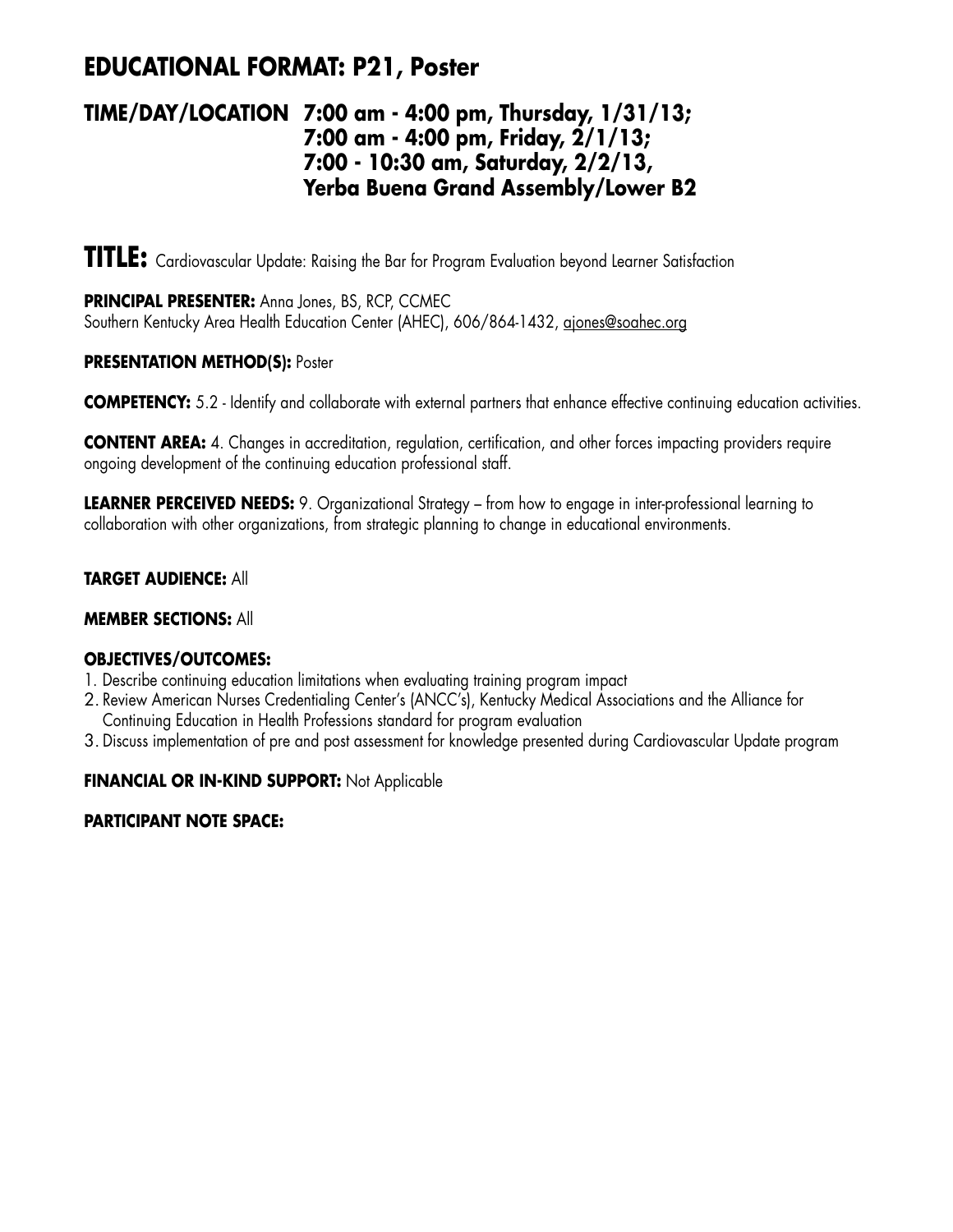## **EDUCATIONAL FORMAT: P22, Poster**

### **TIME/DAY/LOCATION 7:00 am - 4:00 pm, Thursday, 1/31/13; 7:00 am - 4:00 pm, Friday, 2/1/13; 7:00 - 10:30 am, Saturday, 2/2/13, Yerba Buena Grand Assembly/Lower B2**

# **TITLE:** Managing Continuing Education Efficiencies through Intra-Institutional Collaboration

**PRINCIPAL PRESENTER:** Pauline Sylvester, MBA

Jefferson Medical College of Thomas Jefferson University, 215/955-5945, pauline.sylvester@jefferson.edu

**CO-PRESENTER:** Kathleen O'Neill, MSN, RN Thomas Jefferson University Hospital, 215/503-0998, Kathleen.Oneill@jeffersonhospital.org

**CO-PRESENTER:** Jeanne Cole, EdD Jefferson Medical College of Thomas Jefferson University, 215/955-8411, jeanne.cole@jefferson.edu

#### **PRESENTATION METHOD(S): Poster**

**COMPETENCY:** 5.3 - Collaborate and build relationships that support educational improvements for the patient, the health care professionals, and the organization in which the professionals work.

**CONTENT AREA:** 4. Changes in accreditation, regulation, certification, and other forces impacting providers require ongoing development of the continuing education professional staff.

**LEARNER PERCEIVED NEEDS:** 8. Basics – from tools and resources for accreditation to principles of adult learning, from CE office practices and support to faculty management.

#### **TARGET AUDIENCE:** All

**MEMBER SECTIONS:** Medical Schools

#### **OBJECTIVES/OUTCOMES:**

- 1. Identify accreditation and documentation criteria and develop shared systems to meet them
- 2. Address inter-professional educational needs in the planning and delivery of activities
- 3. Recognize the mutual benefits of intra-institutional collaboration and their impact on activities
- 4. Build on new relationships and identify opportunities for future collaboration

**RECOMMENDED RESOURCES:** A handout will be provided.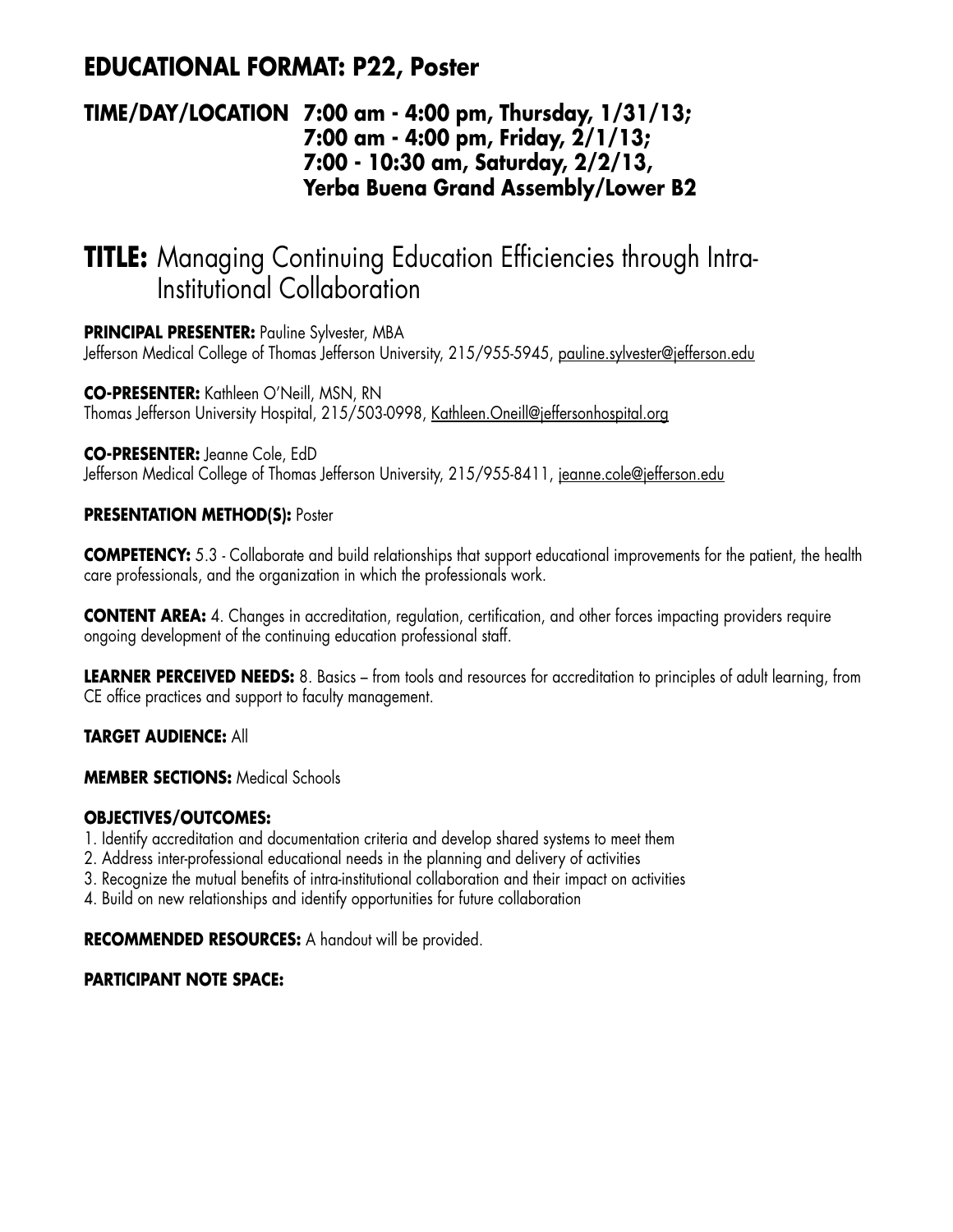## **EDUCATIONAL FORMAT: P23, Poster**

### **TIME/DAY/LOCATION 7:00 am - 4:00 pm, Thursday, 1/31/13; 7:00 am - 4:00 pm, Friday, 2/1/13; 7:00 - 10:30 am, Saturday, 2/2/13, Yerba Buena Grand Assembly/Lower B2**

# **TITLE:** Planning Timeline: A Tool for Successful Course Management

**PRINCIPAL PRESENTER:** Vicki Klein, BS Mayo Clinic-Rochester, 507/266-7992, klein.vicki@mayo.edu

**CO-PRESENTER:** Julie Reed, BA Mayo Clinic-Rochester, 507/266-2821, reed.julie1@mayo.edu

#### **PRESENTATION METHOD(S): Poster**

**COMPETENCY:** 7.3 - Provide appropriate logistics for educational activities to enhance the educational experience.

**CONTENT AREA:** 2. New technologies are vital to facilitate delivery of performance improvement activities.

**LEARNER PERCEIVED NEEDS:** 8. Basics – from tools and resources for accreditation to principles of adult learning, from CE office practices and support to faculty management.

#### **TARGET AUDIENCE:** All

#### **MEMBER SECTIONS:** All

#### **OBJECTIVES/OUTCOMES:**

- 1. Apply timeline to satisfy ACCME accreditation criteria
- 2. Effectively schedule tasks for CME activity planning
- 3. Provide current status updates to stakeholders

**RECOMMENDED RESOURCES:** Planning timeline-available upon request from presenters.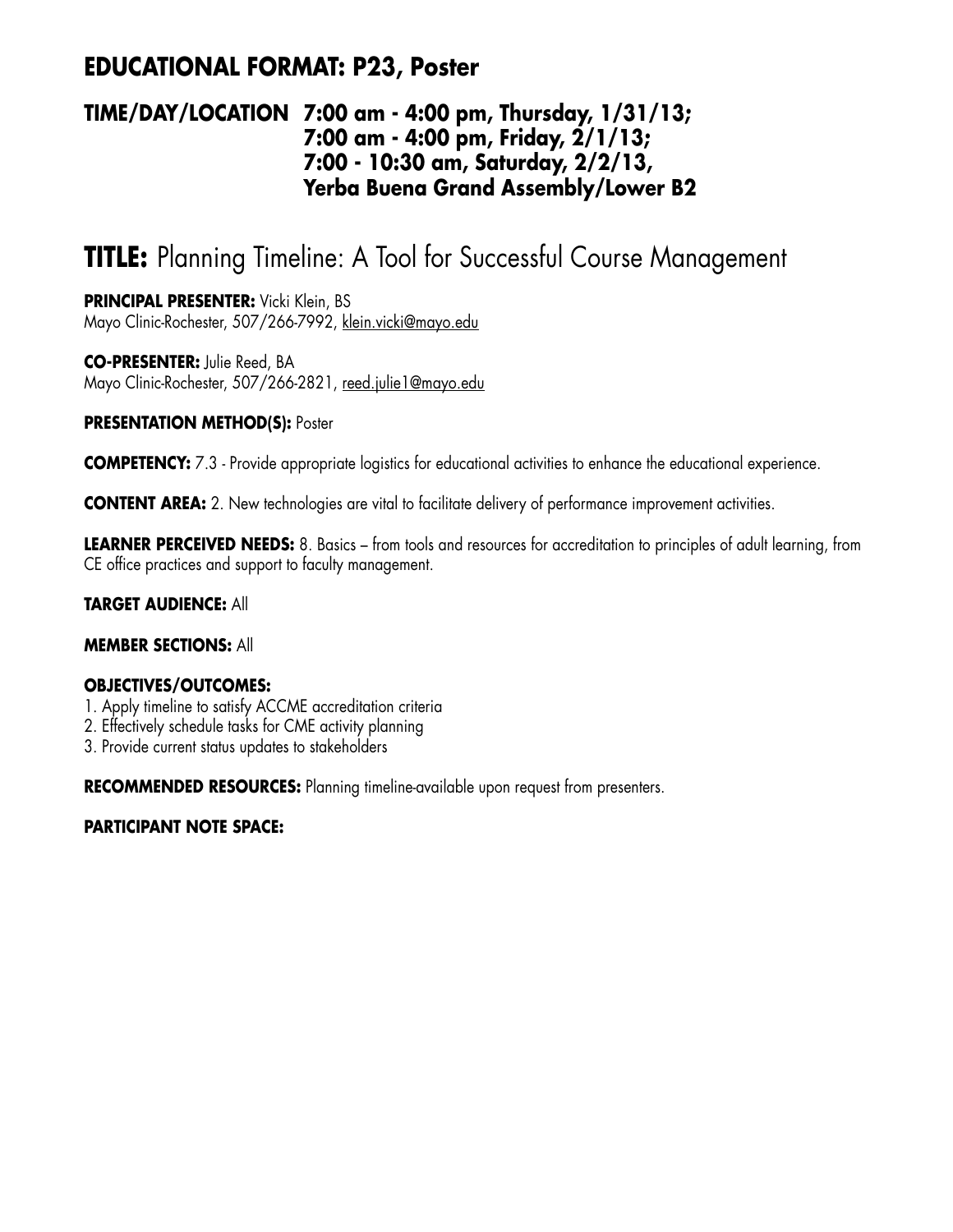## **EDUCATIONAL FORMAT: P24, Poster**

### **TIME/DAY/LOCATION 7:00 am - 4:00 pm, Thursday, 1/31/13; 7:00 am - 4:00 pm, Friday, 2/1/13; 7:00 - 10:30 am, Saturday, 2/2/13, Yerba Buena Grand Assembly/Lower B2**

# **TITLE:** Collaboration for Recruiting Observers to Monitor CME Activities

**PRINCIPAL PRESENTER:** Jack Dolcourt, MD, MEd University of Utah School of Medicine, 801/581-6887, jack.dolcourt@hsc.utah.edu

**CO-PRESENTER:** Brad Halvorsen, MA University of Utah School of Medicine, 801/585-6120, brad.halvorsen@hsc.utah.edu

#### **PRESENTATION METHOD(S):** Case study; Poster presentation

**COMPETENCY:** 7.7 - Apply effective management skills including problem solving, communication and interpersonal skills, performance management, delegation and supervision, and organizational development.

**CONTENT AREA:** 4. Changes in accreditation, regulation, certification, and other forces impacting providers require ongoing development of the continuing education professional staff.

**LEARNER PERCEIVED NEEDS:** 1. Regulatory – from Accreditation Council for Continuing Medical Education (ACCME) to Federal Drug Administration (FDA) and Office of Inspector General (IOG)/Institute of Medicine (IOM). Participants want to know how to comply, document, keep up-to-date, and manage conflict of interest (COI).

#### **TARGET AUDIENCE:** All

#### **MEMBER SECTIONS:** All

#### **OBJECTIVES/OUTCOMES:**

- 1. Identify & collaborate with external partners for greater efficiency
- 2. Manage finances and staff resources when providing oversight
- 3. Monitor activities for SCS compliance in a cost-efficient manner

**RECOMMENDED RESOURCES:** http://www.accme.org/cme-providers/maintaining-your-accreditation/maintainingcompliance-accme-monitoring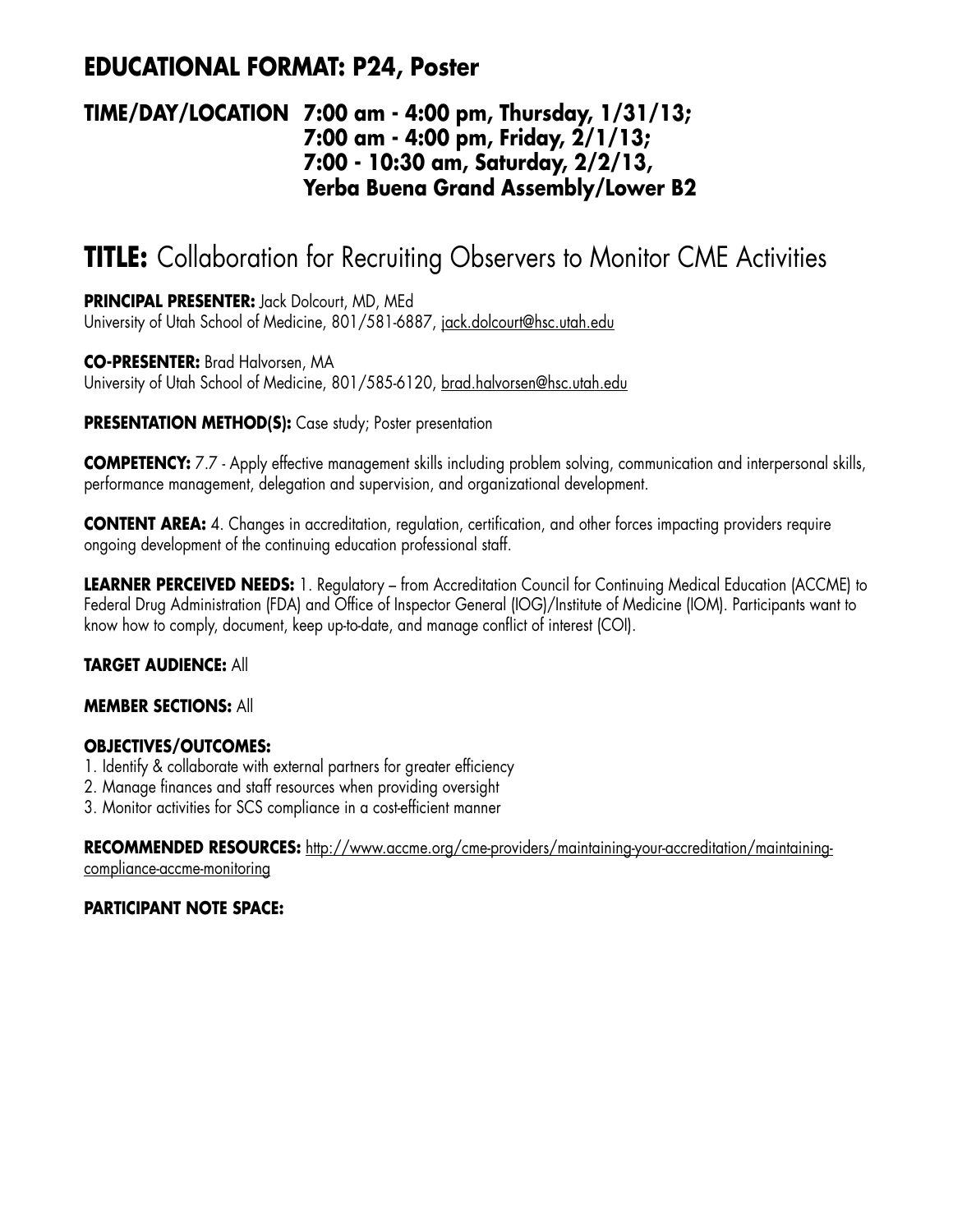## **EDUCATIONAL FORMAT: P25, Poster**

### **TIME/DAY/LOCATION 7:00 am - 4:00 pm, Thursday, 1/31/13; 7:00 am - 4:00 pm, Friday, 2/1/13; 7:00 - 10:30 am, Saturday, 2/2/13, Yerba Buena Grand Assembly/Lower B2**

# **TITLE:** Perceived and Unperceived Needs of Medical School Faculty

**PRINCIPAL PRESENTER:** David Dixon, MD, MClSc, FCFP University of Western Ontario, 519/850-2904, ddixon@uwo.ca

#### **PRESENTATION METHOD(S):** Dissemination of research/findings

**COMPETENCY:** 8.1 - Engage in self-assessment, identify gaps in knowledge/ practice and design an individual learning plan for ongoing improvement.

**CONTENT AREA:** 8. Engage in self-assessment, identify gaps in knowledge/practice, and design an individual learning plan for ongoing improvement.

**LEARNER PERCEIVED NEEDS:** 3. Needs Assessments – from how to design and interpret needs assessments to how to better glean true practice gaps and performance measures.

#### **TARGET AUDIENCE:** All

**MEMBER SECTIONS:** Medical Schools

#### **OBJECTIVES/OUTCOMES:**

- 1. Differentiate perceived and unperceived learning needs
- 2. Demonstrate delphi methodology for prioritizing needs
- 3. Use learning needs to develop a personalized learning plan
- 4. Develop educational programs reflective of participant needs
- 5. Implement learning strategies for geographic and role based needs

**RECOMMENDED RESOURCES:** Continuing Professional Development Needs Assessment Program (CPD-NAP), University of Western Ontario, 519-850-2904, Dave Dixon (ddixon@uwo.ca) - a needs assessment process for professionals in faculty and health learning needs.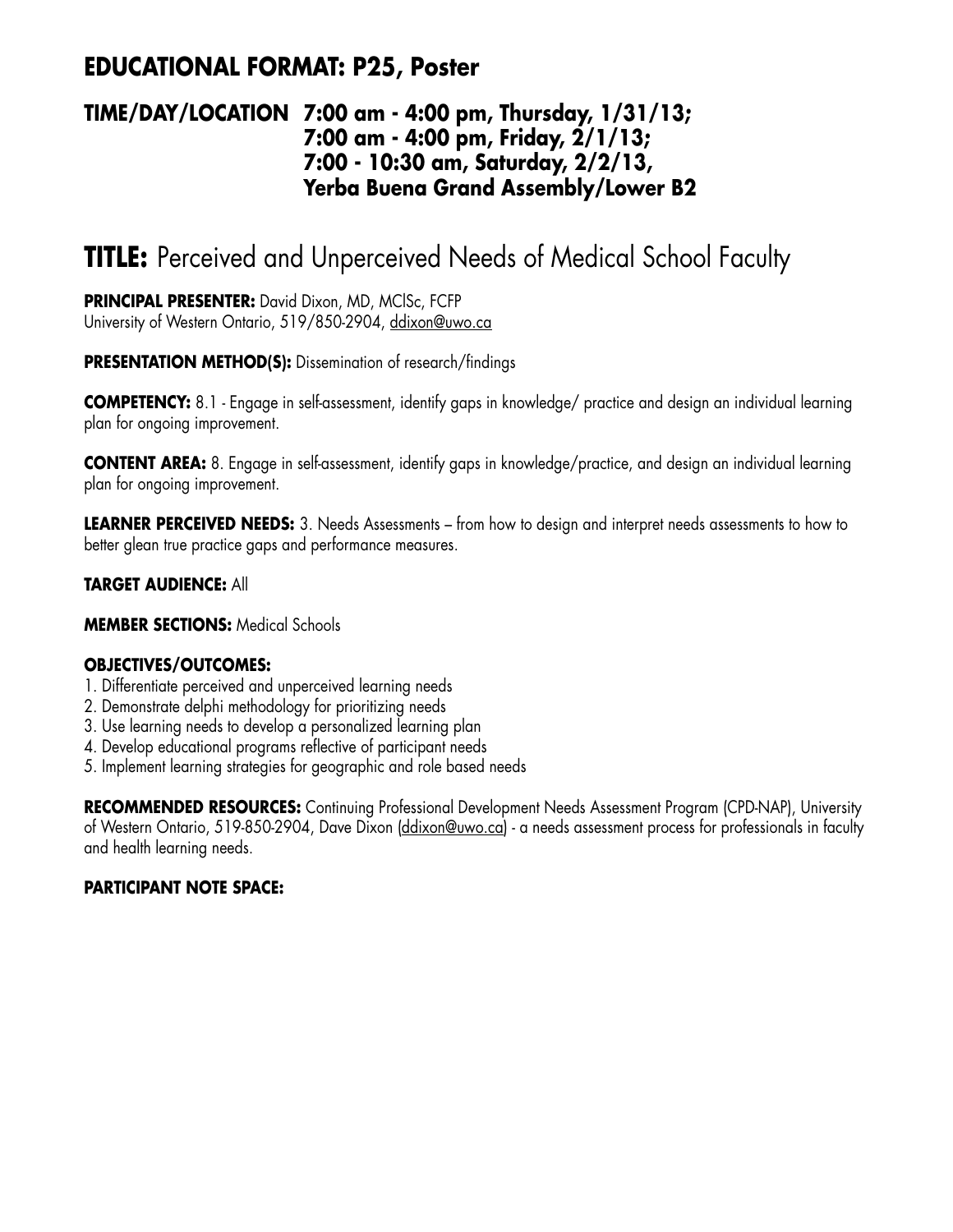## **EDUCATIONAL FORMAT: P26, Poster**

### **TIME/DAY/LOCATION 7:00 am - 4:00 pm, Thursday, 1/31/13; 7:00 am - 4:00 pm, Friday, 2/1/13; 7:00 - 10:30 am, Saturday, 2/2/13, Yerba Buena Grand Assembly/Lower B2**

# **TITLE:** Learner Driven CME and Outcomes Measurement: Impacting COPD Prevention in Indiana

**PRINCIPAL PRESENTER:** Alexander Djuricich, MD Indiana University School of Medicine, 317/274-0104, adjurici@iupui.edu

**CO-PRESENTER:** Christine Darling, BS Indiana University School of Medicine, 317/274-5179, tdarling@iupui.edu

**CO-PRESENTER:** Monica Armin, BA, BS Indiana University School of Medicine, 317/274-8353, marmin@iupui.edu

**PRESENTATION METHOD(S):** Dissemination of research/findings; Case study

**COMPETENCY:** 8.2 - Continually improve educational performance of the continuing education program through professional development.

**CONTENT AREA:** 1. Inter-professional and/or team-based learning and care requires application of effective communication and interpersonal skills to facilitate partnering with appropriate organizations.

**LEARNER PERCEIVED NEEDS:** 4. Outcomes and Research – from data gathering and analysis to designing activities with outcomes in mind to understanding what Moore really means.

#### **TARGET AUDIENCE:** All

**MEMBER SECTIONS:** Medical Schools

#### **OBJECTIVES/OUTCOMES:**

- 1. Understand why learner-driven programming is most effective for CME courses.
- 2. Understand how learner-driven programming can best impact clinical and patient outcomes (e.g., format preferences of the audience).
- 3. Outline best practices for accurate assessment/evaluation of CME courses: needs assessment; practice gaps; transfer of knowledge to practice; identify barriers to achieve performance in practice and improving healthcare outcomes.
- 4.Learn how the process was applied to a recent CME activity about COPD at the Indiana University School of Medicine.

#### **RECOMMENDED RESOURCES:**

- 1. Centers for Disease Control and Prevention. Tobacco Control State Highlights 2010. Atlanta; U.S. Department of Health and Human Services, Centers for Disease Control and Prevention.
- 2. Indiana State Department of Health. Available at: www.chronicdisease.isdh.in.gov Accessed April 19, 2011.
- 3. Moore DE Jr, Cervero RM, Fox R. A conceptual model of CME to address disparities in depression care. JCEHP 2007;27:40-54.
- 4. Indiana University School of Medicine Division of CME. 2008 Smoking Cessation Needs Assessment.
- 5. Shannon S. Adult learning and CME. Lancet 2003;361:266.
- 6. Yawn, BP; Optimizing Chronic Obstructive Pulmonary Disease Management in Primary Care. Southern Medical Journal 104: 121-127, 2011.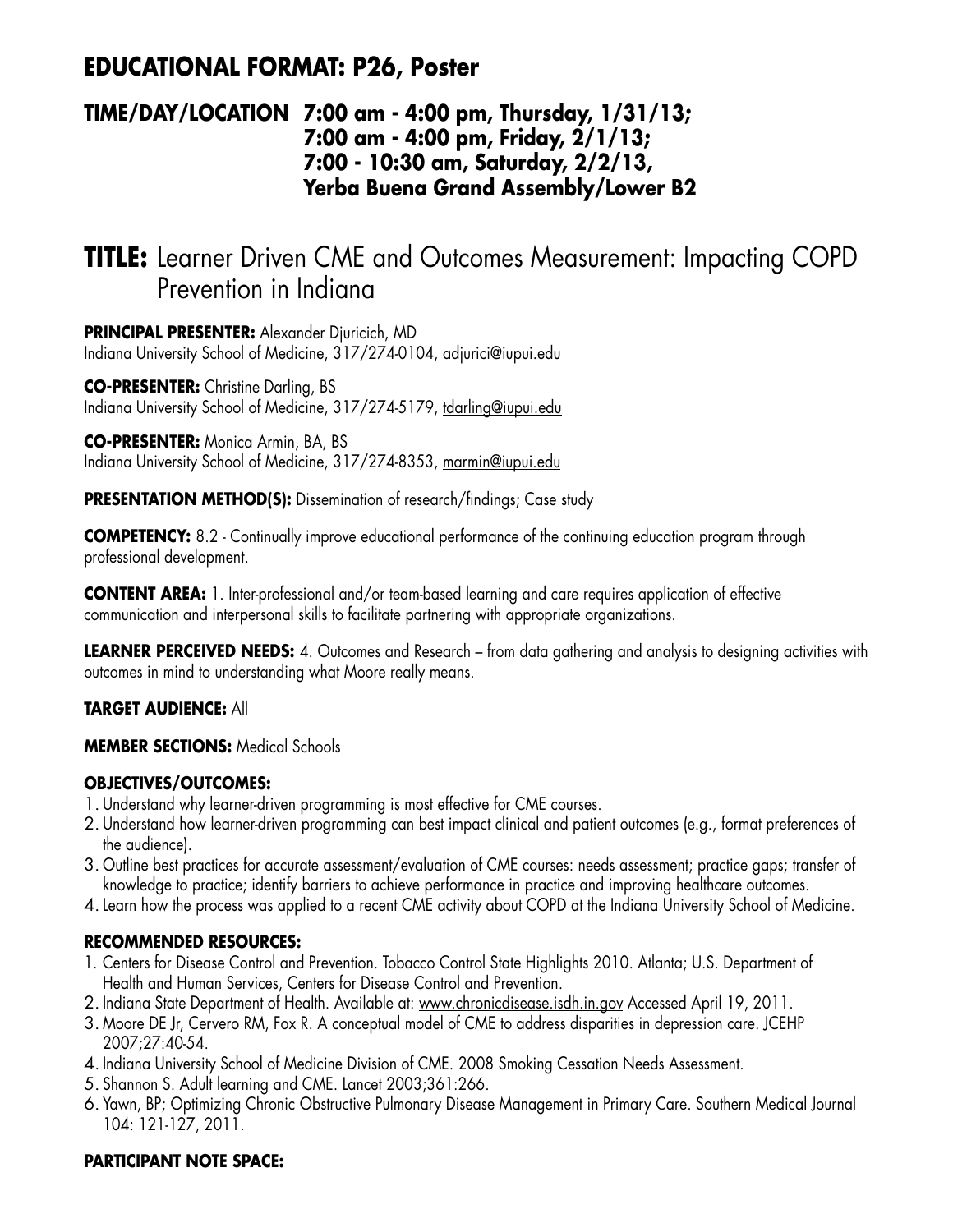## **EDUCATIONAL FORMAT: T1, President's Address and Opening Plenary**

### **TIME/DAY/LOCATION: 8:30 - 10:00 am, Thursday, 1/31/13, Yerba Buena 7-9/Lower B2**

# **TITLE:** Building a Post Flexnerian Workforce **(Invited Abstract)**

**STORY:** All health professional work in the US – education, practice, regulation – still labors under the paradigm laid out by Abraham Flexner just over 100 years ago. While revolutionary for its day, it severely limits the adaptability of today's health professional communities to the challenges of the 21<sup>st</sup> Century. The presentation asks what revolutionary thoughts might Flexner have today, how do we limit ourselves, where will innovation be sourced in the future, and what can be done to leverage change in the health professions to respond to these challenges.

**PRINCIPAL PRESENTER:** Ed O'Neil, PhD, MPA, FAAN O'Neil and Associates, 415/834-8761, herringoneil@gmail.com

#### **TARGET AUDIENCE:** All

#### **MEMBER SECTIONS:** All

#### **OBJECTIVES/OUTCOMES:**

- 1. Understand how the Flexnerian model for the health professional limits us today.
- 2. Ask and answer the question, "What would Flexner do today?".
- 3. Identify the drivers of innovation in health care for the future.
- 4. Describe and understand what we can do to move our professions to positions of strategic success.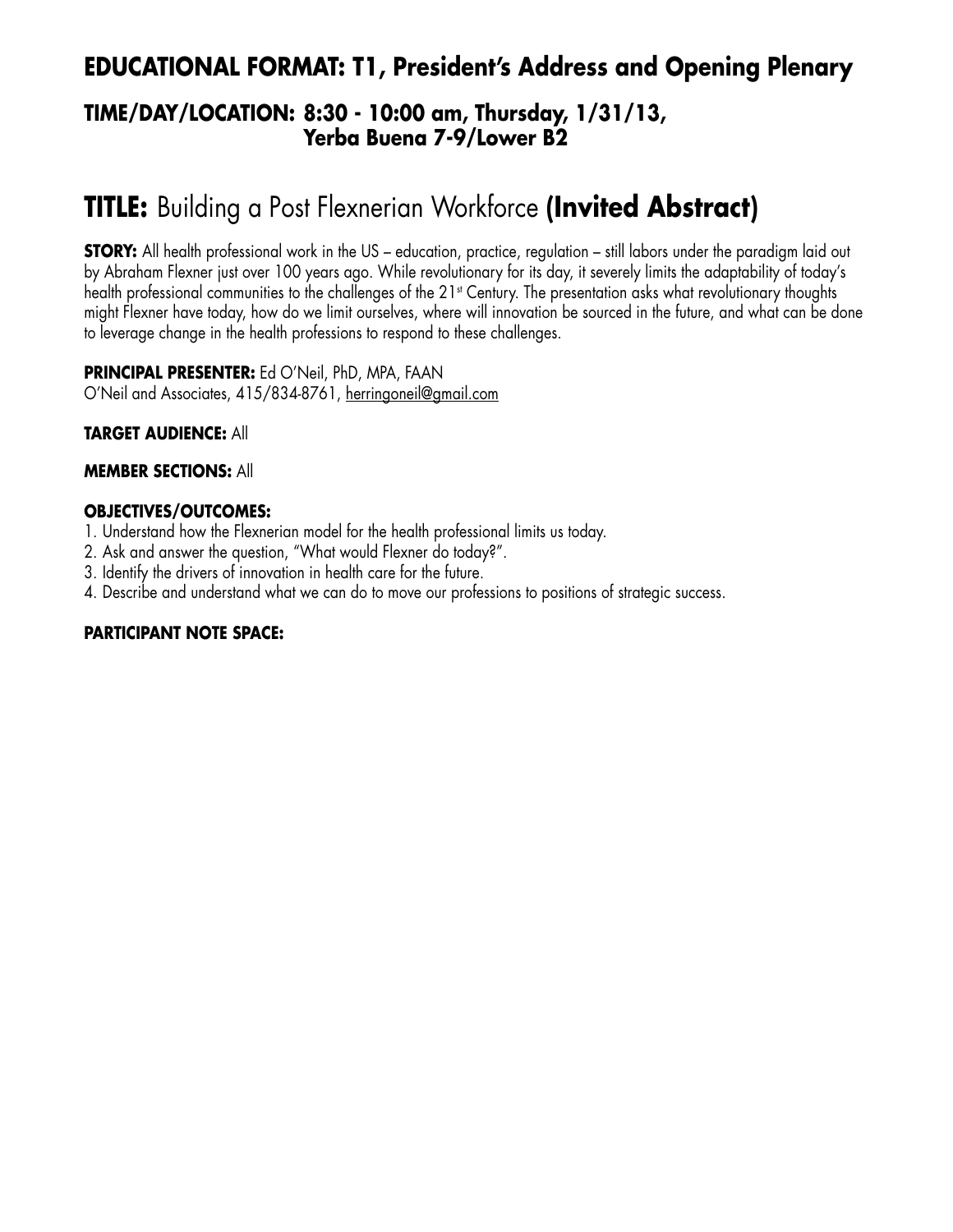## **EDUCATIONAL FORMAT: T2, Breakout**

### **TIME/DAY/LOCATION: 10:30 - 11:30 am, Thursday, 1/31/13, Yerba Buena 7-9/Lower B2**

# **TITLE:** The Commercial Support Drama in Three Acts

**PRINCIPAL PRESENTER:** Debra Gist, MPH American Academy of Dermatology, 847/240-1697, daist@aad.org

**CO-PRESENTER:** Kimberly Gregory, PhD GlaxoSmithKline, 919/483-2736, kimberly.n.gregory@gsk.com

**CO-PRESENTER:** Maureen Doyle-Scharff, MBA Pfizer, Inc., 212/733-6360, maureen.doyle-scharff@pfizer.com

**CO-PRESENTER:** Julie White, MS Boston University School of Medicine, 617/638-4605, jlwhite@bu.edu

**PRESENTATION METHOD(S):** Panel discussion; Case study; Role play

**COMPETENCY:** 6.4 - Promote and support appropriate change as an essential component of an effective continuing education program.

**CONTENT AREA:** 6. Innovations to improve the provision of patient care will become the best practices of the future.

**LEARNER PERCEIVED NEEDS:** 5. Finances – from how to write a grant to how to use industry grant sites, how to manage resources to budget reconciliation, with questions in between (e.g., finding new resources of revenue and asking learners to pay for education).

#### **TARGET AUDIENCE:** All

#### **MEMBER SECTIONS:** All

#### **OBJECTIVES/OUTCOMES:**

- 1. Describe challenges faced by both providers & supporters.
- 2. Identify key reasons grant proposals are unsuccessful.
- 3. Delineate tips for preparing a competitive grant proposal.
- 4. Assess your CME Program on compliance and effectiveness.
- 5. Formulate CME strategies for improving patient health.

**RECOMMENDED RESOURCES:** Saxton M. A view from industry: The foundations of future commercial support and a call for action. JCEHP; Volume 29, Issue 1, Winter 2009, Pages: 71–75, Mike Saxton.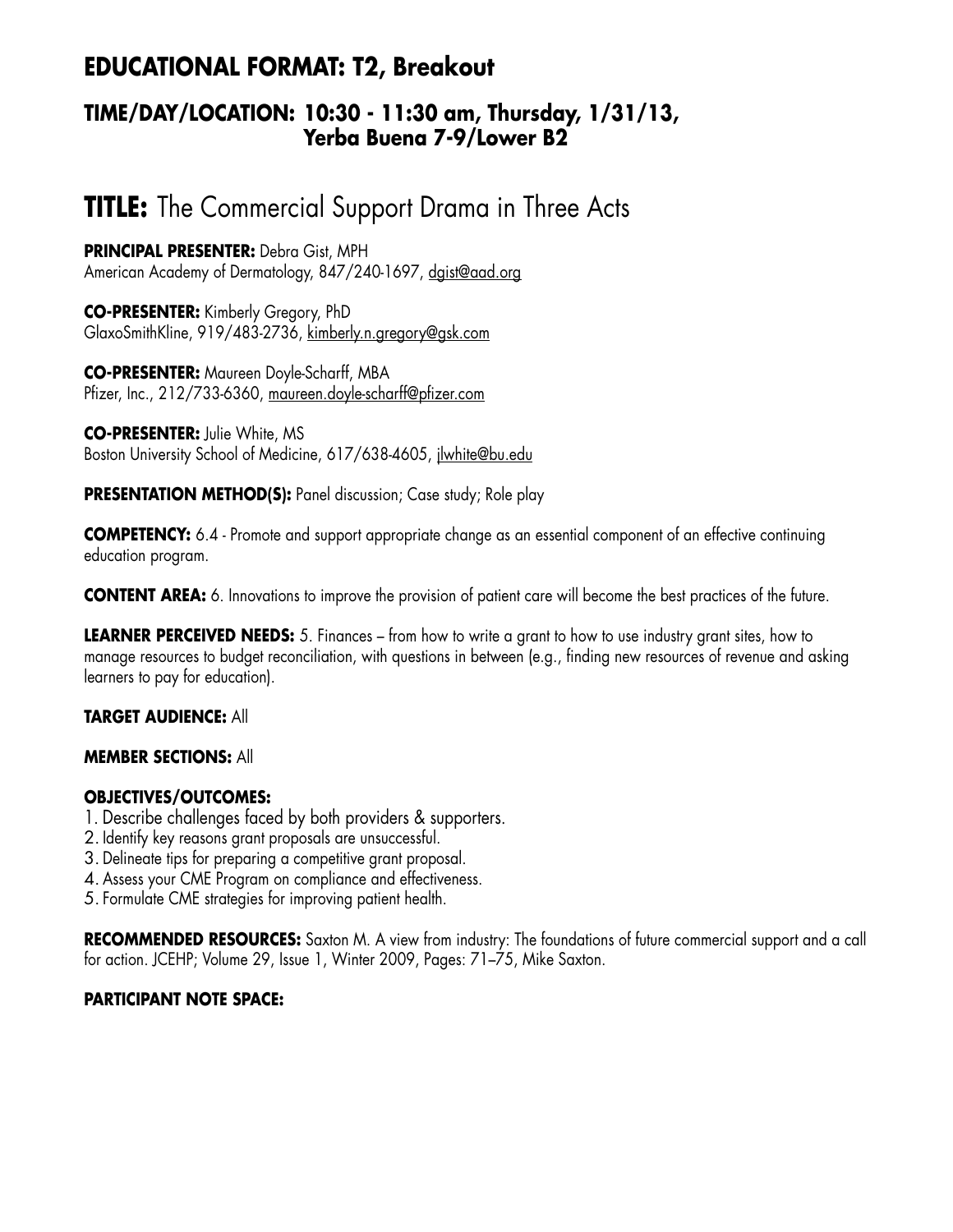## **EDUCATIONAL FORMAT: T3, Breakout**

### **TIME/DAY/LOCATION: 10:30 - 11:30 am, Thursday, 1/31/13, Nob Hill A-B/Lower B2**

# **TITLE:** Successes and Pitfalls of Needs Assessments

**STORY:** This breakout session will share experiences and best practices in developing needs assessments. A refresher on the basics of an educational needs assessment will be offered, and our collective challenges and accomplishments will be highlighted. This session is meant for CME professionals assisting content experts through the education development process, as it can be difficult to complete a needs assessment when you're not the content expert. CME professionals need to be equipped and prepared to gather key information from content experts to help assess gaps in practice and develop educational needs. The goal is to help participants apply practical solutions in their own settings to create successful needs assessments that comply with regulatory requirements. The strategy and planning tools from the Cleveland Clinic Center for Continuing Education and Beaumont Health System will be reviewed as examples to developing educational needs.

#### **PRINCIPAL PRESENTER:** Steven Kawczak, PhD

Cleveland Clinic, 216/444-2572, kawczas@ccf.org

**CO-PRESENTER:** Brooke Taylor, MPH Beaumont Health System, 248/551-0908, brooke.taylor@beaumont.edu

**PRESENTATION METHOD(S):** Case study; Workshop; Skills building

**COMPETENCY:** 2.2 - Identify health care professionals' learning needs using data, especially clinical practice data.

**CONTENT AREA:** 5. Activities must be designed with a cumulative goal of helping physicians, or teams of learners, to adopt change incrementally, assuring there is compatibility with present systems and advantage over present behaviors.

**LEARNER PERCEIVED NEEDS:** 3. Needs Assessments – from how to design and interpret needs assessments to how to better glean true practice gaps and performance measures.

**TARGET AUDIENCE:** Beginners

#### **MEMBER SECTIONS:** All

#### **OBJECTIVES/OUTCOMES:**

- 1. Define an educational need assessment
- 2. Identify strategies to address gaps in practice
- 3. Review tools providers can use to help identify gaps and needs
- 4. Share experiences in developing needs assessments

#### **RECOMMENDED RESOURCES:**

- 1. Shannon, Susan, "Needs assessment for CME," The Lancet 15 March 2003 (Vol. 361, Issue 9361, Page 974).
- 2. Davis, Dave, et. al., eds. The Continuing Professional Development of Physicians (AMA Press, 2003) Section I "Deciding what to do."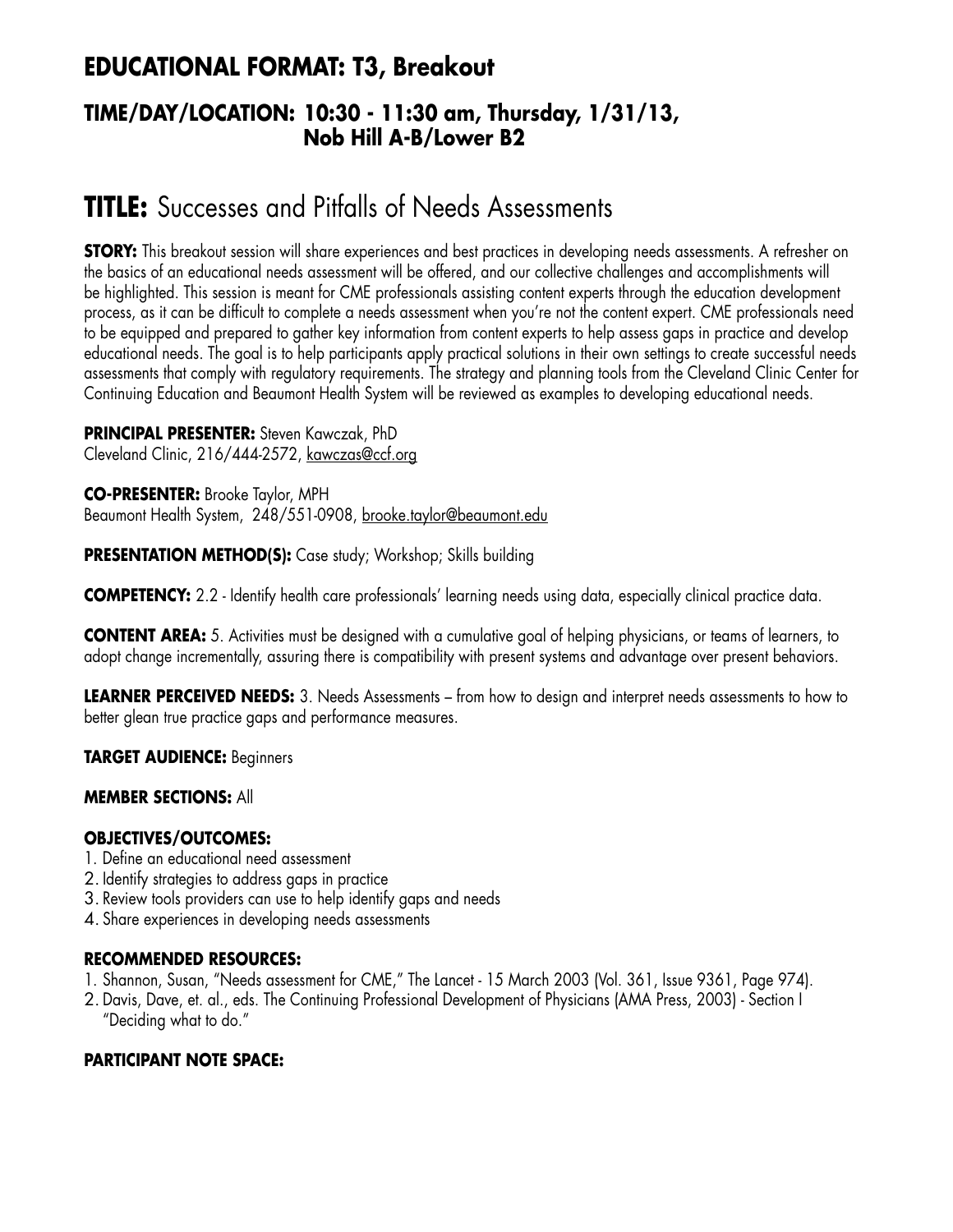## **EDUCATIONAL FORMAT: T4, Breakout**

### **TIME/DAY/LOCATION: 10:30 - 11:30 am, Thursday, 1/31/13, Yerba Buena 1-2/Lower B2**

# **TITLE:** Development of a Medical Education Wiki (MEkipedia)

#### **PRINCIPAL PRESENTER:** Dale Kummerle, PharmD Bristol-Myers Squibb, 609/897-5801, dale.kummerle@bms.com

#### **PRESENTATION METHOD(S):** Dissemination of research/findings

**COMPETENCY:** 1.2 - Maintain awareness of organizational development practices that improve individual and organizational learning and performance.

**CONTENT AREA:** 8. Engage in self-assessment, identify gaps in knowledge/practice, and design an individual learning plan for ongoing improvement.

**LEARNER PERCEIVED NEEDS:** 6. Technology – from use of innovative technology (IT) in organizations to use of it to deliver information, from social media and web education and innovation for engagement.

#### **TARGET AUDIENCE:** All

#### **MEMBER SECTIONS:** All

#### **OBJECTIVES/OUTCOMES:**

- 1. Identify strategies used to incorporate combined expertise
- 2. Describe the process of developing an internal training program
- 3. Discuss the change management process and identified barriers
- 4. Describe the outcomes achieved from wiki section stewardship
- 5. Identify future directions for this platform

**RECOMMENDED RESOURCES:** This is a presentation which will discuss how learners can utilize technology such as SharePoint to develop a medical education wiki for the purpose of sharing medical education expertise across a global organization.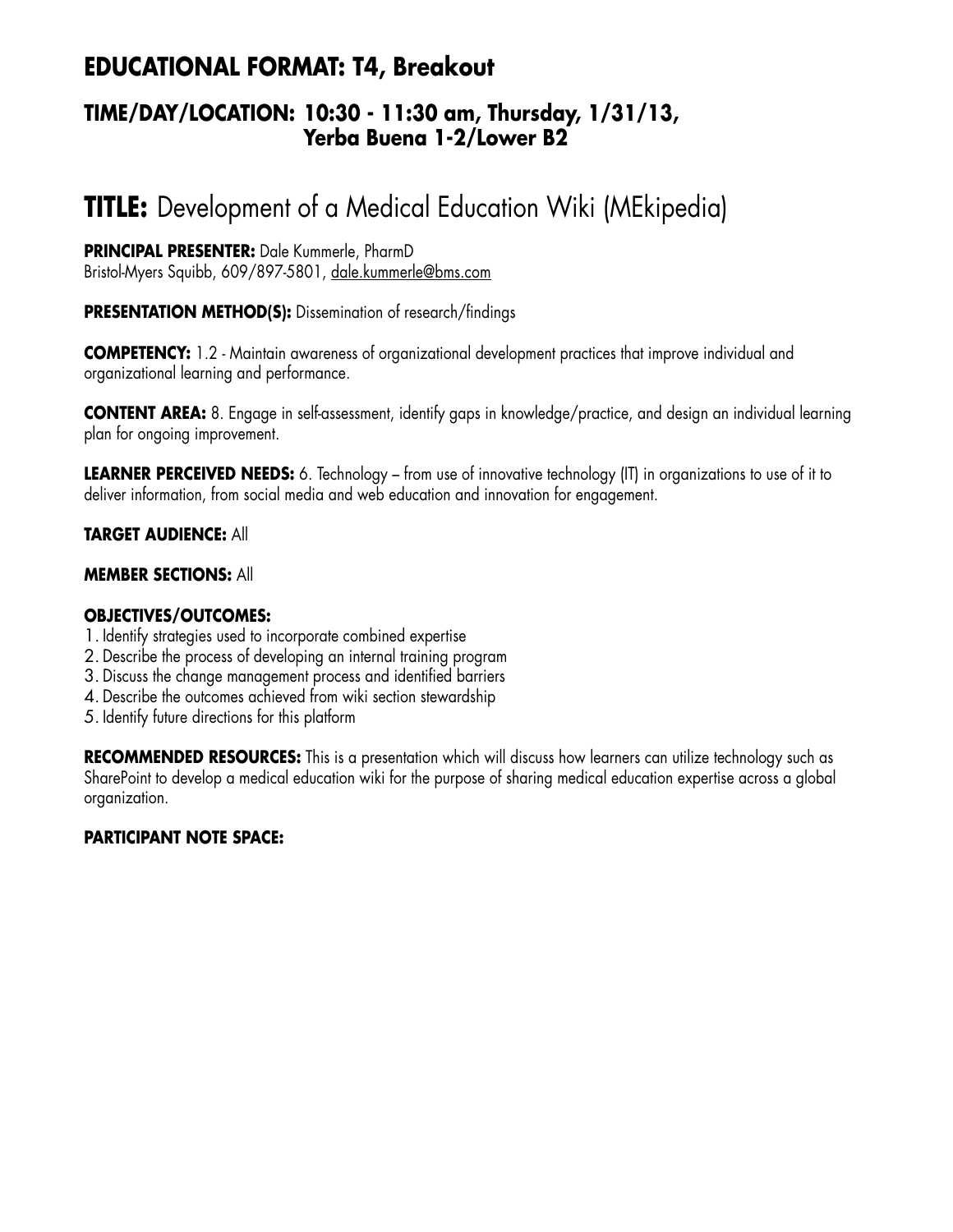## **EDUCATIONAL FORMAT: T5, Breakout**

### **TIME/DAY/LOCATION: 10:30 - 11:30 am, Thursday, 1/31/13, Yerba Buena 3-4/Lower B2**

# **TITLE:** Take This Job and LOVE It!

**PRINCIPAL PRESENTER:** Stephen Lewis, MA, CCMEP Global Education Group, 303/395-1782, slewis@globaleducationgroup.com

**CO-PRESENTER:** Nancy Paynter, MBA, CCMEP Genentech, IMED, 650/225-7707, npaynter@gene.com

**PRESENTATION METHOD(S):** Dissemination of research/findings; Case study; Workshop; Skills building; Small group

**COMPETENCY:** 8.3 - Promote professional development for self and staff.

**CONTENT AREA:** 8. Engage in self-assessment, identify gaps in knowledge/practice, and design an individual learning plan for ongoing improvement.

**LEARNER PERCEIVED NEEDS:** 10. Personal and Staff Development – From conflict management, leadership development, and working with difficult people to work-life balance, staff recruitment and development, and personal growth.

#### **TARGET AUDIENCE:** All

#### **MEMBER SECTIONS:** All

#### **OBJECTIVES/OUTCOMES:**

- 1. Identify steps to improve workplace performance and success
- 2. Apply career management and growth tools personally
- 3. Identify effective tools to improve career success

**RECOMMENDED RESOURCES:** Help Wanted: A Complete Guide to Career Success. Lewis, Stephen and Gill, Ann. Waveland Press. 1995.

**FINANCIAL OR IN-KIND SUPPORT:** Turning Technologies, ARS requested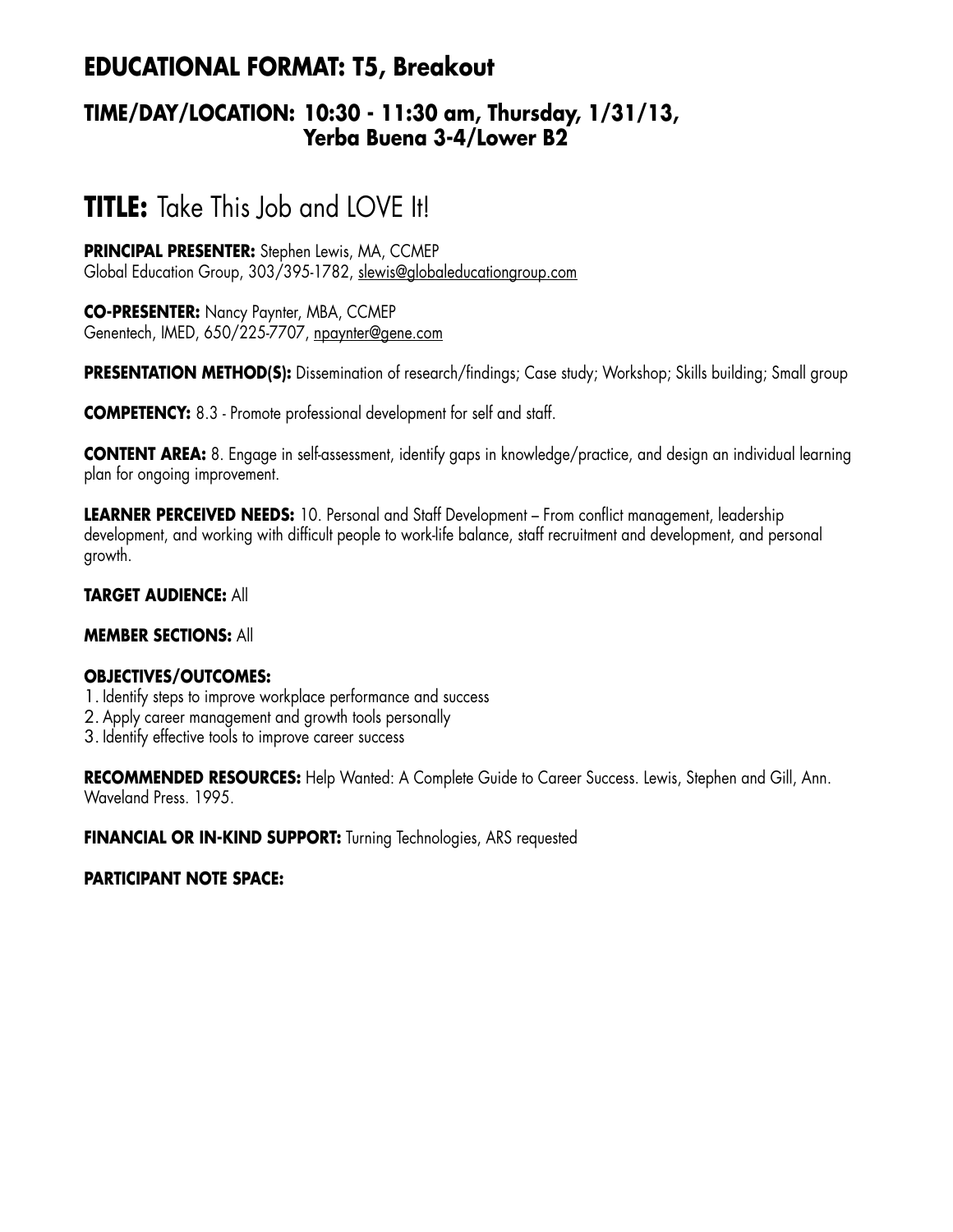## **EDUCATIONAL FORMAT: T6, Breakout**

### **TIME/DAY/LOCATION: 10:30 -11:30 am, Thursday, 1/31/13, Yerba Buena 5-6/Lower B2**

# **TITLE:** Learning for Life: Insights from Medical Education Research

**STORY:** This is a practical, informative session for people from all Alliance member sections. Participants will leave the session better prepared to create educational plans that reflect best available educational research in the needs assessments, activity designs, and outcome measures. You will also be better prepared to help faculty incorporate educational research findings and principles into the education, and to engage in educational research. And you will be better prepared to evaluate the appropriateness and relevance of educational research that is cited in needs assessments, educational plans or outcome evaluations. In short – to help assure that continuing education for health professionals reflects current research and best practices.

**PRINCIPAL PRESENTER:** Mindi McKenna, PhD, MBA American Academy of Family Physicians (AAFP), 913/906-6000, mmckenna@aafp.org

**PRESENTATION METHOD(S):** Dissemination of research/findings; Skills building

**COMPETENCY:** 1.3 - Conduct, support, and/or apply educational research on how health care professionals learn and change.

**CONTENT AREA:** 7. Consider the learning environment, select and apply learning formats that are effective for physician learning and meeting the expected outcome.

**LEARNER PERCEIVED NEEDS:** 4.Outcomes and Research – from data gathering and analysis to designing activities with outcomes in mind to understanding what Moore really means.

#### **TARGET AUDIENCE:** All

#### **MEMBER SECTIONS:** All

#### **OBJECTIVES/OUTCOMES:**

- 1. Apply outcomes research in planning medical education
- 2. Design learning activities based on educational research

#### **RECOMMENDED RESOURCES:**

- 1. Fordis et al. Comparison of instructional efficacy of Internet and live CME. JAMA 2005;294(9):1043-51.
- 2. Moore et al. Achieving desired results and outcomes. JCEHP 2009 Winter;29(1):1.
- 3.Wagner, SJ, Oandasan, I. Research for Interprofessional Competency-Based Evaluation (RICE). Journal of Interprof Care. 2008. 23(3), 297-300.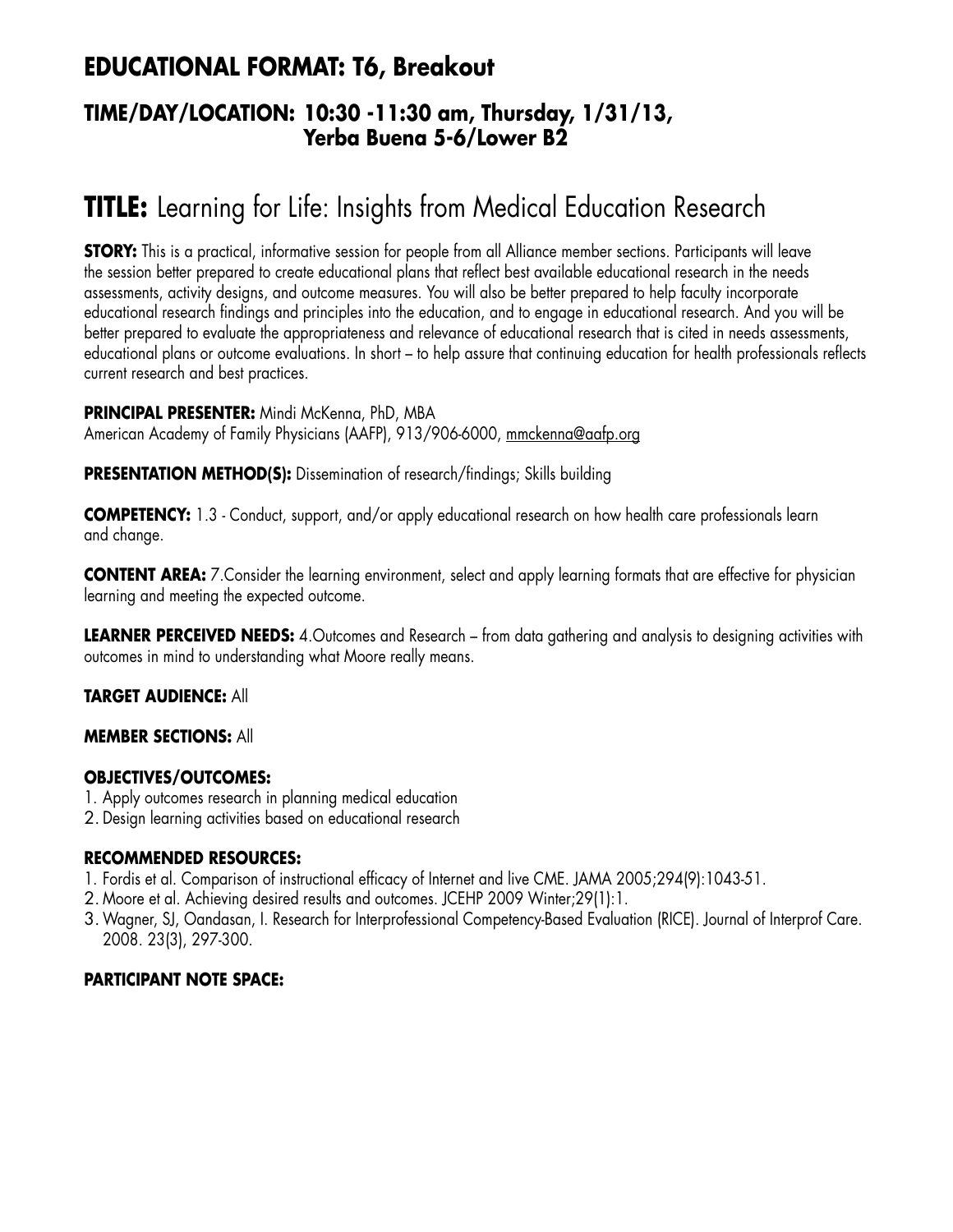## **EDUCATIONAL FORMAT: T7, Breakout**

### **TIME/DAY/LOCATION: 10:30 -11:30 am, Thursday, 1/31/13, Yerba Buena 10-11/Lower B2**

# **TITLE:** Redefining Hope: An Inter-professional Team-Based Palliative Medicine Program Case Study

**STORY:** The Jahna Haldeman-Foland Memorial Lecture Series is dedicated to demystifying the myths and misconceptions surrounding palliative medicine and hospice, while promoting patient-centered practices for spiritual, physical, cultural, and emotional comfort of patient's managing life-limiting illnesses. Educational programs designed to strengthen providerpatient relationships, increase provider competencies/performance within end-of-life care patient services, and identify role clarification of colleagues through a patient's continuum of care.

**PRINCIPAL PRESENTER:** Bruce Ellsweig, MD Lehigh Valley Health Network, 610/969-0300, bruce.ellsweig@lvhn.org

**CO-PRESENTER:** Marciann Albert, BA Lehigh Valley Health Network, 610/402-2587, marciann.albert@lvhn.org

#### **PRESENTATION METHOD(S):** Case study; Workshop

**COMPETENCY:** 5.3 - Collaborate and build relationships that support educational improvements for the patient, the health care professionals, and the organization in which the professionals work.

**CONTENT AREA:** 1. Inter-professional and/or team-based learning and care requires application of effective communication and interpersonal skills to facilitate partnering with appropriate organizations.

**LEARNER PERCEIVED NEEDS:** 9. Organizational Strategy – from how to engage in inter-professional learning to collaboration with other organizations, from strategic planning to change in educational environments.

**TARGET AUDIENCE:** Non-beginners

#### **MEMBER SECTIONS:** All

#### **OBJECTIVES/OUTCOMES:**

- 1. Discuss the struggles health care providers working in end-of-life care and palliative medicine face when trying to convey hope in realistic terms to patients and their families.
- 2. Cite 2 benefits of utilizing inter-professional partnerships in the development and/or design of end-of-life care and palliative medicine activities.
- 3. Summarize how inter-professional team-based programs can enhance professional advancement, performance improvement, and personal growth.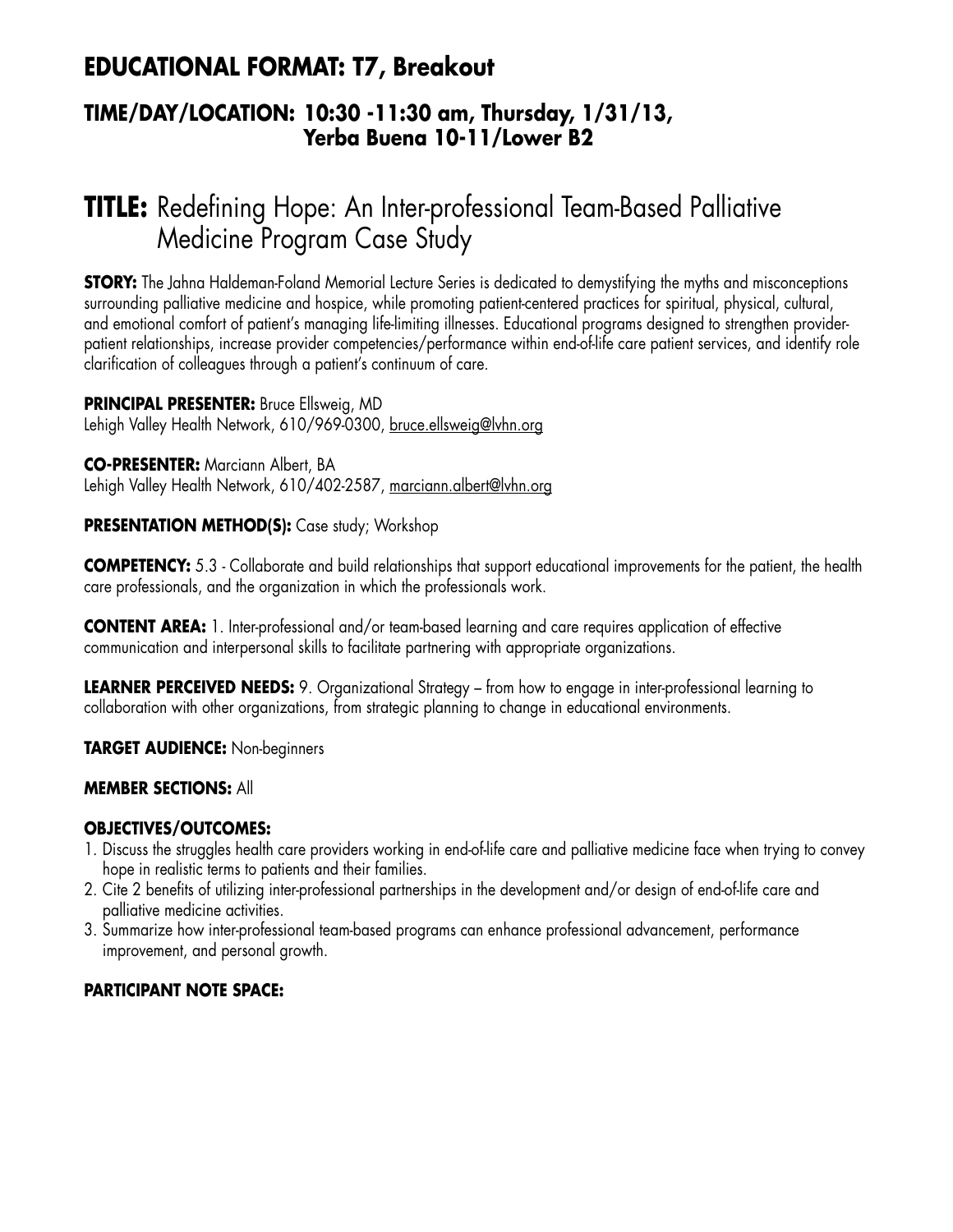## **EDUCATIONAL FORMAT: T8, Breakout**

### **TIME/DAY/LOCATION: 10:30 -11:30 am, Thursday, 1/31/13, Nob Hill C-D/Lower B2**

# **TITLE:** Leveraging Change in Learner Preferences and New Technologies to Effect Better Outcomes

**PRINCIPAL PRESENTER:** Philip Bellman, MPH The Permanente Medical Group-Northern CA, 510/625-2425, Philip.Bellman@kp.org

**CO-PRESENTER:** Carol Havens, MD The Permanente Medical Group-Northern CA, 510/625-3317, Carol.Havens@kp.org

**PRESENTATION METHOD(S):** Dissemination of research/findings; Workshop

**COMPETENCY:** 1.3 - Conduct, support, and/or apply educational research on how health care professionals learn and change.

**CONTENT AREA:** 7. Consider the learning environment, select and apply learning formats that are effective for physician learning and meeting the expected outcome.

**LEARNER PERCEIVED NEEDS:** 4. Outcomes and Research – from data gathering and analysis to designing activities with outcomes in mind to understanding what Moore really means.

#### **TARGET AUDIENCE:** All

#### **MEMBER SECTIONS:** All

#### **OBJECTIVES/OUTCOMES:**

- 1. Discuss findings of 2012 learning preference survey of 7,000 physicians in an integrated healthcare system
- 2. Assess the implications of shifting physician demographics and learning preferences on CME/CPD programs
- 3. Identify opportunities to employ multi-interventional educational strategies and leverage new technologies
- 4. Provide education that is more effective, interactive, and aligned with the rapidly changing learning preferences of younger clinicians

#### **RECOMMENDED RESOURCES:**

- 1. Wentz DK, editor. Continuing Medical Education: Looking Back, Planning Ahead. Dartmouth College Press, Lebanon, NH; 2011.
- 2. Bickel J. Working Together: Turning Generational Differences into Strengths. San Francisco Medical Society; October 2009. http://www.sfms.org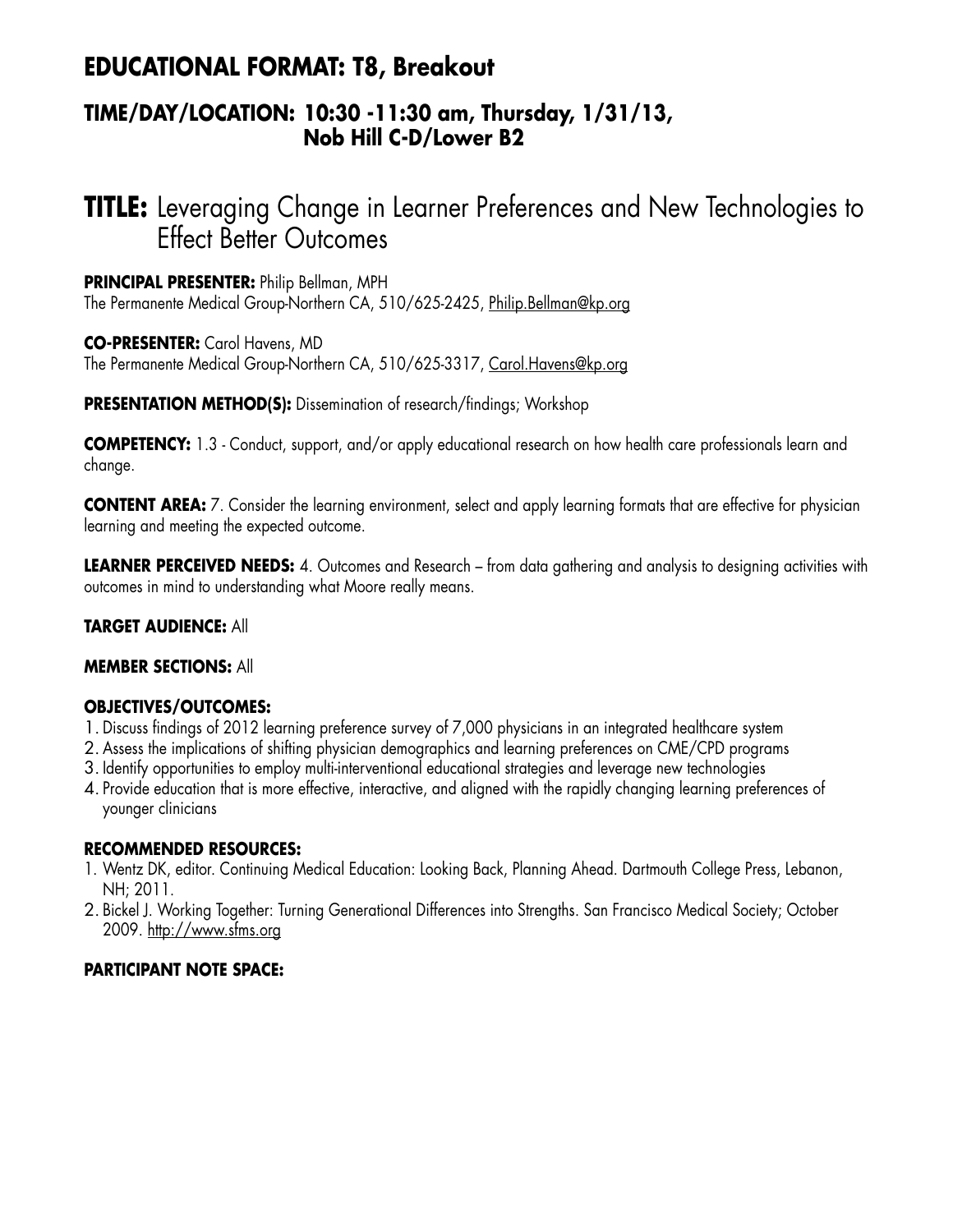## **EDUCATIONAL FORMAT: T9, Breakout**

### **TIME/DAY/LOCATION: 10:30 -11:30 am, Thursday, 1/31/13, Yerba Buena 12-13/Lower B2**

# **TITLE:** Education and Quality Improvement: The ACP Immunization Advisor

**PRINCIPAL PRESENTER:** Yodit Beru, MPH American College of Physicians, 202/261-4586, yberu@acponline.org

**CO-PRESENTER:** Laura Lee Hall, PhD American College of Physicians, 202/261-4559, drlauraleehall@gmail.com

**CO-PRESENTER:** Michael Barr, MD, MBA American College of Physicians, 202/261-4531, mbarr@acponline.org

**CO-PRESENTER:** Thomas Stringham Hot Tomali, 604/788-8347, tstringham@cientis.com

#### **PRESENTATION METHOD(S):** Case study

**COMPETENCY:** 2.10 - Emphasize problem-based/practice-based learning.

**CONTENT AREA:** 2. New technologies are vital to facilitate delivery of performance improvement activities.

**LEARNER PERCEIVED NEEDS:** 6. Technology – from use of innovative technology (IT) in organizations to use of it to deliver information, from social media and web education and innovation for engagement.

#### **TARGET AUDIENCE:** All

#### **MEMBER SECTIONS:** All

#### **OBJECTIVES/OUTCOMES:**

1. Review the key steps to developing a smart phone application for health care education and quality improvement.

- 2. Discuss health care provider views and use of smart phone technology for education and quality improvement.
- 3. Consider the impact of a smart phone application on learning, practice, and outcomes.
- 4. Identify future opportunities for using smart phone applications in education and quality improvement.

#### **RECOMMENDED RESOURCES:** http://immunization.acponline.org

**FINANCIAL OR IN-KIND SUPPORT:** Unrestricted educational grants from Sanofi-Pasteur, Merck Vaccines, and Pfizer, Inc.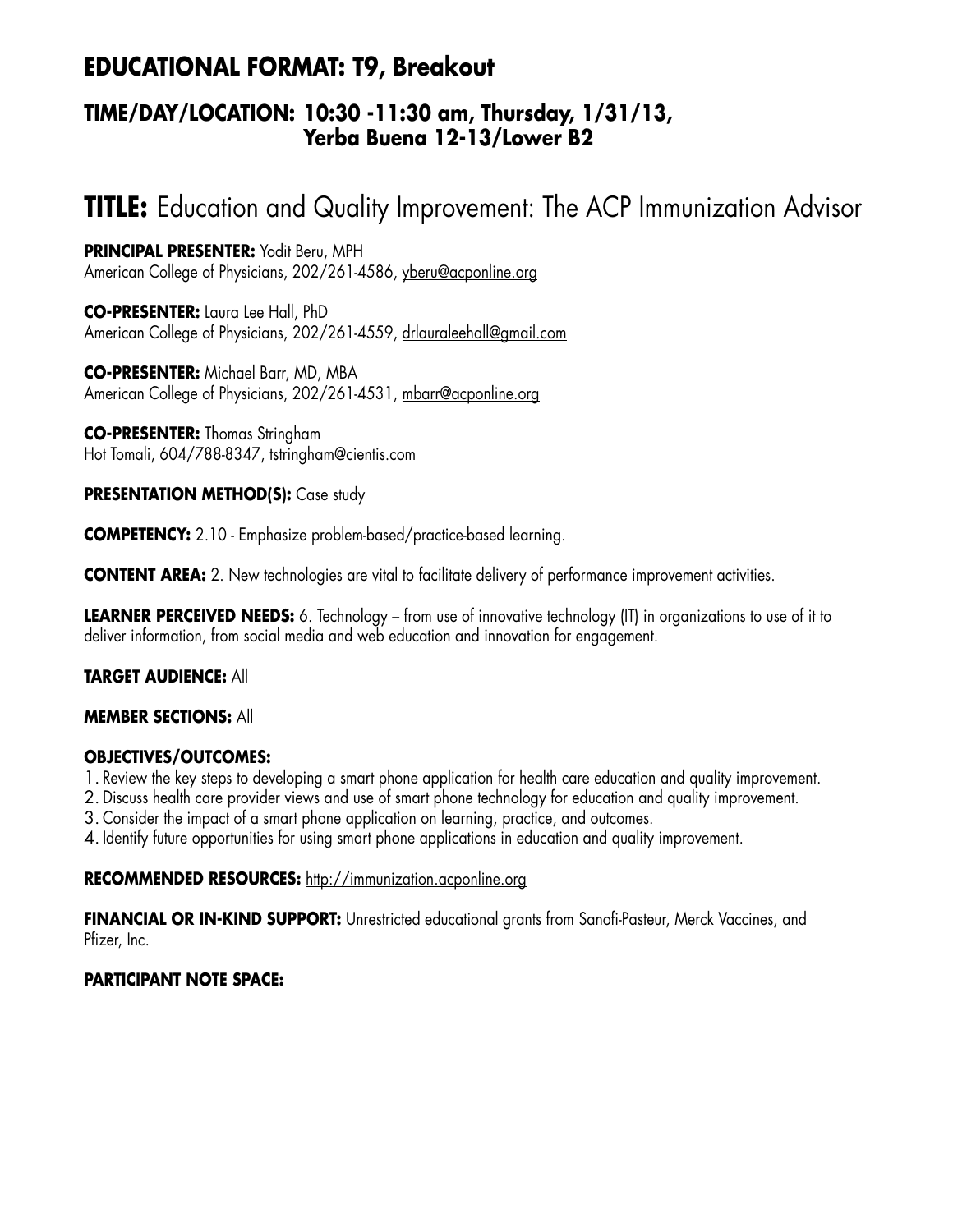## **EDUCATIONAL FORMAT: T10, Breakout**

### **TIME/DAY/LOCATION: 10:30 -11:30 am, Thursday, 1/31/13, Yerba Buena 14-15/Lower B2**

# **TITLE:** How to Improve and Engage Your CME Committee

**PRINCIPAL PRESENTER:** Marc Jackson, MD, MBA Intermountain Healthcare, 801/442-3930, marc.jackson@imail.org

**CO-PRESENTER:** Susan DuBois, CPCS Intermountain Healthcare, 801/442-2840, susan.dubois@imail.org

**CO-PRESENTER:** SarahAnn Whitbeck, MBA Intermountain Healthcare, 801/442-3934, sarahann.whitbeck@imail.org

#### **PRESENTATION METHOD(S):** Workshop

**COMPETENCY:** 7.5 - Develop a management culture of the office reflecting a collaborative, service oriented, continuous improvement system that meets the needs of the health care professionals served, the organization of the CE program, and the accreditation standards.

**CONTENT AREA:** 1. Inter-professional and/or team-based learning and care requires application of effective communication and interpersonal skills to facilitate partnering with appropriate organizations.

**LEARNER PERCEIVED NEEDS:** 9. Organizational Strategy – from how to engage in inter-professional learning to collaboration with other organizations, from strategic planning to change in educational environments.

#### **TARGET AUDIENCE:** All

#### **MEMBER SECTIONS:** All

#### **OBJECTIVES/OUTCOMES:**

- 1. Discuss methods to improve engagement of committee members
- 2. Select ideal members for interdisciplinary education
- 3. Review electronic application submission process
- 4. Present strategies to deal with opposing opinions and/or conflict
- 5. Provide tools to enhance members' knowledge of CEHP principles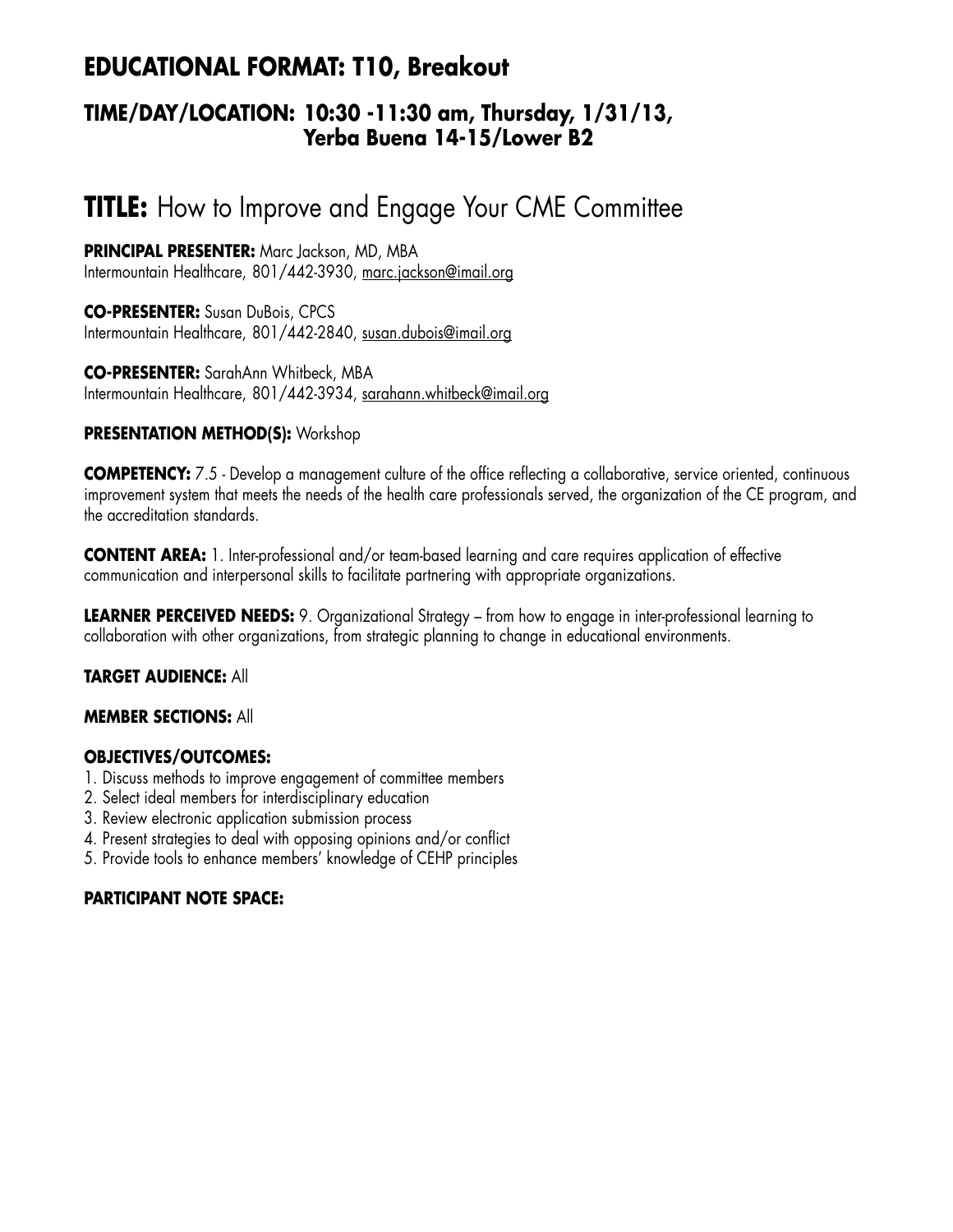## **EDUCATIONAL FORMAT: T11A, B, C, Office Hours**

### **TIME/DAY/LOCATION: 10:30 - 10:45 am, 10:50 - 11:05 am, and 11:10 - 11:25 am, Thursday, 1/31/13, Foothill B/2nd**

# **TITLE:** Commercial Support/Pharma and Device **(All Paid Participants Who Signed-up for This Time Slot Welcome)**

**STORY:** Remember when you signed up for an appointment with a college professor, seeking feedback, advice, or just a quick answer? Because of our ACEHP "professors" the attendees at the 2013 Annual Conference will have the same opportunity – a chance to sign-up for an appointment with professors who have expertise in a variety of topics. We have three rooms set aside and a total of six time slots allocated to Office Hours. Each appointment will be for 15 minutes! This is YOUR chance to ask that burning question, get some sage advice, or float a new idea.

**PRINCIPAL PRESENTER:** Jacqueline Mayhew, MS, CCMEP Pfizer, Inc., 347/244-5164, jacqueline.mayhew@pfizer.com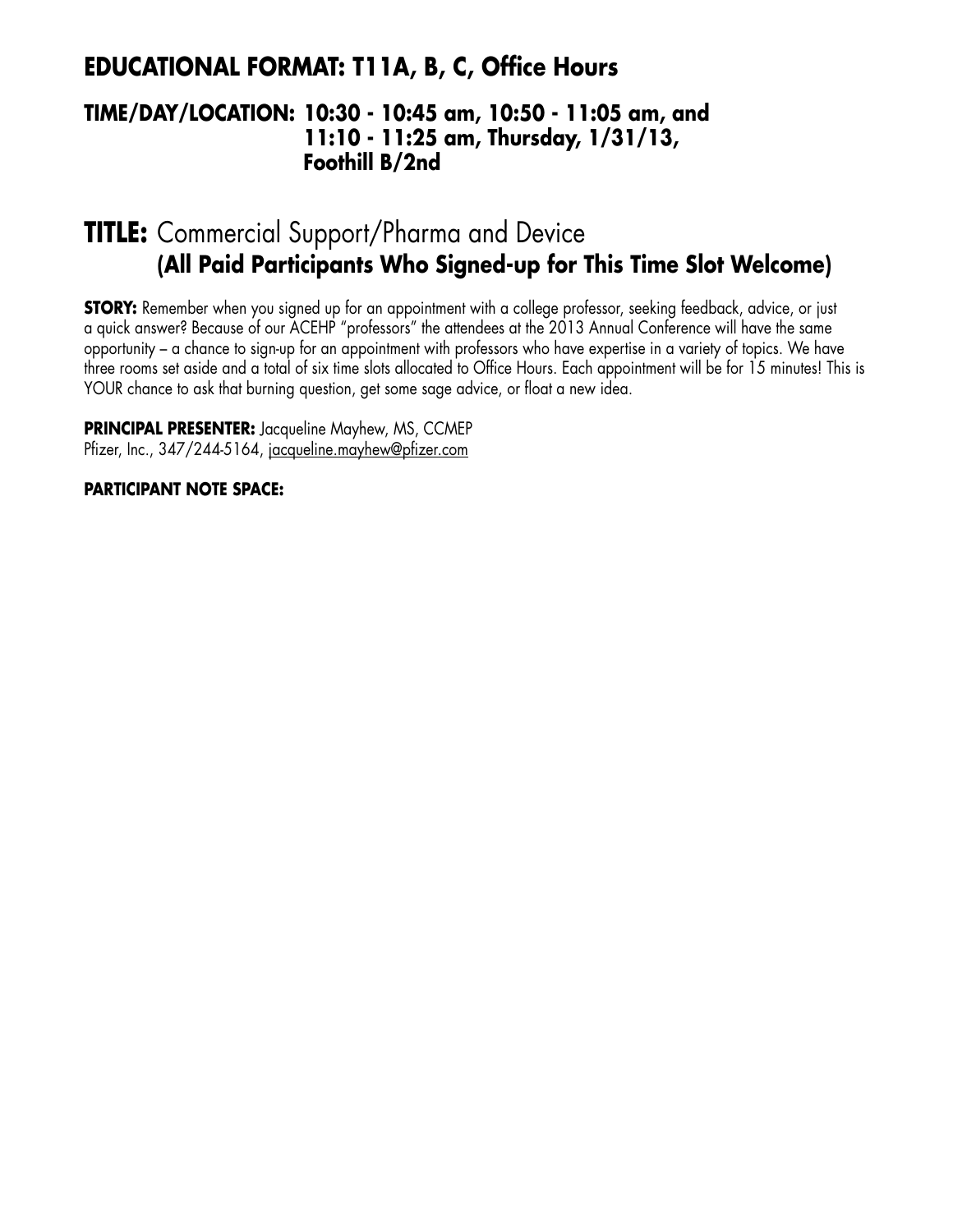### **EDUCATIONAL FORMAT: T12A, B, C, Office Hours**

### **TIME/DAY/LOCATION: 10:30 - 10:45 am, 10:50 - 11:05 am, and 11:10 - 11:25 am, Thursday, 1/31/13, Foothill H/2nd**

# **TITLE:** In-World Education **(All Paid Participants Who Signed-up for This Time Slot Welcome)**

**STORY:** Remember when you signed up for an appointment with a college professor, seeking feedback, advice, or just a quick answer? Because of our ACEHP "professors" the attendees at the 2013 Annual Conference will have the same opportunity – a chance to sign-up for an appointment with professors who have expertise in a variety of topics. We have three rooms set aside and a total of six time slots allocated to Office Hours. Each appointment will be for 15 minutes! This is YOUR chance to ask that burning question, get some sage advice, or float a new idea.

**PRINCIPAL PRESENTER:** Cynthia Kear, MDiv, CCMEP California Academy of Family Physicians, 415/586-6660, ckear@familydocs.org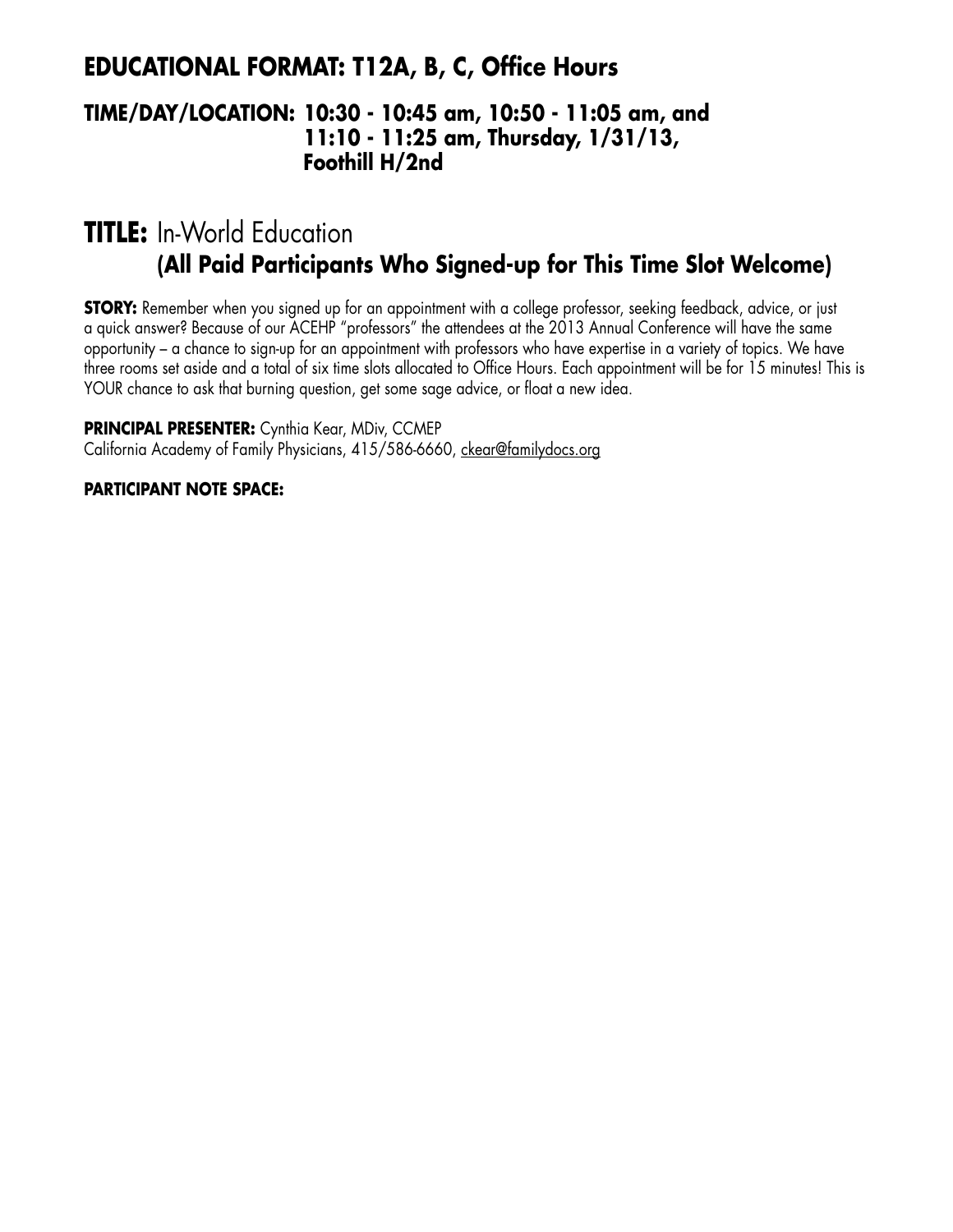### **EDUCATIONAL FORMAT: T13A, B, C, Office Hours**

### **TIME/DAY/LOCATION: 10:30 - 10:45 am, 10:50 - 11:05 am, and 11:10 - 11:25 am, Thursday, 1/31/13, Foothill A/2nd**

# **TITLE:** Technology Help Desk #1 **(All Paid Participants Who Signed-up for This Time Slot Welcome)**

**STORY:** Remember when you signed up for an appointment with a college professor, seeking feedback, advice, or just a quick answer? Because of our ACEHP "professors" the attendees at the 2013 Annual Conference will have the same opportunity – a chance to sign-up for an appointment with professors who have expertise in a variety of topics. We have three rooms set aside and a total of six time slots allocated to Office Hours. Each appointment will be for 15 minutes! This is YOUR chance to ask that burning question, get some sage advice, or float a new idea.

**PRINCIPAL PRESENTER:** Anne Grupe, MS Ed

American Society of Clinical Oncology, 571/483-1396, anne.grupe@asco.org AC Technology Committee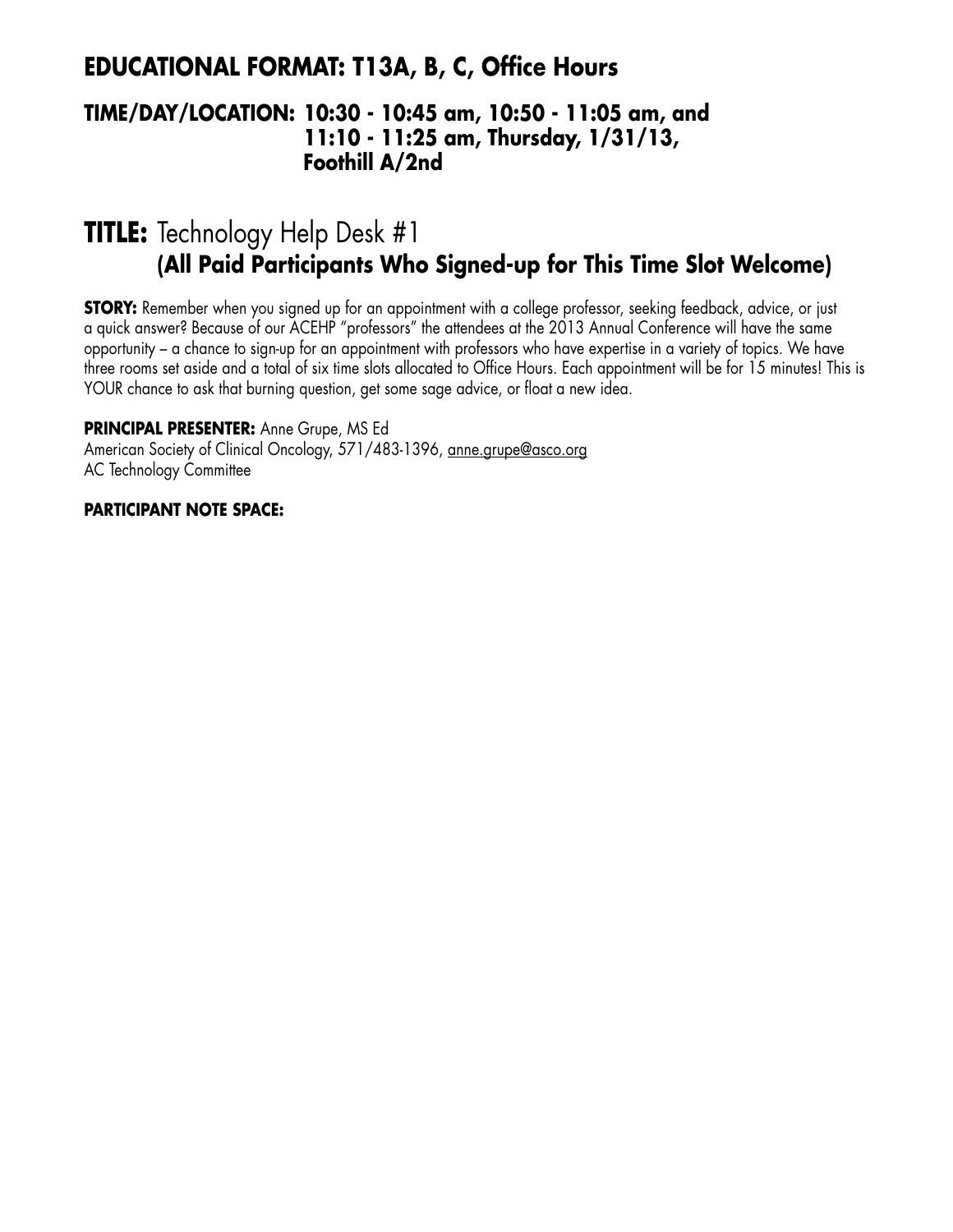## **EDUCATIONAL FORMAT: T14, Intensive**

## **TIME/DAY/LOCATION: 1:00 - 2:45 pm, Thursday, 1/31/13, Foothill G/2nd**

# **TITLE:** Transforming the CME Enterprise: Strategies, Tactics, and a Model

**PRINCIPAL PRESENTER:** Chitra Subramaniam, PhD Duke Clinical Research Institute, 919/401-1205, chitra.subramaniam@duke.edu

**CO-PRESENTER:** Katherine Grichnik, MD Duke Clinical Research Institute, 919/401-1203, grich002@mc.duke.edu

**CO-PRESENTER:** Joseph Green, PhD Professional Resource Network Inc, 919/918-4999, prn.jgreen@mindspring.com

**CO-PRESENTER:** Maureen Doyle-Scharff, MBA Pfizer Inc, 740/815-9870, maureen.doylescharff@pfizer.com

**PRESENTATION METHOD(S):** Panel discussion; Case study; Workshop; Small group

**COMPETENCY:** 6.1 - Provide a vision of present role and future direction for continuing education and health care professionals' roles and responsibilities in continued learning.

**CONTENT AREA:** 5. Activities must be designed with a cumulative goal of helping physicians, or teams of learners, to adopt change incrementally, assuring there is compatibility with present systems and advantage over present behaviors.

**LEARNER PERCEIVED NEEDS:** 9. Organizational Strategy – from how to engage in inter-professional learning to collaboration with other organizations, from strategic planning to change in educational environments.

**TARGET AUDIENCE:** Non-beginners

#### **MEMBER SECTIONS:** All

#### **OBJECTIVES/OUTCOMES:**

- 1. Apply appropriate 'value propositions' to guide the strategic planning of your CPD organization
- 2. Use 'transformational self-assessment instruments' to determine your organization's highest area of educational need to initiate the desired changes
- 3. Apply the 'knowledge management' conceptual framework to align, design and deliver a transformed strategic vision for your organization and your colleague organizations
- 4. Develop a plan on how your CPD Office can reach out within the parent organization and outside the organization to other CPD groups or other possible collaborators to enhance your ability to impact the quality of care provided by your health professionals
- 5. Share the information from all participating Specialty Societies, Hospitals, Medical Education/Communication Companies, Medical Schools and other Health Professional organizations with next year's Alliance planning committee and the Almanac and Journal of CE in the Health Professions.

#### **RECOMMENDED RESOURCES:**

- 1. Leist, J., Green, J., Kristofco, R.,The meaning and value of continuing medical education, Page 359, chapter 31 from the book Continuing Medical Education: Looking back, Planning ahead by Wentz,D., Dartmouth Press, 2011.
- 2. Zack, M., Developing a Knowledge Strategy. California Management Review, Vol. 41, No. 3, Spring, 1999, pp. 125-145.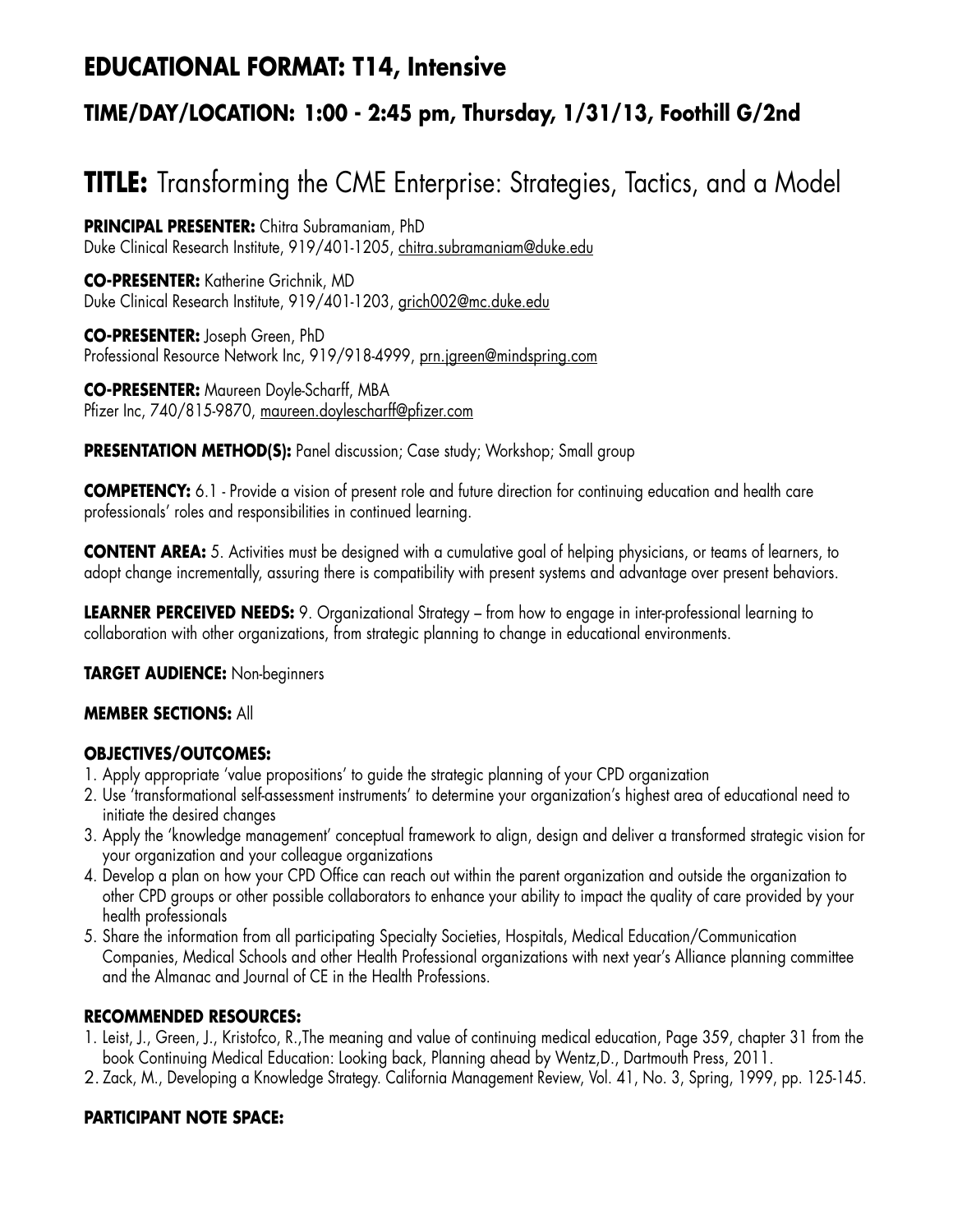## **EDUCATIONAL FORMAT: T15, Mini-Plenary**

### **TIME/DAY/LOCATION: 1:15 - 2:15 pm, Thursday, 1/31/13, Yerba Buena 7-9/Lower B2**

# **TITLE:** Fill Your Energy Bucket: Be Creative, Engaged and Resilient! **(Invited Abstract)**

**STORY:** You want to be ready to take on the challenges and may even save the world. Yet . . . You sometimes feel caught between the pit and the pendulum of decreasing resources and increasing demands. You know that brilliant leaders don't do things better, they do things differently. Yet . . . You can get tired and depleted, doing Good. This session will be different. This one is for *you*! Why? Because so much depends upon you – at work, home, community and beyond. Simply put, their experience depends on you. If you are OK, they are likely to be OK. That's our goal. Together, we will create a story full of real-life examples, applicable data, and practical tips. We will weave these into a framework of fundamentals such as values, smart health practices, and essential elements of personal, professional, and organizational renewal. The idea is for you to be in good shape with plenty of energy and set to go.

#### **PRINCIPAL PRESENTER:** Linda Hawes Clever, MD, MACP

President, RENEW Clinical Professor, UCSF Associate Dean of Alumni Affairs, Stanford University School of Medicine 415/600-3321, Linda.clever@ucsf.edu

**PRESENTATION METHOD(S):** Quick presentation followed by small group discussions and a recap of discussion

#### **TARGET AUDIENCE:** All

#### **MEMBER SECTIONS:** All

#### **OBJECTIVES/OUTCOMES:**

- 1. Expand abilities to contend with change, uncertainty, and surprises
- 2. Recognize limits and how to set them
- 3. Discover essential elements in reaching fulfillment and even joy
- 4. Outline proven health practices used by effective leaders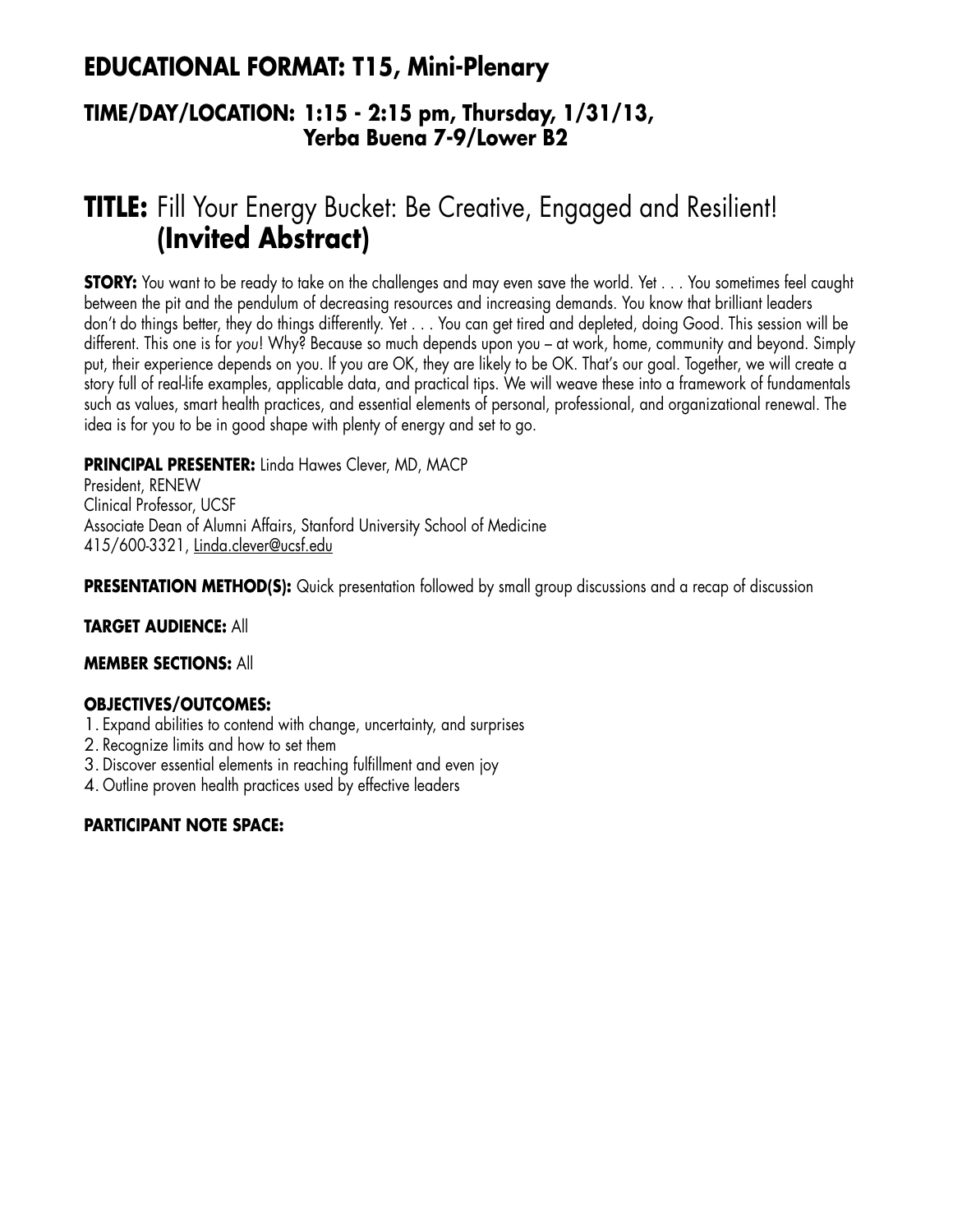## **EDUCATIONAL FORMAT: T16, Breakout**

### **TIME/DAY/LOCATION: 1:15 - 2:15 pm, Thursday, 1/31/13, Yerba Buena 1-2/Lower B2**

**TITLE:** From Social Media to Social Learning Metrics: Designing and Developing Innovative Web-Based CME/CE Activities

**PRINCIPAL PRESENTER:** Venkat Gullapalli, MD Medikly, 201/984-3332, vg@medikly.com

**CO-PRESENTER:** Joseph Kim, MD Medical Communications Media, 215/518-5587, mdjoekim@gmail.com

**CO-PRESENTER:** Lisa Fleet, MA, Dip.Ad.Ed, BEd Memorial University, 709/777-4293, lfleet@mun.ca

**PRESENTATION METHOD(S):** Panel discussion/dissemination of research findings; Case study

**COMPETENCY:** 2.6 - Consider the learning environment, select and apply learning formats that are effective for health care professionals' learning and meeting the expected outcome.

**CONTENT AREA:** 2. New technologies are vital to facilitate delivery of performance improvement activities.

**LEARNER PERCEIVED NEEDS:** 6. Technology – from use of innovative technology (IT) in organizations to use of it to deliver information, from social media and web education and innovation for engagement.

#### **TARGET AUDIENCE:** All

#### **MEMBER SECTIONS:** All

#### **OBJECTIVES/OUTCOMES:**

1. Identify relevant social learning metrics that can be used to inform the design and development of CME/CE activities.

- 2. Reflect on best practices/lessons learned from using IT.
- 3. Discuss how to apply appropriate social learning metrics to assess the impact of CME/CE activities.

#### **RECOMMENDED RESOURCES:**

- 1. Sherman L. Using social media in CME/CPD: principles and practices [Internet]. Ottawa: 3rd National CPD Accreditation Conference: 2011 September [cited 2012 March 15]. Available from: http://www.cfpc.ca.
- 2. Social Learning Handbook by Jane Hart.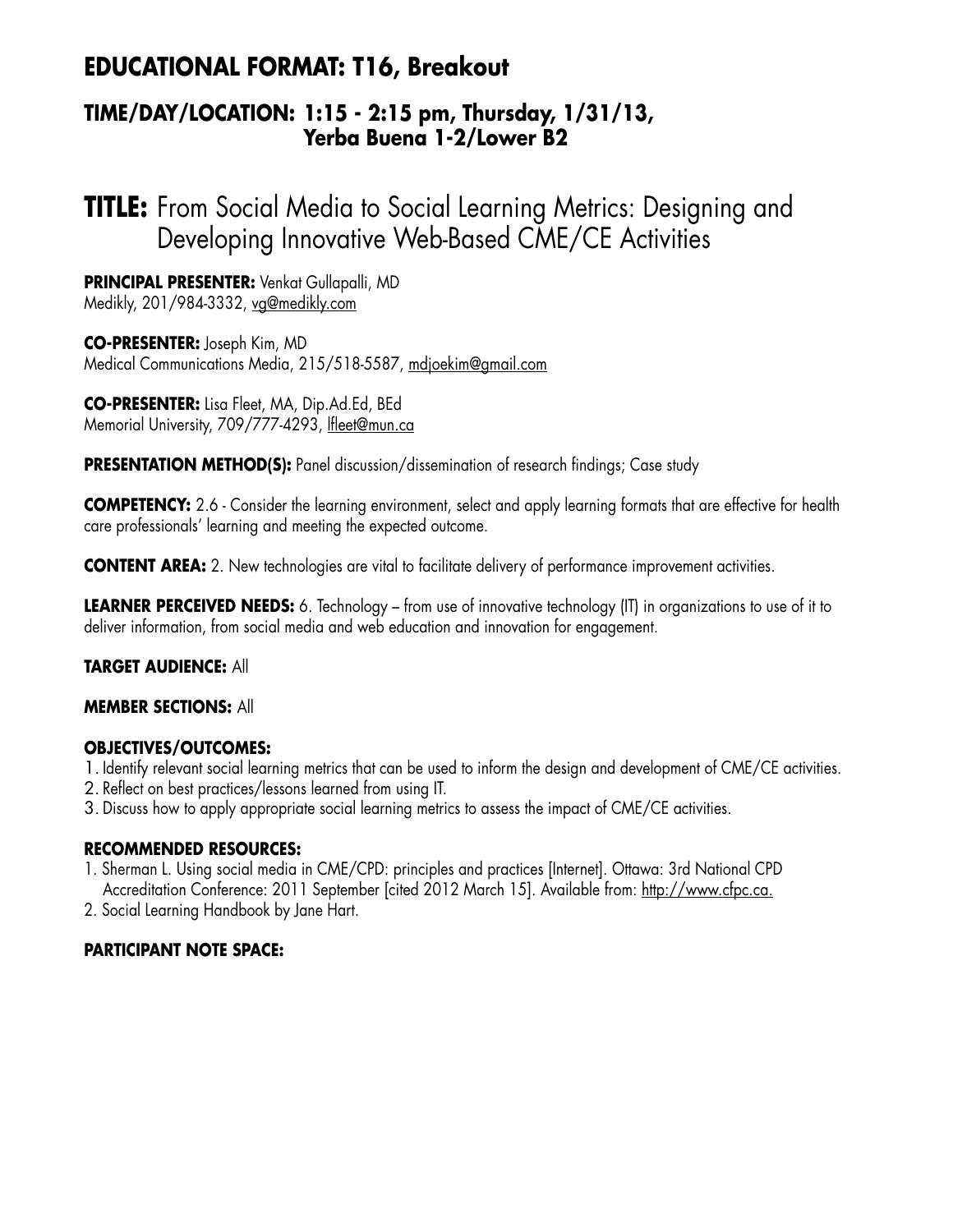## **EDUCATIONAL FORMAT: T17, Breakout**

### **TIME/DAY/LOCATION: 1:15 - 2:15 pm, Thursday, 1/31/13, Yerba Buena 3-4/Lower B2**

# **TITLE:** How Learner Confidence Influences Learning Outcomes

**PRINCIPAL PRESENTER:** Karyn Ruiz-Cordell, MA, PhD (ABD) RealCME, 646/380-8482, kruizcordell@realcme.com

**CO-PRESENTER:** David Clausen, CCMEP RealCME, 646/380-8494, dclausen@realcme.com

**PRESENTATION METHOD(S):** Panel Discussion; Dissemination of research/findings

**COMPETENCY:** 2.4 - Assist health care professionals to reflect upon present and desired levels of performance and plan the next step in their personal education.

**CONTENT AREA:** 5. Activities must be designed with a cumulative goal of helping physicians, or teams of learners, to adopt change incrementally, assuring there is compatibility with present systems and advantage over present behaviors.

**LEARNER PERCEIVED NEEDS:** 8. Basics – from tools and resources for accreditation to principles of adult learning, from CE office practices and support to faculty management.

#### **TARGET AUDIENCE:** All

#### **MEMBER SECTIONS:** All

#### **OBJECTIVES/OUTCOMES:**

- 1. Generate more meaningful confidence assessments
- 2. Assess how differences in learner confidence influence learner engagement
- 3. Accurately assess the impact of learner confidence on other learning domains

**RECOMMENDED RESOURCES:** Cask, B., Mitchner, N.A., & Ravyn, D. Confidence-based learning CME: overcoming barriers in irritable bowel syndrome with constipation. JCEHP. 2011; 31(3): 157-164.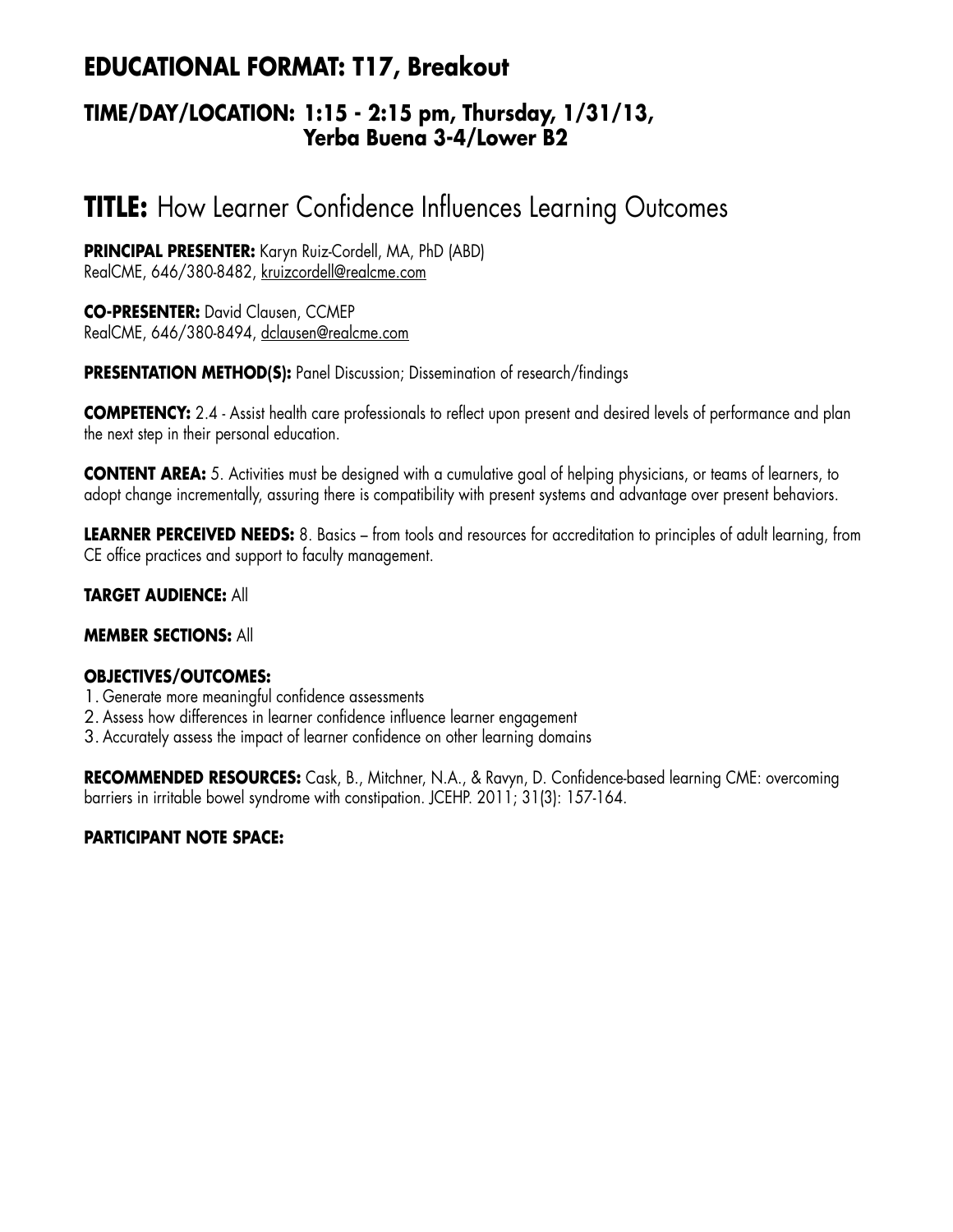## **EDUCATIONAL FORMAT: T18, Breakout**

### **TIME/DAY/LOCATION: 1:15 - 2:15 pm, Thursday, 1/31/13, Nob Hill A-B/Lower B2**

# **TITLE:** Managing Outcomes: Assessing Gaps and Barriers through Needs Assessment

**STORY:** On Monday, you will have the foundation to explore a comprehensive needs assessment using mixed qualitative and quantitative methods. You will be able to determine whether you wish to utilize these methods for existing and future projects. You will be able to assess your own organization's needs relative to conducting such a needs assessment. And you will be able to make decisions as to whether this is capability you wish to build internally or use expertise outside your organization.

**PRINCIPAL PRESENTER:** Tom McKeithen, MBA Healthcare Performance Consulting, Inc, 904/529-6571, mckeithen@changingperformance.com

**CO-PRESENTER:** Floyd Pennington, PhD CTL Associates, Inc., 770/506-8150, ctlassoc@mindspring.com

**CO-PRESENTER:** Andrew Urban, MD University of Wisconsin School of Medicine and Public Health, 608/240-2149, awurban@wisc.edu

**CO-PRESENTER:** Mikayla Barlett, CCMEP American Urological Association, 410/689-3795, mbarlett@auanet.org

**CO-PRESENTER:** Sheila Robertson, MPH CME Enterprise, 785/883-4417, sheila\_robertson@cmeenterprise.com

**CO-PRESENTER:** Amy Holthusen Interstate Postgraduate Medical Association, 608/237-6695, aholthusen@ipmameded.org

**PRESENTATION METHOD(S):** Panel discussion; Dissemination of research/findings; Skills building

**COMPETENCY:** 2.2 - Identify health care professionals' learning needs using data, especially clinical practice data.

#### **CONTENT AREA:**

5. Activities must be designed with a cumulative goal of helping physicians, or teams of learners, to adopt change incrementally, assuring there is compatibility with present systems and advantage over present behaviors. 7. Consider the learning environment, select and apply learning formats that are effective for physician learning and meeting the expected outcome.

**LEARNER PERCEIVED NEEDS:** 3. Needs Assessments – from how to design and interpret needs assessments to how to better glean true practice gaps and performance measures.

**TARGET AUDIENCE:** All

#### **MEMBER SECTIONS:** All

#### **OBJECTIVES/OUTCOMES:**

- 1. Select effective strategies for conducting needs assessments
- 2. Choose new assessment methods to use with their learners
- 3. Discuss educational strategies to address knowledge and performance gaps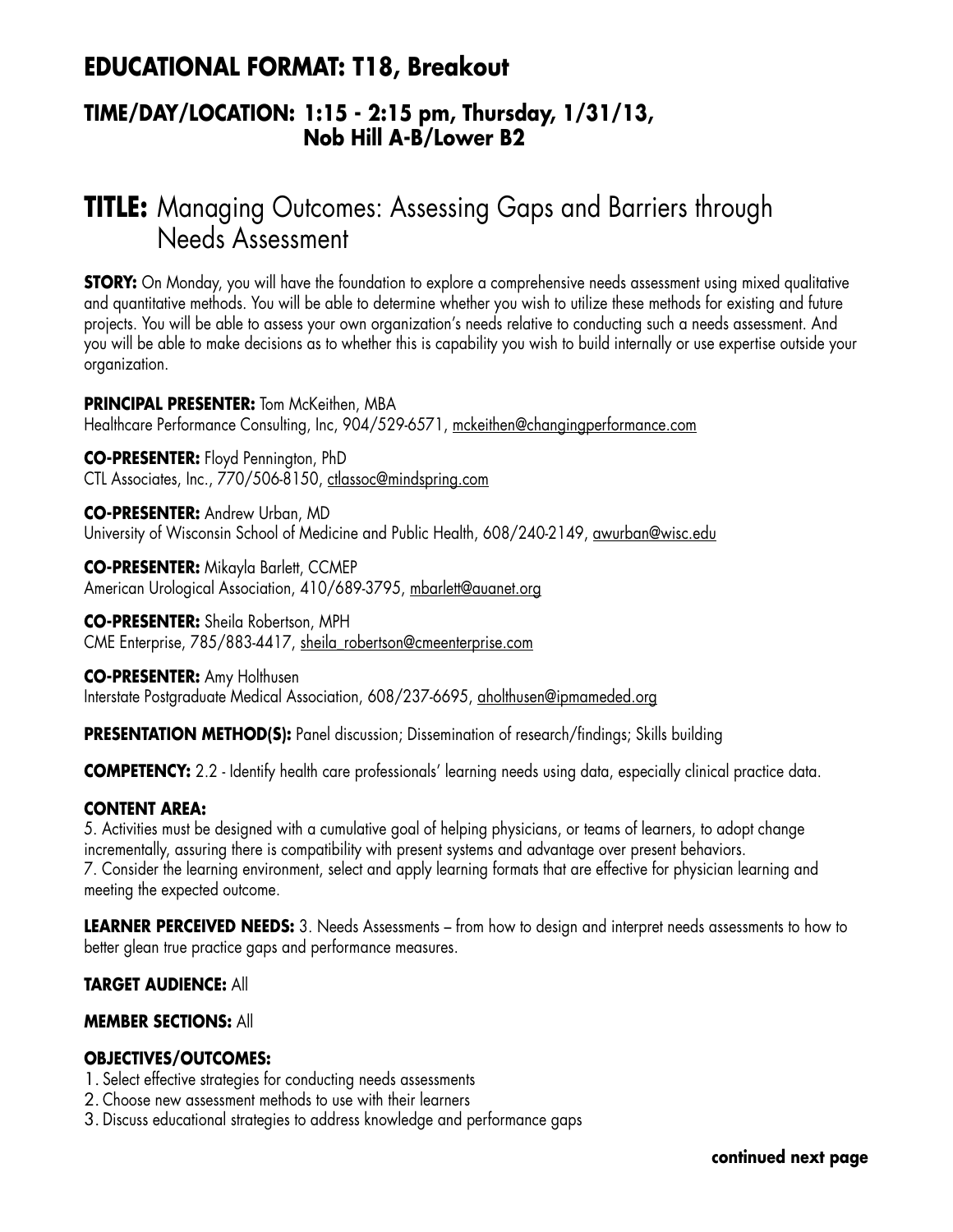# **T18, Breakout continued**

#### **RECOMMENDED RESOURCES:**

- 1. A resource may be available closer to January 2013 as a publication is currently being written/submitted.
- 2. Queeney, D "Assessing Needs In Continuing Education An Essential Tool for Quality Improvement". Jossey-Bass Publishers, 1995.ISBN 0-7979-0059-1.

**FINANCIAL OR IN-KIND SUPPORT:** The work to be described was supported by educational grants from Pfizer, Inc. and from GlaxoSmithKline.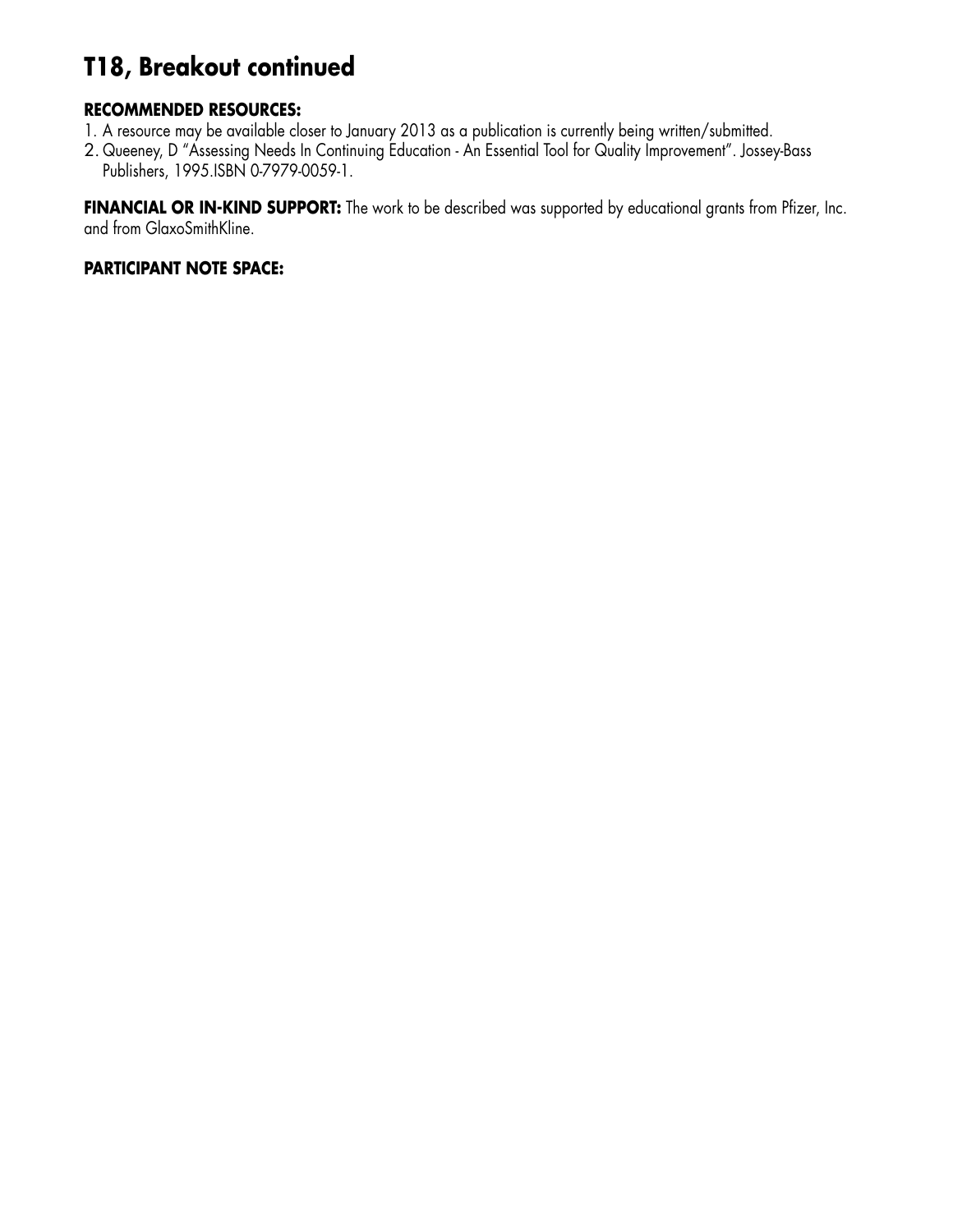## **EDUCATIONAL FORMAT: T19, Breakout**

### **TIME/DAY/LOCATION: 1:15 - 2:15 pm, Thursday, 1/31/13, Yerba Buena 5-6/Lower B2**

# **TITLE:** The Seven AMA Learning Formats

**STORY:** Accredited providers are expected to know and follow not only accreditation standards but also the requirements of the AMA for awarding AMA PRA Category 1 Credit<sup>™</sup>. By knowing more about approved learning formats, providers and those designing instruction can better select teaching methods to optimize learning. Faculty in this session will review, not only basics, but will also discuss such things as minimum performance level requirements and credit statement wording protocol for each of the seven learning formats.

**PRINCIPAL PRESENTER:** Barbara Huffman, MEd American Medical Association, 312/464-4677, barbara.huffman@ama-assn.org

**CO-PRESENTER:** Mary Kelly American Medical Association, 312/464-4668,mary.kelly@ama-assn.org

**PRESENTATION METHOD(S):** Case study; Mini-lecture intermixed with case examples

**COMPETENCY:** 7.6 - Assure that the continuing education program is in compliance with the Accreditation Essentials, Elements, and Policies and other regulatory requirements.

**CONTENT AREA:** 4. Changes in accreditation, regulation, certification, and other forces impacting providers require ongoing development of the continuing education professional staff.

**LEARNER PERCEIVED NEEDS:** 1. Regulatory – from Accreditation Council for Continuing Medical Education (ACCME) to Federal Drug Administration (FDA) and Office of Inspector General (IOG)/Institute of Medicine (IOM). Participants want to know how to comply, document, keep up-to-date, and manage conflict of interest (COI).

#### **TARGET AUDIENCE:** All

#### **MEMBER SECTIONS:** All

#### **OBJECTIVES/OUTCOMES:**

- 1. Describe in depth the requirements for each of the seven (7) approved AMA learning formats to assure that providers comply with changes to the AMA PRA credit system.
- 2. Discuss and apply knowledge of the specific requirements to case examples to illustrate best practices when designating AMA PRA Category 1 Credit™ for live activities, enduring materials, journal CME, test item writing, manuscript review, performance improvement activities, and internet point of care CME.

#### **RECOMMENDED RESOURCES:** www.ama-assn.org/go/prabooklet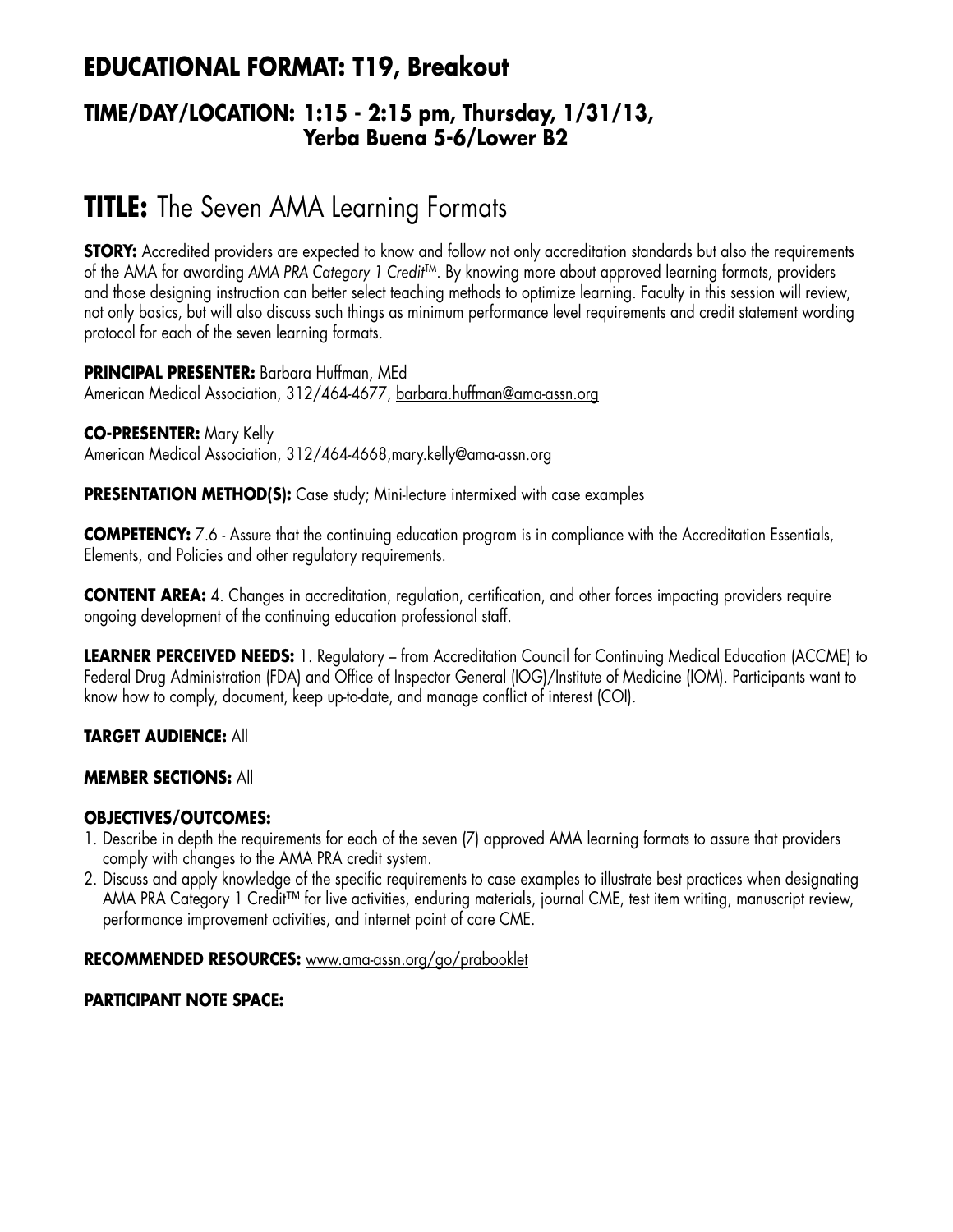## **EDUCATIONAL FORMAT: T20, Breakout**

### **TIME/DAY/LOCATION: 1:15 - 2:15 pm, Thursday, 1/31/13, Nob Hill C-D/Lower B2**

# **TITLE:** When PI Attacks! Learning from Challenges

**PRINCIPAL PRESENTER: Andrew Crim** University of North Texas Health Sciences Center-Fort Worth, 817/735-2644, andrew.crim@unthsc.edu

**CO-PRESENTER:** Sean Hayes, PsyD AXDEV Group, 888/282-9338, hayess@axdevgroup.com

**CO-PRESENTER:** Biagina-Carla Farnesi, MSc. AXDEV Group, 888/282-9338, farnesic@axdevgroup.com

**CO-PRESENTER:** Pamela McFadden University of North Texas Health Sciences Center-Fort Worth, 817/735-2581, pam.mcfadden@unthsc.edu

**PRESENTATION METHOD(S):** Case study; Small group

**COMPETENCY:** 2.10 - Emphasize problem-based/practice-based learning.

**CONTENT AREA:** 1. Inter-professional and/or team-based learning and care requires application of effective communication and interpersonal skills to facilitate partnering with appropriate organizations.

**LEARNER PERCEIVED NEEDS:** 7. Performance Improvement (PI)/Quality Improvement – from basics of PI and assistance with engaging learners in PI/QI process to PI/QI measurements.

#### **TARGET AUDIENCE:** All

#### **MEMBER SECTIONS:** All

#### **OBJECTIVES/OUTCOMES:**

- 1.Learnings from a PI-CME initiative and strategies for success
- 2. Raised awareness on potential obstacles when engaging professionals in a PI-CME initiative
- 3. Increased knowledge on developing a communication process with external partners

4. Improved understanding of roles and responsibilities in a partnership

**FINANCIAL OR IN-KIND SUPPORT:** This program and case study were supported by an educational grant from Pfizer.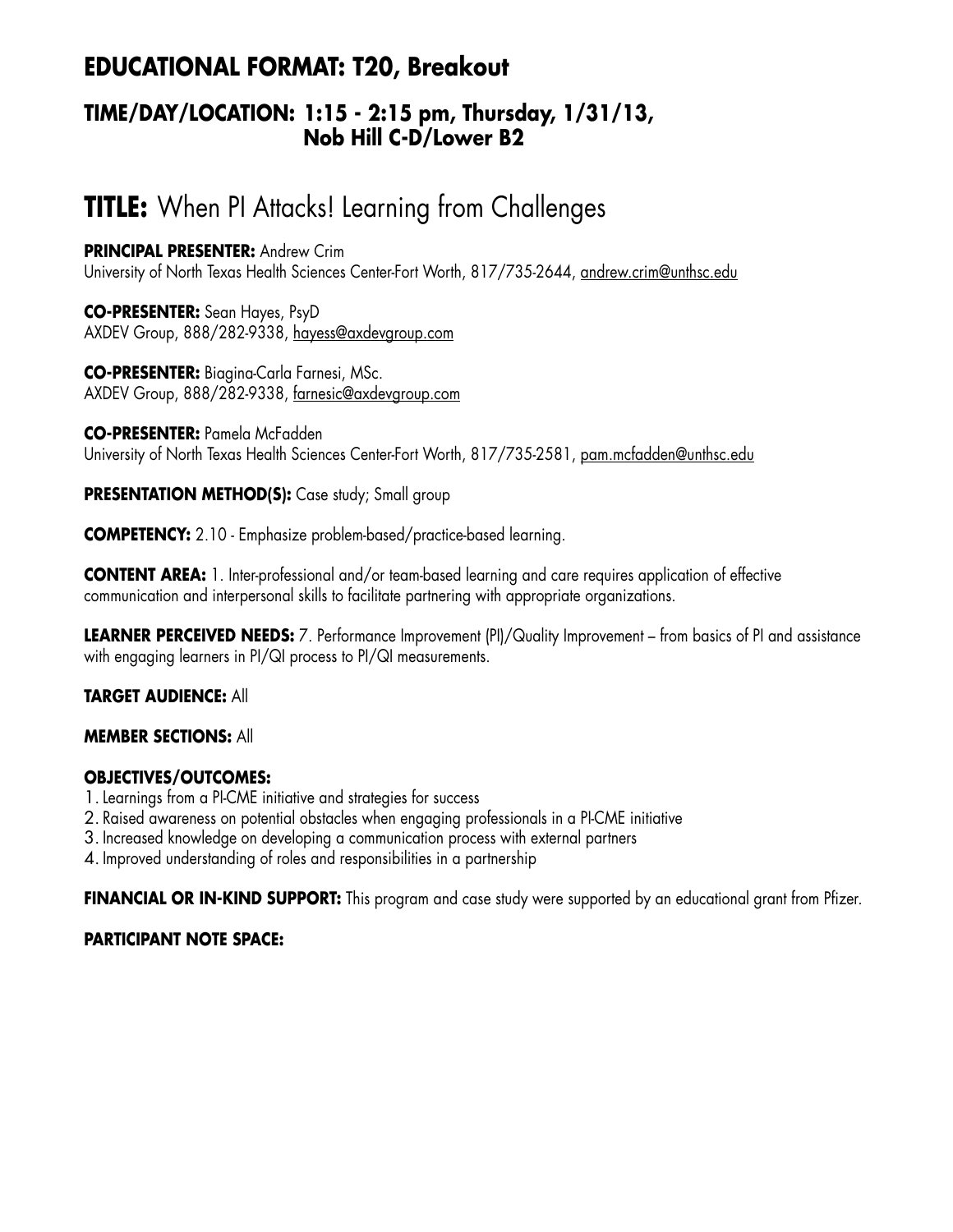## **EDUCATIONAL FORMAT: T21, Breakout**

### **TIME/DAY/LOCATION: 1:15 - 2:15 pm, Thursday, 1/31/13, Yerba Buena 10-11/Lower B2**

# **TITLE:** The Impact of Practice-Based Assessments and Training

**STORY:** Practice-based learning is best defined as work-based learning, in contrast to classroom or theory-based learning, and typically includes a combination of theory and experience-based strategies. The literature reflects the limitations of just theory or observational training and the Accreditation Council for Graduate Medical Education (ACGME) has added practice-based learning and improvement as one of its core competencies. This session will discuss how to engage in practice-based quality improvement for healthcare providers, including pharmacists, through two case examples relating to diabetes and obesity health care. It is designed to offer participants a sense for the spectrum of processes involved in practice-based quality improvement; including needs assessment, implementation of educational activities, evaluation of outcomes/impacts, and sustainability of quality improvements. Participants will be provided with an opportunity to reflect on how the practice-based strategies discussed can translate into their own areas of work.

**PRINCIPAL PRESENTER:** Kristen Binaso, BPharm, RPH, CCP, ASCP American Pharmacists Association, 973/881-7941, kbinaso@aphanet.org

**PRINCIPAL PRESENTER:** Victoria Chien, PhD, MBA University of South Carolina SOM-PHR CME Organization, 803/434-4998, victoria.chien@uscmed.sc.edu

**CO-PRESENTER:** Terry Dex, PharmD Sanofi us, 908/981-5178, terry.dex@sanofi.com

**CO-PRESENTER:** Tina Kehoe, MAEd, CCMEP Medical University of South Carolina COM, 843/876-1925, kehoet@musc.edu

**COMPETENCY AREA:** 2.10 - Emphasize problem-based/practice-based learning

**CONTENT AREA:** 6. Innovations to improve the provision of patient care will become the best practices of the future.

**LEARNER PERCEIVED NEEDS:** 4. Outcomes and Research – from data gathering and analysis to designing activities with outcomes in mind to understanding what Moore really means.

#### **TARGET AUDIENCE:** All

#### **MEMBER SECTIONS:** All

#### **OBJECTIVES:**

- 1. Outline the components of practice based assessments and training
- 2. Evaluate the programs for interactive activity that leads to quality improvement
- 3. Utilize an iterative assessment approach as a learning intervention
- 4. State the impact of the educational activities from the learners perspective
- 5. State the impact/outcomes of the educational activities on patient care and at the practice level

**METHODS:** This session will use case presentations and dialogue with participants to achieve its objectives.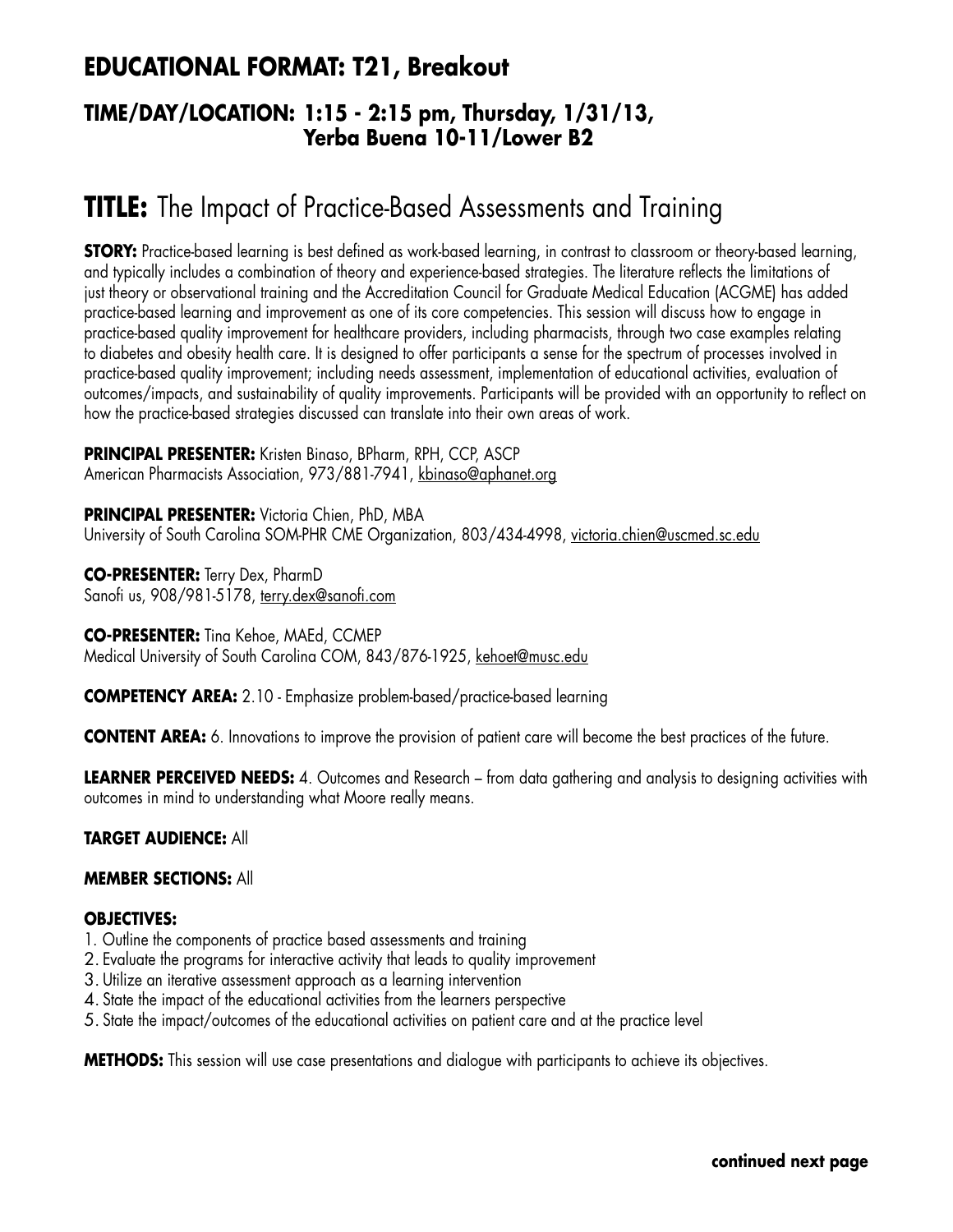# **T21, Breakout continued**

#### **RECOMMENDED READING:**

- 1. Abel C, Ruddy D, Kober S, Ruggerio J. Changing Performance among Practicing Pharmacists through Comprehensive Educational Initiatives. *CE Measure*. 2010. ;4:4-9.
- 2. AHRQ.(2007). Effectiveness in continuing medical education. Evidence Report No. 149.
- 3. Fera T, Bluml B, Ellis W. Diabetes Ten City Challenge: Final Economic and Clinical Results. *J Am Pharm Assoc*. 2009.49:e52-e60.
- 4. Moore, D.E., Green, J.S., and Gallis, H.A. (2009) Achieving Desired Results and Improved Outcomes: Integrating Planning and Assessment Throughout Learning Activities. JCEHP, 29(1):1-15.
- 5. Skelton JB. DOTxMed: Pharmacist-delivered interventions to improve care for patients with diabetes*. J Am Pharm Assoc* (2003). 2012 Jan-Feb;52(1):25-33.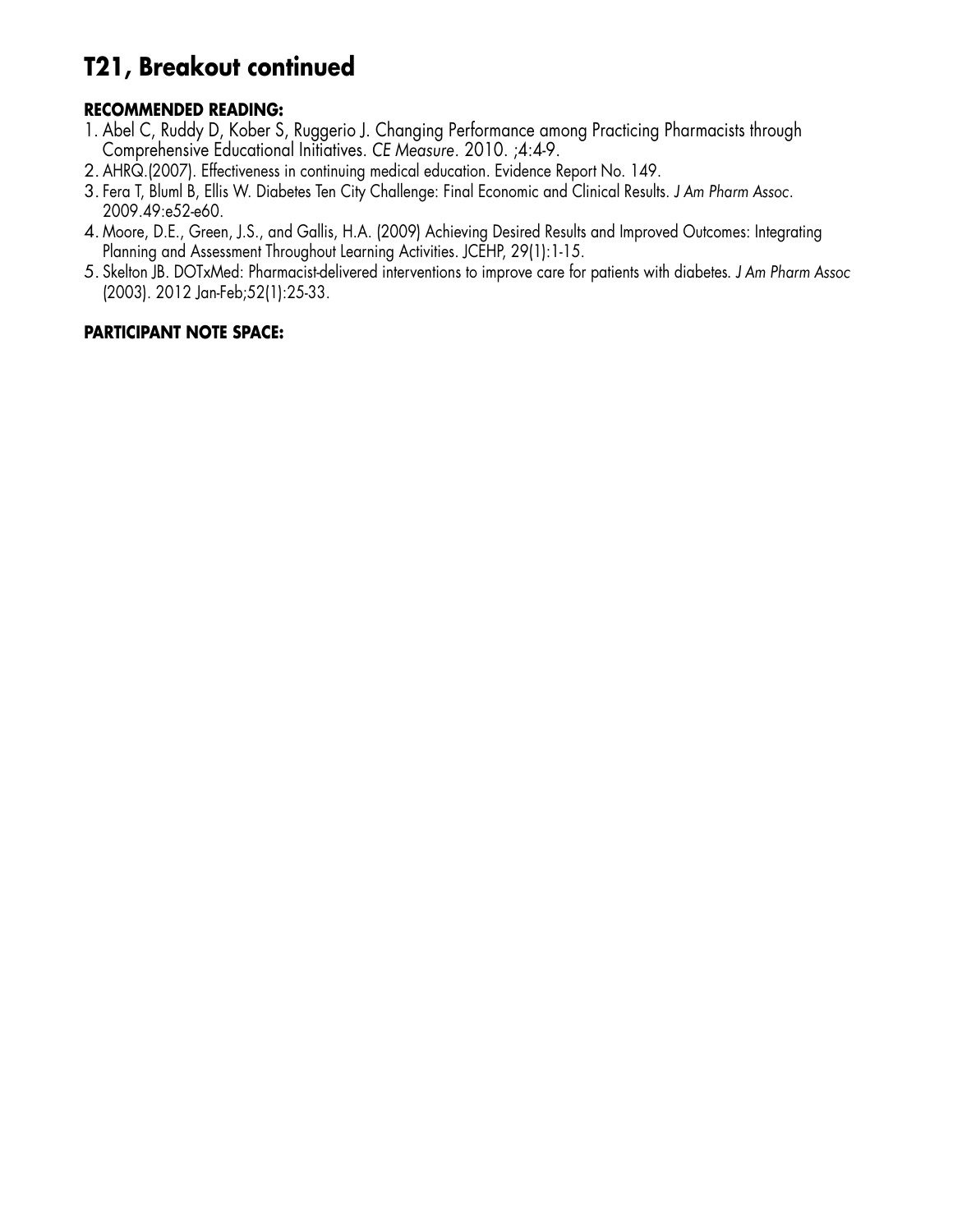## **EDUCATIONAL FORMAT: T22, Breakout**

### **TIME/DAY/LOCATION: 1:15 - 2:15 pm, Thursday, 1/31/13, Yerba Buena 12-13/Lower B2**

# **TITLE:** Budgets and More: Managing CME/CPD Program Finances

#### **PRINCIPAL PRESENTER:** Sarah Janesz, MAFM Cleveland Clinic, 216/444-2577, janeszs@ccf.org

**CO-PRESENTER:** Molly Mooney, BS Cleveland Clinic, 216/448-0920, mooneym2@ccf.org

#### **PRESENTATION METHOD(S):** Panel discussion

**COMPETENCY:** 7.2 - Manage finances of the continuing education program to meet the organizational needs.

**CONTENT AREA:** 4. Changes in accreditation, regulation, certification, and other forces impacting providers require ongoing development of the continuing education professional staff.

**LEARNER PERCEIVED NEEDS:** 5. Finances – from how to write a grant to how to use industry grant sites, how to manage resources to budget reconciliation, with questions in between (e.g., finding new resources of revenue and asking learners to pay for education).

#### **TARGET AUDIENCE:** All

#### **MEMBER SECTIONS:** All

#### **OBJECTIVES/OUTCOMES:**

- 1. Discuss financial mgmt tools and systems for a CME/CPD Program
- 2. Formulate methods to ensure effective budgeting techniques are utilized
- 3. Identify ways to accurately manage activity revenue and expense
- 4. Describe the value of employing precise financial reconciliation practices
- 5. Develop strategies to leverage financial data for evaluating CME/CPD activities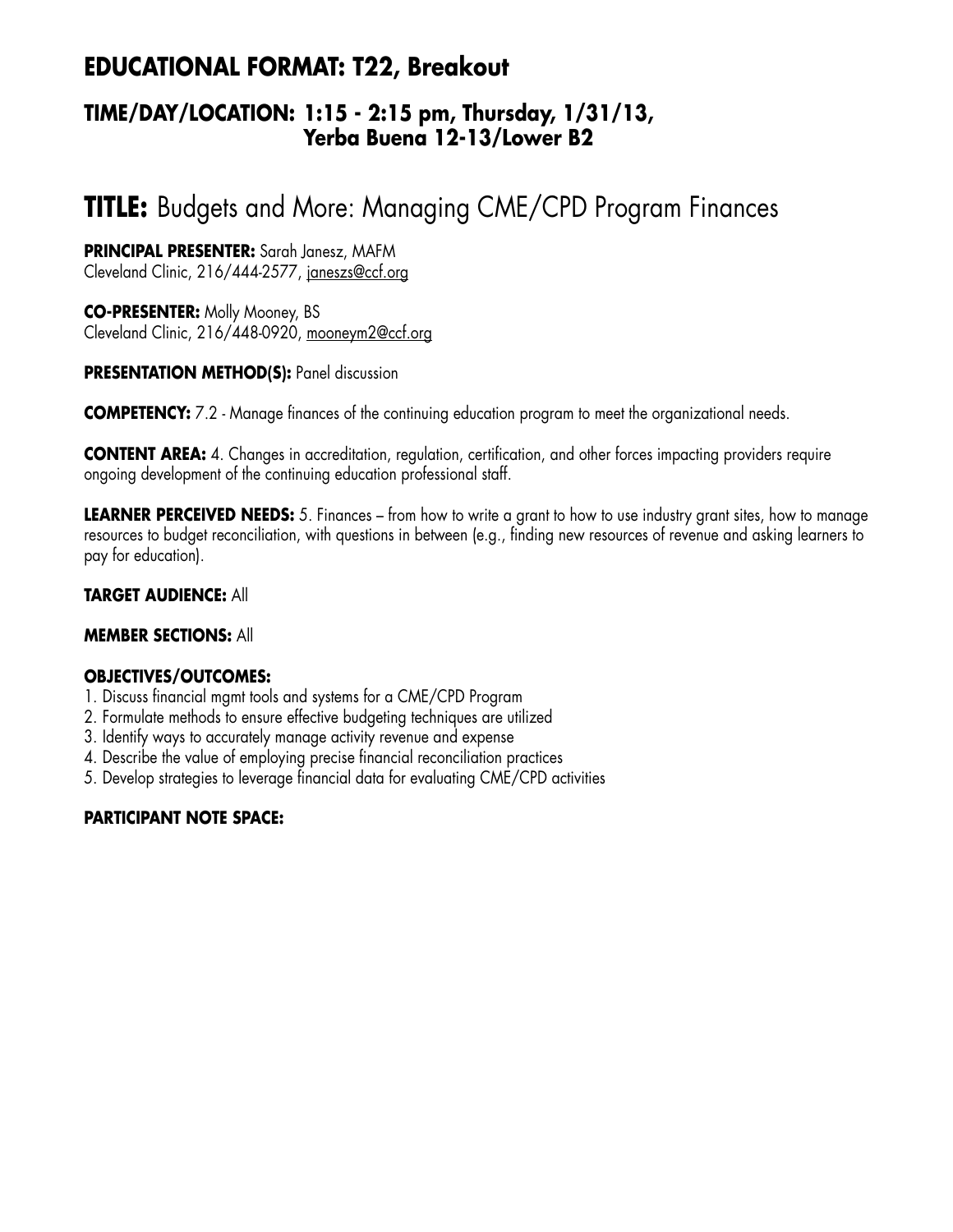## **EDUCATIONAL FORMAT: T23, Intensive**

### **TIME/DAY/LOCATION: 2:45 - 5:00 pm, Thursday, 1/31/13, Foothill G/2nd**

# **TITLE:** Improving Development and Engagement: The ART of Creating Compliant Planning Documents

**PRINCIPAL PRESENTER:** Pam Beaton, BS Savvy CME Consulting, 207/769-9422, pam@savvycmeconsulting.com

**CO-PRESENTER:** Sarah Shimer, MPH The Permanente Federation, LLC, 510/271-6446, Sarah.A.Shimer@kp.org

**CO-PRESENTER:** Steven Folstein, MEd American Academy of Allergy, Asthma & Immunology, 414/272-6071, sfolstein@aaaai.org

**CO-PRESENTER:** Scott Hershman, MD, CCMEP HCA-HealthONE Denver Hospital System, 303/584-6006, Scott.Hershman@HealthONEcares.com

**PRESENTATION METHOD(S):** Panel discussion; Workshop; Skills building; Small group

**COMPETENCY:** 1.2 - Maintain awareness of organizational development practices that improve individual and organizational learning and performance.

**CONTENT AREA:** 1. Inter-professional and/or team-based learning and care requires application of effective communication and interpersonal skills to facilitate partnering with appropriate organizations.

**LEARNER PERCEIVED NEEDS:** 8. Basics – from tools and resources for accreditation to principles of adult learning, from CE office practices and support to faculty management.

**TARGET AUDIENCE:** All

#### **MEMBER SECTIONS:** All

#### **OBJECTIVES/OUTCOMES:**

- 1. Evaluate current planning process and identify areas for improvement
- 2. Develop a planning mechanism to meet the needs of the organization
- 3. Incorporate adult learning principles and accreditation criteria into a planning process/mechanism
- 4. Utilize strategies to ensure that planning and evaluation processes meet accreditation requirements
- 5. Describe organizational and program requirements and expectations concisely for multiple outside stakeholders

#### **RECOMMENDED RESOURCES:**

- 1. ACCME's Examples of Compliance and Non-Compliance http://accme.org/requirements/accreditation-requirementscme-providers/examples-compliance-noncompliance
- 2. ACCME's Accreditation Criteria http://accme.org/requirements/accreditation-requirements-cme-providers/accreditationcriteria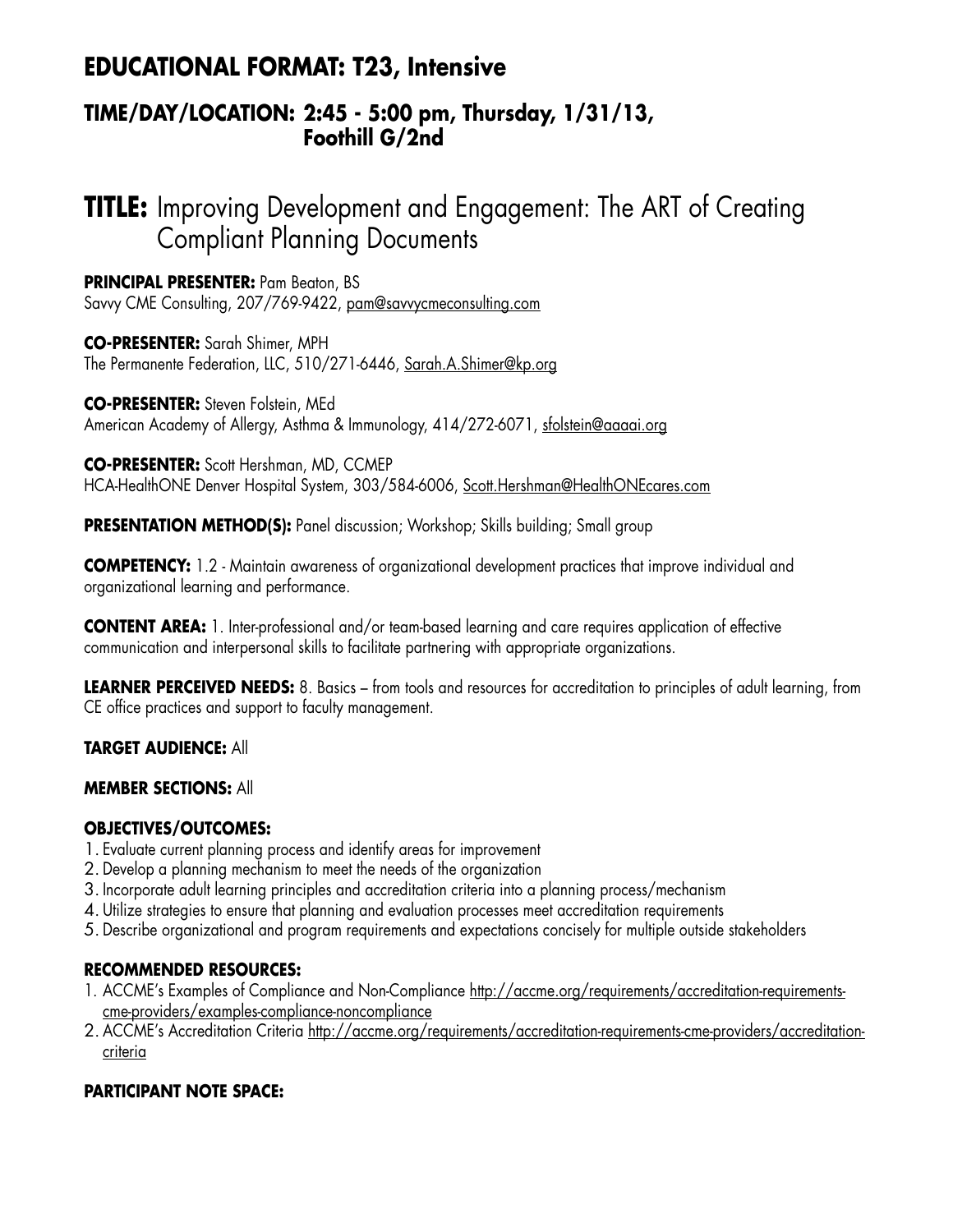## **EDUCATIONAL FORMAT: T24 , Mini-plenary**

### **TIME/DAY/LOCATION: 2:45 - 3:45 pm, Thursday, 1/31/13, Yerba Buena 7-9/Lower B2**

# **TITLE:** Turning Medical Education Inside Out and Upside Down **(Invited Abstract)**

**STORY:** Continuing education in the health professions needs to change. It is not about evolution versus revolution or academic versus private; it is all about meeting the educational needs of the learners. And there are a lot of them. We have established an environment of educational isolation, where learners are taught separately although they work collaboratively. These learners each have their own individual learning style, system (or lack thereof) and an overall journey. This highly engaging and interactive session will follow a TED-like style, in which opportunities for improving learner journeys and ultimately patient outcomes will be provided, discussed and maybe even debated! Participants will be forced to think about what was, what is, and what should be.

#### **PRINCIPAL PRESENTER:** Lawrence Sherman, FACEHP, CCMEP Prova Education, 215/285-6034, ls@provaeducation.com

#### **TARGET AUDIENCE:** All

#### **MEMBER SECTIONS:** All

**OBJECTIVES/OUTCOMES:** At the conclusion of the session, learners will be better able to:

- Review the current state of lifelong learning in healthcare
- • Outline opportunities for improving educational methodologies and strategies for improving learner experiences in continuing education in the health professions
- Address some of the challenges faced by medical educators when addressing the educational needs of interdisciplinary audiences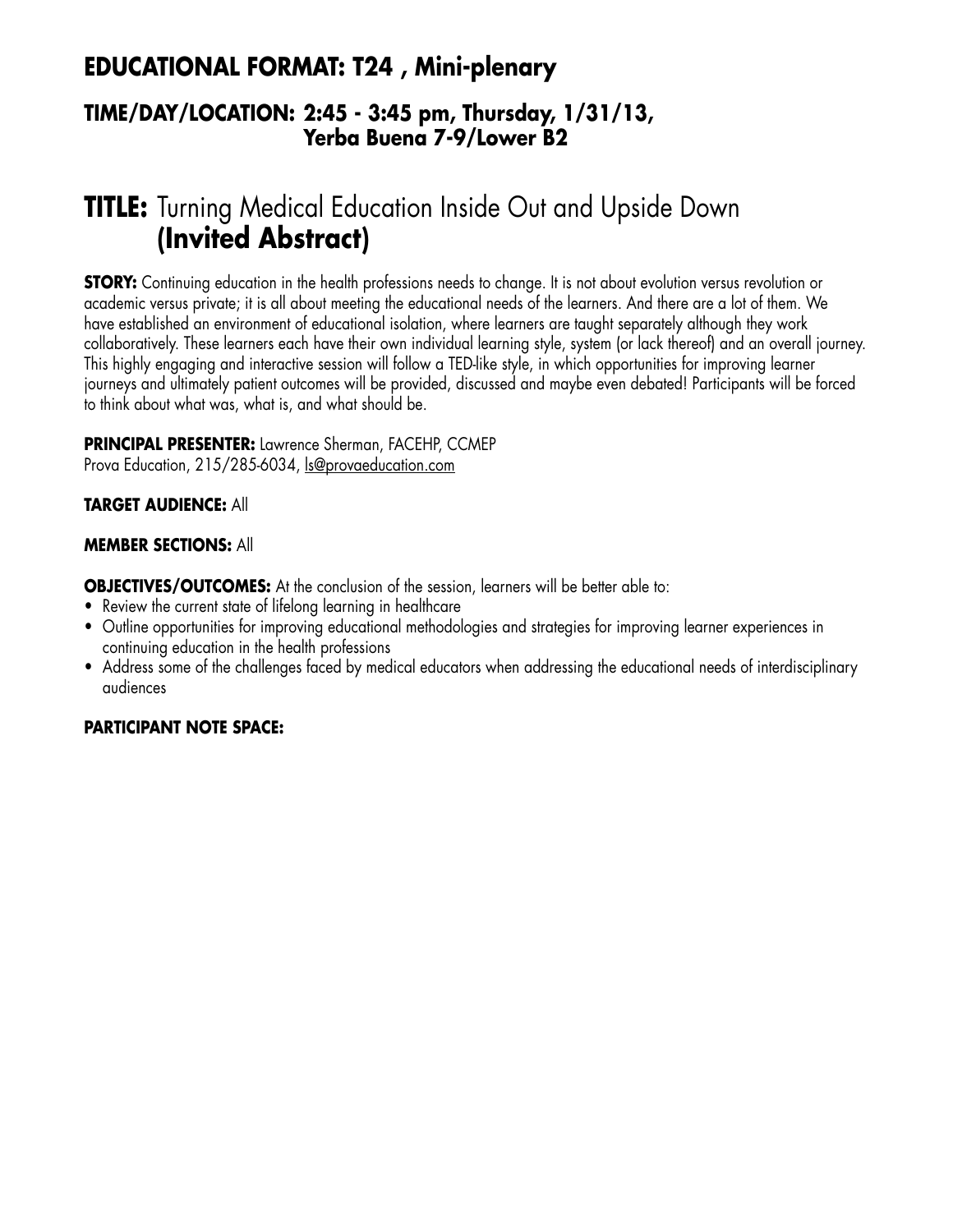## **EDUCATIONAL FORMAT: T25, Breakout**

### **DAY/TIME/LOCATION: 2:45 - 3:45 pm, Thursday, 1/31/13, Yerba Buena 1-2/Lower B2**

# **TITLE:** Unprofessional Confessional: The Perks and Pitfalls of Social Media **(Invited Abstract)**

**STORY:** We know what social media is … we use Facebook, Twitter, Yammer, and other SM tools for play and for work. But, are there ways to optimize our use of these tools? What are their powers? How can we be more efficient with SM? And how can they be misused? What are the ethics around health care professionals' use of SM tools with patients? How should we counsel students? Join us for stories and insights as we discuss these important questions.

**PRINCIPAL PRESENTER:** Robin Heyden Heyden Ty, 781/772-1308, robinheyden@gmail.com

#### **CO-PRESENTER:** Jay Lee, MD, MPH

Long Beach Memorial Family Medicine Residency Program, 562/933-0012, eejaywon@gmail.com

**PRESENTATION METHOD(S):** Quick presentation followed by small group discussions and a recap of discussion.

#### **COMPETENCY AREAS:**

2. Educational Interventions

8. Self-assessment and Lifelong Learning

**CONTENT AREA:** 8. Engage in self-assessment, identify gaps in knowledge/practice, and design an individual learning plan for ongoing improvement.

**LEARNER PERCEIVED NEEDS:** 8. Technology –From use of IT in organizations to use of IT to deliver information, from social media and web education to ARS and innovation for engagement.

#### **TARGET AUDIENCE:** All

#### **MEMBER SECTIONS:** All

#### **OBJECTIVES:**

- Develop greater efficiency and effectiveness with social media tools
- Define the ethical line for social media for you and your organization, and develop guidelines for your learners to assist them in best practices of SM use.
- Create a support group of colleagues for ongoing discussion, guidance, benchmarking, and more.

#### **RECOMMENDED READING:**

- AMA Guidelines
- **British Medical Association Guidelines**
- http://socialmediagovernance.com/policies.php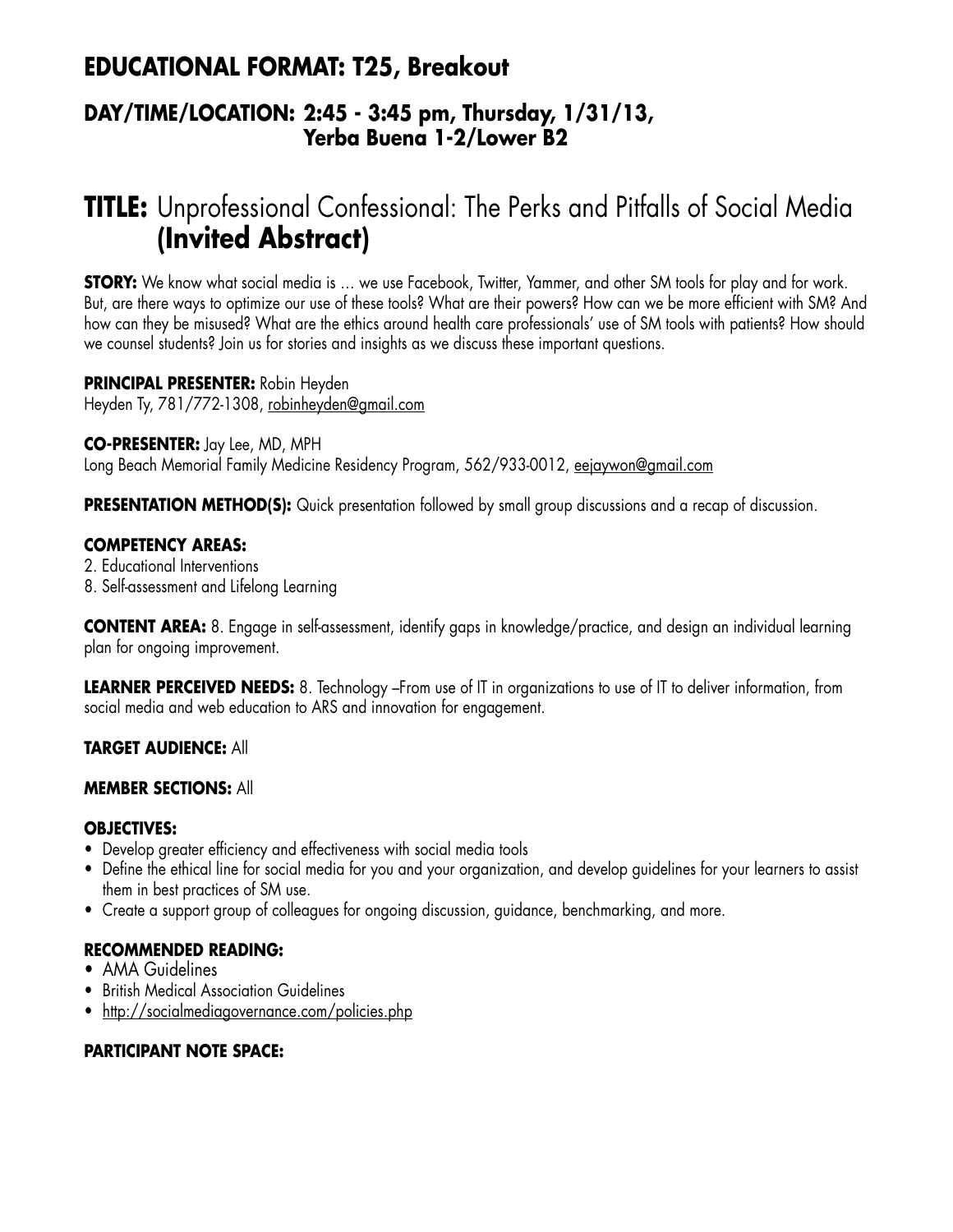## **EDUCATIONAL FORMAT: T26, Breakout**

### **TIME/DAY/LOCATION: 2:45 - 3:45 pm, Thursday, 1/31/13, Yerba Buena 3-4/Lower B2**

# **TITLE:** Learner-Centered CME and Patient-Centered Care

**PRINCIPAL PRESENTER:** Laura Filla, MEd American Academy of Family Physicians (AAFP), 913/906-6000, ext. 6558, lfilla@aafp.org

**CO-PRESENTER:** Kathy Marian, MEd American Academy of Family Physicians (AAFP), 913/906-6000, ext. 6540, kmarian@aafp.org

**CO-PRESENTER:** Wes James, MEd American Academy of Family Physicians (AAFP), 913/906-6000, ext. 6537, wjames@aafp.org

#### **PRESENTATION METHOD(S):** Case study; Small group

**COMPETENCY:** 2.6 - Consider the learning environment, select and apply learning formats that are effective for health care professionals' learning and meeting the expected outcome.

**CONTENT AREA:** 6. Innovations to improve the provision of patient care will become the best practices of the future.

**LEARNER PERCEIVED NEEDS:** 8. Basics – from tools and resources for accreditation to principles of adult learning, from CE office practices and support to faculty management.

#### **TARGET AUDIENCE:** Beginners

#### **MEMBER SECTIONS:** All

#### **OBJECTIVES/OUTCOMES:**

- 1. Construct learner-centered educational objectives and outcomes
- 2. Create learner-centered online learning
- 3. Help medical faculty and CME producers to see these parallels
- 4. Help medical faculty/CME producers develop learner-centered CME
- 5. Models that move learners to patient-centered medical care model

#### **RECOMMENDED RESOURCES:**

- 1. C.A., et. al.. Fam Med. 2011;43(10):740-2.
- 2. Frohna AZ, et. al. Acad Med. 2006;81(11):975-8.
- 3. Menachery EP, et. al. Med Teach. 2008;30(5):e137-44.
- 4. Regan-Smith M, et. al. Teach Learn Med. 2007;19(3):278-86.
- 5. Smith RC, et. al. Patient Educ Couns. 2000;39(1):27-36.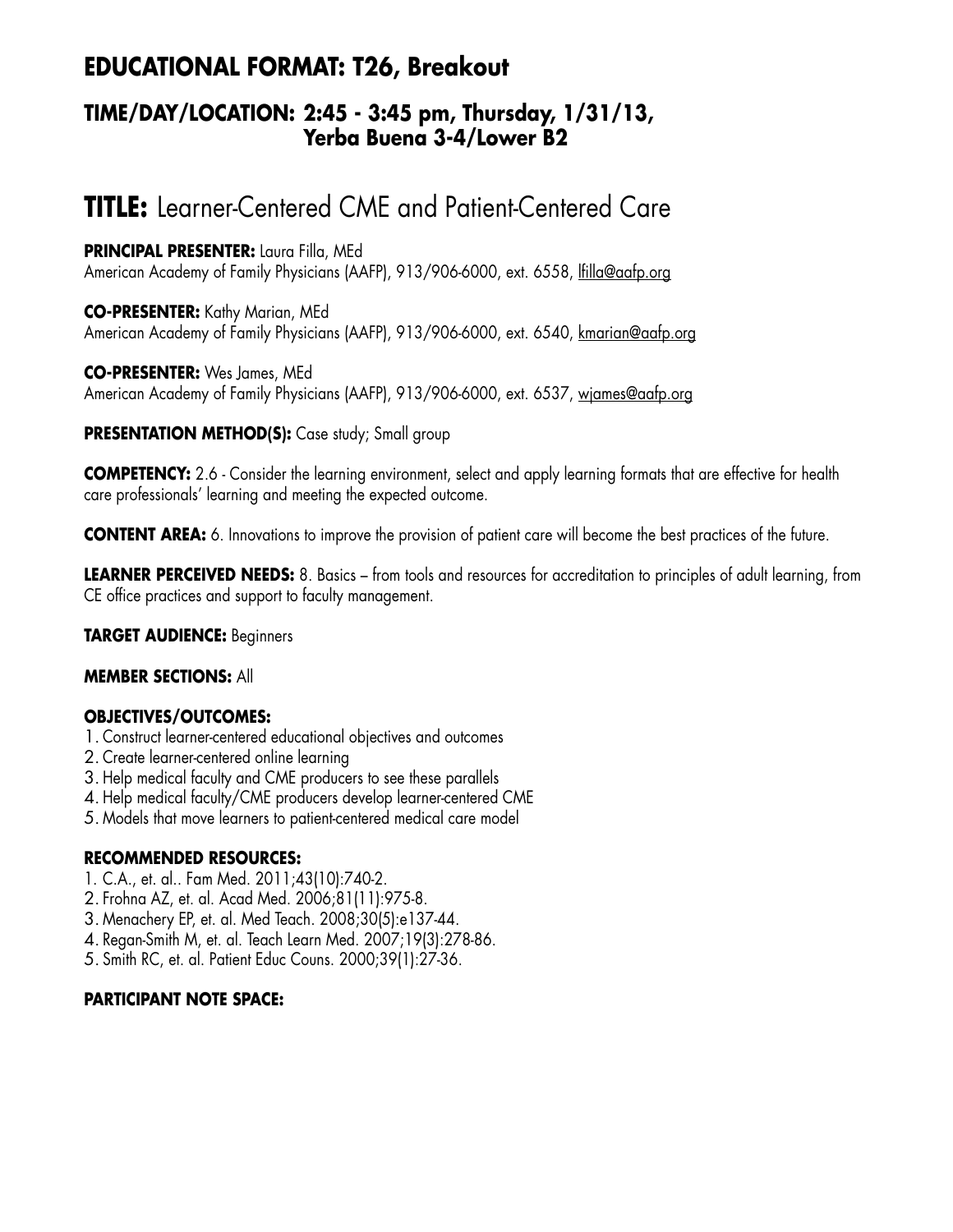## **EDUCATIONAL FORMAT: T27, Breakout**

### **TIME/DAY/LOCATION: 2:45 - 3:45 pm, Thursday, 1/31/13, Yerba Buena 5-6/Lower B2**

# **TITLE:** Stories of Leadership in CE in the Health Professions

**PRINCIPAL PRESENTER:** Mary Martin Lowe, PhD Alliance for Continuing Education in the Health Professions, 312/576-6080, mlowe@acehp.org

**CO-PRESENTER:** Jacob Coverstone The International Society for Magnetic Resonance in Medicine, 510/ 841-1899, jacob@ismrm.org

**CO-PRESENTER:** Teena Nelson, MHA University of Wisconsin School of Medicine and Public Health, 608/240-6006, tmnelson@ocpd.wisc.edu

**CO-PRESENTER:** Robyn Snyder, BA American College of Cardiology, 202/375-6534, rsnyder@acc.org

**PRESENTATION METHOD(S):** Panel discussion; Workshop; Small group

**COMPETENCY:** 6.1 - Provide a vision of present role and future direction for continuing education and health care professionals' roles and responsibilities in continued learning.

**CONTENT AREA:** 8. Engage in self-assessment, identify gaps in knowledge/practice, and design an individual learning plan for ongoing improvement.

**LEARNER PERCEIVED NEEDS:** 10. Personal and Staff Development – From conflict management, leadership development, and working with difficult people to work-life balance, staff recruitment and development, and personal growth.

**TARGET AUDIENCE:** Non-beginners

#### **MEMBER SECTIONS:** All

#### **OBJECTIVES/OUTCOMES:**

- 1. Describe the 5 Key Leadership Practices from Kouzes and Posner's framework, The Leadership Challenge
- 2. Compare one's own leadership practices to stories told by colleagues who participated in the Alliance's Leadership Program
- 3. Identify how embracing opportunities for leadership development and growth can further enhance one's own abilities, improve relationships with colleagues, increase personal productivity, and advance organizational performance
- 4. Create a personal leadership development plan for 2013 that outlines goals to achieve and initial steps to achieve those goals

**RECOMMENDED RESOURCES:** Kouzes, J. M. & Posner, B.Z. (2008). The Leadership Challenge, 4th Edition. San Francisco, CA: Jossey-Bass.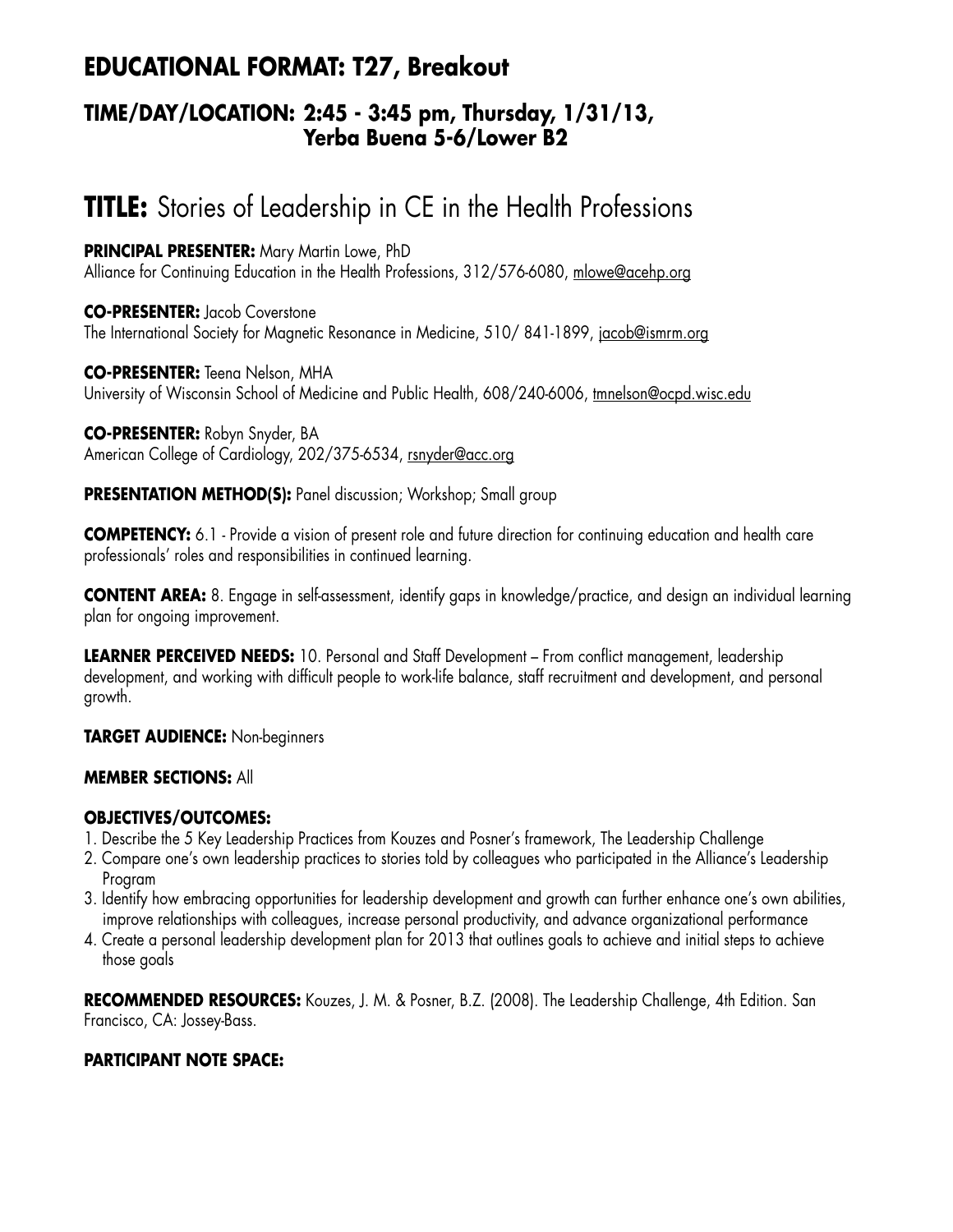## **EDUCATIONAL FORMAT: T28, Breakout**

### **TIME/DAY/LOCATION: 2:45 - 3:45 pm, Thursday, 1/31/13, Yerba Buena 10-11/Lower B2**

# **TITLE:** Using Public Health Data to Develop Targeted Needs Assessment

**STORY:** We're from the government and we're here to help is a cliché and often a punch line, but in CME its true when it comes to needs assessment. Dave Davis, MD once said "all CME is local" and government healthcare data can target needs assessment right down to your zip code. Since the government covers a significant percentage of healthcare costs, they have become very good at tracking and publishing this data. Attending this presentation will provide you with the publicly available resources to target your educational needs on a national, regional and local level. An article from the October 2012 Almanac *Use of Public Health Data in Gap Analysis* will be provided as a handout, so you will be able to utilize this data immediately.

#### **PRINCIPAL PRESENTER:** George Mejicano, MD, MS

University of WI, 608/240-204, mejicano@wisc.edu

**CO-PRESENTER:** Robert Meinzer, BS NJ Academy of Family Physicians, 651/636-2729, rlmeinz@visi.com

**PRESENTATION METHOD(S):** Dissemination of research/findings; Skills building

**COMPETENCY:** 2.2 - Identify health care professionals' learning needs using data, especially clinical practice data.

**CONTENT AREA:** 7. Consider the learning environment, select and apply learning formats that are effective for physician learning and meeting the expected outcome.

**LEARNER PERCEIVED NEEDS:** 3. Needs Assessments – from how to design and interpret needs assessments to how to better glean true practice gaps and performance measures.

#### **TARGET AUDIENCE:** All

#### **MEMBER SECTIONS:** All

#### **OBJECTIVES/OUTCOMES:**

- 1. Identify agencies that provide national healthcare data
- 2. Recognize sites that report state level healthcare performance
- 3.Locate organizations that publish healthcare disparities data
- 4. Apply Hospital Compare data to needs assessment
- 5. Develop needs assessment based on County Health Rankings

#### **RECOMMENDED\_RESOURCES:**

- 1. http://www.cdc.gov/nchs/data/hus/hus10.pdf
- 2. http://www.ahrq.gov/qual/nhqr10/nhqr10.pdf
- 3. http://www.ahrq.gov/qual/nhdr10/nhdr10.pdf
- 4. http://www.hospitalcompare.hhs.gov/staticpages/help/hospital-resources.aspx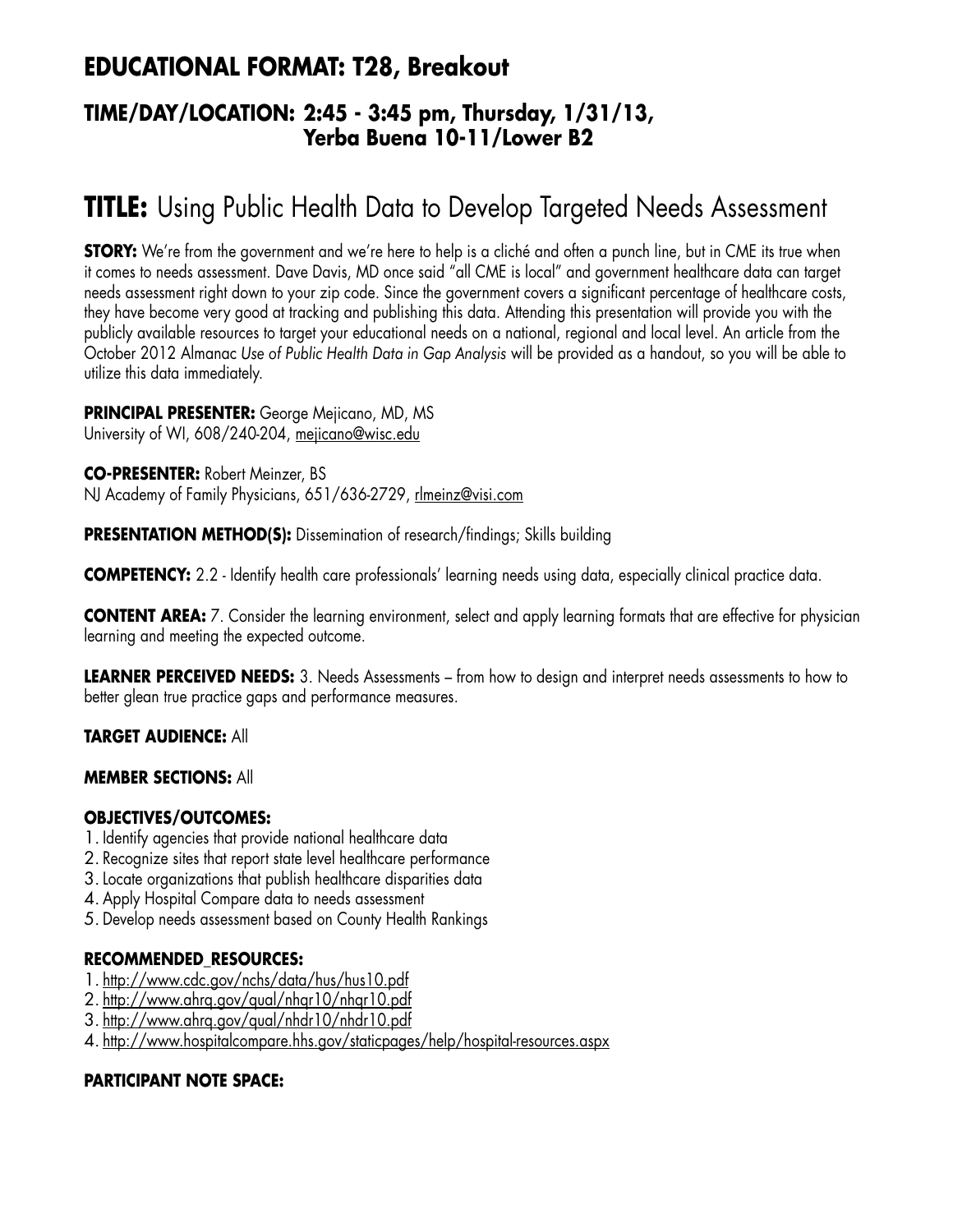## **EDUCATIONAL FORMAT: T29, Breakout**

### **TIME/DAY/LOCATION: 2:45 - 3:45 pm, Thursday, 1/31/13, Yerba Buena 12-13/Lower B2**

# **TITLE:** Building Capacity for Interprofessional Collaborative Practice through an Innovative Continuing Health Education Program

**STORY:** Ever wondered how to design, implement and evaluate a technology-enhanced program to teach health care students and faculty how to work effectively in an interprofessional team? This breakout session will provide participants with the framework for developing and integrating learning modules that address the interprofessional education competencies: patient-centred communication, roles and responsibilities, collaborative decision making, shared leadership, team functioning and interprofessional conflict management. Participants will leave the session energized and armed with strategies and tools to teach any or all of these interprofessional competencies for collaborative, patient-centred practice in a variety of educational settings.

#### **PRINCIPAL PRESENTER:** Christie Newton, MD, CCFP, FCFP

University of British Columbia, 604/822-5501, christie.newton@familymed.ubc.ca

**CO-PRESENTER:** Victoria Wood, MA University of British Columbia, 604/822-5501, viwood@mail.ubc.ca

**PRESENTATION METHOD(S):** Dissemination of research/findings; Workshop; Skills building

**COMPETENCY:** 5.3 - Collaborate and build relationships that support educational improvements for the patient, the health care professionals, and the organization in which the professionals work.

**CONTENT AREA:** 1. Inter-professional and/or team-based learning and care requires application of effective communication and interpersonal skills to facilitate partnering with appropriate organizations.

**LEARNER PERCEIVED NEEDS:** 9. Organizational Strategy – from how to engage in inter-professional learning to collaboration with other organizations, from strategic planning to change in educational environments.

**TARGET AUDIENCE:** Non-beginners

#### **MEMBER SECTIONS:** All

#### **OBJECTIVES/OUTCOMES:**

- 1. Describe community based practitioners' interprofessional professional development (IP-PD) needs
- 2. Outline the Interprofessional collaborative learning series (IP-CLS)
- 3. Critique the effectiveness of the IP-CLS as an IP-PD model
- 4. Identify opportunities for IP-PD in their own contexts
- 5. Implement strategies for IP-PD

**RECOMMENDED RESOURCES:** This workshop will give participants the opportunity to explore ways to incorporate interprofessional learning into existing professional development (PD) strategies within their own context through describing a case example from the University of British Columbia College of Health Disciplines, the Interprofessional Collaborative Learning Series (IP-CLS). www.chd.ubc.ca.

**FINANCIAL OR IN-KIND SUPPORT:** The IP-CLS was developed, implemented and piloted through a Teaching and Learning Enhancement fund of the University of British Columbia.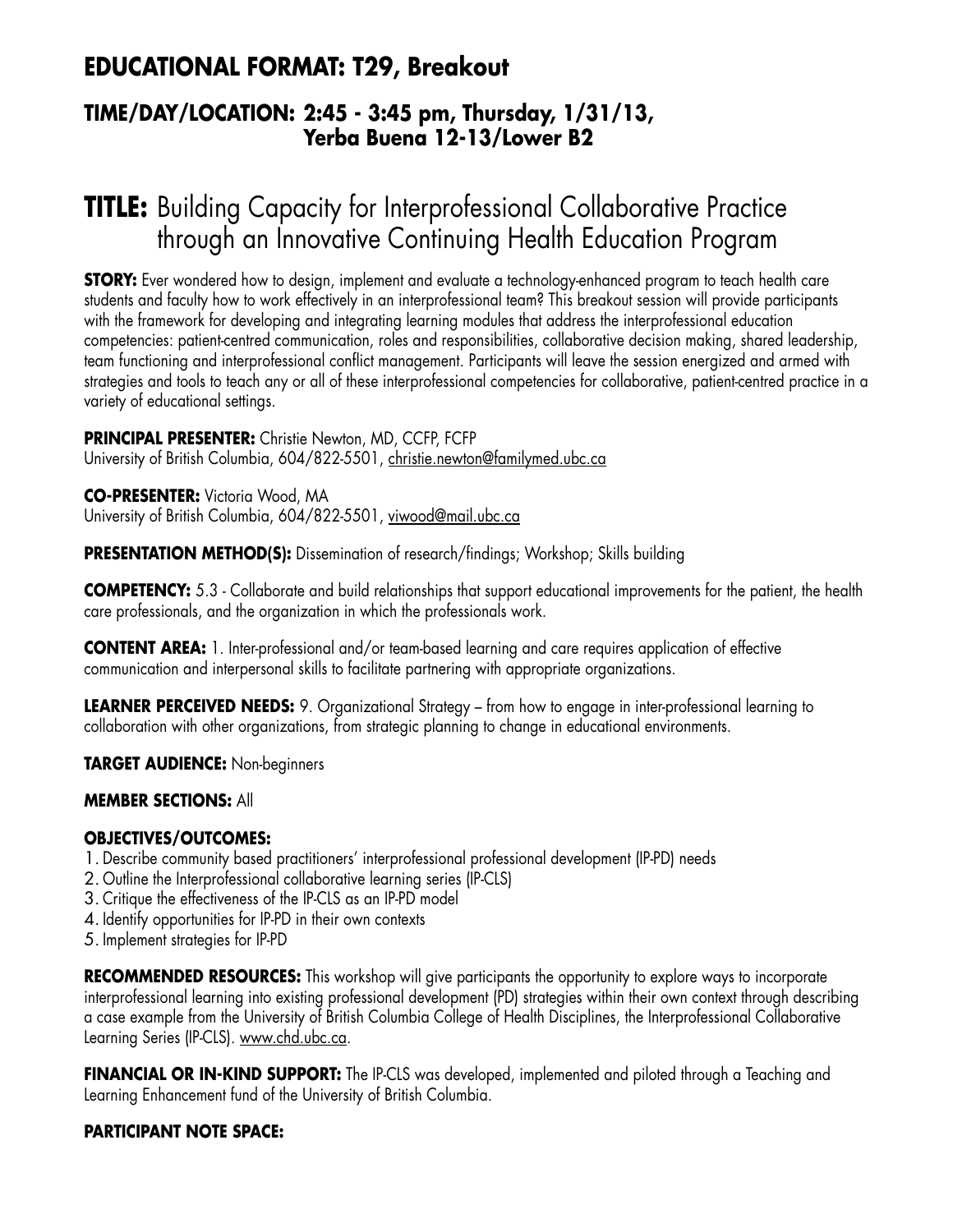## **EDUCATIONAL FORMAT: T30, Breakout**

## **TIME/DAY/LOCATION: 2:45 - 3:45 pm, Thursday, 1/31/13, Nob Hill A-B/Lower B2**

## **TITLE:** Improving Your Performance in PI-CME

**PRINCIPAL PRESENTER:** Harvey Parker, PhD, CCMEP National Association for Continuing Education (NACE), 954/723-0057, hparker@naceonline.com

**CO-PRESENTER:** Jeremy Lundberg, MSSW DLC Solutions, LLC, 267/234-7401, jlundberg@dlc-solutions.com

**CO-PRESENTER:** Stephen Burton, MS CE Outcomes LLC, 205/259-1512, stephen.burton@ceoutcomes.com

**CO-PRESENTER:** Michael Adler MyCME, 215/690-4826, michael.adler@myCME.com

**CO-PRESENTER:** Gregg Sherman, MD National Association for Continuing Education (NACE), 954/723-0057, gsherman@naceonline.com

**PRESENTATION METHOD(S):** Dissemination of research/findings; Skills building

**COMPETENCY:** 3.2 - Use measurement data to assess outcomes/results of the learning intervention as a basis for determining future learning needs and for determining the application of the educational knowledge and skills.

**CONTENT AREA:** 8. Engage in self-assessment, identify gaps in knowledge/practice, and design an individual learning plan for ongoing improvement.

**LEARNER PERCEIVED NEEDS:** 7. Performance Improvement (PI)/Quality Improvement – from basics of PI and assistance with engaging learners in PI/QI process to PI/QI measurements.

**TARGET AUDIENCE:** All

## **MEMBER SECTIONS:** All

#### **OBJECTIVES/OUTCOMES:**

- 1. Identify barriers to successful implementation of PI-CME
- 2. Describe strategies to increase success in PI-CME
- 3. Discuss importance of linking measures to interventions
- 4. Designing a customized IT platform for your PI-CME
- 5. Using multiple outcomes strategies to evaluate of your PI-CME

**RECOMMENDED RESOURCES:** Kahn, N., Bagley, B., Tyler, S. (2007) Performance improvement CME: Core of the new CME, CPPD Report, Spring 2007 (22) http://www.ama-assn.org/resources/doc/cme/cppd22.pdf.

**FINANCIAL OR IN-KIND SUPPORT:** This abstract was based on a PI-CME activity entitled: ADHD in Adults: Making Exam Room Decisions. This was supported by an educational grant from Lilly USA, LLC. For further information concerning Lilly grant funding visit www.lillygrantoffice.com.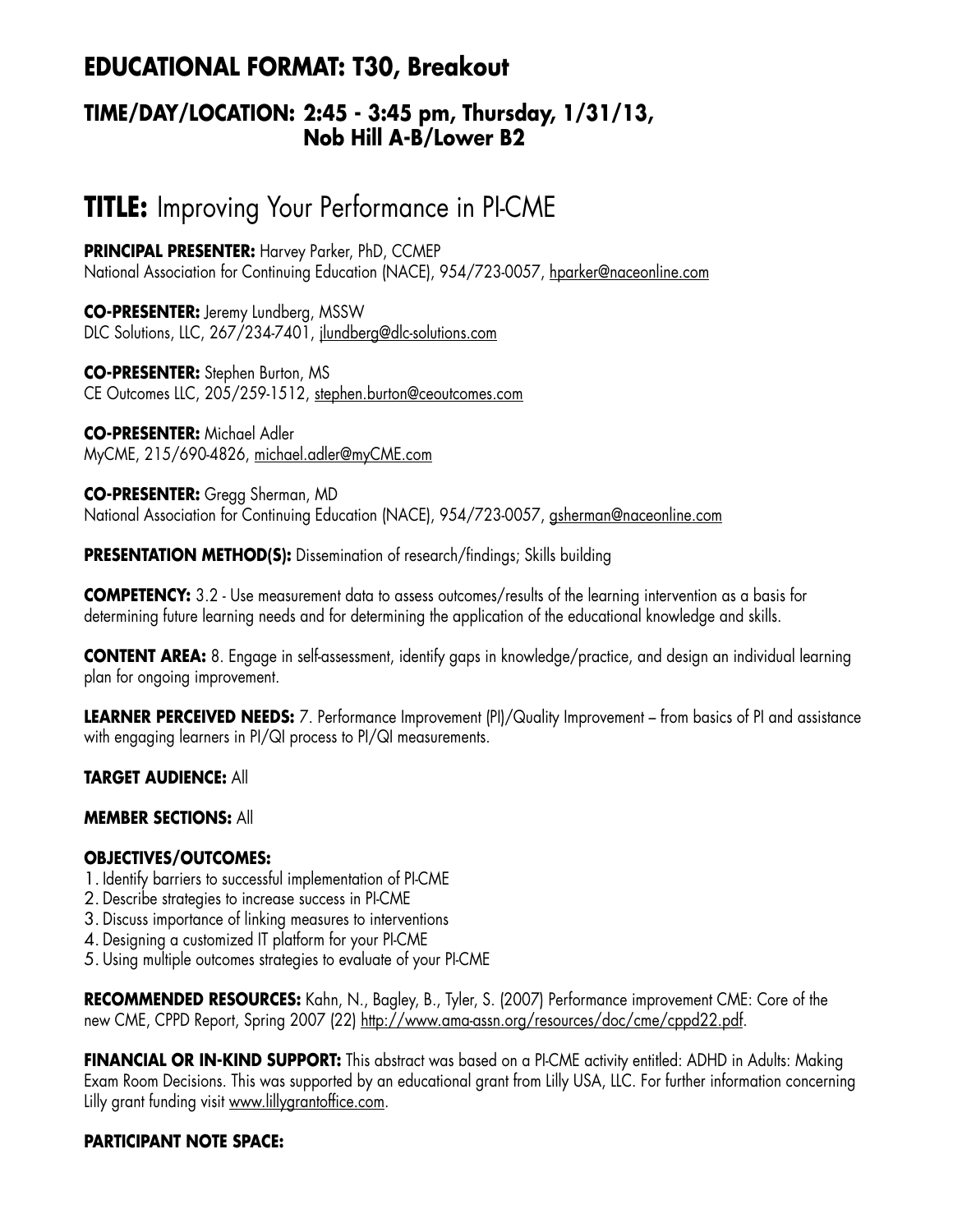## **EDUCATIONAL FORMAT: T31, Breakout**

## **TIME/DAY/LOCATION: 2:45 - 3:45 pm, Thursday, 1/31/13, Yerba Buena 14-15/Lower B2**

# **TITLE:** The Paperless CME Activity File: Electronic Performance-in-Practice

**STORY:** If you're an accredited CE provider, you probably either know or are anticipating how much time and effort will go into preparing activity files for reaccreditation. If you have ever been in the position to review CE activity files, you know how difficult it can be to keep track of compliance evidence, especially across activities. If you can relate to either (or both!) of these scenarios, you will want to make time in your schedule on Thursday afternoon for a very practical session on the ins-and-outs of creating paperless CME activity files! This is not just a hypothetical good idea – staff from the American Society of Clinical Oncology created a new model for paperless CME files that were approved by the ACCME for reaccreditation submission, ended up making the file assembly process much more efficient, and received great feedback from reviewers! Not to mention that in this digital age, it's nice to be able to eliminate the printer and go green. If you're looking for suggestions that you can actually implement in your office on Monday, this session definitely fits the bill!

**PRINCIPAL PRESENTER:** Anne Grupe, MS Ed American Society of Clinical Oncology, 571/483-1396, anne.grupe@asco.org

**CO-PRESENTER:** Sean Malone, BS American Society of Clinical Oncology, 571/483-1416, sean.malone@asco.org

**CO-PRESENTER:** Carey Beth Catalino, BA American Society of Clinical Oncology, 571/483-1388, careybeth.catalino@asco.org

**CO-PRESENTER:** Acacia McKenna, MS American Society of Clinical Oncology, 571/483-1398, acacia.mckenna@asco.org

## **PRESENTATION METHOD(S):** Panel discussion

**COMPETENCY:** 7.5 - Develop a management culture of the office reflecting a collaborative, service oriented, continuous improvement system that meets the needs of the health care professionals served, the organization of the CE program, and the accreditation standards.

**CONTENT AREA:** 4. Changes in accreditation, regulation, certification, and other forces impacting providers require ongoing development of the continuing education professional staff.

**LEARNER PERCEIVED NEEDS:** 6. Technology – from use of innovative technology (IT) in organizations to use of it to deliver information, from social media and web education and innovation for engagement.

## **TARGET AUDIENCE:** All

## **MEMBER SECTIONS:** All

## **OBJECTIVES/OUTCOMES:**

- 1. Transition from paper in documenting ACCME compliance
- 2. Compare technology options for CME file maintenance
- 3. Develop user-friendly electronic submissions for reaccreditation
- 4. Use technology to increase transparency of CME processes

## **RECOMMENDED RESOURCES:**

- 1. Starting & Running a Wiki Website http://en.wikibooks.org/wiki/Starting\_and\_Running\_a\_Wiki\_Website
- 2. Guide to the Reaccreditation Process http://www.accme.org/news-publications/publications/materials-support-preapplication-and-accreditation-processes/guide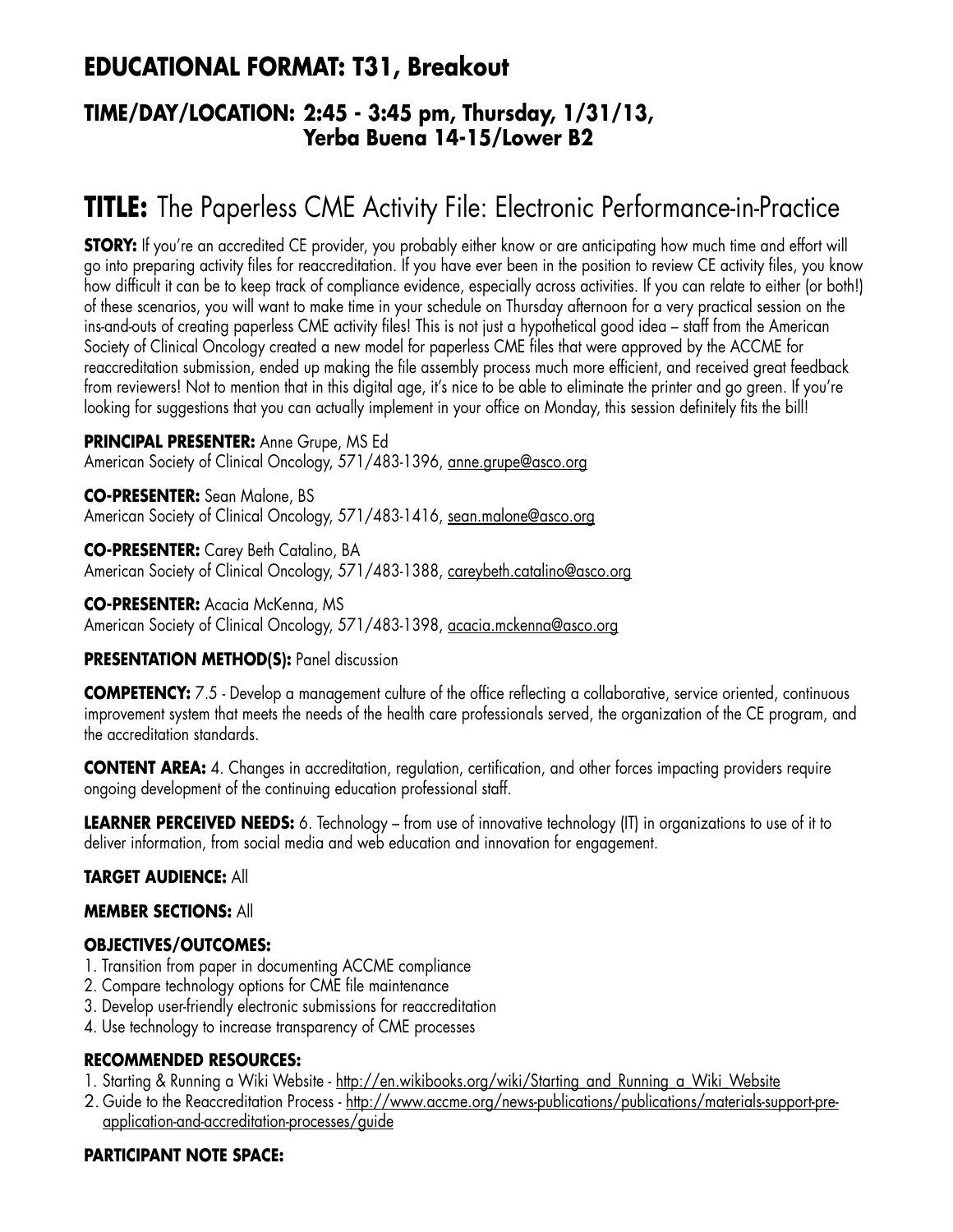## **EDUCATIONAL FORMAT: T32, Breakout**

## **TIME/DAY/LOCATION: 2:45 - 3:45 pm, Thursday, 1/31/13, Nob Hill C-D/Lower B2**

# **TITLE:** A Catalyst for Change: Results in a New Approach to Grant Support

**PRINCIPAL PRESENTER:** Laura Bartolomeo, BS Pfizer, Inc, 212/733-1232, laura.bartolomeo@pfizer.com

**CO-PRESENTER:** Jaclyn Santora, BS Pfizer, Inc, 212/733-1972, jaclyn.santora@pfizer.com

**PRESENTATION METHOD(S):** Dissemination of research/findings; Small group

**COMPETENCY:** 2.5 - Translate health care professionals' needs into measureable objectives.

**CONTENT AREA:** 6. Innovations to improve the provision of patient care will become the best practices of the future.

**LEARNER PERCEIVED NEEDS:** 9. Organizational Strategy – from how to engage in inter-professional learning to collaboration with other organizations, from strategic planning to change in educational environments.

**TARGET AUDIENCE:** All

#### **MEMBER SECTIONS:** All

#### **OBJECTIVES/OUTCOMES:**

- 1. Identify transparency efforts in your organization to improve trust and transparency
- 2. Describe a streamlined grant funding support process leveraging a Request for Proposal (RFP) model
- 3. Identify opportunities to maximize value and impact in your organization to improve patient care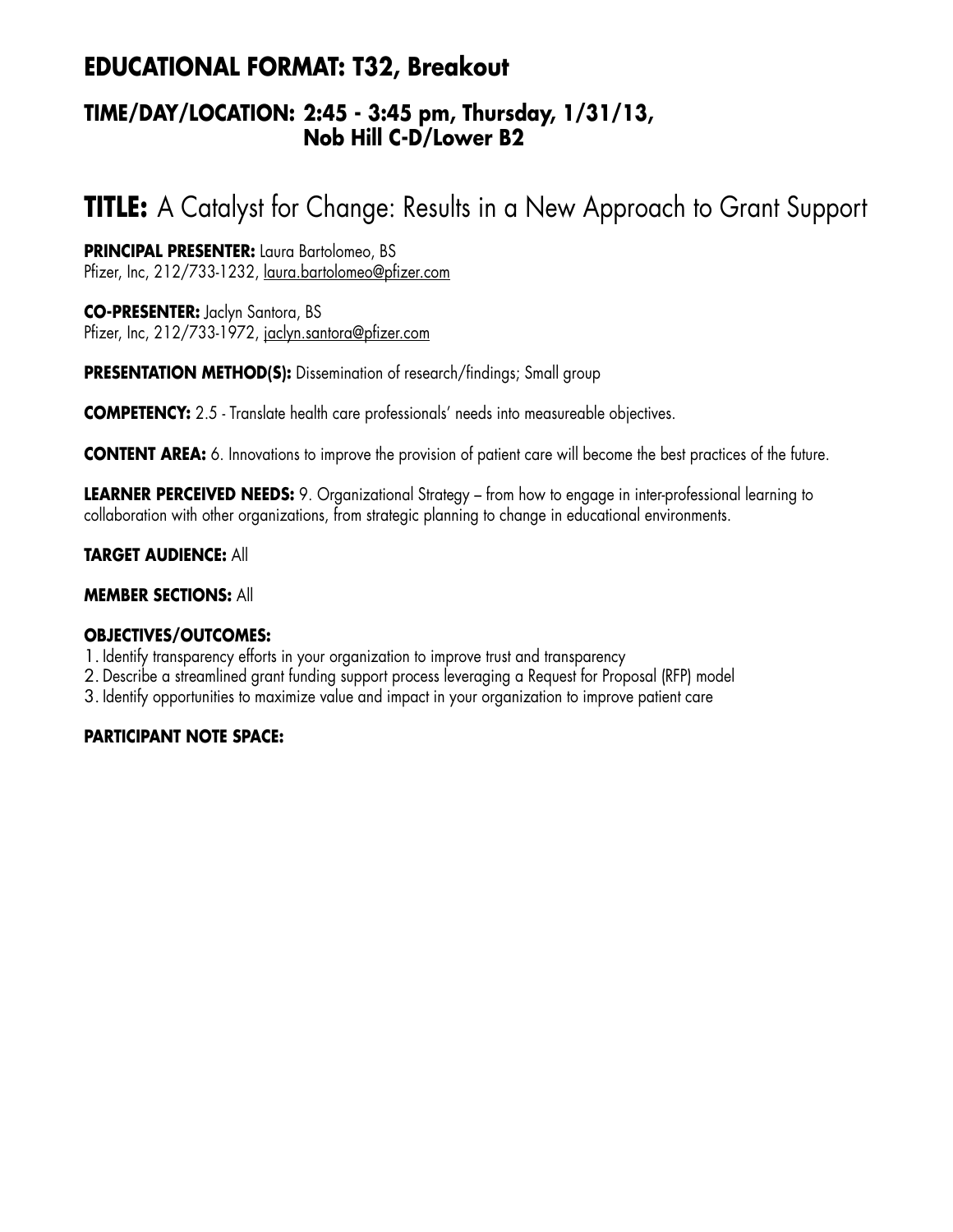## **EDUCATIONAL FORMAT: T33, Breakout**

## **TIME/DAY/LOCATION: 4:00 - 5:00 pm, Thursday, 1/31/13, Yerba Buena 7-9/Lower B2**

# **TITLE:** WIIFM?: How to Communicate Effectively as a CPD Professional

## **PRINCIPAL PRESENTER:** Teri Evans, CCMEP

University of South Carolina SOM-Palmetto Health Richland CME Org, 803/434-4203, teresa.evans@uscmed.sc.edu

## **CO-PRESENTER:** Morris Blachman, PhD

University of South Carolina SOM-Palmetto Health Richland CME Org, 803/434-4211, morris.blachman@uscmed.sc.edu

## **PRESENTATION METHOD(S):** Workshop; Skills building; Small group

**COMPETENCY:** 5.4 - Apply effective communication and interpersonal skills to facilitate partnering with appropriate organizations.

**CONTENT AREA:** 1. Inter-professional and/or team-based learning and care require application of effective communication and interpersonal skills to facilitate partnering with appropriate organizations.

**LEARNER PERCEIVED NEEDS:** 9. Organizational Strategy – from how to engage in inter-professional learning to collaboration with other organizations, from strategic planning to change in educational environments.

**TARGET AUDIENCE:** Non-beginners

## **MEMBER SECTIONS:** All

## **OBJECTIVES/OUTCOMES:**

- 1. Communicate effectively with a variety of stakeholders
- 2. Communicate to achieve full participation from stakeholders
- 3. Synthesize differences into a common set of objectives
- 4. Communicate to achieve results regardless of venue/context

**RECOMMENDED RESOURCES:** Evidence in the learning organization GE Crites, MC McNamara, EA Akl, WS Richardson,CA Umscheid and J Nishikawa Health Research Policy and Systems 2009, 7:4 doi:10.1186/1478-4505-7-4. This article is available from: http://www.health-policy-systems.com/content/7/1/4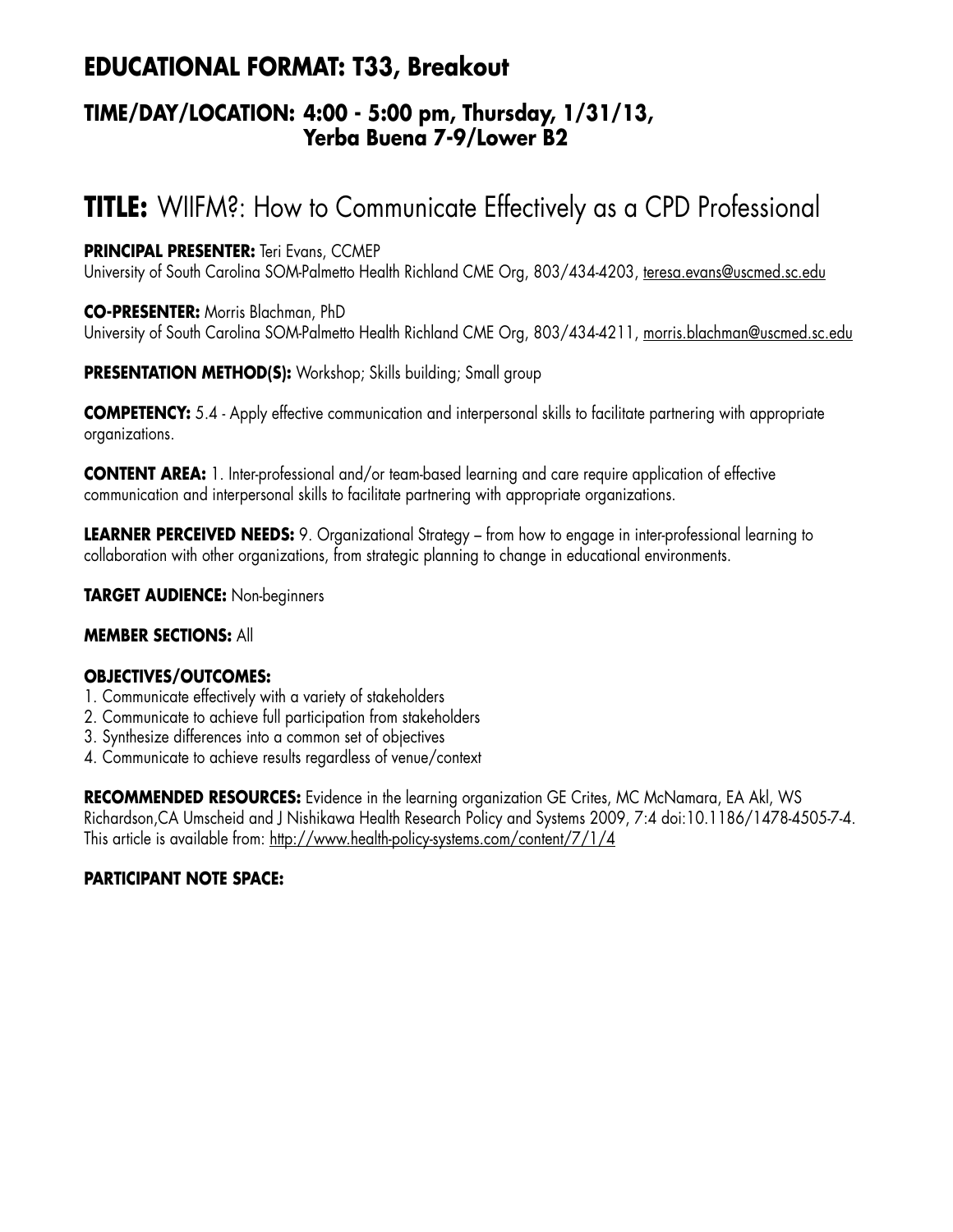## **EDUCATIONAL FORMAT: T34, Breakout**

## **TIME/DAY/LOCATION: 4:00 - 5:00 pm, Thursday, 1/31/13, Nob Hill A-B/Lower B2**

# **TITLE:** Evaluating Evaluations: Developing Evaluations to Assess Outcomes

**STORY:** Evaluations are a routine part of a continuing medical education (CME) program, yet they are expensive, difficult to construct, time consuming to analyze and their reliability can often be questioned. Our presentation will address the "Why, What, Who and How" of CME evaluations. The rationale for evaluations will be reviewed. Specifically, why is it important to have an effective evaluation of a CME course? An effective evaluation tool should help determine whether or not the educational gap or gaps have been addressed. It needs to be determined what specifically is important to be evaluated in a CME course. The educational portion of the program is obviously needs to be evaluated, however the success of a course may depend on many other factors including the course location, audiovisual services, meals, registration services, quality of syllabus, etc. Multiple individuals contribute to a successful CME course and who should be evaluated in a CME production will be reviewed. Currently a variety of types of evaluation tools are available and a portion of the program will be devoted to how to develop an effective evaluation tool which best serves the needs of the CME program.

**PRINCIPAL PRESENTER:** Darryl Chutka, MD Mayo Clinic-Rochester, 507/284-7753, chutka.darryl@mayo.edu

**CO-PRESENTER:** Jennifer Curran, MA Mayo Clinic-Rochester, 507/266-5252, curran.jennifer@mayo.edu

**CO-PRESENTER:** Anthony Berman, EdD Hamline University, 507/288-4939, aberman@hamline.edu

**CO-PRESENTER:** Peggy Paulson, MA Mayo Clinic-Rochester, 507/538-7228, paulson.peggy@mayo.edu

## **PRESENTATION METHOD(S):** Workshop

**COMPETENCY:** 3.2 - Use measurement data to assess outcomes/results of the learning intervention as a basis for determining future learning needs and for determining the application of the educational knowledge and skills.

**CONTENT AREA:** 5. Activities must be designed with a cumulative goal of helping physicians, or teams of learners, to adopt change incrementally, assuring there is compatibility with present systems and advantage over present behaviors.

**LEARNER PERCEIVED NEEDS:** 4. Outcomes and Research – from data gathering and analysis to designing activities with outcomes in mind to understanding what Moore really means.

## **TARGET AUDIENCE:** Beginners

## **MEMBER SECTIONS:** All

## **OBJECTIVES/OUTCOMES:**

- 1. Evaluate measurement effectiveness of outcomes evaluations
- 2. Develop evaluation questions to collect data for future CME
- 3. Identify common mistakes in evaluating educational activities

## **RECOMMENDED RESOURCES:**

- 1. Tian, J., Atkinson, N., Portnoy, B., Lowitt, N. (2010). The Development of a Theory-Based Instrument to Evaluate the Effectiveness of Continuing Medical Education. Academic Medicine. 85(9), 1518-1525.
- 2. Ratanawongsa N., Thomas P., Marinopoulos S., Dorman T., Wilson L., Ashar B., Magaziner J., Miller R., Prokopowicz G., Qayyum R, Bass E. (2008). The Reported Validity and Reliability of Methods for Evaluating Continuing Medical Education: A Systematic Review. Academic Medicine. 83(3), 274-83.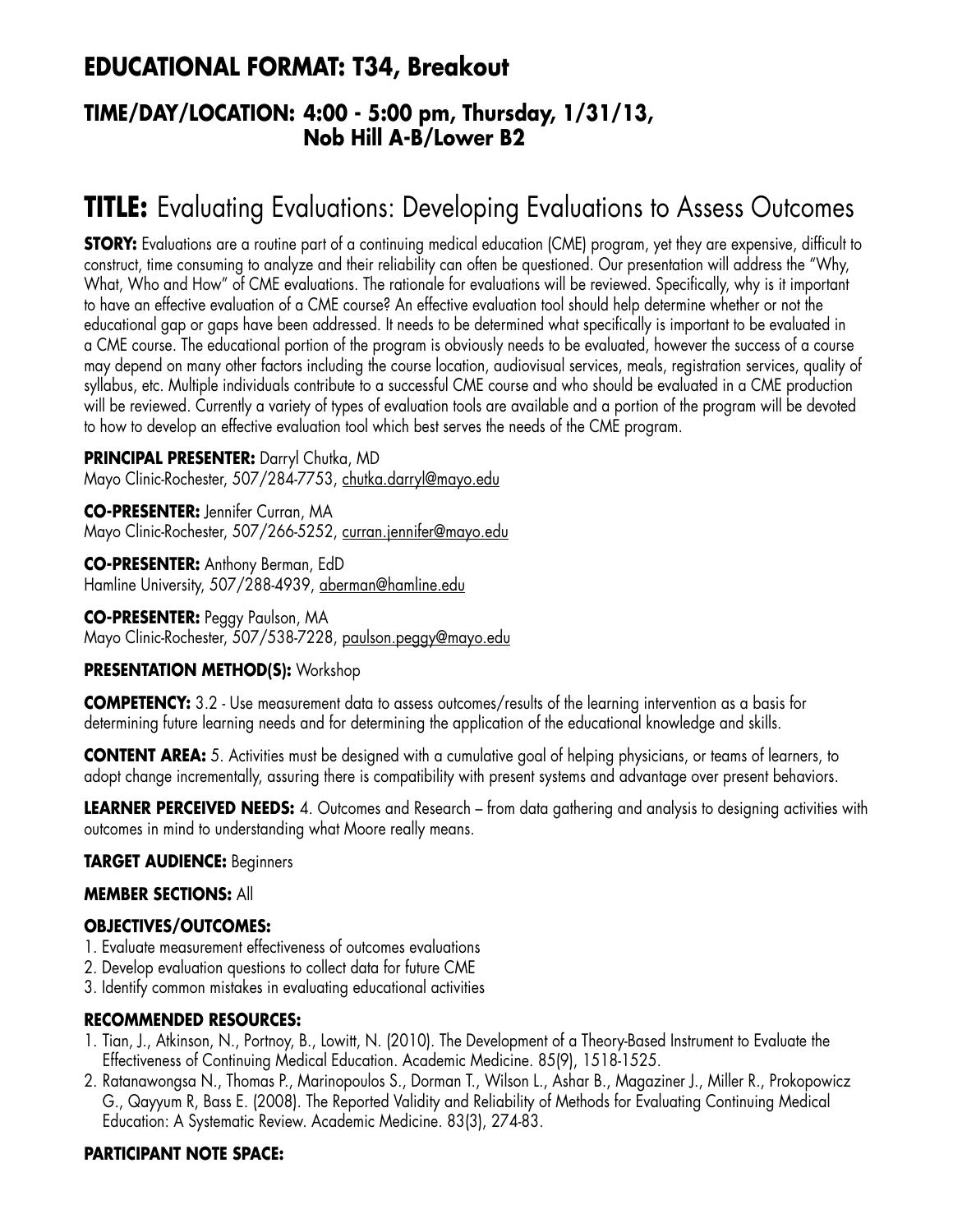## **EDUCATIONAL FORMAT: T35, Breakout**

## **TIME/DAY/LOCATION: 4:00 - 5:00 pm, Thursday, 1/31/13, Yerba Buena 1-2/Lower B2**

# **TITLE:** Lessons Learned from Virtual Learning

**PRINCIPAL PRESENTER:** Gynisha Peeks Oncology Nursing Society, 412/859-6301, gpeeks@ons.org

**PRINCIPAL PRESENTER:** Kate Ray, MS Mayo Clinic-Jacksonville, 904/953-2919, kray@mayo.edu

**CO-PRESENTER:** Michele Galioto Oncology Nursing Society, 412/859-6301, mgalioto@ons.org

**CO-PRESENTER:** Victoria Staifer, MSA Mayo Clinic-Jacksonville, 904/953-6709, staifer.victoria@mayo.edu

**COMPETENCY:** 2.6 - Consider the learning environment, select and apply learning formats that are effective for health care professionals' learning and meeting the expected outcome.

**CONTENT AREA:** 2. New technologies are vital to facilitate delivery of performance improvement activities.

**LEARNER PERCEIVED NEEDS:** 6. Technology – from use of innovative technology (IT) in organizations to use of it to deliver information, from social media and web education and innovation for engagement.

## **TARGET AUDIENCE:** All

## **MEMBER SECTIONS:** All

**OBJECTIVES/OUTCOMES:** At the end of this session, participants will be able to

- 1. Discuss the concept of virtual learning.
- 2. Summarize planning steps to maximize the learner engagement during a virtual learning experience.
- 3. Compare and contrast the benefits and barriers of virtual learning.

## **RECOMMENDED RESOURCES:**

- 1. Edwards, P., Domínguez, E. & Rico, M. (2008). A Second Look at Second Life: Virtual Role-play as a Motivational Factor in Higher Education. In K. McFerrin et al. (Eds.), Proceedings of Society for Information Technology & Teacher Education International Conference 2008 (pp. 2566-2571). Chesapeake, VA: AACE.
- 2.Wang, S.K. & Hsu, H.Y. (2008). Using ADDIE Model to Design Second Life activities for Online Learners. In C. Bonk et al. (Eds.), Proceedings of World Conference on E-Learning in Corporate, Government, Healthcare, and Higher Education 2008 (pp. 2045-2050). Chesapeake, VA: AACE.
- 3. McKay, S., Van Schie, J. & Headley, S. (2008). Embarking on an Educational Journey in Second Life. In K. McFerrin et al. (Eds.), Proceedings of Society for Information Technology & Teacher Education International Conference 2008 (pp. 1762-1766). Chesapeake, VA: AACE.
- 4. http://www.ons.org/CNECentral/Conferences/RadiationeConference/radiation2012

5. http://www.ons.org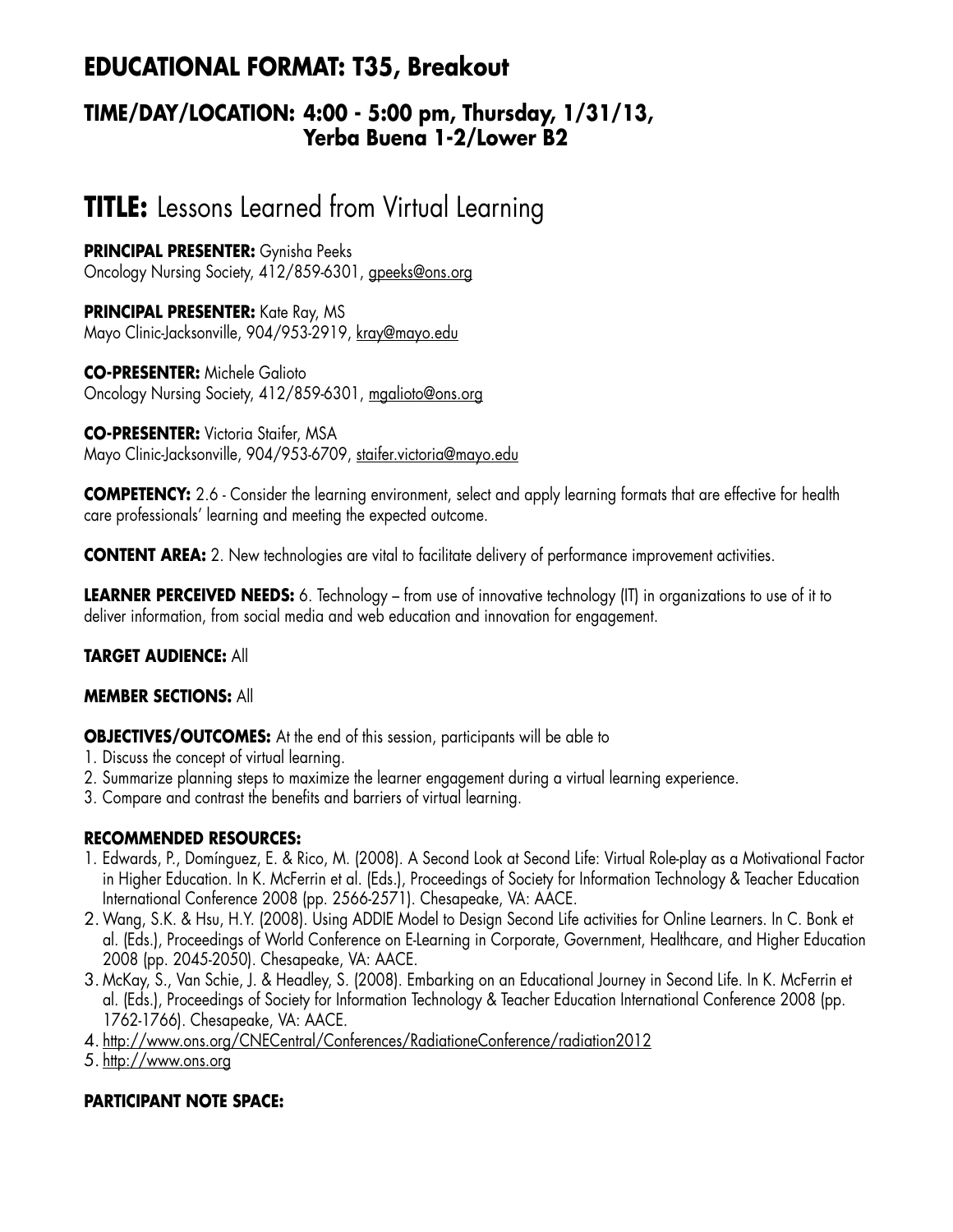## **EDUCATIONAL FORMAT: T36, Breakout**

## **TIME/DAY/LOCATION: 4:00 - 5:00 pm, Thursday, 1/31/13, Nob Hill C-D/Lower B2**

# **TITLE:** Continuous Quality Improvement of Your CME Program

**PRINCIPAL PRESENTER:** Suzanne Ziemnik, MEd American Society for Clinical Pathology, 800/267-2727, ext. 4744, Suzanne. Ziemnik@ascp.org

**CO-PRESENTER:** Rhonda Metzler, SCT (ASCP) American Society for Clinical Pathology, 800/267-2727, ext. 3905, Rhonda.Metzler@ascp.org

**CO-PRESENTER:** Chitra Subramaniam, PhD Duke Clinical Research Institute, 919/401-1205, chitra.subramaniam@duke.edu

## **PRESENTATION METHOD(S):** Case study; Workshop

**COMPETENCY:** 7.5 - Develop a management culture of the office reflecting a collaborative, service oriented, continuous improvement system that meets the needs of the health care professionals served, the organization of the CE program, and the accreditation standards.

**CONTENT AREA:** 5. Activities must be designed with a cumulative goal of helping physicians, or teams of learners, to adopt change incrementally, assuring there is compatibility with present systems and advantage over present behaviors.

**LEARNER PERCEIVED NEEDS:** 8. Basics – from tools and resources for accreditation to principles of adult learning, from CE office practices and support to faculty management.

## **TARGET AUDIENCE:** All

#### **MEMBER SECTIONS:** All

## **OBJECTIVES/OUTCOMES:**

- 1. Systematically evaluate CME Program effectiveness
- 2. Evaluate improvements in CME Program and its learners
- 3. Strategically evaluate the Mission of their CME Program
- 4. Utilize tools to identify compliance with C11 through C22
- 5. Develop self study report one year at a time

#### **RECOMMENDED RESOURCES:**

- 1. www.accme.org/CME-providers/maintaining-your-accreditation
- 2. www.accme.org/CME-providers/self-study-reports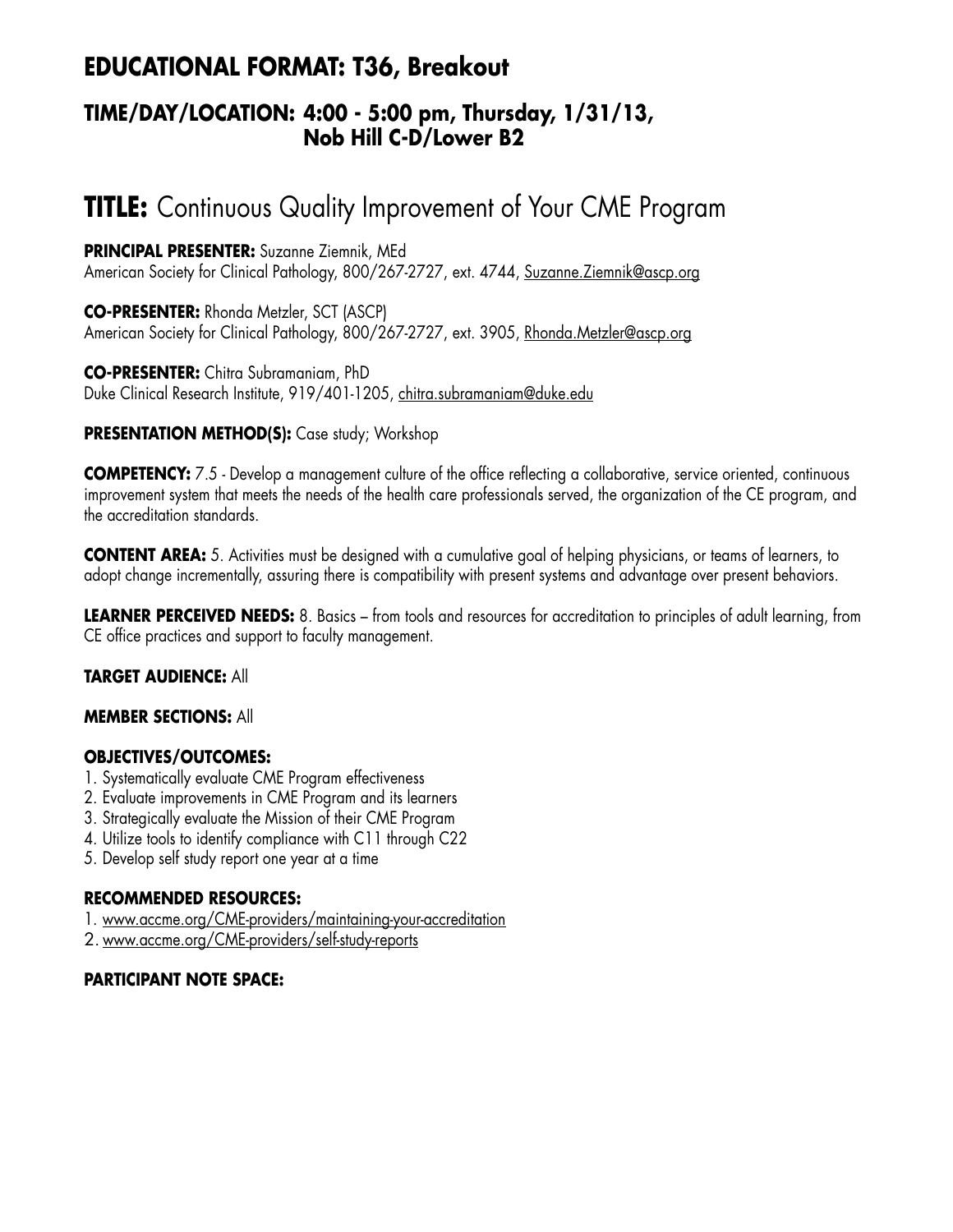## **EDUCATIONAL FORMAT: T37, Breakout**

## **TIME/DAY/LOCATION: 4:00 - 5:00 pm, Thursday, 1/31/13, Yerba Buena 3-4/Lower B2**

**TITLE:** Moving the Pendulum Forward in Medical Education: The Importance of Targeting Pharmacists to Achieve Outcomes

**PRINCIPAL PRESENTER:** Amy Larkin, PharmD Medscape, 859/948-7954, alarkin@medscape.net

**CO-PRESENTER:** Rolando Brual, RPh, Lilly USA, LLC, 317/277-8297, ro\_brual@lilly.com

**CO-PRESENTER:** Janet Cline, RPh Creative Educational Concepts, Inc., 859/260-1717, jcline@ceconcepts.net

**CO-PRESENTER:** Shelby Englert American Pharmacist Association, 202/223-7189, senglert@aphanet.org

**PRESENTATION METHOD(S):** Panel discussion

**COMPETENCY:** 2.7 - Consider multi-disciplinary educational interventions when appropriate.

**CONTENT AREA:** 1. Inter-professional and/or team-based learning and care requires application of effective communication and interpersonal skills to facilitate partnering with appropriate organizations.

**LEARNER PERCEIVED NEEDS:** 8. Basics – from tools and resources for accreditation to principles of adult learning, from CE office practices and support to faculty management.

**TARGET AUDIENCE:** All

#### **MEMBER SECTIONS:** All

## **OBJECTIVES/OUTCOMES:**

- 1. Identify the role of the pharmacist on the healthcare team
- 2. Recognize improvements in patient care and treatment effectiveness that pharmacists can impact
- 3. Recognize important educational needs and successful strategies for pharmacists
- 4. Explain changes in ACPE accreditation requirements and reporting
- 5. Identify the importance of education for the team/by the team

#### **RECOMMENDED RESOURCES:**

- 1. http://www.pharmacist.com/
- 2. http://www.ashp.org/
- 3. http://www.accp.com/
- 4. https://www.ascp.com/
- 5. http://www.ncpanet.org/
- 6. https://www.acpe-accredit.org/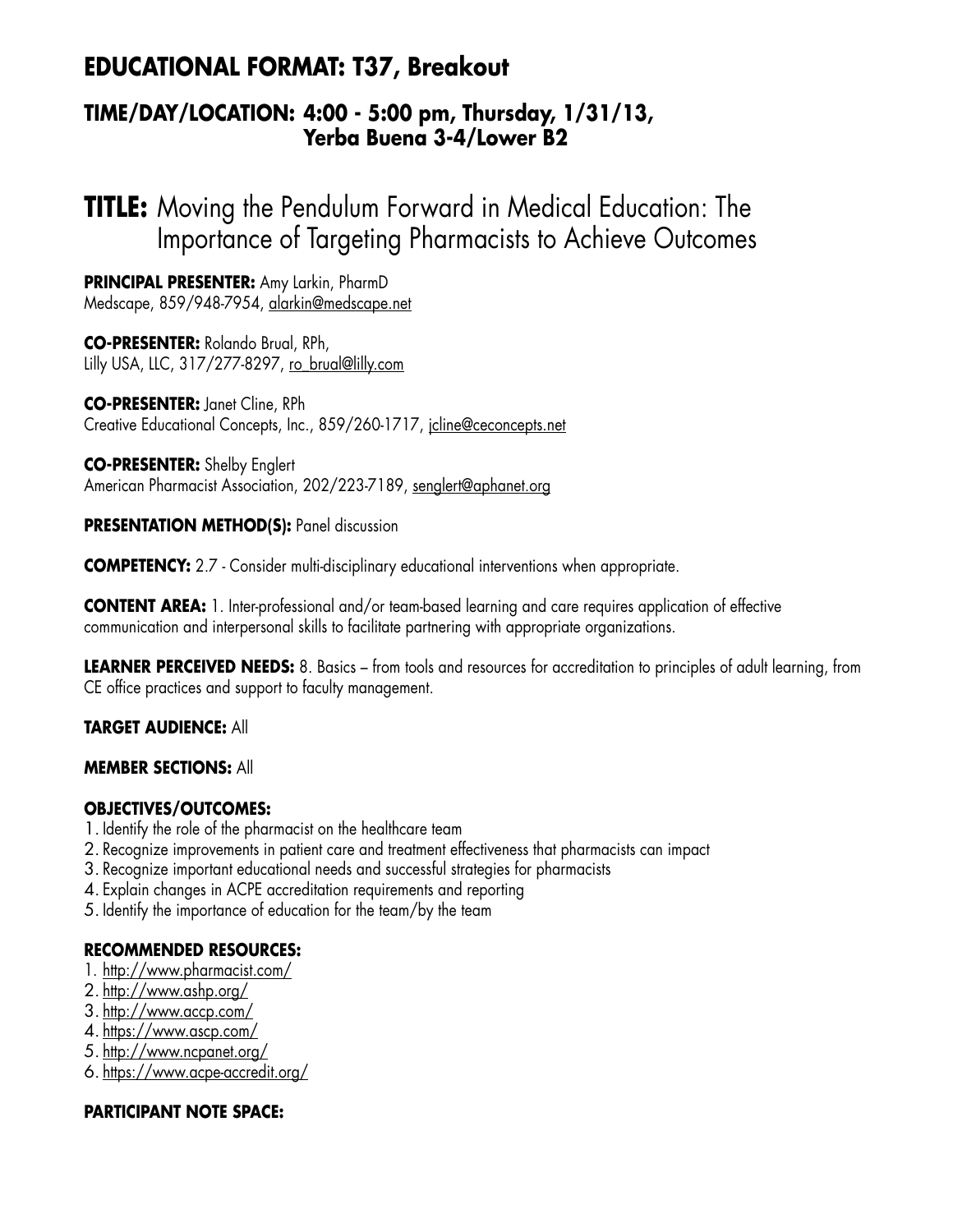## **EDUCATIONAL FORMAT: T38, Breakout**

## **TIME/DAY/LOCATION: 4:00 - 5:00 pm, Thursday, 1/31/13, Yerba Buena 5-6/Lower B2**

# **TITLE:** In-situ Simulation: Evidence for Effective, Team-based Education

**STORY:** This program-simulating a heart attack, with patient actors, simulators, and videographic equipment-brought together interdisciplinary teams of providers, performance measure data, and cutting edge technology to change practice and outcomes through compelling and engaging education. Health care providers got to see their own performance through data and video clips, which informed a vigorous but respectful discussion among participants about how they could improve heart attack care. The session will walk you through how to conduct this kind of program and its measured impact.

**PRINCIPAL PRESENTER:** Laura Lee Hall, PhD American College of Physicians, 202/261-4559, drlauraleehall@gmail.com

**CO-PRESENTER:** Beth Beaudin-Seiler, MPA Western Michigan University College of Aviation, 269/964-4579, beth.seiler@wmich.edu

**CO-PRESENTER:** Chet Dalski, EMT-PI/C, RN, MA Kellogg Community College, 269/660-2324, dalskic@kellogg.edu

**PRESENTATION METHOD(S):** Dissemination of research/findings; Case study

**COMPETENCY:** 4.1- Recognize that, when offering learning interventions, health care professionals are part of a team and the system in which they work.

**CONTENT AREA:** 1. Inter-professional and/or team-based learning and care requires application of effective communication and interpersonal skills to facilitate partnering with appropriate organizations.

**LEARNER PERCEIVED NEEDS:** 9. Organizational Strategy – from how to engage in inter-professional learning to collaboration with other organizations, from strategic planning to change in educational environments.

**TARGET AUDIENCE:** All

## **MEMBER SECTIONS:** All

## **OBJECTIVES/OUTCOMES:**

- 1. Visualize the Elements of an in-situ simulation program
- 2. Understand range of evidence to assess simulation impact
- 3. Review program impact on clinicians, systems, and outcomes
- 4. Discuss the keys to impactful simulation education

#### **RECOMMENDED RESOURCES:**

- 1. Integrating the science of team training: guidelines for continuing education. Weaver SJ et al. J Contin Educ Health Prof. 2010 Fall; 30 (4): 208-20.
- 2. Technology-enhanced simulation for health professions education: a systematic review and meta-analysis. Cook DA et al., JAMA. 2011; 306: 978-88.

**FINANCIAL OR IN-KIND SUPPORT:** BMS, sanofi-aventis, Daiichi-Sankyo-Lilly, AstraZeneca, The Medicines Company, Pfizer, Gilead Sciences, Inc.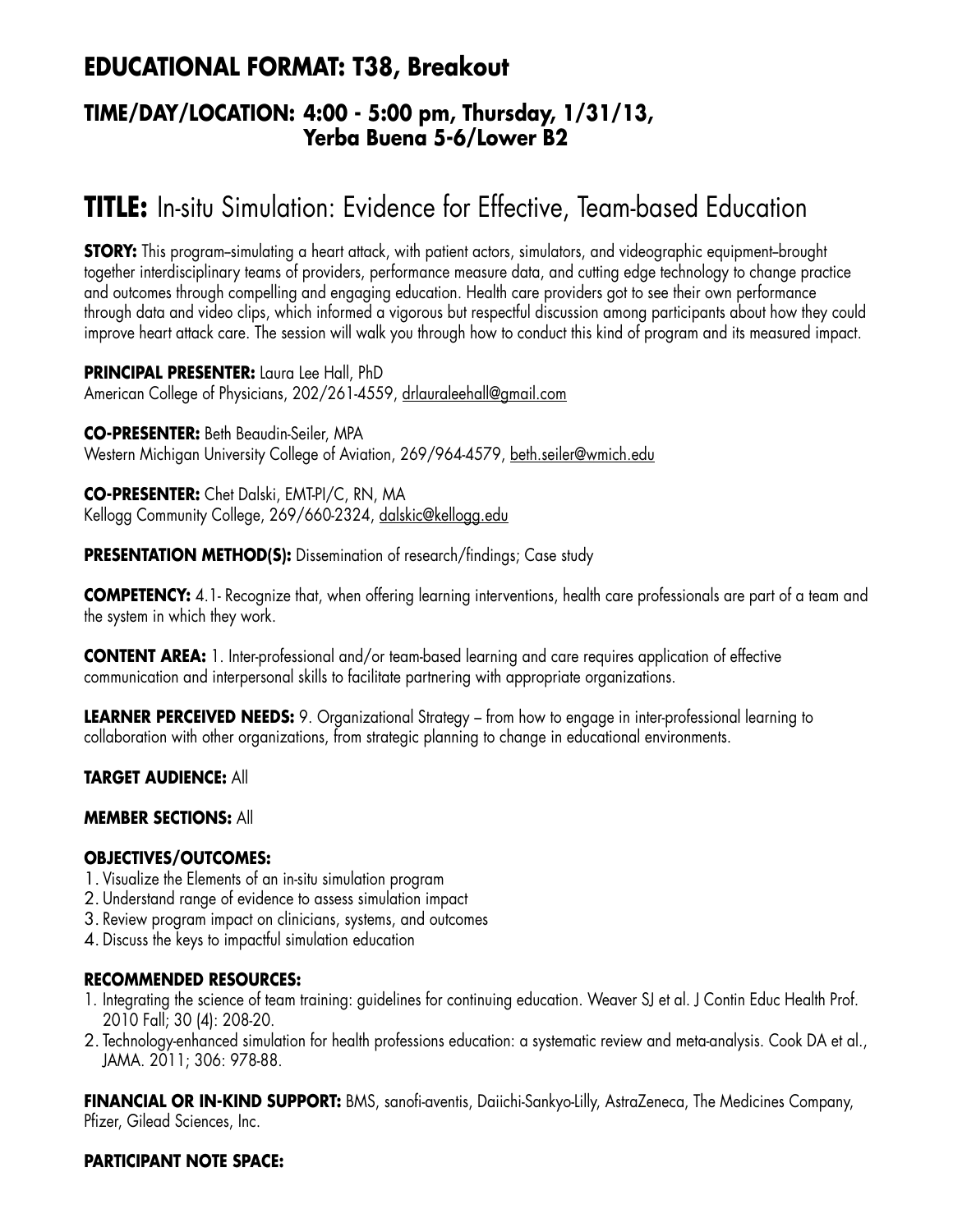## **EDUCATIONAL FORMAT: T39, Breakout**

## **TIME/DAY/LOCATION: 4:00 - 5:00 pm, Thursday, 1/31/13, Yerba Buena 10-11/Lower B2**

# **TITLE:** Using Trigger Videos for Multi-Disciplinary Team Learning

**PRINCIPAL PRESENTER:** Stephen Kates, MD University of Rochester Medical Center, 610/993-5117, Stephen\_Kates@URMC.Rochester

**CO-PRESENTER:** Jane Mihelic, MA AO North America, 610/993-5117, mihelic.jane@aona.org

**CO-PRESENTER:** Kimberly Aguilar, RN AO North America, 610/993-5117, aguilar.kimberly@aona.org

**CO-PRESENTER:** Michael Cunningham, PhD AO Foundation, 610/993-5117, michael.cunningham@aofoundation.org

**PRESENTATION METHOD(S):** Case study; Workshop; Small group

**COMPETENCY:** 2.7 - Consider multi-disciplinary educational interventions when appropriate.

**CONTENT AREA:** 5. Activities must be designed with a cumulative goal of helping physicians, or teams of learners, to adopt change incrementally, assuring there is compatibility with present systems and advantage over present behaviors.

**LEARNER PERCEIVED NEEDS:** 4. Outcomes and Research – from data gathering and analysis to designing activities with outcomes in mind to understanding what Moore really means.

## **TARGET AUDIENCE:** All

#### **MEMBER SECTIONS:** All

## **OBJECTIVES/OUTCOMES:**

- 1. Explain the benefits of trigger videos for small group discussions
- 2. Recognize the importance of the facilitator's role
- 3. Consider a variety of educational techniques

**RECOMMENDED RESOURCES:** IOM (Institute of Medicine). 2010. Redesigning Continuing Education in the Health Professions. Washington, DC: The National Academies Press.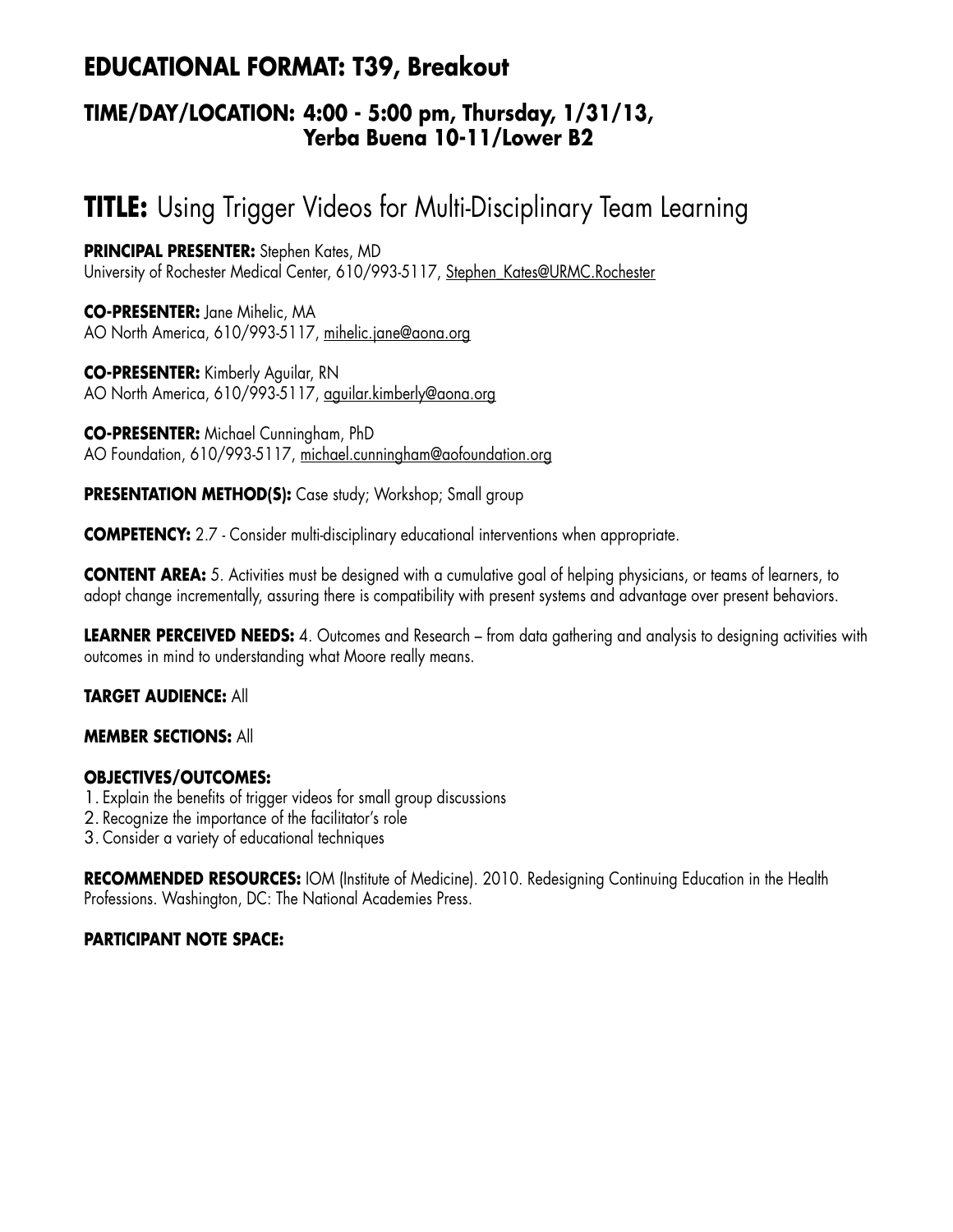## **EDUCATIONAL FORMAT: T40, Breakout**

## **TIME/DAY/LOCATION: 4:00 - 5:00 pm, Thursday, 1/31/13, Yerba Buena 12-13/Lower B2**

# **TITLE:** Integration of an Echocardiography PI Program into a RSS

**PRINCIPAL PRESENTER:** Dan Rayzor, RDCS, RVT, FASE Summa Health System, 330/375-6917, rayzord@summahealth.org

**CO-PRESENTER:** Otfrid Niedermaier, MD, FACC Summa Health System, 330/375-4901, oniedermaier@neocs.org

**CO-PRESENTER:** Robert Flora, MD, MBA, MPH Summa Health System, 330/434-0543, florar@summahealth.org

**PRESENTATION METHOD(S):** Case study; Workshop; Small group

**COMPETENCY:** 3.2 - Use measurement data to assess outcomes/results of the learning intervention as a basis for determining future learning needs and for determining the application of the educational knowledge and skills.

**CONTENT AREA:** 8. Engage in self-assessment, identify gaps in knowledge/practice, and design an individual learning plan for ongoing improvement.

**LEARNER PERCEIVED NEEDS:** 7. Performance Improvement (PI)/Quality Improvement – from basics of PI and assistance with engaging learners in PI/QI process to PI/QI measurements.

## **TARGET AUDIENCE:** All

**MEMBER SECTIONS:** Hospitals and Health Systems

## **OBJECTIVES/OUTCOMES:**

- 1. Integrate their PI program into a regularly scheduled series.
- 2. Develop & utilize collection tools to document outcomes.
- 3. Ensure compliance of an RSS with Criteria 2-15.

**RECOMMENDED RESOURCES:** Their own internal performance improvement programs, especially in fields and specialties that are procedurally dominant.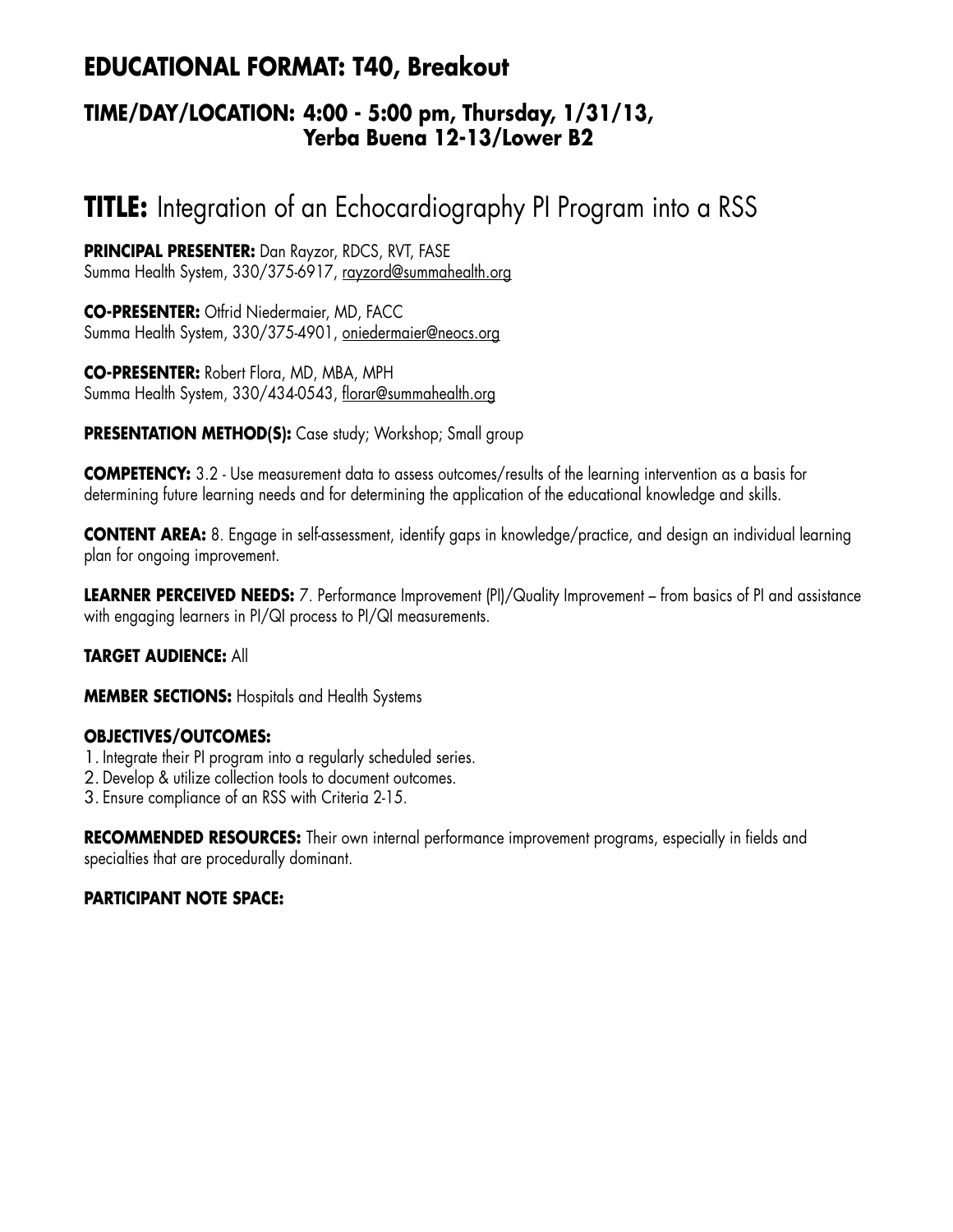## **EDUCATIONAL FORMAT: T41, Breakout**

## **TIME/DAY/LOCATION: 4:00 - 5:00 pm, Thursday, 1/31/13, Yerba Buena 14-15/Lower B2**

# **TITLE:** LMS Development: Integrating Education and Quality Improvement

**PRINCIPAL PRESENTER:** Robert Birnbaum, MD, PhD Partners Healthcare, 617/726-9421, ribirnbaum@partners.org

**CO-PRESENTER:** Tristan Gorrindo, MD Massachusetts General Hospital, 617/643-7548, tgorrindo@partners.org

**CO-PRESENTER:** Jon Merril, MD Astute Technology, LLC, 703/810-8100, drmerril@astutetech.com

**PRESENTATION METHOD(S):** Dissemination of research/findings; Case study; Workshop; Skills building

**COMPETENCY:** 3.4 - Promote continuous improvement and performance measurement as skills for health care professionals during educational interventions.

**CONTENT AREA:** 2. New technologies are vital to facilitate delivery of performance improvement activities.

**LEARNER PERCEIVED NEEDS:** 6. Technology – from use of innovative technology (IT) in organizations to use of it to deliver information, from social media and web education and innovation for engagement.

**TARGET AUDIENCE:** Non-beginners

#### **MEMBER SECTIONS:** All

## **OBJECTIVES/OUTCOMES:**

- 1. Explain how to implement PI CME and MOC via online platforms
- 2. Design a LMS to facilitate health care reform efforts
- 3. Apply principles of forming a public private partnership

## **RECOMMENDED RESOURCES:**

- 1. Maine PCMH: http://www.pcpcc.net/content/maine-patient-centered-medical-home-pilot
- 2. Massachusetts General MOC: http://www.abpn.com/moc\_psych.asp

3. MGH Academy: http://www.mghacademy.org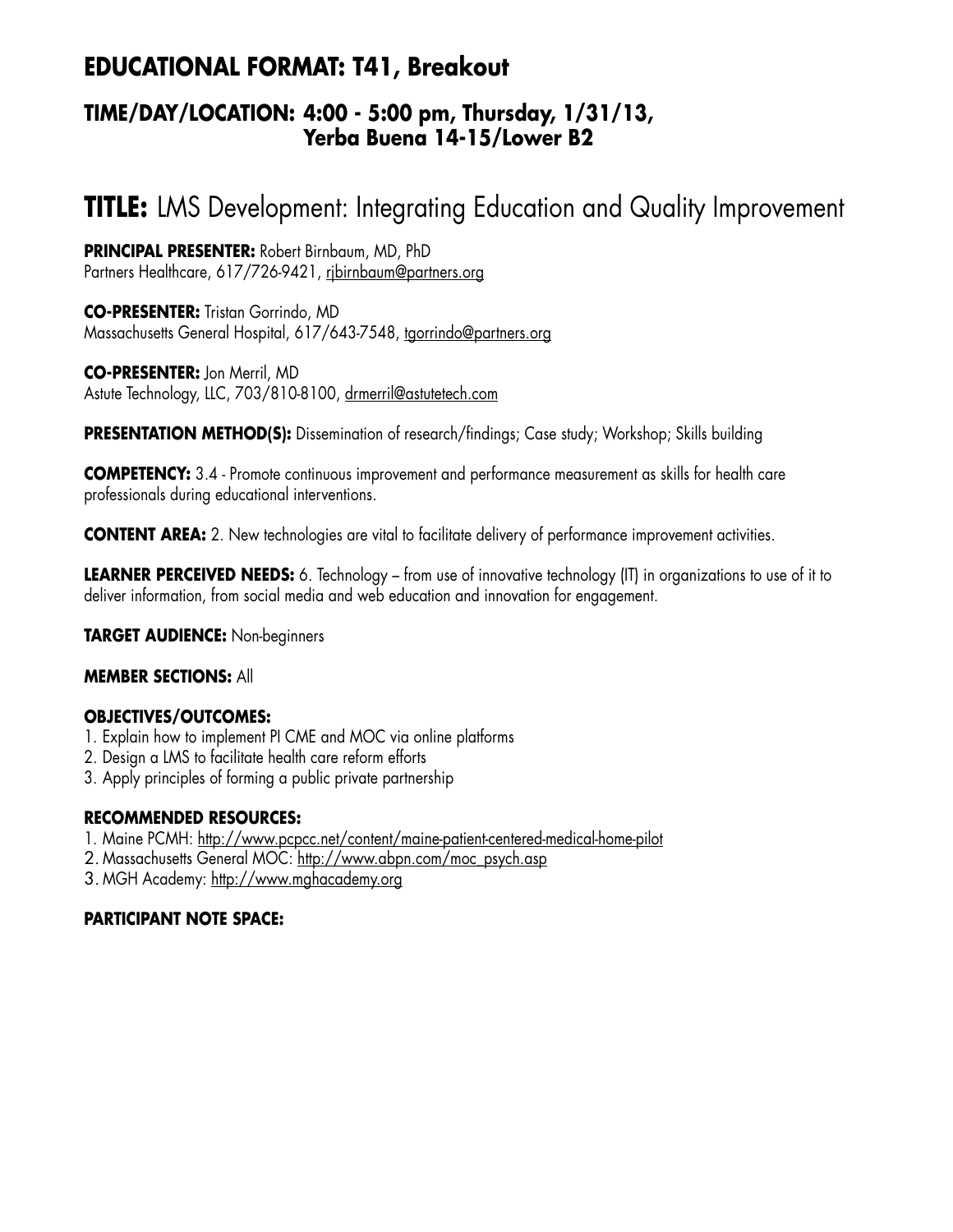## **EDUCATIONAL FORMAT: T42, Breakout**

## **TIME/DAY/LOCATION: 4:00 - 5:00 pm, Thursday, 1/31/13, Foothill F/2nd**

# **TITLE:** Learning Management Systems (LMS): Necessity or Nuisance?

## **PRINCIPAL PRESENTER:** Ellen Brown, BS

American College of Radiology, 800/227-5463, ext. 4693, ebrown@acr.org

## **CO-PRESENTER:** Ronny Salmeron, BS

American College of Radiology, 800/227-5463, ext. 4562, rsalmeron@acr.org

**PRESENTATION METHOD(S):** Panel discussion; Dissemination of research/findings; Case study; Workshop; Small group

**COMPETENCY:** 3.1 - Develop, use and support an effective data management system for educational and administrative purposes.

**CONTENT AREA:** 7. Consider the learning environment, select and apply learning formats that are effective for physician learning and meeting the expected outcome.

**LEARNER PERCEIVED NEEDS:** 6. Technology – from use of innovative technology (IT) in organizations to use of it to deliver information, from social media and web education and innovation for engagement.

## **TARGET AUDIENCE:** All

## **MEMBER SECTIONS:** All

## **OBJECTIVES/OUTCOMES:**

- 1. Describe challenges in developing requirements for LMS
- 2. Examine pitfalls in LMS implementation of biz and tech specs
- 3. Discuss challenges to update LMS for CME compliance
- 4. Identify solutions to add features for CME compliance in LMS
- 5. Illustrate strategies to improve communication & LMS workflow

## **RECOMMENDED RESOURCES:**

- 1. A guide to the Project Management Body of Knowledge (PMBOK® guide), 3rd Edition (2004). Project Management Institute.
- 2.Williams van Rooij, S. & Dabbagh, N. Facilitating Project-based Learning in Virtual Teams Using Project Management Methodology. American Educational Research Association (AERA) Annual Meeting, San Diego, CA, April, 2009.
- 3. Horton, W. & Horton, K. (2003) E-Learning Tools and Technologies, Wiley Inc.
- 4. Allen, M. (2003). Michael Allen's guide to e-learning. Hoboken: John Wiley & Sons, Inc.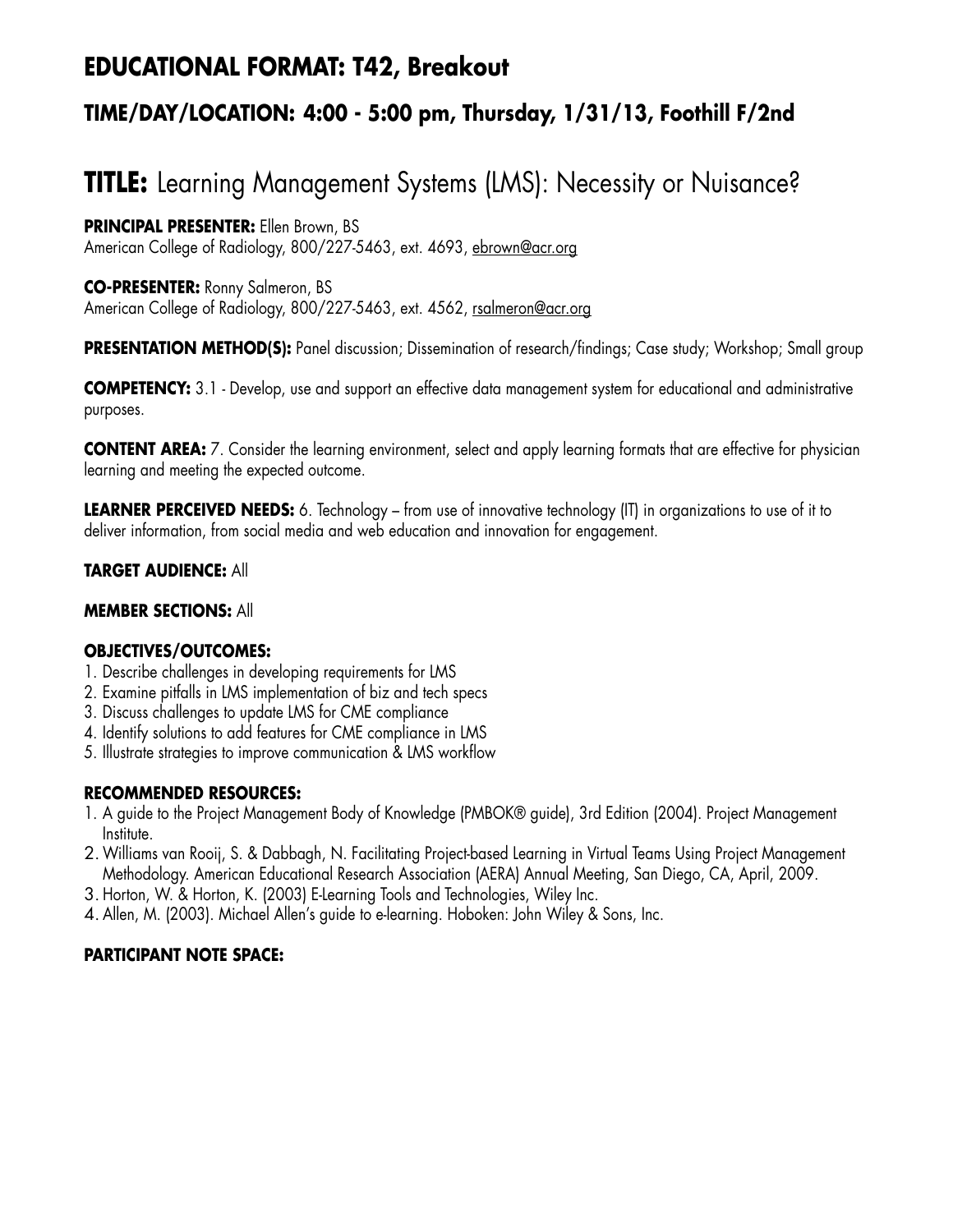## **EDUCATIONAL FORMAT: T43A, B, C, Office Hours**

## **TIME/DAY/LOCATION: 4:00 - 4:15 pm, 4:20 - 4:35 pm, and 4:40 - 4:55 pm, Thursday, 1/31/13, Foothill B/2nd**

## **TITLE:** Block Grants **(All Paid Participants Who Signed-up for This Time Slot Welcome)**

**STORY:** Remember when you signed up for an appointment with a college professor, seeking feedback, advice, or just a quick answer? Because of our ACEHP "professors" the attendees at the 2013 Annual Conference will have the same opportunity – a chance to sign-up for an appointment with professors who have expertise in a variety of topics. We have three rooms set aside and a total of six time slots allocated to Office Hours. Each appointment will be for 15 minutes! This is YOUR chance to ask that burning question, get some sage advice, or float a new idea.

**PRINCIPAL PRESENTER:** Robert Addleton, EdD, CCMEP Physicians' Institute for Excellence in Medicine, 678/303-9285, bob@mag.org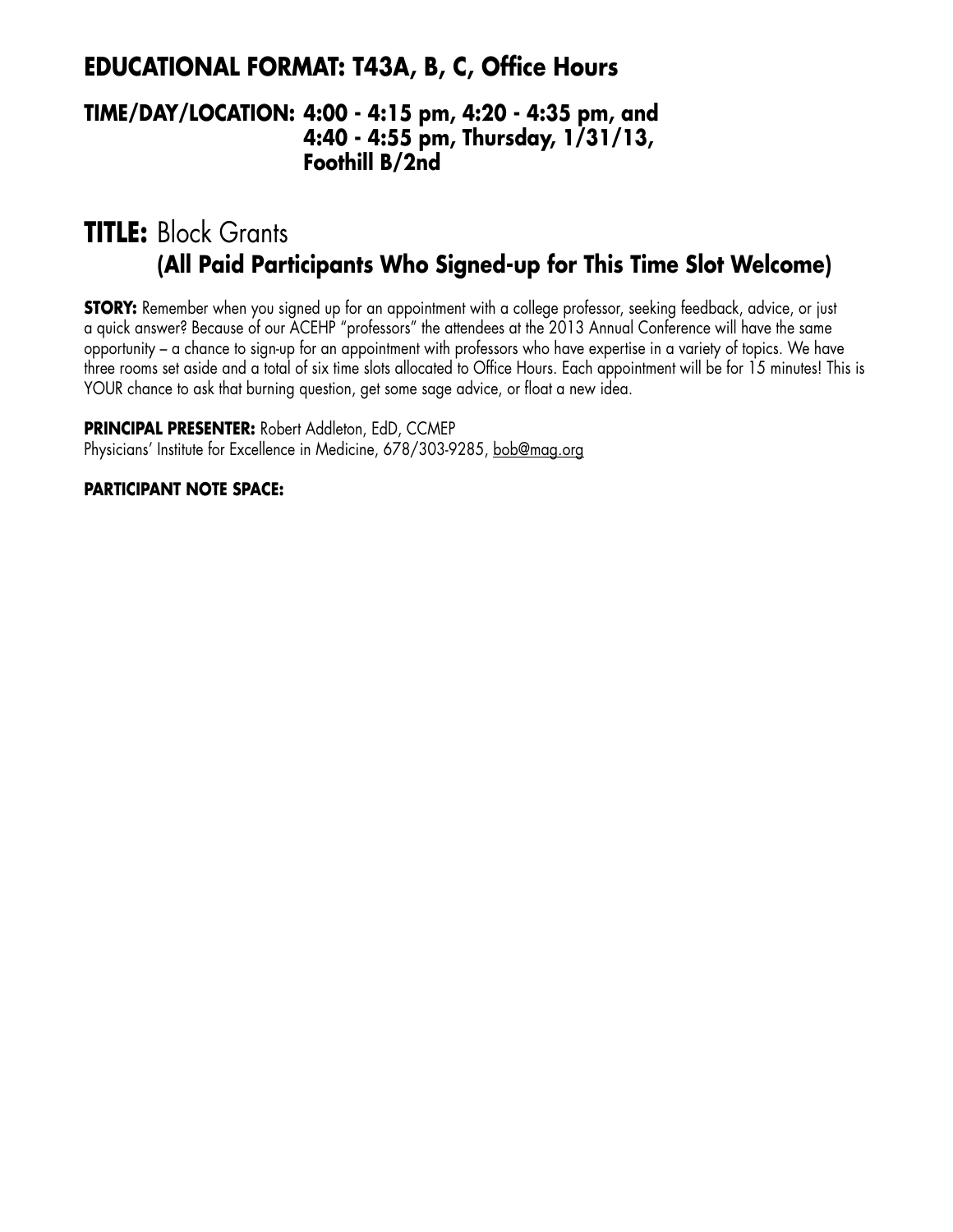## **EDUCATIONAL FORMAT: T44A, B, C, Office Hours**

## **TIME/DAY/LOCATION: 4:00 - 4:15 pm, 4:20 - 4:35 pm, and 4:40 - 4:55 pm, Thursday, 1/31/13, Foothill H/2nd**

## **TITLE:** Clinicians Using Social Media **(All Paid Participants Who Signed-up for This Time Slot Welcome)**

**STORY:** Remember when you signed up for an appointment with a college professor, seeking feedback, advice, or just a quick answer? Because of our ACEHP "professors" the attendees at the 2013 Annual Conference will have the same opportunity – a chance to sign-up for an appointment with professors who have expertise in a variety of topics. We have three rooms set aside and a total of six time slots allocated to Office Hours. Each appointment will be for 15 minutes! This is YOUR chance to ask that burning question, get some sage advice, or float a new idea.

**PRINCIPAL PRESENTER:** Brian McGowan, PhD Consultant, 610/908-2871, drbrianmcgowan@gmail.com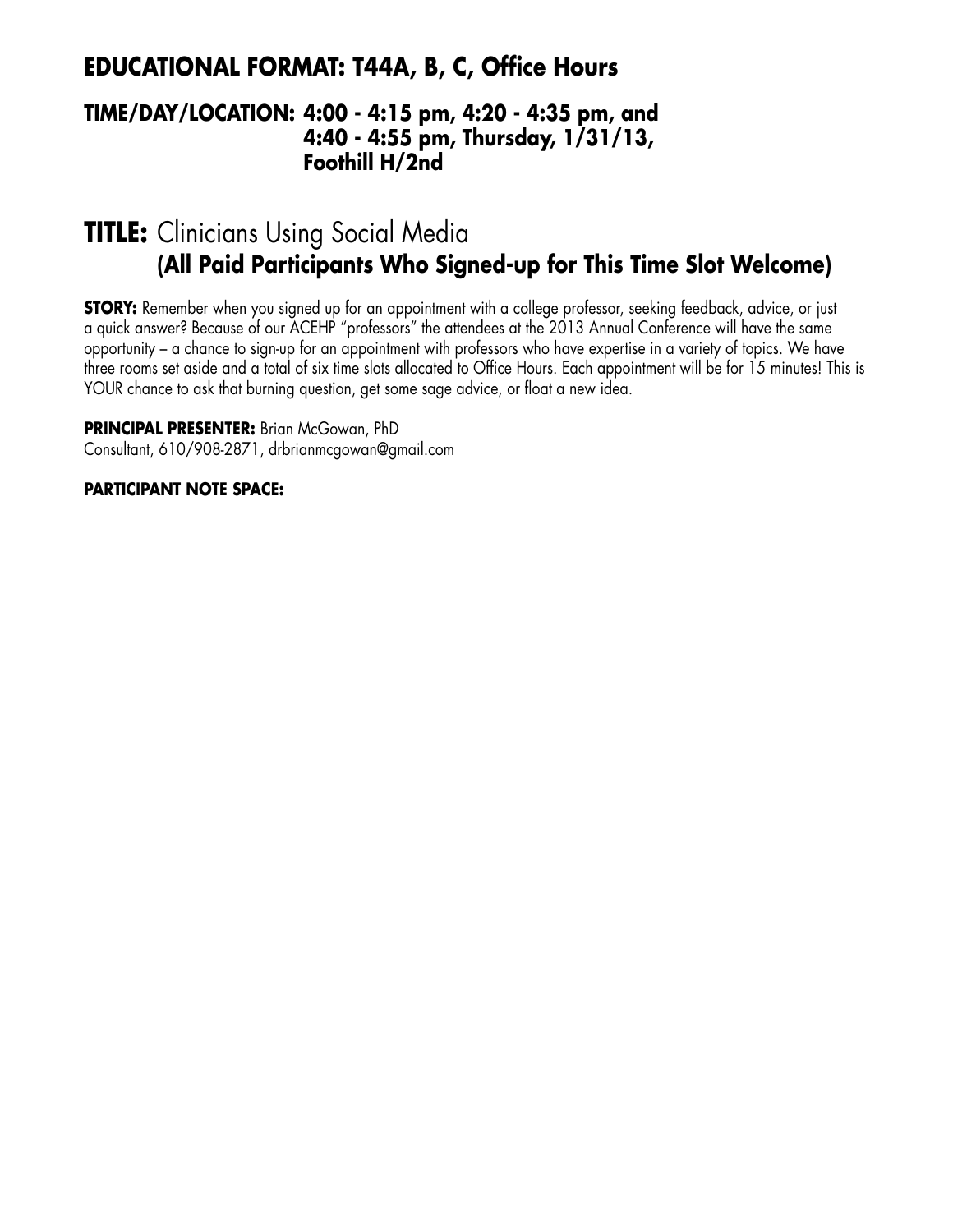## **EDUCATIONAL FORMAT: T45A, B, C, Office Hours**

## **TIME/DAY/LOCATION: 4:00 - 4:15 pm, 4:20 - 4:35 pm, and 4:40 - 4:55 pm, Thursday, 1/31/13, Foothill A/2nd**

## **TITLE:** Managing Multiple Accreditations **(All Paid Participants Who Signed-up for This Time Slot Welcome)**

**STORY:** Remember when you signed up for an appointment with a college professor, seeking feedback, advice, or just a quick answer? Because of our ACEHP "professors" the attendees at the 2013 Annual Conference will have the same opportunity – a chance to sign-up for an appointment with professors who have expertise in a variety of topics. We have three rooms set aside and a total of six time slots allocated to Office Hours. Each appointment will be for 15 minutes! This is YOUR chance to ask that burning question, get some sage advice, or float a new idea.

**PRINCIPAL PRESENTER:** Diana Durham, PhD, FACEHP

US Veterans Affairs Employee Education System, 562/826-5505, ext. 4188, Diana.durham2@va.gov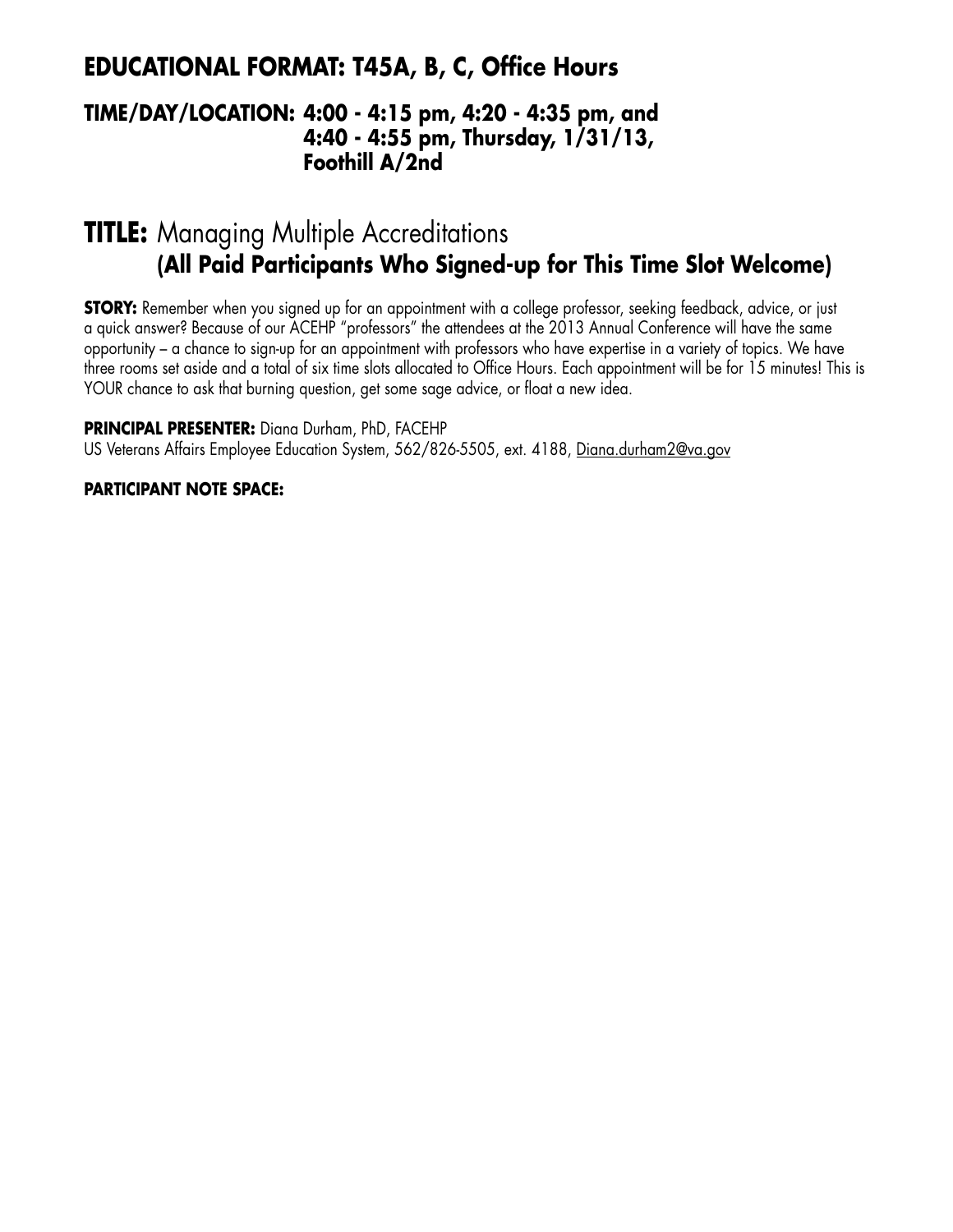## **EDUCATIONAL FORMAT: F1, Plenary**

## **TIME/DAY/LOCATION: 8:30 - 9:30 am, Friday, 2/1/13, Yerba Buena 7-9/Lower B2**

# **TITLE:** Patient Safety from a Global Perspective: Opportunities and Challenges for the CPD Community **(Invited Abstract)**

**STORY:** The global health care arena is evolving rapidly. Innovation and technology serve as strong catalysts for positive change, and yet with rapid change comes challenges and risks. Patient safety is everyone's business and everyone's responsibility. How healthcare professionals are trained, how they access education and information, their commitment to life-long learning and the efficiency of the systems within which they work are all part of the equation that impact practice gaps and ultimately the safe and effective care of patients. What role should a CE/CME/CPD provider play in patient safety? How can needs-based education and performance improvement initiatives decrease risks and improve patient safety? Dr. Denham will answer these questions and more in an effort to outline global opportunities for planned change that drive adoption of clinical solutions in patient safety and healthcare performance improvement. As co-founder of the *Global Patient Safety Forum* in Geneva Switzerland, a convener of global healthcare leaders in high performance accountable healthcare, Dr. Denham will provide perspective on global initiatives, including the role of the World Health Organization in patient safety efforts.

## **PRINCIPAL PRESENTER:** Charles Denham, MD

Chairman, Global Patient Safety Forum, Geneva, Switzerland; Editor and Chief, *Journal of Patient Safety* 512/457-7609, Charles\_denham@tmit1.org

## **PRESENTATION METHOD(S): Lecture**

## **COMPETENCY:**

3.2 Use measurement data to assess outcomes/results of the learning intervention as a basis for determining future learning needs and for determining the application of the educational knowledge and skills.

3.4 Promote continuous improvement and performance measurement as skills for health care professionals during educational interventions.

3.6 Provide measurement tools and utilize reliable data to enable health care professionals-learners to compare present levels of performance with optimum performance.

4.1 Recognize that, when offering learning interventions, health care professionals serve as part of a team and the system in which they work.

4.2 Consider a multi-disciplinary focus for needs assessment, educational design, and evaluation, as appropriate.

4.3 Consider healthcare organizational needs and goals when offering continuing education interventions.

4.4 Enable health care professionals, or teams, to apply in practice what is learned with limited fear of failure.

4.5 Design activities with a cumulative goal of helping health care professionals, or teams of learners, to adopt change incrementally, assuring there is compatibility with present systems and advantage over present behaviors.

4.6 Identify and help modify processes that are barriers to change and the implementation of new knowledge.

5.1 Identify and collaborate with critical internal partners, including the quality improvement unit, performance improvement unit, the library, patients, and other related units, to accomplish the continuing education mission.

5.2 Identify and collaborate with external partners that enhance effective continuing education activities.

5.3 Collaborate and build relationships that support educational improvements for the patient, the health care professionals, and the organization in which the professionals work.

6.1 Provide a vision of present role and future direction for continuing education and health care professional's role and responsibilities in continued learning.

6.2 Develop a model learning organization.

6.3 Provide and support an environment of continuous improvement in educational practice and office operations.

6.4 Promote and support appropriate change as an essential component of an effective continuing education program.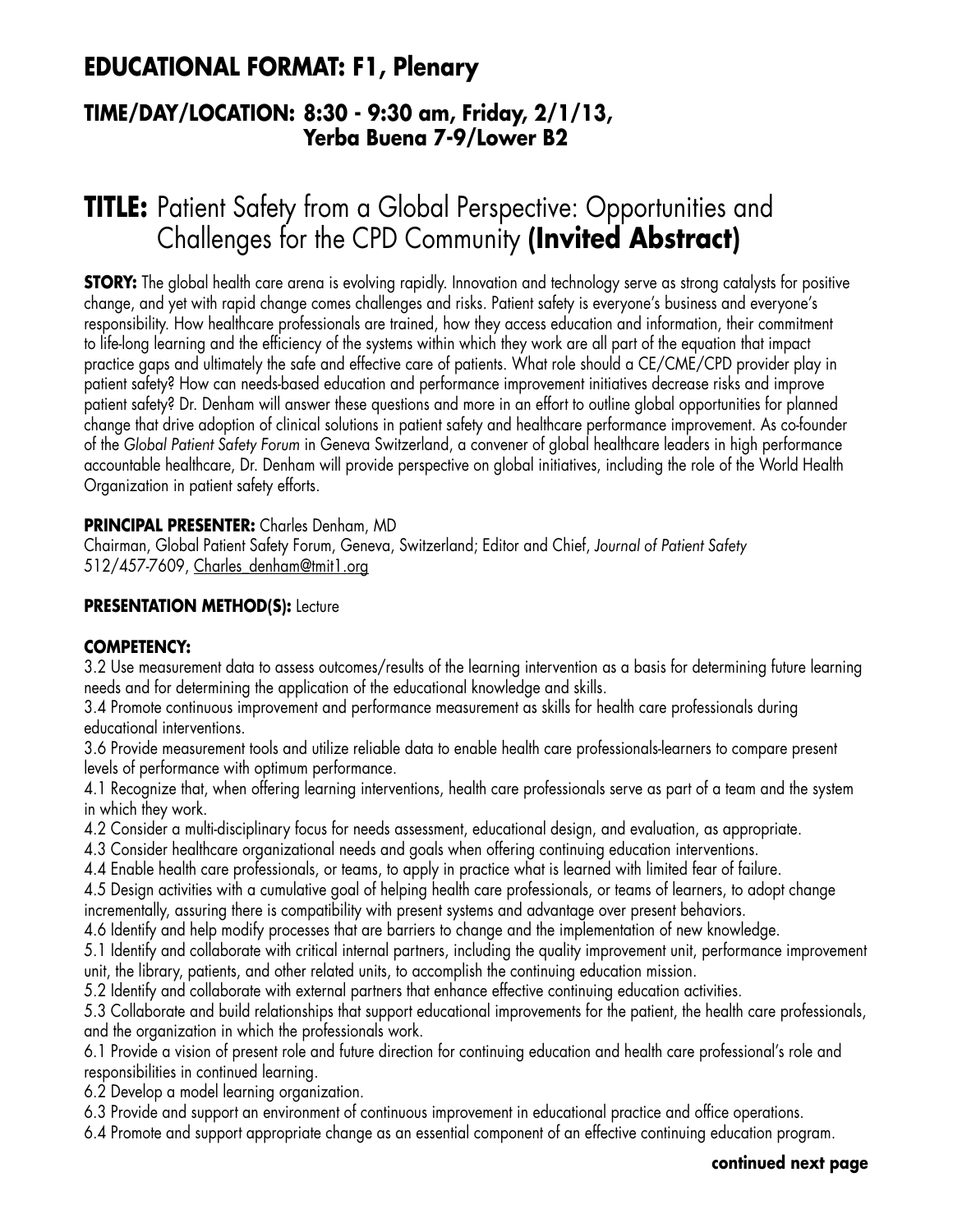# **F1, Plenary continued**

**CONTENT AREA:** 6. Innovations to improve the provision of patient care will become the best practices of the future.

**TARGET AUDIENCE:** All

**MEMBER SECTIONS:** All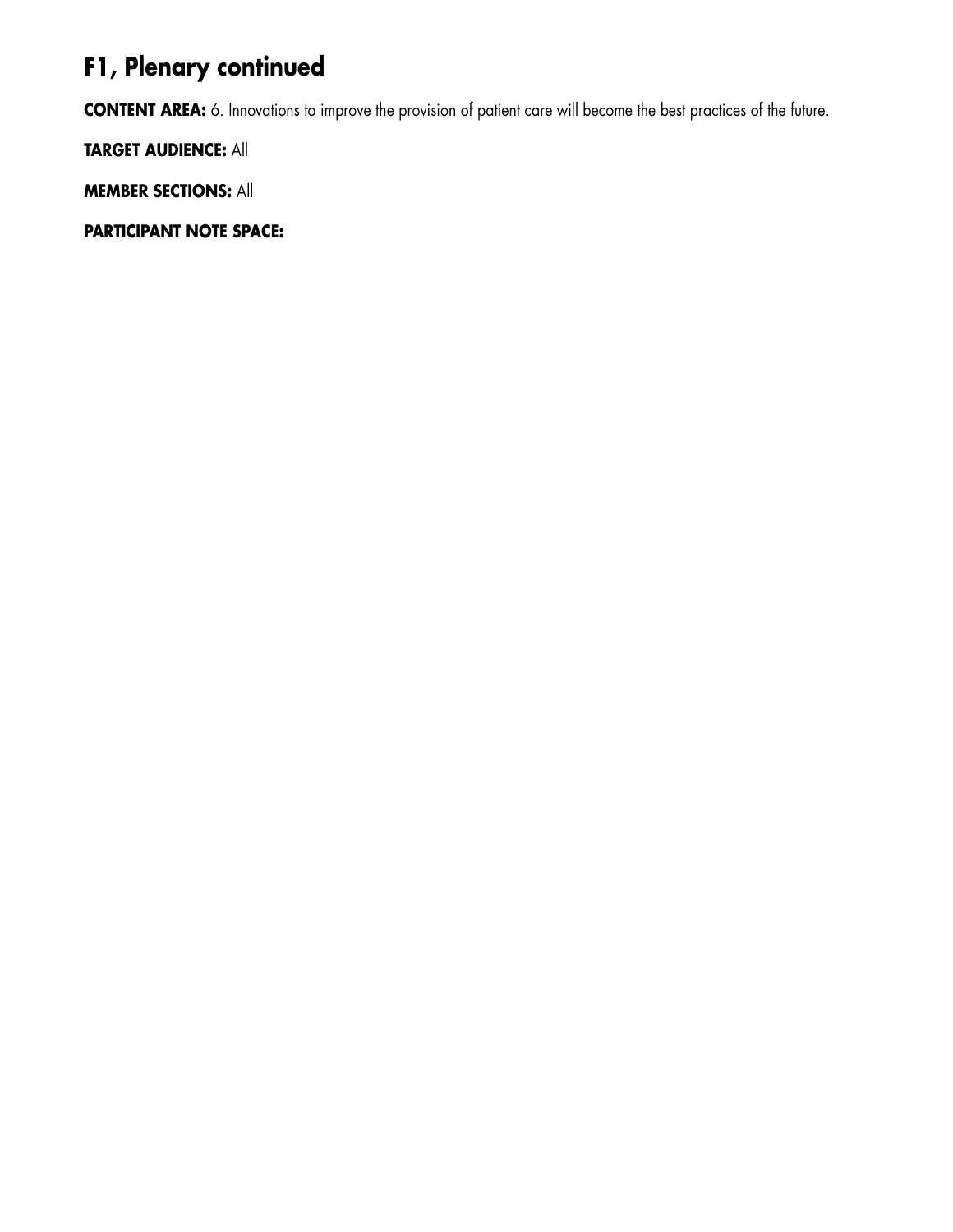## **EDUCATIONAL FORMAT: F2, Intensive**

## **TIME/DAY/LOCATION: 10:00 am - 12:15 pm, Friday, 2/1/13, Foothill G/2nd**

# **TITLE:** A Practical How-To: Integrating Simulation-Based Education into Your CME/CE Activities

**PRINCIPAL PRESENTER:** Ed Dellert, RN, MBA, CCMEP American College of Chest Physicians, 847/498-8333, edellert@chestnet.org

**CO-PRESENTER:** Marguerite Dupre, MD College des medecins du Quebec, 514/933-4411, ext. 5299, mdupre@cmq.org

**CO-PRESENTER:** Chad Jackson, MS, RRT, CHT, CCMEP American College of Chest Physicians, 847/922-8676, cjackson@chestnet.org

**CO-PRESENTER:** Francois Goulet, MD College des medecins du Quebec, 514/933-4441, ext. 5237, fgoulet@cmq.org

## **FACILITATOR/PARTICIPATOR:**

Johanne Thiffault, MSc College des medecins du Quebec, 514/933-4441, ext. 5240, jthiffault@cmq.org

PRESENTATION METHOD(S): This case-based presentation will include slides, video clips and discussion to illustrate the potential for simulation-based education – from needs assessment to skills assessment in CME/CE activities.

**COMPETENCY:** 2.5 - Translate health care professionals' needs into measureable objectives. 3.6 - Provide measurement tools and utilize reliable data to enable health care learners to compare present levels of performance with optimum performance.

**CONTENT AREA:** 3. The ever-changing landscape of physician specialty certification and licensure will drive changes in the design and delivery of continuing education.

1. Inter-professional and/or team-based learning and care requires application of effective communication and interpersonal skills to facilitate partnering with appropriate organizations.

**LEARNER PERCEIVED NEEDS:** 3. Needs Assessments – from how to design and interpret needs assessments to how to better glean true practice gaps and performance measures.

6. Technology – from use of innovative technology (IT) in organizations to use of it to deliver information, from social media and web education and innovation for engagement.

## **TARGET AUDIENCE:** All

## **MEMBER SECTIONS:** All

## **OBJECTIVES:**

- 1. Discuss the importance of simulation-based education to assess clinical skills, enhance communication skills, and design activities to improve learning outcomes
- 2. Identify simulation activities to improve learning outcomes
- 3. Discuss simulation-based learning strategies
- 4. Outline the key-features approach used in the SOI
- 5. Create a plan to use simulation-based learning strategies

## **RECOMMENDED RESOURCES:**

- 1. Issenberg, S.B., Scalese, R.J. (2007). Best Evidence Medical Education on High Fidelity Simulation: What Clinicians Need to Know. Clinical Teacher(4) 73-77.
- 2. Moores, L., Dellert, E., Bauman, M. & Rosen, M. (2009). Effectiveness of continuing medical education: Amercian College of Chest Physician evidence-based educational guidelines. Chest 135(3 suppl) p. 1-75.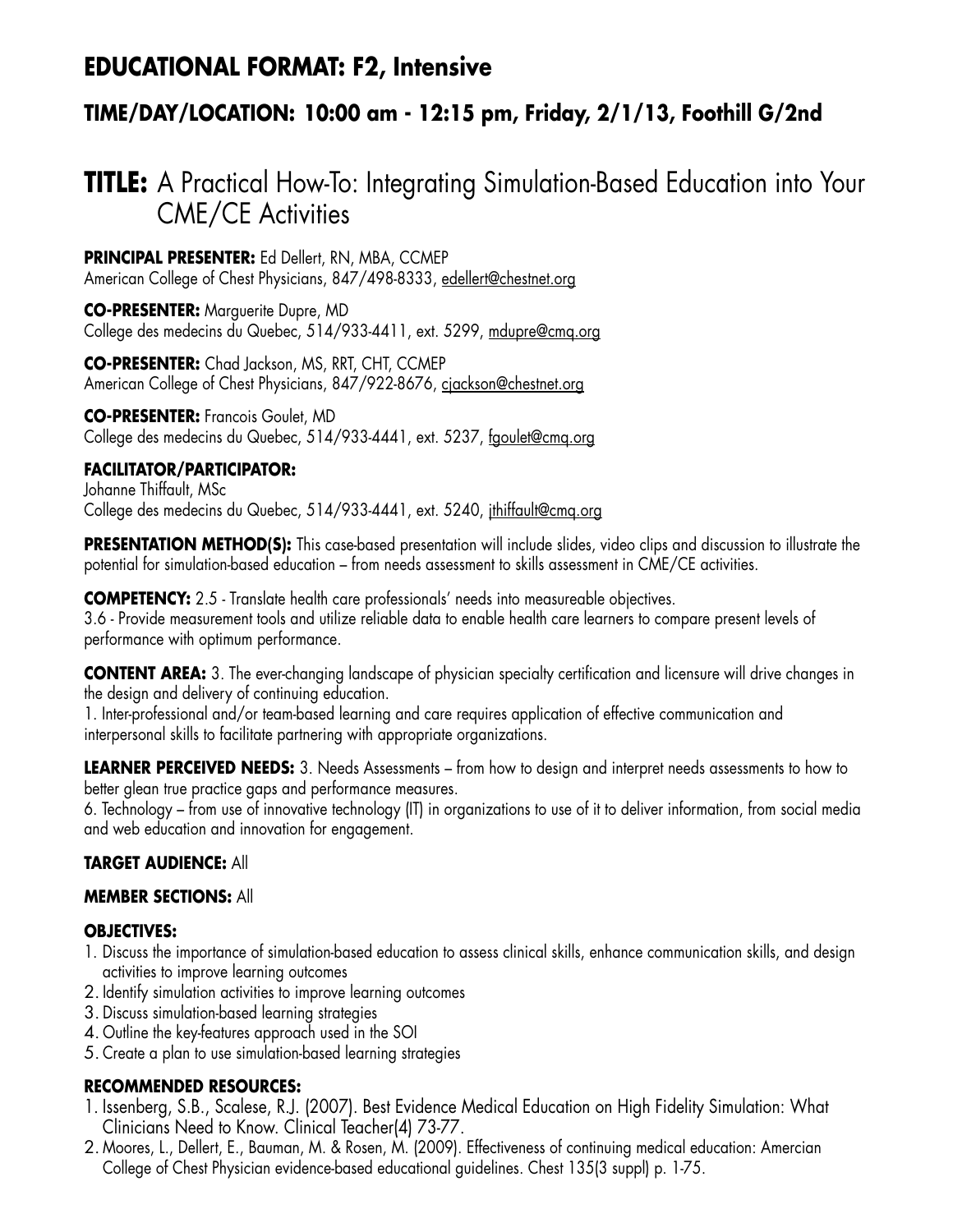## **EDUCATIONAL FORMAT: F3, Breakout**

## **TIME/DAY/LOCATION: 10:00 - 11:00 am, Friday, 2/1/13, Yerba Buena 7-9/Lower B2**

# **TITLE:** Using Technology: An Introduction to Content Tools

**STORY:** Are you looking for new and innovative ways to deliver health education content? Do you want to try and use technology to connect your learners with content, but don't know where to start? This session, which is sponsored and facilitated by the ACEHP Technology Committee, will provide hands-on walk-throughs of some of the most popular technology-based content tools. With so many choices and options out in the tech marketplace, it can feel overwhelming to try and figure out what to use, and how to use it. We'll start by examining best practices in the use of blogs to support continuing education, and move on to examining how crowd-sourced solutions like wikis can add value and user-interaction to your educational offerings. We'll also show a number of different ways QR codes can be used directly and indirectly in support of your activities, and discuss how you can best leverage distribution tools like SlideShare and YouTube. This is a hands-on workshop, so everyone is encouraged to bring their own laptops, tablets, and smart phones, and learn and practice along with us as we jump from tool to tool during the session.

## **PRINCIPAL PRESENTER:** Scott Bradbury, MS

American Academy of Pediatrics, 847/434-7147, sbradbury@aap.org

**CO-PRESENTER:** Olivier Petinaux, MS American College of Surgeons, 312/202-5375, opetinaux@facs.org

**CO-PRESENTER:** Ben Clark, MS American Society of Clinical Oncology, 571/483-1418, ben.clark@asco.org

**CO-PRESENTER:** Jeremy Lundberg, MSSW DLC Solutions LLC, 267/234-7401, jlundberg@dlc-solutions.com

## **PRESENTATION METHOD(S):** Workshop

**COMPETENCY:** 2.9 - Provide interactive learning and opportunities to practice skills that lead to change in health care professionals' performance.

**CONTENT AREA:** 2. New technologies are vital to facilitate delivery of performance improvement activities.

**LEARNER PERCEIVED NEEDS:** 6. Technology – from use of innovative technology (IT) in organizations to use of it to deliver information, from social media and web education and innovation for engagement.

## **TARGET AUDIENCE:** Beginners

## **MEMBER SECTIONS:** All

## **OBJECTIVES/OUTCOMES:**

- 1. Describe how blogs and wikis can be used to enhance and support CME
- 2. Create a QR code and link content to it in support of learners accessing additional content
- 3.List 3 ways you can create and serve multimedia content to users through sites like YouTube or iTunes U
- 4. Create an account on SlideShare and post content to the site

## **RECOMMENDED RESOURCES:**

- 1. Introduction to Blogging: http://codex.wordpress.org/Introduction to Blogging
- 2. About YouTube: http://www.youtube.com/t/about\_youtube
- 3.Wikipedia: http://en.wikipedia.org/wiki/Wikipedia
- 4. QR Codes: http://en.wikipedia.org/wiki/QR\_codes
- 5.What is SlideShare? http://www.slideshare.net/tour
- 6. About iTunesU: http://www.apple.com/education/itunes-u/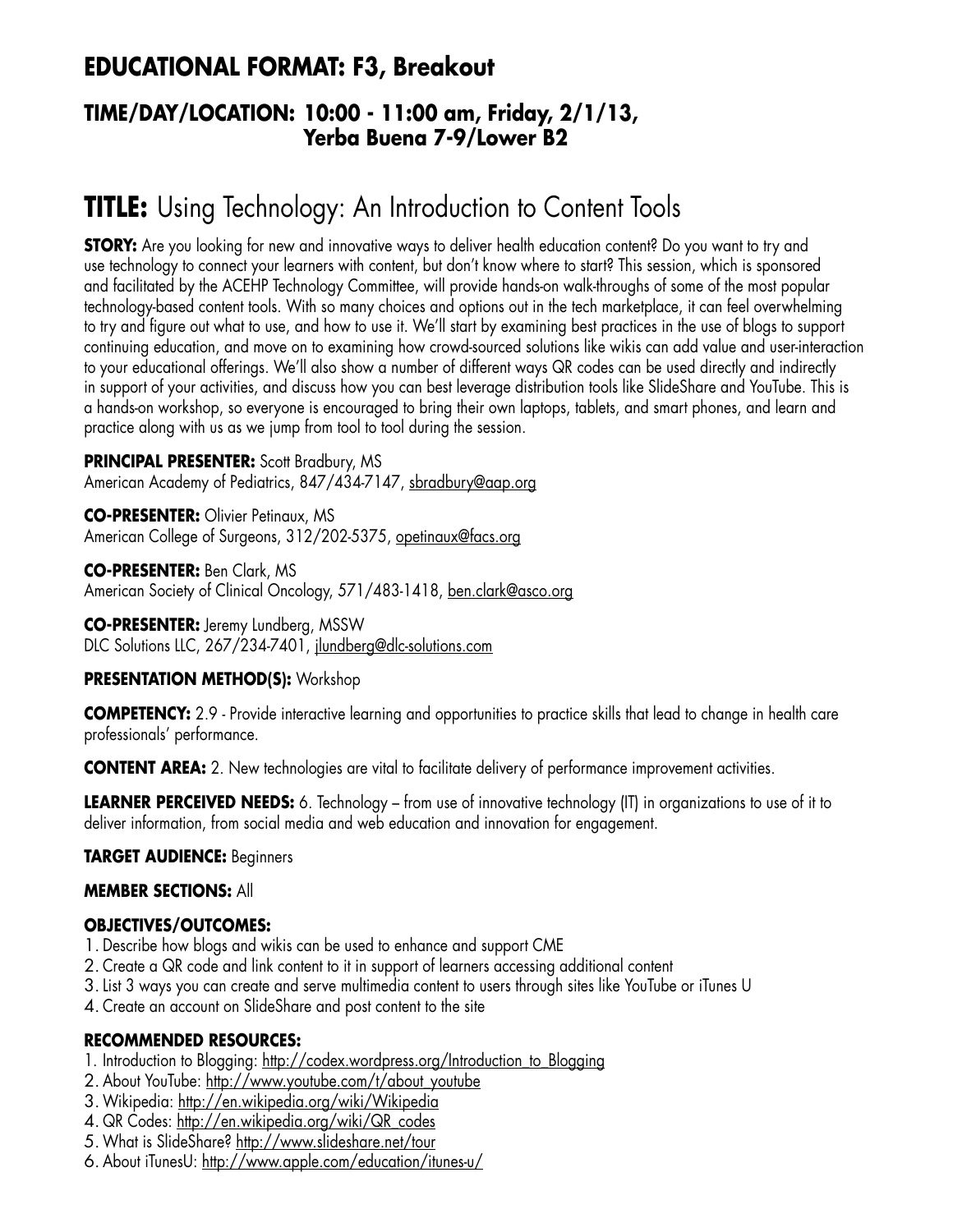## **EDUCATIONAL FORMAT: F4, Breakout**

## **TIME/DAY/LOCATION: 10:00 - 11:00 am, Friday, 2/1/13, Yerba Buena 1-2/Lower B2**

# **TITLE:** Global Opportunities: A Case for Collaboration **(Presentation cohosted by Alliance for Continuing Education in the Health Professions [Alliance] and Global Alliance for Medical Education [GAME])**

**STORY:** As the community of CPD professionals continues to expand globally, interest in collaborating across countries, and across provider groups continues to grow. The Alliance for Continuing Education in the Health Professions and the Global Alliance for Medical Education have a long standing relationship, with a solid base of common members. This interactive session facilitated by both organizations' leadership will share examples of global expansion of CE/CME/CPD programs, identify partnership strategies and introduce participants to a number of resources and opportunities to engage more globally.

**PRINCIPAL PRESENTER:** Robert Galbraith, MD

President, Global Alliance for Medical Education, 215/590-9834, rgalbraith@nbme.org

**CO-PRESENTER:** Maureen Doyle-Scharff, MBA Vice President, Global Alliance for Medical Education, 740/815-9870, maureen.doyle-scharff@pfizer.com

**CO-PRESENTER:** Damon Marquis, MA President, Alliance for Continuing Education in the Health Professions, 312/202-5813, dmarquis@sts.org

**CO-PRESENTER:** Jack Kues, PhD

Vice President, Alliance for Continuing Education in the Health Professions, 513/558-3196, kuesjr@uc.edu

**PRESENTATION METHOD(S):** Interactive Discussion

## **COMPETENCY:**

2.6 Consider the learning environment, select and apply learning formats that are effective for health care professionals learning and meeting the expected outcome.

2.12 Offer consultation within health care professionals' organizations to identify goals for education that are specific to the practice and are measureable.

3.6 Provide measurement tools and utilize reliable data to enable health care professionals-learners to compare present levels of performance with optimum performance.

**CONTENT AREA:** Activities must be designed with a cumulative goal of helping physicians, or teams of learners, to adopt change incrementally, assuring there is compatibility with present systems and advantage over present behaviors.

## **TARGET AUDIENCE:** All

## **MEMBER SECTIONS:** All

## **RECOMMENDED RESOURCES:**

1. ACEHP website, www.acehp.org

2. GAME website, www.game-cme.org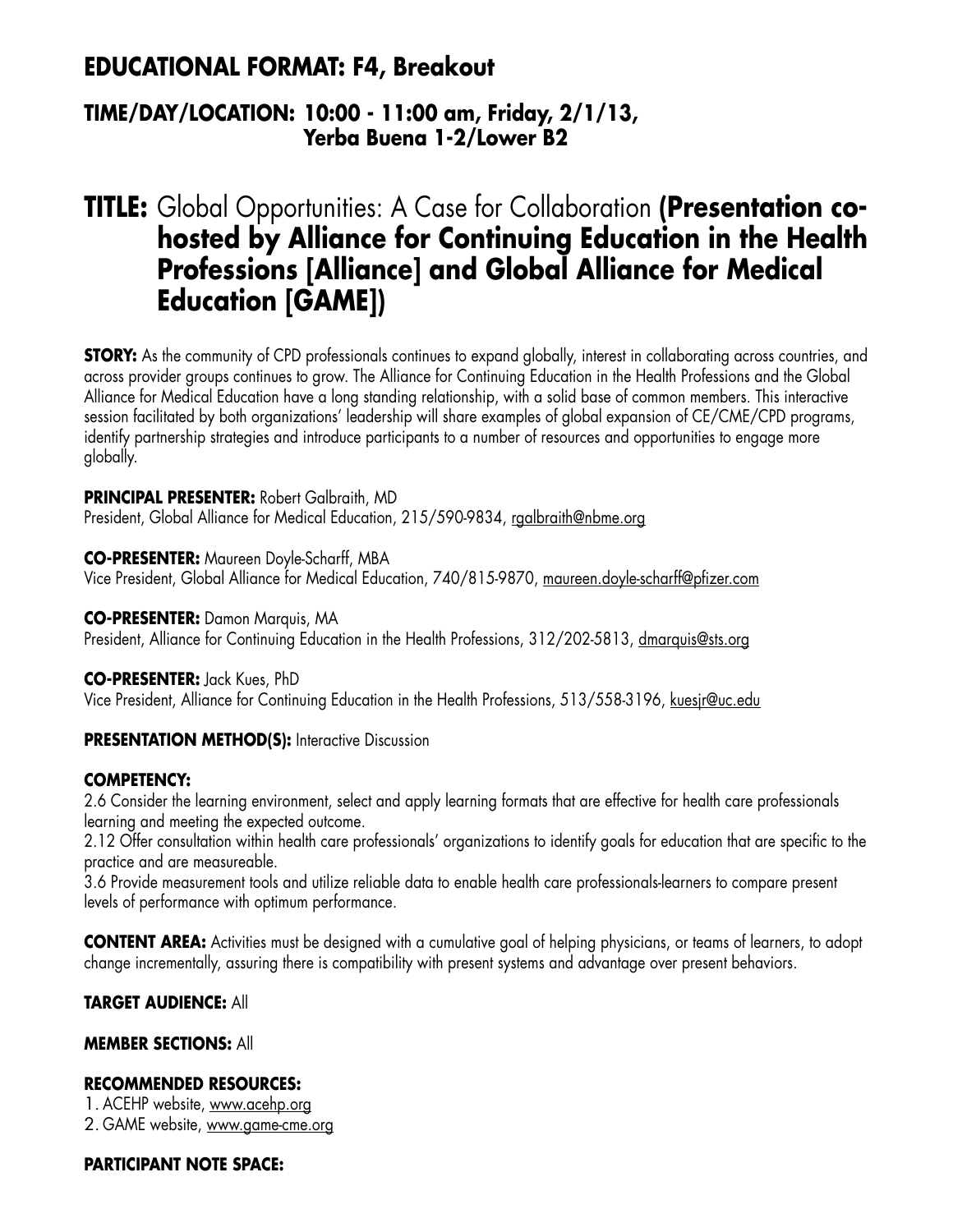## **EDUCATIONAL FORMAT: F5, Breakout**

## **TIME/DAY/LOCATION: 10:00 - 11:00 am, Friday, 2/1/13, Yerba Buena 3-4/Lower B2**

# **TITLE:** A Dashboarding Journey: Outcomes for Activities and Programs

**PRINCIPAL PRESENTER:** Andrea Thrasher, MEd Cincinnati Children's Hospital Medical Center, 513/803-0689, andrea.thrasher@cchmc.org

**CO-PRESENTER:** Laura Werts, MS Cincinnati Children's Hospital Medical Center, 513/636-1826, laura.werts@cchmc.org

**PRESENTATION METHOD(S):** Dissemination of research/findings; Small group

**COMPETENCY:** 3.3 - Use data to assess the performance of the health care professionals' office in meeting its mission and organizational goals.

**CONTENT AREA:** 4. Changes in accreditation, regulation, certification, and other forces impacting providers require ongoing development of the continuing education professional staff.

**LEARNER PERCEIVED NEEDS:** 9. Organizational Strategy – from how to engage in inter-professional learning to collaboration with other organizations, from strategic planning to change in educational environments.

**TARGET AUDIENCE:** Beginners

## **MEMBER SECTIONS:** All

## **OBJECTIVES/OUTCOMES:**

- 1. Describe what a dashboard is and potential usefulness
- 2. Contemplate creating a dashboard for his/her program
- 3. Identify decision points in the process of creating a dashboard
- 4. Brainstorm data categories to report
- 5. Identify thresholds for data that will reported

**RECOMMENDED RESOURCES:** Using conditional formatting in Microsoft Excel - http://blogs.office.com/b/microsoftexcel/archive/2012/02/27/conditional-formatting-rules-simplified.aspx.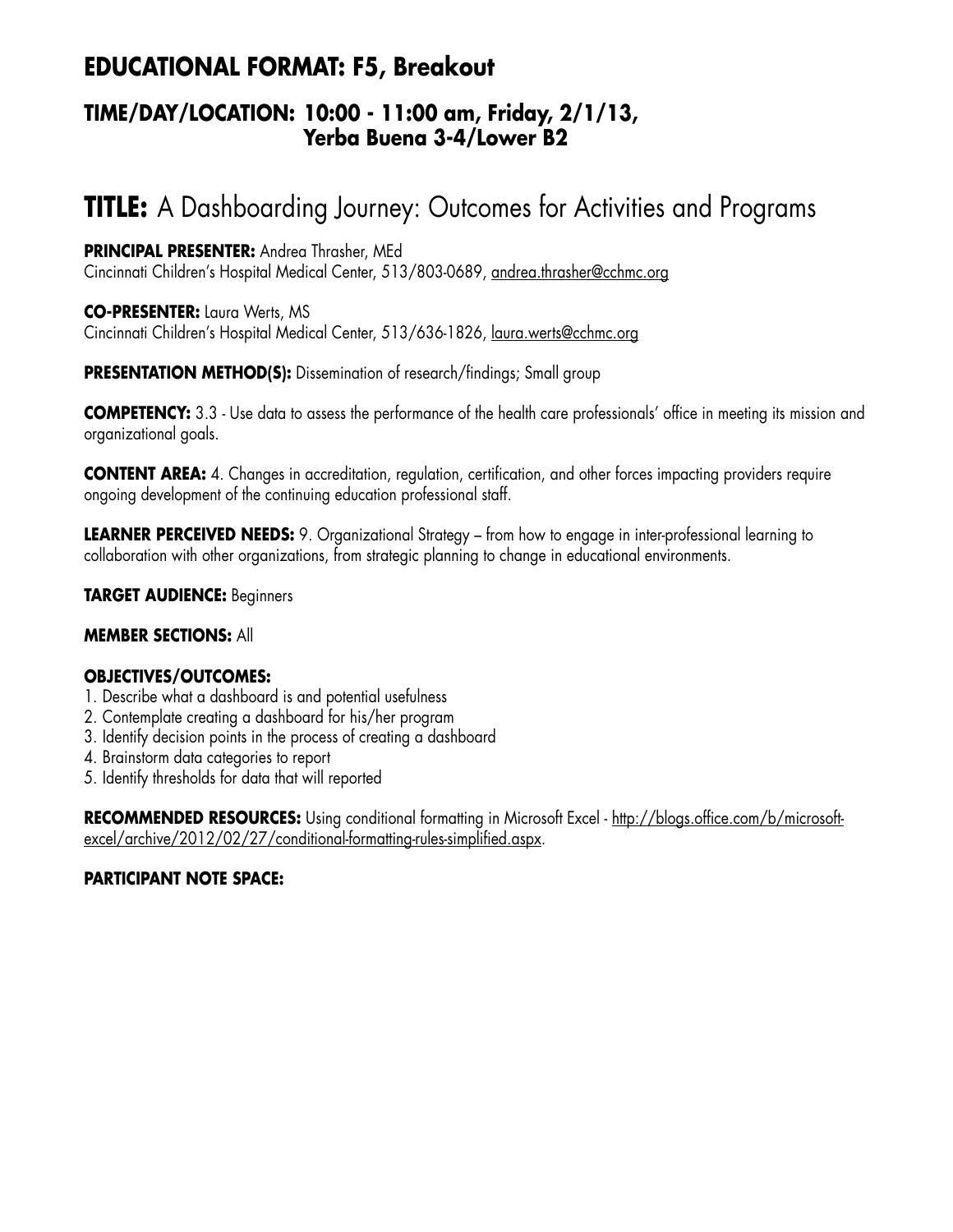## **EDUCATIONAL FORMAT: F6, Breakout**

## **TIME/DAY/LOCATION: 10:00 - 11:00 am, Friday, 2/1/13, Yerba Buena 5-6/Lower B2**

# **TITLE:** Aligning With a Competency-Based Curriculum: ACC's Journey Year 2

**STORY:** In 2011, ACC embarked on a journey to transform hundreds of hours of educational programming – annual meeting, live learning programs, online education – into a fully integrated performance improvement and lifelong learning system driven entirely by a competency-based curriculum. The ultimate vision, which ACC hopes to achieve over several years, is an educational portfolio that is fluid and adaptive, constantly informed by monitoring multiple data sources and performance outcomes. Last year, we shared with you our initial plans and how we thought our efforts would unfold in 2012. This year we'll highlight our tales from the front lines of implementation. Why come to this session? You'll get firsthand advice on "what's working" and "what's not". You'll see unique tools and process flow techniques developed to move us forward. You'll understand how we adjusted planning models to build support among physician thought leaders. You'll hear where we intend to go next!

## **PRINCIPAL PRESENTER:** Janice Sibley, MS, MA

American College of Cardiology, 202/375-6385, jsibley@acc.org

**CO-PRESENTER:** Marcia Jackson, PhD CME By Design, 803/854-9034, marcia.jackson@cmebydesign.com

**CO-PRESENTER:** Joseph Green, PhD Professional Resource Network, Inc., 919/918-4999, prn.jgreen@mindspring.com

## **PRESENTATION METHOD(S):** Case study

**COMPETENCY:** 8.2 - Continually improve educational performance of the continuing education program through professional development.

**CONTENT AREA:** 5. Activities must be designed with a cumulative goal of helping physicians, or teams of learners, to adopt change incrementally, assuring there is compatibility with present systems and advantage over present behaviors.

**LEARNER PERCEIVED NEEDS:** 4. Outcomes and Research – from data gathering and analysis to designing activities with outcomes in mind to understanding what Moore really means.

#### **TARGET AUDIENCE:** Non-beginners

**MEMBER SECTIONS: Medical Specialty Societies** 

## **OBJECTIVES/OUTCOMES:**

- 1. Link identified knowledge/performance gaps with competency statements
- 2. Design processes for translating competencies into outcomes-based curriculum
- 3. Evaluate staffing structure necessary for successful curriculum planning
- 4. Describe activity planner and faculty mentoring requirements for rollout
- 5. Apply lessons learned on competency-based curriculum development

**RECOMMENDED RESOURCES:** Moore, D.E., Green, J.S., and Gallus, H.A. (2009) Achieving Desired Results and Improved Outcomes: Integrating Planning and Assessment Throughout Learning Activities. JCEHP, 29(1):1-15.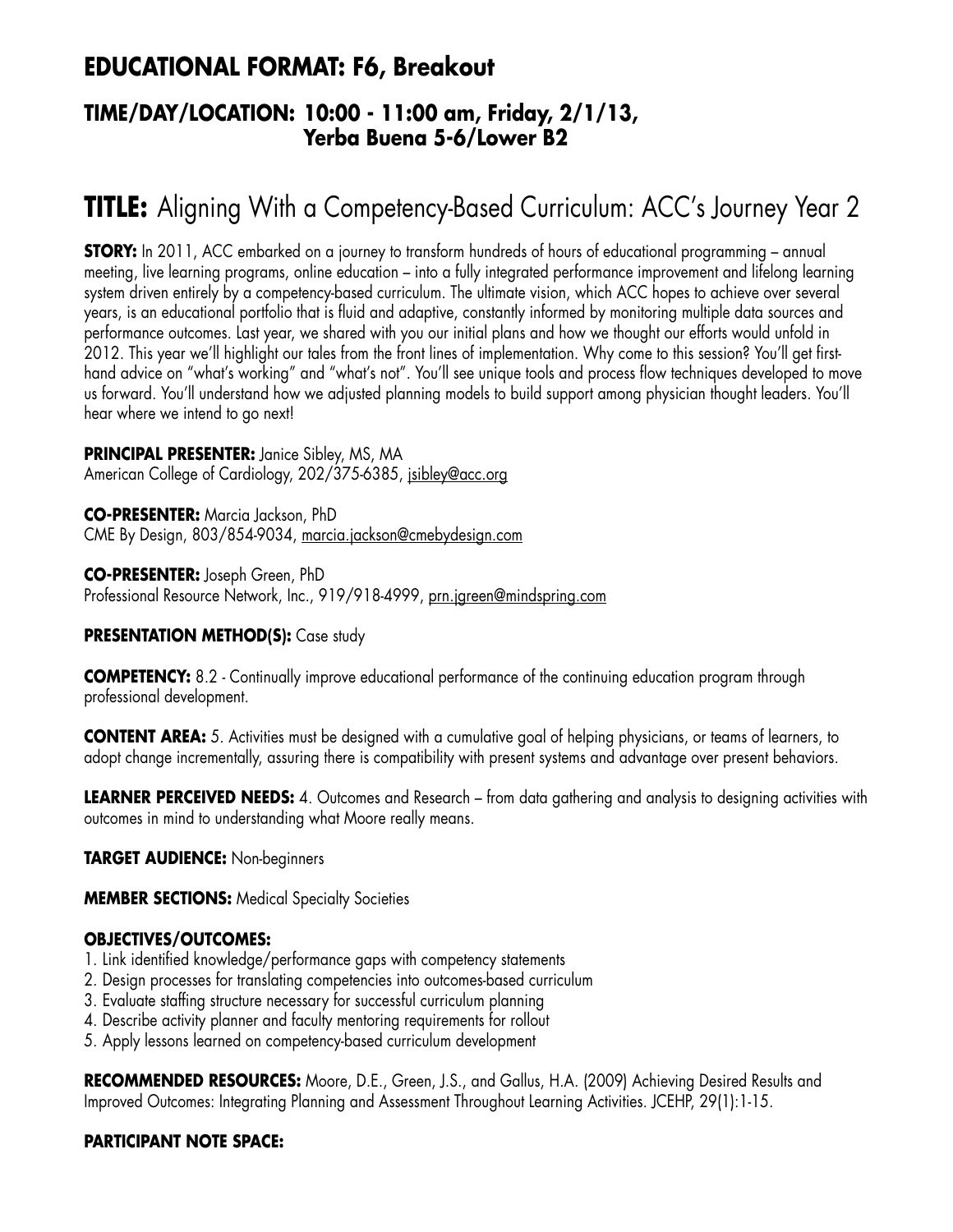**EDUCATIONAL FORMAT: F7, Breakout (Cancelled)**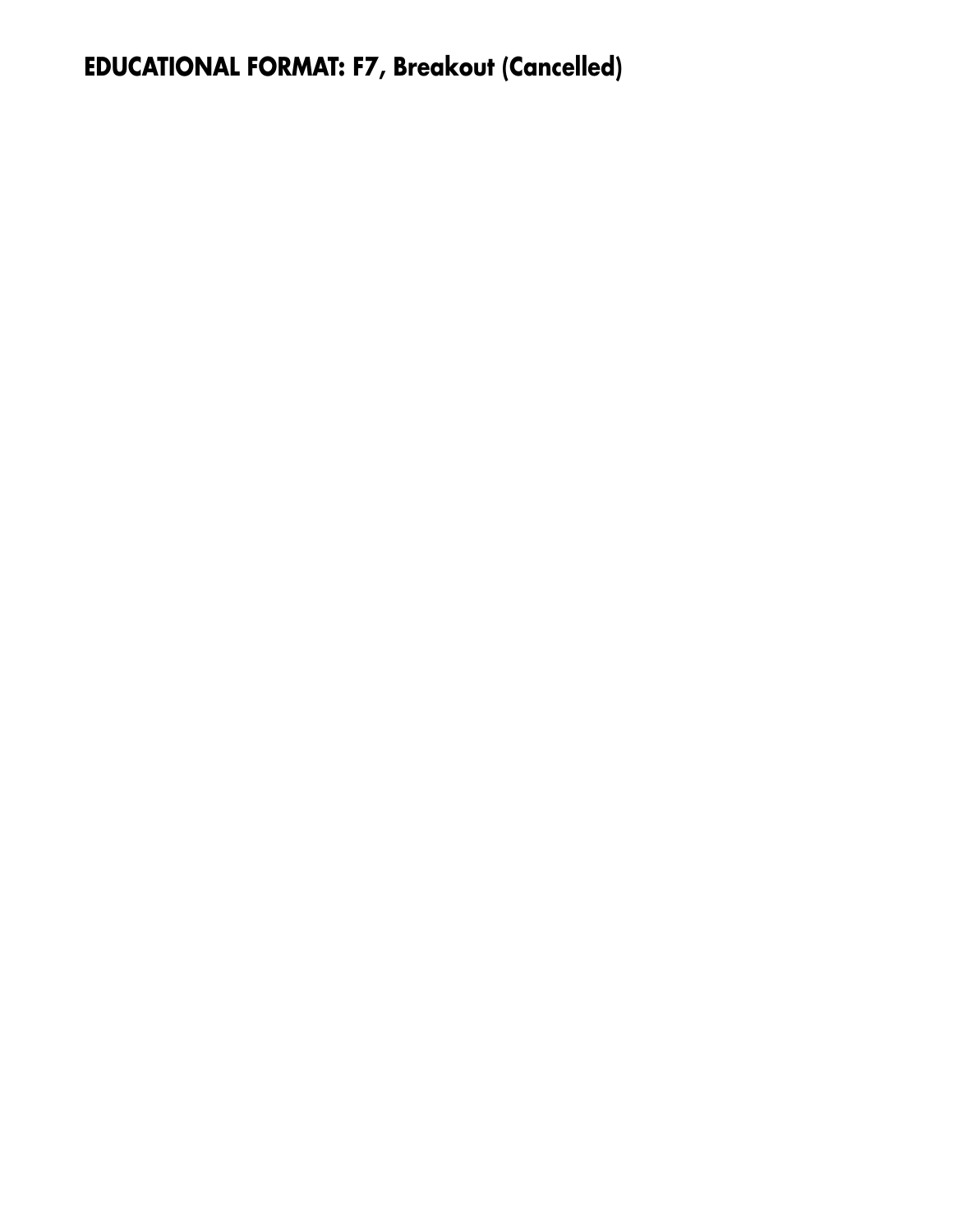## **EDUCATIONAL FORMAT: F8, Breakout**

## **TIME/DAY/LOCATION: 10:00 - 11:00 am, Friday, 2/1/13, Yerba Buena 10-11/Lower B2**

## **TITLE:** Enabling, Implementing and Evaluating Learner Self-Assessments and Self-Directed Curricula

**PRINCIPAL PRESENTER:** Kathleen Geissel, PharmD Medscape, LLC, 609/371-8101, kgeissel@medscape.net

**CO-PRESENTER:** Jennifer Boyd, MBA, CCMEP PVI, PeerView Institute for Medical Education, 917/282-2251, jennifer.boyd@peerviewnetwork.com

**CO-PRESENTER:** Alex Norbash, MD American Roentgen Ray Society, 617/638-6610, alex.norbash@bmc.org

**CO-PRESENTER:** Keri Sperry American Roentgen Ray Society, 703/858-4315, education@arrs.org

**CO-PRESENTER:** Caroline Robinson, PhD CE Outcomes, LLC, 205/259-1077, caroline.robinson@ceoutcomes.com

**PRESENTATION METHOD(S):** Dissemination of research/findings; Case study; Panel discussion

**COMPETENCY:** 2.3 - Facilitate health care professionals' self-assessment, self-directed learning, and evaluation using appropriate data.

**CONTENT AREA:** 8. Engage in self-assessment, identify gaps in knowledge/practice, and design an individual learning plan for ongoing improvement.

## **LEARNER PERCEIVED NEEDS:**

3. Needs Assessments – from how to design and interpret needs assessments to how to better glean true practice gaps and performance measures.

 6. Technology – from use of innovative technology (IT) in organizations to use of it to deliver information, from social media and web education and innovation for engagement.

## **TARGET AUDIENCE:** All

## **MEMBER SECTIONS:** All

#### **OBJECTIVES:**

- 1. Create and implement tools to assess current physician knowledge gaps utilizing existing enduring materials
- 2. Design education that is personalized to individual learner's needs
- 3. Identify strategies for self-directed performance-based initiatives
- 4. Assess the benefits, drawbacks & impact of tailored CME

## **RECOMMENDED RESOURCES:**

1. Moore DE Jr, Green JS, Gallis HA. Achieving desired results and improved outcomes: integrating planning and assessment throughout learning activities. J Contin Educ Health Prof. 2009 Winter;29(1):1-15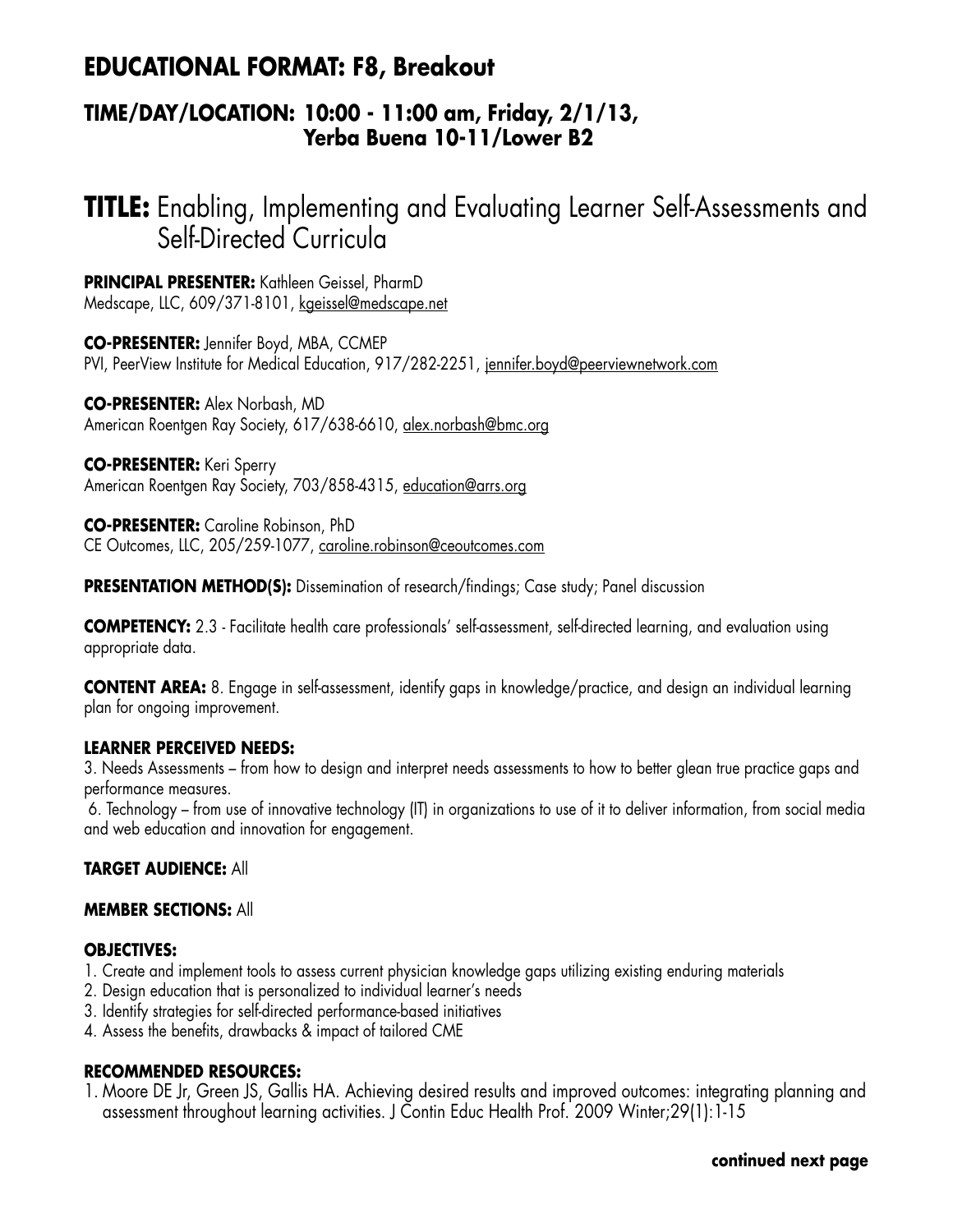## **F8, Breakout continued**

- 2. Davis DA, O'Brien MA, Freemantle N, et al. Impact of formal continuing medical education. Do conferences, workshops, rounds, and other traditional continuing education activities change physician behavior or health care outcomes? JAMA 1999;282: pp. 867-874.
- 3. "Comparison of Vignettes, Standardized Patients, and Chart Abstraction: A Prospective Validation Study of 3 Methods for Measuring Quality" , John W. Peabody, MD, PhD; Jeff Luck, MBA, PhD; Peter Glassman, MBBS, MSc; Timothy R. Dresselhaus, MD, MPH; Martin Lee, PhD., JAMA. 2000;283:1715-1722.
- 4. Davis DA, Mazmanian PE, Fordis M, Van Harrison R, Thorpe KE, Perrier L. Accuracy of physician self-assessment compared with observed measures of competence: a systematic review. JAMA. 2006 Sep 6;296(9):1094-102
- 5. Hawkins, R, Kreuter, M, Resnicow, K, Fishbein, M, Dijkstra, A. Understanding tailoring in communicating about health. Health Educ. Res. 2008; 23:454-466.
- 6. Parboosingh J. Role of self-assessment in identification of learning needs. Journal of Continuing Education in the Health Professions, 18: 213–219.
- 7. Perkins MB, et al. Applying theory-driven approaches to understanding and modifying clinicians' behavior: what do we know? Psychiatr Serv. 2007 Mar; 58(3):342-8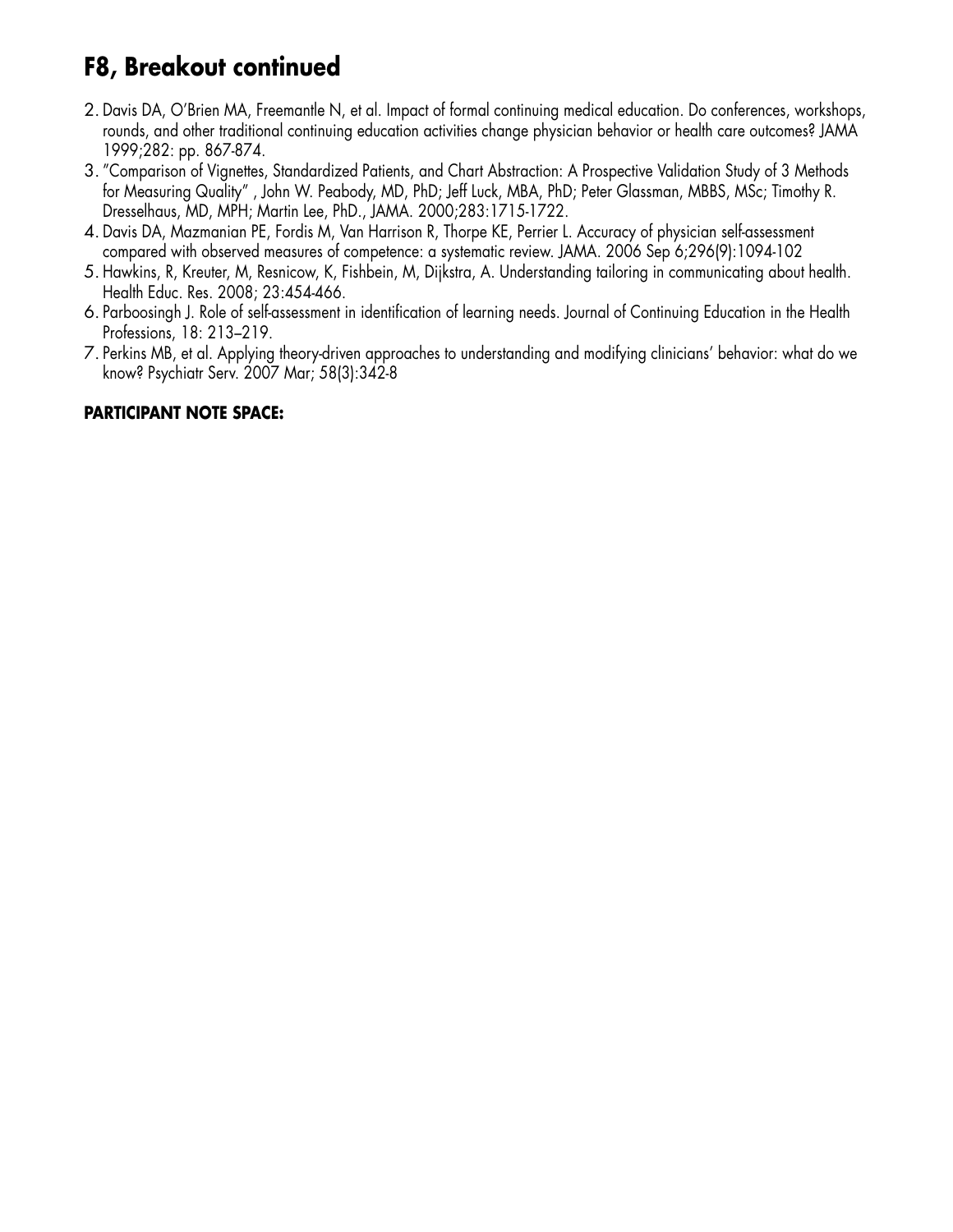## **EDUCATIONAL FORMAT: F9, Breakout**

## **TIME/DAY/LOCATION: 10:00 - 11:00 am, Friday, 2/1/13, Yerba Buena 12-13/Lower B2**

# **TITLE:** Equitable Health QI CME: The EBAN Experience

**STORY:** Can CME be used to improve population health? Really? How do you do that? Join in an interactive session with Carl Patow and Deb Bryan, and learn how quality improvement, community members, health professionals and theater were mixed to create an award winning CME event! We'll have movies, conversations, panel discussions and presentations. You'll learn how your organization can improve care for ethnic communities in a nifty new way. Improved health, new community relationships, better health professional communication. It's all here. Join us!

**PRINCIPAL PRESENTER:** Carl Patow, MD, MPH HealthPartners Institute for Medical Education, 952/883-7185, carl.a.patow@healthpartners.com

**CO-PRESENTER:** Debra Bryan, MEd HealthPartners Institute for Medical Education, 952/883-7185, debra.j.bryan@healthpartners.com

**PRESENTATION METHOD(S):** Dissemination of research/findings

**COMPETENCY:** 3.6 - Provide measurement tools and utilize reliable data to enable health care learners to compare present levels of performance with optimum performance.

**CONTENT AREA:** 1. Inter-professional and/or team-based learning and care requires application of effective communication and interpersonal skills to facilitate partnering with appropriate organizations.

**LEARNER PERCEIVED NEEDS:** 7. Performance Improvement (PI)/Quality Improvement – from basics of PI and assistance with engaging learners in PI/QI process to PI/QI measurements.

**TARGET AUDIENCE:** Non-beginners

## **MEMBER SECTIONS:** All

## **OBJECTIVES/OUTCOMES:**

- 1. Describe how to include community members in CME
- 2. Plan a CME activity that includes QI and health data
- 3. Understand the use of filmed stories to improve care
- 4. Outline a basic year-long plan for a QI collaborative
- 5. Cite the advantages of a year-long format in care redesign

## **RECOMMENDED RESOURCES:**

- 1. www.EBANexperience.com
- 2. The Breakthrough Series: IHI's Collaborative Model for Achieving Breakthrough Improvement. IHI Innovation Series white paper. Boston: Institute for Healthcare Improvement; 2003.

**FINANCIAL OR IN-KIND SUPPORT:** Pfizer Medical Education Group provided partial support for this activity. There was no influence from the grantor on the content of the activity.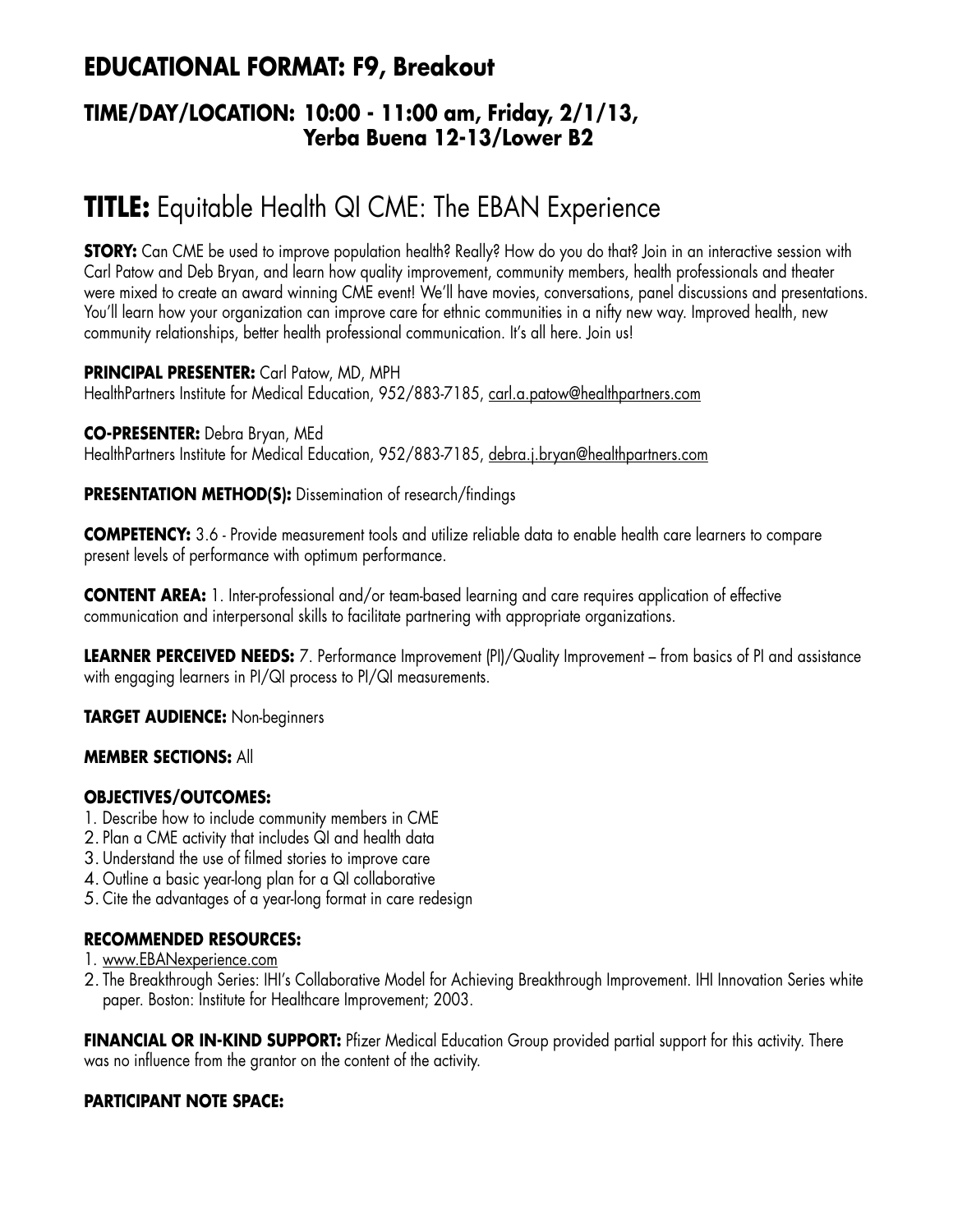## **EDUCATIONAL FORMAT: F10, Breakout**

## **TIME/DAY/LOCATION: 10:00 - 11:00 am, Friday, 2/1/13, Yerba Buena 14-15/Lower B2**

# **TITLE:** CME Program PI: Partnering with Quality to Improve RSS Outcomes

**STORY:** CME Providers are constantly improving the quality of healthcare by providing various types of educational activities using multiple methods of delivery. These activities must be routinely evaluated for process and procedural changes while continuing to complete everyday tasks. This can be challenging. This presentation will explain how we overcame some of the challenges. With the help of our hospital's Quality Improvement coaches, our office designed a PI project to improve our processes and procedures around the planning and implementation of Regularly Scheduled Series.

#### **PRINCIPAL PRESENTER:** Adrienne Ross, MEd

University of South Carolina SOM-Palmetto Health Richland CME Org, 803/434-4211, adrienne.ross@uscmed.sc.edu

#### **CO-PRESENTER:** Teri Evans, CCMEP

University of South Carolina SOM-Palmetto Health Richland CME Org, 803/434-4211, teresa.evans@uscmed.sc.edu

## **PRESENTATION METHOD(S):** Case study

**COMPETENCY:** 7.5 - Develop a management culture of the office reflecting a collaborative, service oriented, continuous improvement system that meets the needs of the health care professionals served, the organization of the CE program, and the accreditation standards.

**CONTENT AREA:** 8. Engage in self-assessment, identify gaps in knowledge/practice, and design an individual learning plan for ongoing improvement.

**LEARNER PERCEIVED NEEDS:** 7. Performance Improvement (PI)/Quality Improvement – from basics of PI and assistance with engaging learners in PI/QI process to PI/QI measurements.

## **TARGET AUDIENCE:** All

## **MEMBER SECTIONS:** All

## **OBJECTIVES/OUTCOMES:**

- 1. Implement continuous quality improvement techniques
- 2. Reflect on CME program with an eye for improvement
- 3. Improve CME Program through application QI/PI principles

**RECOMMENDED RESOURCES:** The Improvement Guide: A Practical Approach to Enhancing Organizational Performance. GJ Langley, RD Moen, KM Nolen, TW Nolan, CL Norman, LP Provost.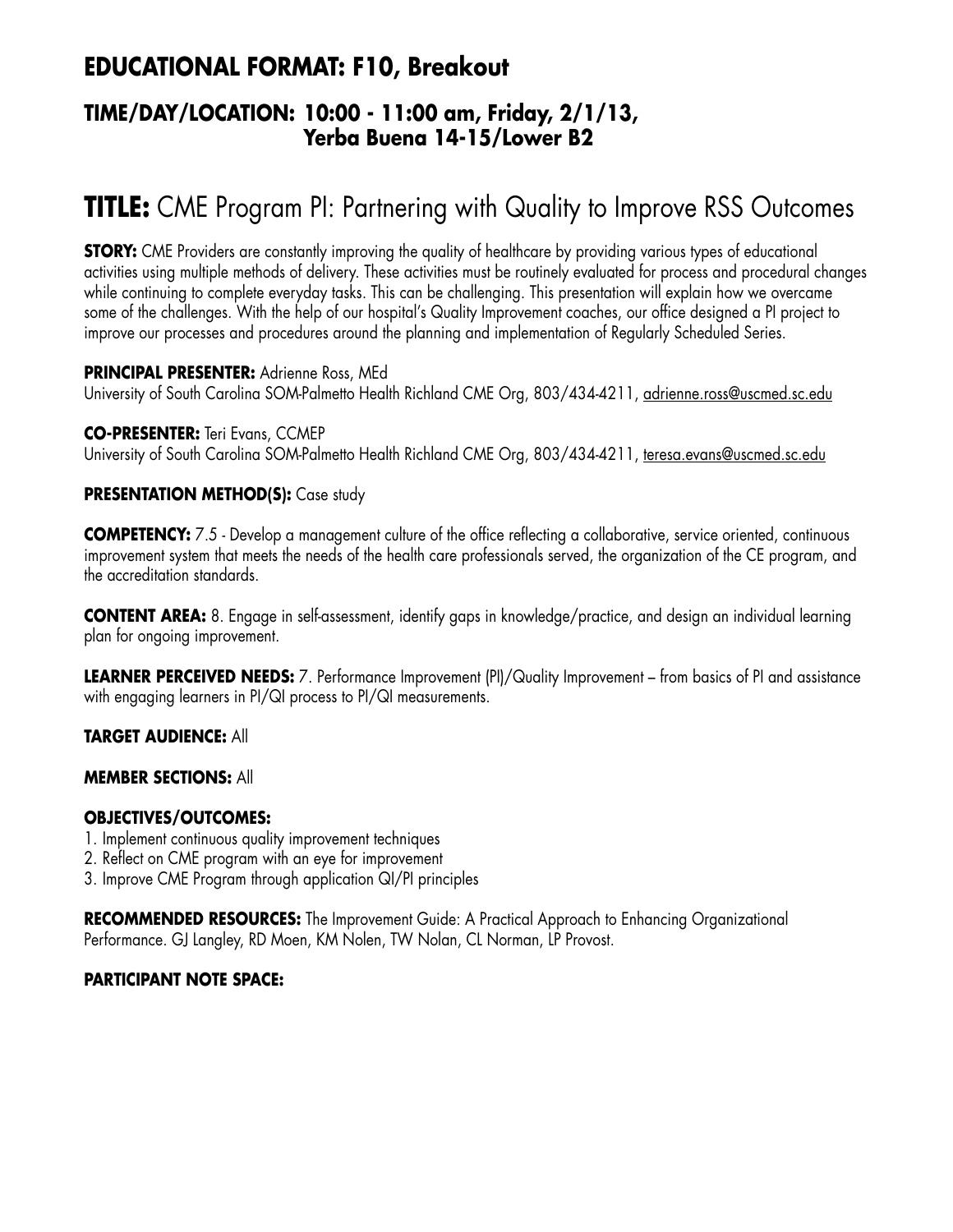## **EDUCATIONAL FORMAT: F11, Breakout**

## **TIME/DAY/LOCATION: 10:00 - 11:00 am, Friday, 2/1/13, Nob Hill A-B/Lower B2**

## **TITLE:** A Tale of Two Units (QI and CPD) Working Together: It Was the Best of Times; It Was the Worst of Times

**PRINCIPAL PRESENTER:** George Mejicano, MD University of Wisconsin, 608/240-2204, mejicano@wisc.edu

**CO-PRESENTER:** Elizabeth Mullikin, MS University of Wisconsin, 608/240-6003, eamullikin@wisc.edu

**CO-PRESENTER:** Pratik Prajapati, MHA University of Wisconsin, 608/821-4189, pratik.prajapati@uwmf.wisc.edu

**CO-PRESENTER:** Teena Nelson, MHA University of Wisconsin, 608/240-6006, tmnelson@ocpd.wisc.edu

## **PRESENTATION METHOD(S):** Case study

**COMPETENCY:** 4.1 - Recognize that, when offering learning interventions, health care professionals are part of a team and the system in which they work.

**CONTENT AREA:** 3. The ever-changing landscape of physician specialty certification and licensure will drive changes in the design and delivery of continuing education.

**LEARNER PERCEIVED NEEDS:** 2. Maintenance of Certification (MOC)/Maintenance of Licensure (MOL) – from understanding the basics to developing products to engage learners.

**TARGET AUDIENCE:** Non-beginners

## **MEMBER SECTIONS:** All

## **OBJECTIVES/OUTCOMES:**

- 1. Determine if your organization can be an MOC portfolio sponsor
- 2. Understand how QI and CPD units can work together
- 3. Analyze your own skills regarding QI, CPD, and collaboration

**RECOMMENDED RESOURCES:** MOC Multi-Specialty Portfolio Approval Program: 2011-2013 Standards and Guidelines (Available from Kevin Graves at the American Board of Family Medicine upon request)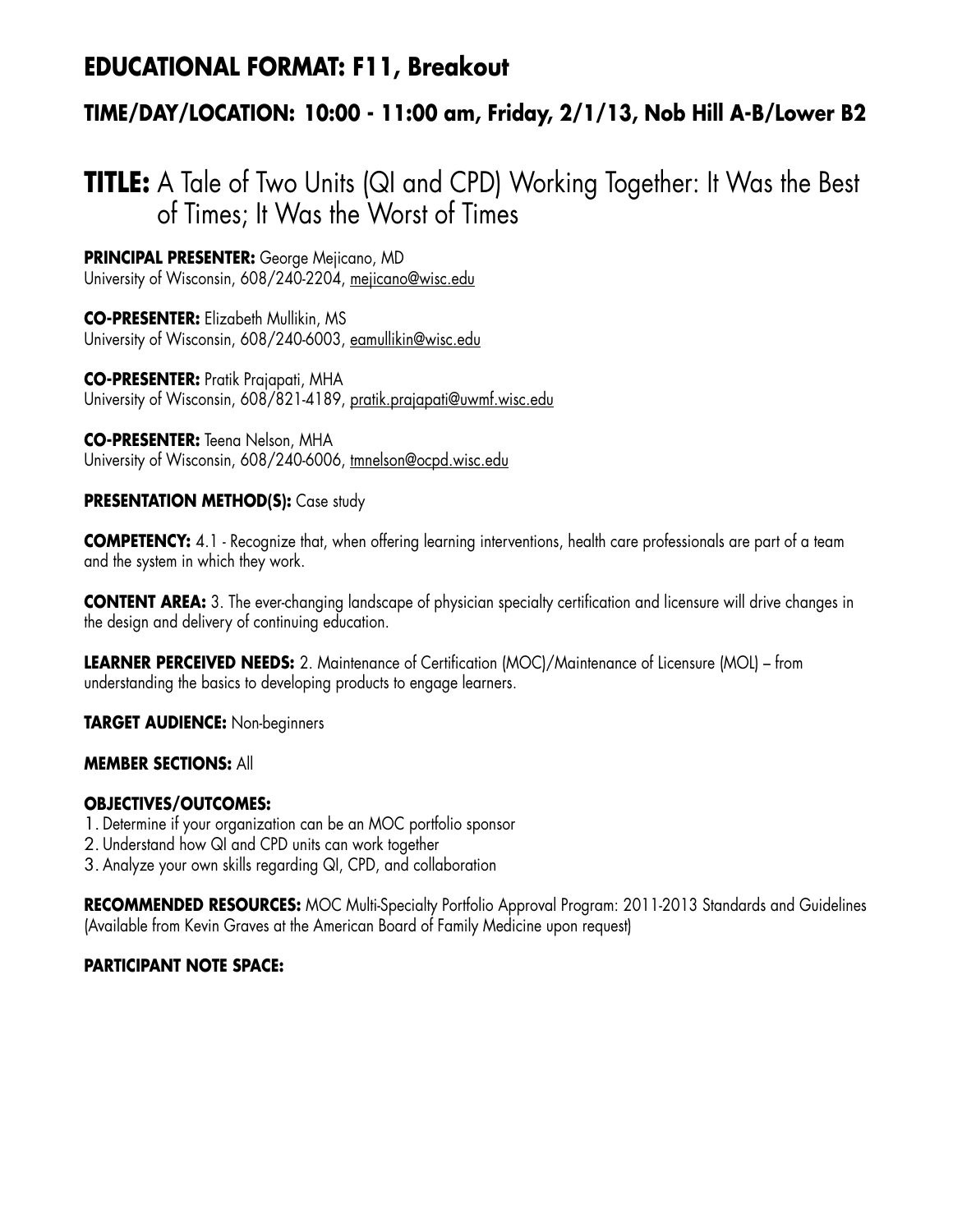## **EDUCATIONAL FORMAT: F12, Breakout**

## **TIME/DAY/LOCATION: 10:00 - 11:00 am, Friday, 2/1/13, Nob Hill C-D/Lower B2**

# **TITLE:** An RSS Process Accrediting More than 100 Series: It Can Be Done!

**PRINCIPAL PRESENTER:** SarahAnn Whitbeck, MBA Intermountain Healthcare, 801/442-3934, sarahann.whitbeck@imail.org

**CO-PRESENTER:** Susan DuBois, CPCS Intermountain Healthcare, 801/442-2840, susan.dubois@imail.org

**CO-PRESENTER:** Marc Jackson, MD, MBA Intermountain Healthcare, 801/442-3930, marc.jackson@imail.org

## **PRESENTATION METHOD(S):** Didactic presentation

**COMPETENCY:** 7.5 - Develop a management culture of the office reflecting a collaborative, service oriented, continuous improvement system that meets the needs of the health care professionals served, the organization of the CE program, and the accreditation standards.

**CONTENT AREA:** 1. Inter-professional and/or team-based learning and care requires application of effective communication and interpersonal skills to facilitate partnering with appropriate organizations.

**LEARNER PERCEIVED NEEDS:** 8. Basics – from tools and resources for accreditation to principles of adult learning, from CE office practices and support to faculty management.

## **TARGET AUDIENCE:** All

**MEMBER SECTIONS:** Hospitals and Health Systems

## **OBJECTIVES/OUTCOMES:**

- 1. Demonstrate effective management of a large-scale RSS program
- 2. Illustrate how RSS can build interdisplinary relations
- 3. Present methods for educating RSS Coordinators about their role
- 4. Discuss disciplinary process for RSS process compliance infractions

**RECOMMENDED RESOURCES:** ACCME website, www.accme.org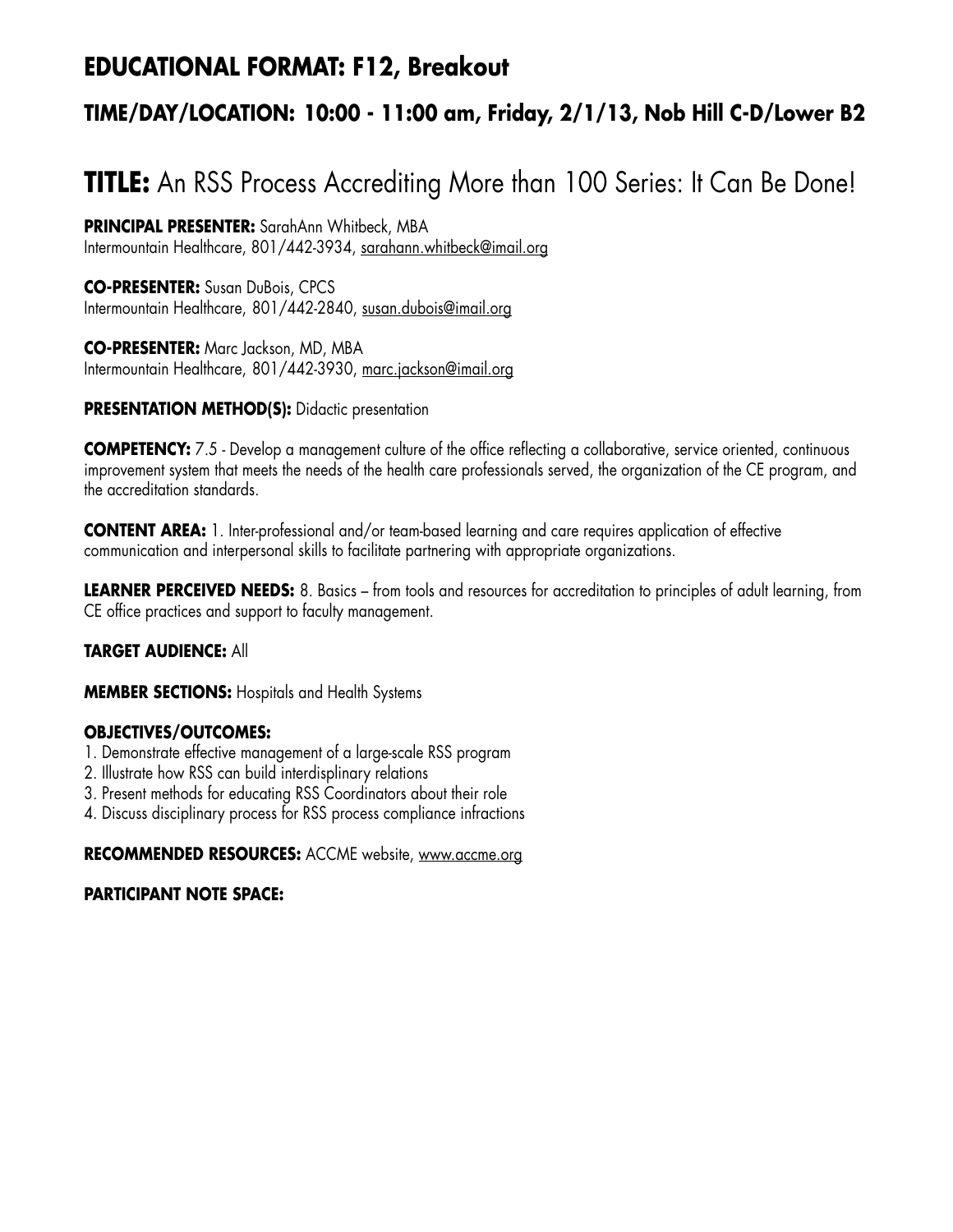## **EDUCATIONAL FORMAT: F13A, B, C, Office Hours**

## **TIME/DAY/LOCATION: 10:00 - 10:15 am, 10:20 - 10:35 am, and 10:40 - 10:55 am, Friday, 2/1/13, Foothill B/2nd**

## **TITLE:** Accreditation Questions **(All Paid Participants Who Signed-up for This Time Slot Welcome)**

**STORY:** Remember when you signed up for an appointment with a college professor, seeking feedback, advice, or just a quick answer? Because of our ACEHP "professors" the attendees at the 2013 Annual Conference will have the same opportunity – a chance to sign-up for an appointment with professors who have expertise in a variety of topics. We have three rooms set aside and a total of six time slots allocated to Office Hours. Each appointment will be for 15 minutes! This is YOUR chance to ask that burning question, get some sage advice, or float a new idea.

**PRINCIPAL PRESENTER:** Billie Dalrymple, BA Texas Medical Association, 512/370-1446, billie.dalrymple@texmed.org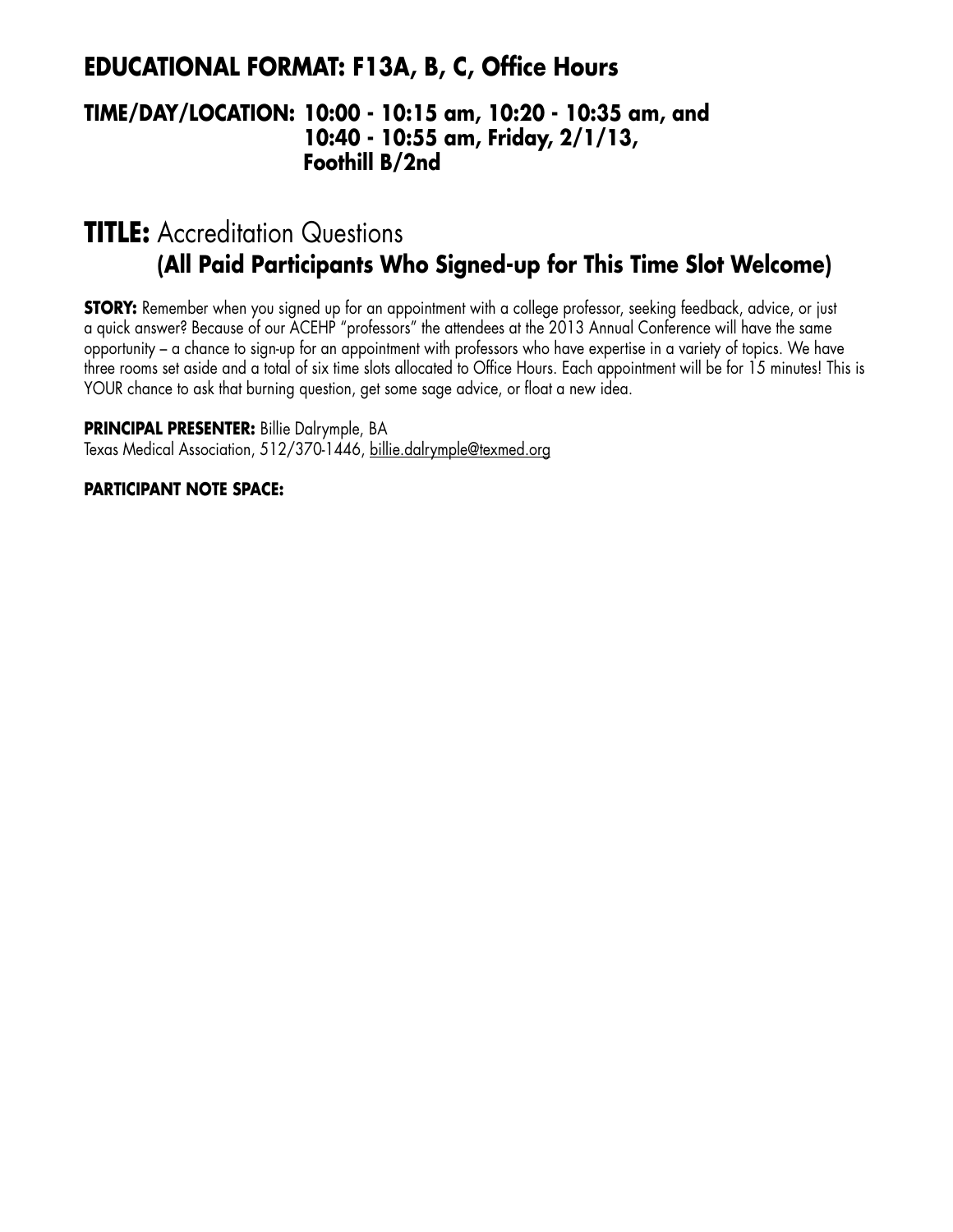## **EDUCATIONAL FORMAT: F14A, B, C, Office Hours**

## **TIME/DAY/LOCATION: 10:00 - 10:15 am, 10:20 - 10:35 am, and 10:40 - 10:55 am, Friday, 2/1/13, Foothill A/2nd**

# **TITLE:** Webinar Design **(All Paid Participants Who Signed-up for This Time Slot Welcome)**

**STORY:** Remember when you signed up for an appointment with a college professor, seeking feedback, advice, or just a quick answer? Because of our ACEHP "professors" the attendees at the 2013 Annual Conference will have the same opportunity – a chance to sign-up for an appointment with professors who have expertise in a variety of topics. We have three rooms set aside and a total of six time slots allocated to Office Hours. Each appointment will be for 15 minutes! This is YOUR chance to ask that burning question, get some sage advice, or float a new idea.

**PRINCIPAL PRESENTER:** Lisa Roberts, MAEd Kaiser Permanente-Northern California, 510/625-6537, lisa.o.roberts@kp.org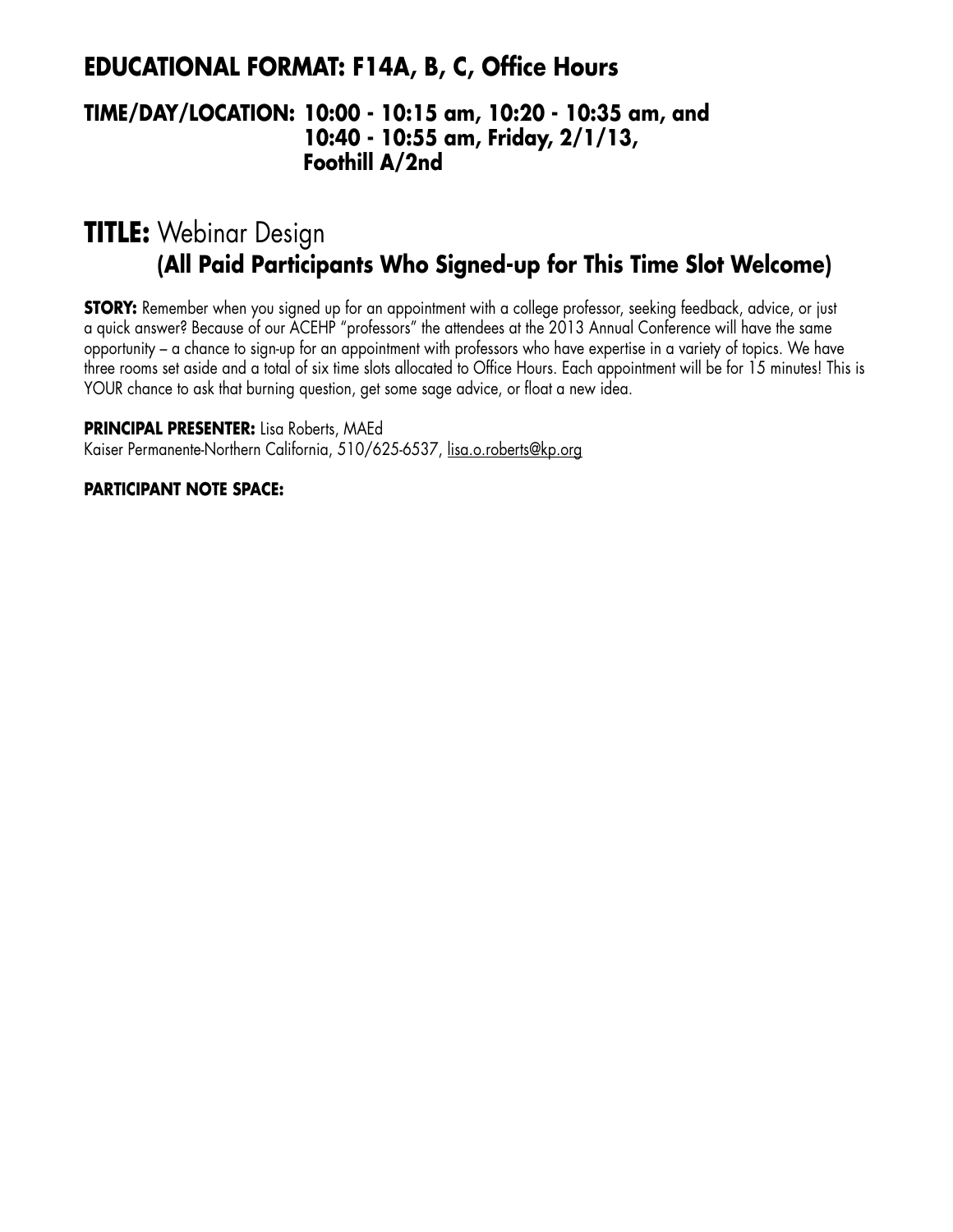## **EDUCATIONAL FORMAT: F15A, B, C, Office Hours**

## **TIME/DAY/LOCATION: 10:00 - 10:15 am, 10:20 - 10:35 am, and 10:40 - 10:55 am, Friday, 2/1/13, Foothill H/2nd**

# **TITLE:** Technology Help Desk #2 **(All Paid Participants Who Signed-up for This Time Slot Welcome)**

**STORY:** Remember when you signed up for an appointment with a college professor, seeking feedback, advice, or just a quick answer? Because of our ACEHP "professors" the attendees at the 2013 Annual Conference will have the same opportunity – a chance to sign-up for an appointment with professors who have expertise in a variety of topics. We have three rooms set aside and a total of six time slots allocated to Office Hours. Each appointment will be for 15 minutes! This is YOUR chance to ask that burning question, get some sage advice, or float a new idea.

**PRINCIPAL PRESENTER:** Anne Grupe, MS Ed

American Society of Clinical Oncology, 571/483-1396, anne.grupe@asco.org AC Technology Committee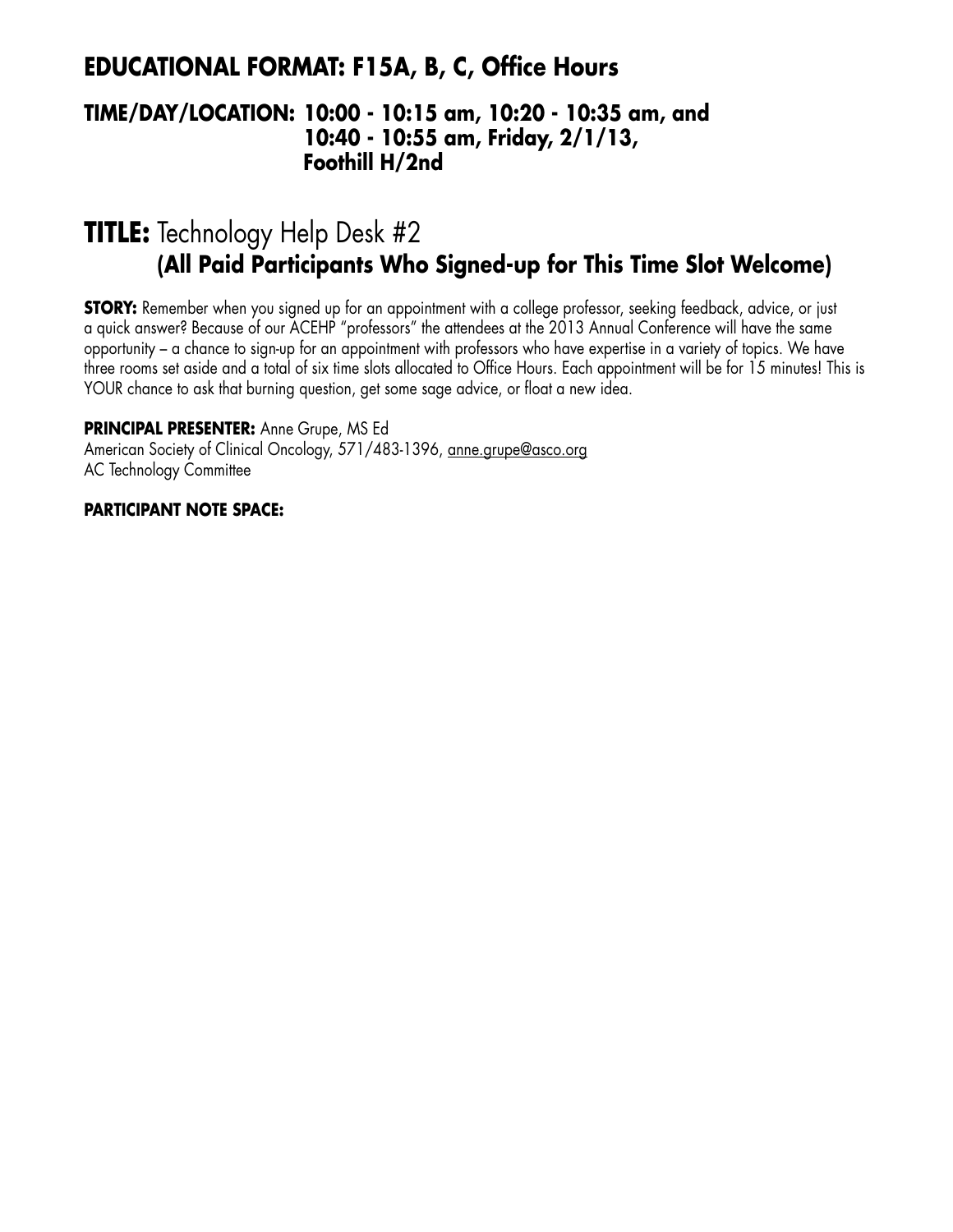## **EDUCATIONAL FORMAT: F16, Mini-Plenary**

## **TIME/DAY/LOCATION: 11:15 am - 12:15 pm, Friday, 2/1/13, Yerba Buena 7-9/Lower B2**

# **TITLE:** Doctors Do Care **(Invited Abstract)**

**STORY:** The San Francisco Free Clinic is a unique collaboration between the Bay Area medical community and local private charities. Dedicated to providing medical care for the uninsured, the clinic is a tribute to the generosity and sense of caring in the hearts of physicians. This session is the story of the clinic, of its effect on patients and young physicians in training, and a reminder that compassion is alive and well among physicians.

**PRINCIPAL PRESENTER:** Richard Gibbs, MD San Francisco Free Clinic, 415/750-9087, rgibbs@sffc.org

**TARGET AUDIENCE:** All

## **MEMBER SECTIONS:** All

## **OBJECTIVES/OUTCOMES:**

- 1. Engage colleagues in work that makes a difference in the health of our population.
- 2. Inspire others to take a step outside the usual and customary to lead change.
- 3. Remind us that humanity and giving are still the core of medicine.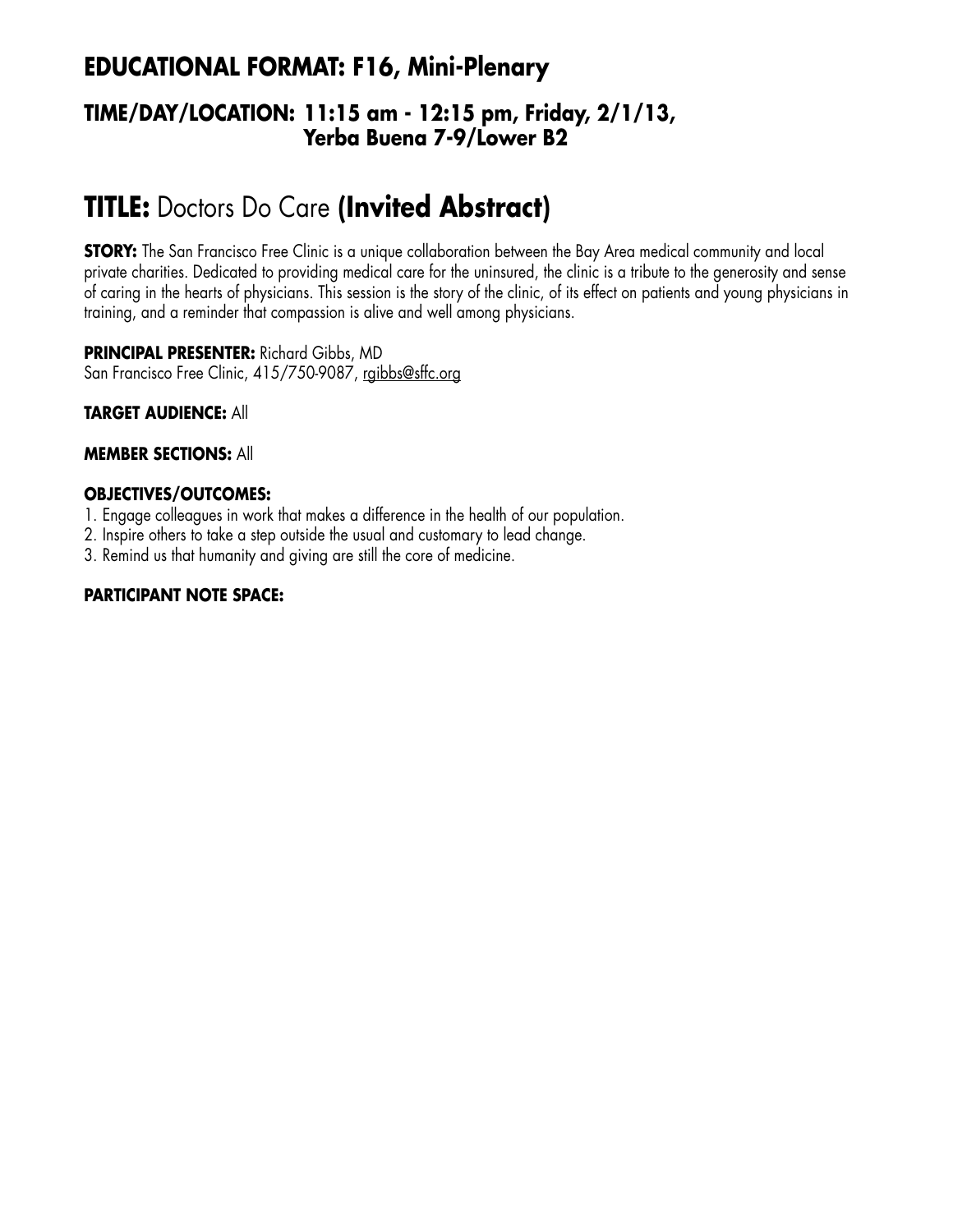## **EDUCATIONAL FORMAT: F17, Breakout**

## **TIME/DAY/LOCATION: 11:15 am - 12:15 pm, Friday, 2/1/13, Nob Hill A-B/Lower B2**

# **TITLE:** ABC: Acronyms 'R Us' **(Invited Abstract)**

**STORY:** Every enterprise – from medicine to NASA and CME/CPD to accounting – has its own set of acronyms and its own jargon. We counsel physicians and other clinicians against using jargon in media interviews, patient encounters and even education, yet we engage in the activity daily (even hourly). Decoding the acronyms to better understand and engage in the work is vital for those new to the CME/CPD enterprise, and this session will help beginners tackle the activity in a nonthreatening, fun atmosphere.

#### **PRINCIPAL PRESENTER:** Mary Ales, BA Interstate Postgraduate Medical Association (IPMA), 608/237-7331, males@ipmameded.org

**CO-PRESENTER:** Shelly Rodrigues, CAE, FACEHP California Academy of Family Physicians, 415/345-8667, srodrigues@familydocs.org

**COMPETENCY:** 7.5 - Develop a management culture of the office reflecting a collaborative, service oriented, continuous improvement system that meets the needs of the health care professionals served, the organization of the CE program, and the accreditation standards.

**CONTENT AREA:** 5. Activities must be designed with a cumulative goal of helping physicians, or teams of learners, to adopt change incrementally, assuring there is compatibility with present systems and advantage over present behaviors.

**LEARNER PERCEIVED NEEDS:** 8. Basics – from tools and resources for accreditation to principles of adult learning, from CE office practices and support to faculty management.

**TARGET AUDIENCE:** Beginners

#### **MEMBER SECTIONS:** All

**OBJECTIVES:** At the completion of this session, participants should be able to: 1) decode the language of our enterprise, with full understanding of the players, organizations, agencies, and relationships involved; 2) locate necessary information to break the code for new acronyms; and 3) build a sentence with at least four CME/CPD acronyms in it! (kidding)

**METHODS:** Be prepared to an action-packed, fully interactive session on acronym identification! We'll also provide a glossary, with links to the many acronyms most commonly used in the CME/CPD world.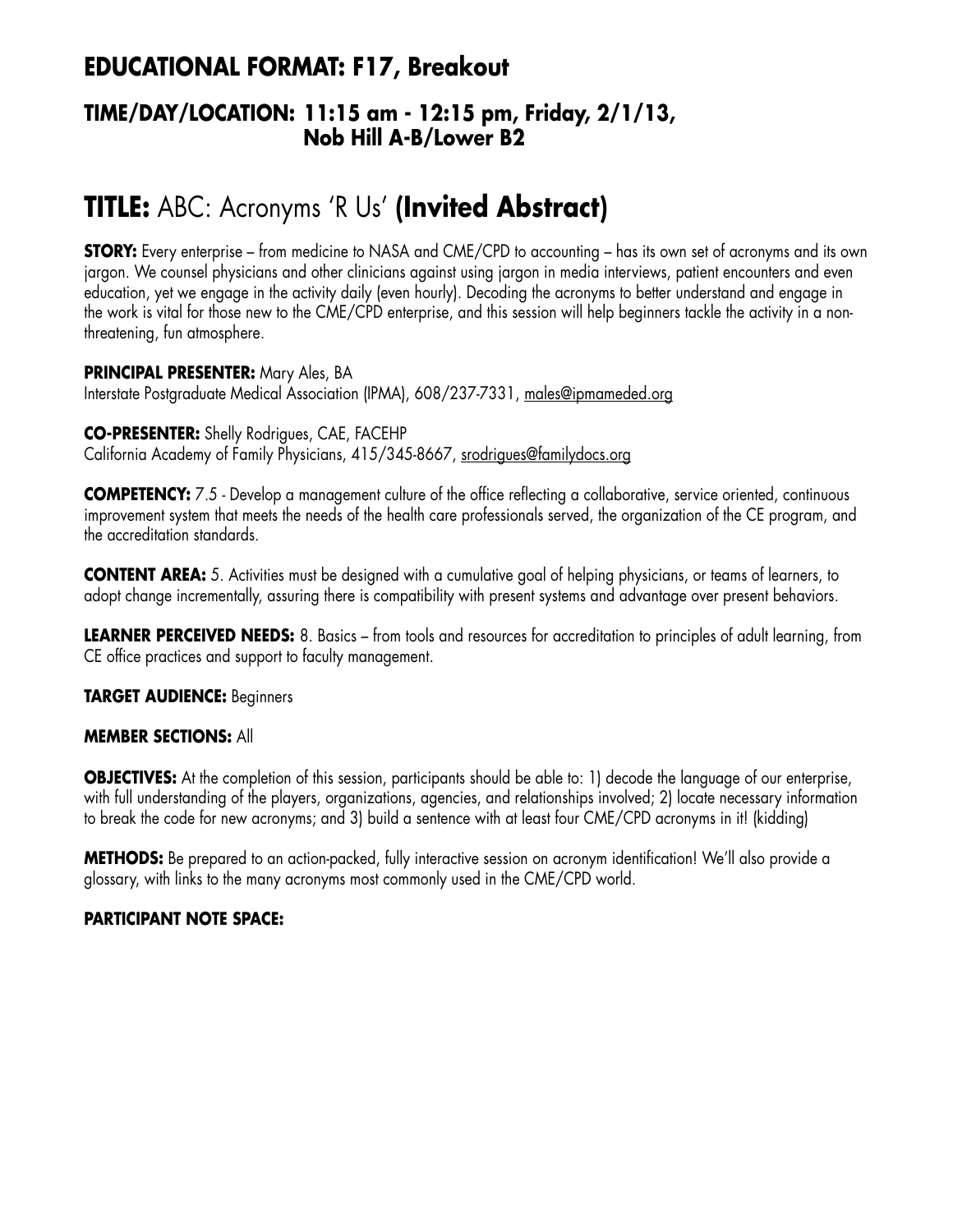## **EDUCATIONAL FORMAT: F18, Breakout**

## **TIME/DAY/LOCATION: 11:15 am - 12:15 pm, Friday, 2/1/13, Yerba Buena 1-2/Lower B2**

# **TITLE:** iBook CME: Innovative Approaches to Medical Education

**PRINCIPAL PRESENTER:** Robert Kennedy, MA CME Outfitters, LLC, 614/328-4521, rkennedy@cmeoutfitters.com

**CO-PRESENTER:** Christina Ansted, MPH, CCMEP CME Outfitters, LLC, 614/328-4516, cansted@cmeoutfitters.com

**CO-PRESENTER:** Monique Johnson, MD, CCMEP CME Outfitters, LLC, 614/328-4515, mjohnson@cmeoutfitters.com

**PRESENTATION METHOD(S):** Panel discussion; Interactive demonstration of creating an iBook

**COMPETENCY:** 2.9 - Provide interactive learning and opportunities to practice skills that lead to change in health care professionals' performance.

**CONTENT AREA:** 2. New technologies are vital to facilitate delivery of performance improvement activities.

**LEARNER PERCEIVED NEEDS:** 6. Technology – from use of innovative technology (IT) in organizations to use of it to deliver information, from social media and web education and innovation for engagement.

## **TARGET AUDIENCE:** All

**MEMBER SECTIONS:** Medical Education Companies Alliance (MECA)

## **OBJECTIVES/OUTCOMES:**

- 1. Define portable multimedia platforms and how their features can be applied in medical education and for obtaining credit
- 2. Describe ways an iBook or eBook can be used to publish medical education activities
- 3. Review the process for creating an iBook as a tool for multimedia/mobile education
- 4. List at least three possible applications for such a mobile educational tool

## **RECOMMENDED RESOURCES:**

- 1. Lewis Jr M. Apple iPad: No place in your practice Modern Medicine Website. http://www.modernmedicine.com/ modernmedicine/Modern+Medicine+News/Apple-iPad-No-place-in-your-practice/ArticleStandard/Article/detail/76133 5?contextCategoryId=40158&ref=25. Published: February 23, 2012. Accessed February 28, 2012
- 2. Young KJ, Kim JJ, Yeung G, Sit C, Tobe SW. Physician preferences for accredited online continuing medical education. J Contin Educ Health Prof. 2011;31(4):241-6. PMID: 22189987.
- 3. Kennedy RS. Portable CME: Continuing Medical Education On Handheld Computers. J Am Med Inform Assoc. 2001 Nov-Dec;8(6):943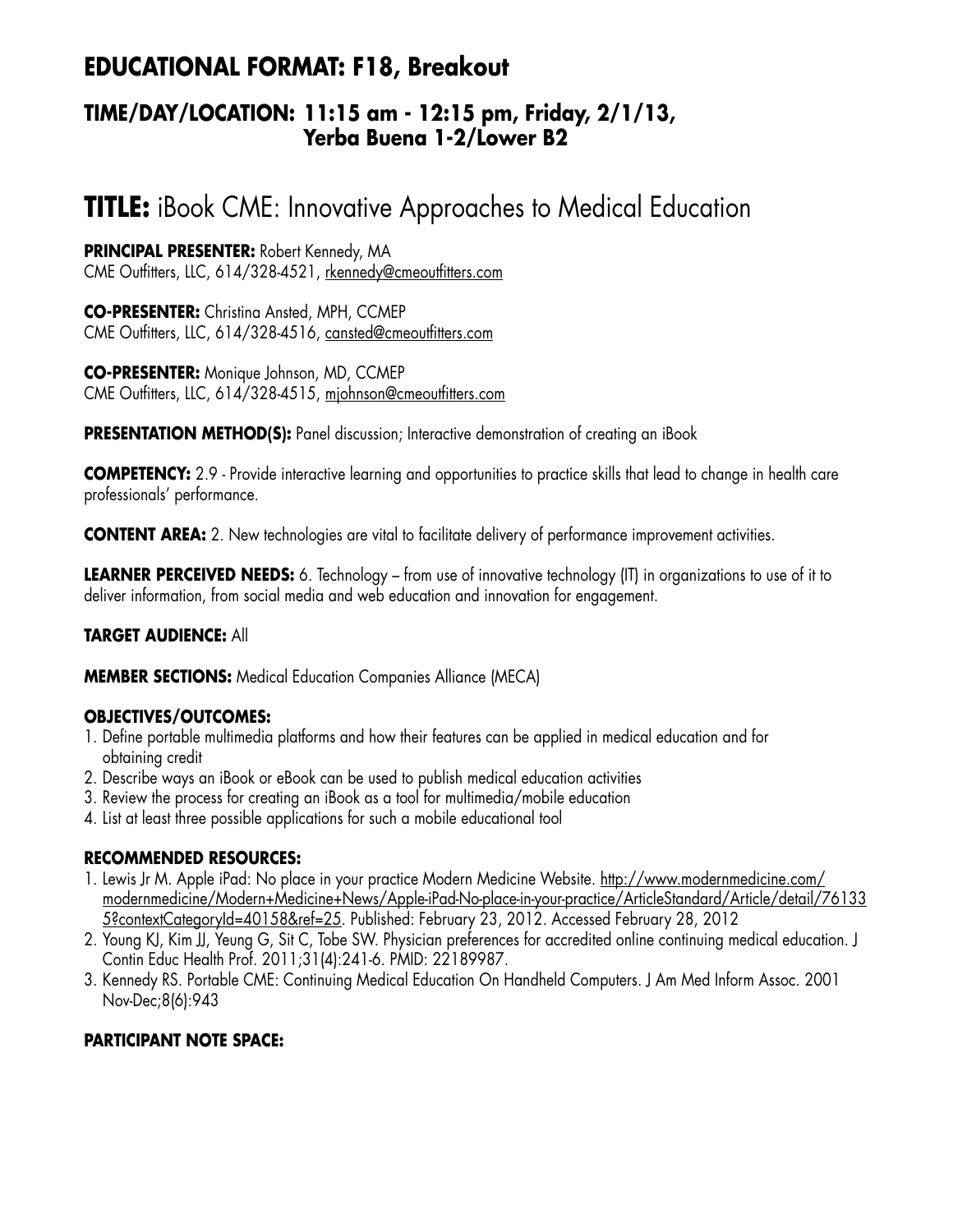## **EDUCATIONAL FORMAT: F19, Breakout**

### **TIME/DAY/LOCATION: 11:15 am - 12:15 pm, Friday, 2/1/13, Yerba Buena 3-4/Lower B2**

# **TITLE:** Leading Organizational Change in Continuing Professional Development

**STORY:** Today, teams and organizations face rapid change like never before. Maintaining quality in the system while undergoing change is one of the most difficult leadership challenges. The Lifelong Learning Division (formerly Education Division) at ACC is transforming the way that learning opportunities are envisioned, planned, implemented, and evaluated. With this evolution has also come a necessary change in culture within the organization. Come to this session to receive practical advice from ACC divisional leadership on leading change while maintaining quality in the system, keeping "old trains" running while "new trains" are built, and using tools for enhancing communication both internally and externally. Hear tipsabout helping people to get comfortable with "grey" and to expect that mistakes will be made while change is occurring. Understand how ACC leaders have used organizational strategies to promote teamwork and improve performance. Learn what it means to be effective versus being right.

#### **PRINCIPAL PRESENTER:** Mary Ellen Beliveau

American College of Cardiology, 202/375-6692, mbeliveau@acc.org

**CO-PRESENTER:** Janice Sibley, MS, MA American College of Cardiology, 202/375-6385, jsibley@acc.org

**CO-PRESENTER:** Scott Moren, PharmD, MBA American College of Cardiology, 202/375-6381, scott\_moren@hotmail.com

#### **PRESENTATION METHOD(S):** Case study; Skills building

**COMPETENCY:** 1.2 - Maintain awareness of organizational development practices that improve individual and organizational learning and performance.

**CONTENT AREA:** 4. Changes in accreditation, regulation, certification, and other forces impacting providers require ongoing development of the continuing education professional staff.

**LEARNER PERCEIVED NEEDS:** 10. Personal and Staff Development – From conflict management, leadership development, and working with difficult people to work-life balance, staff recruitment and development, and personal growth.

#### **TARGET AUDIENCE:** Non-beginners

#### **MEMBER SECTIONS:** All

#### **OBJECTIVES/OUTCOMES:**

- 1. Describe how to maintain quality in the system while undergoing change
- 2. Evaluate tools for enhancing communication internally and externally
- 3. Apply tips for helping people get comfortable with "grey"
- 4. Describe organizational strategies promoting teamwork and performance
- 5. Describe the benefit of between being effective versus being right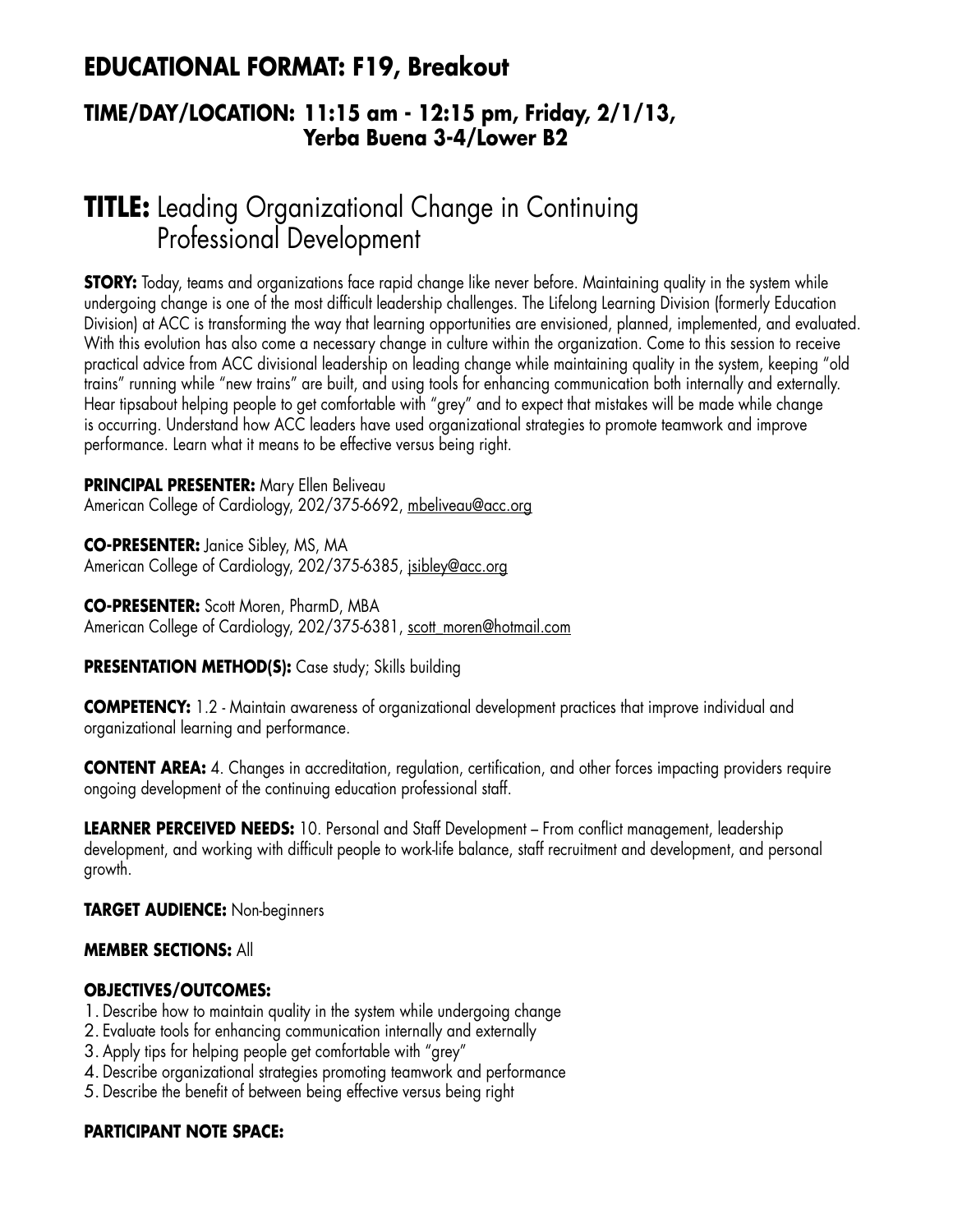## **EDUCATIONAL FORMAT: F20, Breakout**

### **TIME/DAY/LOCATION: 11:15 am - 12:15 pm, Friday, 2/1/13, Yerba Buena 5-6/Lower B2**

# **TITLE:** Incorporating Patient Experience Studies to Improve Clinician-Patient Communications in the Primary Care Setting

**PRINCIPAL PRESENTER:** Sherlyn Celone Integrated Learning Partners, LLC, 203/557-4225, sherlyn.celone@Ilpmail.com

**CO-PRESENTER:** Peter Gamache, PhD, MBA, MPH, RN Integrated Learning Partners, LLC, 203/557-4225, peter.gamache@ilpmail.com

**CO-PRESENTER:** Patricia Gilliam, PhD, MEd, NP Integrated Learning Partners, LLC, 203/557-4225, patricia.gilliam@ilpmail.com

**CO-PRESENTER:** Angela Flanigan, BA Georgia Academy of Family Physicians, 404/321-7445, aflanigan@gafp.org

**PRESENTATION METHOD(S):** Panel discussion; Dissemination of research/findings; Case study; Workshop

**COMPETENCY:** 2.9 - Provide interactive learning and opportunities to practice skills that lead to change in health care professionals' performance.

**CONTENT AREA:** 1. Inter-professional and/or team-based learning and care requires application of effective communication and interpersonal skills to facilitate partnering with appropriate organizations.

**LEARNER PERCEIVED NEEDS:** 9. Organizational Strategy – from how to engage in inter-professional learning to collaboration with other organizations, from strategic planning to change in educational environments.

**TARGET AUDIENCE:** All

#### **MEMBER SECTIONS:** All

#### **OBJECTIVES/OUTCOMES:**

- 1. Assess the communication needs of patients and providers to improve the patient experience
- 2. Identify challenges and solutions for patient-provider engagement to improve adherence
- 3. Evaluate patient engagement with clinical management planning and their success in reaching desired treatment goals
- 4. Develop clinician-patient compliance assessment activities that guide the development of educational interventions for clinicians and their patients

#### **RECOMMENDED RESOURCES:**

- 1. This presentation is based on the: GO! Diabetes Patient Experience Study 2012. For more information go to: www. godiabetes.org/Resources/PatientExperienceStudy.aspx
- 2. Alan M. Delamater. Improving Patient Adherence. Clinical Diabetes April 2006 24:71-77; doi:10.2337/ diaclin.24.2.71
- 3. Stone, M. et Al. Improving Patient Compliance, Strategic Medicine, January 1998
- 4. Stein TS and Kwan J. Thriving in a busy practice: physician-patient communication training. Eff Clin Pract 1999; 2(2): 63-70.

**FINANCIAL OR IN-KIND SUPPORT:** Financial support provided by sanofi aventis.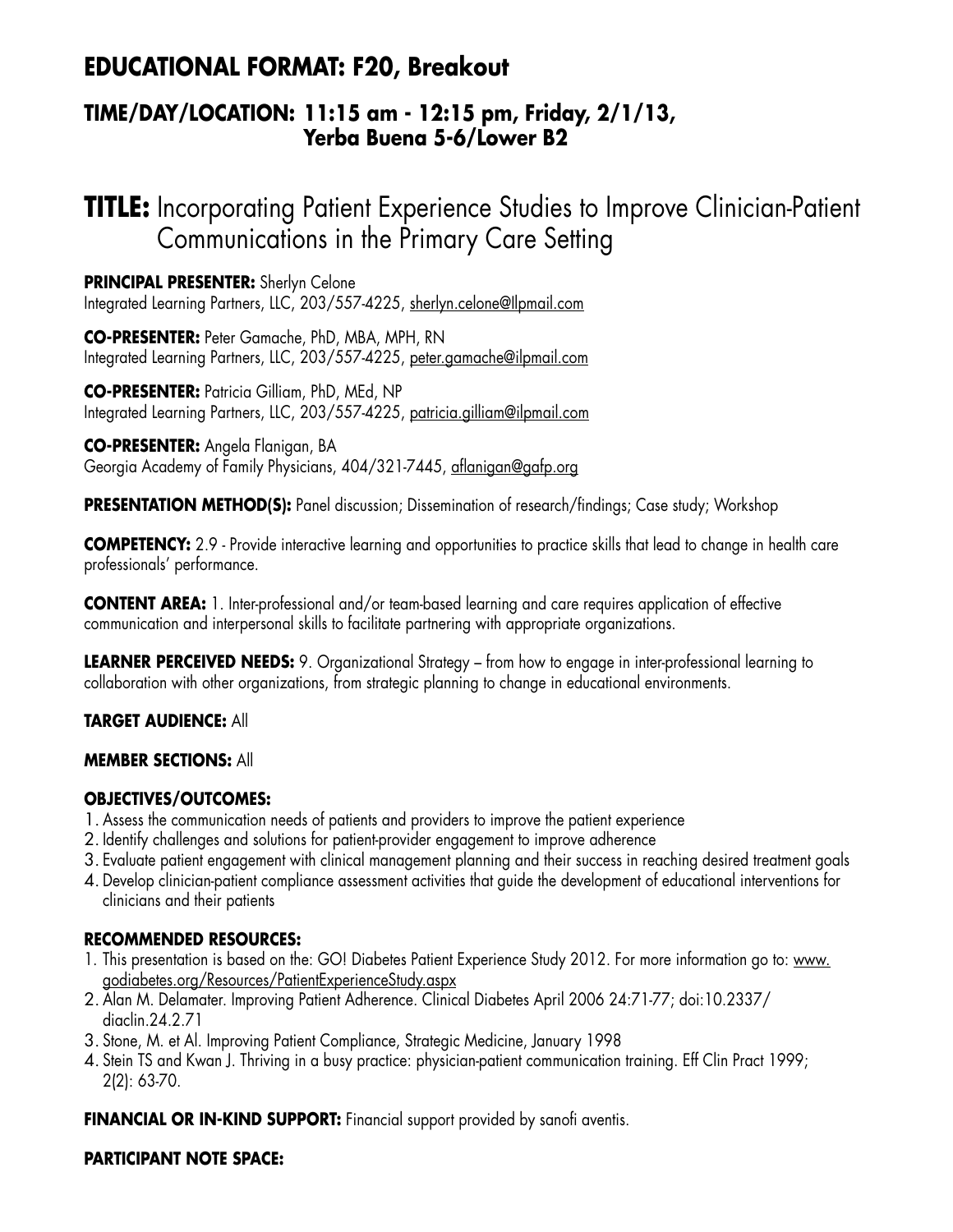## **EDUCATIONAL FORMAT: F21, Breakout**

### **TIME/DAY/LOCATION: 11:15 am - 12:15 pm, Friday, 2/1/13, Yerba Buena 10-11/Lower B2**

# **TITLE:** Addressing a Statewide HC Mandate Utilizing a CME Collaborative

#### **PRINCIPAL PRESENTER:** Maria Sullivan, BS

Warren Alpert Medical School of Brown University, 401/863-1208, Maria Sullivan@Brown.edu

**CO-PRESENTER:** Ted Bruno, MD The France Foundation, 860/598-2274, Tbruno@francefoundation.com

**PRESENTATION METHOD(S):** Didactic - actual example of a statewide HIV Testing Initiative

**COMPETENCY:** 5.2 - Identify and collaborate with external partners that enhance effective continuing education activities.

**CONTENT AREA:** 7. Consider the learning environment, select and apply learning formats that are effective for physician learning and meeting the expected outcome.

**LEARNER PERCEIVED NEEDS:** 9. Organizational Strategy – from how to engage in inter-professional learning to collaboration with other organizations, from strategic planning to change in educational environments.

**TARGET AUDIENCE:** All

**MEMBER SECTIONS:** Medical Schools

#### **OBJECTIVES/OUTCOMES:**

- 1. Recognize value of collaborating with a State Health Department
- 2. Identify external partners to facilitate activity design and mgmt
- 3. Create network of HC stakeholders for activity delivery
- 4. Position their CME unit as a resource for Statewide HC initiatives

#### **RECOMMENDED RESOURCES:**

- 1. Lasker, Roz D. and the Committee on Medicine and Public Health. Medicine & public health: the power of collaboration. The New York Academy of Medicine 2007. Available at http://www.cacsh.org/pdf/MPH.pdf (accessed March 12, 2012)
- 2. Association of American Medical Colleges MedEdPORTAL available at https://www.mededportal.org/ accessed March 12, 2012)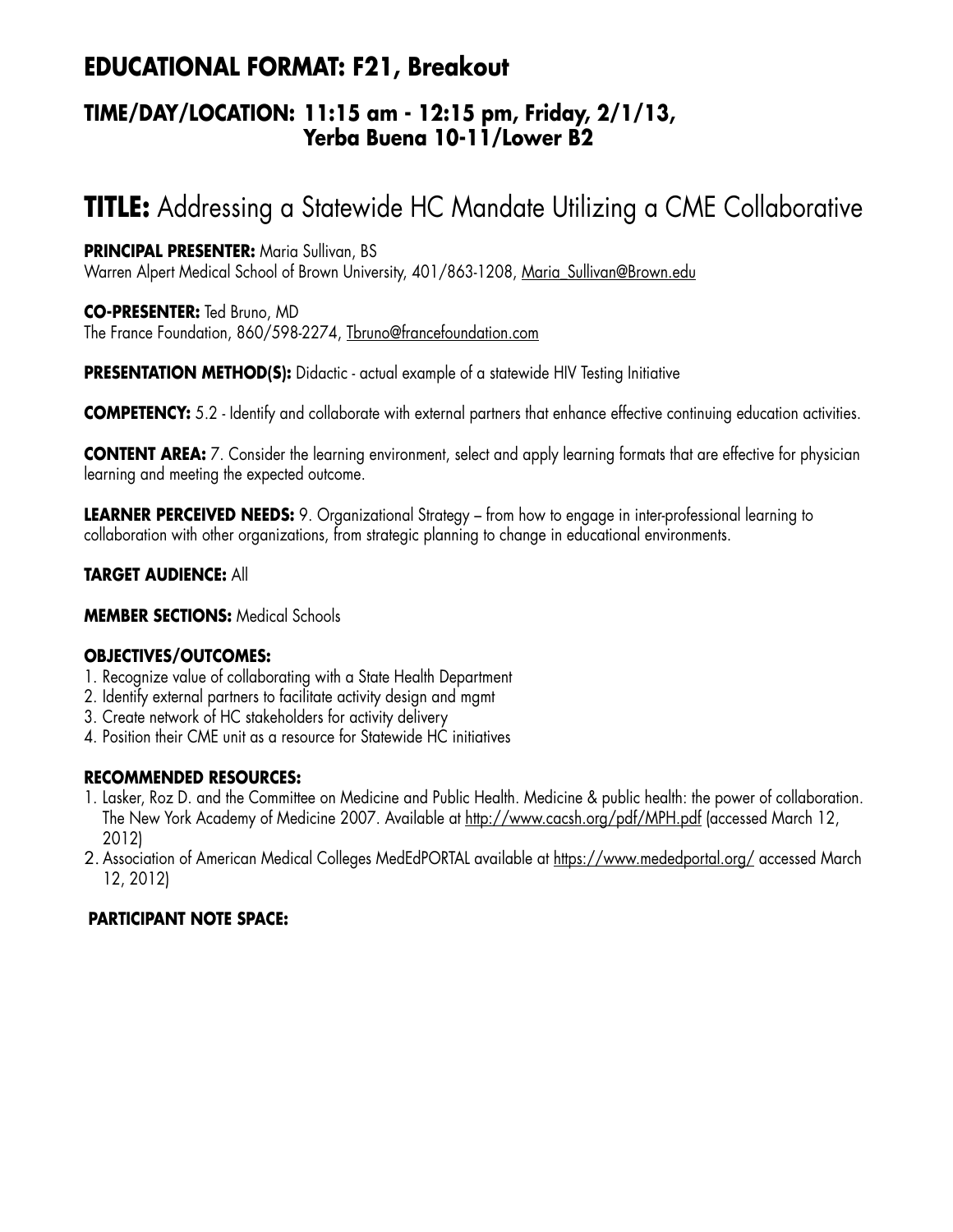## **EDUCATIONAL FORMAT: F22, Breakout**

### **TIME/DAY/LOCATION: 11:15 am - 12:15 pm, Friday, 2/1/13, Yerba Buena 12-13/Lower B2**

# **TITLE:** Integrating CME into the Clinical Workflow: A Case Study for the Use of EMR in Delivering PI CME

**PRINCIPAL PRESENTER:** Chitra Subramaniam, PhD Duke Clinical Research Institute, 919/401-1205, chitra.subramaniam@duke.edu

**CO-PRESENTER:** Kenneth Gersing, MD Duke Department of Psychiatry, 919/684-0103, kenneth.gersing@duke.edu

**CO-PRESENTER: Walter Wolyniec, MSc** Confluent Health Solutions Inc, 203/417-3990, walter.wolyniec@confluenths.com

**CO-PRESENTER:** Jack Rush DirectOne Communications, 516/987-3797, jrush@direct1.net

#### **PRESENTATION METHOD(S):** Case study

**COMPETENCY:** 3.6 - Provide measurement tools and utilize reliable data to enable health care learners to compare present levels of performance with optimum performance.

**CONTENT AREA:** 2. New technologies are vital to facilitate delivery of performance improvement activities.

**LEARNER PERCEIVED NEEDS:** 7. Performance Improvement (PI)/Quality Improvement – from basics of PI and assistance with engaging learners in PI/QI process to PI/QI measurements.

**TARGET AUDIENCE:** All

#### **MEMBER SECTIONS:** All

#### **OBJECTIVES/OUTCOMES:**

- 1. Recognize the role and use of EMR data in the design, development and delivery of a PI CME activity
- 2. Describe ways to identify outcome measures for PI CME activity
- 3. Design a PI CME activity that is integrated into the clinical work flow
- 4. Utilize different features of the EMR such as alerts and reminders in a PICME activity

#### **RECOMMENDED RESOURCES:**

1. www.mindlinc.com

- 2. www.pri-med.com/.../PMI\_PhysicianLearningNeeds\_PatientDataPosterJanuary2008.pdf
- 3. Shelton RC.,Trivedi MH, Performance improvement CME: algorithms and EMRs in depression. J Clin Psychiatry. 2011 Sep;72(9):e29.

**FINANCIAL OR IN-KIND SUPPORT:** Project supported by grants from BMS and Pfizer.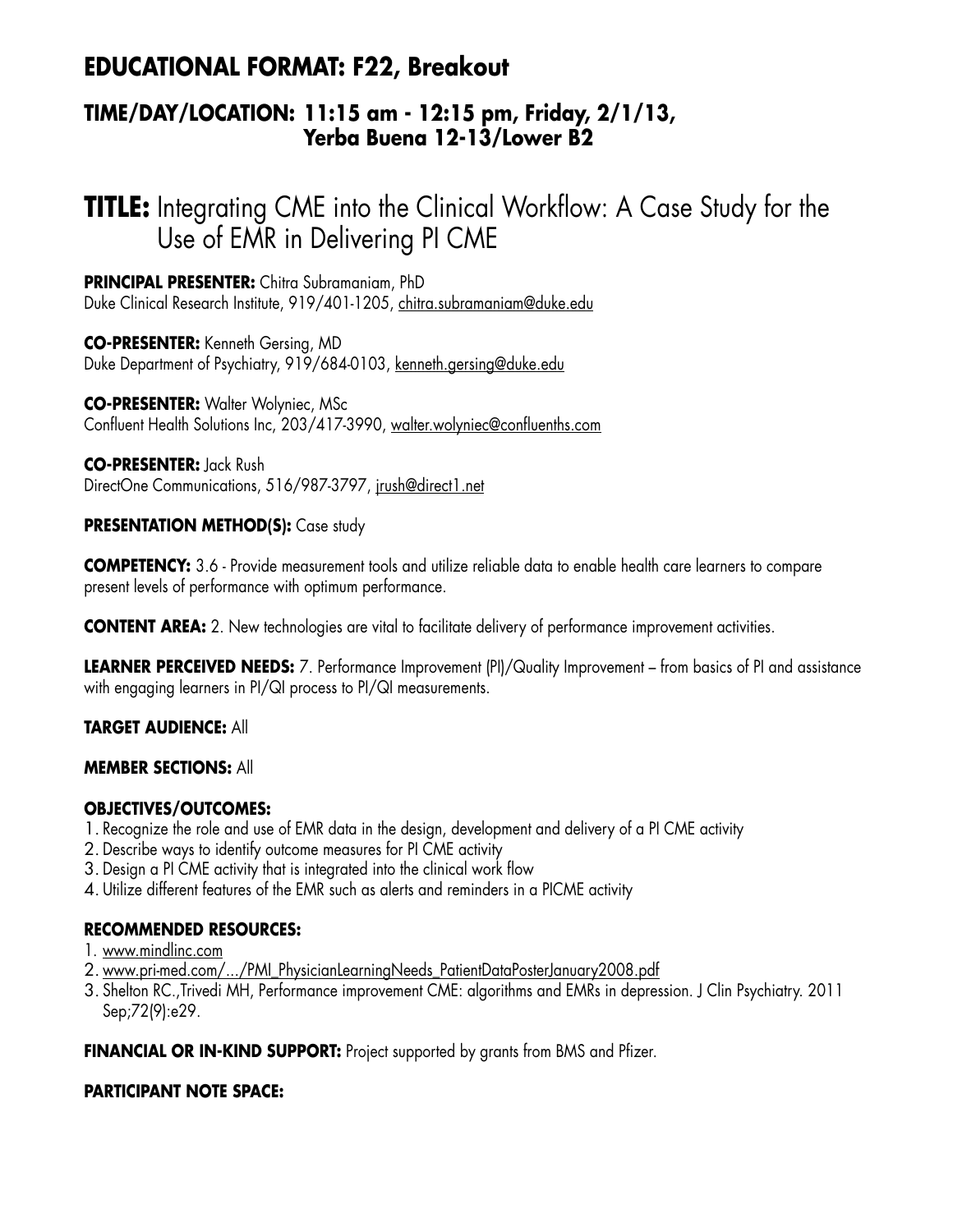## **EDUCATIONAL FORMAT: F23, Breakout**

### **TIME/DAY/LOCATION: 11:15 am - 12:15 pm, Friday, 2/1/13, Yerba Buena 14-15/Lower B2**

# **TITLE:** A Roadmap to Joint Accreditation and Team-Based Education

**PRINCIPAL PRESENTER:** Randy Robbin, CCMEP North American Center for CME, LLC (NACCME LLC), 609/371-1137, rrobbin@naccme.com

**CO-PRESENTER:** John Savage, MS, CCMEP North American Center for CME, LLC (NACCME LLC), 609/371-1137, jsavage@naccme.com

**CO-PRESENTER:** Robert Kirsner, MD, PhD University of Miami Miller School of Medicine, 305/243-4472, rkirsner@med.miami.edu

**CO-PRESENTER:** Dimitra Travlos, PharmD, BCPS Accreditation Council for Pharmacy Education (ACPE), 312/664-3575, dtravlos@acpe-accredit.org

**PRESENTATION METHOD(S):** Panel discussion; Case study; Skills building

**COMPETENCY:** 4.2 - Consider a multi-disciplinary focus for needs assessment, educational design, and evaluation, as appropriate.

**CONTENT AREA:** 1. Inter-professional and/or team-based learning and care requires application of effective communication and interpersonal skills to facilitate partnering with appropriate organizations.

**LEARNER PERCEIVED NEEDS:** 9. Organizational Strategy – from how to engage in inter-professional learning to collaboration with other organizations, from strategic planning to change in educational environments.

#### **TARGET AUDIENCE:** All

#### **MEMBER SECTIONS:** All

#### **OBJECTIVES/OUTCOMES:**

- 1. Define the mission and requirements for Joint Accreditation (JA)
- 2. Explain the value proposition of JA for eligible CME providers
- 3. Develop the competencies to lead your staff in applying for JA
- 4. Outline the importance of team-based CME in optimizing care
- 5. Implement team-based CME from needs analysis to evaluation

#### **RECOMMENDED RESOURCES:**

- 1. Eligibility requirements for Joint Accreditation: https://www.acpe-accredit.org/pdf/JA\_Eligibility.pdf.
- 2. Official website for the multidisciplinary Symposium on Advanced Wound Care: http://www.sawc.net.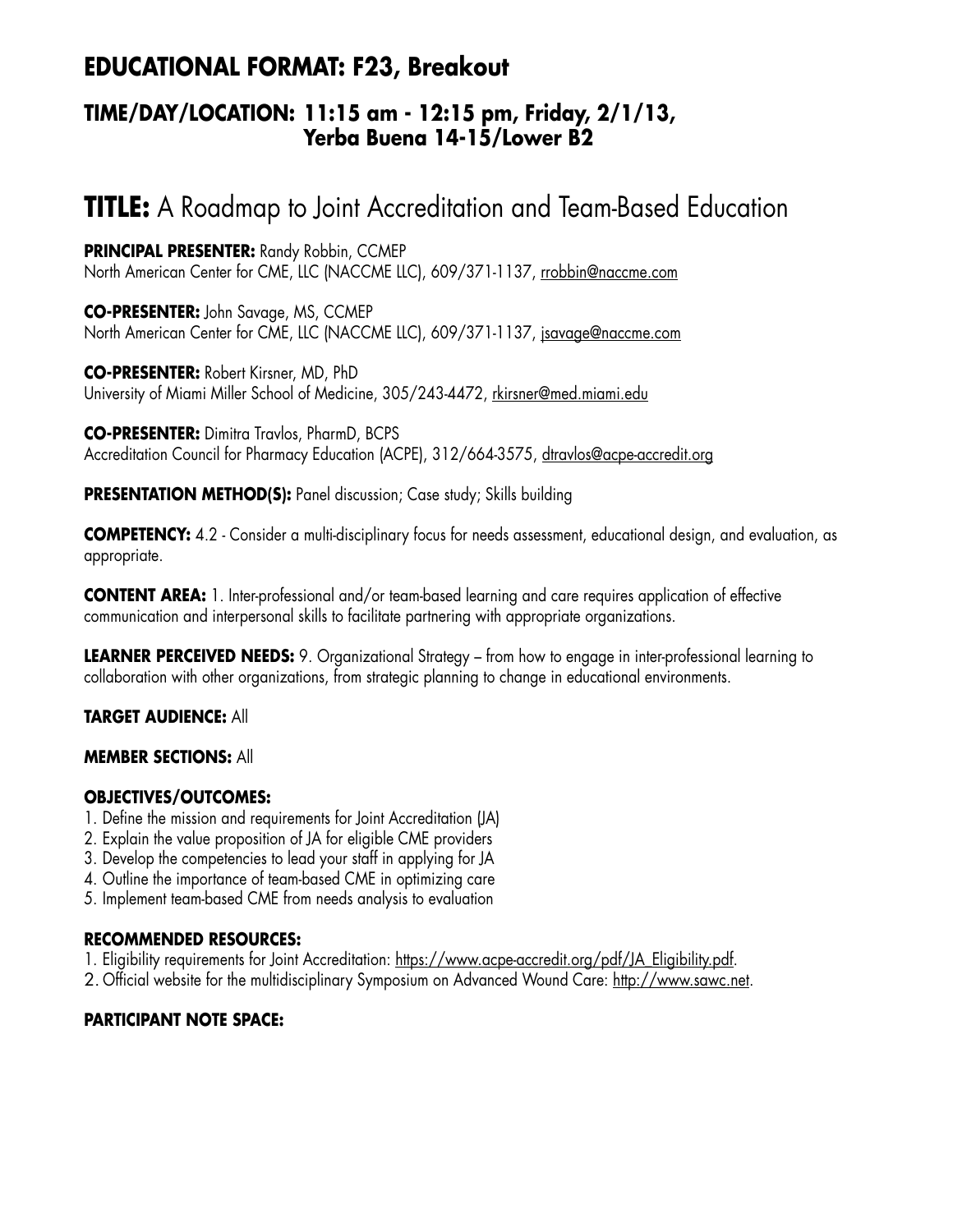## **EDUCATIONAL FORMAT: F24, Breakout**

### **TIME/DAY/LOCATION: 11:15 am - 12:15 pm, Friday, 2/1/13, Nob Hill C-D/Lower B2**

# **TITLE:** Belt-tightening and Thriving in the New CME/CPE Paradigm

**PRINCIPAL PRESENTER:** Scott Weber

Med-IQ, 443/690-5214, sweber@med-iq.com

**CO-PRESENTER:** Anthia Mandarakas sanofi-aventis US, 908/981-5319, Anthia.Mandarakas@sanofi.com

**CO-PRESENTER:** Kristen Binaso, RPh, BPharm American Pharmacists Association, 973/881-7941, Kbinaso@aphanet.org

#### **PRESENTATION METHOD(S):** Panel discussion

**COMPETENCY:** 6.1 - Provide a vision of present role and future direction for continuing education and health care professionals' roles and responsibilities in continued learning.

**CONTENT AREA:** 4. Changes in accreditation, regulation, certification, and other forces impacting providers require ongoing development of the continuing education professional staff.

**LEARNER PERCEIVED NEEDS:** 5. Finances – from how to write a grant to how to use industry grant sites, how to manage resources to budget reconciliation, with questions in between (e.g., finding new resources of revenue and asking learners to pay for education).

**TARGET AUDIENCE:** Non-beginners

#### **MEMBER SECTIONS:** All

#### **OBJECTIVES/OUTCOMES:**

- 1. Challenge current education model for max result/minimum cost
- 2. Leverage collaborative relationships for cost-effective education
- 3. Optimally identify and use resources for effective interventions
- 4. Design new funding plans to offset reduced commercial support
- 5. Gain insight into industry trends; consider other funding models

**RECOMMENDED RESOURCES:** Yager J, Silverman JJ, Rapaport MH. Adapting to decreased industry support of CME: lifelong education in an "industry-lite" world. Acad Psychiatry. 2011;35:101-105.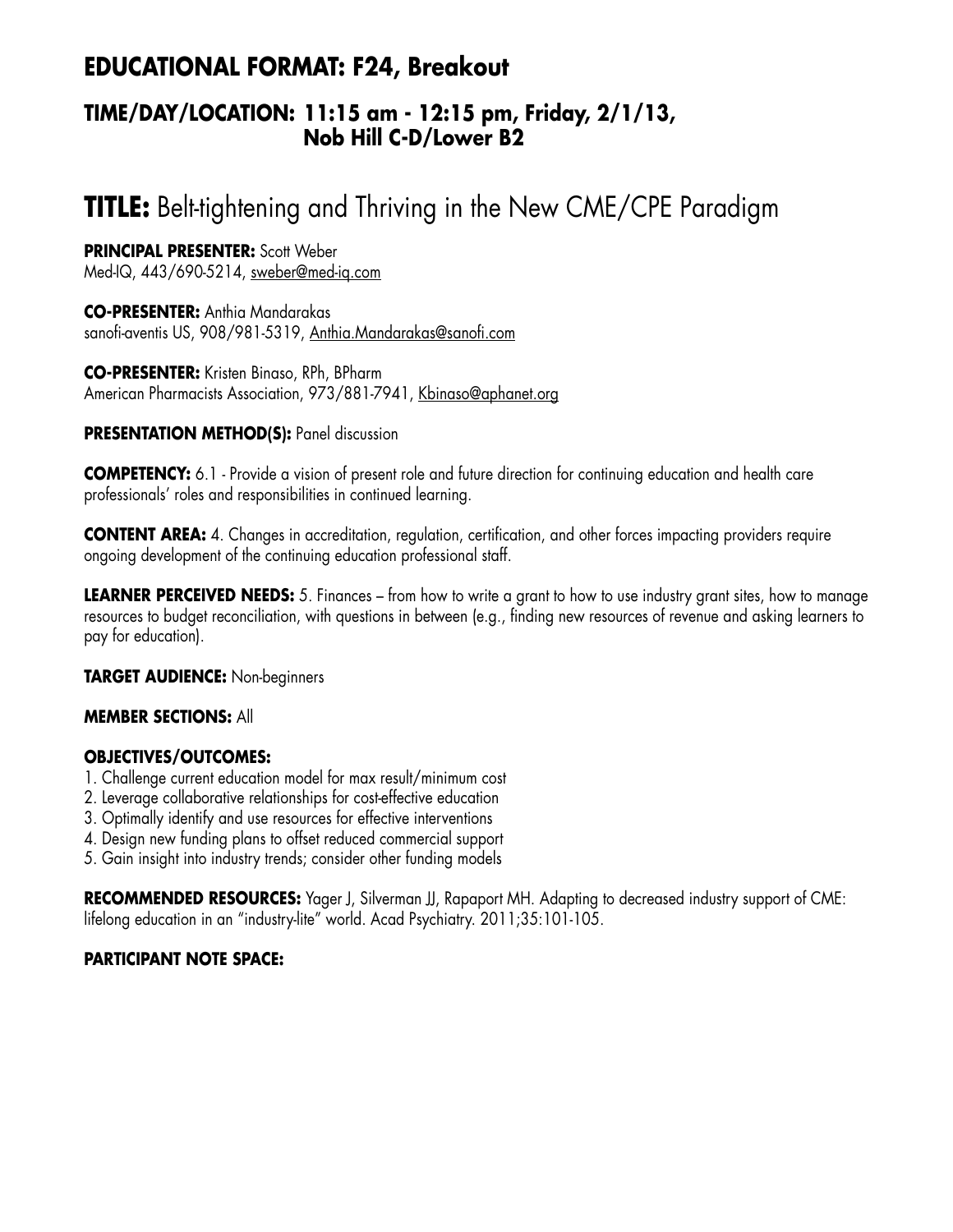### **EDUCATIONAL FORMAT: F25, Intensive**

### **TIME/DAY/LOCATION: 1:45 - 4:15 pm, Friday, 2/1/13, Foothill G/2nd**

# **TITLE:** A Look at Meaningful Use and Performance Improvement CME: Individualizing Strategies to Optimize System Performance

**CO-PRINCIPAL PRESENTER:** Laura Gruber, MBA, MHS University of Florida, 352/265-8309, grubela@ufl.edu

**CO-PRINCIPAL PRESENTER:** Karen Kuc, MPH Joslin Diabetes Center, 617/309-5933, Karen.Kuc@joslin.harvard.edu

**CO-PRESENTER**: Sherlyn Celone Joslin Diabetes Center, 203/451-3164, Sherlyn.celone@joslin.harvard.edu

**CO-PRESENTER:** Marvin Dewar, MD, JD University of Florida, 352/265-8309, dewarma@ufl.edu

**CO-PRESENTER:** James Holly, MD (Panelist) South Texas Medical Associates, 409-833-9797, Jholly@setma.com

**CO-PRESENTER:** Miriam Vincent, MD, PhD, JD (Panelist) Downstate Family Medical Center, 718/270-244, Miriam.Vincent@downstate.edu

**PRESENTATION METHOD(S):** Panel discussion; Dissemination of research/findings; Case study; Workshop; Small group

**COMPETENCY:** 4.5 - Design activities with a cumulative goal of helping health care professionals, or teams of learners, to adopt change incrementally, assuring there is compatibility with present systems and advantage over present behaviors.

**CONTENT AREA:** 5. Activities must be designed with a cumulative goal of helping physicians, or teams of learners, to adopt change incrementally, assuring there is compatibility with present systems and advantage over present behaviors.

**LEARNER PERCEIVED NEEDS:** 7. Performance Improvement (PI)/Quality Improvement – from basics of PI and assistance with engaging learners in PI/QI process to PI/QI measurements.

#### **TARGET AUDIENCE:** All

#### **MEMBER SECTIONS:** All

#### **OBJECTIVES/OUTCOMES:**

- 1. Explain the principles of meaningful use.
- 2. Assess organizational needs/cultures in order to develop and implement effective individualized performance improvement solutions that support Patient Centered Medical Home (PCMH) standards.
- 3. Design effective performance improvement initiatives that demonstrate individual provider and system-wide behavior changes.
- 4. Understand the process for baseline and comparative assessments and how you need more than data to affect change.
- 5.Leverage organizational change management strategies to effectively implement performance improvement initiatives.
- 6. Develop performance improvement CME initiatives that address clinical and professional competency gaps in care.
- 7. Select performance improvement models and tools to effectively and efficiently improve individual provider and care team performance.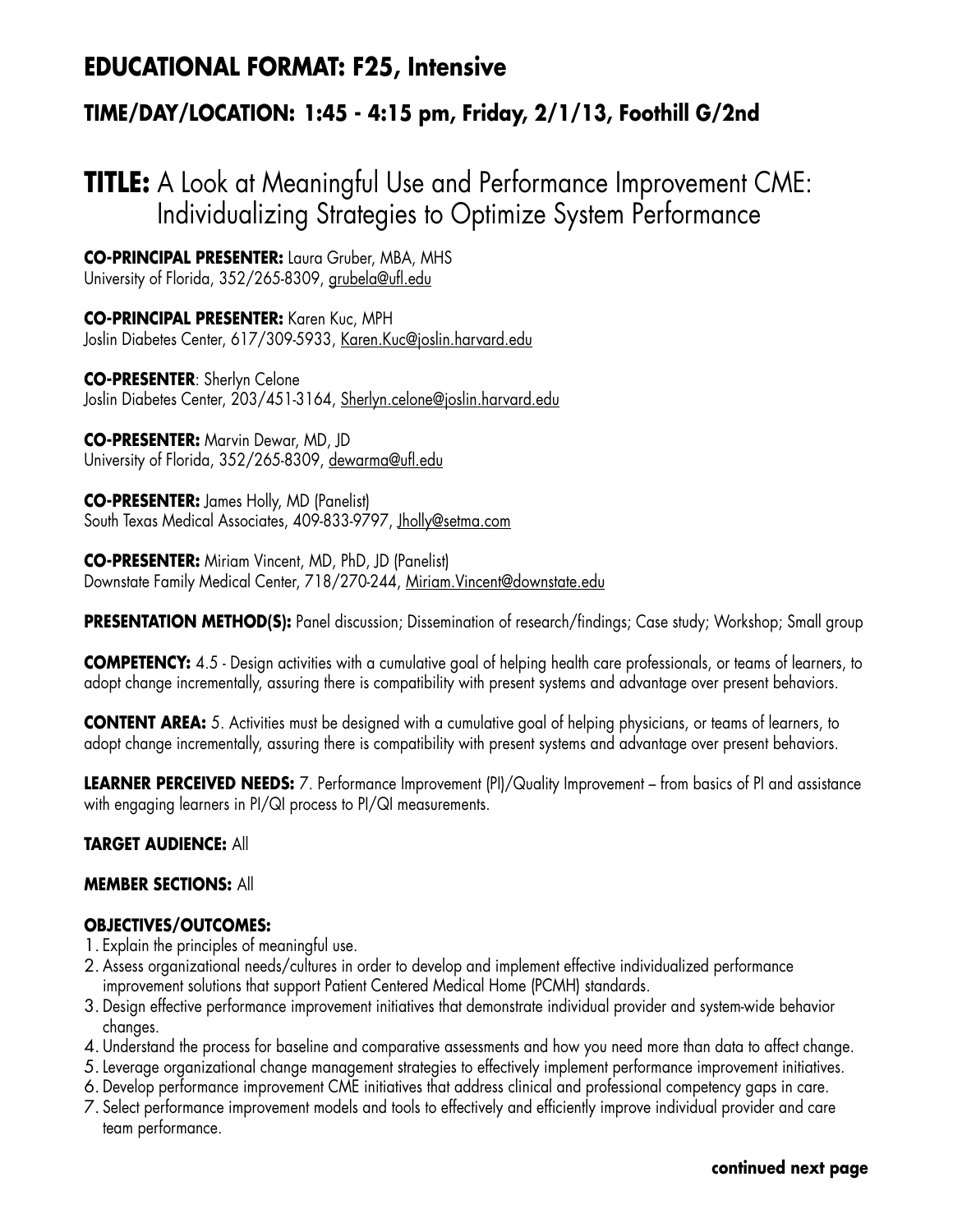# **F25, Intensive continued**

#### **RECOMMENDED RESOURCES:**

- 1. Nolan TW. Execution of Strategic Improvement Initiatives to Produce System-Level Results. IHI Innovation Series white paper. Cambridge, MA: Institute for Healthcare Improvement; 2007. (Available on www.IHI.org)
- 2. Using Electronic Medical Records to Measure and Improve Performance. Randall D. Cebul. Trans Am Clin Climatol Assoc. 2008; 119: 65–76.
- 3. Auerbach AD, Landefeld, S, Shojania KG. The Tension Between Needing to Improve Care and Knowing How to Do It. New Eng J Med. 2007; 357:608-613.
- 4. Botwinick L, Bisognano M, Haraden C. Leadership Guide to Patient Safety. IHI Innovation Series white paper. Cambridge, MA: Institute for Healthcare Improvement; 2006. (Available on www.IHI.org)

5. Federal Register

- 6. Health Information and Management Systems (HIMSS)
- 7. Cms.gov
- 8. American Association of Medical Colleges (AAMC)

**FINANCIAL OR IN-KIND SUPPORT:** For Joslin PI CME Projects, grant funding was received from GSK and Sanofi Aventis.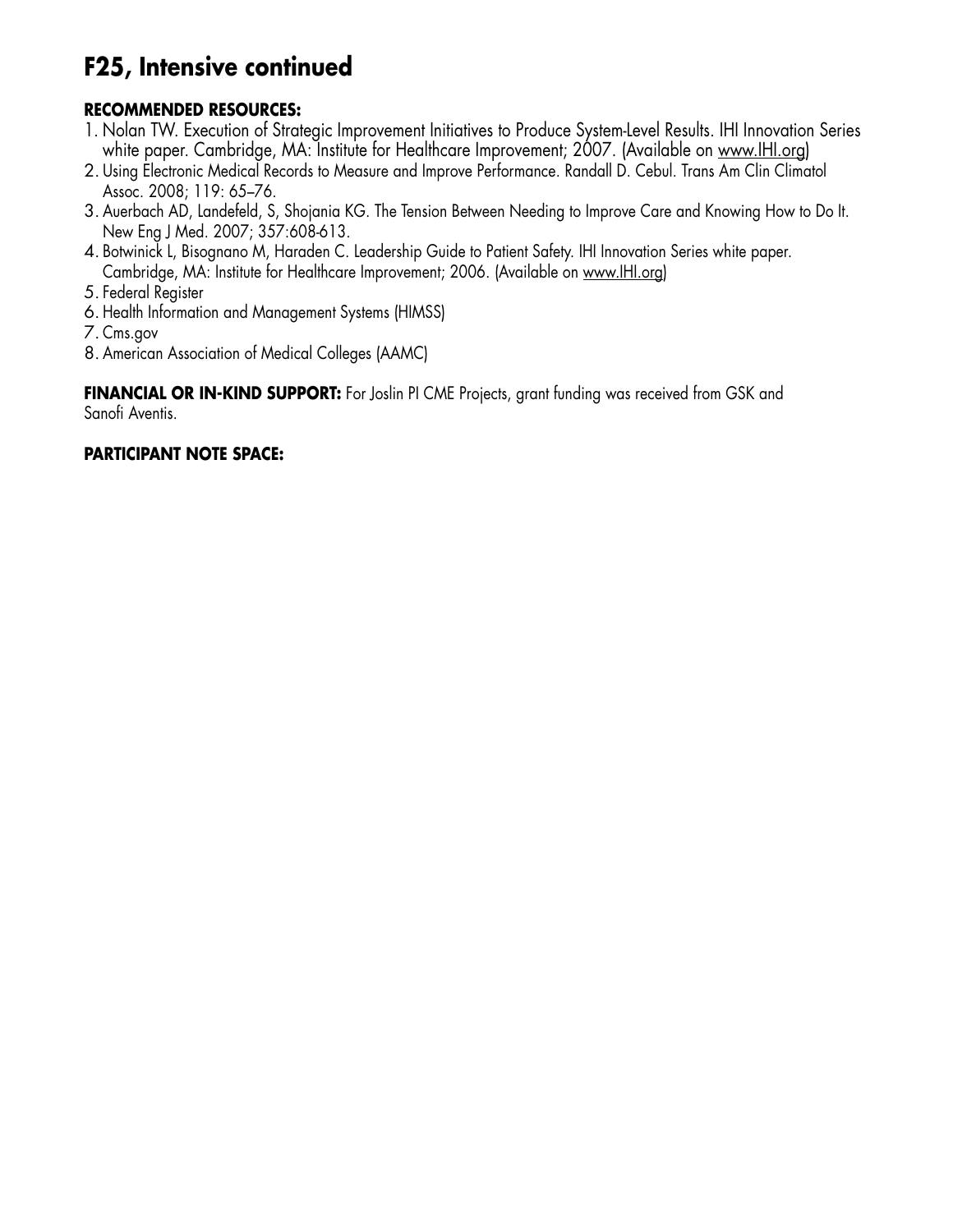## **EDUCATIONAL FORMAT: F26, Breakout**

### **TIME/DAY/LOCATION: 1:45 - 2:45 pm, Friday, 2/1/13, Yerba Buena 7-9/Lower B2**

# **TITLE:** Ask the Experts: Pearls and Sage Advice on Assessment and Evaluation

**PRINCIPAL PRESENTER:** Mary Martin Lowe, PhD Alliance for Continuing Education in the Health Professions, 312/576-6080, mlowe@acehp.org

**CO-PRESENTER:** Joseph Green, PhD Professional Resource Network, Inc., 202/557-4670, prn.jgreen@mindspring.com

**CO-PRESENTER:** Carol Havens, MD The Permanente Medical Group-Northern California, 510/625-3317, carol.havens@kp.org

**CO-PRESENTER:** David Price, MD Kaiser Permanente-Colorado, 303/614-1308, david.price@kp.org

**PRESENTATION METHOD(S):** Panel discussion; Open Q&A and group input throughout session

**COMPETENCY:** 3.2 - Use measurement data to assess outcomes/results of the learning intervention as a basis for determining future learning needs and for determining the application of the educational knowledge and skills.

**CONTENT AREA:** 5. Activities must be designed with a cumulative goal of helping physicians, or teams of learners, to adopt change incrementally, assuring there is compatibility with present systems and advantage over present behaviors.

**LEARNER PERCEIVED NEEDS:** 4. Outcomes and Research – from data gathering and analysis to designing activities with outcomes in mind to understanding what Moore really means.

**TARGET AUDIENCE:** Non-beginners

#### **MEMBER SECTIONS:** All

#### **OBJECTIVES/OUTCOMES:**

- 1. Avoid common mistakes CE Providers make when implementing assessment and evaluation practices.
- 2.Link CE activity assessment and evaluation with the expected results and strategic priorities of a CE program.
- 3. Implement at least one best practice for designing assessments of CE activities and the overall CE program.

#### **RECOMMENDED RESOURCES:**

1. Moore, D. E., Green, J. S. and Gallis, H. A. (2009) Achieving desired results and improved outcomes: Integrating planning and assessment throughout learning activities. Journal of Continuing Education in the Health Professions, 29: 1–15.

2. Kirkpatrick, D. (1998). Evaluating Training Programs: The Four Levels. 2nd ed. San Francisco, CA: Berrett-Koehler.

3. Rogers, E.M. (2003). Diffusion of Innovations, 5th Edition. New York, NY: Free Press.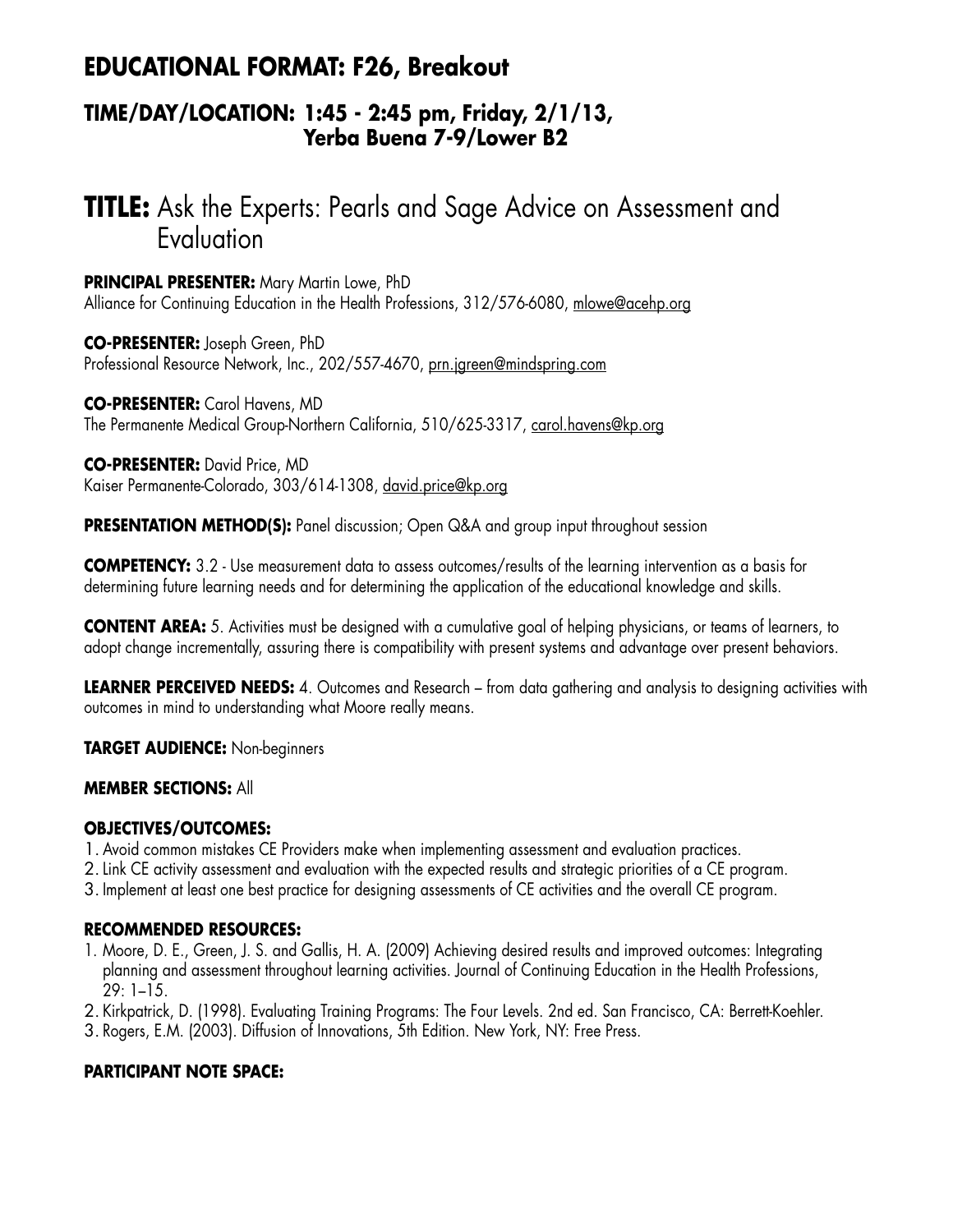## **EDUCATIONAL FORMAT: F27, Breakout**

### **TIME/DAY/LOCATION: 1:45 - 2:45 pm, Friday, 2/1/13, Yerba Buena 1-2/Lower B2**

# **TITLE:** Creating an Internal CME Audit: Practical Tools

**STORY:** We often hear that colleagues are overwhelmed by the details of ACCME's accreditation criteria, policies, and Standards for Commercial Support<sup>SM</sup>. Even as some become more familiar and comfortable designing, delivering, and evaluating CME activities implementing these criteria, others realize that monitoring for compliance can be a daunting task. This session focuses on ways to engage staff and volunteers in an audit process designed to help monitor compliance for a variety of activity types. We'll share an approach to compliance monitoring that is systematic, comprehensive and offers every day practical audit tools that can easily be adapted to your own CME activities. These practical audit forms will serve as a focal point for participant review and discussion, allow for feedback and opportunities for participants to share their own compliance successes. The comprehensive internal CME audit process provides one way to accentuate the value of the continuing education activities, assists volunteers to conduct and complete the audit and documents the results of the monitoring process. As an added advantage, this session provides basic guidance to support the ongoing development of your continuing education staff.

**PRINCIPAL PRESENTER:** Susan Brown Zahn, PhD American Orthopedic Society for Sports Medicine (AOSSM), 847/292-4900, susan@aossm.org

**CO-PRESENTER:** Jacqueline Parochka, EdD Excellence in Continuing Education, Ltd, 847/680-6419, jacquelineparochka@comcast.net

#### **PRESENTATION METHOD(S):** Case study

**COMPETENCY:** 7.1 - Document the value of the continuing education program to its own organization and to the health care professionals that it serves.

**CONTENT AREA:** 4. Changes in accreditation, regulation, certification, and other forces impacting providers require ongoing development of the continuing education professional staff.

**LEARNER PERCEIVED NEEDS:** 8. Basics – from tools and resources for accreditation to principles of adult learning, from CE office practices and support to faculty management.

#### **TARGET AUDIENCE:** Beginners

#### **MEMBER SECTIONS:** All

#### **OBJECTIVES/OUTCOMES:**

- 1. Describe the components of an internal CME audit process
- 2. Gain the potential to develop an audit process
- 3. Evaluate the comprehensiveness and questions on an audit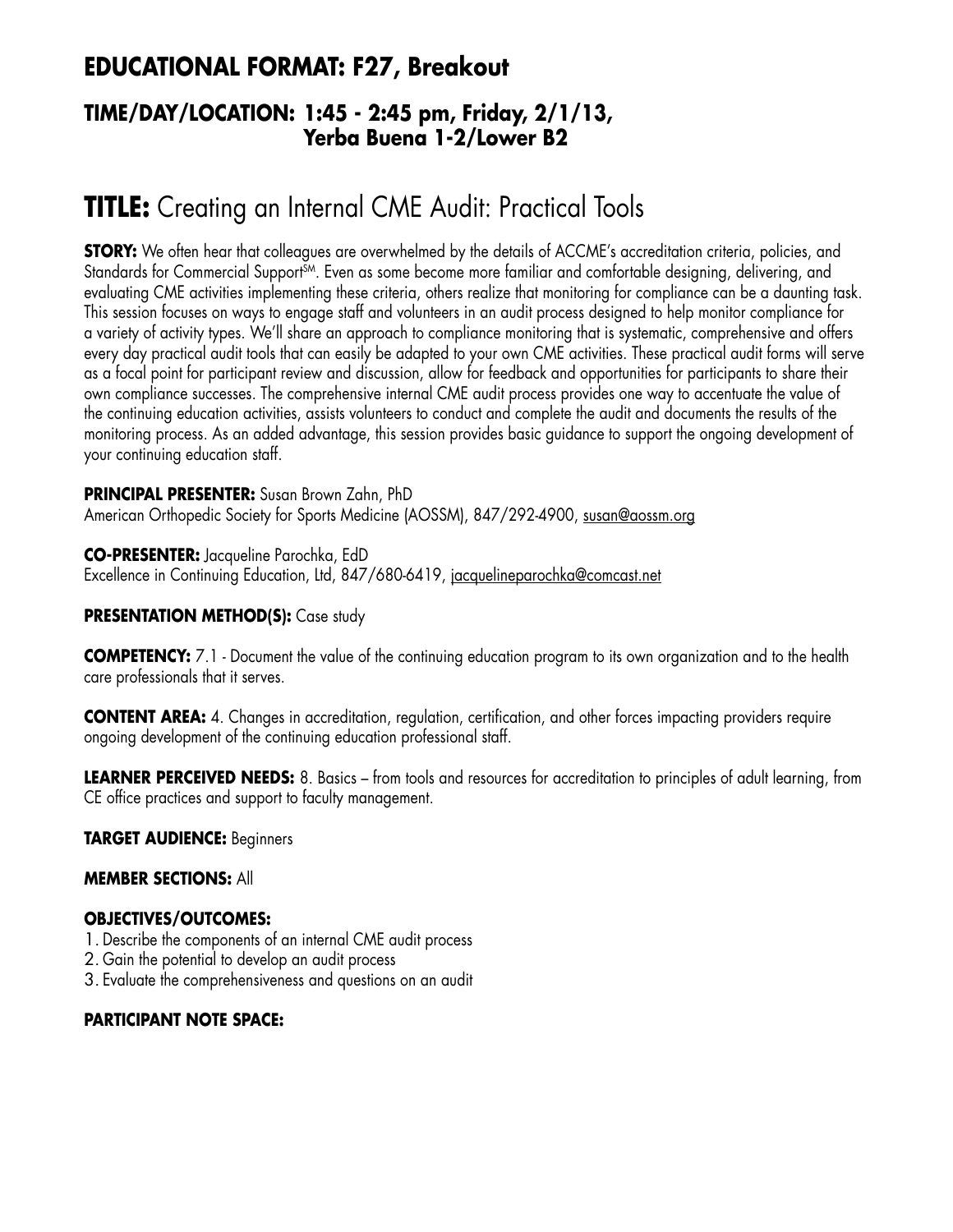## **EDUCATIONAL FORMAT: F28, Breakout**

### **TIME/DAY/LOCATION: 1:45 - 2:45 pm, Friday, 2/1/13, Nob Hill A-B/Lower B2**

# **TITLE:** Interacting With the Learner Online: How Can We Improve the Design, Planning and Implementation of CME Programs?

**PRINCIPAL PRESENTER:** Roger Blumenthal, MD Johns Hopkins University School of Medicine, 410/955-7376, rblument@jhmi.edu

**CO-PRESENTER:** Chris Cannon, MD Brigham & Women's Hospital-Harvard Medical School, 617/278-0145, cpcannon@partners.org

**CO-PRESENTER:** Robert Rosenbloom PlatformQ Health, 617/938-6001, rrosenbloom@platformq.com

**CO-PRESENTER:** Alyce Kuklinski, NP, RN PlatformQ Health, 617/938-6009, akuklinski@platformq.com

**PRESENTATION METHOD(S):** Panel discussion with live in-person and live virtual presentations

**COMPETENCY:** 2.9 - Provide interactive learning and opportunities to practice skills that lead to change in health care professionals' performance.

**CONTENT AREA:** 7. Consider the learning environment, select and apply learning formats that are effective for physician learning and meeting the expected outcome.

**LEARNER PERCEIVED NEEDS:** 6. Technology – from use of innovative technology (IT) in organizations to use of it to deliver information, from social media and web education and innovation for engagement.

**TARGET AUDIENCE:** All

#### **MEMBER SECTIONS:** All

#### **OBJECTIVES/OUTCOMES:**

- 1. Analyze how various interactive modalities (including the use of open-source integrated learning management systems such as Moodle) can be used to facilitate activity registration, curriculum/test administration and peer-to-peer communication
- 2. Incorporate the most effective interactive formats into individual online programs in order to facilitate timely needs assessment, retained learning and program evaluation
- 3.List criteria to consider when evaluating a technology partner in the planning, implementation and/or evaluation of a CME activity or activities
- 4. Increase interactivity among participants of online CME to ensure an exchange of ideas, knowledge and best practices

**RECOMMENDED RESOURCES:** Learners can find out more about virtual education platforms at www.CardioCareLive.com.

#### **FINANCIAL OR IN-KIND SUPPORT:** None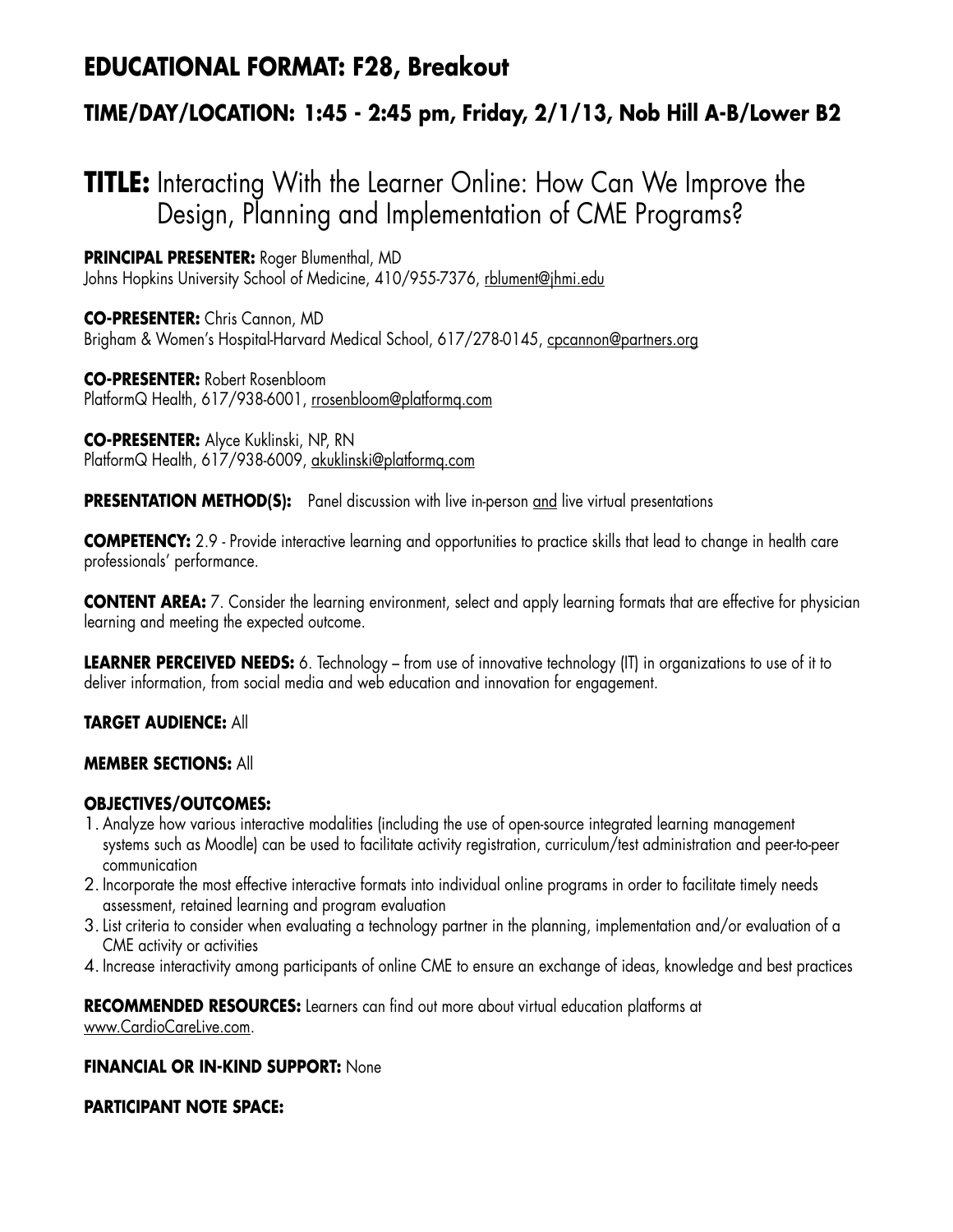## **EDUCATIONAL FORMAT: F29, Breakout**

### **TIME/DAY/LOCATION: 1:45 - 2:45 pm, Friday, 2/1/13, Yerba Buena 3-4/Lower B2**

# **TITLE:** A Competency-based Professional Development Framework for CME Providers

**STORY:** Current changes in the continuing medical education landscape require CME professionals to evaluate their current skillsets and learn new ones to meet the growing demands of the marketplace. CME Directors and managers working along with their staff are now required to assess the competencies needed and provide a career development and training pathway. This training and professional development are integral if the CME office has to sustain and be successful. This session focuses on defining a competency based training and development matrix for CME professionals. Participants will take with them examples of competency based training matrices for common positions that exist within a CME office. The session will also discuss the process of development of a matrix, so participants can modify or create one based on their needs. Use of the matrix to define the training and career pathway for staff has implications for annual performance reviews and setting goals for all staff, thereby making continuous professional development more meaningful and effective.

#### **PRINCIPAL PRESENTER:** Chitra Subramaniam, PhD

Duke Clinical Research Institute, 919/401-1205, chitra.subramaniam@duke.edu

**CO-PRESENTER:** Katherine Grichnik, MD Duke Clinical Research Institute, 919/401-1203, grich002@mc.duke.edu

#### **PRESENTATION METHOD(S):** Small group

**COMPETENCY:** 8.2 Continually improve educational performance of the continuing education program through professional development.

**CONTENT AREA:** 4. Changes in accreditation, regulation, certification, and other forces impacting providers require ongoing development of the continuing education professional staff.

**LEARNER PERCEIVED NEEDS:** 10. Personal and Staff Development – From conflict management, leadership development, and working with difficult people to work-life balance, staff recruitment and development, and personal growth.

#### **TARGET AUDIENCE:** All

#### **MEMBER SECTIONS:** All

#### **OBJECTIVES/OUTCOMES:**

- 1. Recognize the role of competency based frameworks and curricula in training and professional development
- 2. Describes approaches to creating a competency based framework for CME professionals
- 3. Discuss the different competencies and the relevant skills that pertain to a CME professionals
- 4. Describe the implementation and use of the competency framework for training CME professionals

#### **RECOMMENDED RESOURCES:**

- 1. Campbell C, Silver I, Sherbino J, Cate OT, Holmboe ES.2010. Competency based continuing professional development, Med Teach. 2010;32(8):657-62.
- 2. Brook, PA. 1989. Applying adult learning principles to competency based staff development, Canadian Vocational Journal, v24 n4 p4-6 Feb 1989.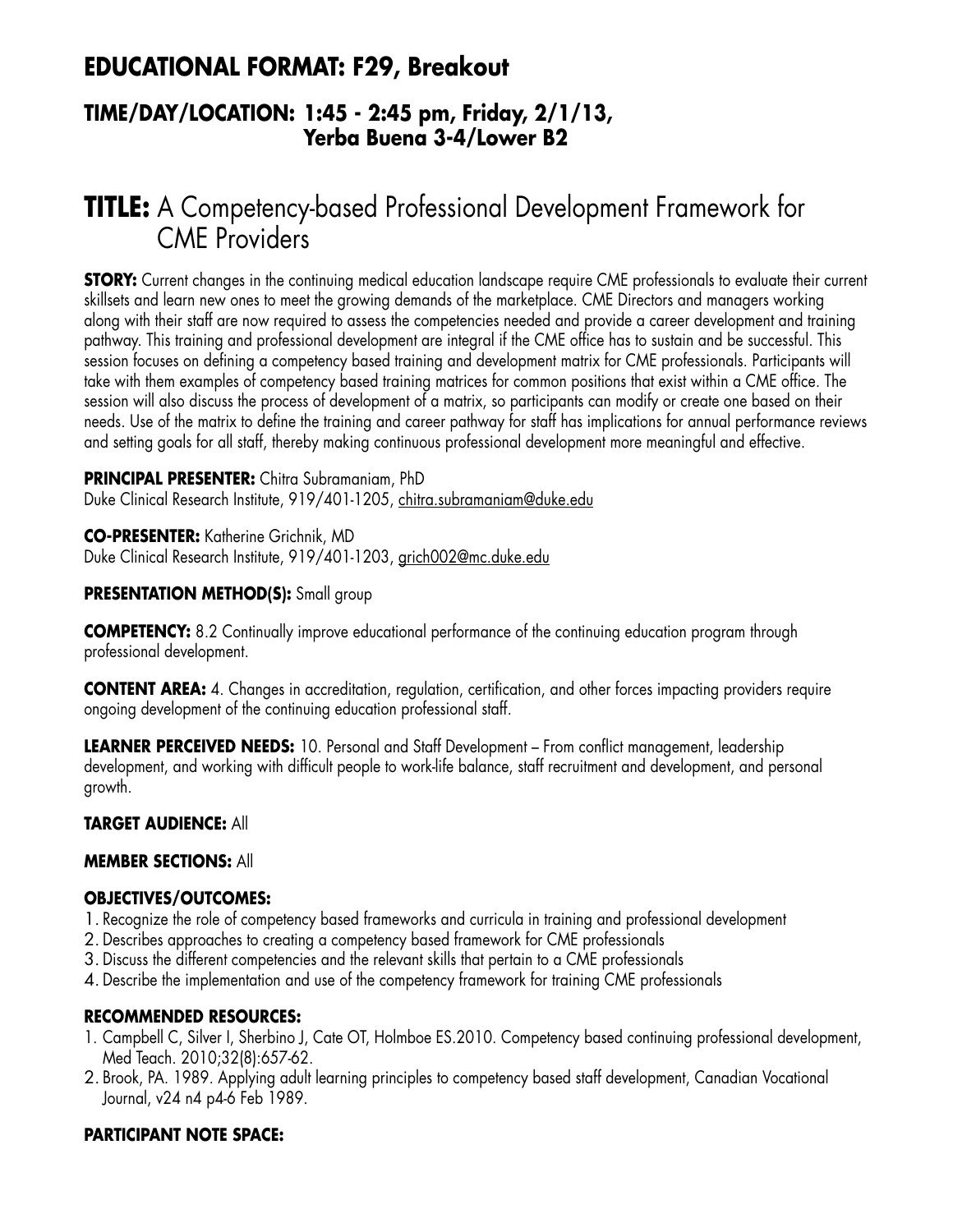### **EDUCATIONAL FORMAT: F30, Breakout**

### **TIME/DAY/LOCATION: 1:45 - 2:45 pm, Friday, 2/1/13, Nob Hill C-D/Lower B2**

## **TITLE:** Evaluating the Methodology and Value of Outcomes in CME: Designing and Implementing Strategies to Assess Learner and Patient **Outcomes**

**PRINCIPAL PRESENTER:** Matthew Frese, MBA Quintiles Medical Education, 908/463-9263, matthew.frese@quintiles.com

**PRINCIPAL PRESENTER:** Sara Miller, MS Med-IQ, 410/838-3459, smiller@med-iq.com

**PRINCIPAL PRESENTER:** Randy Robbin, CCMEP NACCME, LLC, 609/371-1137, rrobbin@naccme.com

**PRINCIPAL PRESENTER:** Sara Fagerlie, PhD Educational Concepts Group, LLC, 425/244-5101, sfagerlie@educationalconcepts.net

**CO-PRESENTER:** Tom Bregartner, MBA Quintiles Medical Education, 914/829-4166, tom.bregartner@quintiles.com

**CO-PRESENTER:** Dale Kummerle, PharmD Bristol-Myers Squibb, 609/897-5801, dale.kummerle@bms.com

**CO-PRESENTER:** Terry Dex, PharmD Sanofi US, 908/981-5178, terry.dex@sanofi.com

**CO-PRESENTER:** Carolyn Berry, PhD New York University School of Medicine, 609/528-8373, Carolyn.berry@nyu.edu

**CO-PRESENTER:** Brian Lee, PharmD Horizon CME, 503/344-6788, brian.lee@horizoncme.com

**CO-PRESENTER:** Anthia Mandarakas Sanofi US, 908/981-5319, anthia.mandarakas@sanofi.com

**CO-PRESENTER:** Alison Heintz, MPH Educational Concepts Group, LLC, 770/951-7370, aheintz@educationalconcepts.net

**CO-PRESENTER:** Jason Everly, PharmD, BCOP Educational Concepts Group, LLC, 513/846-7283, jeverly@educationalconcepts.net

**PRESENTATION METHOD(S):** Panel discussion; Case study; Dissemination of research findings; Skill building **COMPETENCY:** 3.2 - Use measurement data to assess outcomes/results of the learning intervention as a basis for determining future learning needs and for determining the application of the educational knowledge and skills.

#### **CONTENT AREAS:**

5. Activities must be designed with a cumulative goal of helping physicians, or teams of learners, to adopt change incrementally, assuring there is compatibility with present systems and advantage over present behaviors.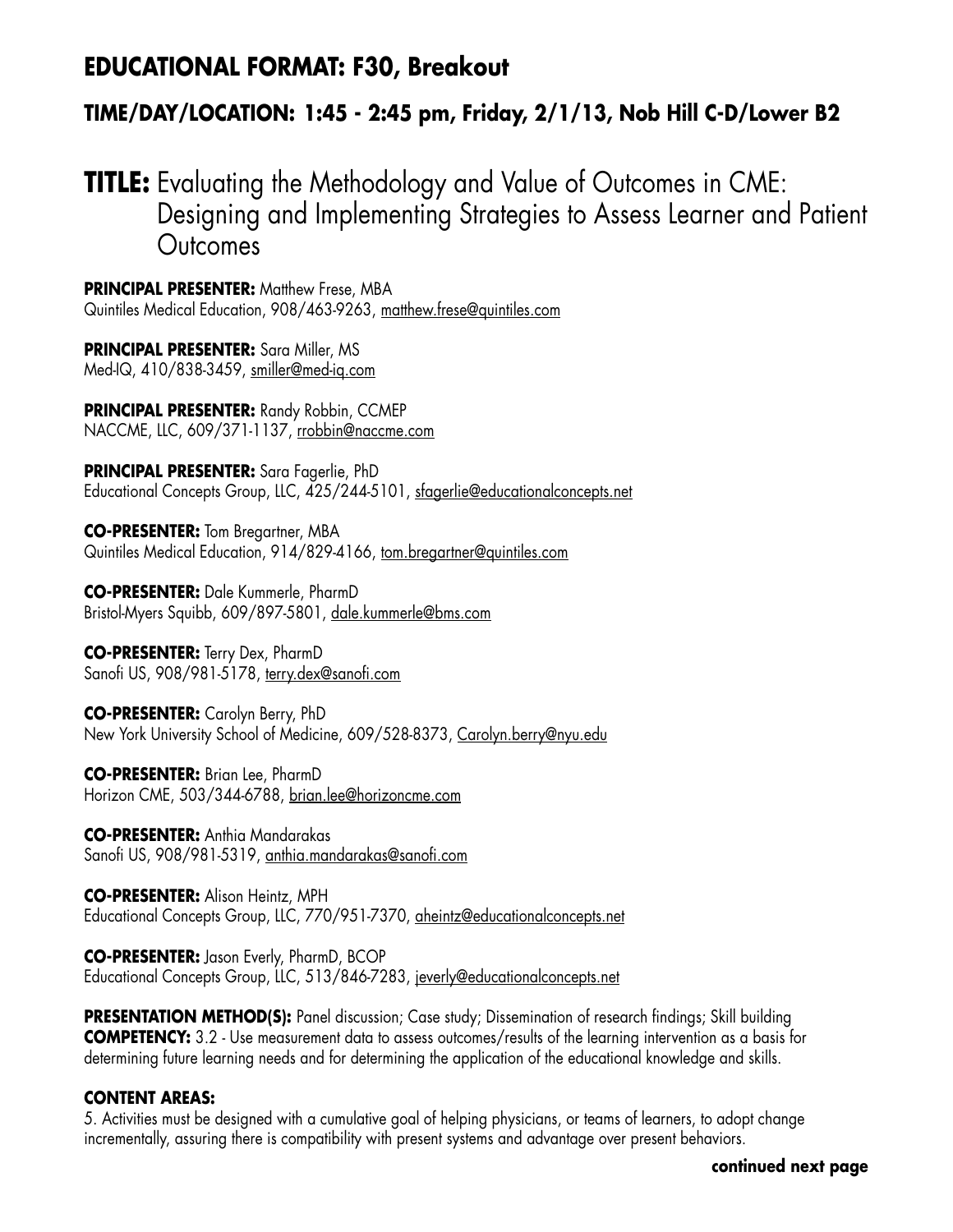# **F30, Breakout continued**

6. Innovations to improve the provision of patient care will become the best practices of the future.

8. Engage in self-assessment, identify gaps in knowledge/practice, and design an individual learning plan for ongoing improvement.

#### **LEARNER PERCEIVED NEEDS:**

3. Needs Assessments – from how to design and interpret needs assessments to how to better glean true practice gaps and performance measures.

4. Outcomes and Research – from data gathering and analysis to designing activities with outcomes in mind to understanding what Moore really means.

7. Performance Improvement (PI)/Quality Improvement – from basics of PI and assistance with engaging learners in PI/QI process to PI/QI measurements.

#### **TARGET AUDIENCE:** All

#### **MEMBER SECTIONS:** All

#### **OBJECTIVES/OUTCOMES:**

- 1. Define the need, methodology, and value for the evaluation of patient outcomes.
- 2. Discuss the value of designing a serialized curriculum for a diverse learner group and healthcare teams.
- 3. Discuss the value and process for accessing and utilizing a patient centric approach in the design, development and outcome of an educational intervention.
- 4. Outline the value of strategic partnerships (managed care, patient advocacy groups, medical associations and others) in the design and development of your activity.
- 5. Implement effective strategies for evaluating outcomes, improving assessment methodology, and reporting results.
- 6. Interpret educational outcomes to determine educational gaps and tactical consideration for future activities.

#### **RECOMMENDED RESOURCES:**

- 1. Allaire BT, Trogdon JG, Egan BM, et al. Measuring the impact of a continuing medical education program onpatient blood pressure. J Clin Hyperten. 2011:13;517-522.
- 2. Davis, et al. Impact of formal continuing medical education. Available at: http://jama.amaassn.org/ content/282/9/867.full.pdf
- 3. Ellrodt G, et al. Multidisciplinary rounds (MDR): an implementation system for sustained improvement in the AHA's get with the guidelines program. Crit Pathw Cardiol. 2007 Sep;6(3):106-116
- 4. Mazmanian PE, Davis DA, Galbraith R.Continuing Medical Education effect on clinical outcomes. Chest. 2009;135: 495-555.

**FINANCIAL OR IN-KIND SUPPORT:** Some of the activities discussed in the presentation were supported by educational grants from Eli Lilly, Sanofi, Genentech, Boehringer-Ingelheim, Bristol-Myers Squibb Company, and Pfizer, Inc.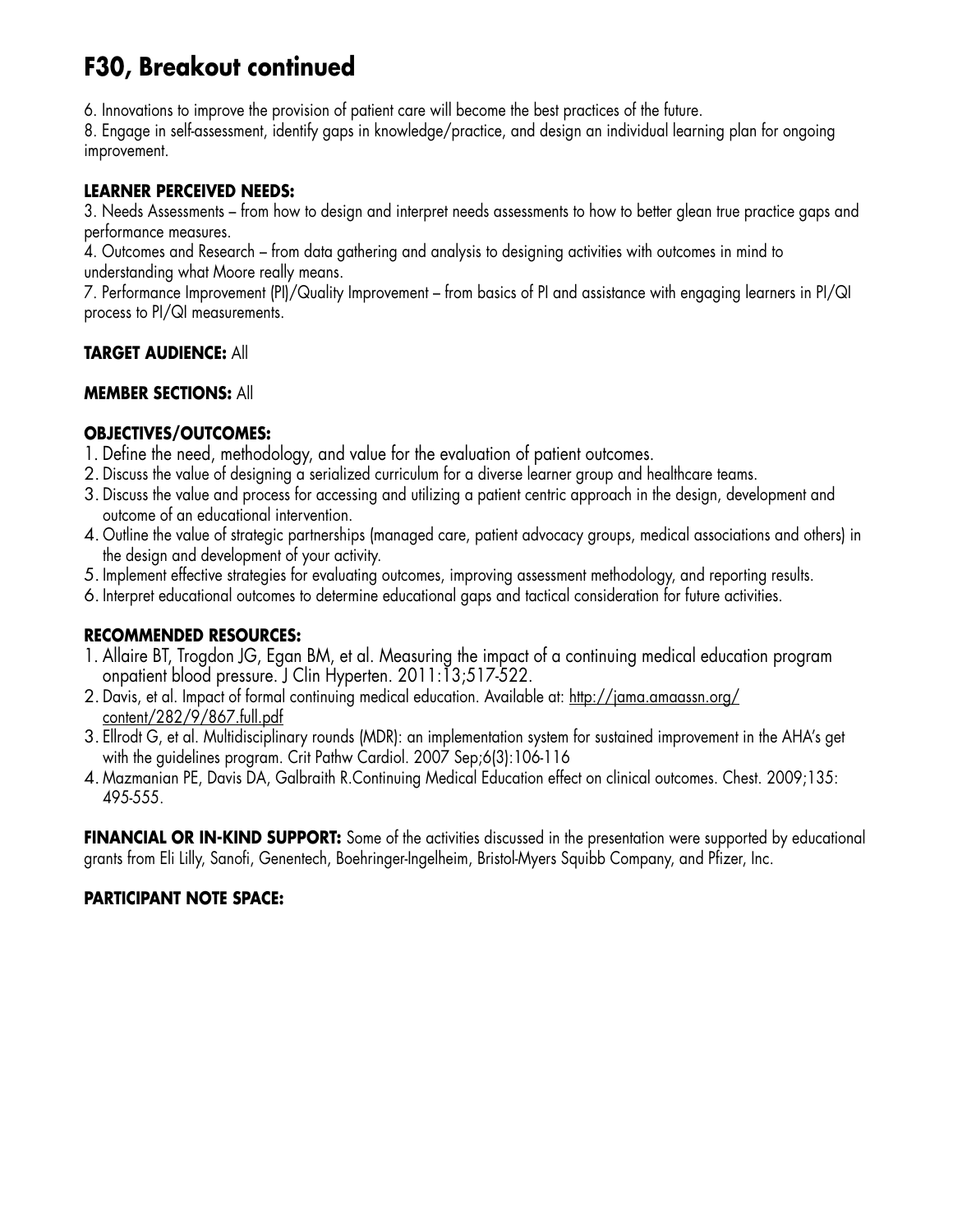## **EDUCATIONAL FORMAT: F31, Breakout**

### **TIME/DAY/LOCATION: 1:45 - 2:45 pm, Friday, 2/1/13, Yerba Buena 5-6/Lower B2**

# **TITLE:** Death by Webinar

**STORY:** Have you ever found yourself navigating away to check your email during an educational webinar? For many, looking at slides while listening to a disembodied voice is inherently boring. Yet the webinar format is convenient, low-cost, and relatively easy to use – it's here to stay! So how can you design a webinar that incorporates meaningful interaction leading to your educational goals and objectives? Using WebEx in this session, we will demonstrate the effective use of raising hands, chat, annotation, quick vote, polling, and discussion to keep participants engaged and help them learn.

**PRINCIPAL PRESENTER:** Amy Osterholm, MPH, MSW The Permanente Medical Group-Northern CA, 510/625-2497, amy.osterholm@kp.org

**CO-PRESENTER:** Karen Olivar, BA The Permanente Medical Group-Northern CA, 510/625-4769, karen.n.olivar@kp.org

#### **PRESENTATION METHOD(S):** Lecture/Demonstration

**COMPETENCY:** 2.9 - Provide interactive learning and opportunities to practice skills that lead to change in health care professionals' performance.

**CONTENT AREA:** 7. Consider the learning environment, select and apply learning formats that are effective for physician learning and meeting the expected outcome.

**LEARNER PERCEIVED NEEDS:** 6. Technology – from use of innovative technology (IT) in organizations to use of it to deliver information, from social media and web education and innovation for engagement.

#### **TARGET AUDIENCE:** All

#### **MEMBER SECTIONS:** All

#### **OBJECTIVES/OUTCOMES:**

1. Design an educational webinar that maximizes participant interaction, leading to improved outcomes.

2. Facilitate an educational webinar maximizing interaction, leading to improved outcomes.

**RECOMMENDED RESOURCES:** Presenter will provide a link to the recorded webinar that is used as a live demonstration during the presentation.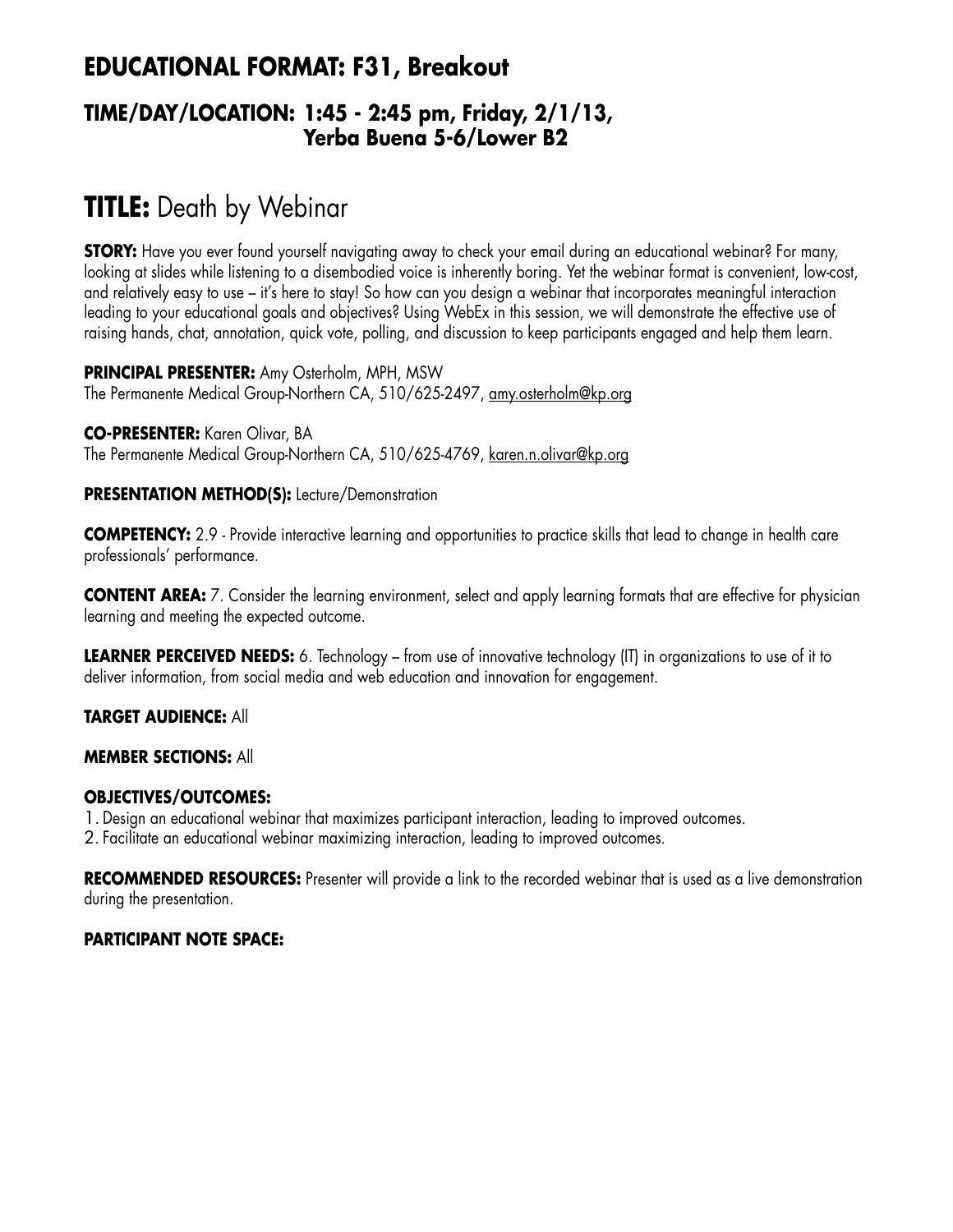### **EDUCATIONAL FORMAT: F32, Breakout**

### **TIME/DAY/LOCATION: 1:45 - 2:45 pm, Friday, 2/1/13, Yerba Buena 10-11/Lower B2**

# **TITLE:** Improving Immunizations for Oncology Patients through Team Based Education and Practice Change

**STORY:** As CE providers, sometimes we identify a gap that is so obvious and basic that it is difficult to believe it even exists. Such is the case with ensuring pneumococcal vaccination in cancer patients in advance of their undergoing chemotherapy and radiation therapy. In a nutshell, most of this patient population – which is highly vulnerable to pneumococcal infection resulting in hospitalization, morbidity or mortality – is unaware or uneducated by their healthcare providers about the pneumococcal vaccine. This initiative demonstrated that while many oncology professionals knew about the risk, they didn't consider immunization a priority, or believed it was the responsibility of primary care. It also demonstrated that appropriately designed and executed interprofessional CE can change attitudes and beliefs, resulting in standing orders, clinical discussions and improved patient care.

#### **PRINCIPAL PRESENTER:** Andrew Crim

University of North Texas Health Sciences Center-Fort Worth, 817/735-2644, andrew.crim@unthsc.edu

**CO-PRESENTER:** Lucille Leong, MD City of Hope Comprehensive Cancer Center, 626/359-8111, lleong@coh.org

**CO-PRESENTER:** Allison Eades, MA AXDEV Group, 888/282-9338, eadesa@axdevgroup.com

**CO-PRESENTER:** Robert Morgan, MD

City of Hope Comprehensive Cancer Center, 626/359-8111, rmorgan@coh.org

**CO-PRESENTER:** Sean Hayes, PsyD AXDEV Group, 888/282-9338, hayess@axdevgroup.com

#### **CO-PRESENTER:** Pamela McFadden

University of North Texas Health Sciences Center-Fort Worth, 817/735-2581, pam.mcfadden@unthsc.edu

**PRESENTATION METHOD(S):** Dissemination of research/findings

#### **COMPETENCY:**

4.1 - Recognize that, when offering learning interventions, health care professionals are part of a team and the system in which they work.

5.1 - Identify and collaborate with critical internal partners, including the quality improvement unit, performance improvement unit, the library, patients, and other related units, to accomplish the continuing education mission.

**CONTENT AREA:** 6. Innovations to improve the provision of patient care will become the best practices of the future.

#### **LEARNER PERCEIVED NEEDS:**

4. Outcomes and Research – from data gathering and analysis to designing activities with outcomes in mind to understanding what Moore really means.

7. Performance Improvement (PI)/Quality Improvement – from basics of PI and assistance with engaging learners in PI/QI process to PI/QI measurements.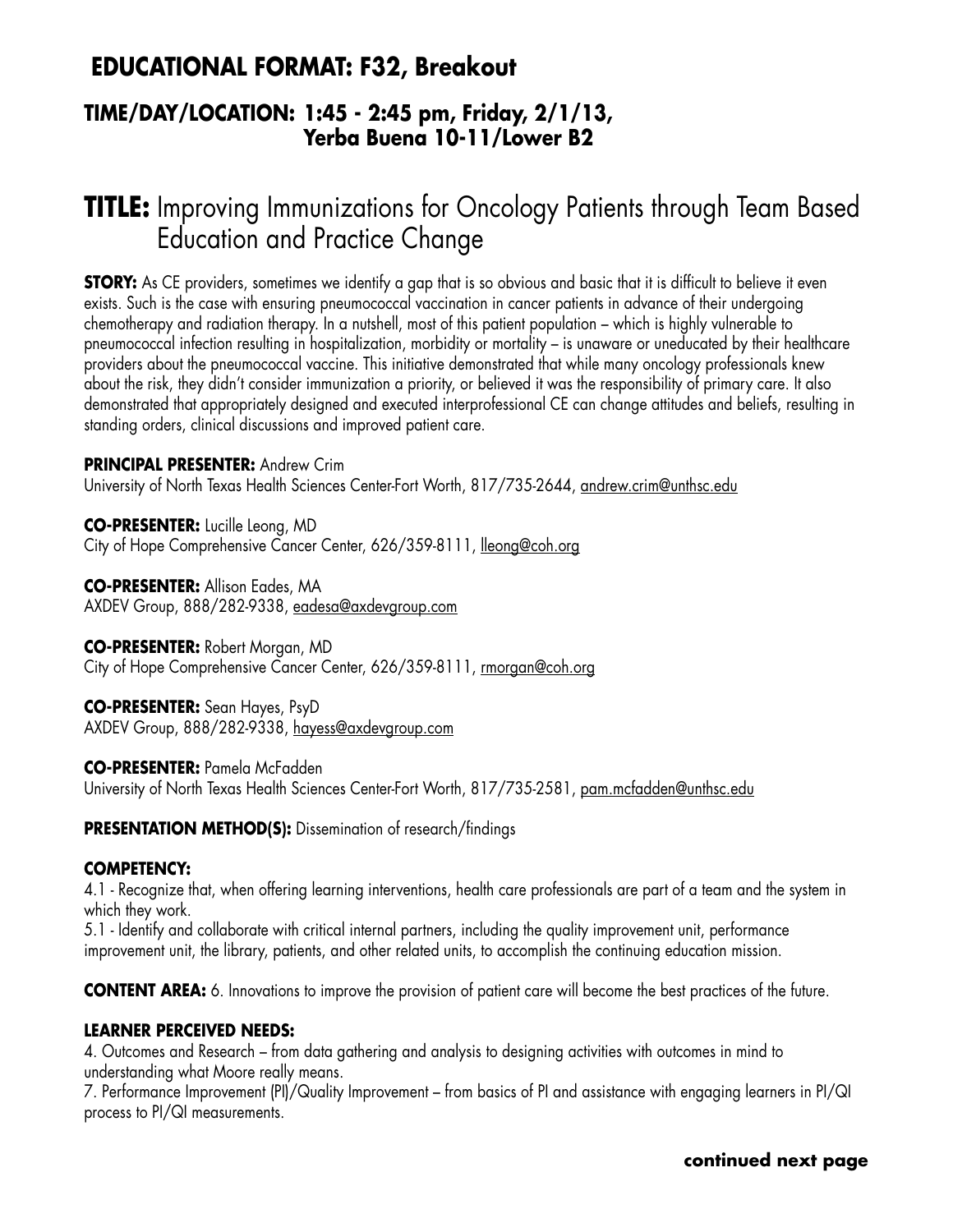## **F32, Breakout continued**

#### **TARGET AUDIENCE:** All

#### **MEMBER SECTIONS:** All

#### **OBJECTIVES/OUTCOMES:**

- 1. Facilitating changes in practice through the dissemination of a clinical action plan (Pneumococcal Risk Reduction Roadmap)
- 2. Strategies to promote participant reflection on gaps and barriers in clinical practice
- 3. Raised awareness on the complexity of the roles, responsibility, and accountability of professionals in the health care system and the impact on patient care and safety
- 4. Recognize how IT can improve vaccinating at point of care
- 5. Identify members of a multidisciplinary team to optimize vaccines
- 6. Be aware of a model for best practices for vaccinations
- 7. Value of using a case study to inform development of an educational program

#### **RECOMMENDED RESOURCES:**

- 1. US Department of Health and Human Services, CDC. (2009). Pneumococcal polysaccharide vaccine information statement. Retrieved from http://www.cdc.gov/vaccines/pubs/vis/downloads/vis-ppv.pdf.
- 2. Yee SS, Dutta PR, Solin LJ et al. Lack of compliance with national vaccination guidelines in oncology patients. J Support Onc 2010; 8: 28-34.
- 3. http://www.cdc.gov/vaccines/default.htm.
- 4. Burns IT, Zimmerman RK. Immunization barriers and solutions. J Fam Prac 2005; 54: 58-62.

**FINANCIAL OR IN-KIND SUPPORT:** These programs and case study were supported by an educational grant from Pfizer.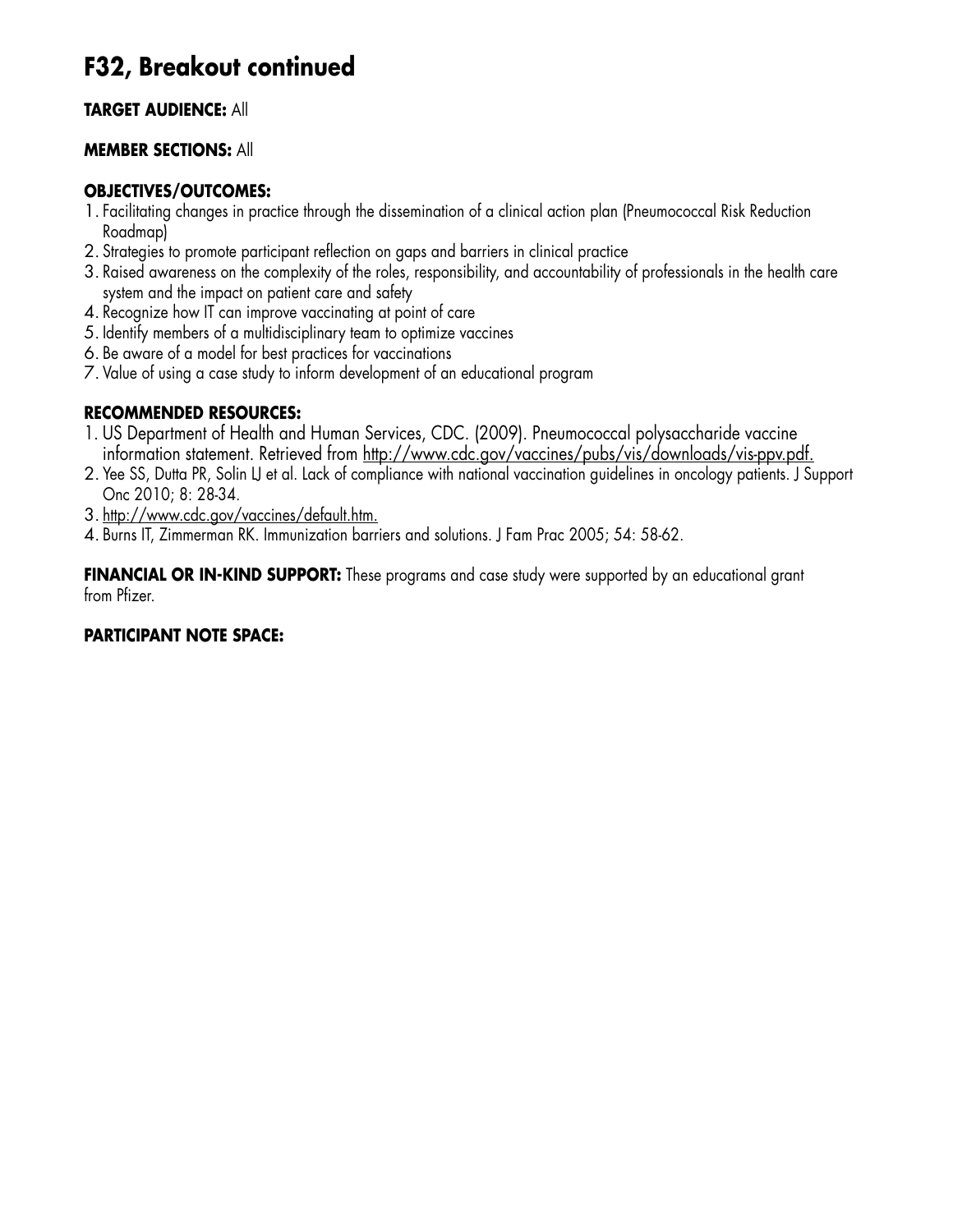## **EDUCATIONAL FORMAT: F33, Breakout**

### **TIME/DAY/LOCATION: 1:45 - 2:45 pm, Friday, 2/1/13, Yerba Buena 12-13/Lower B2**

# **TITLE:** Overview of PA CPD, Accreditation and Certification Maintenance

**PRINCIPAL PRESENTER:** Daniel Pace American Academy of Physician Assistants, 703/836-2272, dpace@aapa.org

**CO-PRESENTER:** Greg Thomas, PA-C National Certification Commission for Physician Assistants, 703/836-2272, gthomas@nccpa.net

**CO-PRESENTER:** Leocadia Conlon, PA-C, MPH American Academy of Physician Assistants, 571/319-4405, lconlon@aapa.org

**CO-PRESENTER:** Sharon Kulesz, PA American Academy of Physician Assistants, 703/836-2272, skulesz@aapa.org

**PRESENTATION METHOD(S):** Panel discussion; Large group facilitation with ARS support

**COMPETENCY:** 4.1 - Recognize that, when offering learning interventions, health care professionals are part of a team and the system in which they work.

**CONTENT AREA:** 1. Inter-professional and/or team-based learning and care requires application of effective communication and interpersonal skills to facilitate partnering with appropriate organizations.

**LEARNER PERCEIVED NEEDS:** 1. Regulatory – from Accreditation Council for Continuing Medical Education (ACCME) to Federal Drug Administration (FDA) and Office of Inspector General (IOG)/Institute of Medicine (IOM). Participants want to know how to comply, document, keep up-to-date, and manage conflict of interest (COI).

#### **TARGET AUDIENCE:** All

#### **MEMBER SECTIONS:** All

#### **OBJECTIVES/OUTCOMES:**

- 1. Synthesizing understanding of the role of the PA for CIPE
- 2. Compare & contrast PA requirements with MD/DO requirements
- 3. Deconstruct attitudes as needed about PA needs as learners

#### **RECOMMENDED RESOURCES:**

- 1. www.aapa.org
- 2. www.nccpa.net
- 3. 2010 Institute of Medicine report on Redesigning CEHP

**FINANCIAL OR IN-KIND SUPPORT:** AAPA will use its ARS system.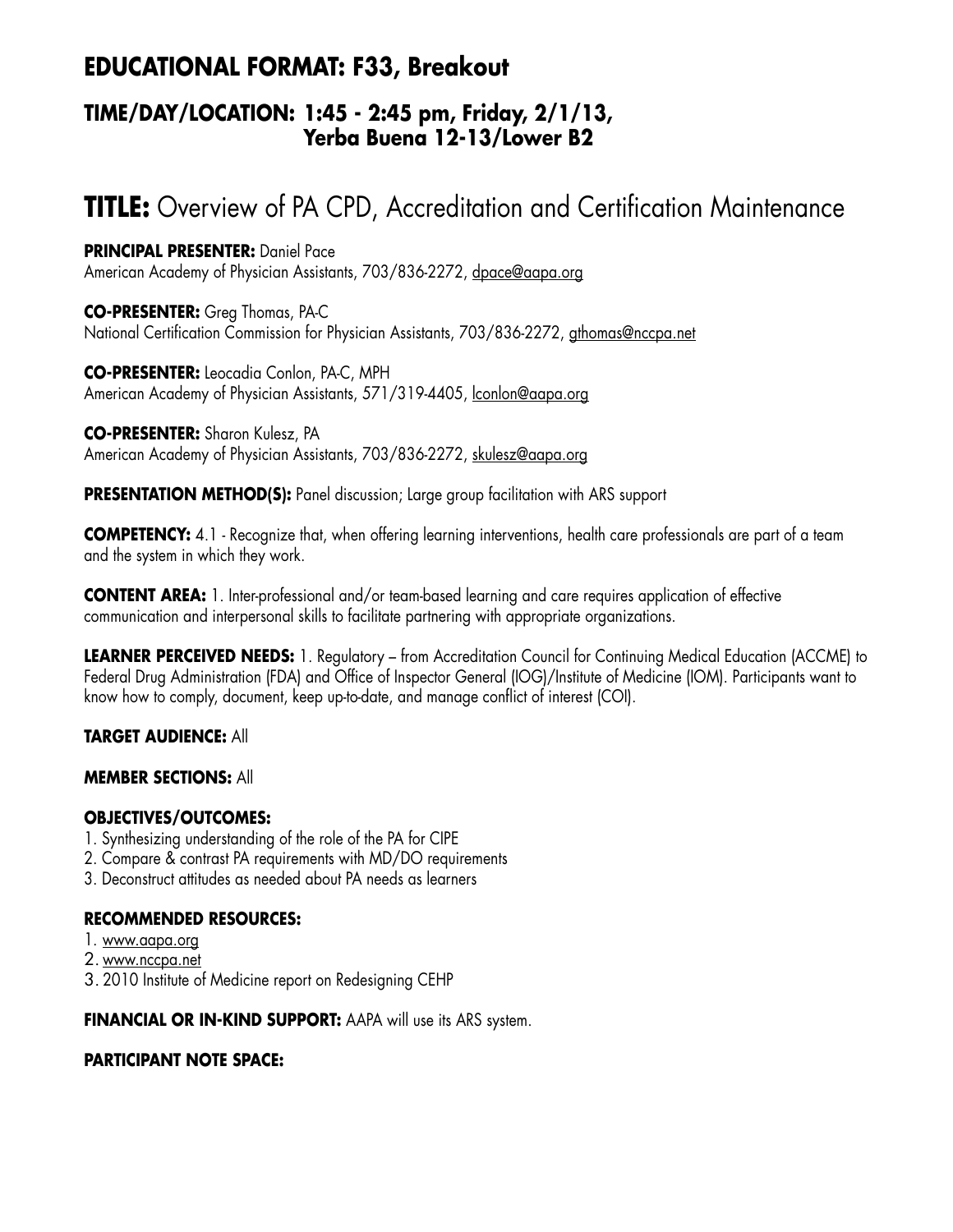### **EDUCATIONAL FORMAT: F34, Breakout**

### **TIME/DAY/LOCATION: 1:45 - 2:45 pm, Friday, 2/1/13, Yerba Buena 14-15/Lower B2**

# **TITLE:** Navigate the MOC Landscape: Concept, Potential and Products

**STORY:** Learn what the American Board of Medical Specialties (ABMS) Maintenance of Certification® process means for practicing physicians and any stakeholder organizations through three linked, interactive discussions –

- What is the role of the ABMS in the voluntary self-regulation of physicians? How MOC and the associated competencies emerged as the vehicle to accomplish this. How the 24 ABMS member boards implement MOC requirements and guide the development of compliant activities.
- Inter-professional and/or team-based learning and care touches most of the MOC core competencies and offers one of the most promising avenues for improvement in the health system. Through case study learn how to implement and measure collaborative interventions.
- • Evaluate how your organization might approach creating a Practice Improvement Module®, an MOC activity that satisfies ABMS Part IV requirements (Practice Performance Assessment). A case study will look at the strengths and pitfalls of one medical society's experience in developing their first MOC approved PIM.

#### **PRINCIPAL PRESENTERS:**

Ron Murray, EdD University of Virginia School of Medicine, 434/982-3687, rtm7a@virginia.edu

Ed Dellert, RN, MBA, CCMEP American College of Chest Physicians, 847/498-8333, edellert@chestnet.org

Lori Marks, PhD American Gastroenterological Association, 301/941-2624, Imarks@gastro.org

#### **CO-PRESENTERS:**

Stephanie Bedasse, CCMEP Formerly at HIT Global, 416/471-8969, bedasse\_s@yahoo.ca

Tamara Eberly, PhD Consultant, University of Virginia School of Medicine (ret.), 434/218-9819, eberly.health@gmail.com

Suzanne Ziemnik, MEd American Society for Clinical Pathology, 312/541-4744, suzanne.ziemnik@ascp.org

Ted Bruno, MD The France Foundation, 860/598-2274, tbruno@francefoundation.com

Maura Davis, BS American Gastroenterological Association, 301/941-9786, mdavis@gastro.org

**MODERATOR:** Charles Willis, MBA Clinical Outcomes Improvement, 773/415-0401, charleswillis1@hotmail.com

**PRESENTATION METHODS:** Panel discussion and case study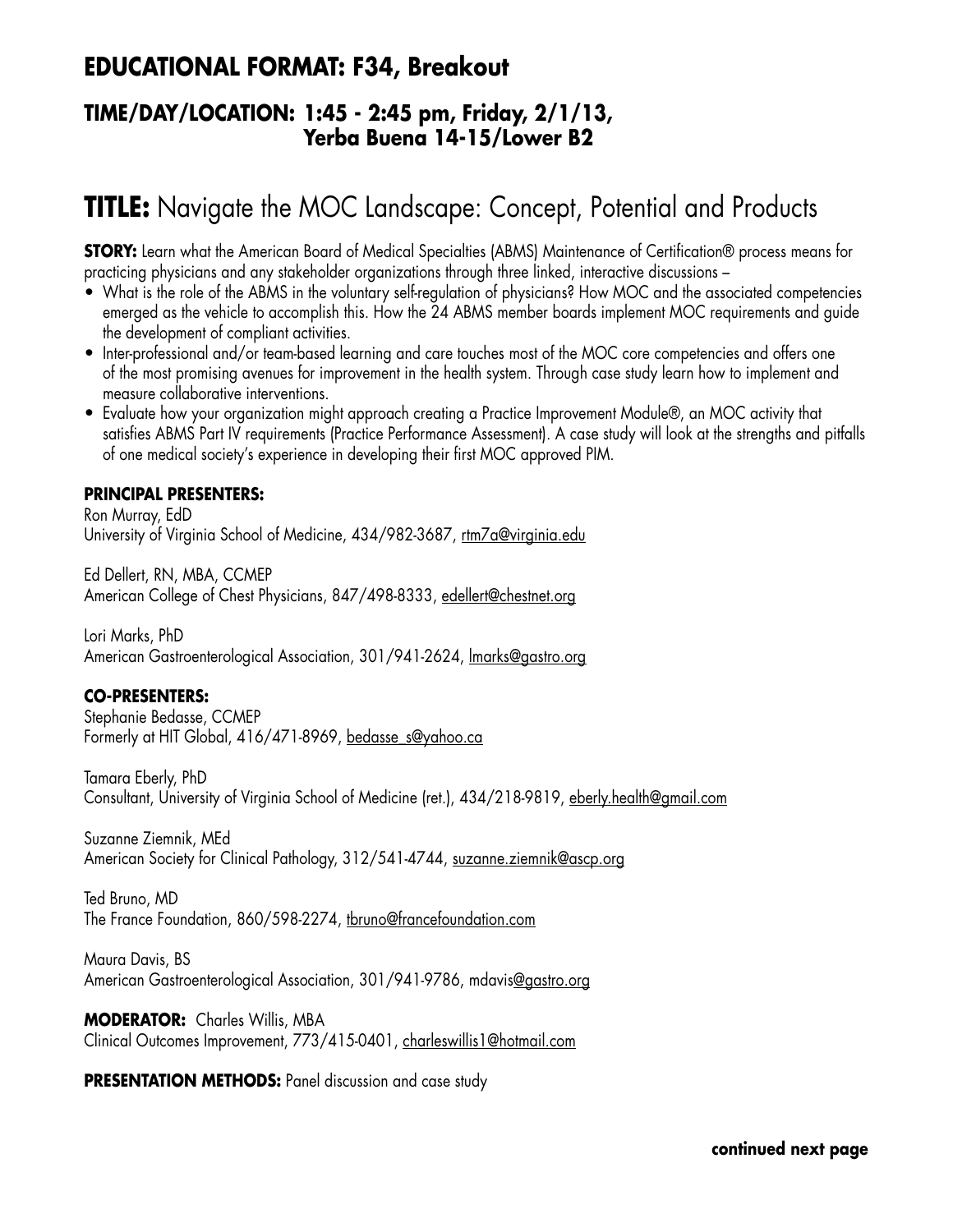# **F34, Breakout continued**

#### **COMPETENCY:**

2.12 - Offer consultation within health care professionals' organizations to identify goals for education that are specific to the practice and measureable.

3.6 - Provide measurement tools and utilize reliable data to enable health care learners to compare present levels of performance with optimum performance.

5.3 - Collaborate and build relationships that support educational improvements for the patient, the health care professionals, and the organization in which the professionals work.

#### **CONTENT AREA:**

1. Inter-professional and/or team-based learning and care requires application of effective communication and interpersonal skills to facilitate partnering with appropriate organizations.

3. The ever-changing landscape of physician specialty certification and licensure will drive changes in the design and delivery of continuing education.

8. Engage in self-assessment, identify gaps in knowledge/practice, and design an individual learning plan for ongoing improvement.

#### **LEARNER PERCEIVED NEEDS:**

2. Maintenance of Certification (MOC)/Maintenance of Licensure (MOL) – from understanding the basics to developing products to engage learners.

7. Performance Improvement (PI)/Quality Improvement – from basics of PI and assistance with engaging learners in PI/QI process to PI/QI measurements.

#### **TARGET AUDIENCE:** All

#### **MEMBER SECTIONS:** All

#### **OBJECTIVES:**

- Describe the ABMS competencies and learning stages of MOC.
- Create activities that meet MOC requirements.
- Compare the MOC requirements among specific boards.
- Review evolving process for board recognition of MOC activities.
- Identify effective collaborations and measurements for success.
- Identify ineffective processes and tools used in collaborations.
- Discuss how collaborations can have larger & improved impacts.
- Select appropriate performance measures for PIM development.
- Apply PIM platform selection criteria: vendor or in-house?
- Evaluate when to integrate PIM development with a registry.

#### **RECOMMENDED READING:**

- 1. American Board of Medical Specialties, www.abms.org/Maintenance of Certification. www. certificationmatters.org
- 2. Federation of State Medical Boards, Maintenance of Licensure (MOL) Information Center, http://www.fsmb.org/m\_mol\_ faqs.html.
- 3. Institute for Healthcare Improvement Open School, http://www.ihi.org/offerings/IHIOpenSchool/overview/Pages/ default.aspx.
- 4. National Institute for Quality Improvement and Education Site, https://www.niqie.org/Default.aspx.
- 5. American Board of Internal Medicine, MOC, self-evaluation of practice performance: http://www.abim.org/moc/ earning-points.aspx.
- 6. The Physician's Recognition Award and credit system (AMA, 2010, page 6): http://www.ama-assn.org/resources/doc/ cme/pra-booklet.pdf.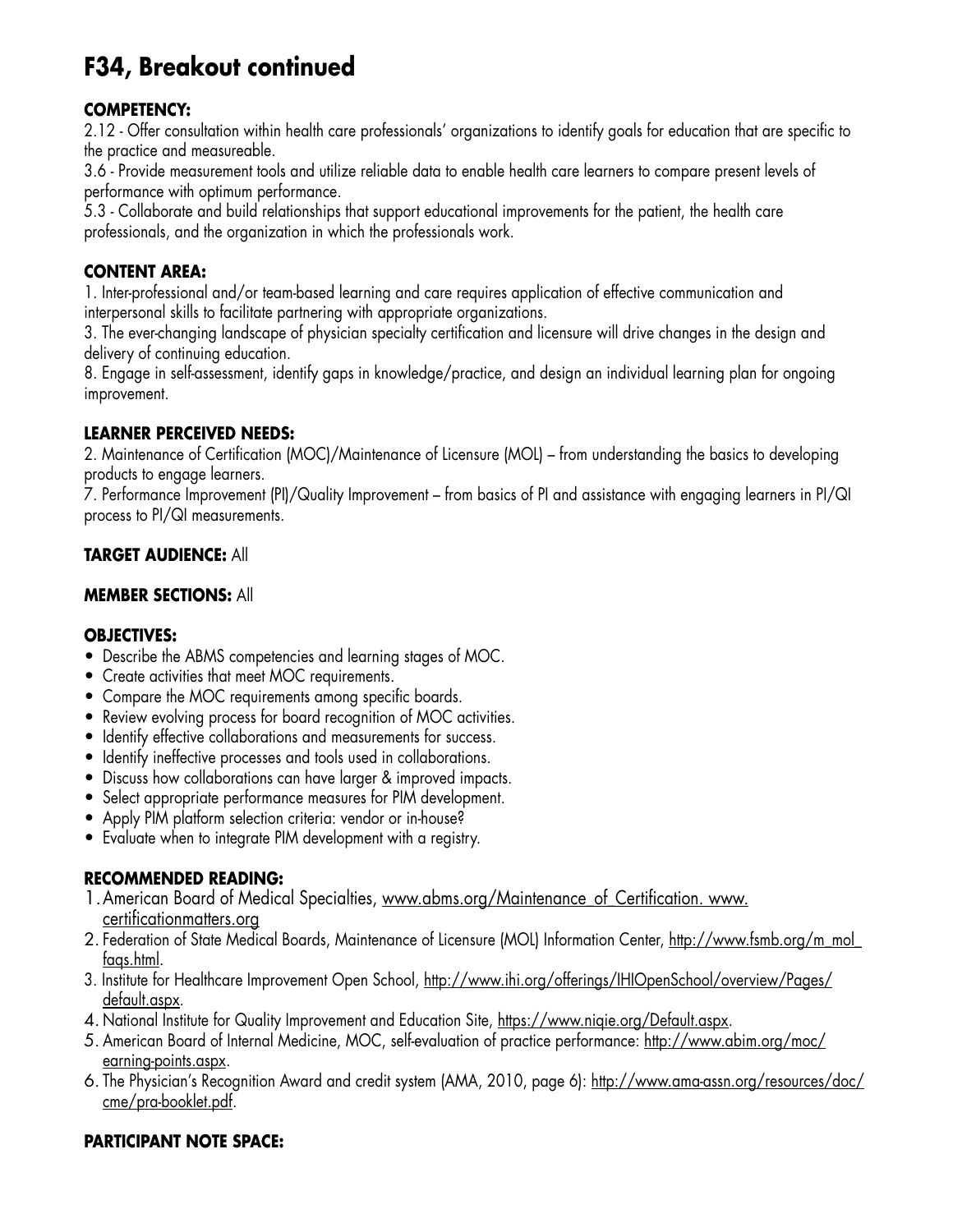### **EDUCATIONAL FORMAT: F35A, B, C, Office Hours**

### **TIME/DAY/LOCATION: 1:45 - 2:00 pm, 2:05 - 2:20 pm, and 2:25 – 2:40 pm, Friday, 2/1/13, Foothill A/2nd**

## **TITLE:** Accreditation with Commendation **(All Paid Participants Who Signed-up for This Time Slot Welcome)**

**STORY:** Remember when you signed up for an appointment with a college professor, seeking feedback, advice, or just a quick answer? Because of our ACEHP "professors" the attendees at the 2013 Annual Conference will have the same opportunity – a chance to sign-up for an appointment with professors who have expertise in a variety of topics. We have three rooms set aside and a total of six time slots allocated to Office Hours. Each appointment will be for 15 minutes! This is YOUR chance to ask that burning question, get some sage advice, or float a new idea.

**PRINCIPAL PRESENTER:** Wanda Johnson, BS The Endocrine Society, 301/941-0222, wjohnson@endo-society.org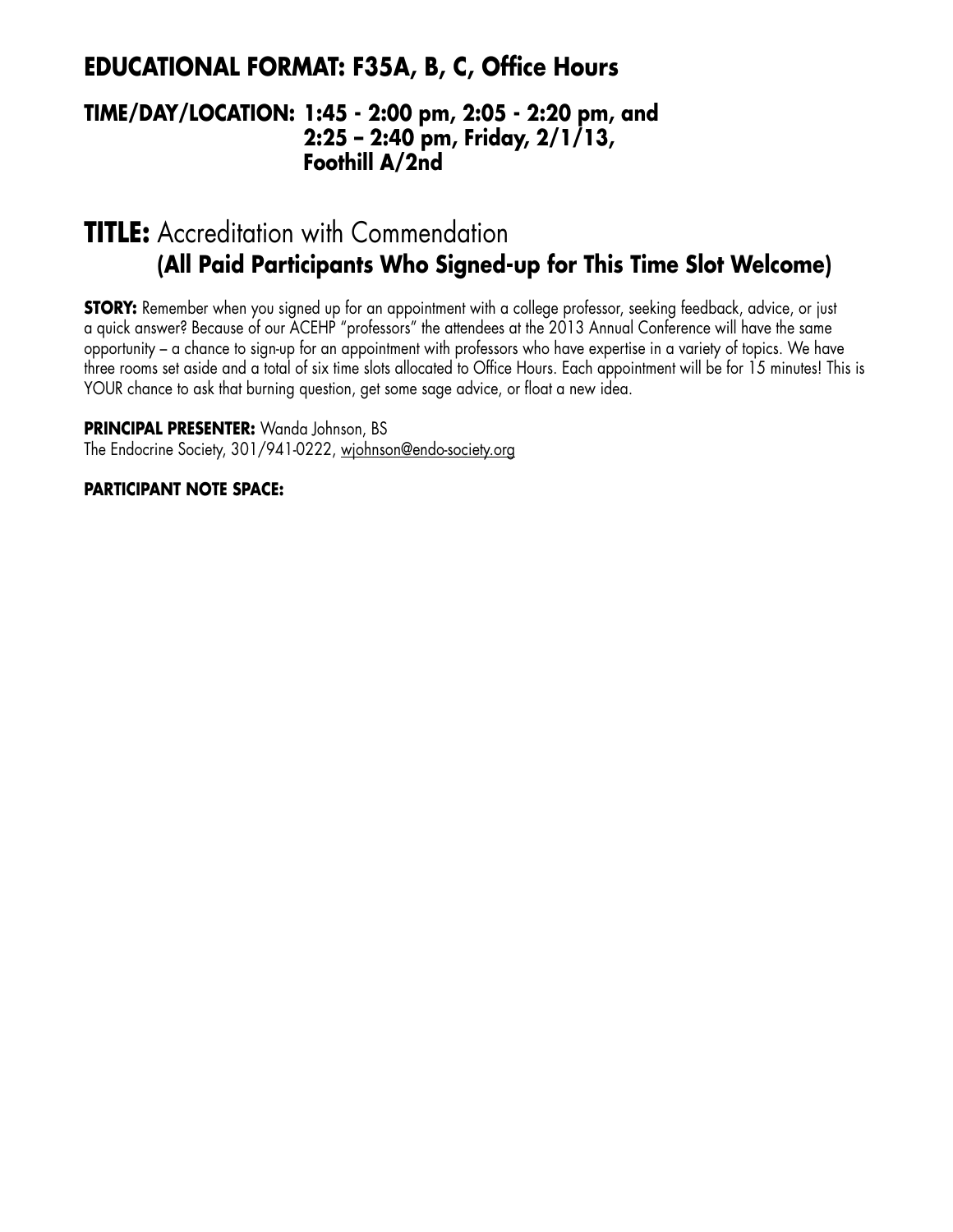### **EDUCATIONAL FORMAT: F36A, B, C, Office Hours**

### **TIME/DAY/LOCATION: 1:45 - 2:00 pm, 2:05 - 2:20 pm, and 2:25 - 2:40 pm, Friday, 2/1/13, Foothill B/2nd**

# **TITLE:** Office and Tech Tools for the CPD Office **(All Paid Participants Who Signed-up for This Time Slot Welcome)**

**STORY:** Remember when you signed up for an appointment with a college professor, seeking feedback, advice, or just a quick answer? Because of our ACEHP "professors" the attendees at the 2013 Annual Conference will have the same opportunity – a chance to sign-up for an appointment with professors who have expertise in a variety of topics. We have three rooms set aside and a total of six time slots allocated to Office Hours. Each appointment will be for 15 minutes! This is YOUR chance to ask that burning question, get some sage advice, or float a new idea.

**PRINCIPAL PRESENTER:** Mary Ales, BA

Interstate Postgraduate Medical Association, 608/237-7331, males@ipmameded.org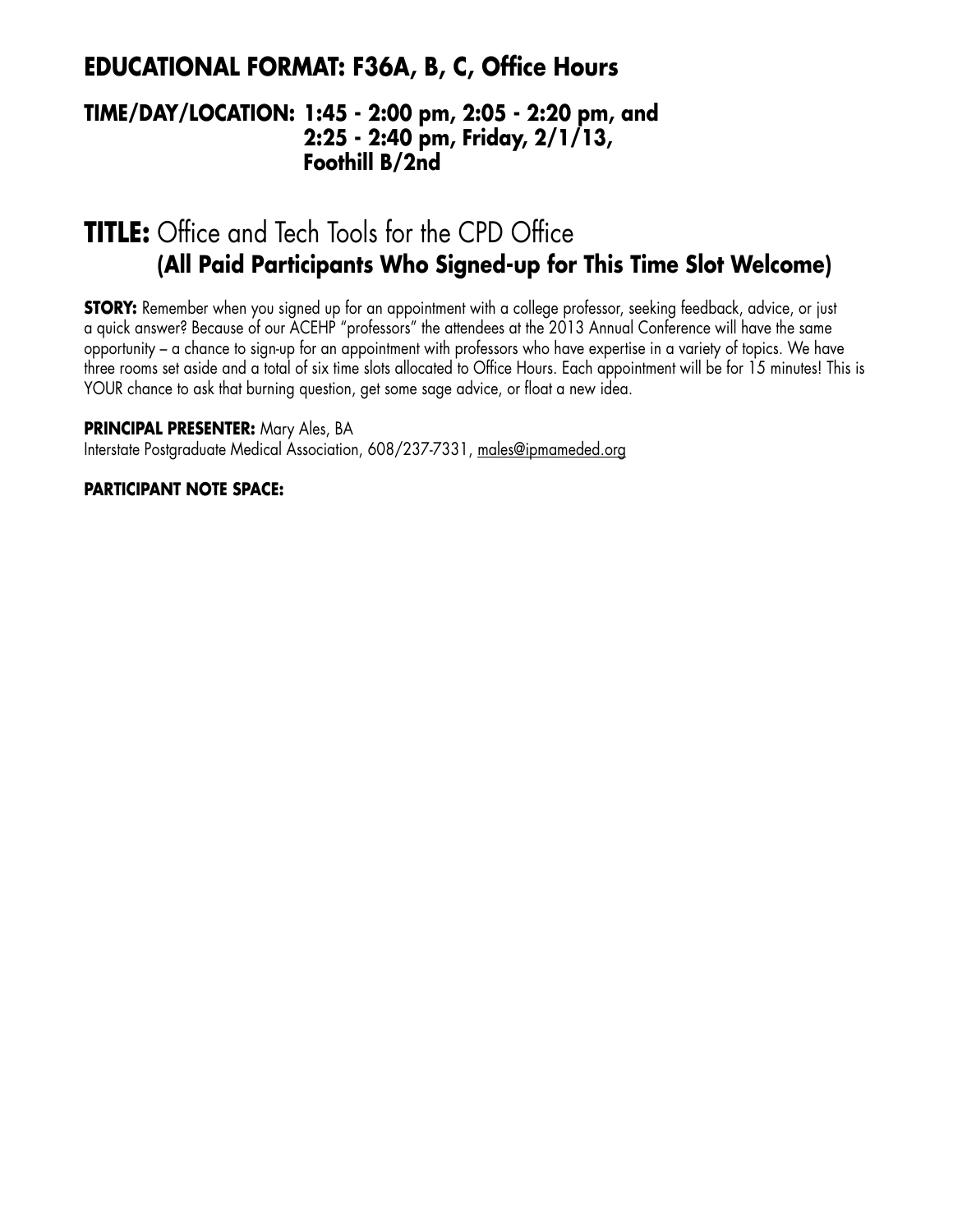### **EDUCATIONAL FORMAT: F37A, B, C, Office Hours**

### **TIME/DAY/LOCATION: 1:45 - 2:00 pm, 2:05 - 2:20 pm, and 2:25 - 2:40 pm, Friday, 2/1/13, Foothill H/2nd**

## **TITLE:** Tricks for Meeting Planning **(All Paid Participants Who Signed-up for This Time Slot Welcome)**

**STORY:** Remember when you signed up for an appointment with a college professor, seeking feedback, advice, or just a quick answer? Because of our ACEHP "professors" the attendees at the 2013 Annual Conference will have the same opportunity – a chance to sign-up for an appointment with professors who have expertise in a variety of topics. We have three rooms set aside and a total of six time slots allocated to Office Hours. Each appointment will be for 15 minutes! This is YOUR chance to ask that burning question, get some sage advice, or float a new idea.

**PRINCIPAL PRESENTER:** Robyn Snyder, BA American College of Cardiology, 202/375-6534, rsnyder@acc.org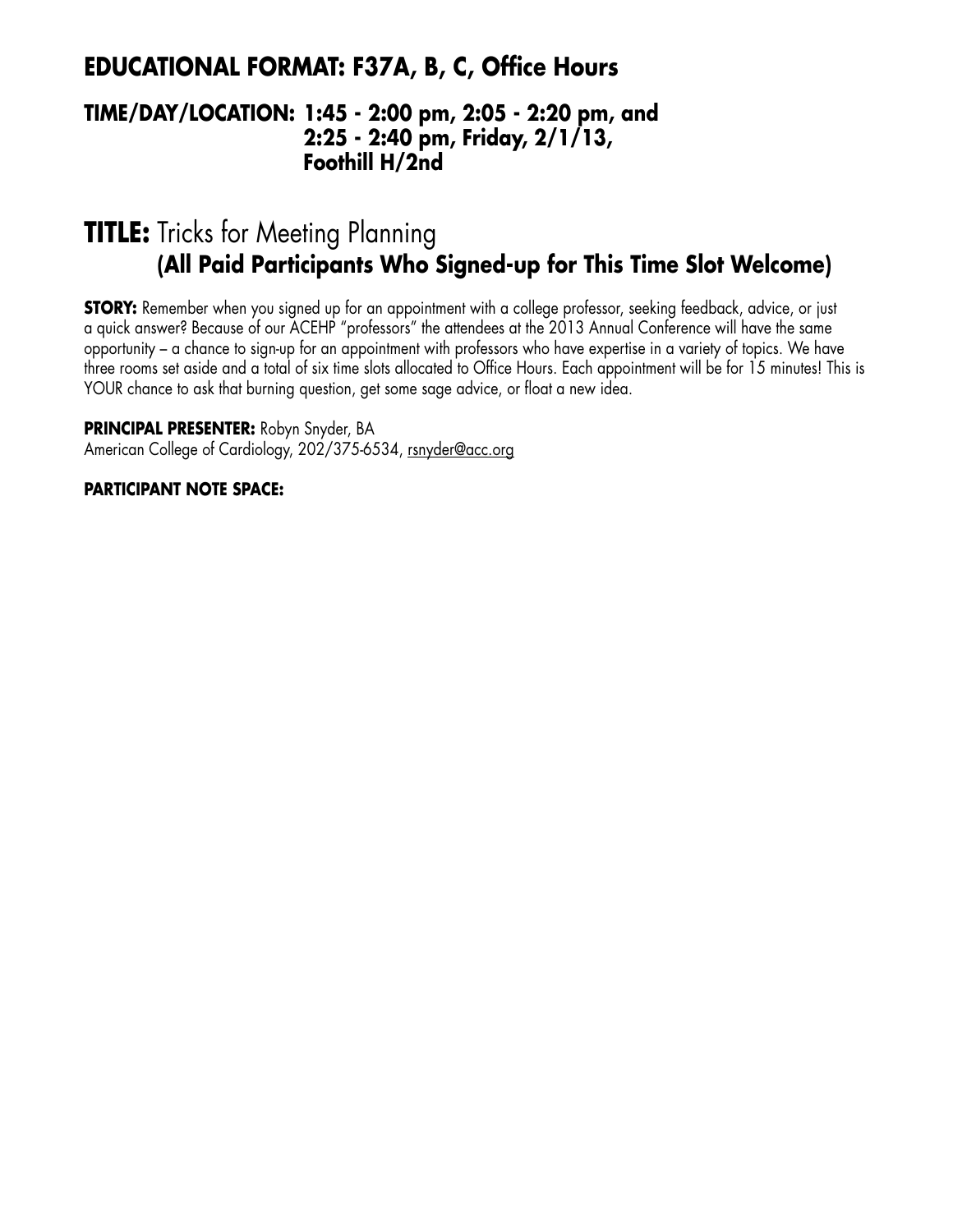## **EDUCATIONAL FORMAT: F38, Mini-plenary**

### **TIME/DAY/LOCATION: 3:15 - 4:15 pm, Friday, 2/1/13, Yerba Buena 7-9/Lower B2**

# **TITLE:** REMS, Mandated Education and Our Opportunity **(Invited Abstract)**

**STORY:** Since medical societies, state governments and other regulatory and accreditation organizations instituted mandatory continuing education requirements for health professionals there has been ongoing debate about their effectiveness. Now, in the context of public health problems like prescription drug abuse agencies of government and others are setting education mandates ostensibly designed to improve practice. The practice gaps intended to be addressed by these initiatives have been identified and patient and practitioner factors that bear on the problem have been studiedespecially in the area of pain management. When engaging in planning for mandated education there are myriad standards, regulatory requirements and guidances to be considered as well.

#### **PRINCIPAL PRESENTER:** Robert Kristofco, MSW

Pfizer Inc, 212/733-0055, robert.kristofco@pfizer.com

**CO-PRESENTER:** Don Moore, PhD Vanderbilt University School of Medicine, 615/322-4030, don.moore@vanderbilt.edu

**CO-PRESENTER:** Curtis Olson, PhD University of Wisconsin-Madison, 608/265-8025, caolson2@wisc.edu

**PRESENTATION METHOD(S):** Interactive Panel Discussion

#### **COMPETENCY:**

2.6 Consider the learning environment, select and apply learning formats that are effective for health care professionals learning and meeting the expected outcome.

2.12 Offer consultation within health care professionals' organizations to identify goals for education that are specific to the practice and are measureable.

3.6 Provide measurement tools and utilize reliable data to enable health care professionals-learners to compare present levels of performance with optimum performance.

**CONTENT AREA:** What are the considerations that should be taken into account when addressing educational mandates? This session intends to provide participants with perspectives ranging from an exploration of the philosophy of continuing education in the health professions to the role implementation science plays in the delivery and assessment of education. The participants in this session will be asked to take a position on requiring an evidence based approach when asked to engage in planning or implementing mandated education.

#### **TARGET AUDIENCE:** All

#### **MEMBER SECTIONS:** All

**OBJECTIVES/OUTCOMES:** This session will address the following questions:

- Federal and State Mandated Education: What is it that the education community is being asked to do?
- What is our philosophy of education and how can it guide our thinking on this topic?
- Does implementation science have anything to contribute to our addressing these mandates?
- Is it time we mandated evidence based approaches to problems being addressed using mandatory education?
- Are there case studies that can shed light on these problems?
- What role does advocacy play in this discussion?

#### **continued next page**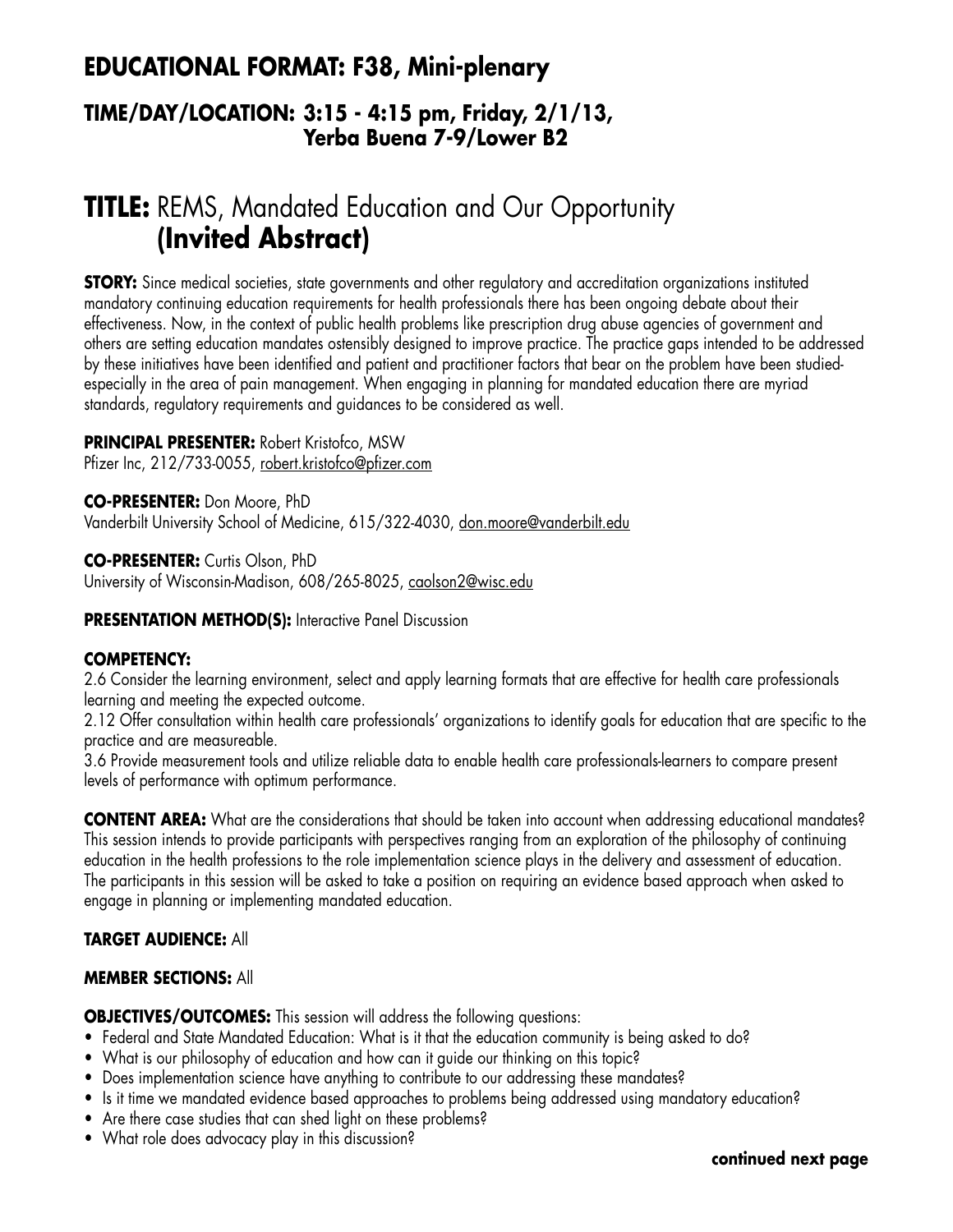# **F38, Mini-plenary continued**

#### **RECOMMENDED RESOURCES:**

- 1. Olson CA, Where is the Philosophy in the Continuing Education of Health Professions Literature? Journal of continuing education in the health professions, 2012 32(2): 75-77.
- 2. Fox RD, Miner C. Motivation and the facilitation of change, learning, and participation in educational programs for health professionals. Journal of Continuing Education in the Health Professions. 1999;19(3):132-141.
- 3. Donald E. Moore, Jr., PhD; Ronald M. Cervero, PhD; Robert Fox, EdD. A Conceptual Model of CME to Address Disparities in Depression Care Journal of Continuing Education in the Health Professions, 27(S1):S40–S54, 2007.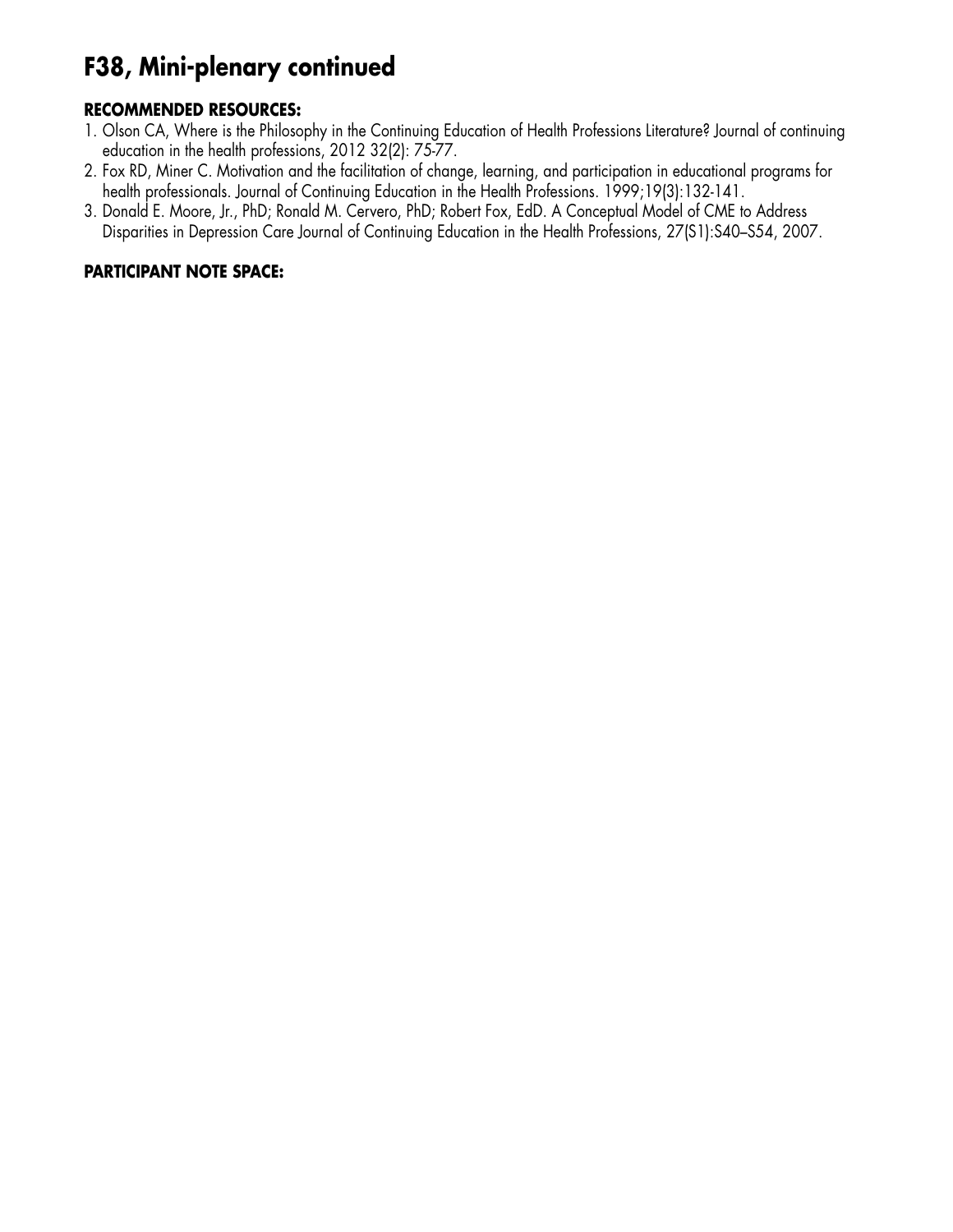## **EDUCATIONAL FORMAT: F39, Breakout**

### **TIME/DAY/LOCATION: 3:15 - 4:15 pm, Friday, 2/1/13, Yerba Buena 1-2/Lower B2**

# **TITLE:** Advancing CE through Innovation (Batteries Not Included)

#### **PRINCIPAL PRESENTER:** Scott Weber

Med-IQ, 443/690-5214, sweber@med-iq.com

**CO-PRESENTER:** Kristan Cline, PhD, CCMEP Janssen Scientific Affairs, 908/927-6670, kcline1@its.jnj.com

**CO-PRESENTER:** Chitra Subramaniam, PhD Duke Clinical Research Institute, 919/401-1205, chitra.subramaniam@duke.edu

#### **PRESENTATION METHOD(S):** Panel discussion

**COMPETENCY:** 6.4 - Promote and support appropriate change as an essential component of an effective continuing education program.

**CONTENT AREA:** 6. Innovations to improve the provision of patient care will become the best practices of the future.

**LEARNER PERCEIVED NEEDS:** 8. Basics – from tools and resources for accreditation to principles of adult learning, from CE office practices and support to faculty management.

#### **TARGET AUDIENCE:** All

#### **MEMBER SECTIONS:** All

#### **OBJECTIVES/OUTCOMES:**

- 1. Define "Innovation" as it applies to the current CE landscape
- 2. Design educational innovations for improved engagement
- 3. Explore non-tech innovations from other fields and their impact
- 4. Evaluate/balance value of technology with the impact on learner

**RECOMMENDED RESOURCES:** Institute of Medicine of the National Academies. Redesigning continuing education in the health professions. December 4, 2009. www.iom.edu/Reports/2009/Redesigning-Continuing-Education-in-the-Health-Professions.aspx. Accessed March 16, 2012.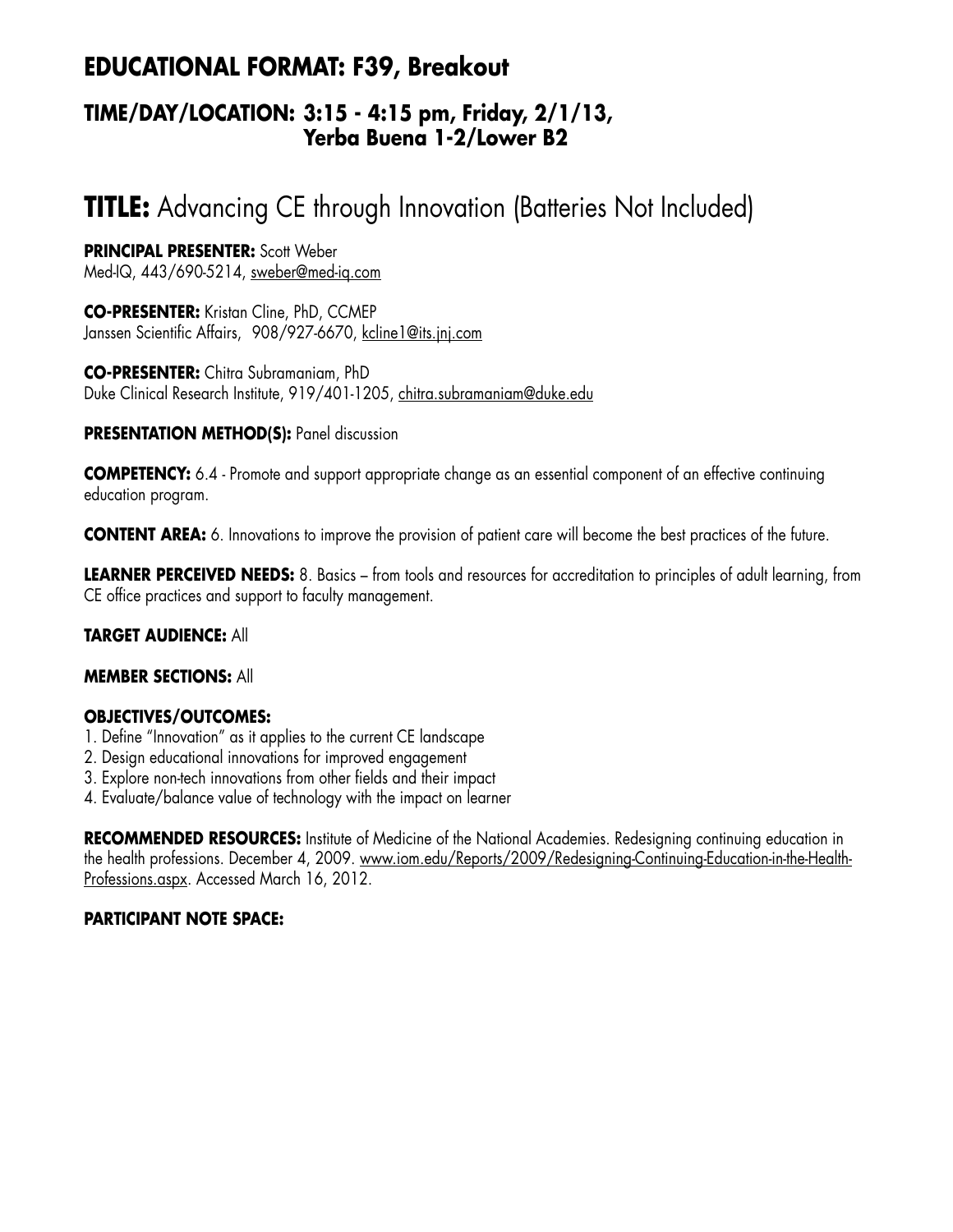## **EDUCATIONAL FORMAT: F40, Breakout**

## **TIME/DAY/LOCATION: 3:15 - 4:15, Friday, 2/1/13, Nob Hill A-B/Lower B2**

# **TITLE:** Perspectives in Learning through Social Media

**PRINCIPAL PRESENTER:** Alexander Djuricich, MD Indiana University School of Medicine, 317/274-0104, adjurici@iupui.edu

**CO-PRESENTER:** Jennifer Gunter, MD Physician, 415/690-0373, jennifer.gunter@gmail.com

**CO-PRESENTER:** Derek Warnick D. Warnick Consulting, 267/997-9820, dwarnick@theCMEguy.com

**CO-PRESENTER:** Alicia Reese Sanofi US, 585/355-1558, alicia.reese@sanofi.com

**PRESENTATION METHOD(S):** Case study; Skills building

**COMPETENCY:** 2.9 - Provide interactive learning and opportunities to practice skills that lead to change in health care professionals' performance.

**CONTENT AREA:** 8. Engage in self-assessment, identify gaps in knowledge/practice, and design an individual learning plan for ongoing improvement.

**LEARNER PERCEIVED NEEDS:** 6. Technology – from use of innovative technology (IT) in organizations to use of it to deliver information, from social media and web education and innovation for engagement.

#### **TARGET AUDIENCE:** All

#### **MEMBER SECTIONS:** All

#### **OBJECTIVES/OUTCOMES:**

- 1. Review reflections from CME professionals and practicing physicians on using Social Media in their personal learning networks.
- 2. Recognize the importance that social media can bring to health promotion.
- 3. Explore practical ways to integrate social media into a conference presentation.
- 4. Integrate social media into one's day-to-day work activities.

#### **RECOMMENDED RESOURCES:**

- 1. George DR. "Friending Facebook?" A mini course on the use of social media by health professionals. JCEHP 2011;31(3):215-9.
- 2. My Small Dream For The CME Community On Twitter: http://wp.me/p1zifw-5QvLS9.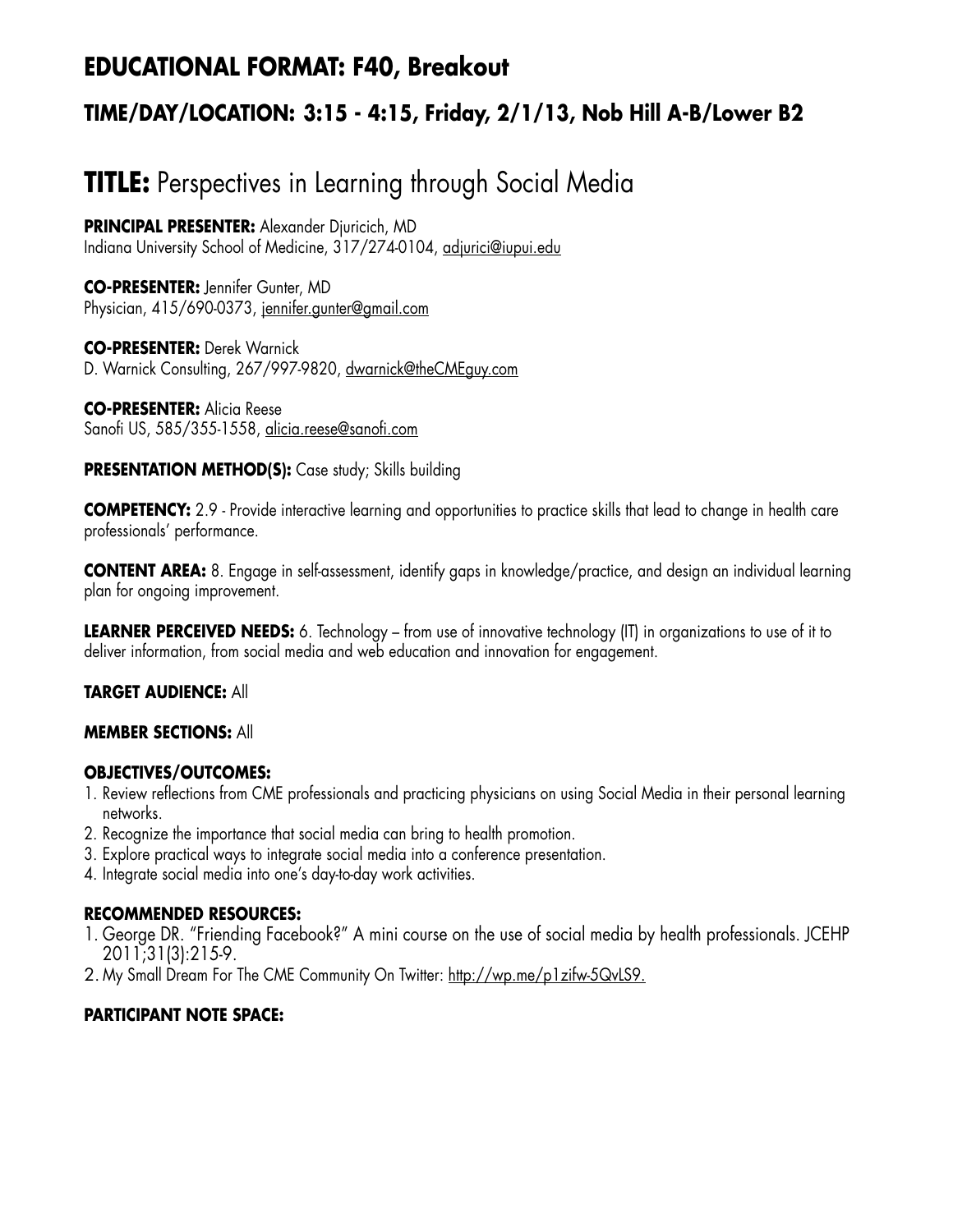## **EDUCATIONAL FORMAT: F41, Breakout**

### **TIME/DAY/LOCATION: 3:15 - 4:15, Friday, 2/1/13, Yerba Buena 3-4/Lower B2**

# **TITLE:** Developing the Medical Professional for the Future of CPD

**PRINCIPAL PRESENTER:** Debra Gist, MPH American Academy of Dermatology, 847/240-1697, dgist@aad.org

**CO-PRESENTER:** Christine Presta American Academy of Dermatology, 847/240-1698, cpresta@aad.org

**CO-PRESENTER:** Ted Bruno, MD The France Foundation, 860/598-2274, thruno@francefoundation.com

**CO-PRESENTER:** Jennifer Green The France Foundation, 860/598-2293, jgreen@francefoundation.com

**PRESENTATION METHOD(S):** Dissemination of research/findings; Case study

**COMPETENCY:** 1.2 - Maintain awareness of organizational development practices that improve individual and organizational learning and performance.

**CONTENT AREA:** 3. The ever-changing landscape of physician specialty certification and licensure will drive changes in the design and delivery of continuing education.

**LEARNER PERCEIVED NEEDS:** 9. Organizational Strategy – from how to engage in inter-professional learning to collaboration with other organizations, from strategic planning to change in educational environments.

#### **TARGET AUDIENCE:** All

#### **MEMBER SECTIONS:** All

#### **OBJECTIVES/OUTCOMES:**

- 1. Identify current and evolving challenges in CPD
- 2. Recognize the role of peer diffusion of regulatory information
- 3. Delineate strategies for developing clinicians as faculty
- 4. Discuss the impact of educational interventions for CPD planners, faculty and residents

**RECOMMENDED RESOURCES:** Davis DA, Prescott J, Fordis CM Jr, Greenberg SB, Dewey CM, Brigham T, Lieberman SA, Rockhold RW, Lieff SJ, Tenner TE Jr. Rethinking CME: an imperative for academic medicine and faculty development. Acad Med. 2011 Apr;86(4):468-73.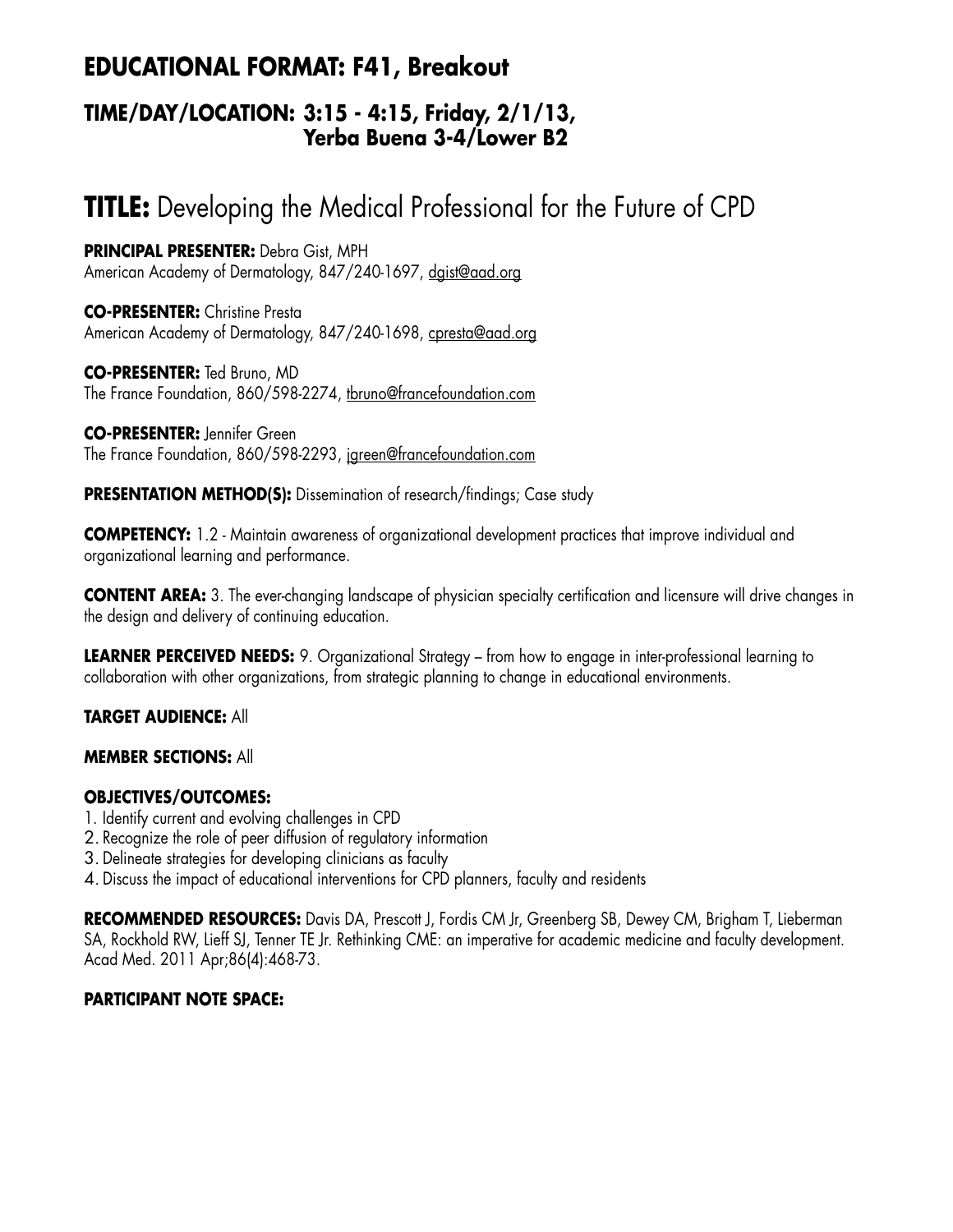## **EDUCATIONAL FORMAT: F42, Breakout**

### **TIME/DAY/LOCATION: 3:15 - 4:15, Friday, 2/1/13, Yerba Buena 5-6/Lower B2**

**TITLE:** Research & Development in Continuing Health Education (CHE): How to Build Capacity with the Resources You Have

**PRINCIPAL PRESENTER:** Lisa Fleet, MA, Dip.AdEd, BEd Memorial University, 709/777-4293, lfleet@mun.ca

**CO-PRESENTER:** Heather Stenerson, MEd University of Saskatchewan, 306/766-6421, heather.stenerson@rqhealth.ca

**PRESENTATION METHOD(S):** Workshop; Skills building; Small group

**COMPETENCY:** 8.3 - Promote professional development for self and staff.

**CONTENT AREA:** 4. Changes in accreditation, regulation, certification, and other forces impacting providers require ongoing development of the continuing education professional staff.

**LEARNER PERCEIVED NEEDS:** 10. Personal and Staff Development – From conflict management, leadership development, and working with difficult people to work-life balance, staff recruitment and development, and personal growth.

#### **TARGET AUDIENCE:** All

#### **MEMBER SECTIONS:** All

#### **OBJECTIVES/OUTCOMES:**

- 1. Explore the challenges faced by CHE researchers.
- 2. Recognize the contributions research can make to their programs.
- 3. Identify the process involved in "growing" research capacity.

#### **RECOMMENDED RESOURCES:**

- 1. Cooke J. A framework to evaluate research capacity building in health care. BMC Fam Pract 2005;6:44.
- 2. Huggett KN, Gusic ME, Greenberg R, Ketterer JM. Twelve tips for conducting collaborative research in medical education. Med Teach 2011;33(9):713-18.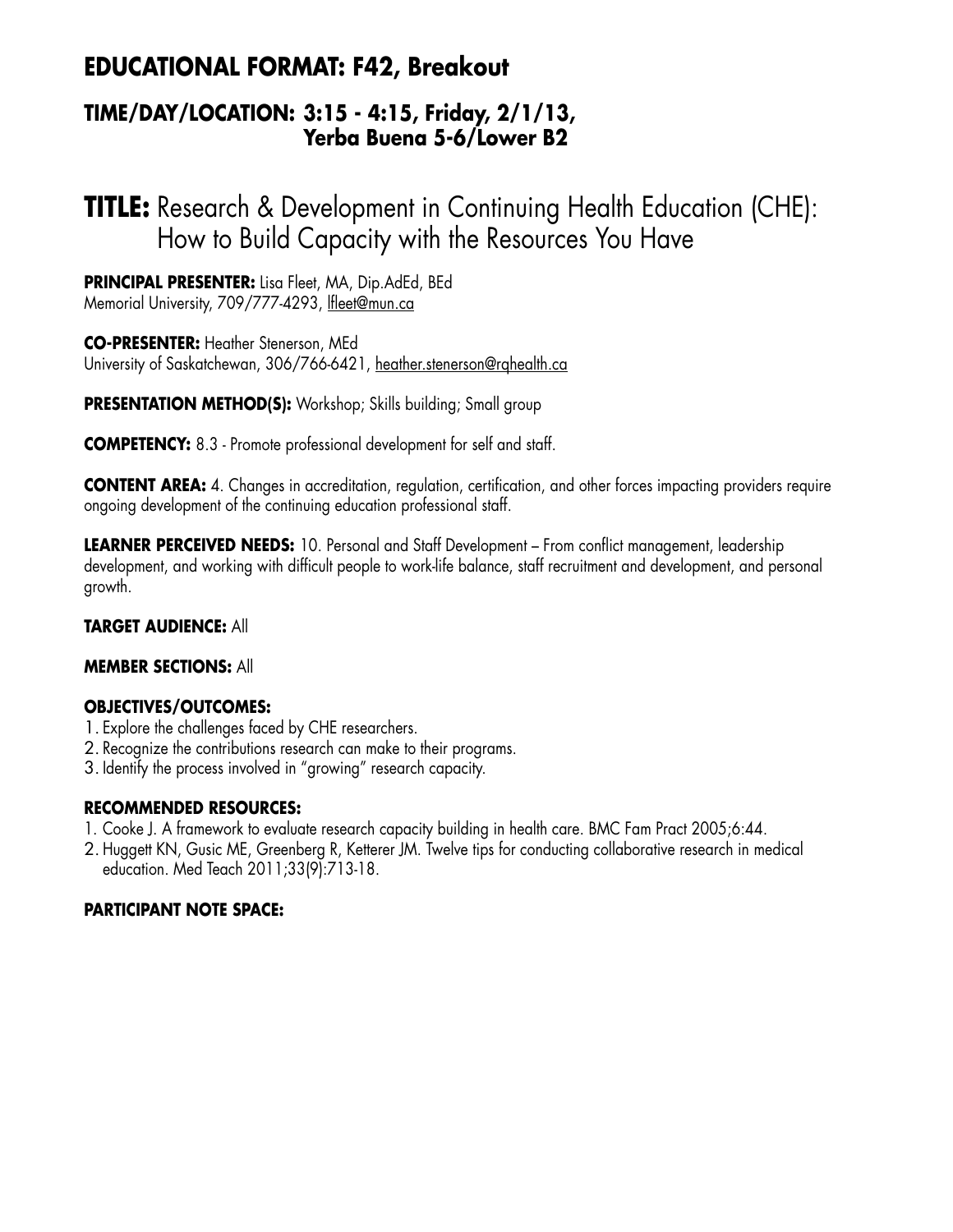## **EDUCATIONAL FORMAT: F43, Breakout**

## **TIME/DAY/LOCATION: 3:15 - 4:15, Friday, 2/1/13, Nob Hill C-D/Lower B2**

# **TITLE:** CME SIMULATION: Examining Simulation-Based Learning Modalities in Improving Health Professionals' Care

**PANELIST:** Stephen Chavez NACCME, 215/317-5864, schavez@naccme.com

**PANELIST:** Mary Faulkner Abbott Labs, 847/936-1046, mary.faulkner@abbott.com

**PANELIST:** Trudi Bloom, MBA, CCMEP Genentech, 650/225-7661, tbloom@gene.com

**PANELIST:** Nikhil Patel, PharmD Bristol-Myers Squibb, 609/897-3800, Nikhil.patel@bms.com

**PANELIST: Luis Llerena, MD, FACS** Tampa General Hospital, 813/844-7968, <u>Illerena@health.usf.edu</u>

**PANELIST: Bonny McClain, MS, DC** ASSESSmint Quantitative Analytics, 336/274-7996, bonny@assessmint.net

**PANELIST:** Kim Vadas, BA, MABMH(c) University of South Florida, 813/224-7858, kvadas@health.usf.edu

**DESCRIPTION:** The panelists will describe the use of both hands-on and video-based patient simulation in continuing professional development. The perspectives of faculty, commercial supporter, outcomes expert, educational planner and academic institution will be shared. Attendees will be able to examine the practical application of simulation modalities to affect learning outcomes.

#### **TARGET AUDIENCE:** All

#### **MEMBER SECTIONS:** All

#### **OBJECTIVES/OUTCOMES:**

- Describe a comprehensive model for an experiential simulation education-based CME program
- Integrate learner-centric approaches to accommodate heterogeneous gaps
- Explain the processes for integrating "hands-on" instructional design into program, and
- Discuss best practices in activities that assist learner teams in adopting systems change
- Recognize key catalysts influencing the balance between collaboration and conflict within interprofessional collaborative healthcare teams.
- Assess the impact of patient simulation on planning, needs assessment and outcomes design

**PERFORMANCE:** Level 5/6–Simulation based education enables healthcare profession teams to reduce medical errors and improve patient safety and care. The use of simulation as an educational tool encourages reflective practice through the receipt of formative feedback from peers, as well as teaching faculty.

#### **RECOMMENDED RESOURCES:**

- Problem-Based Learning, http://www.ncbi.nlm.nih.gov/pmc/articles/PMC1125189/
- Integration of Advanced Technologies to Enhance Problem-Based Learning Over Distance: Project TOUCH, http:// virtualenvironments.pbworks.com/f/jacobs.pdf
- Using Patient Simulation to Facilitate Students' Clinical Skills, http://www.capcsd.org/proceedings/2002/talks/ rdean2002.pdf
- CORE Workshops, http://www.naccme.com/core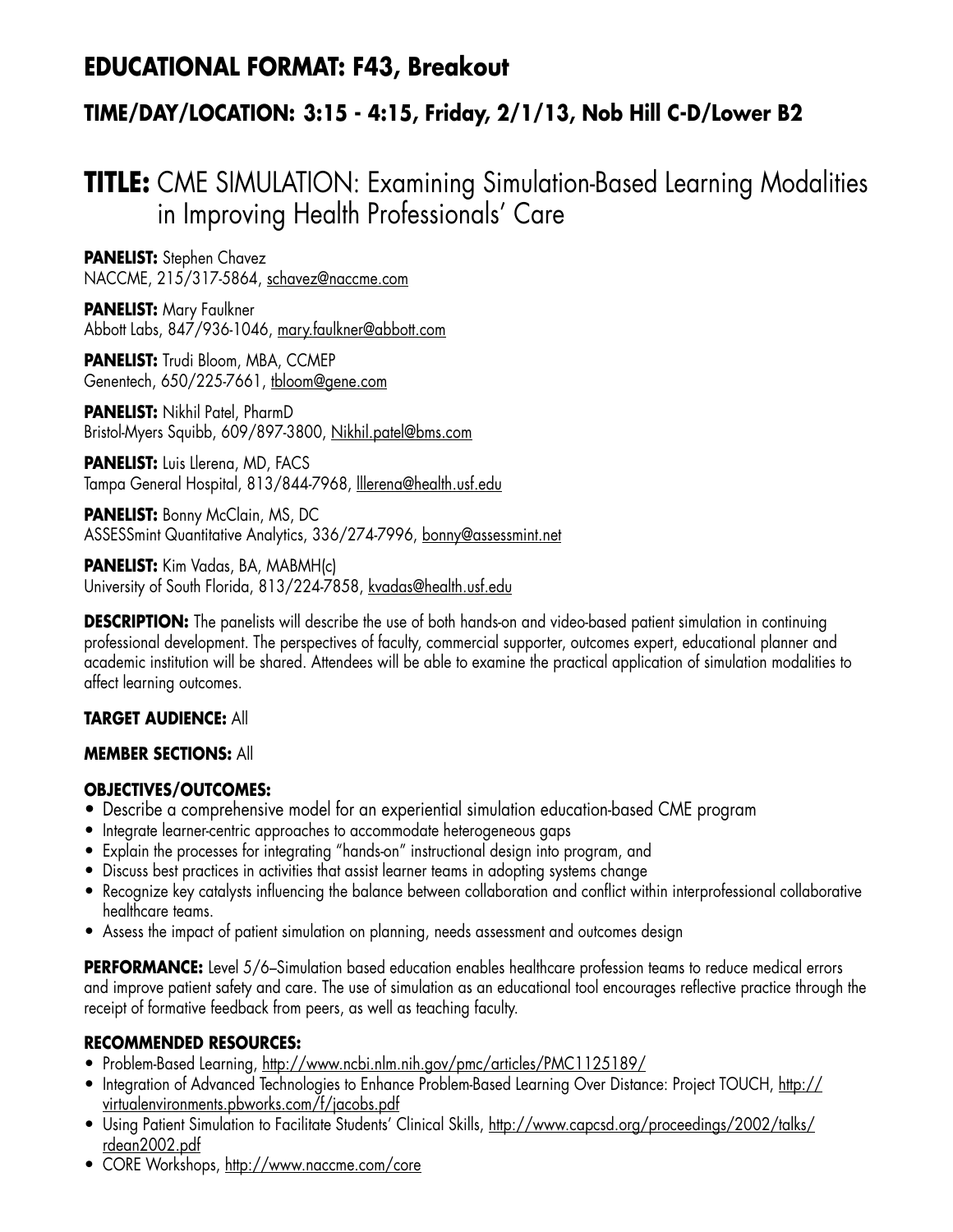## **EDUCATIONAL FORMAT: F44, Breakout**

### **TIME/DAY/LOCATION: 3:15 - 4:15, Friday, 2/1/13, Yerba Buena 10-11/Lower B2**

# **TITLE:** Powering the Pharmacist from Dispenser to Leader in Hospital QI

**PRINCIPAL PRESENTER:** Randy Robbin, CCMEP North American Center for CME, LLC (NACCME LLC), 609/371-1137, rrobbin@naccme.com

**CO-PRESENTER:** Rolando Brual, RPh Lilly USA, LLC, 317/277-8297, ro\_brual@lilly.com

**CO-PRESENTER:** Randolph Fugit, PharmD, BCPS University of Colorado Health Sciences Center, 303/399-8020, ext. 2033, randolph.fugit@va.gov

**CO-PRESENTER:** Julie Owens, PharmD Sanofi US, 908/981-5191, julie.owens@sanofi.com

#### **PRESENTATION METHOD(S):** Panel discussion; Skills building

**COMPETENCY:** 4.1 - Recognize that, when offering learning interventions, health care professionals are part of a team and the system in which they work.

**CONTENT AREA:** 1. Inter-professional and/or team-based learning and care requires application of effective communication and interpersonal skills to facilitate partnering with appropriate organizations.

**LEARNER PERCEIVED NEEDS:** 7. Performance Improvement (PI)/Quality Improvement – from basics of PI and assistance with engaging learners in PI/QI process to PI/QI measurements.

**TARGET AUDIENCE:** Non-beginners

#### **MEMBER SECTIONS:** All

#### **OBJECTIVES/OUTCOMES:**

- 1. Outline the role of pharmacists on institutional quality care teams
- 2. Summarize quality-reporting requirements from CMS and others
- 3. Illustrate the need and value drivers for supporting pharmacy CE
- 4. Define areas of educational need for health-system pharmacists
- 5. Use a validated instructional design for pharmacy CE initiatives

#### **RECOMMENDED RESOURCES:**

- 1. Pharmacy Learning Network (live, local learning for health-system pharmacists): http://www.pharmacylearningnetwork. com; JCCP Vision Statement.
- 2. http://www.accp.com/docs/positions/misc/JCPPVisionStatement.pdf.
- 3. ASHP Pharmacy Practice Model Initiative: http://www.ashp.org/PPMI.
- 4. CMS Hospital Quality Initiatives: http://www.cms.gov/hospitalqualityinits/.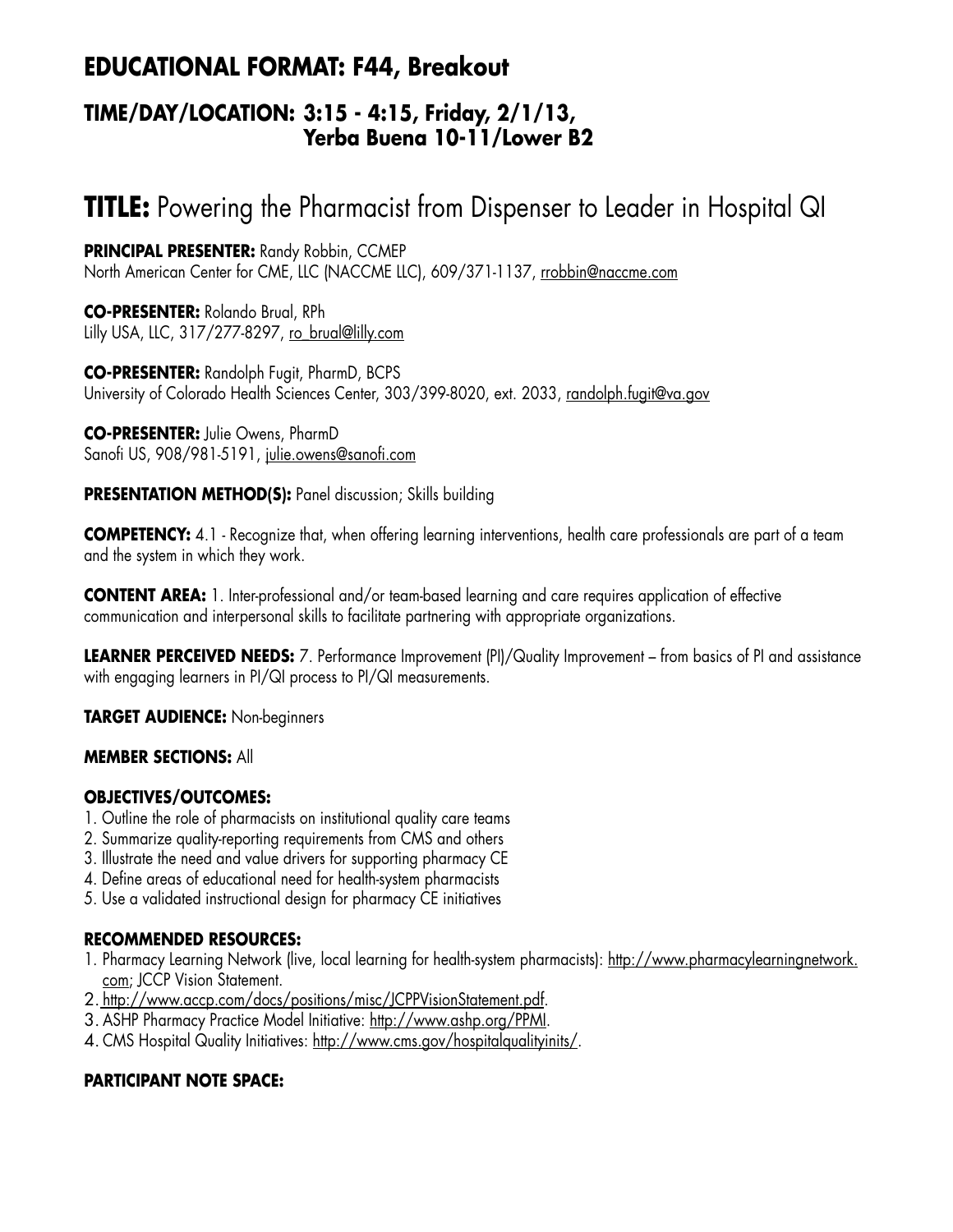## **EDUCATIONAL FORMAT: F45, Breakout**

### **TIME/DAY/LOCATION: 3:15 - 4:15, Friday, 2/1/13, Yerba Buena 12-13/Lower B2**

# **TITLE:** Getting Handy: Working with Industry for Hands-on Education

**PRINCIPAL PRESENTER:** Damon Marquis, MA, MS, FACEHP The Society of Thoracic Surgeons, 312/202-5813, dmarquis@sts.org

**CO-PRESENTER:** Pam Beaton, BS Savvy CME Consulting, 202/769-9422, pam@savvycmeconsulting.com

**PRESENTATION METHOD(S):** Panel discussion; Case study; Skills building; Small group

**COMPETENCY:** 5.2 - Identify and collaborate with external partners that enhance effective continuing education activities.

**CONTENT AREA:** 7. Consider the learning environment, select and apply learning formats that are effective for physician learning and meeting the expected outcome.

**LEARNER PERCEIVED NEEDS:** 1. Regulatory – from Accreditation Council for Continuing Medical Education (ACCME) to Federal Drug Administration (FDA) and Office of Inspector General (IOG)/Institute of Medicine (IOM). Participants want to know how to comply, document, keep up-to-date, and manage conflict of interest (COI).

#### **TARGET AUDIENCE:** All

#### **MEMBER SECTIONS:** All

#### **OBJECTIVES/OUTCOMES:**

- 1. Implement mechanisms to maintain compliance for hands-on training
- 2. Develop policies to clarify roles when working with industry
- 3.Work with faculty/planners to ensure independence from CI
- 4.Work with industry to develop effective education

#### **RECOMMENDED RESOURCES:**

- 1. ACCME Standards for Commercial Support
- 2. AdvaMed Code of Ethics
- 3. CMSS Code of Ethics on Interactions with Healthcare Professionals
- 4. AMA Code of Medical Ethics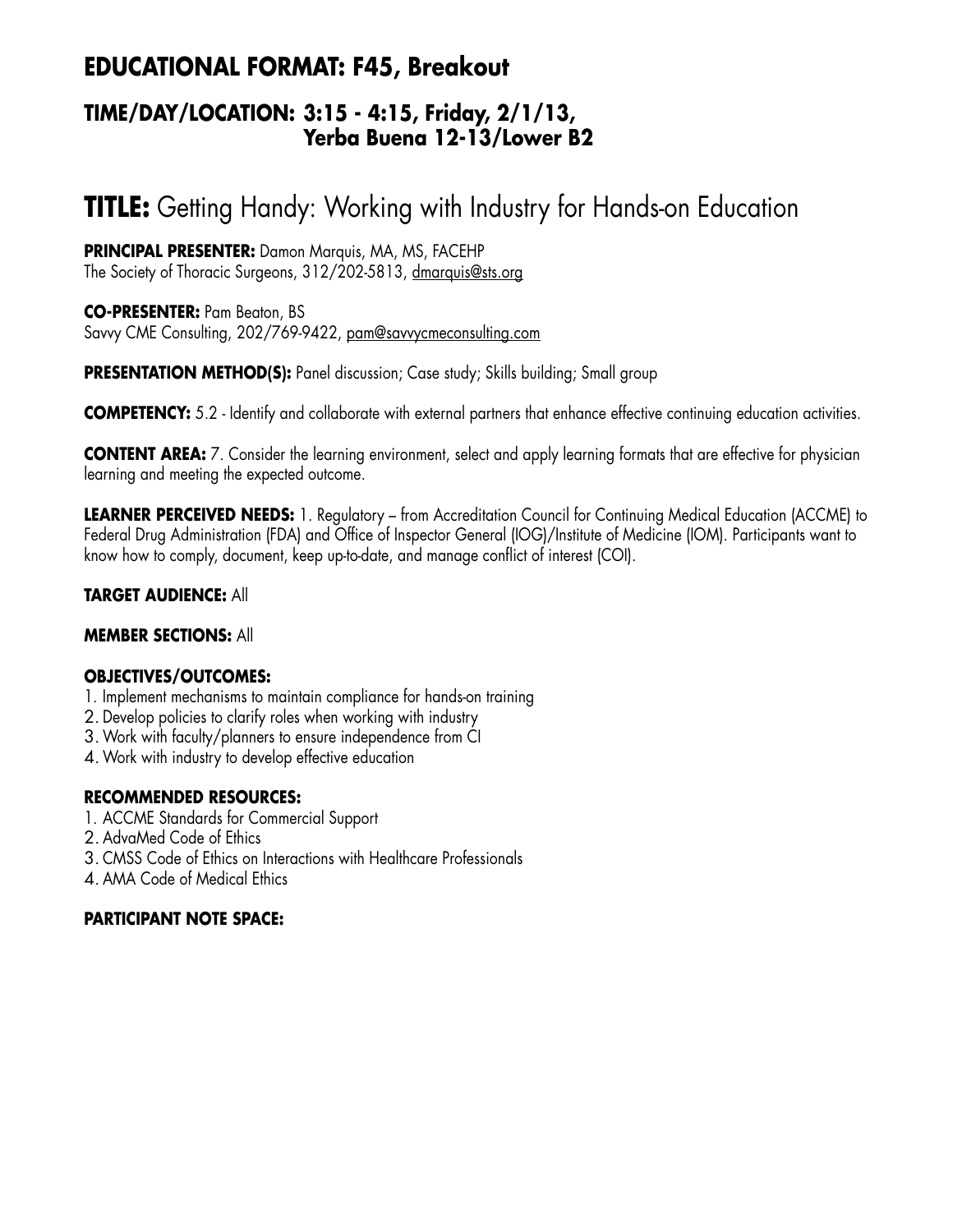## **EDUCATIONAL FORMAT: F46, Breakout**

### **TIME/DAY/LOCATION: 4:30 - 5:30 pm, Friday, 2/1/13, Yerba Buena 7-9/Lower B2**

# **TITLE:** Inter-professional and Team-Based Education: A Collaboration as Good as Abbott and Costello

**PRINCIPAL PRESENTER:** Jason Singer, PharmD Lilly USA, LLC, 317/277-8333, jsinger@lilly.com

**CO-PRESENTER:** Lawrence Sherman, FACEHP, CCMEP Prova Education, 646/701-0041, ls@provaeducation.com

**PRESENTATION METHOD(S):** Case study; Workshop

**COMPETENCY:** 2.7 - Consider multi-disciplinary educational interventions when appropriate.

**CONTENT AREA:** 1. Inter-professional and/or team-based learning and care requires application of effective communication and interpersonal skills to facilitate partnering with appropriate organizations.

**LEARNER PERCEIVED NEEDS:** 8. Basics – from tools and resources for accreditation to principles of adult learning, from CE office practices and support to faculty management.

#### **TARGET AUDIENCE:** All

#### **MEMBER SECTIONS:** All

#### **OBJECTIVES/OUTCOMES:**

- 1.List the benefits and challenges of team-based/inter-professional learning
- 2. Appropriately apply different principles of team-based/inter-professional education
- 3. Select appropriate educational environments in which team-based/inter-professional education is the optimal approach

#### **RECOMMENDED RESOURCES:**

- 1. Reeves S. An Overview of Continuing Interprofessional Education. JCHEP, 29(3):142–146, 2009.
- 2. Kanter SL. Can We Improve Interprofessional Team-Based Patient Care Without Calling 9-1-1? Academic Medicine, 87(3): 253–254, 2012.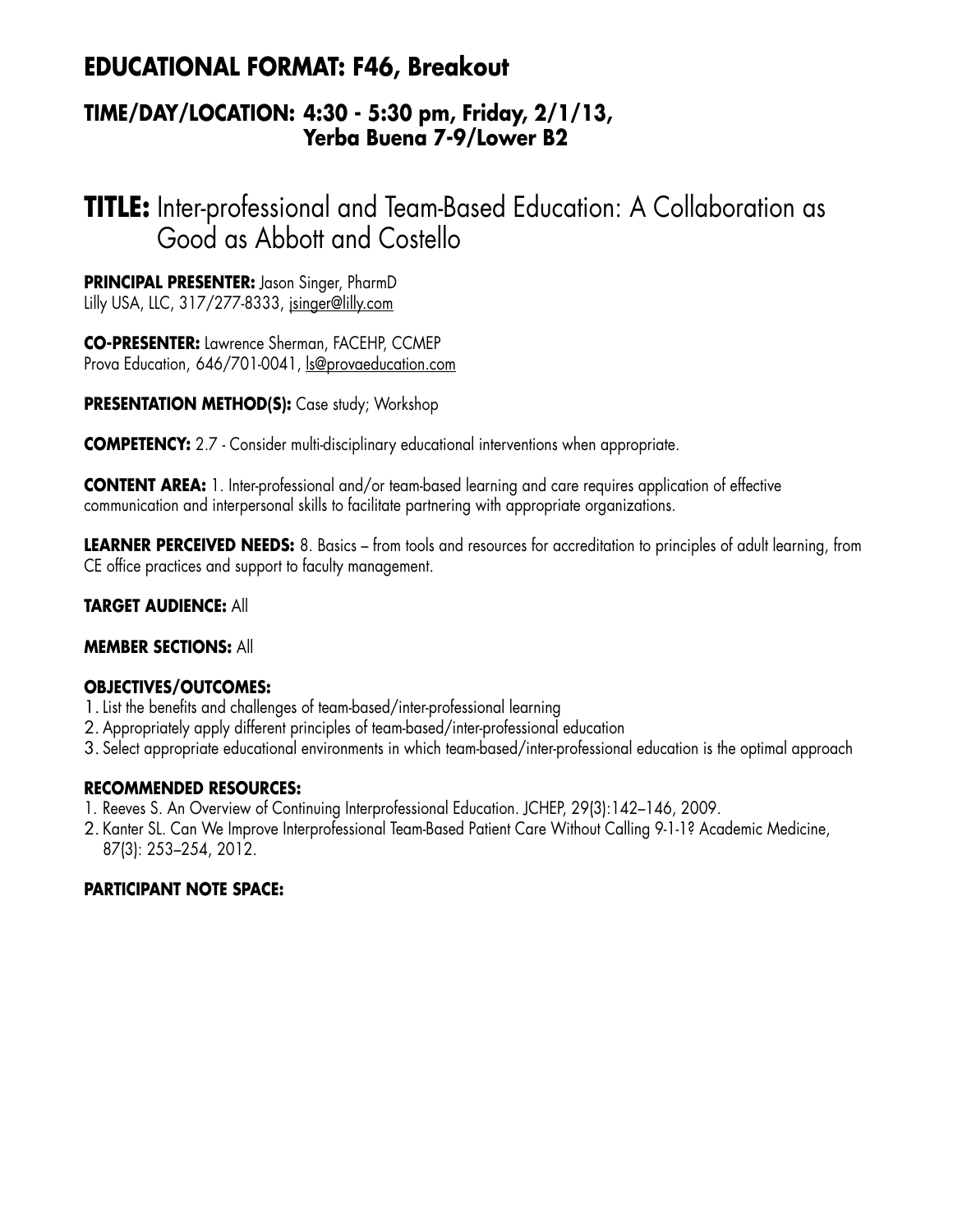## **EDUCATIONAL FORMAT: F47, Breakout**

### **TIME/DAY/LOCATION: 4:30 - 5:30 pm, Friday, 2/1/13, Yerba Buena 1-2/Lower B2**

# **TITLE:** Technology 101 Workshop: An Introduction to Social Media Websites

**PRINCIPAL PRESENTER:** Scott Bradbury, MS American Academy of Pediatrics, 847/434-7147, sbradbury@aap.ora

**CO-PRESENTER:** Brian McGowan, PhD Consultant, 610/908-2871, Drbrianmcgowan@gmail.com

**CO-PRESENTER:** Derek Warnick, MSPT D. Warnick Consulting, 267/997-9820, dwarnick@theCMEguy.com

**CO-PRESENTER:** Brandee Plott, CCMEP Quantum Outcomes, 303/551-9100, bplott@quantum-outcomes.com

#### **PRESENTATION METHOD(S):** Workshop

**COMPETENCY:** 2.9 - Provide interactive learning and opportunities to practice skills that lead to change in health care professionals' performance.

**CONTENT AREA:** 2. New technologies are vital to facilitate delivery of performance improvement activities.

**LEARNER PERCEIVED NEEDS:** 6. Technology – from use of innovative technology (IT) in organizations to use of it to deliver information, from social media and web education and innovation for engagement.

**TARGET AUDIENCE:** Beginners

#### **MEMBER SECTIONS:** All

#### **OBJECTIVES/OUTCOMES:**

- 1. Create an account and logon to 3 of the leading social media websites: Twitter, Facebook, LinkedIn
- 2.List the main features of each of those 3 social media websites
- 3.List 3 ways each of those sites can be used to enhance and support CME
- 4. Describe strategies for monitoring and managing accounts on each of the 3 sites

#### **RECOMMENDED RESOURCES:**

- 1. Twitter Basics: http://support.twitter.com/groups/31-twitter-basics
- 2. Facebook Basics: http://www.facebook.com/help/basics
- 3.What is LinkedIn? http://learn.linkedin.com/what-is-linkedin/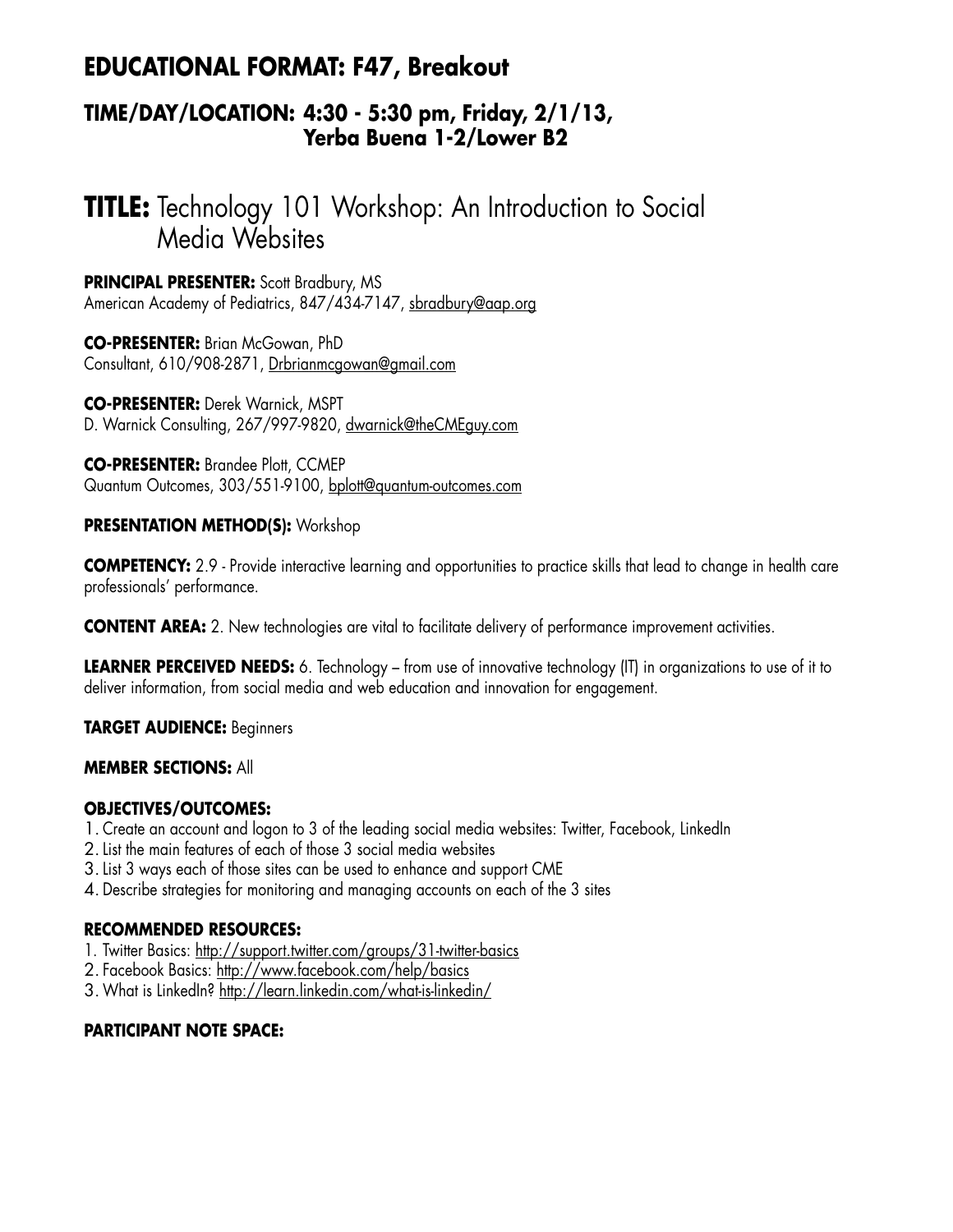## **EDUCATIONAL FORMAT: F48, Breakout**

### **TIME/DAY/LOCATION: 4:30 - 5:30 pm, Friday, 2/1/13, Yerba Buena 3-4/Lower B2**

# **TITLE:** Qualitative Analysis Boot Camp

**PRINCIPAL PRESENTER:** Wendy Turell, DrPH, CCMEP Contextive Research, LLC, 917/750-0173, wendy@contextiveresearch.com

**CO-PRESENTER:** Alexandra Howson, MA (Hons), PhD, CCMEP Thistle Editorial, LLC, 415/374-9757, alexhowson@thistleeditorial.com

#### **PRESENTATION METHOD(S):** Workshop

**COMPETENCY:** 3.1 - Develop, use and support an effective data management system for educational and administrative purposes.

**CONTENT AREA:** 8. Engage in self-assessment, identify gaps in knowledge/practice, and design an individual learning plan for ongoing improvement.

**LEARNER PERCEIVED NEEDS:** 4. Outcomes and Research – from data gathering and analysis to designing activities with outcomes in mind to understanding what Moore really means.

**TARGET AUDIENCE:** Non-beginners

#### **MEMBER SECTIONS:** All

#### **OBJECTIVES/OUTCOMES:**

- 1. Apply basic steps to analyze open-ended gap or outcomes data
- 2. Utilize free and low-priced qualitative software
- 3. Identify emergent themes in qualitative data
- 4. Code and begin analysis of qualitative transcripts

#### **RECOMMENDED RESOURCES:**

- 1. http://tinyurl.com/5ggpuk
- 2. http://tinyurl.com/7h5rmaq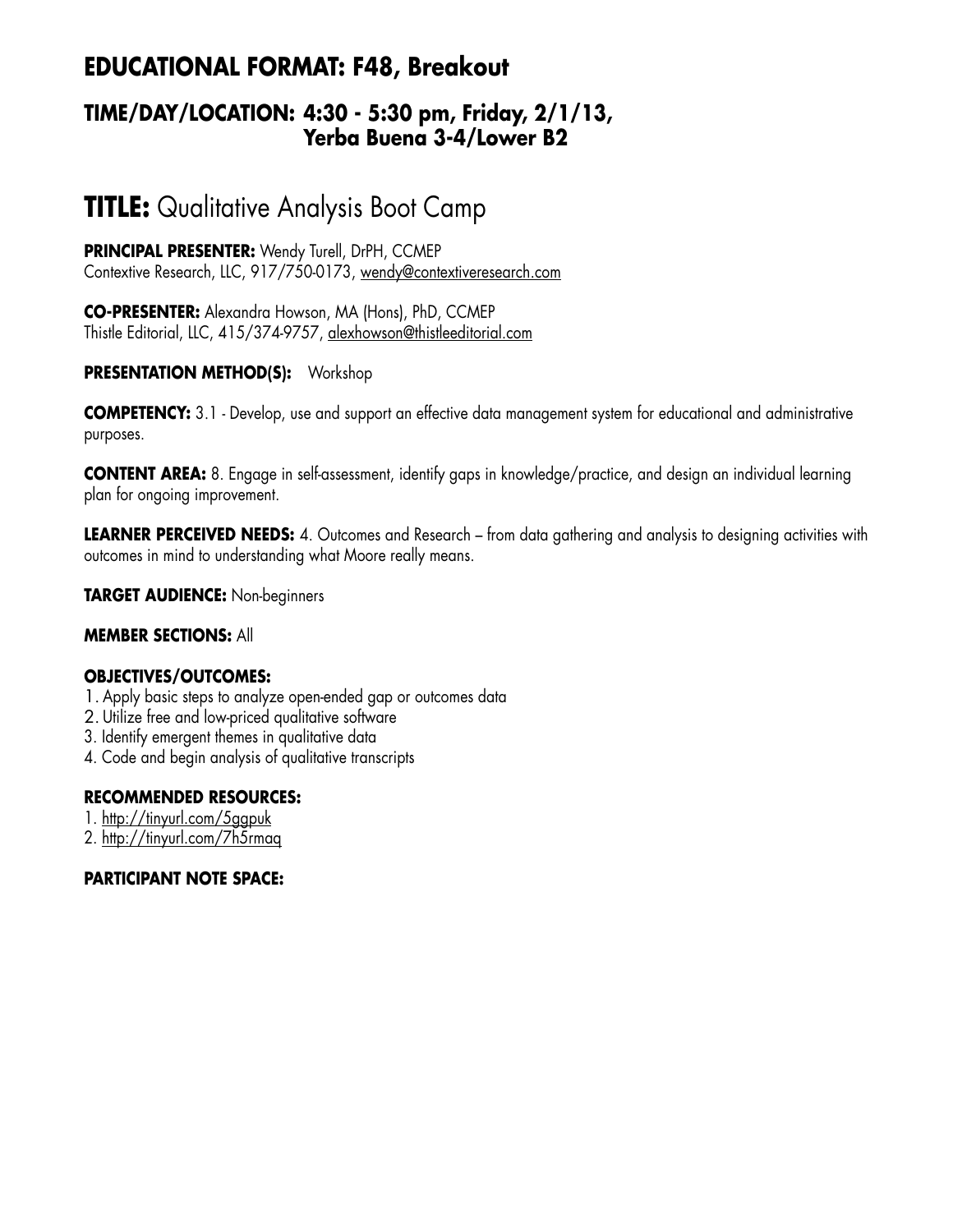## **EDUCATIONAL FORMAT: F49, Breakout**

## **TIME/DAY/LOCATION: 4:30 - 5:30 pm, Friday, 2/1/13, Nob Hill A-B/Lower B2**

# **TITLE:** Gamification: Moving MedEd from Mind-numbing to Motivating

**PRINCIPAL PRESENTER:** Daniel Patrick, BS NetHealth LLC, 610/590-2229, daniel@nethealthinc.com

**CO-PRESENTER:** Scott Kober, MBA, CCMEP Institute for Continuing Healthcare Education, 215/446-8036, skober@iche.edu

**CO-PRESENTER:** Lauren Patrick, MS NetHealth LLC, 610/590-2229, lpatrick@nethealthinc.com

**CO-PRESENTER:** Peter Raymond Human Condition, 646/867-0644, peter@hcxdesign.com

**CO-PRESENTER:** Barbara Bole, MPA NetHealth LLC, 610/590-2229, bbole@nethealthinc.com

**PRESENTATION METHOD(S):** Dissemination of research/findings; Workshop; Small group; Participation in interactive activity

**COMPETENCY:** 2.9 - Provide interactive learning and opportunities to practice skills that lead to change in health care professionals' performance.

#### **CONTENT AREA:**

2. New technologies are vital to facilitate delivery of performance improvement activities.

7. Consider the learning environment, select and apply learning formats that are effective for physician learning and meeting the expected outcome.

**LEARNER PERCEIVED NEEDS:** 6. Technology – from use of innovative technology (IT) in organizations to use of it to deliver information, from social media and web education and innovation for engagement.

#### **TARGET AUDIENCE:** All

#### **MEMBER SECTIONS:** All

#### **OBJECTIVES:**

- 1. Explore the variety of ways gaming techniques can be incorporated into continuing health education initiatives
- 2. Discuss the pros and cons of introducing gaming technology into continuing health education activities
- 3. Consider the incorporation of gaming principles into at least one educational initiative you are currently planning
- 4. Develop a plan to incorporate game technology into learning modules

#### **RECOMMENDED RESOURCES:**

- 1. Kato, P. (2010). Video games in health care: Closing the gap. Review of General Psychology 14(2),
- 2. doi:10.1037/a0019441.
- 3. Hogan, M., Kapralos, B., Cristancho, S., Finney, S., Dubroowski, A. (2011). Bringing community health nursing.
- 4. Telner D,Bujas-BobanovicM,Chan D,Chester B,Marlow B,MeuserJ,Rothman A, Harvey B. Game-based versus traditional case-based learning: comparing effectiveness in stroke continuing medical education.Can Fam Physician. 2010. Sep;56(9):e345-51.
- 5. Wykes S. Game on: Stanford develops new tool for teaching doctors to treat sepsis. Available at http://med.stanford.edu/ism/2012/february/septris.html.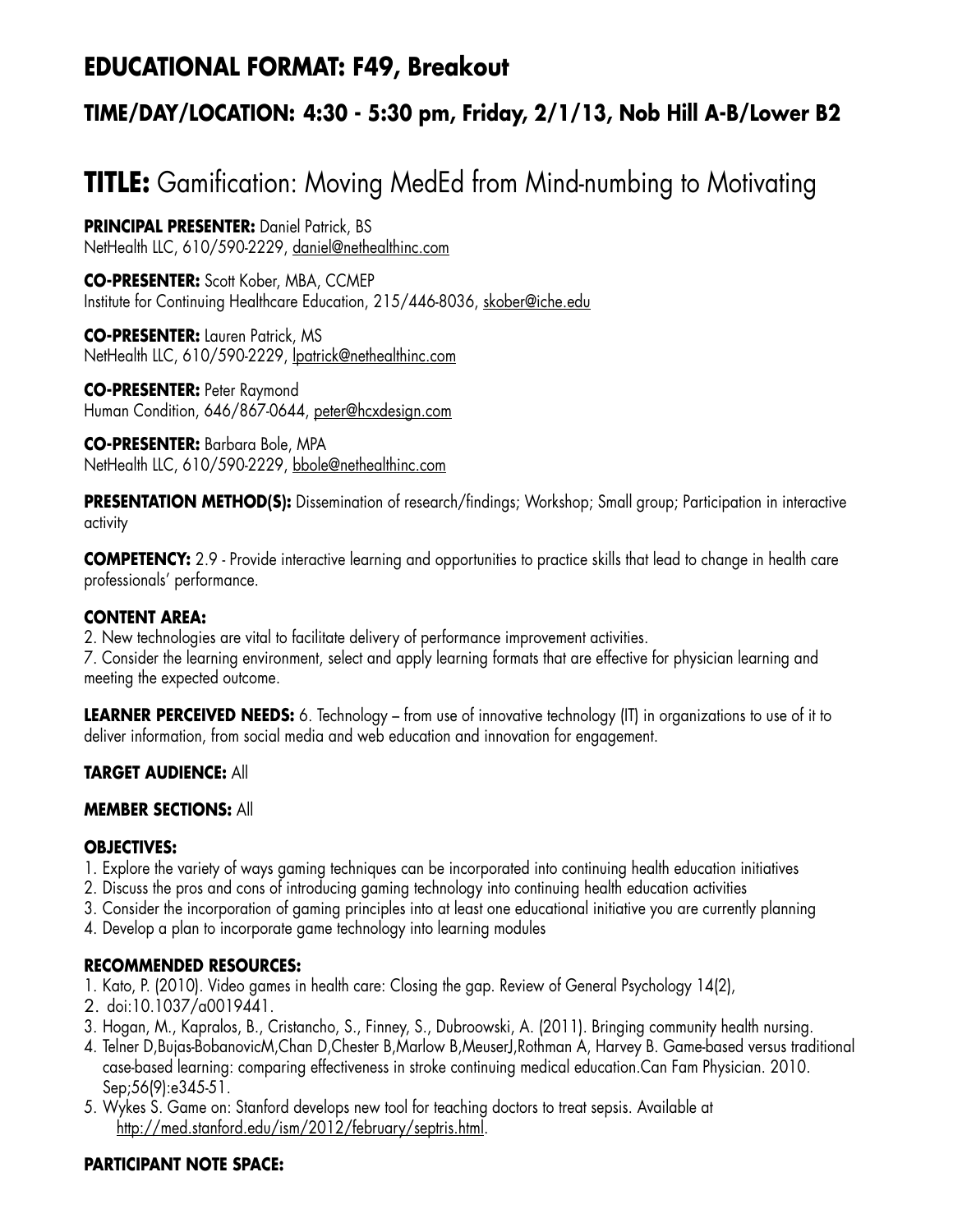## **EDUCATIONAL FORMAT: F50, Breakout**

## **TIME/DAY/LOCATION: 4:30- 5:30, Friday, 2/1/13, Nob Hill C-D/Lower B2**

# **TITLE:** Integrating CE/CME with REMS to Meet a Public Health Need

**STORY:** Regulatory agencies, such as FDA, and various legislative bodies are increasingly influencing CE/CME. Two stunning examples include California's AB 487 (mandating 12 hours of pain education) and the pending FDA REMS on Long-Acting/Extended Release Opioids. The later is a clear example of how REMS are becoming more common in today's education and practice environments, with significant potential consequences for what clinicians must learn and how they must practice. The implications for accredited providers are enormous and require new strategies to understand, develop and implement effective educational responses as well as build new forms of collaboration.

**PRINCIPAL CO-PRESENTER:** Cynthia Kear, MDiv, CCMEP

California Academy of Family Physicians, 415/586-6660, ckear@familydocs.org And on behalf of CO\*RE (Collaboration for REMS Education)

#### **PRINCIPAL CO-PRESENTER:** Cyndi Grimes, CCMEP

Medscape, LLC, 212/301-6730, cgrimes@medscape.net

**PRESENTATION METHOD(S):** Dissemination of research/findings; Case study

**COMPETENCY:** Competency 2.1- Emphasize problem-based/practice-based learning.

**CONTENT AREA:** 6. Innovations to improve the provision of patient care will become the best practices of the future.

**LEARNER PERCEIVED NEEDS:** 1. Regulatory – from Accreditation Council for Continuing Medical Education (ACCME) to Federal Drug Administration (FDA) and Office of Inspector General (IOG)/Institute of Medicine (IOM). Participants want to know how to comply, document, keep up-to-date, and manage conflict of interest (COI).

#### **TARGET AUDIENCE:** All

#### **MEMBER SECTIONS:** All

**OBJECTIVES:** Participants will learn to:

- Recognize the value of CME interventions to support REMS requirements by the FDA and understand the complex, diverse regulatory processes associated (FDA, ACCME, other)
- • Compare various educational interventions to identify learning preferences and implement best practices for educational design either on a national or regional basis
- • Identify sources of REMS education, guidelines and/or content to utilize in educating your learners

**RECOMMENDED RESOURCES:** FDA's Risk Evaluation and Mitigation Strategy document. www.fda.gov.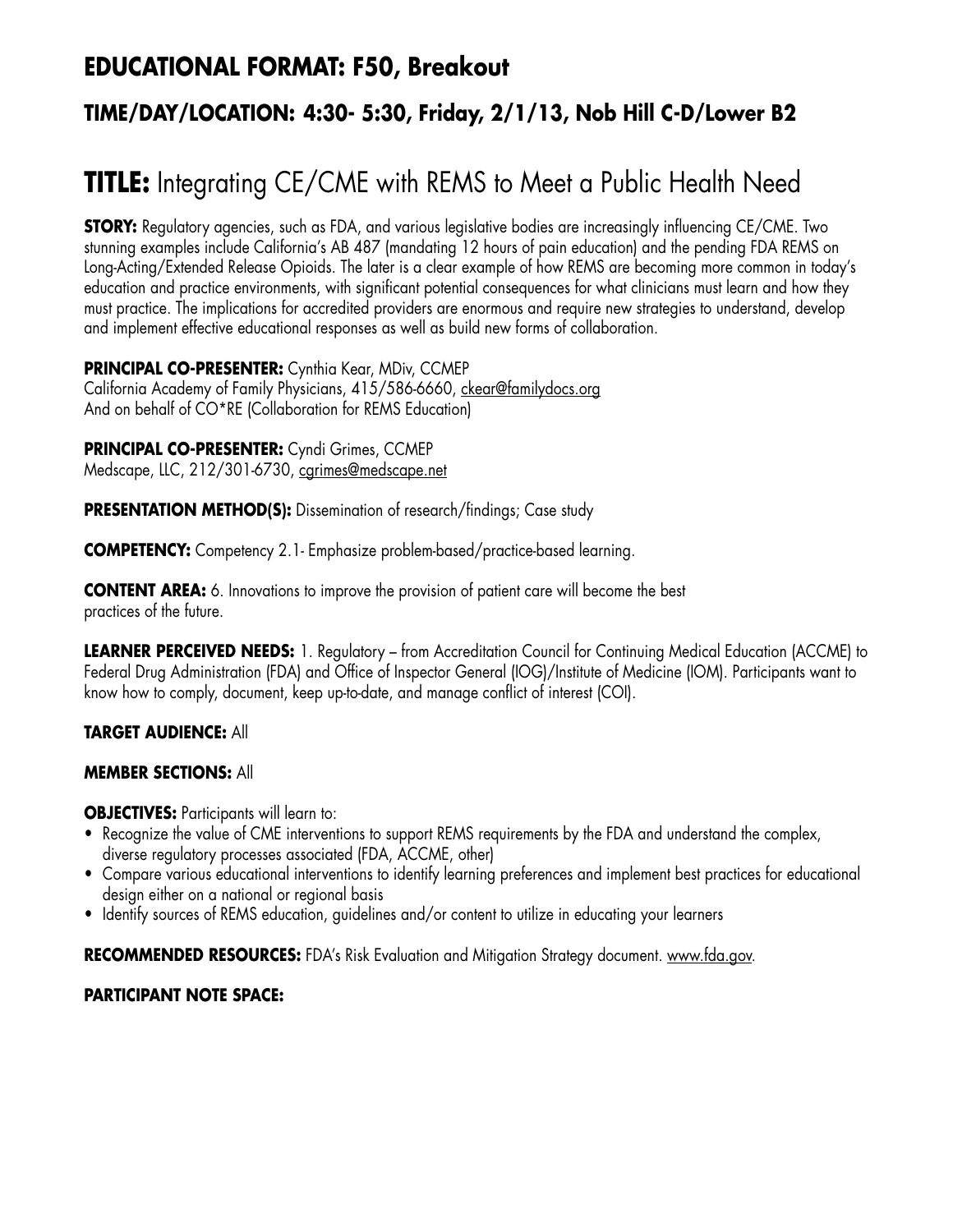## **EDUCATIONAL FORMAT: F51, Breakout**

### **TIME/DAY/LOCATION: 4:30 - 5:30, Friday, 2/1/13, Yerba Buena 5-6/Lower B2**

# **TITLE:** Achilles Heel for PI Programs: Engaging Physicians for All 3 Stages

**PRINCIPAL PRESENTER:** Philip Dombrowski, MBA Annenberg Center for Health Sciences-Eisenhower, 760/773-4533, pdombrowski@annenberg.net

**CO-PRESENTER:** Nancy Nankivil, BS Wisconsin Medical Society, 608/442-3740, nancy.nankivil@wismed.org

**CO-PRESENTER:** Eric Peterson, EdM Annenberg Center for Health Sciences-Eisenhower, 760/773-4500, epeterson@annenberg.net

**PRESENTATION METHOD(S):** Dissemination of research/findings; Workshop; Group discussion

**COMPETENCY:** 4.6 - Identify and help modify processes that are barriers to change and the implementation of new knowledge.

**CONTENT AREA:** 5. Activities must be designed with a cumulative goal of helping physicians, or teams of learners, to adopt change incrementally, assuring there is compatibility with present systems and advantage over present behaviors.

**LEARNER PERCEIVED NEEDS:** 7. Performance Improvement (PI)/Quality Improvement – from basics of PI and assistance with engaging learners in PI/QI process to PI/QI measurements.

**TARGET AUDIENCE:** Non-beginners

#### **MEMBER SECTIONS:** All

#### **OBJECTIVES/OUTCOMES:**

- 1. Understand what recruitment efforts have been used and their results
- 2. Apply existing knowledge to avoid or minimize recruitment problems in their own PI programs
- 3. Establish a cohort of centers/individuals actively exploring hurdles to broader engagement in PI-CME programs

#### **RECOMMENDED RESOURCES:**

- 1. Physician Consortium for Performance Improvement. The Physician Consortium for Performance Improvement website. Available at: http//www.ama-asn.org/go/quality.
- 2. Audet AJ, Doty MM, et. Al. Measure, learn and improve: Physicians' involvement in quality improvement. Health Affairs 2005;24(3):843-853.
- 3. Homboe ES, Meehan TP, et.al. Promoting physicians' self-assessment and quality improvements: The ABIM diabetes practice improvement module. J Contin Educ Health Prof 2006;25(2):109-19.

**FINANCIAL OR IN-KIND SUPPORT:** Funding for this analysis was provided by the Annenberg Center for Health Sciences at Eisenhower. Funding for the various PI-QI programs reported on was provided by Amgen, Boehringer-Ingelheim, Pfizer, and sanofi-aventis.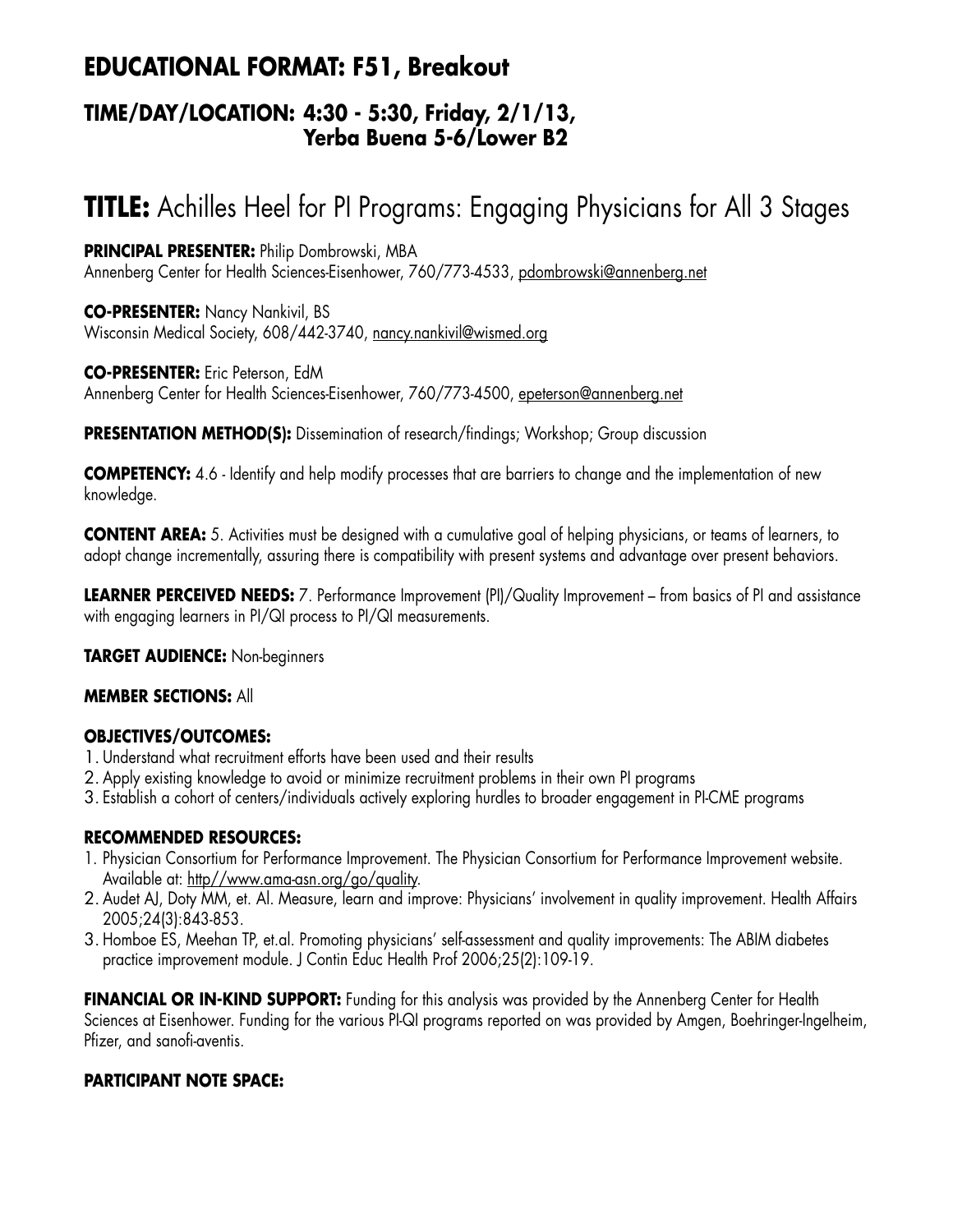## **EDUCATIONAL FORMAT: F52, Breakout**

### **TIME/DAY/LOCATION: 4:30 - 5:30, Friday, 2/1/13, Yerba Buena 10-11/Lower B2**

# **TITLE:** Identification and Mitigation: Risks Related to the Resolution of COI

**PRINCIPAL PRESENTER:** Michael Lemon, MBA, CCMEP, FACEHP Postgraduate Institute for Medicine, 720/895-5329, mlemon@pimed.com

**CO-PRESENTER:** Jan Schultz, MSN, RN, CCMEP Postgraduate Institute for Medicine, 720/895-5332, jschultz@pimed.com

**CO-PRESENTER:** Sandra Weaver, MS CME Peer Review, LLC, 814/404-7553, sweaver@cmepeerreview.com

**CO-PRESENTER:** Richard Tischler, Jr. PhD, FACEHP Viator Medical Communications, 301/829-5775, rich.tischler@viatormed.com

#### **PRESENTATION METHOD(S):** Panel discussion; Dissemination of research/findings

**COMPETENCY:** 7.6 - Assure that the continuing education program is in compliance with the Accreditation Essentials, Elements, and Policies and other regulatory requirements.

**CONTENT AREA:** 4. Changes in accreditation, regulation, certification, and other forces impacting providers require ongoing development of the continuing education professional staff.

**LEARNER PERCEIVED NEEDS:** 1. Regulatory – from Accreditation Council for Continuing Medical Education (ACCME) to Federal Drug Administration (FDA) and Office of Inspector General (IOG)/Institute of Medicine (IOM). Participants want to know how to comply, document, keep up-to-date, and manage conflict of interest (COI).

#### **TARGET AUDIENCE:** All

#### **MEMBER SECTIONS:** All

#### **OBJECTIVES/OUTCOMES:**

- 1. Identify factors to be considered in risk for COI
- 2. Establish criteria for stratifying levels of risk threshold
- 3. Identify action steps at each threshold
- 4. Develop implementation plan for assessment/stratification tool

#### **RECOMMENDED RESOURCES:**

- 1. Davis, N, et al. Evaluating conflicts of interest in research presented in CME venues, JCEHP. Vol28, No. 4, Autumn 2008:220-227.
- 2. Barnes, B, et al. A risk stratification tool to assess commercial influences on continuing medical education. JCEHP. Vol 27, No 4, Autumn 2007, Pages: 234-240.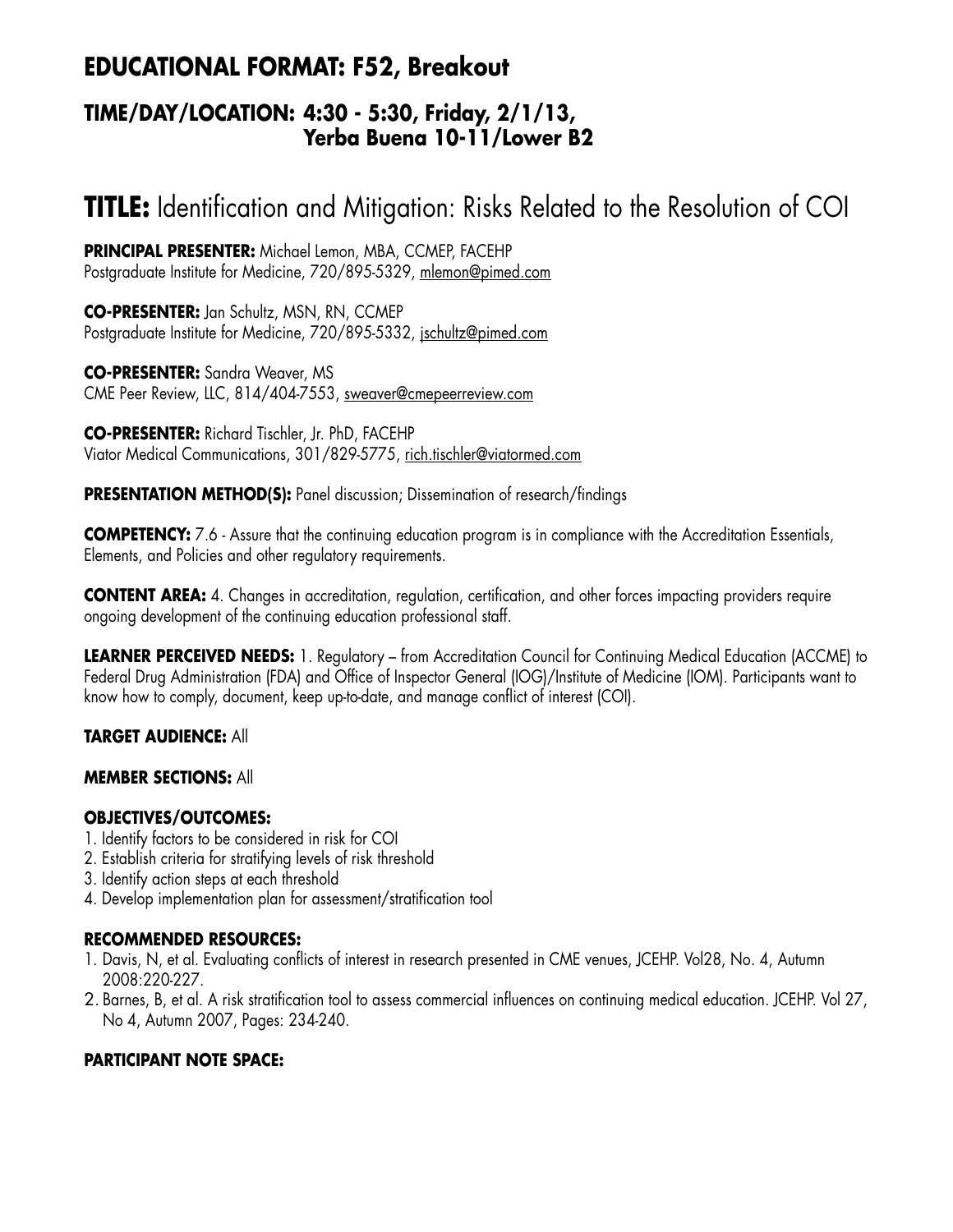## **EDUCATIONAL FORMAT: F53A, B, C, Office Hours**

### **TIME/DAY/LOCATION: 4:30 - 4:45 pm, 4:50 - 5:05 pm, and 5:10 - 5:25 pm, Friday, 2/1/13, Foothill A/2nd**

## **TITLE:** Physician Learning Preferences **(All Paid Participants Who Signed-up for This Time Slot Welcome)**

**STORY:** Remember when you signed up for an appointment with a college professor, seeking feedback, advice, or just a quick answer? Because of our ACEHP "professors" the attendees at the 2013 Annual Conference will have the same opportunity – a chance to sign-up for an appointment with professors who have expertise in a variety of topics. We have three rooms set aside and a total of six time slots allocated to Office Hours. Each appointment will be for 15 minutes! This is YOUR chance to ask that burning question, get some sage advice, or float a new idea.

**PRINCIPAL PRESENTER:** Philip Bellman, MPH

The Permanente Medical Group-Northern CA, 510/625-2425, Philip.bellman@kp.org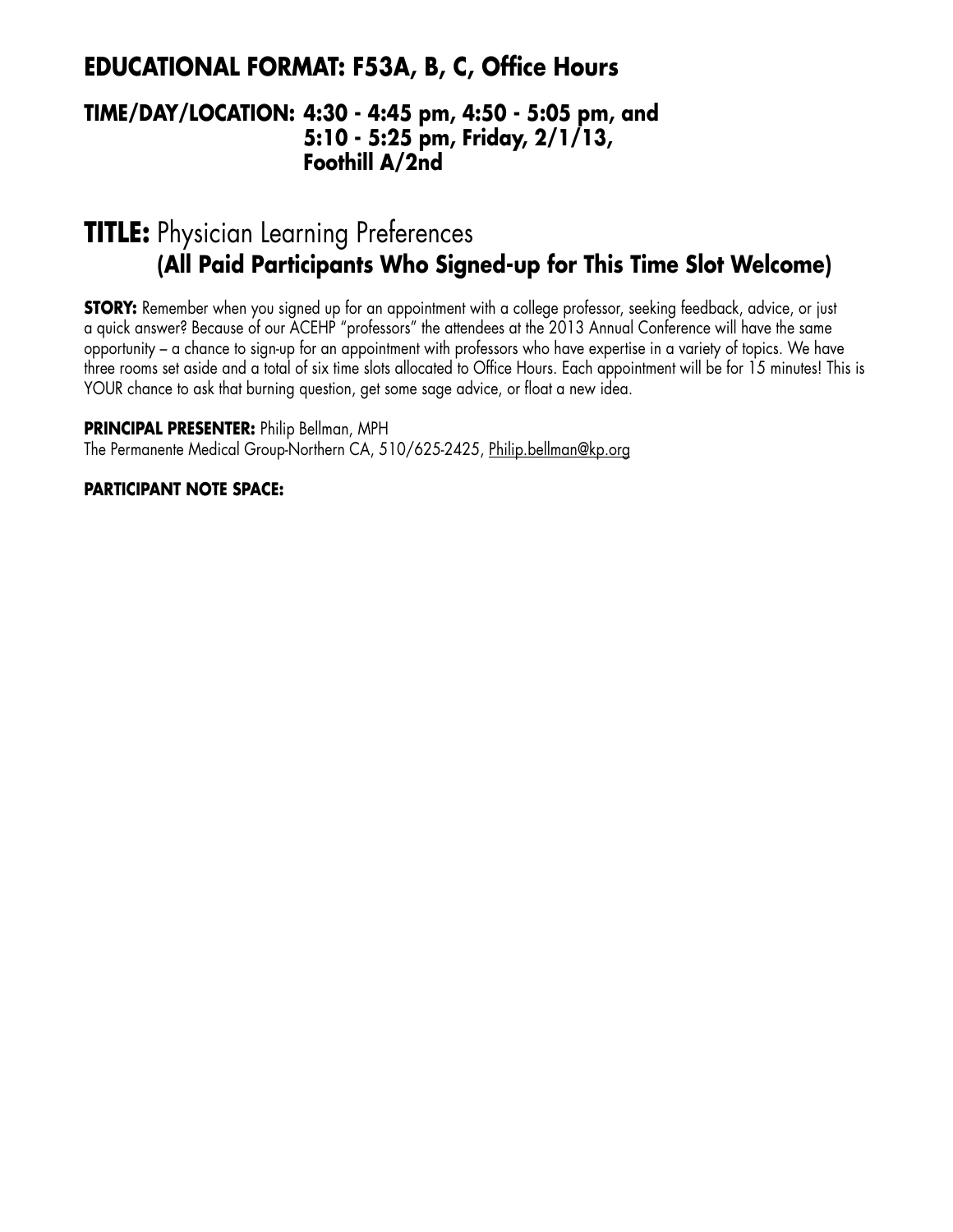## **EDUCATIONAL FORMAT: F54A, B, C, Office Hours**

### **TIME/DAY/LOCATION: 4:30 - 4:45 pm, 4:50 - 5:05 pm, and 5:10 - 5:25 pm, Friday, 2/1/13, Foothill B/2nd**

## **TITLE:** Personnel Management **(All Paid Participants Who Signed-up for This Time Slot Welcome)**

**STORY:** Remember when you signed up for an appointment with a college professor, seeking feedback, advice, or just a quick answer? Because of our ACEHP "professors" the attendees at the 2013 Annual Conference will have the same opportunity – a chance to sign-up for an appointment with professors who have expertise in a variety of topics. We have three rooms set aside and a total of six time slots allocated to Office Hours. Each appointment will be for 15 minutes! This is YOUR chance to ask that burning question, get some sage advice, or float a new idea.

**PRINCIPAL PRESENTER:** Suzanne Ziemnik, MEd

American Society for Clinical Pathology, 800/267-2727, ext. 4744, Suzanne.ziemnik@ascp.org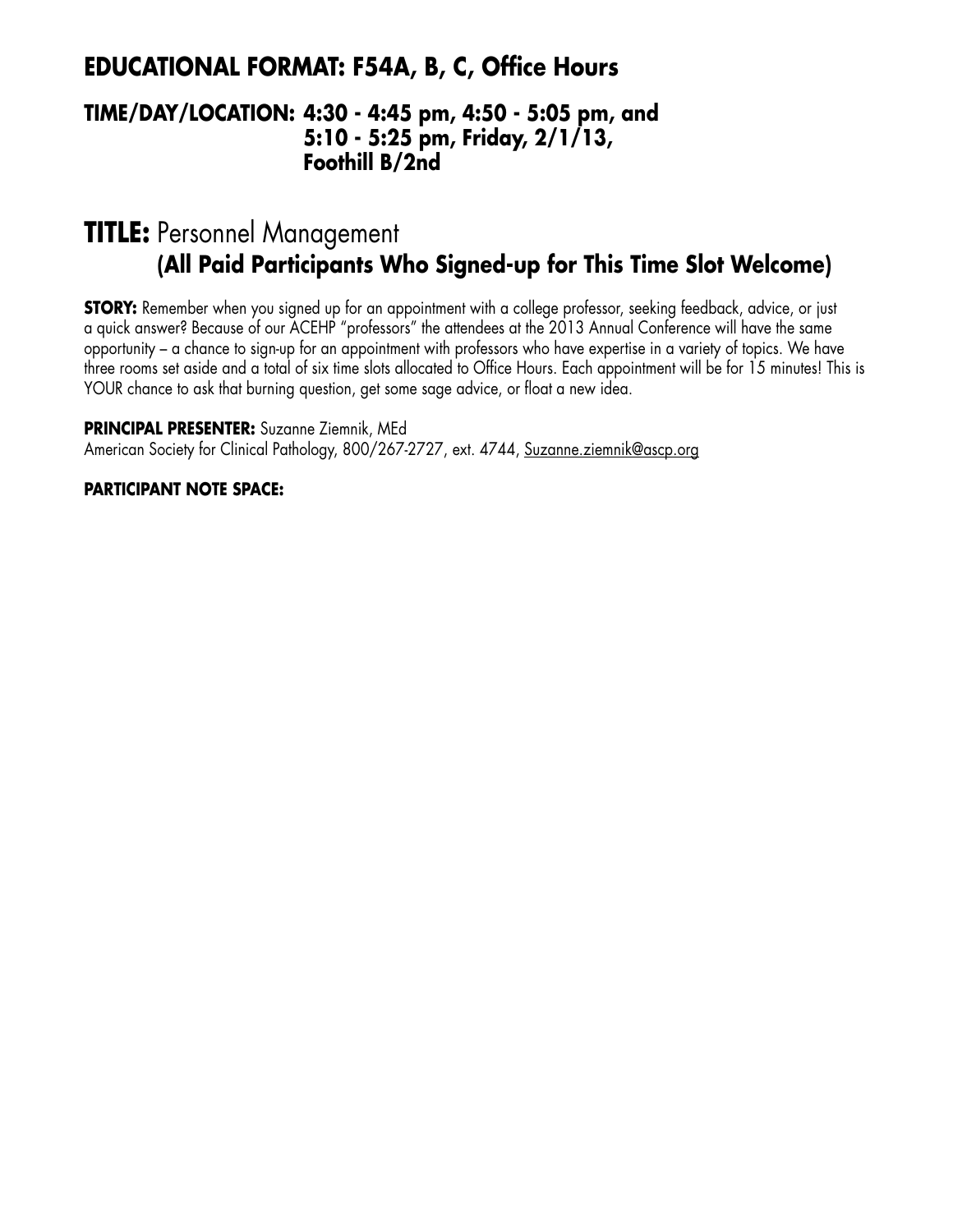## **EDUCATIONAL FORMAT: F55A, B, C, Office Hours**

### **TIME/DAY/LOCATION: 4:30 - 4:45 pm, 4:50 - 5:05 pm, and 5:10 - 5:25 pm, Friday, 2/1/13, Foothill H/2nd**

## **TITLE:** Choosing an Online Learning Platform **(All Paid Participants Who Signed-up for This Time Slot Welcome)**

**STORY:** Remember when you signed up for an appointment with a college professor, seeking feedback, advice, or just a quick answer? Because of our ACEHP "professors" the attendees at the 2013 Annual Conference will have the same opportunity – a chance to sign-up for an appointment with professors who have expertise in a variety of topics. We have three rooms set aside and a total of six time slots allocated to Office Hours. Each appointment will be for 15 minutes! This is YOUR chance to ask that burning question, get some sage advice, or float a new idea.

**PRINCIPAL PRESENTER:** Steven Folstein, MEd

American Academy of Allergy, Asthma & Immunology, 414/272-6071, sfolstein@aaaai.org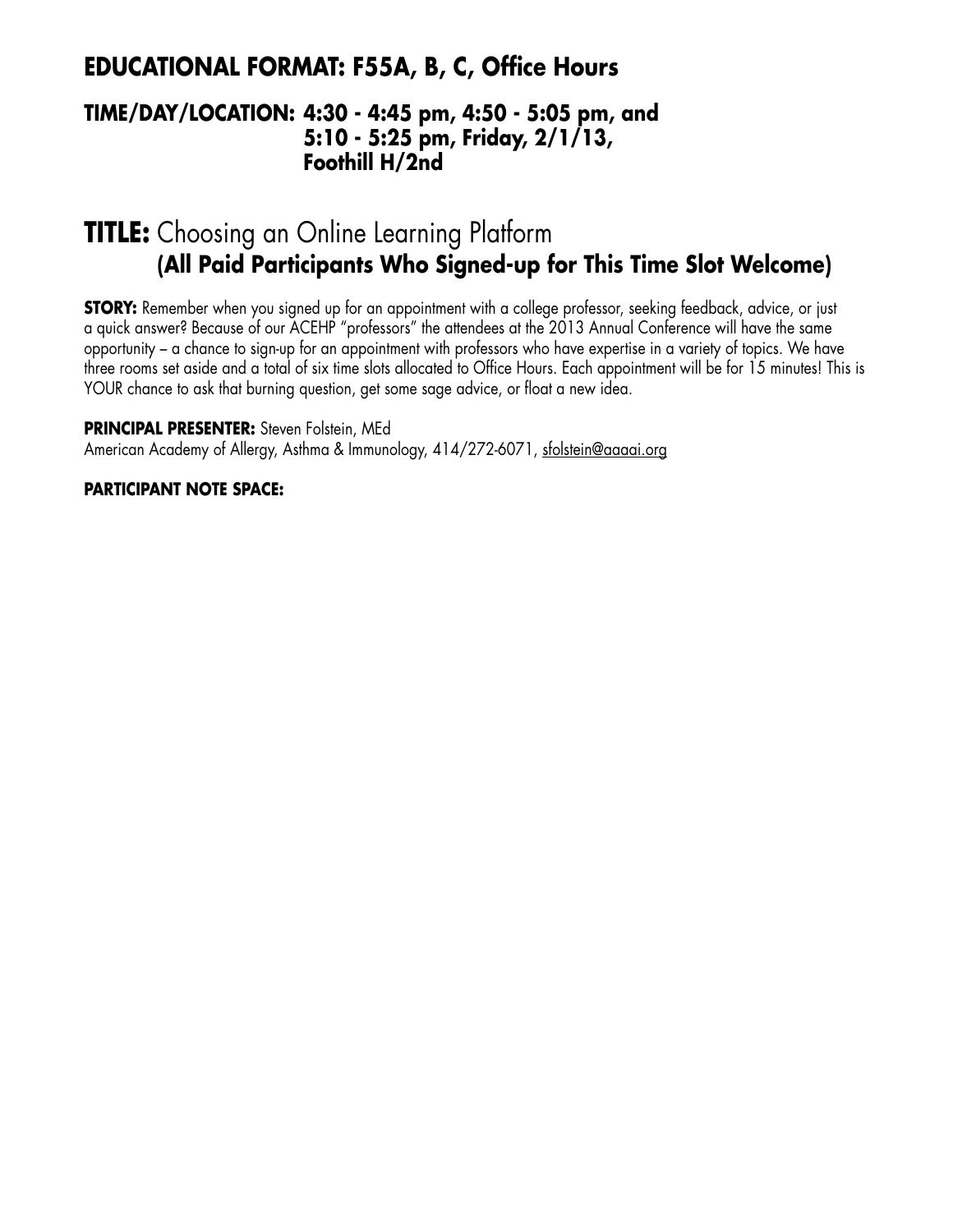## **EDUCATIONAL FORMAT: F56, Alliance Meeting, All 2013 Basics Seminar Paid Participants Welcome**

**(See W1, 8:30 am - 12:00 pm, Wednesday, 1/30/13 for Alliance Basics Seminar: Part 1)**

### **TIME/DAY/LOCATION: 5:45 - 6:45 pm, Friday 2/1/13, Foothill G/2nd**

# **TITLE:** Alliance Basics Seminar: Part 2 of Your Basics Program Experience

**PRINCIPAL PRESENTER:** Robert Bartel, MSc

The Endocrine Society, 301/941-0259, rbartel@endo-society.org

**PRESENTATION METHOD(S):** Workshop (*NOTE: The Alliance Basics Seminar is part of a multi-media Basics Program. The Alliance Basics Program includes (1) the Basics Seminar at the 2013 Annual Conference, (2) three Alliance CALLS "Core" online courses, (3) three archived webinars in the Alliance Basics Curriculum, and (4) an online community group. Registration for the Basics Seminars at the Annual Conference enrolls you in the Basics Program and gives you access to all program components!)*

**COMPETENCY:** 8.2 - Continually improve educational performance of the continuing education program through professional development.

**CONTENT AREA:** Engage in self-assessment, identify gaps in knowledge/practice and design an individual learning plan for ongoing improvement.

**LEARNER PERCEIVED NEEDS:** 8. Basics- from tools and resources for accreditation to principles of adult learning, from CE office practices and support to faculty management.

**TARGET AUDIENCE:** Beginners

#### **MEMBER SECTIONS:** All

#### **OBJECTIVES/OUTCOMES:**

- 1. Make connections between Basics Part I content and Annual Conference sessions
- 2. Get answers to questions based on Annual Conference experiences
- 3. Develop a personal learning plan, including how to integrate other Basics Program offerings (i.e., CALLS courses, archived webinars and the online community group) into your plan.

**RECOMMENDED RESOURCES:** Resources and Education on http://www.acehp.org/imis15/acme/.

**FINANCIAL OR IN-KIND SUPPORT:** This educational seminar is supported by an unrestricted educational grant from Alcon Laboratories, Inc.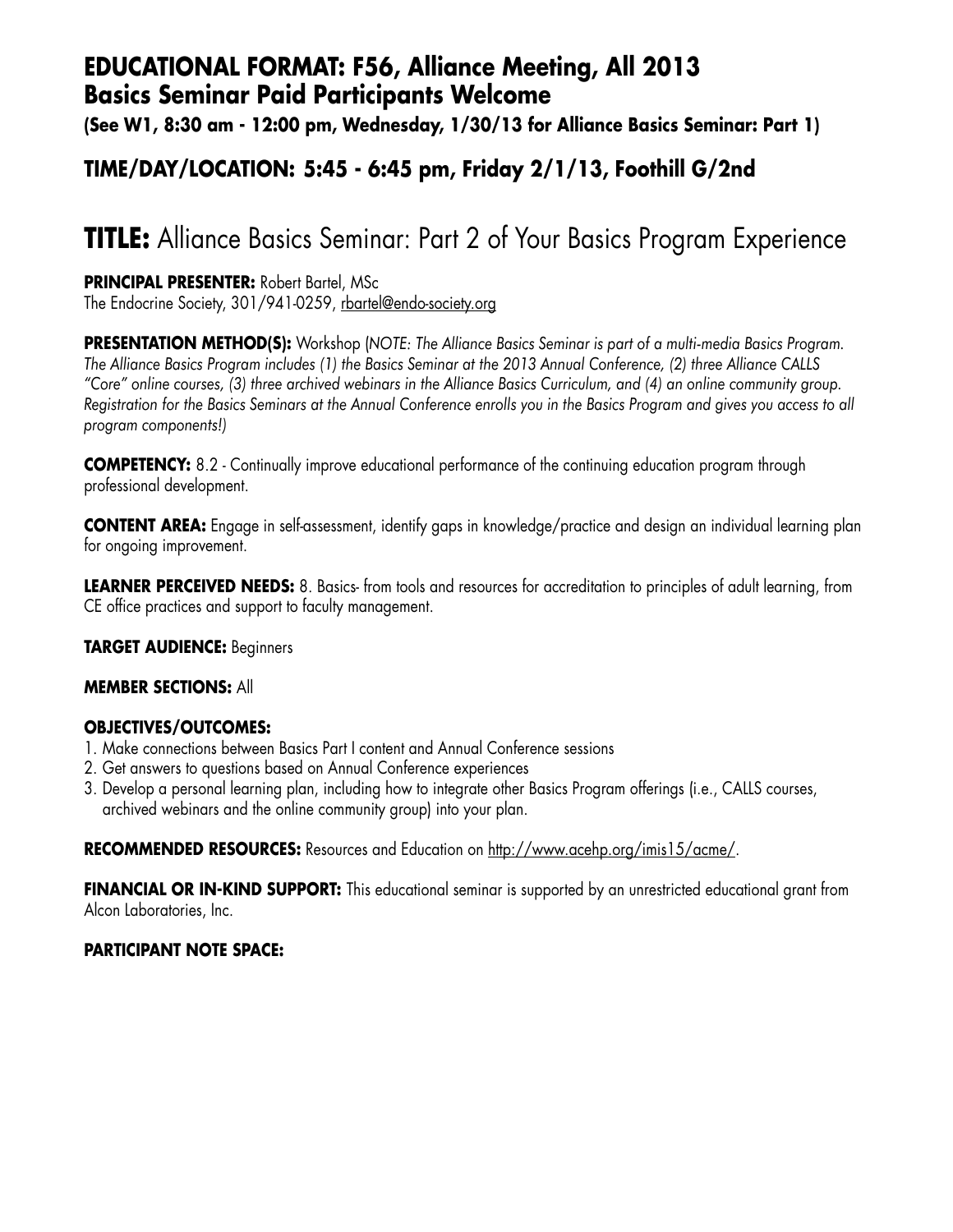### **EDUCATIONAL FORMAT: S1, Member Section Joint Follow-up Meeting (Medical Specialty Societies and Industry Alliance for Continuing Education [IACE] - formerly Pharmaceutical Alliance for Continuing Medical Education [PACME] – All Conference Participants Welcome)**

### **TIME/DAY/LOCATION: 7:15 - 8:15 am, Saturday, 2/2/13, Foothill G/2nd**

# **TITLE:** Medical Specialty Societies and IACE Interactions: Effective Strategies & Compliant Solutions

**PRINCIPAL PRESENTER:** Pamela Mason, BS, CCMEP, FACEHP AstraZeneca, 302/885-1325, pamela.mason@astrazeneca.com

**CO-PRESENTER:** Deborah Samuel, MBA American Academy of Pediatrics, 847/4347097, dsamuel@aap.org

**CO-PRESENTER:** Helen Kostarides, BS Lilly USA, 317/655-0463, kostarides helen@lilly.com

**CO-PRESENTER:** Elizabeth Yarboro American College of Radiology, 703/716-7571, eyarboro@acr.org

**PRESENTATION METHOD(S):** Panel discussion; Dissemination of research/findings; Skills building Facilitators: PACME-MSS Working Group Members

**COMPETENCY: 7.5** - Develop a management culture of the office reflecting a collaborative, service oriented, continuous improvement system that meets the needs of the health care professionals served, the organization of the CE program, and the accreditation standards.

**CONTENT AREA:** 1. Inter-professional and/or team-based learning and care requires application of effective communication and interpersonal skills to facilitate partnering with appropriate organizations.

**LEARNER PERCEIVED NEEDS:** 9. Organizational Strategy – from how to engage in inter-professional learning to collaboration with other organizations, from strategic planning to change in educational environments.

#### **TARGET AUDIENCE:** All

**MEMBER SECTIONS:** Medical Specialty Societies and IACE (formerly PACME)

#### **OBJECTIVES/OUTCOMES:**

- 1. Recognize challenges faced by associations & industry
- 2. Share results from SWOT analysis on satellite symposia models
- 3. Describe differences, benefits & shortcomings of each model
- 4. Identify possible strategies that can be incorporated into your org
- 5. Describe key components to ensure compliance & communication

#### **RECOMMENDED RESOURCES:**

- 1. ACCME Standards for Commercial Support 2004
- 2. CMSS Code for Interactions with Companies 2010
- 3. PhRMA Code for Interactions with Healthcare Professionals 2018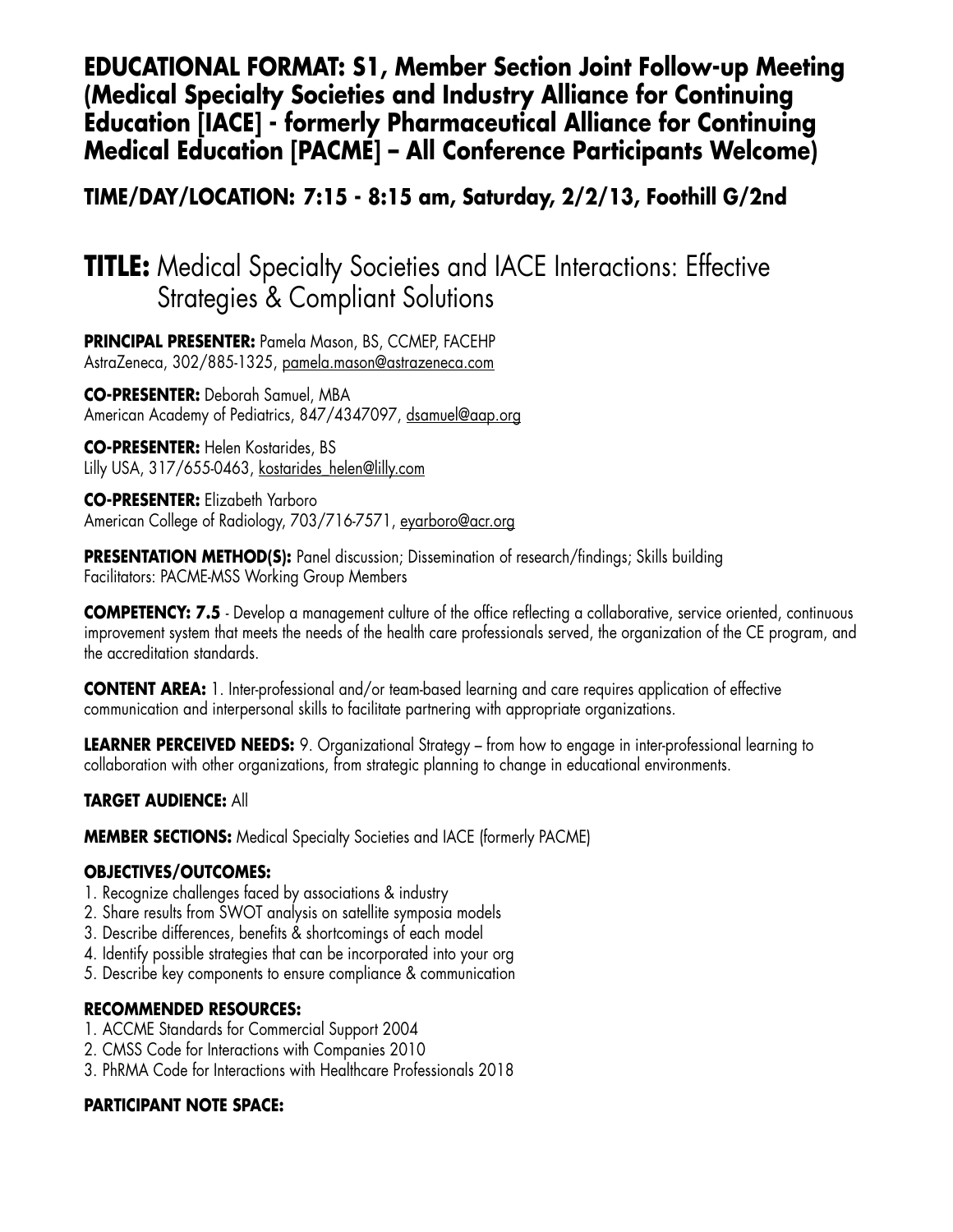## **EDUCATIONAL FORMAT: S2, Member Section Follow-up Meeting (Medical Schools – All Conference Participants Welcome)**

### **TIME/DAY/LOCATION: 7:15 - 8:15 am, Saturday, 2/2/13, Foothill F/2nd**

# **TITLE:** Medical Schools Member Section Follow-up Meeting

**PRINCIPAL PRESENTER:** Ginny Jacobs, MEd, MLS, CCMEP University of Minnesota, 612/626-7600, gjacobs@umn.edu

**PRESENTATION METHOD(S):** Small group; Key takeaways/highlights from the various sessions

**COMPETENCY:** 1.2 - Maintain awareness of organizational development practices that improve individual and organizational learning and performance.

**CONTENT AREA:** 4. Changes in accreditation, regulation, certification, and other forces impacting providers require ongoing development of the continuing education professional staff.

**LEARNER PERCEIVED NEEDS:** 8. Basics – from tools and resources for accreditation to principles of adult learning, from CE office practices and support to faculty management.

#### **TARGET AUDIENCE:** All

**MEMBER SECTIONS:** Medical Schools

#### **OBJECTIVES/OUTCOMES:**

- 1. Gather insights from sessions you were unable to attend.
- 2. Describe at least three key takeaways from the meeting.
- 3. Identify action items designed to improve CE dept's effectiveness.
- 4. Reinforce a network of peers available for follow-up discussions.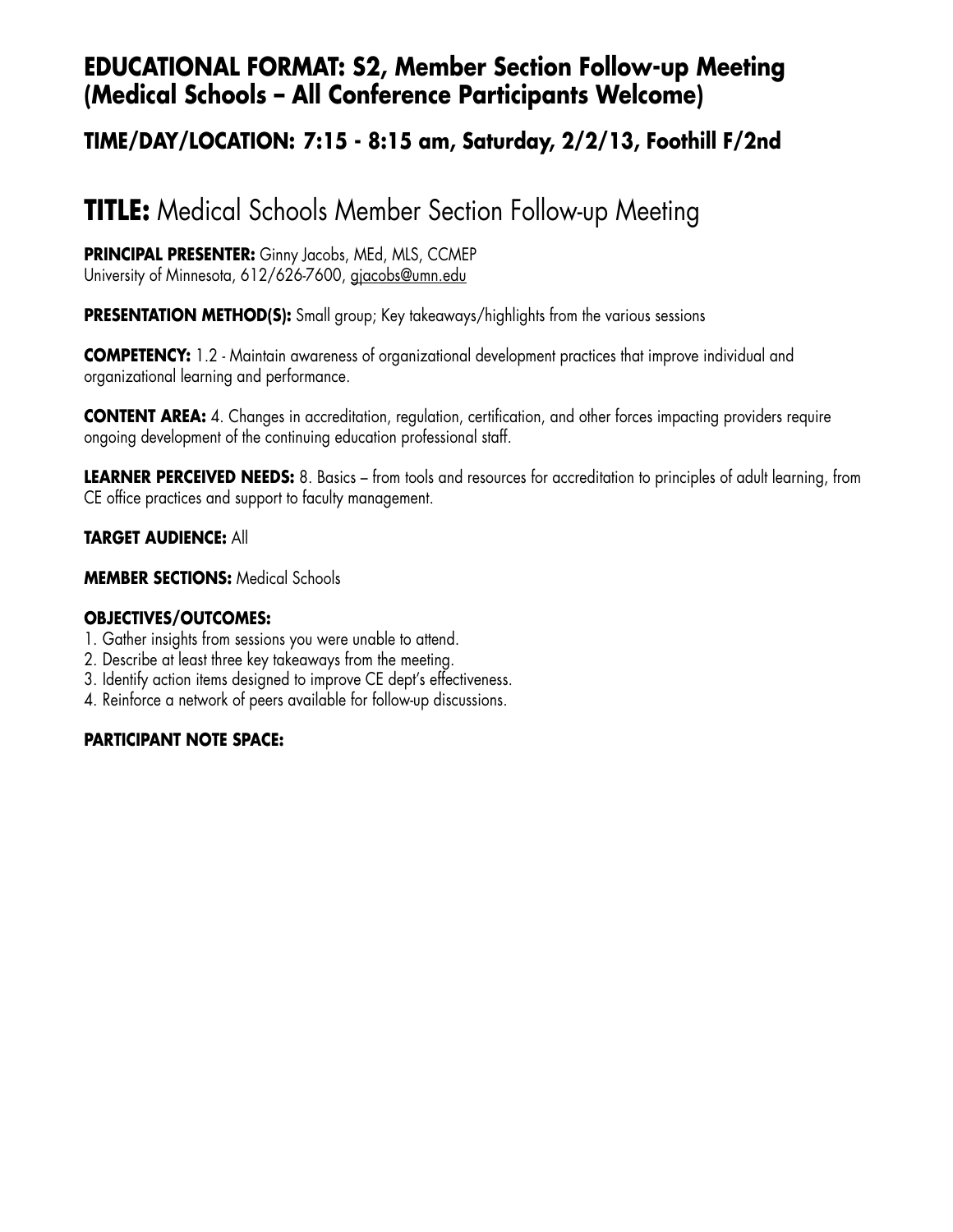### **EDUCATIONAL FORMAT: S3, Member Section Follow-up Meeting (Medical Education Companies Alliance [MECA] formerly Medical Education and Communication Company Alliance [MECCA] - All Conference Participants Welcome)**

### **TIME/DAY/LOCATION: 7:15 - 8:15 am, Saturday, 2/2/13, Foothill E/2nd**

## **TITLE:** MECA Member Section – CME Coalition Policy Update: Understanding the Impact of the Physician Payment Sunshine Act and Other Government Issues Potentially Affecting CE

**FACILITATOR: Thomas Sullivan** Rockpointe, 410/309-0690, ext. 224, tsullivan@rockpointe.com

#### **PRESENTATION METHOD(S): Panel discussion**

**COMPETENCY:** 7.6 – Assure that the continuing education program is in compliance with the Accreditation Essentials, Elements, and Policies and other regulatory requirements. **CONTENT AREA:** 4. Changes in accreditation, regulation, certification, and other forces impacting providers require

ongoing development of the continuing education professional staff

**LEARNER PERCEIVED NEEDS:** 1. Regulatory – from Accreditation Council for Continuing Medical Education (ACCME) to Federal Drug Administration (FDA) and Office of Inspector General (IOG)/Institute of Medicine (IOM). Participants want to know how to comply, document, keep up-to-date, and manage conflict of interest (COI).

#### **TARGET AUDIENCE:** All

**MEMBER SECTION:** Medical Education Companies Alliance (MECA)

#### **OBJECTIVES/OUTCOMES:**

- 1. Understanding the reporting implications for CME providers and supporters under the Physician Payment Sunshine Act
- 2. Recognize the impact of implementation of Affordable Care Act for CE Learners
- 3. Familiarize CE providers with potential laws affecting the use of antipsychotics in nursing home settings and the value of CE to assist in reducing antipsychotic overuse
- 4. Publicize the potential Federal opioid CE requirement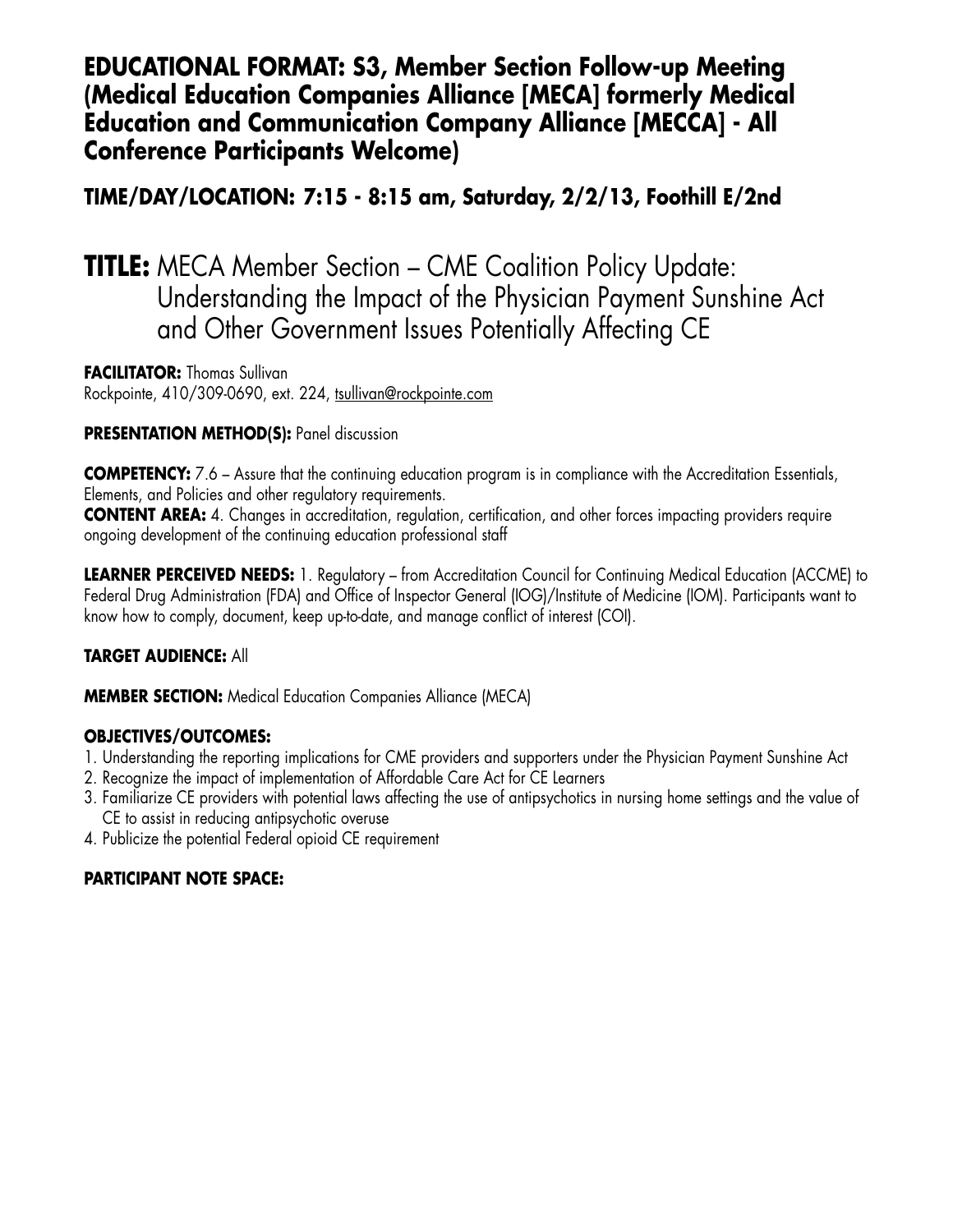## **EDUCATIONAL FORMAT: S4, Plenary**

### **TIME/DAY/LOCATION: 8:30 – 9:30 am, Saturday, 2/2/13, Yerba Buena 7-9/Lower B2**

# **TITLE:** Our Stories, Our Selves **(Invited Abstract)**

**STORY:** When my doctor called to say that my blood work was "perfect", does that mean that I myself am perfect? How can my cheerful, busy, public self be the incubator for debilitating illness within? Which self are we talking about when we talk about me? As I recount my history and habits to a health care provider, I concoct a story at odds with the MRI's version of me. Which story is mine? And when the moment of truth comes, will it come out of story – out of narrative – or out of dialogue? Ask a playwright.

**PRINCIPAL PRESENTER:** Margaret Edson, BA, MA, EdS, LtD Hon Author of the Pulitzer Prize-winning play *Wit*, 404/888-0422, Maggie.edson@att.net

**TARGET AUDIENCE:** All

#### **MEMBER SECTIONS:** All

#### **OBJECTIVES/OUTCOMES:**

- 1. Participants will experience a new theory of identity as it relates to the sense of *self* in health care settings.
- 2. Participants will experience a new theory of interpersonal communication in health care settings.
- 3. Participants will be able to apply the ideas of *Our Stories, Our Selves* as they educate health care clinicians in interpersonal and communication skills.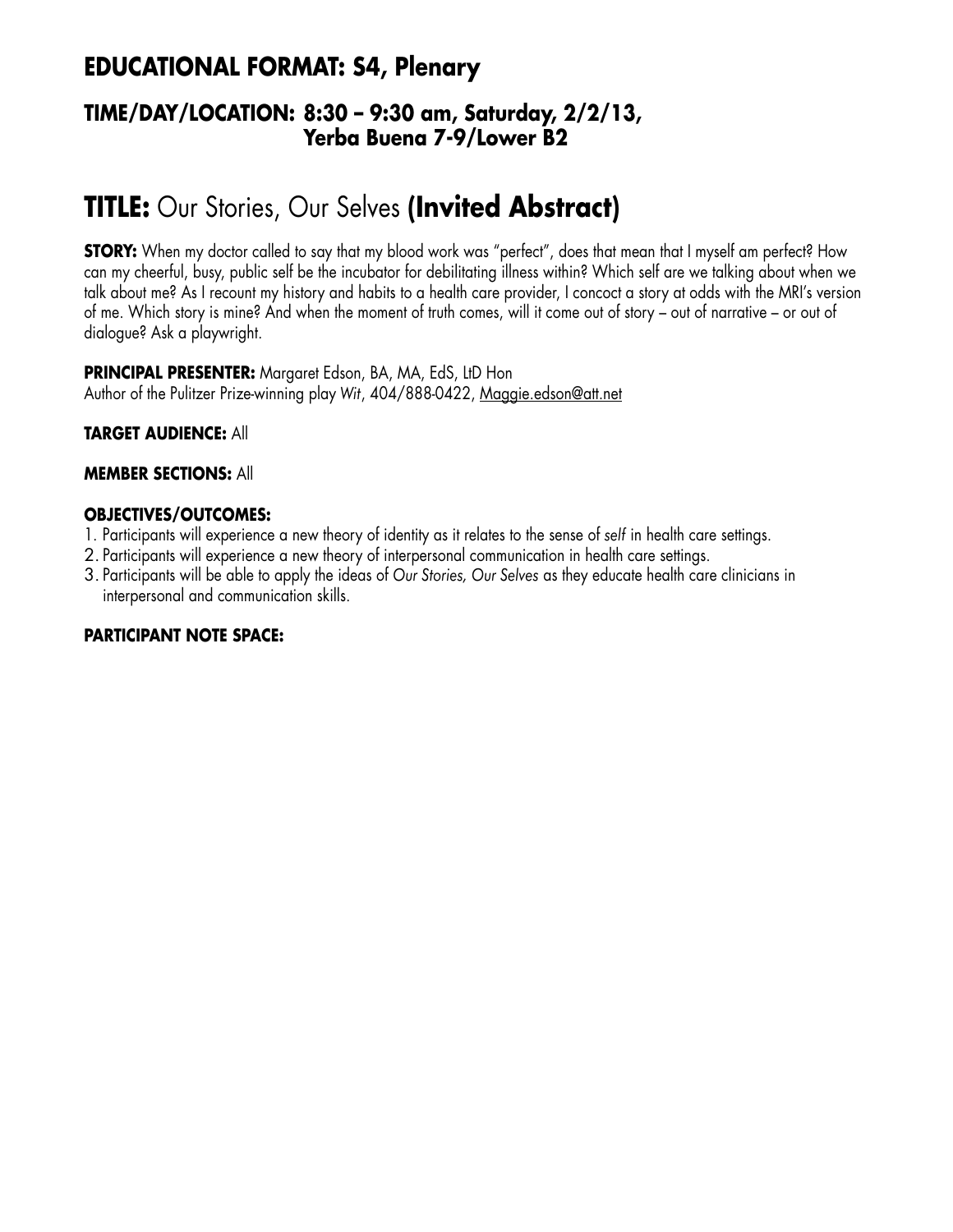## **EDUCATIONAL FORMAT: S5, Intensive**

## **TIME/DAY/LOCATION: 10:00 am - 12:15 pm, Saturday, 2/2/13, Foothill G/2nd**

# **TITLE:** Get Smart with Data: From Objectives to Item Placement to Analysis

**PRINCIPAL PRESENTER:** Erik Brady, PhD, CCMEP Clinical Care Options, LLC, 919/280-6519, ebrady@clinicaloptions.com

**CO-PRESENTER:** John Ruggiero, PhD, MPA, CCMEP Genentech, IMED, 650/467-6848, ruggiero.john@gene.com

**PRESENTATION METHOD(S):** Dissemination of research/findings; Workshop; Skills building

**COMPETENCY:** 3.2 Use measurement data to assess outcomes/results of the learning intervention as a basis for determining future learning needs and for determining the application of the educational knowledge and skills.

**CONTENT AREA:** 8. Engage in self-assessment, identify gaps in knowledge/practice, and design an individual learning plan for ongoing improvement.

**LEARNER PERCEIVED NEEDS:** 4. Outcomes and Research – from data gathering and analysis to designing activities with outcomes in mind to understanding what Moore really means.

**TARGET AUDIENCE:** Non-beginners

#### **MEMBER SECTIONS:** All

#### **OBJECTIVES/OUTCOMES:**

- 1. Align objectives with questions to ensure accurate measurement
- 2. Apply best practices in item placement to maximize participation
- 3. Develop methods for outcomes analysis to better leverage data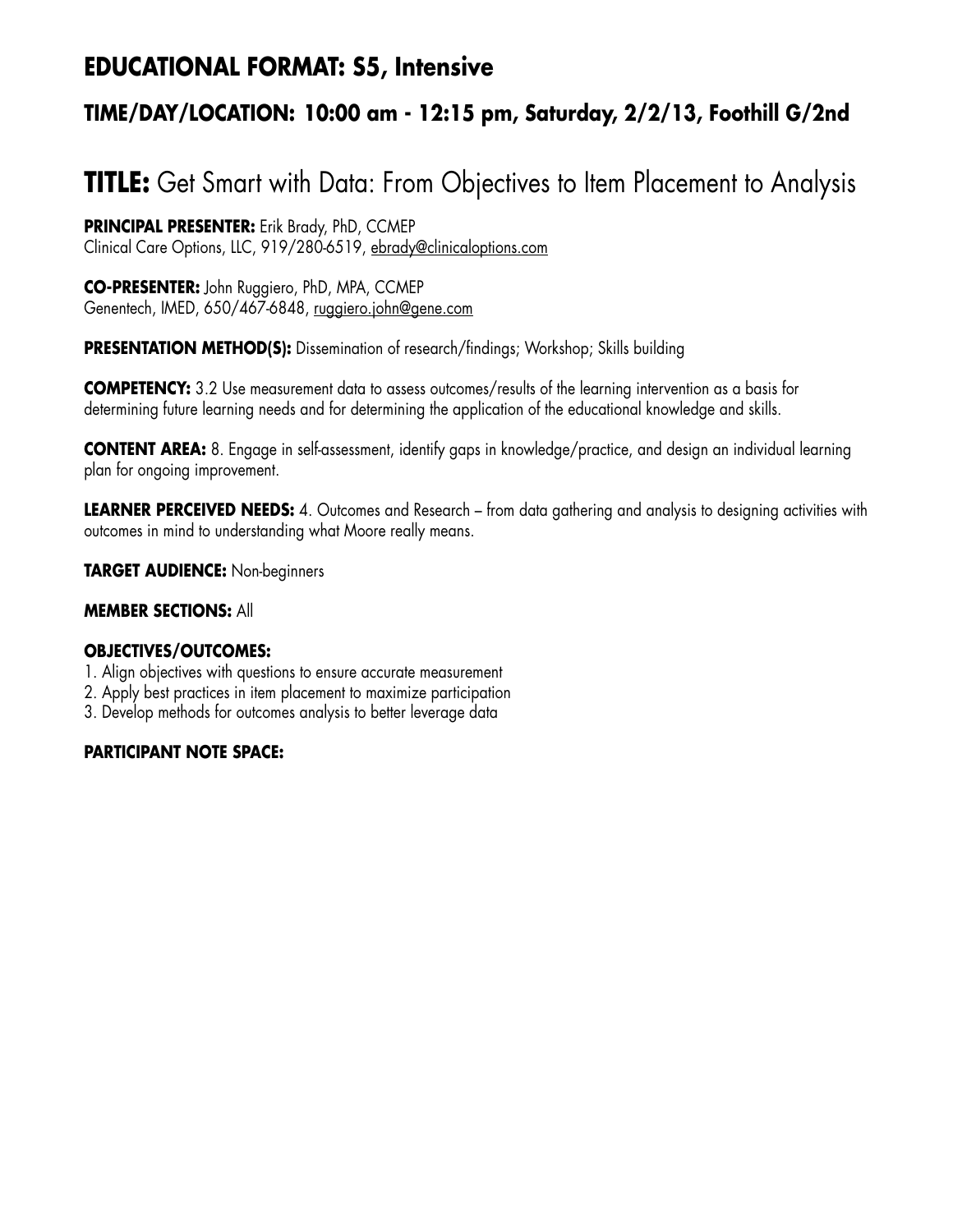## **EDUCATIONAL FORMAT: S6, Mini-plenary**

### **TIME/DAY/LOCATION: 10:00 – 11:00 am, Saturday, 2/2/13, Yerba Buena 7-9/Lower B2**

# **TITLE:** The Medical Education Continuum: Bridging the Gap from UME, GME, and CPD **(Invited Abstract)**

**STORY:** Healthcare quality improvement and patient safety (QI/PS) has become a priority across the continuum of medical education. Often faculty haven't had formal training in QI/PS and students are needing an understanding of the basics as soon as they begin clinical work. New focus and requirements at all levels are providing opportunities for collaboration.

**MODERATOR:** Dave Davis, MD Association of American Medical Colleges (AAMC), 202/862-6275, ddavis@aamc.org

**CO-PRESENTER:** Ellen Cosgrove, MD University of Washington School of Medicine, 206/218-5328, Ellencos@uw.edu

**CO-PRESENTER:** Steven Minnick, MD, MBA St. John Hospital and Medical Center, 313/343-3823, Steven.Minnick@stjohn.org

**CO-PRESENTER:** Robert Baron, MD, MS University of California San Francisco, 415/476-3414, baron@medicine.ucsf.edu

#### **TARGET AUDIENCE:** All

#### **MEMBER SECTIONS:** All

#### **OBJECTIVES/OUTCOMES:**

- 1. Identify cross-continuum content issues of relevance to UME, GME and CME
- 2. Review case studies of cross-continuum activity
- 3. Design Quality Improvement and Safety programming as a bridge across the continuum
- 4. Develop ways in which CME can support changes in GME and UME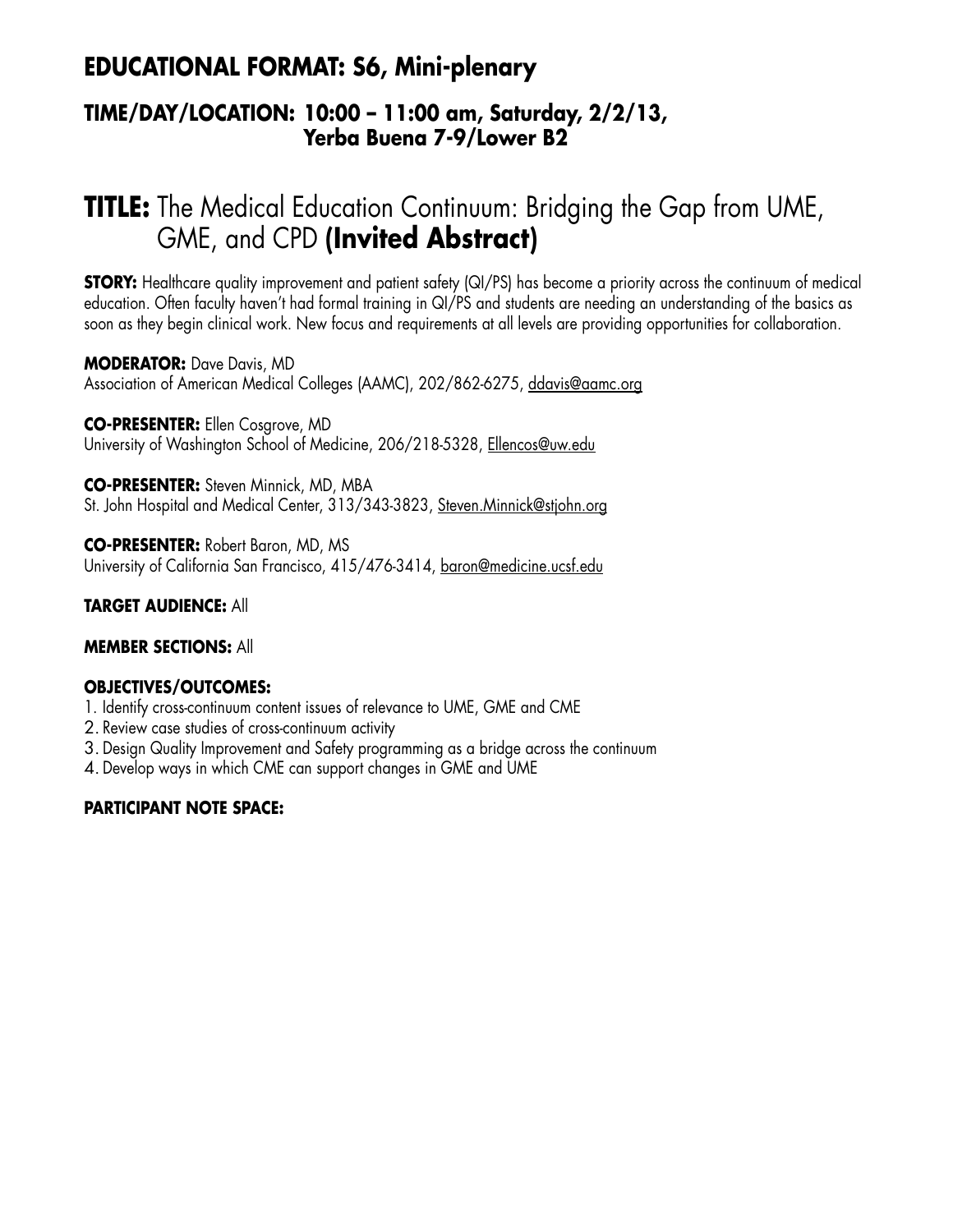## **EDUCATIONAL FORMAT: S7, Breakout**

### **TIME/DAY/LOCATION: 10:00 - 11:00 am, Saturday, 2/2/13, Yerba Buena 1-2/Lower B2**

# **TITLE:** The World Cafe' - Creating Powerful Conversations to Ignite Change

#### **PRINCIPAL PRESENTER:** Jane Grube, CCMEP

Lehigh Valley Health Network, 610/402-2398, jane\_m.grube@lvhn.org

**CO-PRESENTER:** Cheryl Brunovsky, MS Lehigh Valley Health Network, 610/402-2379, Cheryl.brunovsky@lvhn.org

**PRESENTATION METHOD(S):** Small group; Round table café format to stimulate dialogue

**COMPETENCY:** 2.6 - Consider the learning environment, select and apply learning formats that are effective for health care professionals' learning and meeting the expected outcome.

**CONTENT AREA:** 7. Consider the learning environment, select and apply learning formats that are effective for physician learning and meeting the expected outcome.

**LEARNER PERCEIVED NEEDS:** 9. Organizational Strategy – from how to engage in inter-professional learning to collaboration with other organizations, from strategic planning to change in educational environments.

#### **TARGET AUDIENCE:** All

#### **MEMBER SECTIONS:** All

#### **OBJECTIVES/OUTCOMES:**

- 1. Define the World Cafe' Guidelines
- 2. Develop the appropriate questions for change
- 3. Utilize Cafe' format to cross pollinate ideas
- 4. Connect diverse perspectives to share new insights and discoveries

#### **RECOMMENDED RESOURCES:**

- 1. Brown, J., Isaacs, D. The World Cafe: Shaping Our Futures Through Conversations That Matter. Berrett-Koehler Publishers, Inc. San Francisco, 2005.
- 2. www.theworldcafe.com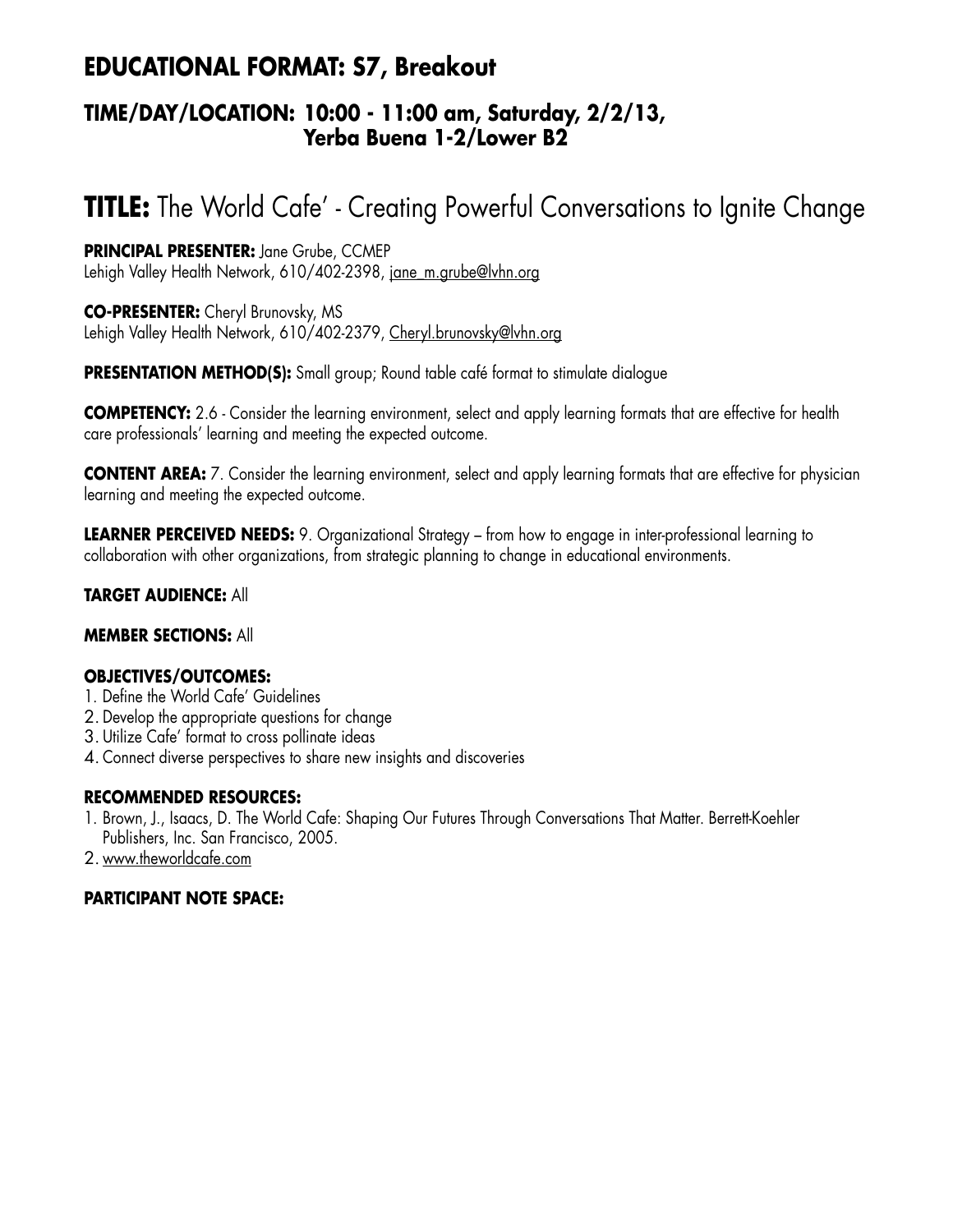## **EDUCATIONAL FORMAT: S8, Breakout**

### **TIME/DAY/LOCATION: 10:00 - 11:00 am, Saturday, 2/2/13, Nob Hill A-B/Lower B2**

# **TITLE:** Approaches to Reviewing and Revising Faculty Presentation Materials

**STORY:** I attended a session at Alliance that showed participants how helping physicians empathize with a patient could help physicians better treat the patient. What left such an impression was that the presenters allowed participants to don prosthetics that simulated the symptoms of RA and nerve damage-we really got to try them out! It really brought home how being involved and participating in the education made so much more of an impression than a didactic lecture. I love those A-Ha moments!

#### **PRINCIPAL PRESENTER:** Elizabeth Campbell American Academy of Family Physicians, 913/906-6000, ext.6559, ecampbell@aafp.org

#### **PRESENTATION METHOD(S):** Case study; Skills building

**COMPETENCY:** 2.11 - Assure content validation in any continuing education intervention.

**CONTENT AREA:** 4. Changes in accreditation, regulation, certification, and other forces impacting providers require ongoing development of the continuing education professional staff.

**LEARNER PERCEIVED NEEDS:** 8. Basics – from tools and resources for accreditation to principles of adult learning, from CE office practices and support to faculty management.

**TARGET AUDIENCE:** Non-beginners

#### **MEMBER SECTIONS:** All

#### **OBJECTIVES/OUTCOMES:**

- 1. Decide what level of review is appropriate for faculty presentation materials
- 2. Formulate a process for review of faculty handouts and presentation materials, including decisions on doing the work internally or externally
- 3. Develop a style sheet to use in the review process
- 4. Communicate the new process to faculty in a way that maximizes acceptance and buy-in

#### **RECOMMENDED RESOURCES:**

- 1. Clinical Pharmacology (http://www.clinicalpharmacology.com/?epm=2\_1)
- 2. Dorland's Medical Dictionary (http://www.dorlands.com/wsearch.jsp)
- 3. AMA Manual of Style (http://www.amamanualofstyle.com/oso/public/index.html)
- 4. Jablonski's Dictionary of Medical Acronyms & Abbreviations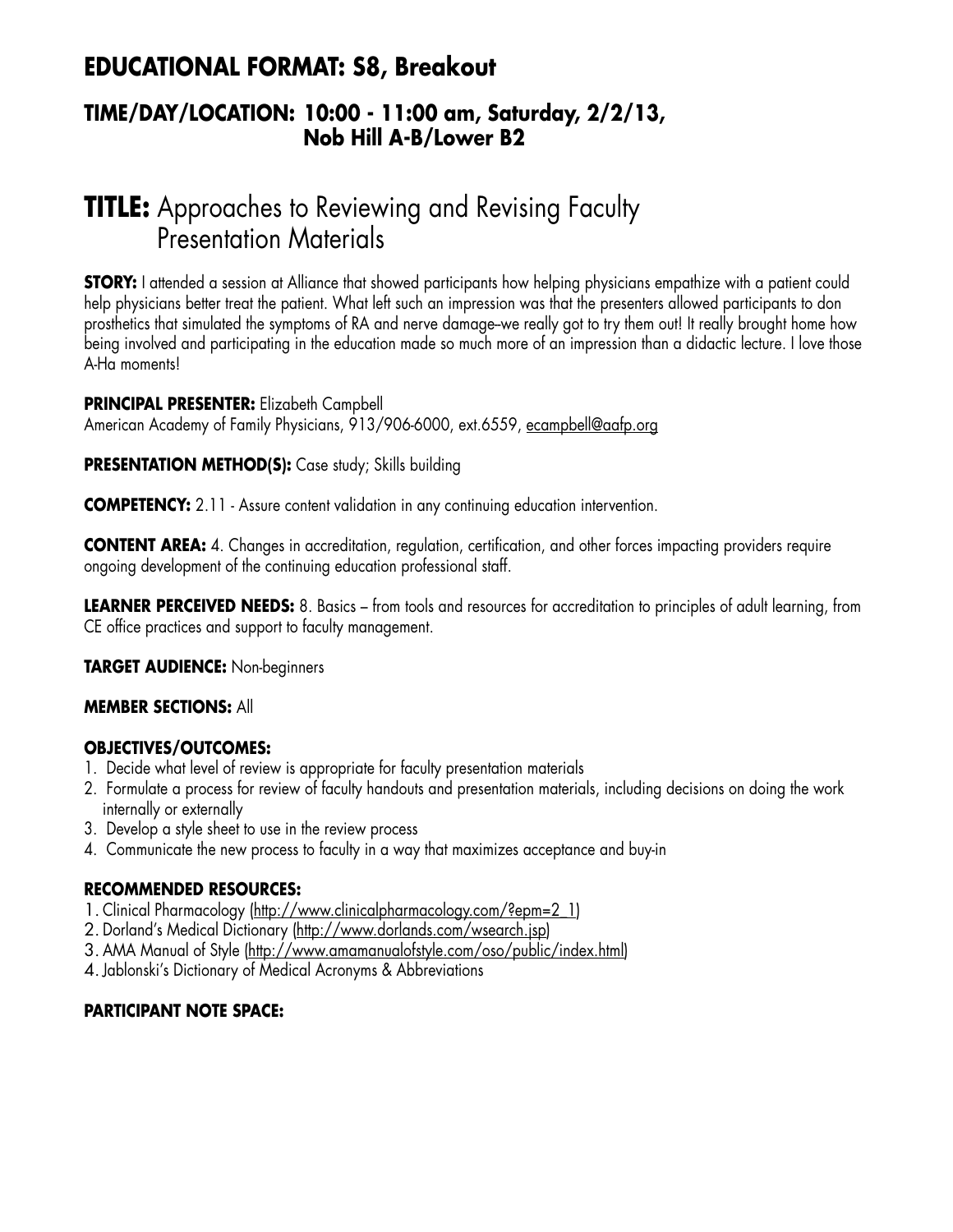## **EDUCATIONAL FORMAT: S9, Breakout**

### **TIME/DAY/LOCATION: 10:00 - 11:00 am, Saturday, 2/2/13, Nob Hill C-D/Lower B2**

# **TITLE:** Combining Performance and Clinical/Patient Data through Collaborative Outcome Studies

**PRINCIPAL PRESENTER:** Beverly Wood, MD, MSEd, PhD University of Southern California, 818/209-7748, bwood@usc.edu

**CO-PRESENTER:** Eric Parks, PhD American Society for Clinical Pathology, 312/541-4894, Eric.parks@ascp.org

**CO-PRESENTER:** Patricia Britz, MEd, MPM American College of Radiology, 703/390-9878, PBritz@acr.org

#### **PRESENTATION METHOD(S):** Case study; Skills building

**COMPETENCY:** 5.2 - Identify and collaborate with external partners that enhance effective continuing education activities.

**CONTENT AREA:** 1. Inter-professional and/or team-based learning and care requires application of effective communication and interpersonal skills to facilitate partnering with appropriate organizations.

**LEARNER PERCEIVED NEEDS:** 4. Outcomes and Research – from data gathering and analysis to designing activities with outcomes in mind to understanding what Moore really means.

**TARGET AUDIENCE:** Non-beginners

#### **MEMBER SECTIONS:** All

#### **OBJECTIVES/OUTCOMES:**

- 1. Define the role of outcomes as a measure of change implementation.
- 2. Identify and discuss barriers and solutions in outcome measurement for interdisciplinary specialists who work as a team in performing the appropriate staging, mediastinal assessment, tissue acquisition and biomarker analysis in patient with Non-small Cell Lung Cancer.
- 3. Design an outcome study partnering with a registry that utilizes registry baseline data (pre-activity) and post-activity clinical and patient practice data in order to measure change in patient care.
- 4. Apply lessons learned to identifying potential partners and available resources for conducting a collaborative outcome study

#### **RECOMMENDED RESOURCES:**

- 1. Measurement of learning outcomes in continuing professional development. Journal of Continuing Education in the Health Professions. 19(4):214-221, 1999. Grant J.
- 2. Outcome measurement in multi-interventional continuing medical education. Journal of Continuing Education in the Health Professions. 17(1):12-19, 1997. Lane DS.
- 3. Can we alter physician behavior by educational methods? Lessons learned from studies of the management and followup of hypertension, Journal of Continuing Education in the Health Professions. 22(1):11-22, 2002. Tu K. Davis D.
- 4. From a process of care to a measure: the development and testing of a quality indicator, International Journal of Quality in Health Care. 2001: 13(6):489-96, 2001, Rubin HR and Pronovost P.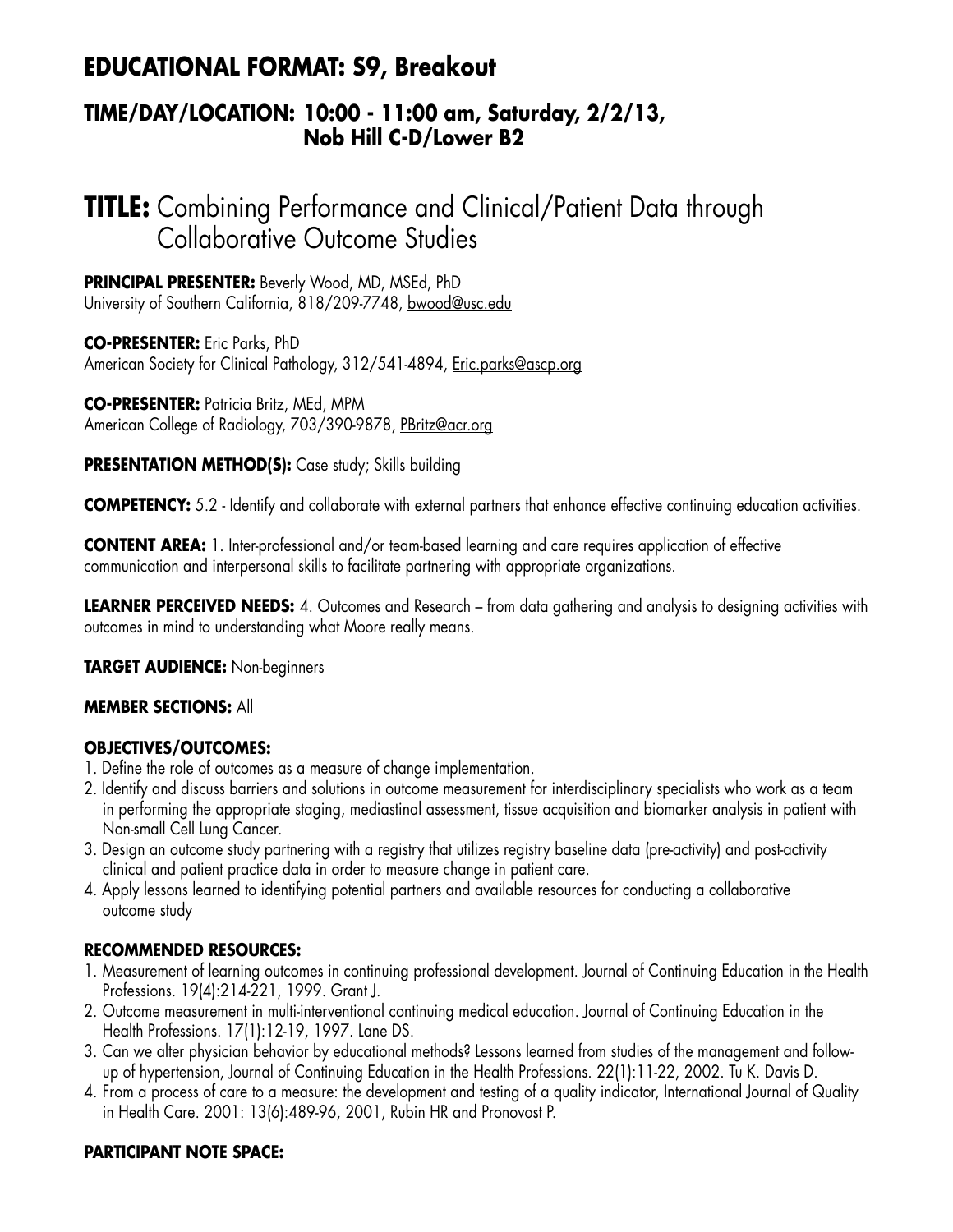## **EDUCATIONAL FORMAT: S10, Breakout**

### **TIME/DAY/LOCATION: 10:00 - 11:00 am, Saturday, 2/2/13, Yerba Buena 3-4/Lower B2**

# **TITLE:** Do Format and Engagement Strategy Impact Effectiveness?

**PRINCIPAL PRESENTER:** Marcia Jackson, PhD CME by Design, 803/854-9034, marcia.jackson@cmebydesign.com

**CO-PRESENTER:** Kathleen Geissel, PharmD Medscape, LLC, 609/371-8101, kgeissel@medscape.net

**PRESENTATION METHOD(S):** Dissemination of research/findings; Workshop; Small group

**COMPETENCY:** 1.3 - Conduct, support, and/or apply educational research on how health care professionals learn and change.

**CONTENT AREA:** 7. Consider the learning environment, select and apply learning formats that are effective for physician learning and meeting the expected outcome.

**LEARNER PERCEIVED NEEDS:** 4. Outcomes and Research – from data gathering and analysis to designing activities with outcomes in mind to understanding what Moore really means.

#### **TARGET AUDIENCE:** All

#### **MEMBER SECTIONS:** All

#### **OBJECTIVES/OUTCOMES:**

- 1. Compare outcome data from different multimedia formats
- 2. Critique the outcome of varied learner engagement approaches
- 3. Align format and engagement strategy with educational need

**RECOMMENDED RESOURCES:** Moore DE, Green JS, Gallis HA. Achieving desired results and improved outcomes: integrating planning and assessment throughout learning activities. J Contin Educ Health Prof. 2009;29(1):1-15.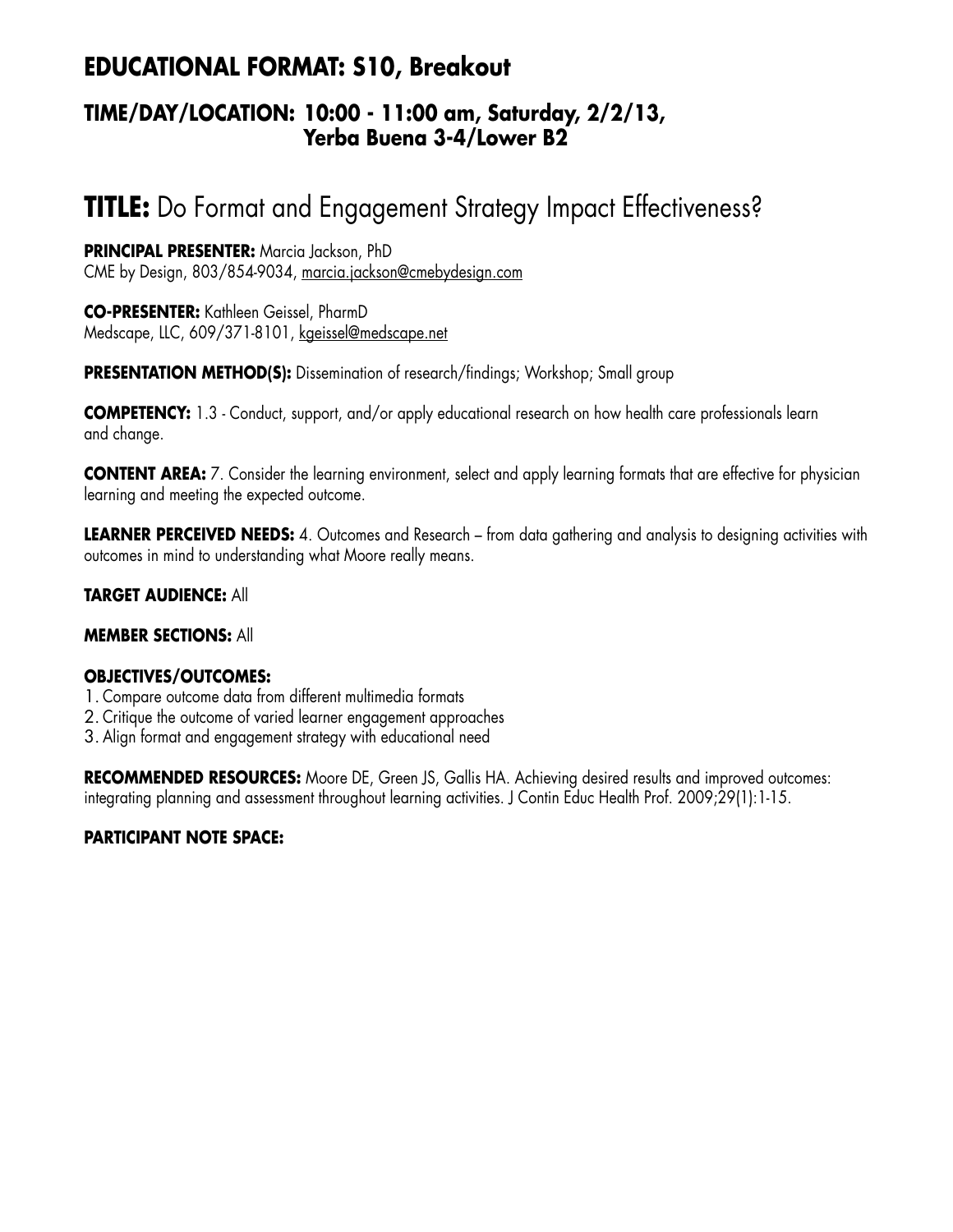## **EDUCATIONAL FORMAT: S11, Breakout**

### **TIME/DAY/LOCATION: 10:00 - 11:00 am, Saturday, 2/2/13, Yerba Buena 5-6/Lower B2**

# **TITLE:** Aligning an Institutional Patient Safety Program with CME

**STORY:** In November of 1999, a landmark article was published by the Institute of Medicine. "To Err is Human: Building a Safer Health System" changed how we look at the practice of medicine forever. Around that same time, Virginia Mason Medical Center was re-examining how we deliver health care and improve quality and safety. An ambitious program was instituted, based on the basic tenets of the Toyota Production System, called the Virginia Mason Production System. A core concept was the ability to "stop the line" if any staff member encountered a situation that could harm a patient. To accomplish this mission, a "Patient Safety Alert" system was developed. This complex system allows any employee to immediately submit a report on line which is promptly reviewed by a patient safety specialist who notifies the appropriate leadership and launches an investigation. The goal is to correct the problem or faulty process as quickly as possible. At this point over 18,000 reports have been filed. This presentation will review how we have been able to align this important method of identifying knowledge gaps that affect quality and patient safety with directed educational interventions.

**PRINCIPAL PRESENTER:** Bruce Nitsche, MD Virginia Mason Medical Center, 206/842-3809, winban@vmmc.org

**PRESENTATION METHOD(S):** Case study; Skills building

**COMPETENCY:** 5.1 - Identify and collaborate with critical internal partners, including the quality improvement unit, performance improvement unit, the library, patients, and other related units, to accomplish the continuing education mission.

**CONTENT AREA:** 6. Innovations to improve the provision of patient care will become the best practices of the future.

**LEARNER PERCEIVED NEEDS:** 7. Performance Improvement (PI)/Quality Improvement – from basics of PI and assistance with engaging learners in PI/QI process to PI/QI measurements.

#### **TARGET AUDIENCE:** All

**MEMBER SECTIONS:** Hospitals and Health Systems

#### **OBJECTIVES/OUTCOMES:**

- 1. Define the basic mechanics of a patient safety alert program
- 2. Be able to produce a CME intervention for a patient safety alert
- 3. Understand the dynamics of linking patient safety with CME
- 4. Be able to "mine" for educational gaps causing PSA's

**RECOMMENDED RESOURCES:** Kenny, Charles. Transforming Healthcare: Virginia Mason Medical Center's Pursuit of the Perfect Patient Experience. New York: CRC Press 2010.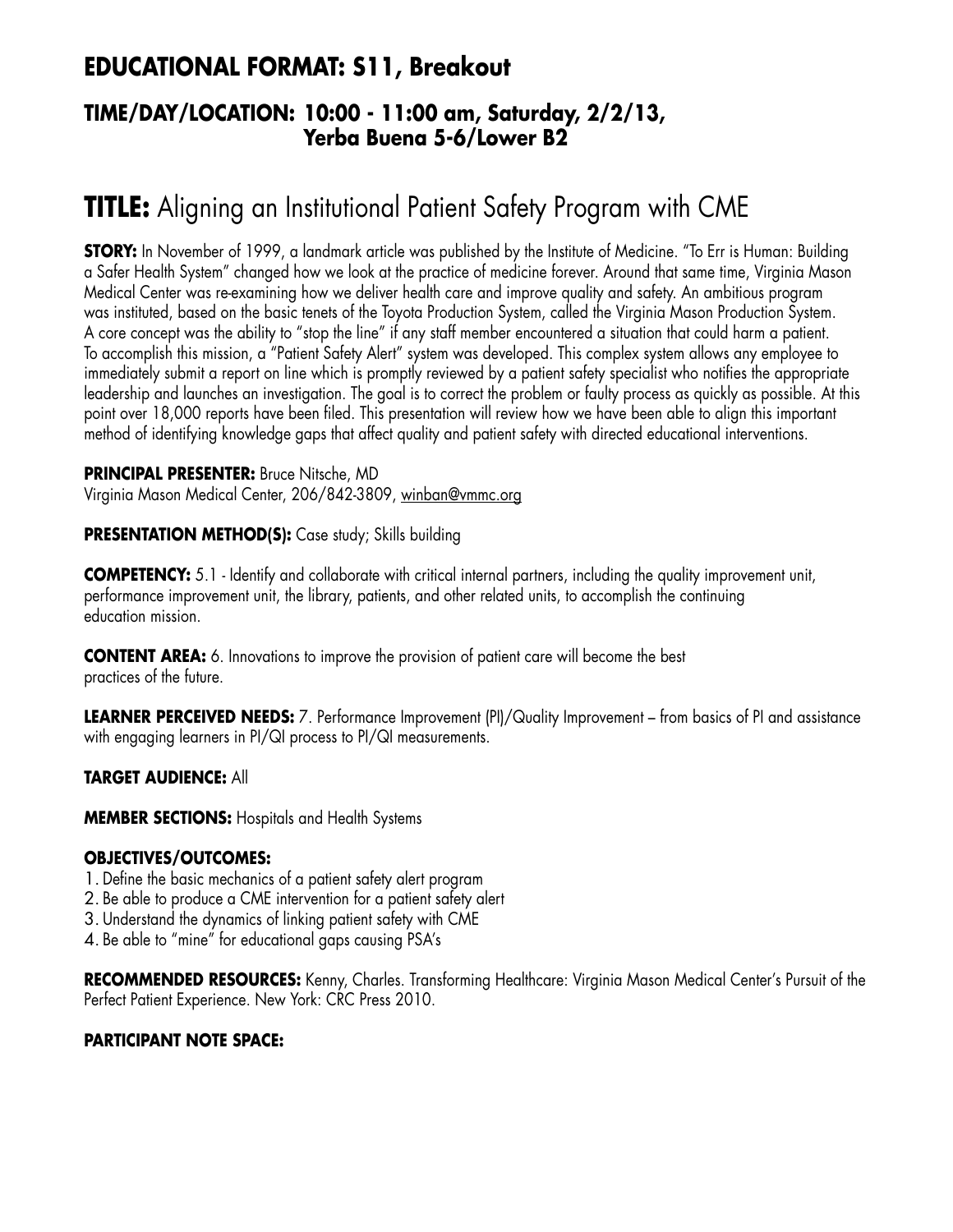## **EDUCATIONAL FORMAT: S12, Breakout**

### **TIME/DAY/LOCATION: 10:00 - 11:00 am, Saturday, 2/2/13, Yerba Buena 10-11/Lower B2**

# **TITLE:** Role of CPD and MOC in Quality Improvement: A Sherpa's Story

**PRINCIPAL PRESENTER:** Stephanie Starr, MD Mayo Clinic-Rochester, 507/266-4408, starr.stephanie@mayo.edu

**CO-PRESENTER:** Robert Graber, MBA Mayo Clinic-Scottsdale, 480/301-4689, graber.robert@mayo.edu

**CO-PRESENTER:** Allison Hartl, MA Mayo Clinic-Rochester, 507/266-0772, hartl.allison@mayo.edu

**CO-PRESENTER:** Leanne Andreasen, MBA Mayo Clinic-Scottsdale, 480/301-8482, andreasen.leanne@mayo.edu

#### **PRESENTATION METHOD(S):** Workshop; Small group

**COMPETENCY:** 6.1 - Provide a vision of present role and future direction for continuing education and health care professionals' roles and responsibilities in continued learning.

**CONTENT AREA:** 3. The ever-changing landscape of physician specialty certification and licensure will drive changes in the design and delivery of continuing education.

**LEARNER PERCEIVED NEEDS:** 7. Performance Improvement (PI)/Quality Improvement – from basics of PI and assistance with engaging learners in PI/QI process to PI/QI measurements.

**TARGET AUDIENCE:** Non-beginners

#### **MEMBER SECTIONS:** All

#### **OBJECTIVES/OUTCOMES:**

- 1. Guide teams to identify gaps in quality patient care
- 2. Mentor peers about QI tools and frameworks (DMAIC)
- 3. Explain importance of baseline and re-measurement data
- 4. Promote communication strategies to stakeholders
- 5. Express value in sustaining ongoing QI efforts

**RECOMMENDED RESOURCES:** Institute of Medicine. (2001). Crossing the Quality Chasm: A New Health System for the Twenty-first Century. Washington, DC. National Academy Press.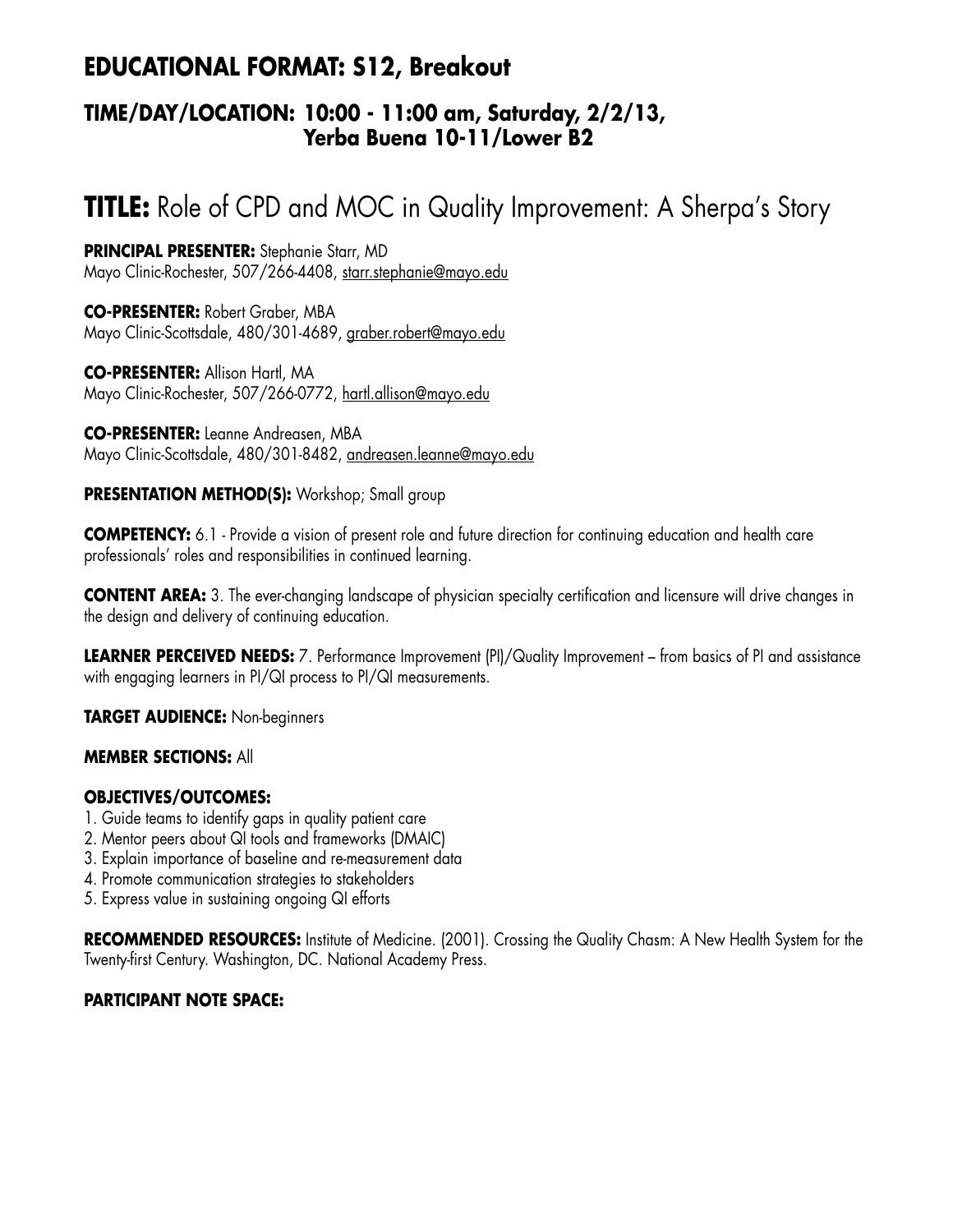## **EDUCATIONAL FORMAT: S13, Breakout**

### **TIME/DAY/LOCATION: 10:00 - 11:00 am, Saturday, 2/2/13, Yerba Buena 12-13/Lower B2**

**TITLE:** A Personalized, Assessment-based, Tiered Curriculum Integrating Current Guidelines for Atrial Fibrillation

**PRINCIPAL PRESENTER:** Karyn Ruiz-Cordell, MA, PhD (ABD) RealCME, 646/380-8490, kruizcordell@realcme.com

**CO-PRESENTER:** Brian Lee, PharmD Horizon CME, Inc., 503/344-6788, brian.lee@horizoncme.com

**CO-PRESENTER:** Anthia Mandarakas Sanofi-Aventis, 908/981-5319, anthia.mandarakas@sanofi-aventis.com

**CO-PRESENTER:** Marissa Seligman, PharmD, CCMEP, FACEHP pmiCME, (Division of DBC Pri-Med), 617/406-4288 , mseligman@pmicme.org

**PRESENTATION METHOD(S):** Panel discussion; Dissemination of research/findings; Case study

**COMPETENCY:** 3.2 - Use measurement data to assess outcomes/results of the learning intervention as a basis for determining future learning needs and for determining the application of the educational knowledge and skills.

**CONTENT AREA:** 5. Activities must be designed with a cumulative goal of helping physicians, or teams of learners, to adopt change incrementally, assuring there is compatibility with present systems and advantage over present behaviors.

**LEARNER PERCEIVED NEEDS:** 4. Outcomes and Research – from data gathering and analysis to designing activities with outcomes in mind to understanding what Moore really means.

**TARGET AUDIENCE:** Non-beginners

#### **MEMBER SECTIONS:** All

#### **OBJECTIVES/OUTCOMES:**

- 1. Analyze the effect of a two-tiered individualized curriculum through Moore's Level 1-5 analysis
- 2. Compare learner progression through the tiered pathways and extended follow-up
- 3. Design a tiered assessment-based initiative addressing pre-established learning objectives
- 4. Discuss the future applications of tiered, assessment-based, individualized curricula
- 5. Utilize the outcomes from this type of curriculum to build advocacy for CME programs

**RECOMMENDED RESOURCES:** Hauer K.E. et al. Remediation of the deficiencies of physicians across the continuum from medical school to practice: a thematic review of the literature. Academic Medicine. 2009; 84 (12): 1822-1832.

**FINANCIAL OR IN-KIND SUPPORT:** Curriculum supported through an educational grant from Sanofi-Aventis.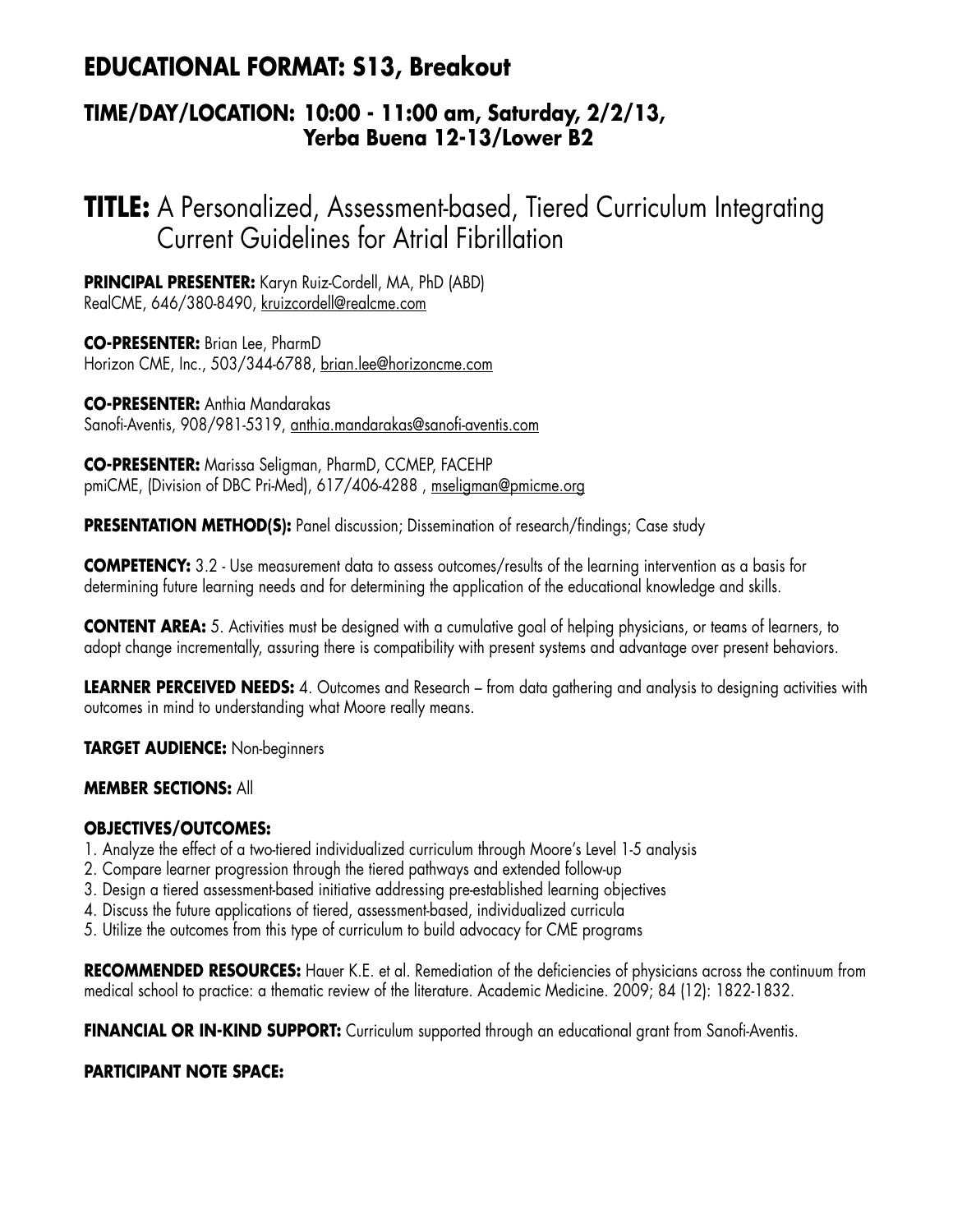## **EDUCATIONAL FORMAT: S14, Mini-plenary**

### **TIME/DAY/LOCATION: 11:15 am - 12:15 pm, Saturday, 2/2/13, Yerba Buena 7-9/Lower B2**

# **TITLE:** Teach the Teacher: The Keys to Make Learning Stick

**STORY:** Think about the best experience you had in an educational session, class, or activity. What made it so special? Odds are, you not only remember what made it so special but you also remember the topics covered and key learning points! Having such a great experience helped you learn. That's the point of this session – to explore different yet simple strategies that you can use with your own faculty OR as a teacher yourself to help facilitate learning. How? By creating meaningful and impactful experiences for your learners!

As educators in the health professions, we are in unique positions to both support teachers and be teachers. Having tools to become – and to develop – the most effective teachers is critical to our success. We hope you will join us for this engaging session in which we will share our stories and strategies for effective teaching and learning.

**PRINCIPAL PRESENTER:** Jeffrey Mallin, MD Kaiser Permanente Downey Medical Center, 562/657-2343, jeffrey.s.mallin@kp.org

**CO-PRESENTER:** Mary Martin Lowe, PhD Alliance for Continuing Education in the Health Professions, 312/576-6080, mlowe@acehp.org

**CO-PRESENTER:** Carol Havens, MD The Permanente Medical Group-Northern California, 510/625-3317, Carol.havens@kp.org

**CO-PRESENTER:** Joyce Kersey, MSA Permanente Medical Group-Southern CA, 626/405-6501, joyce.a.kersey@kp.org

**PRESENTATION METHOD(S):** Workshop; Skills building; Small group; Challenge Cycles

#### **COMPETENCY:**

8.2 - Continually improve educational performance of the continuing education program through professional development. 8.3 - Promote professional development for self and staff.

#### **CONTENT AREA:**

7. Consider the learning environment, select and apply learning formats that are effective for physician learning and meeting the expected outcome.

8. Engage in self-assessment, identify gaps in knowledge/practice, and design an individual learning plan for ongoing improvement.

#### **LEARNER PERCEIVED NEEDS:**

8. Basics – from tools and resources for accreditation to principles of adult learning, from CE office practices and support to faculty management.

10. Personal and Staff Development – From conflict management, leadership development, and working with difficult people to work-life balance, staff recruitment and development, and personal growth.

#### **TARGET AUDIENCE:** All

#### **MEMBER SECTIONS:** All

**continued next page**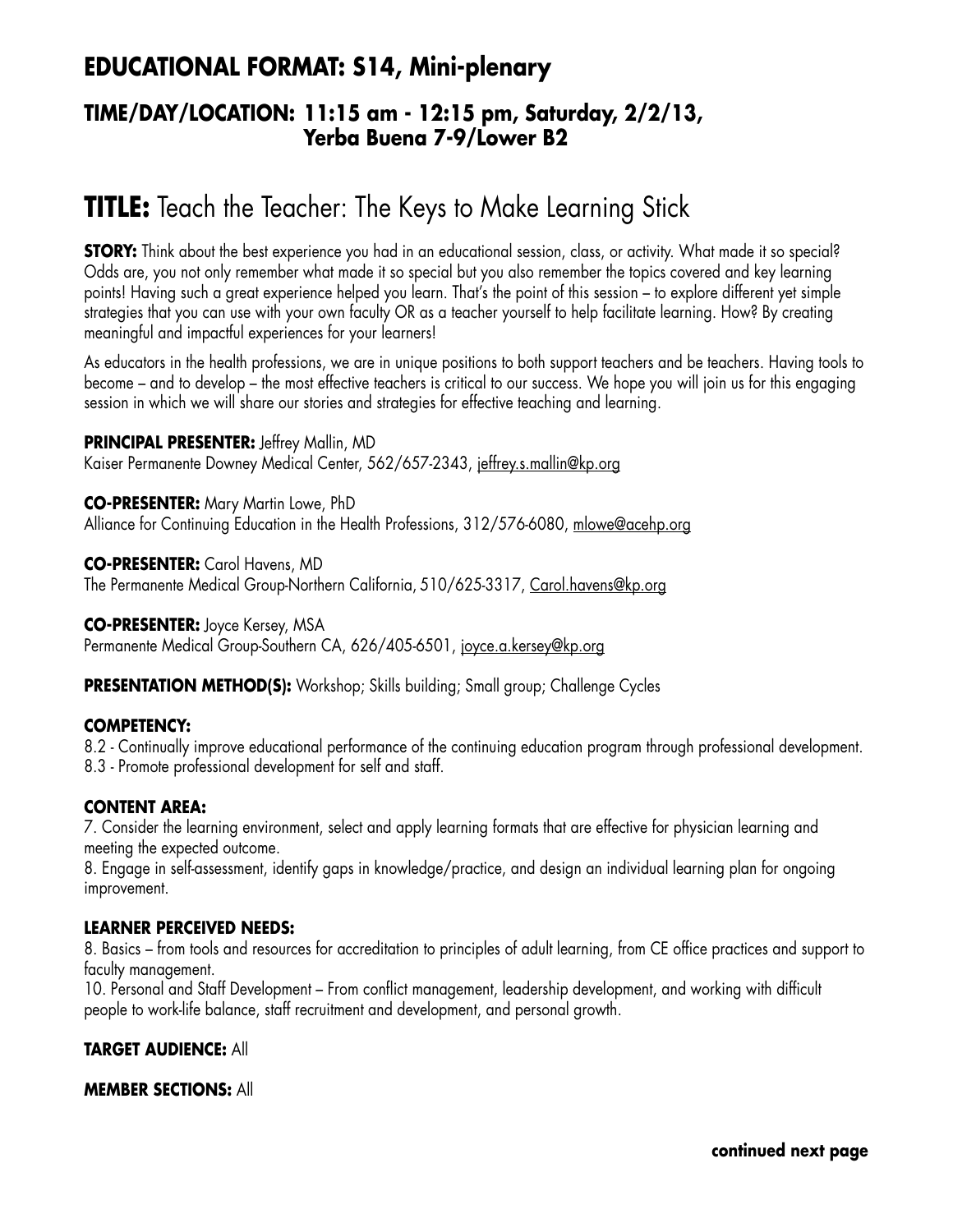# **S14, Mini-plenary continued**

### **OBJECTIVES/OUTCOMES:**

- 1. Assess how well faculty present, facilitate, and connect with specific audiences in learning settings
- 2. Identify best practices for public speaking and teaching
- 3. Engage and coach faculty/planners in delivery techniques that drive educational content to facilitate learning, retention, and change
- 4. Create memorable educational activities that impact the audience and produce desired results that stick
- 5. Develop an individualized action plan and framework for implementing effective communications skills and enhancing faculty engagement
- 6. Develop a personal improvement plan for one's own communication skills

### **RECOMMENDED RESOURCES:**

- 1. C Heath and D Heath, Made to Stick: Why Some Ideas Survive and Others Die, Random House, 2007
- 2. T Koegel, The Exceptional Presenter: A Proven Formula to Open Up and Own the Room, Greenleaf Book Group Press, 2007
- 3. N Morgan, Working the Room: How to Move People to Action Through Audience-Centered Speaking, Harvard Business School Press, 2003
- 4. D Moore and H Gallis, "Acquiring the Skill to Use Challenge Cycles in CME Activities", Breakout F9, Alliance for CME 36th Annual Conference, Jan 2011
- 5. D Davis, B Barnes, R Fox (Ed), The Continuing Professional Development of Physicians: From Research to Practice, AMA Press, 2003
- 6. Continuing Education in the Health Professions, Josiah Macy Jr. Foundation, 2008
- 7. Reynolds, G. (2008). Presentation Zen: Simple Ideas on Presentation Design and Delivery. New Riders: New York, NY.
- 8. Golden, J. L., Berquist, G. F., Coleman, W. E. & Sproule, M. (2003). The Rhetoric of Western Thought. DuBuque, IA: Kendall Hunt Publishing
- 9. Knowles, M. S. and Associates. (1984). Andragogy in Action: Applying Modern Principles of Adult Learning. San Francisco: Jossey-Bass.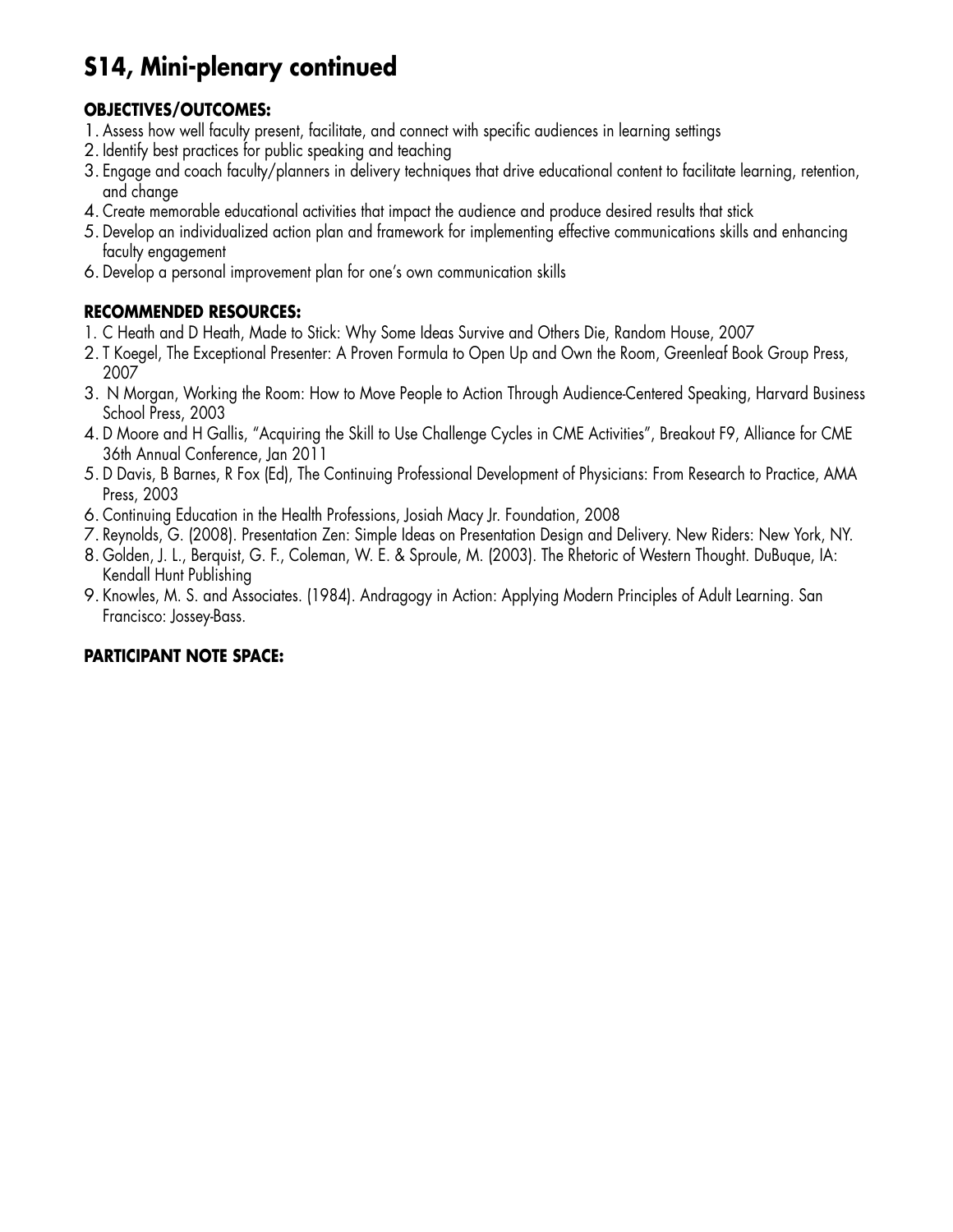## **EDUCATIONAL FORMAT: S15, Breakout**

### **TIME/DAY/LOCATION: 11:15 am - 12:15 pm, Saturday, 2/2/13, Yerba Buena 1-2/Lower B2**

# **TITLE:** How to Write a Successful Abstract for the Alliance Annual Conference **(Invited Abstract)**

**STORY:** The Annual Conference Committee uses multiple factors to weigh submitted abstracts during the abstract selection process. As time slots become more competitive, the need to balance the program with a wide variety of topics emanating from the eight competency areas, member sections, professions and experience is critical. This session will focus on the abstract selection process, the criteria for selection, tips that members can use to get their submission recognized for approval and the opportunity for guided practice.

### **PRINCIPAL PRESENTER:** Maureen Doyle-Scharff, MBA, FACME

Pfizer, 740-815-9870, maureen.doyle-scharff@pfizer.com

**CO PRESENTER:** Mary Ales, BA Interstate Postgraduate Medical Association, 608-237-7331, males@ipmameded.org

**COMPETENCY:** 8.3 - Promote professional development for self and staff.

#### **TARGET AUDIENCE:** All

#### **MEMBER SECTIONS:** All

**OBJECTIVES:** At the completion of this session, participants should be able to: 1) describe the abstract selection process used by the Alliance for CME Annual Conference Committee; 2) given a sample concept, construct an abstract that meets the selection criteria, and 3) score an abstract using the selection criteria.

**METHODS:** The presenters will guide participants through the selection process using case examples. Participants will have the opportunity to develop a sample abstract and give and receive constructive feedback.

#### **RECOMMENDED RESOURCES:**

- 1. 2013 Call for Educational Abstracts document.
- 2. Writing and Speaking for Excellence by Deborah St. James with Howard Spiro.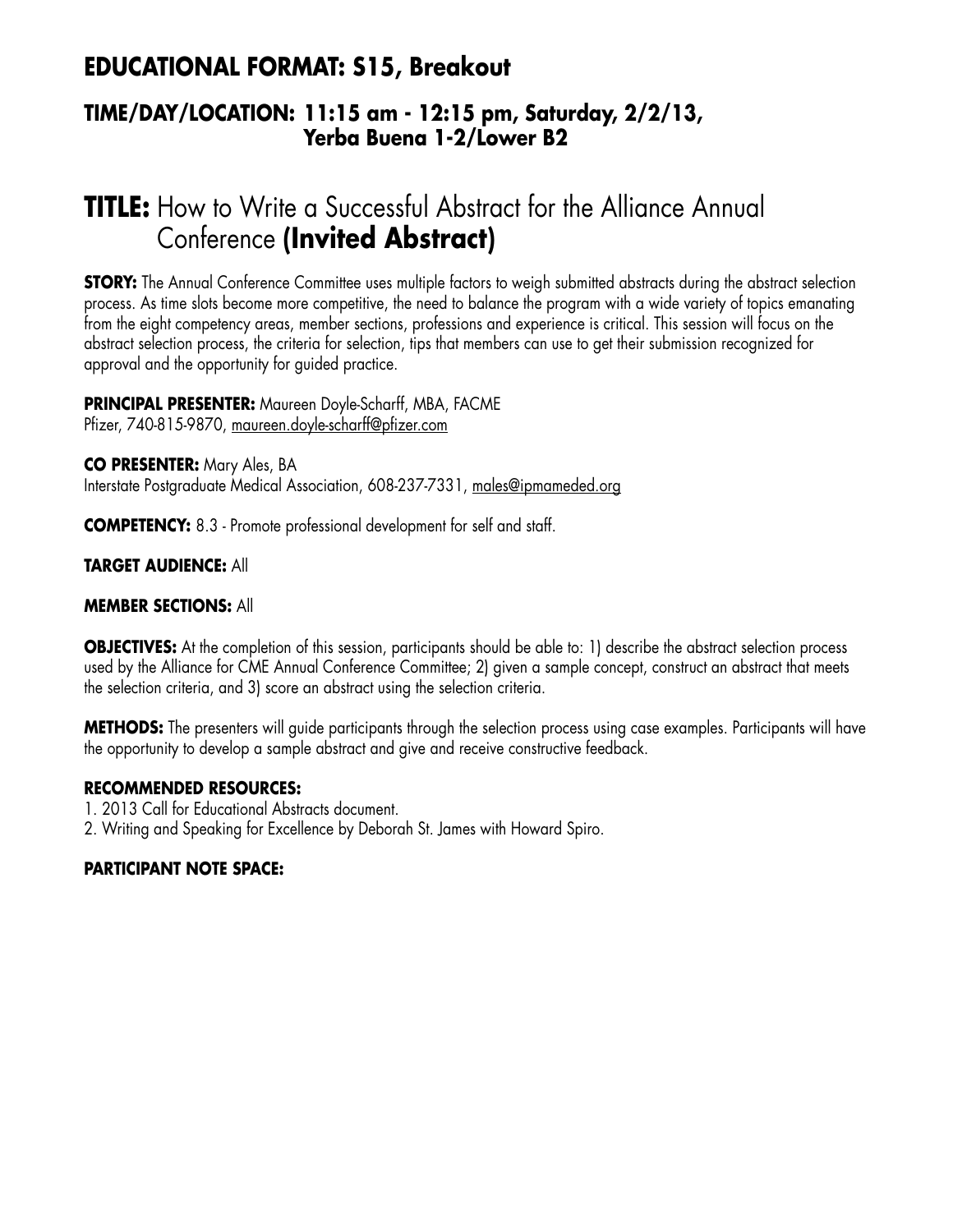## **EDUCATIONAL FORMAT: S16, Breakout**

### **TIME/DAY/LOCATION: 11:15 am - 12:15 pm, Saturday, 2/2/13, Nob Hill A-B/Lower B2**

# **TITLE:** Outcomes Reporting: What and How Data Are Utilized in Industry

**STORY:** Developing innovative and impactful educational activities can be an overwhelming challenge. Detailing and reporting the outcomes of those activities can present even more of a challenge. During this panel discussion, industry professionals will reveal how they incorporate outcomes data into the annual planning process and effectively champion internally the value of supporting IME. This session will examine innovative and best practices outcomes reporting examples and how that data is utilized in the pharmaceutical industry.

**PRINCIPAL PRESENTER:** Shunda Irons-Brown, PhD, MBA, CCMEP (Moderator) sironsbrown@yahoo.com

**CO-PRESENTER:** Angelo Carter, PharmD Bristol-Myers Squibb, 609/897-5249, angelo.carter@bms.com

**CO-PRESENTER:** Kristan Cline, PhD, CCMEP Janssen Scientific Affairs, LLC, 908/927-6670, kcline1@its.jnj.com

**CO-PRESENTER:** Anne Marie Dubois, MSPharm Novo Nordisk, 609/987-5449, adus@novonordisk.com

**CO-PRESENTER:** Terry Dex, PharmD, CCMEP Sanofi US, 908/981-5178, terry.dex@sanofi.com

**PRESENTATION METHOD(S): Panel discussion** 

**COMPETENCY:** 7.1 - Document the value of the continuing education program to its own organization and to the health care professionals that it serves.

**CONTENT AREA:** 6. Innovations to improve the provision of patient care will become the best practices of the future.

**LEARNER PERCEIVED NEEDS:** 4. Outcomes and Research – from data gathering and analysis to designing activities with outcomes in mind to understanding what Moore really means.

#### **TARGET AUDIENCE:** All

#### **MEMBER SECTIONS:** All

#### **OBJECTIVES/OUTCOMES:**

- 1. Understand how industry incorporates outcomes data into planning
- 2. Recognize role of outcomes data in championing the value of CME
- 3. Understand the importance of data accuracy and reporting
- 4. Effectively communicate the value of educational interventions
- 5. Evaluate and implement best practices in outcomes reporting

#### **RECOMMENDED RESOURCES:**

- 1. Moore, D.E., Jr., J.S. Green, and H.A. Gallis, Achieving desired results and improved outcomes: integrating planning and assessment throughout learning activities. J Contin Educ Health Prof, 2009. 29(1): p. 1-15.
- 2.Wentz, D.K., ed. Continuing Medical Education: Looking Back, Planning Ahead. 2011, Dartmouth College Press: Hanover, New Hampshire.
- 3. AHRQ, Effectiveness in Continuing Medical Education, in Evidence Report No. 149. 2007.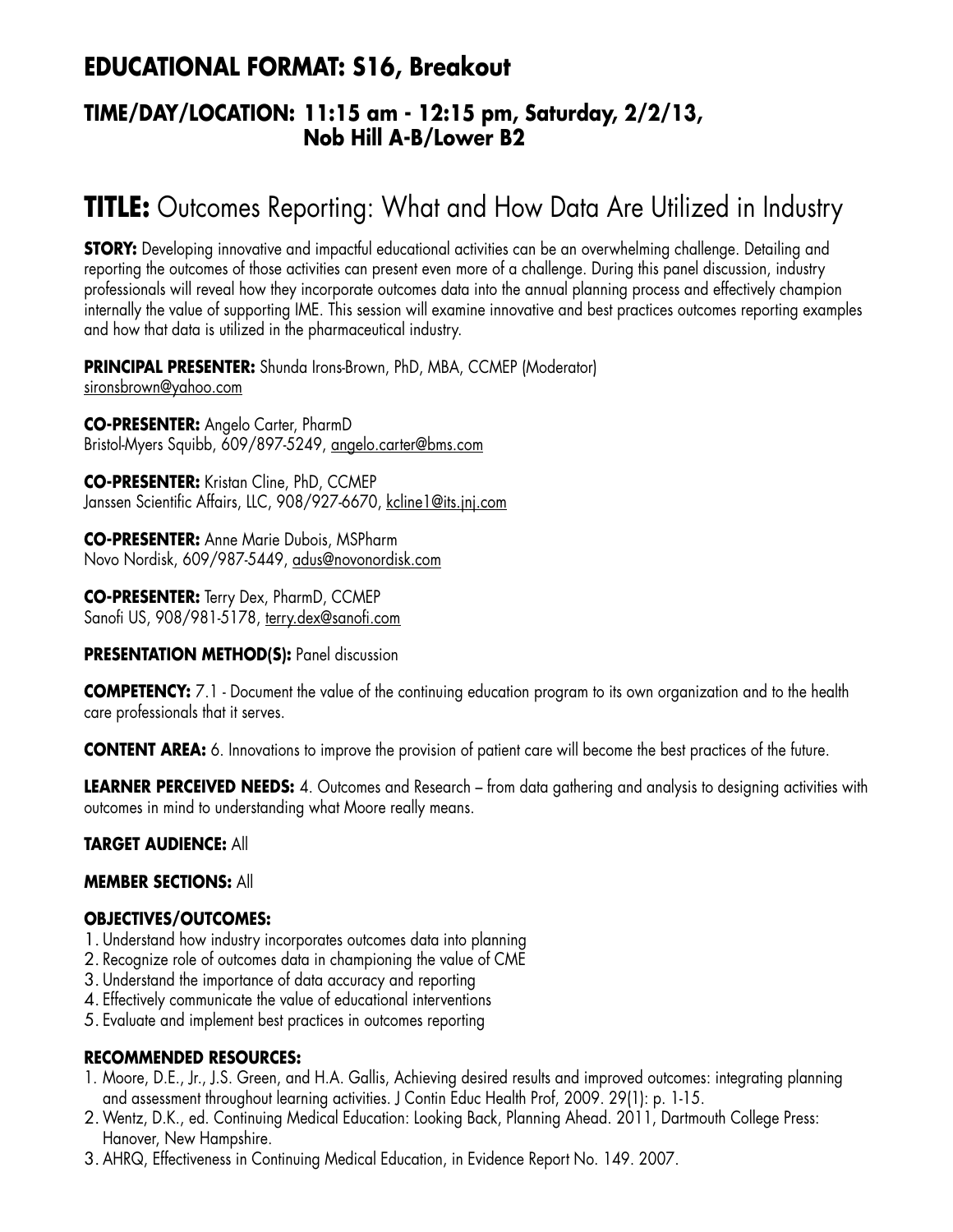### **EDUCATIONAL FORMAT: S17, Breakout**

### **TIME/DAY/LOCATION: 11:15 am - 12:15 pm, Saturday, 2/2/13, Nob Hill C-D/Lower B2**

# **TITLE:** Primary Care Team use of Cloud-based Technology to Improve Care and Streamline Educational, QI, and Pay-for-Performance Requirements: An ACP-MedConcert Pilot

**STORY:** The American College of Physicians and CECity have partnered to provide ACP members with an innovative cloud-based technology platform, MedConcert™, that has secure online communication and social networking capabilities to connect healthcare providers with the latest educational resources and performance improvement programs. MedConcert™ integrates quality improvement with requirements for pay-for-performance and professional credentialing, easing performance data collection and monitoring. Moreover, MedConcert™ allows for HIPAA compliant Facebook®-like communication with colleagues and other care-providers to improve coordination of care. Join this interactive session to learn strategies to implement in your care setting for continuous performance improvement. Through description of ACP's experience in implementing MedConcert™, you will learn approaches to assist healthcare professionals in identifying and collecting performance measure data for analysis of patient and population health. Learn how performance measure gaps can be dynamically indexed to targeted quality improvement tools and how to use social networking to enhance healthcare provider use of IT to deliver information. We hope you will join us for what promises to be an informative and exciting session!

**PRINCIPAL PRESENTER:** Yodit Beru, MPH American College of Physicians, 202/261-4586, yberu@acponline.org

**CO-PRESENTER:** Laura Lee Hall, PhD American College of Physicians, 202/261-4559, drlauraleehall@gmail.com

**CO-PRESENTER:** Simone Karp, RPh CECity, 412/338-0366, ext. 311, skarp@cecity.com

**CO-PRESENTER:** Michael Barr, MD American College of Physicians, 202/261-4531, mbarr@acponline.org

#### **PRESENTATION METHOD(S):** Case Study

**COMPETENCY:** 3.4 - Promote continuous improvement and performance measurement as skills for health care professionals during educational interventions.

**CONTENT AREA:** 2. New technologies are vital to facilitate delivery of performance improvement activities.

**LEARNER PERCEIVED NEEDS:** 6.Technology – from use of innovative technology (IT) in organizations to use of it to deliver information, from social media and web education and innovation for engagement.

#### **TARGET AUDIENCE:** All

#### **MEMBER SECTIONS:** All

#### **OBJECTIVES/OUTCOMES:**

1. Describe an innovative technological approach to continuous performance improvement.

2. Convey the findings from a pilot program to test a new PI technology platform.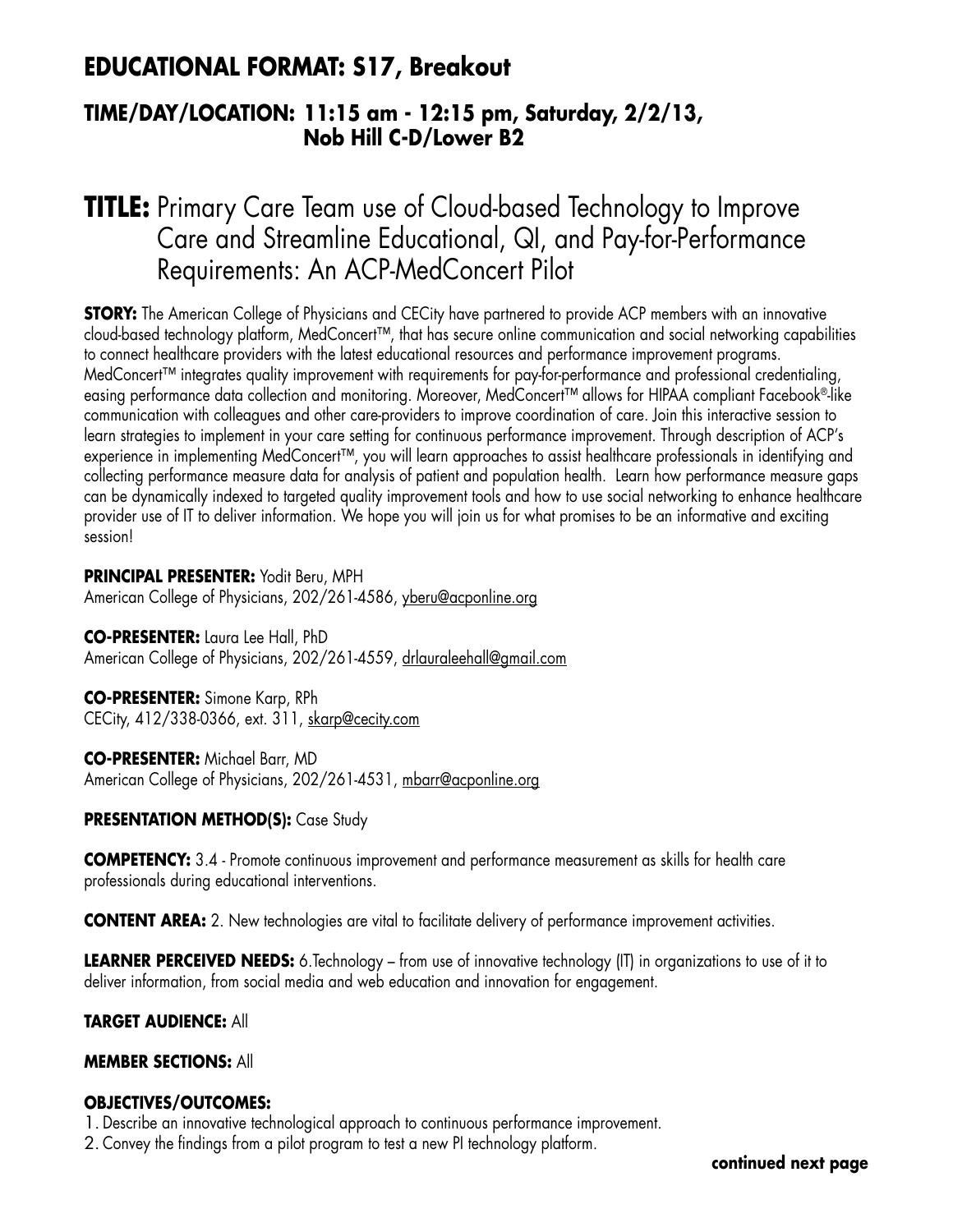# **S17, Breakout continued**

- 3. Develop approaches to assist healthcare professionals with the identification and collection of performance measure data for the analysis of patient and population health.
- 4. Probe the potential uses of social networking for performance improvement and learning.
- 5. Identify tools for enhancing healthcare provider use of IT tools for performance improvement and social networking.

#### **RECOMMENDED RESOURCES:**

- 1. PQRS: www.cms.gov/pqrs
- 2. HEDIS: www.ncqa.org/tabid/59/Default.aspx
- 3. Medical Home Builder: www.medicalhomebuilder.org
- 4. CAHPS: www.cahps.ahrq.gov/default.asp
- 5. ACP QI: www.acponline.org/running\_practice/quality\_improvement

FINANCIAL OR IN-KIND SUPPORT: Both ACP and CECity have donated in-kind staff resources and time to the execution of this pilot.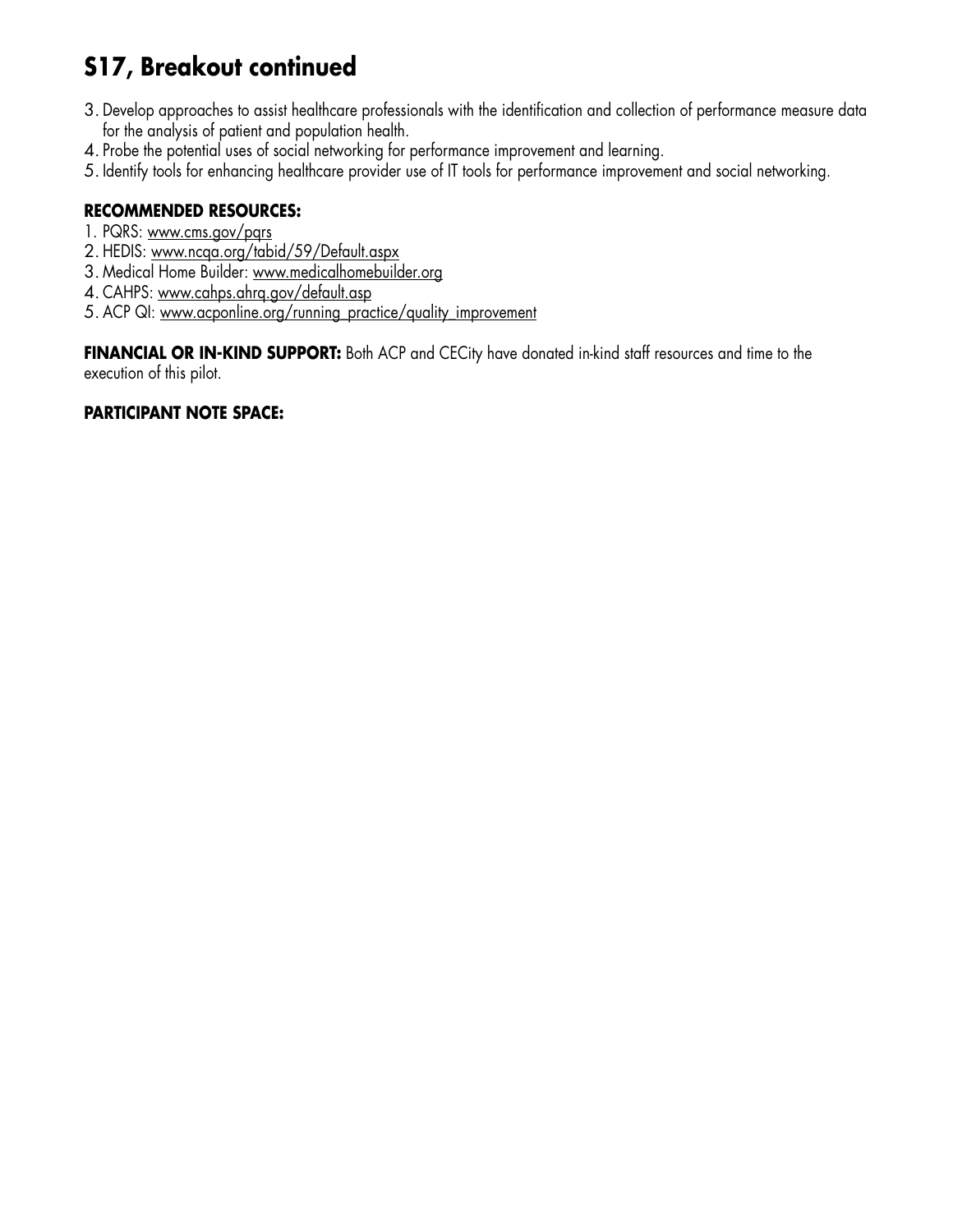## **EDUCATIONAL FORMAT: S18, Breakout**

### **TIME/DAY/LOCATION: 11:15 am - 12:15 pm, Saturday, 2/2/13, Yerba Buena 3-4/Lower B2**

# **TITLE:** Interprofessional Faculty Development: Downstream Benefits in Patient Health and Student Competency

**PRINCIPAL PRESENTER:** Barbara Speer, BS University of Cincinnati Center for Continuous Professional Development, 513/558-3268, speerba@uc.edu

**CO-PRESENTER:** Tiffiny Diers, MD University of Cincinnati College of Medicine, 513/373-0552, dierstl@uc.edu

#### **PRESENTATION METHOD(S):** Case study

**COMPETENCY:** 5.3 - Collaborate and build relationships that support educational improvements for the patient, the health care professionals, and the organization in which the professionals work.

**CONTENT AREA:** 1. Inter-professional and/or team-based learning and care requires application of effective communication and interpersonal skills to facilitate partnering with appropriate organizations.

**LEARNER PERCEIVED NEEDS:** 9. Organizational Strategy – from how to engage in inter-professional learning to collaboration with other organizations, from strategic planning to change in educational environments.

**TARGET AUDIENCE:** Non-beginners

#### **MEMBER SECTIONS:** All

#### **OBJECTIVES/OUTCOMES:**

- 1. Develop skills in interprofessional teamwork and learning through a multi-modal "Faculty Scholars Program."
- 2. Translate academic-community partnerships into experiential learning environments for healthcare improvement.
- 3. Integrate interprofessional skills in self-management support, teamwork, and improvement science to impact community health.
- 4. Create interprofessional curricula that unite students of diverse disciplines to improve the health of vulnerable populations.
- 5. Leverage educational resources and partnerships to create a "ripple effect" that improves patient and community health.

**RECOMMENDED RESOURCES:** Resource information will be provided as handouts for the presentation.

**FINANCIAL OR IN-KIND SUPPORT:** This project was funded in part by an unrestricted educational grant from Pfizer. Additionally, in-kind support was received from Cincinnati Children's Hospital Medical Center, the Society of St. Vincent de Paul of Cincinnati, and the University of Cincinnati.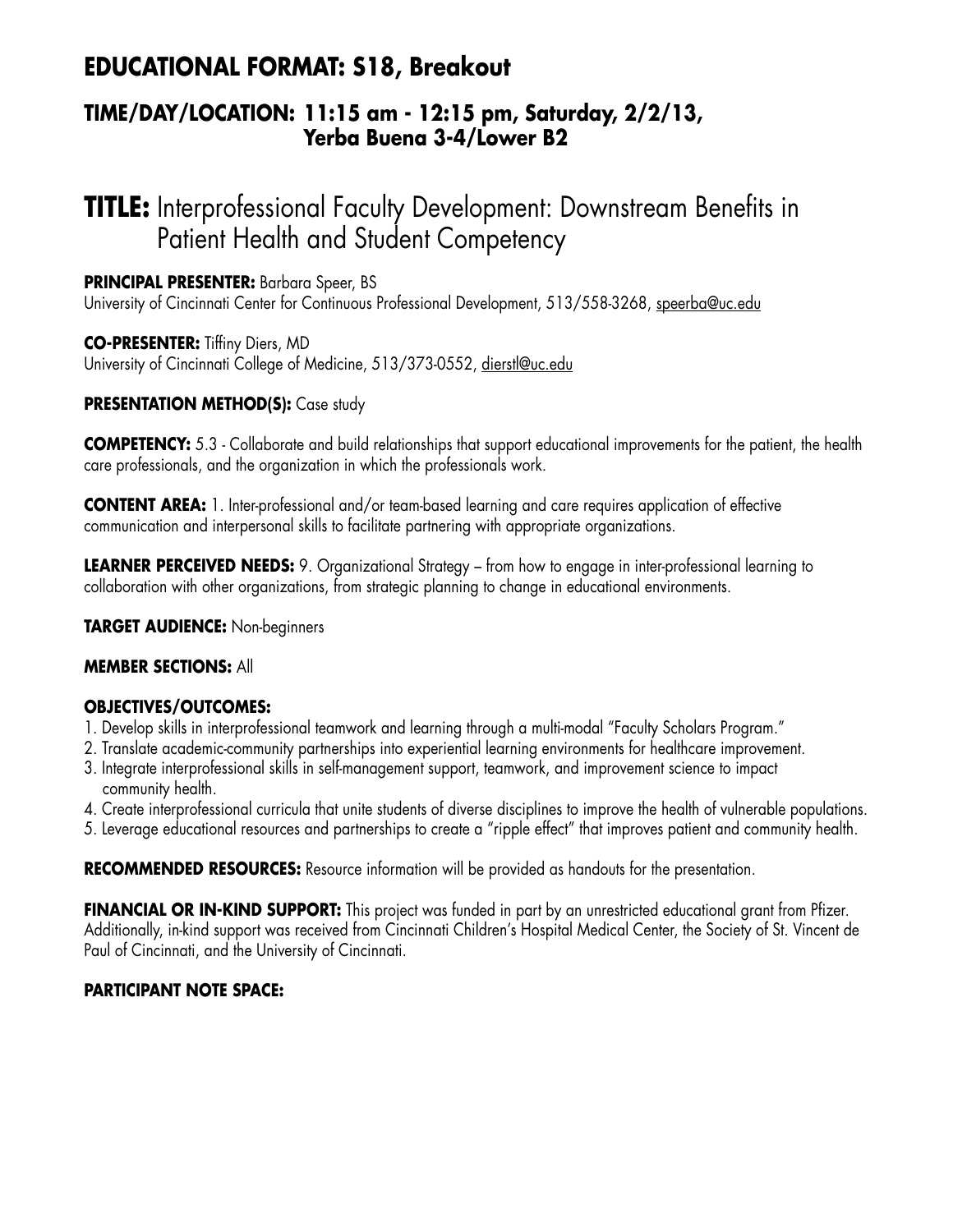## **EDUCATIONAL FORMAT: S19, Breakout**

### **TIME/DAY/LOCATION: 11:15 am - 12:15 pm, Saturday, 2/2/13, Yerba Buena 5-6/Lower B2**

# **TITLE:** The Interactive Audience Participation Game

**PRINCIPAL PRESENTER:** Kimberley Jacques Radiological Society of North America, 630/590-7740, kjacques@rsna.org

**CO-PRESENTER:** Annette Savage Radiological Society of North America, 630/ 571-7877, asavage@rsna.org

**PRESENTATION METHOD(S):** Case study; Small group

**COMPETENCY:** 1.1 - Maintain awareness of current evidence-based adult learning principles.

**CONTENT AREA:** 2. New technologies are vital to facilitate delivery of performance improvement activities.

**LEARNER PERCEIVED NEEDS:** 3. Needs Assessments – from how to design and interpret needs assessments to how to better glean true practice gaps and performance measures.

#### **TARGET AUDIENCE:** All

#### **MEMBER SECTIONS:** All

#### **OBJECTIVES/OUTCOMES:**

- 1. Identify innovative technologies used to assess physician knowledge, education needs, and personal education gaps
- 2. Implement strategies to enhance audience participation by simulating physician practice with an interactive gaming format
- 3. Provide physicians with resources and an individualized learning map based upon their performance
- 4. Analyze data to identify practice gaps based upon physicians performance

#### **RECOMMENDED RESOURCES:**

- 1. Understanding and Facilitating Adult Learning: A Comprehensive Analysis of Principles and Effective Practices, Stephen D. Brookfield.
- 2. ACME Monthly Almanac Volume 33, No. 2, February 2011, pg. 5 AJR2008; 190:W319-W322 The New Update on Adult Learning Theory: New Directions for Adult and Continuing Education, Sharon B. Miriam.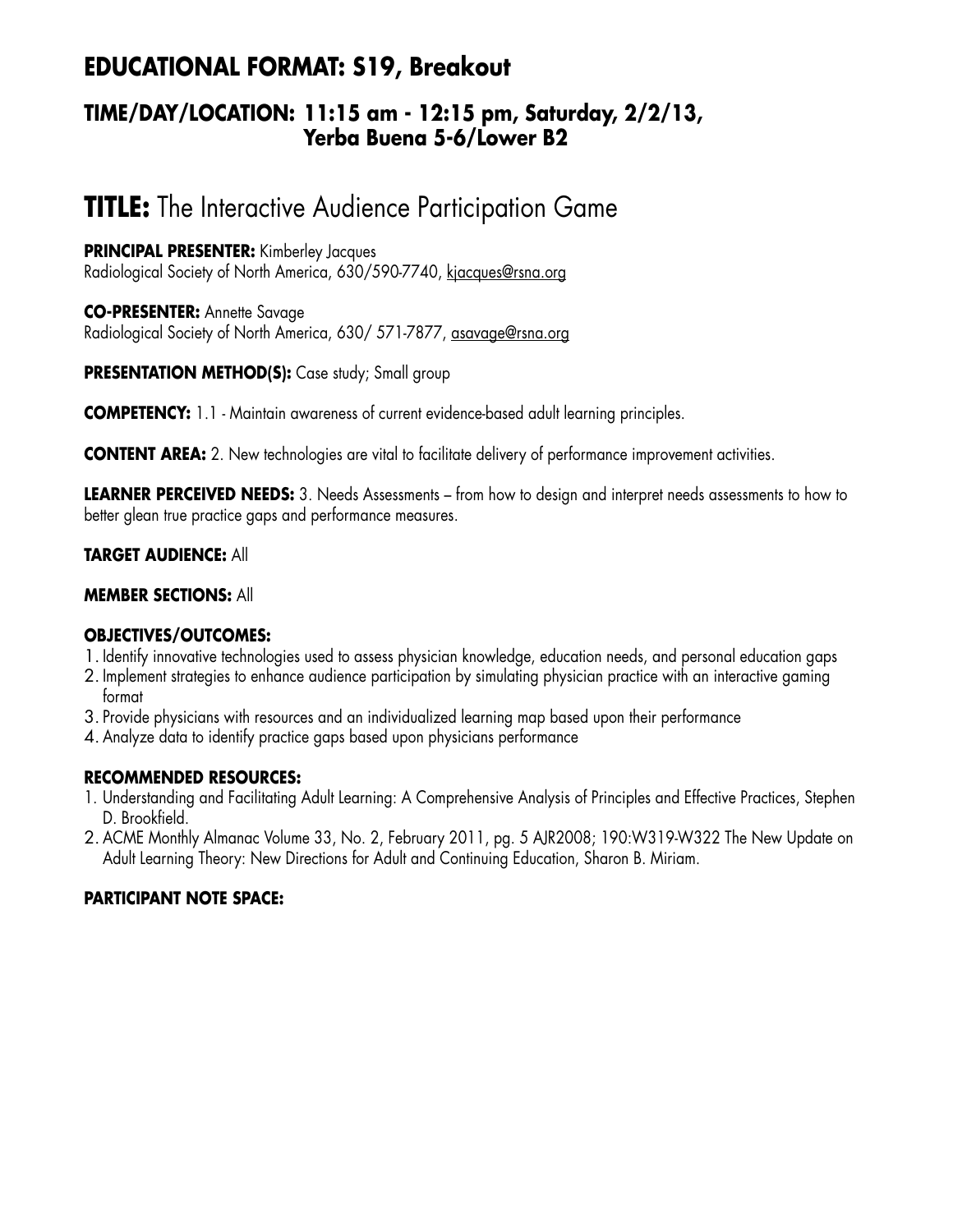## **EDUCATIONAL FORMAT: S20, Breakout**

### **TIME/DAY/LOCATION: 11:15 am - 12:15 pm, Saturday, 2/2/13, Yerba Buena 10-11/Lower B2**

## **TITLE:** Use of a Qualitative Improvement Project to Promote Interprofessional Collaboration

**PRINCIPAL PRESENTER:** Mei Ling Schwartz, MPH Kaiser Permanente-Panorama City, 818/375-3808, mei.ling.schwartz@kp.org

**CO-PRESENTER:** Sharon Peng, MD Kaiser Permanente-Panorama City, 818/375-3850, sharon.c.peng@kp.org

**CO-PRESENTER:** Reem Borsha, MPH Kaiser Permanente-Panorama City, 818/375-2486, reem.h.borsha@kp.org

#### **PRESENTATION METHOD(S):** Case study

**COMPETENCY:** 5.1 - Identify and collaborate with critical internal partners, including the quality improvement unit, performance improvement unit, the library, patients, and other related units, to accomplish the continuing education mission.

**CONTENT AREA:** 5. Activities must be designed with a cumulative goal of helping physicians, or teams of learners, to adopt change incrementally, assuring there is compatibility with present systems and advantage over present behaviors.

**LEARNER PERCEIVED NEEDS:** 9. Organizational Strategy – from how to engage in inter-professional learning to collaboration with other organizations, from strategic planning to change in educational environments.

#### **TARGET AUDIENCE:** Non-beginners

**MEMBER SECTIONS:** Hospitals and Health Systems

#### **OBJECTIVES/OUTCOMES:**

- 1. Identify required competencies of interprofessional teams
- 2. Create a culture for interprofessional collaboration in practice
- 3. Apply practical strategies for interprofessional collaboration
- 4. Cite examples of successful outcomes of interprofessional teams
- 5. Generate ideas on interprofessional collaboration in own settings

#### **RECOMMENDED RESOURCES:**

- 1. Commitee on Quality of Health Care in America, Crossing the Quality Chasm: a new Health Syster for the 21st century, Institute of Medicine.
- 2. Educating interprofessional learner for quality, safety and systems improvement. J Interprofessional Care. 2006;20(5):497–505.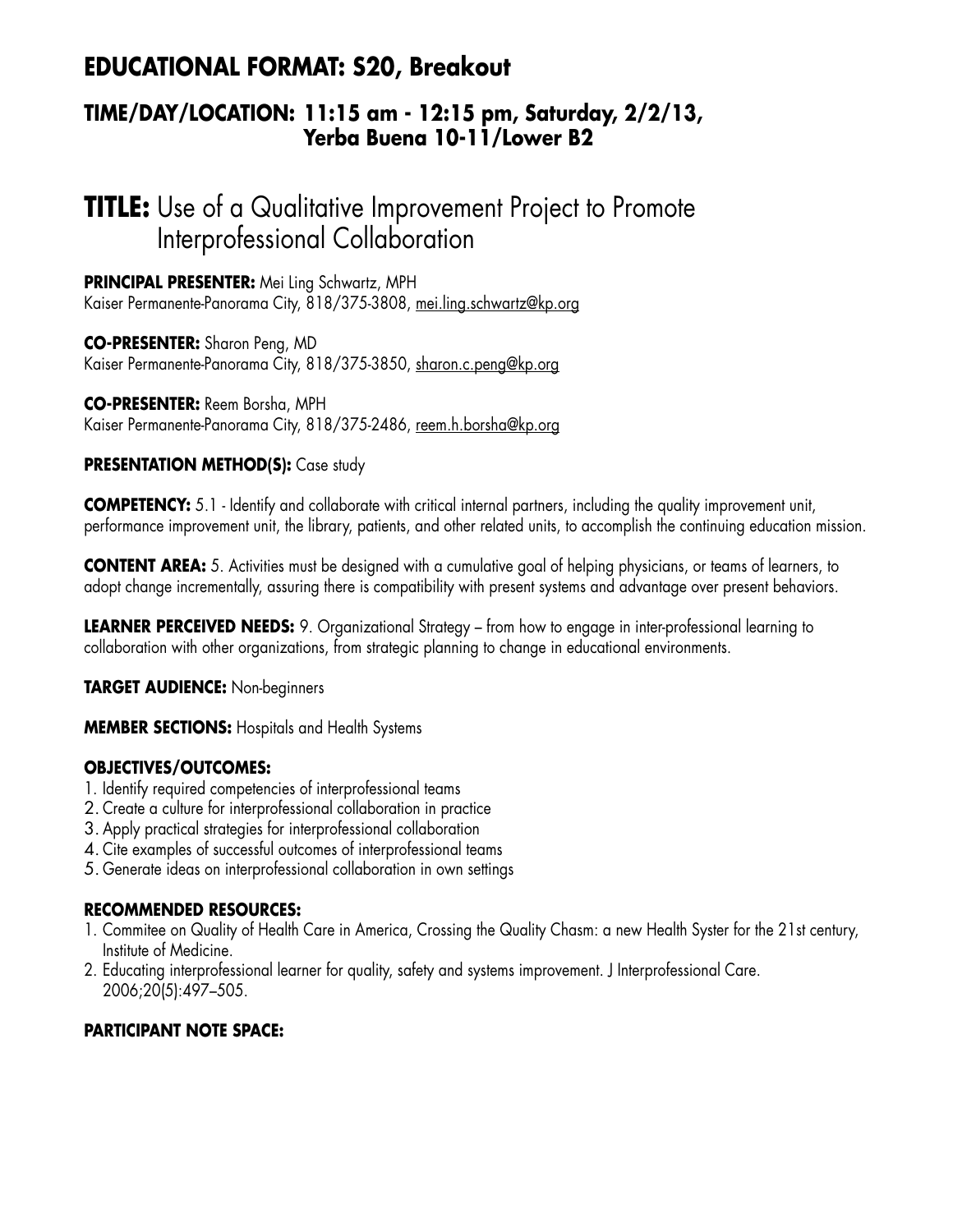## **EDUCATIONAL FORMAT: S21, Breakout**

### **TIME/DAY/LOCATION: 11:15 am - 12:15 pm, Saturday, 2/2/13, Yerba Buena 12-13/Lower B2**

# **TITLE:** Copyright and Professionalism in the Digital Age

#### **PRINCIPAL PRESENTER:** Laura Hruska, MEd

American Academy of Orthopaedic Surgeons, 847/384-4105, Hruska@aaos.org

#### **CO-PRESENTER:** Lisa Johnson, MHS

American Society of Clinical Oncology, 571/483-1393, lisa.johnson@asco.org

**PRESENTATION METHOD(S):** Panel discussion; Case study; Small group; Symposium, would be great with several others describing their situations and a discussant wrapping it all up.

**COMPETENCY:** 6.1 - Provide a vision of present role and future direction for continuing education and health care professionals' roles and responsibilities in continued learning.

**CONTENT AREA:** 7. Consider the learning environment, select and apply learning formats that are effective for physician learning and meeting the expected outcome.

**LEARNER PERCEIVED NEEDS:** 6. Technology – from use of innovative technology (IT) in organizations to use of it to deliver information, from social media and web education and innovation for engagement.

#### **TARGET AUDIENCE:** All

**MEMBER SECTIONS:** Medical Specialty Societies

#### **OBJECTIVES/OUTCOMES:**

- 1. Know the copyright laws that pertain to your work
- 2. Know where to find additional resources
- 3. Able to clearly articulate copyright issue related to your work
- 4. Able to draft an appropriate policy for your work
- 5. Able to design a follow-up evaluation/survey instrument

#### **RECOMMENDED RESOURCES:**

- 1. ED470984 2002-12-00 New Copyright Exemptions for Distance Educators: The Technology, Education and Copyright Harmonization (TEACH) Act. ERIC Digest.
- 2. www.eric.ed.gov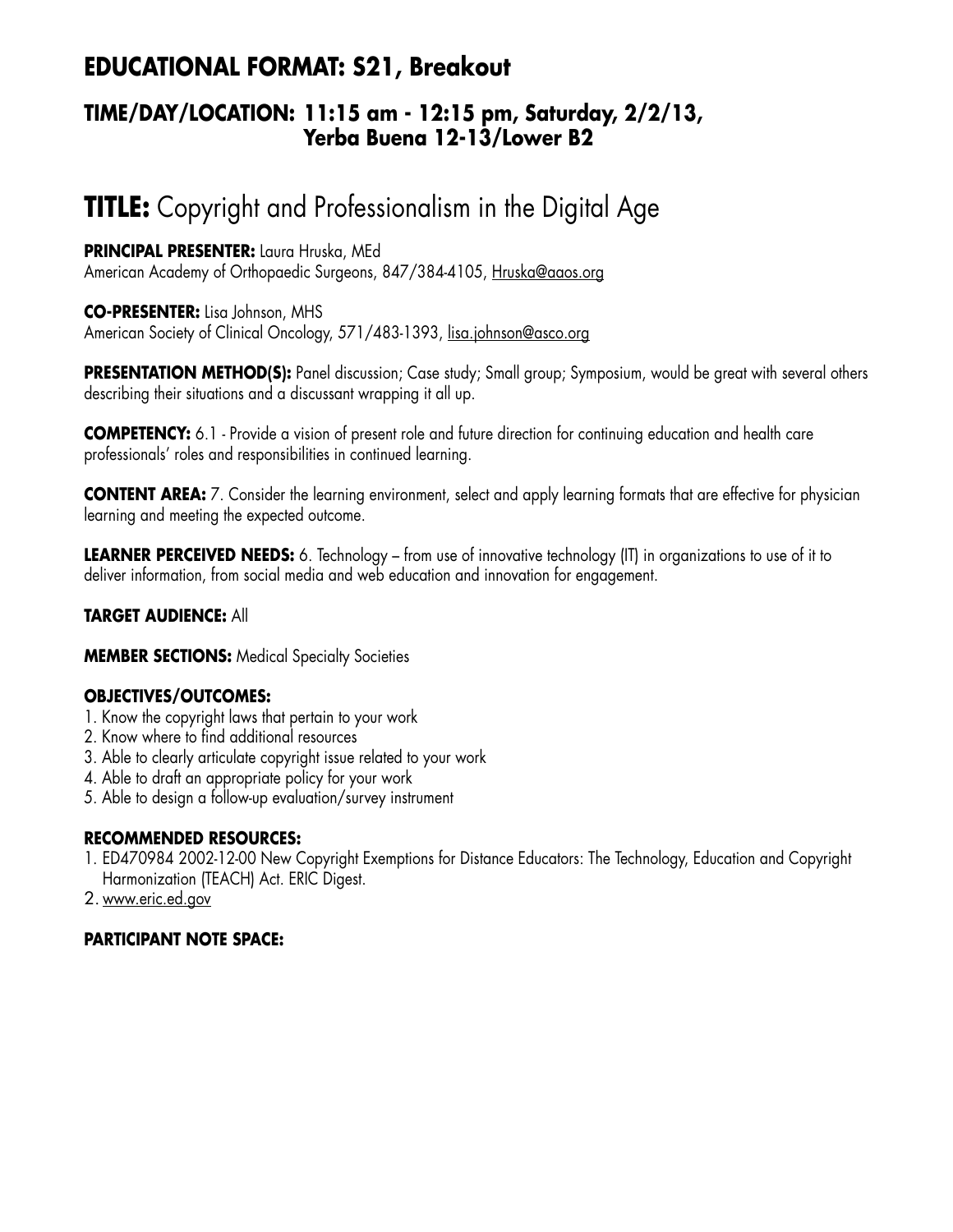## **EDUCATIONAL FORMAT: S22A, B, C, Office Hours**

### **TIME/DAY/LOCATION: 11:15 - 11:30 am, 11:35 - 11:50 am, and 11:55 am - 12:10 pm, Saturday, 2/2/13, Foothill A/2nd**

# **TITLE:** Maintenance of Certification (MOC)/Maintenance of Licensure (MOL) **(All Paid Participants Who Signed-up for This Time Slot Welcome)**

**STORY:** Remember when you signed up for an appointment with a college professor, seeking feedback, advice, or just a quick answer? Because of our ACEHP "professors" the attendees at the 2013 Annual Conference will have the same opportunity – a chance to sign-up for an appointment with professors who have expertise in a variety of topics. We have three rooms set aside and a total of six time slots allocated to Office Hours. Each appointment will be for 15 minutes! This is YOUR chance to ask that burning question, get some sage advice, or float a new idea.

**PRINCIPAL PRESENTER:** Chitra Subramaniam, PhD Duke Clinical Research Institute, 919/401-1205, chitra.subramaniam@duke.edu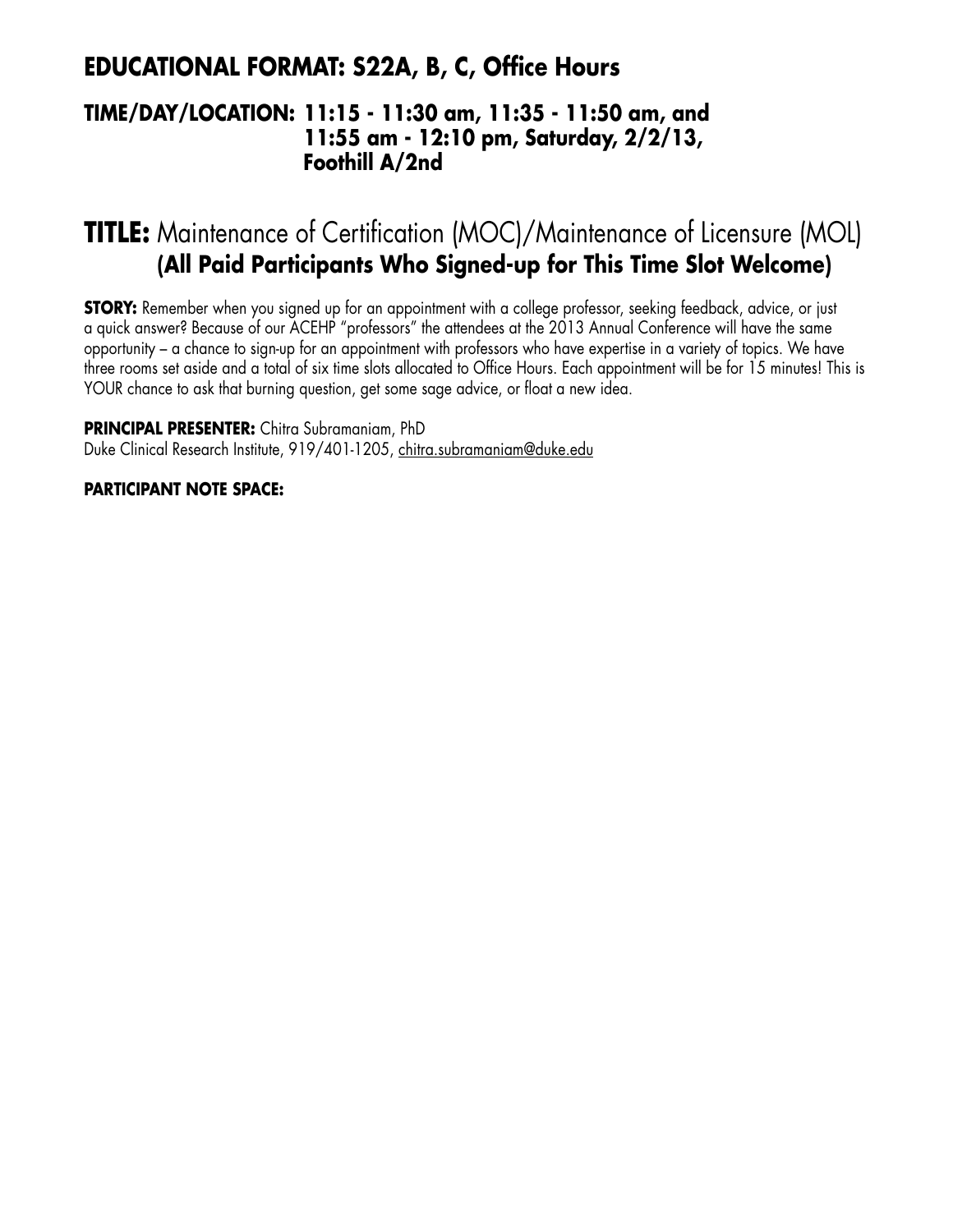## **EDUCATIONAL FORMAT: S23A, B, C, Office Hours**

### **TIME/DAY/LOCATION: 11:15 - 11:30 am, 11:35 - 11:50 am, and 11:55 am - 12:10 pm, Saturday, 2/2/13, Foothill B/2nd**

## **TITLE:** Government and Foundation Support **(All Paid Participants Who Signed-up for This Time Slot Welcome)**

**STORY:** Remember when you signed up for an appointment with a college professor, seeking feedback, advice, or just a quick answer? Because of our ACEHP "professors" the attendees at the 2013 Annual Conference will have the same opportunity – a chance to sign-up for an appointment with professors who have expertise in a variety of topics. We have three rooms set aside and a total of six time slots allocated to Office Hours. Each appointment will be for 15 minutes! This is YOUR chance to ask that burning question, get some sage advice, or float a new idea.

**PRINCIPAL PRESENTER:** Lois Colburn

University of Nebraska Medical Center, 402/559-2824, lcolburn@unmc.edu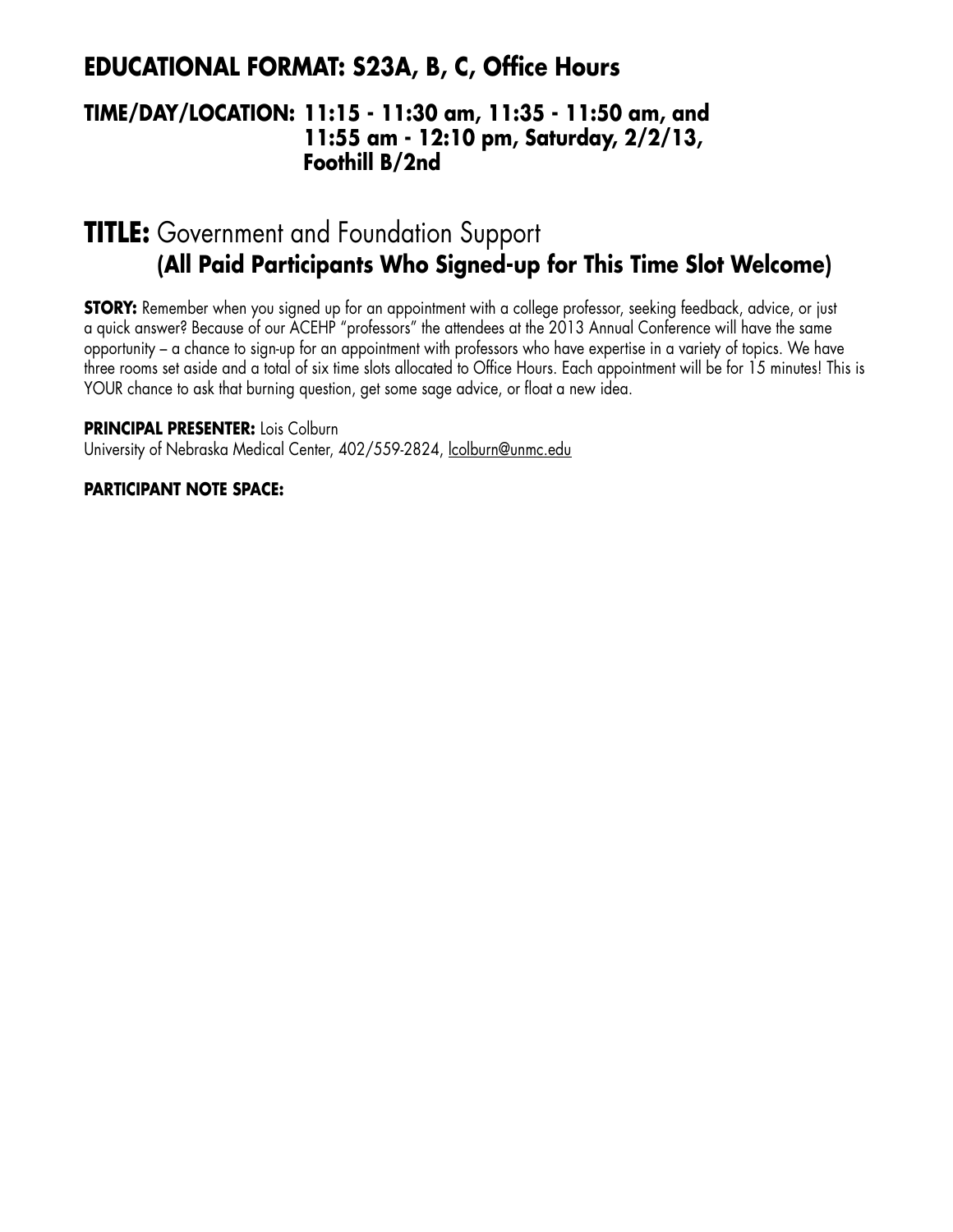### **EDUCATIONAL FORMAT: S24A, B, C, Office Hours**

### **TIME/DAY/LOCATION: 11:15 - 11:30 am, 11:35 - 11:50 am, and 11:55 am - 12:10 pm, Saturday, 2/2/13, Foothill H/2nd**

# **TITLE:** Technology Help Desk #3 **(All Paid Participants Who Signed-up for This Time Slot Welcome)**

**STORY:** Remember when you signed up for an appointment with a college professor, seeking feedback, advice, or just a quick answer? Because of our ACEHP "professors" the attendees at the 2013 Annual Conference will have the same opportunity – a chance to sign-up for an appointment with professors who have expertise in a variety of topics. We have three rooms set aside and a total of six time slots allocated to Office Hours. Each appointment will be for 15 minutes! This is YOUR chance to ask that burning question, get some sage advice, or float a new idea.

**PRINCIPAL PRESENTER:** Anne Grupe, MS Ed

American Society of Clinical Oncology, 571/483-1396, anne.grupe@asco.org AC Technology Committee